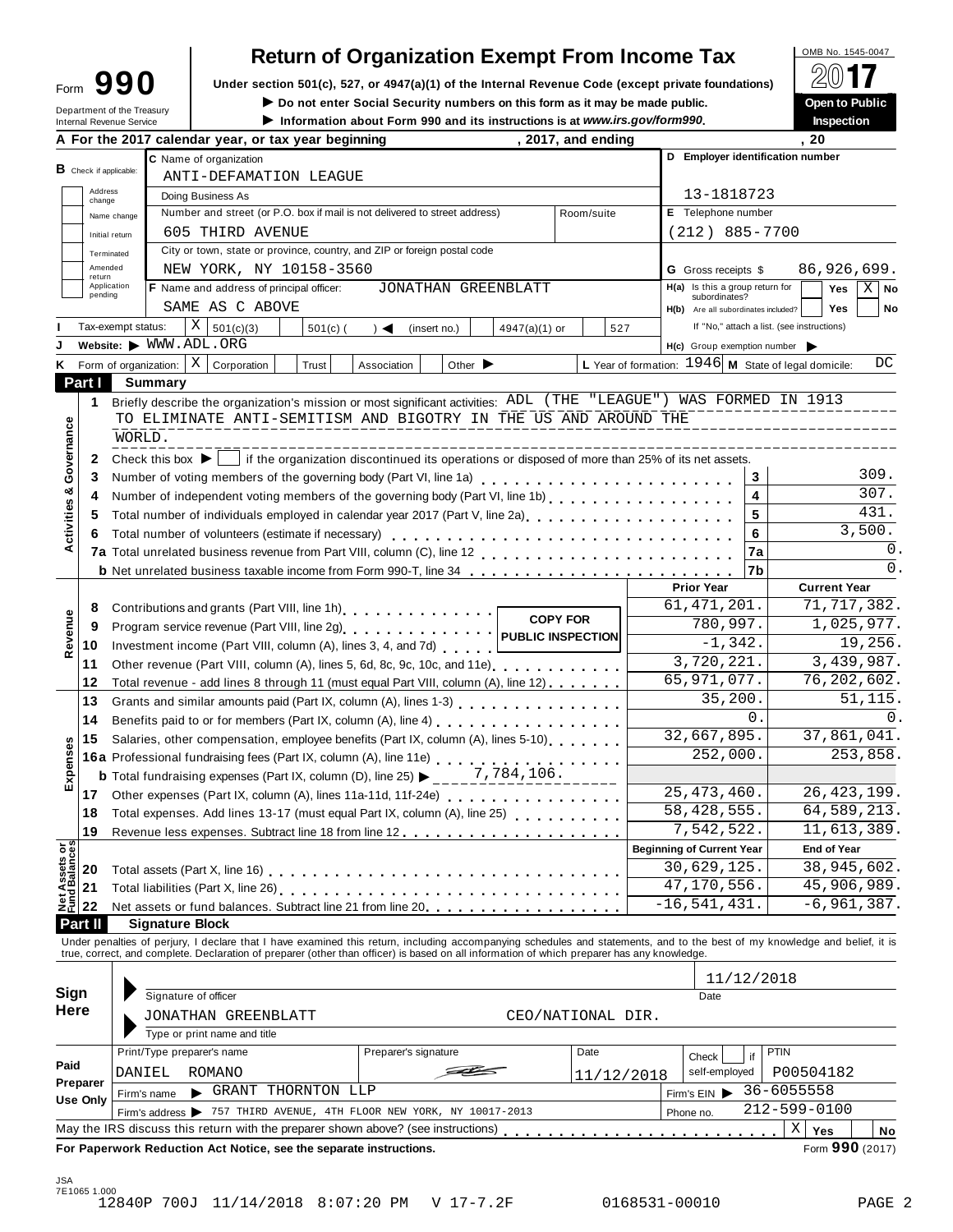

(Rev. January 2017)

Department of the Treasury Internal Revenue Service

## Application for Automatic Extension of Time To File an **Exempt Organization Return**

OMB No. 1545-1709

File a separate application for each return.

Information about Form 8868 and its instructions is at www.irs.gov/form8868.

Electronic filing (e-file). You can electronically file Form 8868 to request a 6-month automatic extension of time to file any of the forms listed below with the exception of Form 8870, Information Return for Transfers Associated With Certain Personal Benefit Contracts, for which an extension request must be sent to the IRS in paper format (see instructions). For more details on the electronic filing of this form, visit www.irs.gov/efile, click on Charities & Non-Profits, and click on e-file for Charities and Non-Profits.

#### Automatic 6-Month Extension of Time. Only submit original (no copies needed).

All corporations required to file an income tax return other than Form 990-T (including 1120-C filers), partnerships, REMICs, and trusts must use Form 7004 to request an extension of time to file income tax returns. Enter filmle identificio

|                                                                                          | Enter filer's identifying number, see instructions |
|------------------------------------------------------------------------------------------|----------------------------------------------------|
| Name of exempt organization or other filer, see instructions.                            | Employer identification number (EIN) or            |
| <b>ANTI-DEFAMATION LEAGUE</b>                                                            | 13-1818723                                         |
| Number, street, and room or suite no. If a P.O. box, see instructions.                   | Social security number (SSN)                       |
| <b>605 THIRD AVENUE</b>                                                                  |                                                    |
| City, town or post office, state, and ZIP code. For a foreign address, see instructions. |                                                    |
| NEW YORK, NY 10158-3560                                                                  |                                                    |
|                                                                                          |                                                    |

Enter the Return Code for the return that this application is for (file a separate application for each return).  $|0|1|$ 

| Application                              |      | Return Application                | Return |
|------------------------------------------|------|-----------------------------------|--------|
| <b>Is For</b>                            | Code | Is For                            | Code   |
| Form 990 or Form 990-EZ                  | 01   | Form 990-T (corporation)          | 07     |
| Form 990-BL                              | 02   | Form 1041-A                       | 08     |
| Form 4720 (individual)                   | 03   | Form 4720 (other than individual) | 09     |
| Form 990-PF                              | 04   | Form 5227                         | 10     |
| Form 990-T (sec. 401(a) or 408(a) trust) | 05   | Form 6069                         | 11     |
| Form 990-T (trust other than above)      | 06   | Form 8870                         | 12     |

| Telephone No. ▶ | 212-885-7825 | Fax No. ► | 212-986-2967 |
|-----------------|--------------|-----------|--------------|
|                 |              |           |              |

| . If the organization does not have an office or place of business in the United States, check this box .          |  |  |                                           |              |  |
|--------------------------------------------------------------------------------------------------------------------|--|--|-------------------------------------------|--------------|--|
| If this is for a Group Return, enter the organization's four digit Group Exemption Number (GEN)                    |  |  |                                           | . If this is |  |
| for the whole group, check this box<br>$\blacktriangleright \Box$ . If it is for part of the group, check this box |  |  | $\ldots$ $\blacktriangleright$ and attach |              |  |

|  |  |  |  |  | a list with the names and EINs of all members the extension is for |  |
|--|--|--|--|--|--------------------------------------------------------------------|--|

I request an automatic 6-month extension of time until NOVEMBER 15 , 20 17, to file the exempt organization return 1 for the organization named above. The extension is for the organization's return for:

| $\blacktriangleright$ $\lnot$ calendar year 20 |  | 17 or |  |
|------------------------------------------------|--|-------|--|
|                                                |  |       |  |

| $\overline{\phantom{a}}$<br>vear beginning<br>.dx | ז ר<br>-------- | and<br>enaina | nr<br>-------- |
|---------------------------------------------------|-----------------|---------------|----------------|
|---------------------------------------------------|-----------------|---------------|----------------|

If the tax year entered in line 1 is for less than 12 months, check reason:  $\Box$  Initial return  $\Box$  Final return  $\overline{2}$ □ Change in accounting period

| 3a If this application is for Forms 990-BL, 990-PF, 990-T, 4720, or 6069, enter the tentative tax, less |                   |  |
|---------------------------------------------------------------------------------------------------------|-------------------|--|
| any nonrefundable credits. See instructions.                                                            | $3a \,$ $\,$ $\,$ |  |
| b If this application is for Forms 990-PF, 990-T, 4720, or 6069, enter any refundable credits and       |                   |  |
| estimated tax payments made. Include any prior year overpayment allowed as a credit.                    | $3b$ $ S $        |  |
| c Balance due. Subtract line 3b from line 3a. Include your payment with this form, if required, by      |                   |  |
| using EFTPS (Electronic Federal Tax Payment System). See instructions.                                  | $3c$ $\sqrt{3}$   |  |

Caution: If you are going to make an electronic funds withdrawal (direct debit) with this Form 8868, see Form 8453-EO and Form 8879-EO for payment instructions.

For Privacy Act and Paperwork Reduction Act Notice, see instructions.

Cat. No. 27916D

Form 8868 (Rev. 1-2017)

 $\blacktriangleright\Box$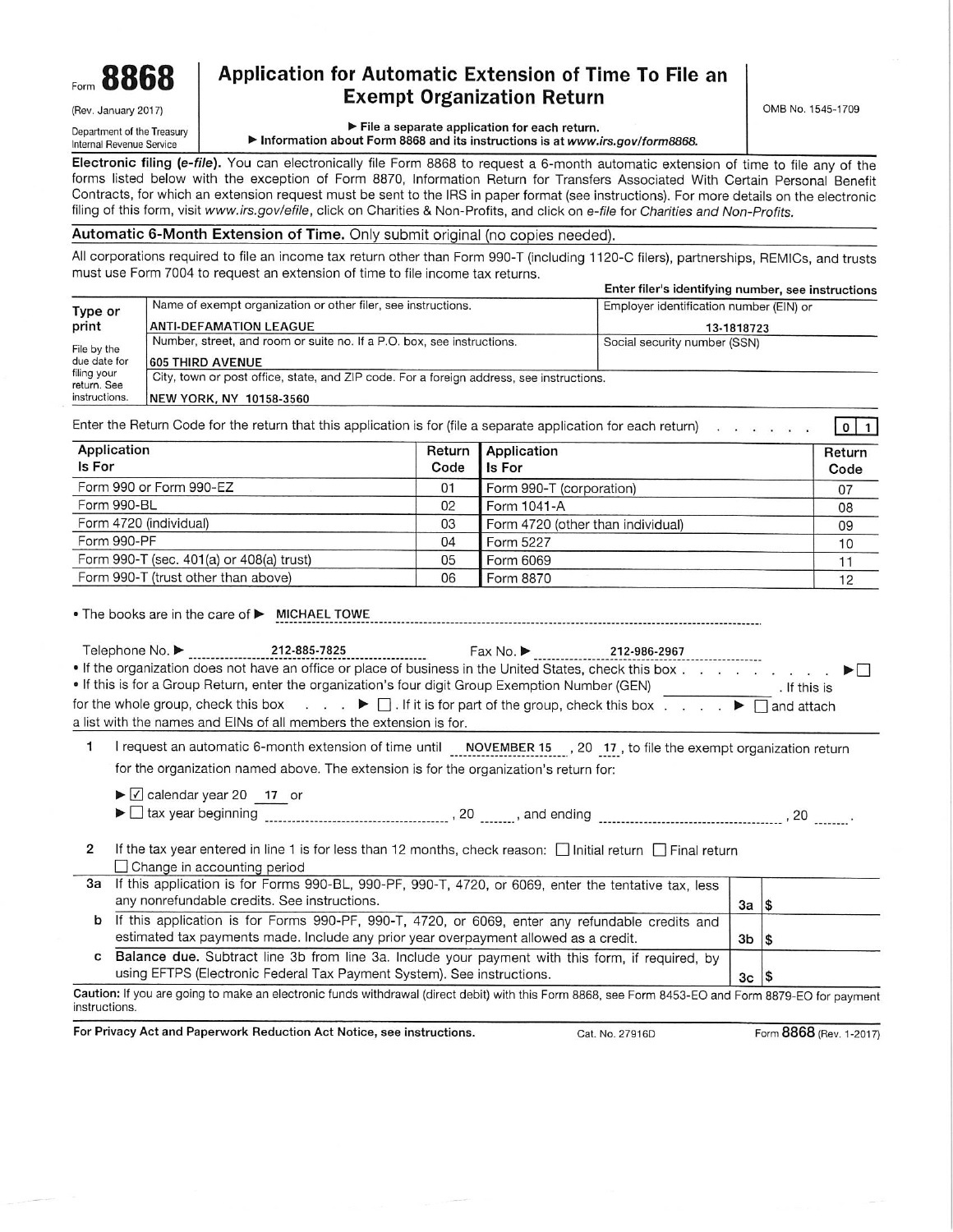| Page 2<br>Form 990 (2017)                                                                                                                                                                           |
|-----------------------------------------------------------------------------------------------------------------------------------------------------------------------------------------------------|
| Part III<br><b>Statement of Program Service Accomplishments</b>                                                                                                                                     |
|                                                                                                                                                                                                     |
| 1 Briefly describe the organization's mission:                                                                                                                                                      |
| DEFENDING DEMOCRATIC IDEALS AND ELIMINATING ANTI-SEMITISM AND BIGOTRY                                                                                                                               |
| IN THE UNITED STATES AND AROUND THE WORLD, WHILE PROVIDING                                                                                                                                          |
| KNOWLEDGEABLE LEADERSHIP ON A NATIONAL LEVEL FOR THE AMERICAN JEWISH                                                                                                                                |
| COMMUNITY.                                                                                                                                                                                          |
| 2 Did the organization undertake any significant program services during the year which were not listed on the<br>$X \mid No$<br><b>Yes</b><br>If "Yes," describe these new services on Schedule O. |
| 3 Did the organization cease conducting, or make significant changes in how it conducts, any program<br>No<br>∣ Yes                                                                                 |

If "Yes," describe these changes on Schedule O.

**4** Describe the organization's program service accomplishments for each of its three largest program services, as measured by expenses. Section 501(c)(3) and 501(c)(4) organizations are required to report the amount of grants and allocations to others, the total expenses, and revenue, if any, for each program service reported.

| 4a (Code:<br>(Expenses \$25,547,607. including grants of \$12,400. ) (Revenue \$<br>$\mathbb O$ . |
|---------------------------------------------------------------------------------------------------|
| REGIONAL OPERATIONS - SUPERVISES AND COORDINATES THE LEAGUE'S                                     |
| COAST-TO-COAST NETWORK OF REGIONAL AND SATELLITE OFFICES IN THE                                   |
| UNITED STATES. EACH REGIONAL OFFICE CARRIES OUT THE LEAGUE'S                                      |
| AGENDA IN ITS DESIGNATED GEOGRAPHIC AREA. THE REGIONAL OPERATIONS                                 |
| DIVISION IS CHARGED WITH COORDINATING THE WORK OF THE REGIONAL                                    |
| OFFICES WITH THE WORK OF THE NATIONAL PROFESSIONAL STAFF IN ORDER                                 |
| TO EFFECTIVELY CARRY OUT ADL'S MISSION. THE REGIONAL OFFICES                                      |
| SUPPORT THE NATIONAL DECISION-MAKING PROCESS WITH LOCAL                                           |
| PERSPECTIVES, PRIORITIES AND INPUT. THE FIELD STAFF AND LAY                                       |
| LEADERS REACH OUT TO BOTH THE LOCAL JEWISH AND GENERAL COMMUNITIES                                |
| THROUGH ADL PROGRAMS. (CONTINUED IN SCHEDULE O.)                                                  |

| ) (Expenses $\$\$ 8, 354, 461. including grants of $\$$ 10,000. ) (Revenue $\$$<br>4b (Code:<br>$0$ . |  |  |  |  |  |  |  |  |  |  |  |  |
|-------------------------------------------------------------------------------------------------------|--|--|--|--|--|--|--|--|--|--|--|--|
| POLICY AND PROGRAM - FURTHERS THE LEAGUE'S MISSION BY MONITORING,                                     |  |  |  |  |  |  |  |  |  |  |  |  |
| EXPOSING, AND COUNTERACTING GROUPS AND INDIVIDUALS THAT PROMOTE                                       |  |  |  |  |  |  |  |  |  |  |  |  |
| HATE, EXTREMISM, ANTI-SEMITISM, AND RACISM; COMBATING                                                 |  |  |  |  |  |  |  |  |  |  |  |  |
| BIAS-MOTIVATED CRIMINAL CONDUCT AND DISCRIMINATION, AND                                               |  |  |  |  |  |  |  |  |  |  |  |  |
| SAFEGUARDING RELIGIOUS LIBERTY. IN 2017, ADL RESPONDED TO MORE                                        |  |  |  |  |  |  |  |  |  |  |  |  |
| THAN 1,900 CONSTITUENT COMPLAINTS AND MORE THAN 4,700 INOUIRIES                                       |  |  |  |  |  |  |  |  |  |  |  |  |
| REGARDING INTERNET HATE. ADL PROVIDED MORE THAN 500                                                   |  |  |  |  |  |  |  |  |  |  |  |  |
| EXTREMIST-RELATED ASSISTS TO LAW ENFORCEMENT AND MORE THAN 15,000                                     |  |  |  |  |  |  |  |  |  |  |  |  |
| LAW ENFORCEMENT PROFESSIONALS PARTICIPATED IN ADL'S TRAINING                                          |  |  |  |  |  |  |  |  |  |  |  |  |
| PROGRAMS FOCUSED ON EXTREMISM, HATE CRIMES AND ANTI-BIAS.                                             |  |  |  |  |  |  |  |  |  |  |  |  |
| (CONTINUED IN SCHEDULE O.)                                                                            |  |  |  |  |  |  |  |  |  |  |  |  |

**4c** (Code: ) (Expenses \$ 6,837,652. including grants of \$ 0. ) (Revenue \$ 0. ) (Revenue \$ MARKETING AND COMMUNCIATIONS IS RESPONSIBLE FOR STEWARDING THE BRAND OF ADL AND ENSURING MEANINGFUL CONNECTIONS AND ENGAGEMENT WITH ADL'S TARGET AUDIENCE. MARKETING AND COMMUNICATIONS IS RESPONSIBLE FOR WWW.ADL.ORG, EMAIL MARKETING STRATEGY AND CONTENT, VIDEO CREATION, PHOTOGRAPHY AND ALL MARKETING AND CREATIVE ELEMENTS NEEDED TO SUPPORT INTERNAL ADL DEPARTMENTS AND ITS REGIONAL OFFICES. ADL MARKETING AND COMMUNICATIONS PRODUCES THE ADL ANNUAL REPORT AND OUTWARD FACING CONFERENCES, SUCH AS NEVER IS NOW, THE SUMMIT ON ANTI-SEMITISM AND HATE.

**4d** Other program services (Describe in Schedule O.) (Expenses \$  $11,184,731$ . including grants of \$  $28,715$ . ) (Revenue \$  $1,025,977$ . ) **4e** Total program service expenses <br> **4e** Total program service expenses <br> **4**  $\frac{15A}{7510201.000}$ JSA Form **990** (2017) 7E1020 1.000 51,924,451. 12840P 700J 11/14/2018 8:07:20 PM V 17-7.2F 0168531-00010 PAGE 3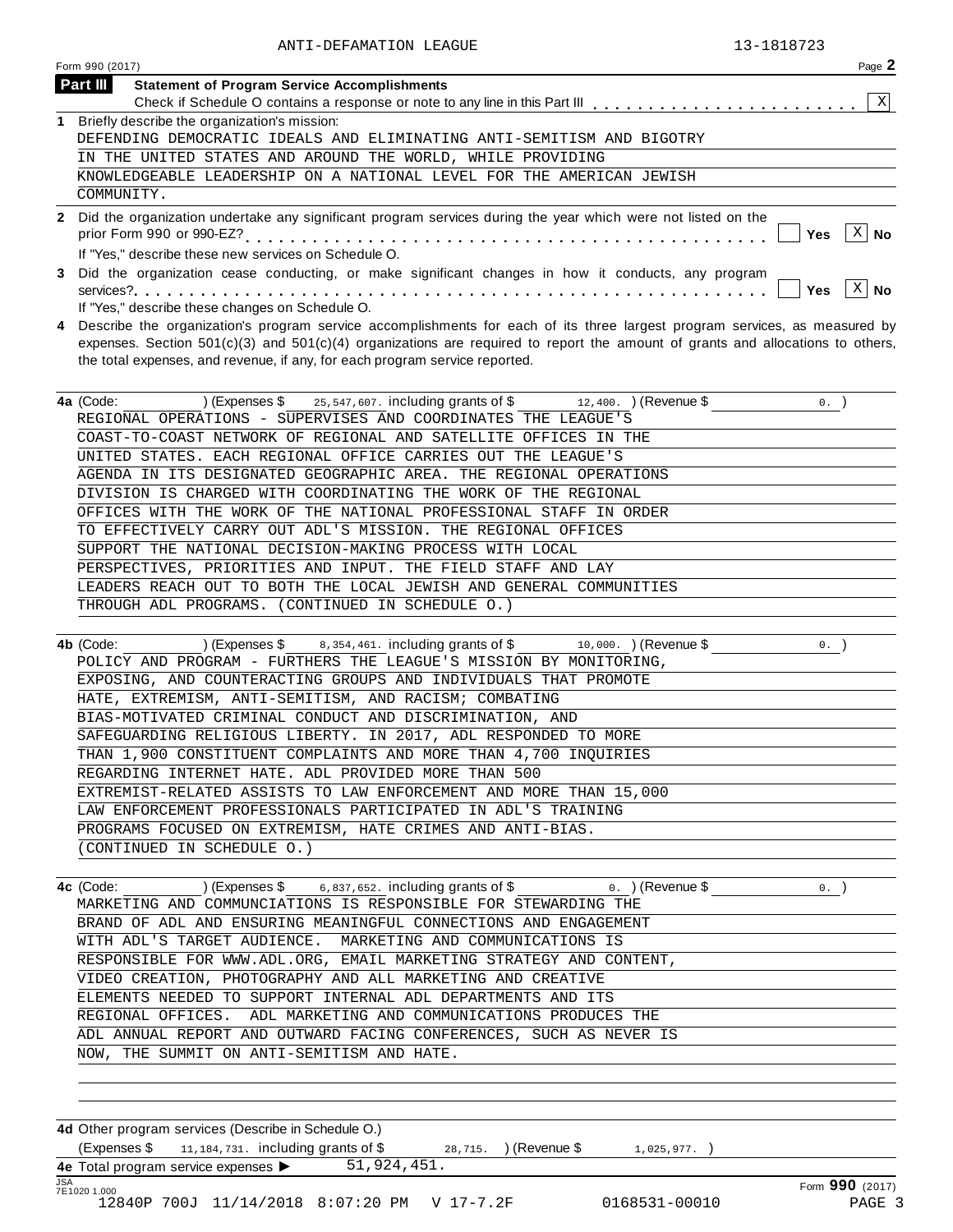|         | Form 990 (2017)                                                                                                                                                                                                                                                                                                                                                                               |                     |             | Page 3 |
|---------|-----------------------------------------------------------------------------------------------------------------------------------------------------------------------------------------------------------------------------------------------------------------------------------------------------------------------------------------------------------------------------------------------|---------------------|-------------|--------|
| Part IV | <b>Checklist of Required Schedules</b>                                                                                                                                                                                                                                                                                                                                                        |                     |             |        |
|         |                                                                                                                                                                                                                                                                                                                                                                                               |                     | Yes         | No     |
| 1.      | Is the organization described in section $501(c)(3)$ or $4947(a)(1)$ (other than a private foundation)? If "Yes,"                                                                                                                                                                                                                                                                             |                     | Χ           |        |
|         | Is the organization required to complete Schedule B, Schedule of Contributors (see instructions)?.                                                                                                                                                                                                                                                                                            | 1<br>$\overline{2}$ | $\mathbf X$ |        |
| 2<br>3  | Did the organization engage in direct or indirect political campaign activities on behalf of or in opposition to                                                                                                                                                                                                                                                                              |                     |             |        |
|         | candidates for public office? If "Yes," complete Schedule C, Part I.                                                                                                                                                                                                                                                                                                                          | 3                   |             | Χ      |
| 4       | Section 501(c)(3) organizations. Did the organization engage in lobbying activities, or have a section 501(h)                                                                                                                                                                                                                                                                                 |                     |             |        |
|         |                                                                                                                                                                                                                                                                                                                                                                                               | $\overline{4}$      | Χ           |        |
| 5       | Is the organization a section $501(c)(4)$ , $501(c)(5)$ , or $501(c)(6)$ organization that receives membership dues,                                                                                                                                                                                                                                                                          |                     |             |        |
|         | assessments, or similar amounts as defined in Revenue Procedure 98-19? If "Yes," complete Schedule C,                                                                                                                                                                                                                                                                                         |                     |             |        |
|         |                                                                                                                                                                                                                                                                                                                                                                                               | 5                   |             | Χ      |
| 6       | Did the organization maintain any donor advised funds or any similar funds or accounts for which donors                                                                                                                                                                                                                                                                                       |                     |             |        |
|         | have the right to provide advice on the distribution or investment of amounts in such funds or accounts? If                                                                                                                                                                                                                                                                                   |                     |             |        |
|         | "Yes," complete Schedule D, Part $l_1, \ldots, l_k, \ldots, l_k, \ldots, l_k, \ldots, l_k, \ldots, l_k, \ldots, l_k, \ldots, l_k, \ldots, l_k, \ldots, l_k, \ldots, l_k, \ldots, l_k, \ldots, l_k, \ldots, l_k, \ldots, l_k, \ldots, l_k, \ldots, l_k, \ldots, l_k, \ldots, l_k, \ldots, l_k, \ldots, l_k, \ldots, l_k, \ldots, l_k, \ldots, l_k, \ldots, l_k, \ldots, l_k, \ldots, l_k, \ld$ | 6                   |             | Χ      |
| 7       | Did the organization receive or hold a conservation easement, including easements to preserve open space,                                                                                                                                                                                                                                                                                     |                     |             |        |
|         | the environment, historic land areas, or historic structures? If "Yes," complete Schedule D, Part II.                                                                                                                                                                                                                                                                                         | $\overline{7}$      |             | Χ      |
| 8       | Did the organization maintain collections of works of art, historical treasures, or other similar assets? If "Yes,"                                                                                                                                                                                                                                                                           |                     |             |        |
|         |                                                                                                                                                                                                                                                                                                                                                                                               | 8                   |             | Χ      |
| 9       | Did the organization report an amount in Part X, line 21, for escrow or custodial account liability, serve as a                                                                                                                                                                                                                                                                               |                     |             |        |
|         | custodian for amounts not listed in Part X; or provide credit counseling, debt management, credit repair, or                                                                                                                                                                                                                                                                                  |                     |             |        |
|         |                                                                                                                                                                                                                                                                                                                                                                                               | 9                   |             | Χ      |
| 10      | Did the organization, directly or through a related organization, hold assets in temporarily restricted                                                                                                                                                                                                                                                                                       |                     |             |        |
|         | endowments, permanent endowments, or quasi-endowments? If "Yes," complete Schedule D, Part V.                                                                                                                                                                                                                                                                                                 | 10                  | Χ           |        |
| 11      | If the organization's answer to any of the following questions is "Yes," then complete Schedule D, Parts VI,                                                                                                                                                                                                                                                                                  |                     |             |        |
|         | VII, VIII, IX, or X as applicable.                                                                                                                                                                                                                                                                                                                                                            |                     |             |        |
|         | a Did the organization report an amount for land, buildings, and equipment in Part X, line 10? If "Yes,"                                                                                                                                                                                                                                                                                      |                     |             |        |
|         |                                                                                                                                                                                                                                                                                                                                                                                               | 11a                 | Χ           |        |
|         | <b>b</b> Did the organization report an amount for investments-other securities in Part X, line 12 that is 5% or more                                                                                                                                                                                                                                                                         |                     |             |        |
|         |                                                                                                                                                                                                                                                                                                                                                                                               | 11 <sub>b</sub>     |             | Χ      |
|         | c Did the organization report an amount for investments-program related in Part X, line 13 that is 5% or more                                                                                                                                                                                                                                                                                 |                     |             |        |
|         |                                                                                                                                                                                                                                                                                                                                                                                               | 11c                 |             | Χ      |
|         | d Did the organization report an amount for other assets in Part X, line 15 that is 5% or more of its total assets                                                                                                                                                                                                                                                                            |                     |             |        |
|         | reported in Part X, line 16? If "Yes," complete Schedule D, Part IX.                                                                                                                                                                                                                                                                                                                          | 11d                 | Χ           |        |
|         | e Did the organization report an amount for other liabilities in Part X, line 25? If "Yes," complete Schedule D, Part X                                                                                                                                                                                                                                                                       | 11e                 | Χ           |        |
|         | f Did the organization's separate or consolidated financial statements for the tax year include a footnote that addresses                                                                                                                                                                                                                                                                     |                     |             |        |
|         | the organization's liability for uncertain tax positions under FIN 48 (ASC 740)? If "Yes," complete Schedule D, Part X                                                                                                                                                                                                                                                                        | 11f                 | Χ           |        |
|         | 12a Did the organization obtain separate, independent audited financial statements for the tax year? If "Yes," complete                                                                                                                                                                                                                                                                       |                     |             |        |
|         |                                                                                                                                                                                                                                                                                                                                                                                               | 12a                 |             | Χ      |
|         | <b>b</b> Was the organization included in consolidated, independent audited financial statements for the tax year? If                                                                                                                                                                                                                                                                         |                     |             |        |
|         | "Yes," and if the organization answered "No" to line 12a, then completing Schedule D, Parts XI and XII is optional 1                                                                                                                                                                                                                                                                          | 12 <sub>b</sub>     | Χ           |        |
| 13      | Is the organization a school described in section 170(b)(1)(A)(ii)? If "Yes," complete Schedule E.                                                                                                                                                                                                                                                                                            | 13                  |             | X      |
|         | 14a Did the organization maintain an office, employees, or agents outside of the United States?.                                                                                                                                                                                                                                                                                              | 14a                 | Χ           |        |
|         | <b>b</b> Did the organization have aggregate revenues or expenses of more than \$10,000 from grantmaking,                                                                                                                                                                                                                                                                                     |                     |             |        |
|         | fundraising, business, investment, and program service activities outside the United States, or aggregate                                                                                                                                                                                                                                                                                     |                     |             |        |
|         | foreign investments valued at \$100,000 or more? If "Yes," complete Schedule F, Parts I and IV                                                                                                                                                                                                                                                                                                | 14 <sub>b</sub>     | Χ           |        |
| 15      | Did the organization report on Part IX, column (A), line 3, more than \$5,000 of grants or other assistance to or                                                                                                                                                                                                                                                                             |                     |             |        |
|         |                                                                                                                                                                                                                                                                                                                                                                                               | 15                  |             | Χ      |
| 16      | Did the organization report on Part IX, column (A), line 3, more than \$5,000 of aggregate grants or other                                                                                                                                                                                                                                                                                    |                     |             |        |
|         | assistance to or for foreign individuals? If "Yes," complete Schedule F, Parts III and IV                                                                                                                                                                                                                                                                                                     | 16                  |             | Χ      |
| 17      | Did the organization report a total of more than \$15,000 of expenses for professional fundraising services on                                                                                                                                                                                                                                                                                |                     |             |        |
|         | Part IX, column (A), lines 6 and 11e? If "Yes," complete Schedule G, Part I (see instructions)                                                                                                                                                                                                                                                                                                | 17                  | Χ           |        |
| 18      | Did the organization report more than \$15,000 total of fundraising event gross income and contributions on                                                                                                                                                                                                                                                                                   |                     |             |        |
|         |                                                                                                                                                                                                                                                                                                                                                                                               | 18                  | Χ           |        |
| 19      | Did the organization report more than \$15,000 of gross income from gaming activities on Part VIII, line 9a?                                                                                                                                                                                                                                                                                  |                     |             |        |
|         |                                                                                                                                                                                                                                                                                                                                                                                               | 19                  |             | Χ      |

Form **990** (2017)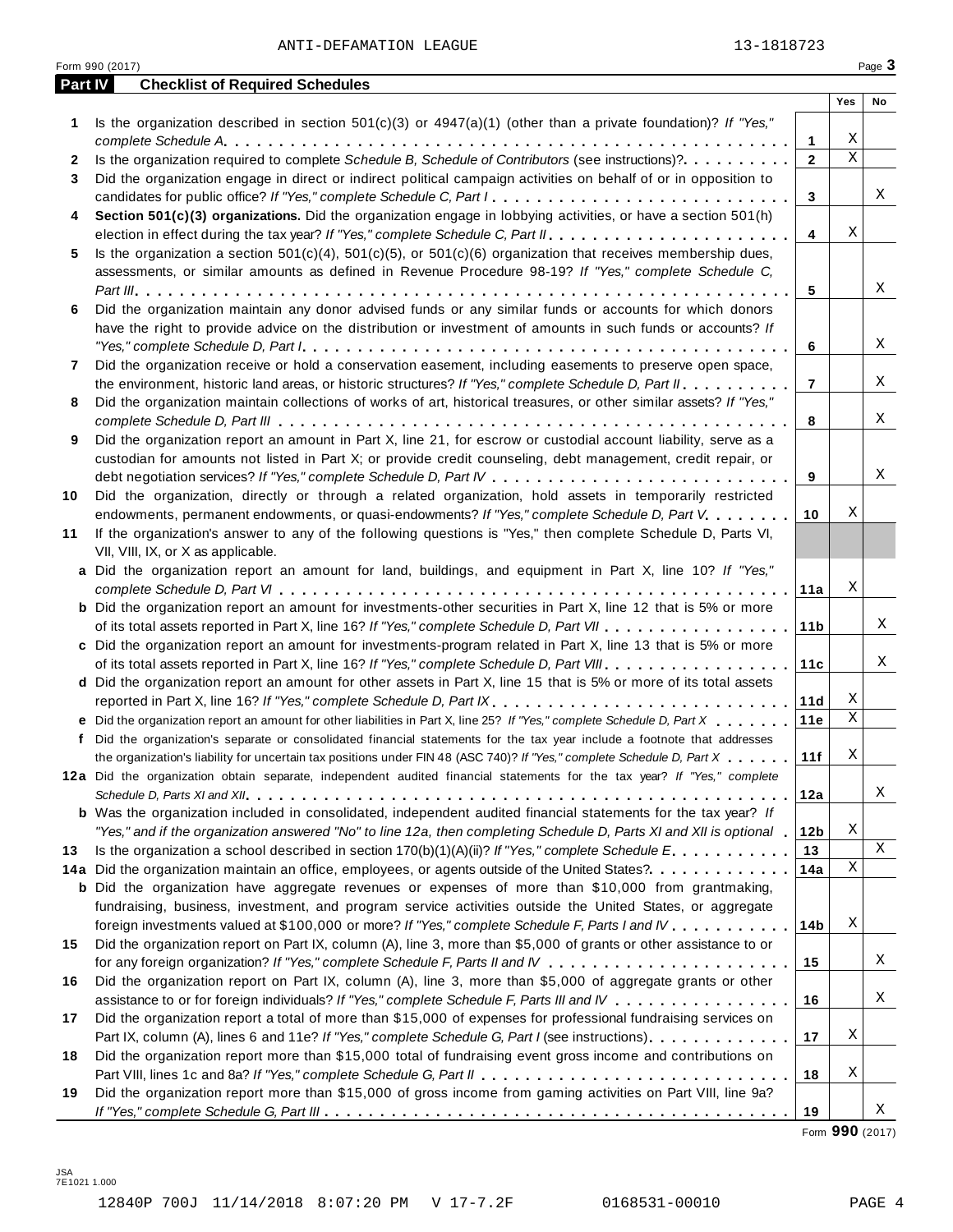|         | Form 990 (2017)                                                                                                             |                 |                       | Page 4 |
|---------|-----------------------------------------------------------------------------------------------------------------------------|-----------------|-----------------------|--------|
| Part IV | <b>Checklist of Required Schedules (continued)</b>                                                                          |                 |                       |        |
|         |                                                                                                                             |                 | Yes                   | No     |
| 20 a    | Did the organization operate one or more hospital facilities? If "Yes," complete Schedule H.                                | 20a             |                       | X      |
| b       | If "Yes" to line 20a, did the organization attach a copy of its audited financial statements to this return?                | 20 <sub>b</sub> |                       |        |
| 21      | Did the organization report more than \$5,000 of grants or other assistance to any domestic organization or                 |                 |                       |        |
|         | domestic government on Part IX, column (A), line 1? If "Yes," complete Schedule I, Parts I and II.                          | 21              |                       | Χ      |
| 22      | Did the organization report more than \$5,000 of grants or other assistance to or for domestic individuals on               |                 |                       |        |
|         |                                                                                                                             | 22              | Χ                     |        |
| 23      | Did the organization answer "Yes" to Part VII, Section A, line 3, 4, or 5 about compensation of the                         |                 |                       |        |
|         | organization's current and former officers, directors, trustees, key employees, and highest compensated                     |                 |                       |        |
|         |                                                                                                                             | 23              | Χ                     |        |
| 24 a    | Did the organization have a tax-exempt bond issue with an outstanding principal amount of more than                         |                 |                       |        |
|         | \$100,000 as of the last day of the year, that was issued after December 31, 2002? If "Yes," answer lines 24b               |                 |                       |        |
|         |                                                                                                                             | 24a             |                       | Χ      |
| b       | Did the organization invest any proceeds of tax-exempt bonds beyond a temporary period exception?                           | 24b             |                       |        |
| c       | Did the organization maintain an escrow account other than a refunding escrow at any time during the year                   |                 |                       |        |
|         |                                                                                                                             | 24c             |                       |        |
| d       | Did the organization act as an "on behalf of" issuer for bonds outstanding at any time during the year?                     | 24d             |                       |        |
| 25a     | Section 501(c)(3), 501(c)(4), and 501(c)(29) organizations. Did the organization engage in an excess benefit                |                 |                       |        |
|         | transaction with a disqualified person during the year? If "Yes," complete Schedule L, Part $1, \ldots, \ldots, \ldots$     | 25a             |                       | Χ      |
| b       | Is the organization aware that it engaged in an excess benefit transaction with a disqualified person in a prior            |                 |                       |        |
|         | year, and that the transaction has not been reported on any of the organization's prior Forms 990 or 990-EZ?                |                 |                       |        |
|         |                                                                                                                             | 25 <sub>b</sub> |                       | Χ      |
|         | Did the organization report any amount on Part X, line 5, 6, or 22 for receivables from or payables to any                  |                 |                       |        |
| 26      |                                                                                                                             |                 |                       |        |
|         | current or former officers, directors, trustees, key employees, highest compensated employees, or                           | 26              |                       | Χ      |
|         |                                                                                                                             |                 |                       |        |
| 27      | Did the organization provide a grant or other assistance to an officer, director, trustee, key employee,                    |                 |                       |        |
|         | substantial contributor or employee thereof, a grant selection committee member, or to a 35% controlled                     |                 |                       | Χ      |
|         | entity or family member of any of these persons? If "Yes," complete Schedule L, Part III.                                   | 27              |                       |        |
| 28      | Was the organization a party to a business transaction with one of the following parties (see Schedule L,                   |                 |                       |        |
|         | Part IV instructions for applicable filing thresholds, conditions, and exceptions):                                         |                 |                       |        |
| a       | A current or former officer, director, trustee, or key employee? If "Yes," complete Schedule L, Part IV                     | 28a             |                       | Χ      |
| b       | A family member of a current or former officer, director, trustee, or key employee? If "Yes," complete                      |                 |                       |        |
|         |                                                                                                                             | 28b             |                       | Χ      |
| c       | An entity of which a current or former officer, director, trustee, or key employee (or a family member thereof)             |                 |                       |        |
|         | was an officer, director, trustee, or direct or indirect owner? If "Yes," complete Schedule L, Part IV.                     | 28c             | Χ                     |        |
| 29      | Did the organization receive more than \$25,000 in non-cash contributions? If "Yes," complete Schedule M                    | 29              | $\overline{\text{X}}$ |        |
| 30      | Did the organization receive contributions of art, historical treasures, or other similar assets, or qualified              |                 |                       |        |
|         |                                                                                                                             | 30              |                       | Χ      |
| 31      | Did the organization liquidate, terminate, or dissolve and cease operations? If "Yes," complete Schedule N,                 |                 |                       |        |
|         |                                                                                                                             | 31              |                       | Χ      |
| 32      | Did the organization sell, exchange, dispose of, or transfer more than 25% of its net assets? If "Yes,"                     |                 |                       |        |
|         |                                                                                                                             | 32              |                       | Χ      |
| 33      | Did the organization own 100% of an entity disregarded as separate from the organization under Regulations                  |                 |                       |        |
|         | sections 301.7701-2 and 301.7701-3? If "Yes," complete Schedule R, Part $1, \ldots, \ldots, \ldots, \ldots, \ldots, \ldots$ | 33              |                       | Χ      |
| 34      | Was the organization related to any tax-exempt or taxable entity? If "Yes," complete Schedule R, Part II, III,              |                 |                       |        |
|         |                                                                                                                             | 34              | Χ                     |        |
| 35 a    | Did the organization have a controlled entity within the meaning of section $512(b)(13)? \ldots \ldots \ldots \ldots$       | 35a             | Χ                     |        |
|         |                                                                                                                             |                 |                       |        |
| b       | If "Yes" to line 35a, did the organization receive any payment from or engage in any transaction with a                     | 35 <sub>b</sub> | Χ                     |        |
|         | controlled entity within the meaning of section 512(b)(13)? If "Yes," complete Schedule R, Part V, line 2                   |                 |                       |        |
| 36      | Section 501(c)(3) organizations. Did the organization make any transfers to an exempt non-charitable                        |                 |                       |        |
|         |                                                                                                                             | 36              |                       | Χ      |
| 37      | Did the organization conduct more than 5% of its activities through an entity that is not a related organization            |                 |                       |        |
|         | and that is treated as a partnership for federal income tax purposes? If "Yes," complete Schedule R,                        |                 |                       |        |
|         |                                                                                                                             | 37              |                       | Χ      |
| 38      | Did the organization complete Schedule O and provide explanations in Schedule O for Part VI, lines 11b and                  |                 |                       |        |
|         | 19? Note. All Form 990 filers are required to complete Schedule O.                                                          | 38              | Χ                     |        |

Form **990** (2017)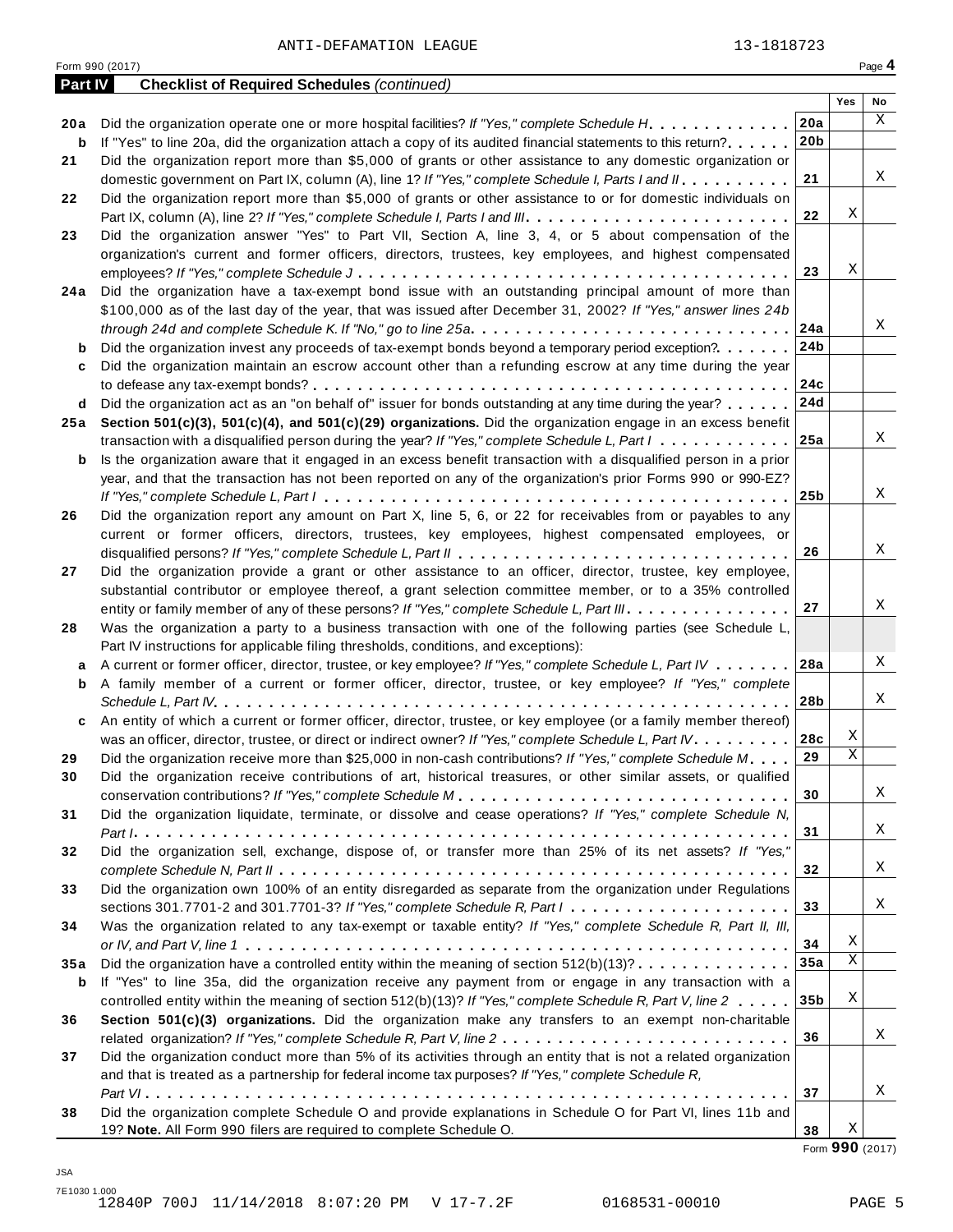Form <sup>990</sup> (2017) Page **5**

| <b>Part V</b> | <b>Statements Regarding Other IRS Filings and Tax Compliance</b>                                                                        |                 |     |                 |
|---------------|-----------------------------------------------------------------------------------------------------------------------------------------|-----------------|-----|-----------------|
|               | Check if Schedule O contains a response or note to any line in this Part V                                                              |                 |     |                 |
|               | 450                                                                                                                                     |                 | Yes | No              |
|               | 0.                                                                                                                                      |                 |     |                 |
|               | 1b<br><b>b</b> Enter the number of Forms W-2G included in line 1a. Enter -0- if not applicable                                          |                 |     |                 |
|               | c Did the organization comply with backup withholding rules for reportable payments to vendors and                                      |                 | Χ   |                 |
|               |                                                                                                                                         | 1с              |     |                 |
|               | 2a Enter the number of employees reported on Form W-3, Transmittal of Wage and Tax<br>431                                               |                 |     |                 |
|               | 2a<br>Statements, filed for the calendar year ending with or within the year covered by this return.                                    |                 | Χ   |                 |
|               | <b>b</b> If at least one is reported on line 2a, did the organization file all required federal employment tax returns?                 | 2 <sub>b</sub>  |     |                 |
|               | Note. If the sum of lines 1a and 2a is greater than 250, you may be required to e-file (see instructions)                               |                 |     | X               |
|               | 3a Did the organization have unrelated business gross income of \$1,000 or more during the year?                                        | 3a              |     |                 |
|               | <b>b</b> If "Yes," has it filed a Form 990-T for this year? If "No" to line 3b, provide an explanation in Schedule O.                   | 3 <sub>b</sub>  |     |                 |
|               | 4a At any time during the calendar year, did the organization have an interest in, or a signature or other authority                    |                 |     |                 |
|               | over, a financial account in a foreign country (such as a bank account, securities account, or other financial                          |                 |     |                 |
|               |                                                                                                                                         | 4a              | Χ   |                 |
|               | <b>b</b> If "Yes," enter the name of the foreign country: $\blacktriangleright$ $\angle$ ATTACHMENT 1                                   |                 |     |                 |
|               | See instructions for filing requirements for FinCEN Form 114, Report of Foreign Bank and Financial Accounts                             |                 |     |                 |
|               | (FBAR).                                                                                                                                 |                 |     |                 |
|               | 5a Was the organization a party to a prohibited tax shelter transaction at any time during the tax year?                                | 5a              |     | Χ               |
|               | <b>b</b> Did any taxable party notify the organization that it was or is a party to a prohibited tax shelter transaction?               | 5b              |     | Χ               |
|               | c If "Yes" to line 5a or 5b, did the organization file Form 8886-T?                                                                     | 5c              |     |                 |
|               | 6a Does the organization have annual gross receipts that are normally greater than \$100,000, and did the                               |                 |     |                 |
|               | organization solicit any contributions that were not tax deductible as charitable contributions?                                        | 6a              |     | X               |
|               | <b>b</b> If "Yes," did the organization include with every solicitation an express statement that such contributions or                 |                 |     |                 |
|               |                                                                                                                                         | 6b              |     |                 |
| 7             | Organizations that may receive deductible contributions under section 170(c).                                                           |                 |     |                 |
|               | a Did the organization receive a payment in excess of \$75 made partly as a contribution and partly for goods                           |                 |     |                 |
|               |                                                                                                                                         | 7а              | Χ   |                 |
|               | <b>b</b> If "Yes," did the organization notify the donor of the value of the goods or services provided?                                | 7b              | Χ   |                 |
|               | c Did the organization sell, exchange, or otherwise dispose of tangible personal property for which it was                              |                 |     |                 |
|               |                                                                                                                                         | 7c              |     | X               |
|               | 7d<br>d If "Yes," indicate the number of Forms 8282 filed during the year                                                               |                 |     |                 |
|               | e Did the organization receive any funds, directly or indirectly, to pay premiums on a personal benefit contract?                       | 7е              |     | Χ               |
|               | f Did the organization, during the year, pay premiums, directly or indirectly, on a personal benefit contract?                          | 7f              |     | Χ               |
|               | g If the organization received a contribution of qualified intellectual property, did the organization file Form 8899 as required?      | 7g              |     |                 |
|               | h If the organization received a contribution of cars, boats, airplanes, or other vehicles, did the organization file a Form 1098-C?. . | 7h              |     |                 |
|               | Sponsoring organizations maintaining donor advised funds. Did a donor advised fund maintained by the                                    |                 |     |                 |
|               | sponsoring organization have excess business holdings at any time during the year? $\ldots$ , $\ldots$ , $\ldots$ , $\ldots$            | 8               |     |                 |
| 9             | Sponsoring organizations maintaining donor advised funds.                                                                               |                 |     |                 |
|               | a Did the sponsoring organization make any taxable distributions under section 4966?                                                    | 9a              |     |                 |
|               | <b>b</b> Did the sponsoring organization make a distribution to a donor, donor advisor, or related person?                              | 9b              |     |                 |
| 10            | Section 501(c)(7) organizations. Enter:                                                                                                 |                 |     |                 |
|               | 10a<br>a Initiation fees and capital contributions included on Part VIII, line 12                                                       |                 |     |                 |
|               | 10b<br><b>b</b> Gross receipts, included on Form 990, Part VIII, line 12, for public use of club facilities                             |                 |     |                 |
| 11            | Section 501(c)(12) organizations. Enter:                                                                                                |                 |     |                 |
|               | 11a                                                                                                                                     |                 |     |                 |
|               | <b>b</b> Gross income from other sources (Do not net amounts due or paid to other sources                                               |                 |     |                 |
|               | 11 <sub>b</sub><br>against amounts due or received from them.) $\ldots \ldots \ldots \ldots \ldots \ldots \ldots \ldots \ldots \ldots$  |                 |     |                 |
|               | 12a Section 4947(a)(1) non-exempt charitable trusts. Is the organization filing Form 990 in lieu of Form 1041?                          | 12a             |     |                 |
|               | 12b<br><b>b</b> If "Yes," enter the amount of tax-exempt interest received or accrued during the year                                   |                 |     |                 |
| 13            | Section 501(c)(29) qualified nonprofit health insurance issuers.                                                                        |                 |     |                 |
|               |                                                                                                                                         | 13a             |     |                 |
|               | <b>a</b> Is the organization licensed to issue qualified health plans in more than one state?                                           |                 |     |                 |
|               | Note. See the instructions for additional information the organization must report on Schedule O.                                       |                 |     |                 |
|               | <b>b</b> Enter the amount of reserves the organization is required to maintain by the states in which<br>13 <sub>b</sub>                |                 |     |                 |
|               | the organization is licensed to issue qualified health plans<br>13c                                                                     |                 |     |                 |
|               |                                                                                                                                         | 14a             |     | Χ               |
|               | 14a Did the organization receive any payments for indoor tanning services during the tax year?                                          | 14 <sub>b</sub> |     |                 |
|               | <b>b</b> If "Yes," has it filed a Form 720 to report these payments? If "No," provide an explanation in Schedule $0 \ldots \ldots$      |                 |     | Form 990 (2017) |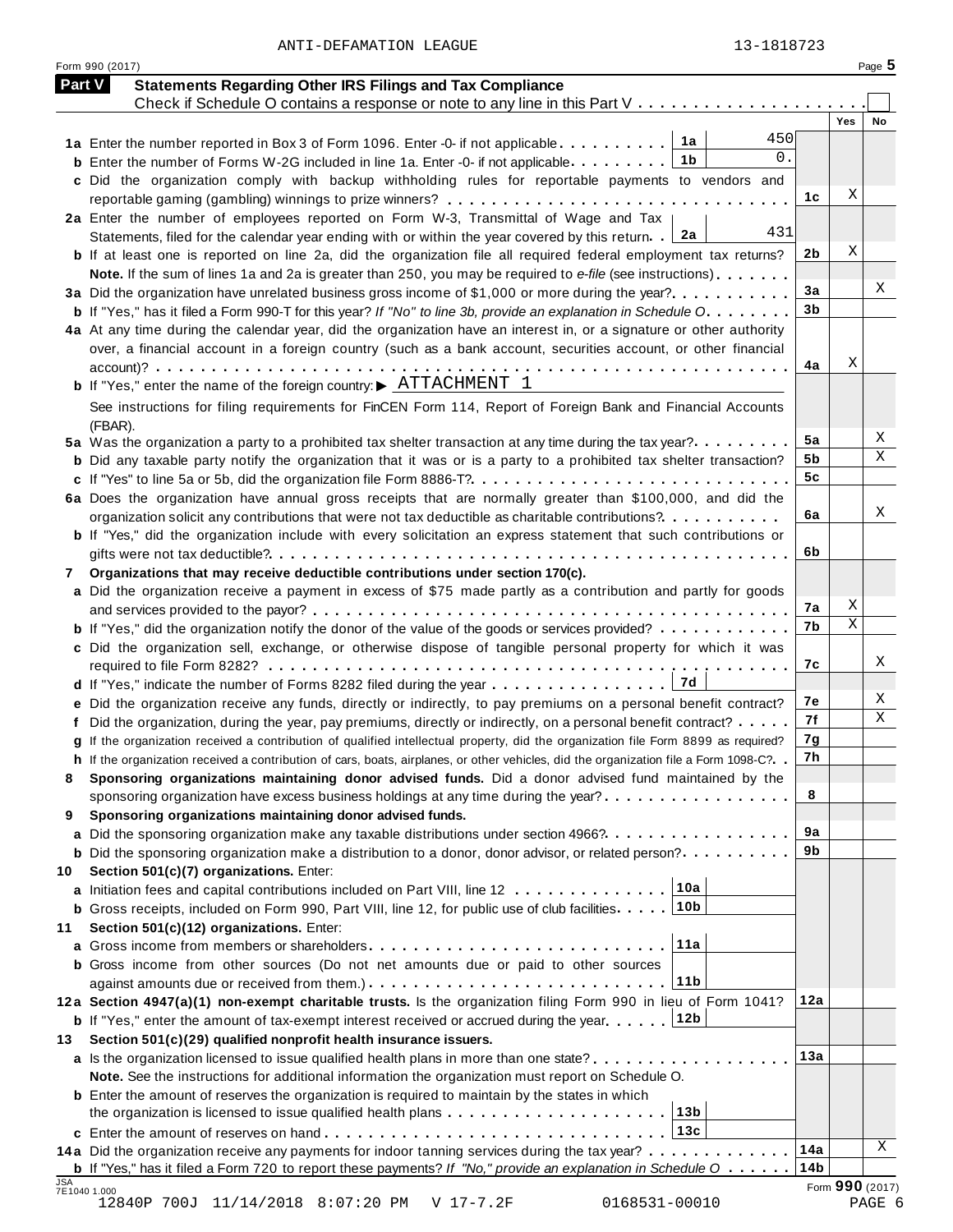|         | 13-1818723<br>ANTI-DEFAMATION LEAGUE<br>Form 990 (2017)                                                                                                                                                                         |                 |            | Page $6$  |
|---------|---------------------------------------------------------------------------------------------------------------------------------------------------------------------------------------------------------------------------------|-----------------|------------|-----------|
| Part VI | Governance, Management, and Disclosure For each "Yes" response to lines 2 through 7b below, and for a "No"                                                                                                                      |                 |            |           |
|         | response to line 8a, 8b, or 10b below, describe the circumstances, processes, or changes in Schedule O. See instructions.                                                                                                       |                 |            |           |
|         |                                                                                                                                                                                                                                 |                 |            | Χ         |
|         | <b>Section A. Governing Body and Management</b>                                                                                                                                                                                 |                 | <b>Yes</b> | <b>No</b> |
|         | 309                                                                                                                                                                                                                             |                 |            |           |
|         | 1a<br>1a Enter the number of voting members of the governing body at the end of the tax year<br>If there are material differences in voting rights among members of the governing body, or                                      |                 |            |           |
|         | if the governing body delegated broad authority to an executive committee or similar                                                                                                                                            |                 |            |           |
|         | committee, explain in Schedule O.<br>307<br>1b                                                                                                                                                                                  |                 |            |           |
|         | Enter the number of voting members included in line 1a, above, who are independent                                                                                                                                              |                 |            |           |
| 2       | Did any officer, director, trustee, or key employee have a family relationship or a business relationship with                                                                                                                  | 2               | Χ          |           |
|         |                                                                                                                                                                                                                                 |                 |            |           |
| 3       | Did the organization delegate control over management duties customarily performed by or under the direct                                                                                                                       | 3               |            | Χ         |
| 4       | supervision of officers, directors, or trustees, or key employees to a management company or other person?                                                                                                                      | 4               |            | X         |
| 5       | Did the organization make any significant changes to its governing documents since the prior Form 990 was filed?.<br>Did the organization become aware during the year of a significant diversion of the organization's assets? | 5               |            | Χ         |
| 6       |                                                                                                                                                                                                                                 | 6               |            | Χ         |
| 7a      | Did the organization have members, stockholders, or other persons who had the power to elect or appoint                                                                                                                         |                 |            |           |
|         |                                                                                                                                                                                                                                 | 7а              |            | Χ         |
| b       | Are any governance decisions of the organization reserved to (or subject to approval by) members,                                                                                                                               |                 |            |           |
|         |                                                                                                                                                                                                                                 | 7b              |            | Χ         |
| 8       | Did the organization contemporaneously document the meetings held or written actions undertaken during                                                                                                                          |                 |            |           |
|         | the year by the following:                                                                                                                                                                                                      |                 |            |           |
| а       |                                                                                                                                                                                                                                 | 8a              | X          |           |
| b       | Each committee with authority to act on behalf of the governing body?                                                                                                                                                           | 8b              | Χ          |           |
| 9       | Is there any officer, director, trustee, or key employee listed in Part VII, Section A, who cannot be reached at                                                                                                                |                 |            |           |
|         | the organization's mailing address? If "Yes," provide the names and addresses in Schedule O                                                                                                                                     | 9               |            | Χ         |
|         | Section B. Policies (This Section B requests information about policies not required by the Internal Revenue Code.)                                                                                                             |                 |            |           |
|         |                                                                                                                                                                                                                                 |                 | Yes        | No        |
|         | 10a Did the organization have local chapters, branches, or affiliates?                                                                                                                                                          | 10a             | Χ          |           |
|         | <b>b</b> If "Yes," did the organization have written policies and procedures governing the activities of such chapters,                                                                                                         |                 |            |           |
|         | affiliates, and branches to ensure their operations are consistent with the organization's exempt purposes?                                                                                                                     | 10 <sub>b</sub> | X          |           |
|         | 11a Has the organization provided a complete copy of this Form 990 to all members of its governing body before filing the form?                                                                                                 | 11a             | X          |           |
| b       | Describe in Schedule O the process, if any, used by the organization to review this Form 990.                                                                                                                                   |                 |            |           |
|         | 12a Did the organization have a written conflict of interest policy? If "No," go to line 13                                                                                                                                     | 12a             | X          |           |
|         | <b>b</b> Were officers, directors, or trustees, and key employees required to disclose annually interests that could give                                                                                                       |                 |            |           |
|         |                                                                                                                                                                                                                                 | 12 <sub>b</sub> | X          |           |
|         | Did the organization regularly and consistently monitor and enforce compliance with the policy? If "Yes,"                                                                                                                       |                 | X          |           |
|         |                                                                                                                                                                                                                                 | 12c<br>13       | X          |           |
| 13      | Did the organization have a written whistleblower policy?                                                                                                                                                                       | 14              | Χ          |           |
| 14      | Did the organization have a written document retention and destruction policy?                                                                                                                                                  |                 |            |           |
| 15      | Did the process for determining compensation of the following persons include a review and approval by                                                                                                                          |                 |            |           |
|         | independent persons, comparability data, and contemporaneous substantiation of the deliberation and decision?<br>The organization's CEO, Executive Director, or top management official                                         | 15a             | Χ          |           |
| b       |                                                                                                                                                                                                                                 | 15 <sub>b</sub> | Χ          |           |
|         | If "Yes" to line 15a or 15b, describe the process in Schedule O (see instructions).                                                                                                                                             |                 |            |           |
| 16а     | Did the organization invest in, contribute assets to, or participate in a joint venture or similar arrangement                                                                                                                  |                 |            |           |
|         |                                                                                                                                                                                                                                 | 16a             |            | Χ         |
| b       | If "Yes," did the organization follow a written policy or procedure requiring the organization to evaluate its                                                                                                                  |                 |            |           |
|         | participation in joint venture arrangements under applicable federal tax law, and take steps to safeguard the                                                                                                                   |                 |            |           |
|         |                                                                                                                                                                                                                                 | 16 <sub>b</sub> |            |           |
|         | <b>Section C. Disclosure</b>                                                                                                                                                                                                    |                 |            |           |
| 17      | List the states with which a copy of this Form 990 is required to be filed $\blacktriangleright$ ATTACHMENT 2                                                                                                                   |                 |            |           |
| 18      | Section 6104 requires an organization to make its Forms 1023 (or 1024 if applicable), 990, and 990-T (Section 501(c)(3)s only)                                                                                                  |                 |            |           |
|         | available for public inspection. Indicate how you made these available. Check all that apply.                                                                                                                                   |                 |            |           |
|         | $X$ Upon request<br>Own website<br>$X \vert$<br>Another's website<br>Χ<br>Other (explain in Schedule O)                                                                                                                         |                 |            |           |
| 19      | Describe in Schedule O whether (and if so, how) the organization made its governing documents, conflict of interest policy, and                                                                                                 |                 |            |           |
|         | financial statements available to the public during the tax year.                                                                                                                                                               |                 |            |           |
| 20      | State the name, address, and telephone number of the person who possesses the organization's books and records: $\blacktriangleright$<br>STEVEN C. SHEINBERB C/O ADL - 605 THIRD AVENUE NEW YORK, NY 10158-3560 212-885-7700    |                 |            |           |

JSA Form **<sup>990</sup>** (2017) 7E1042 1.000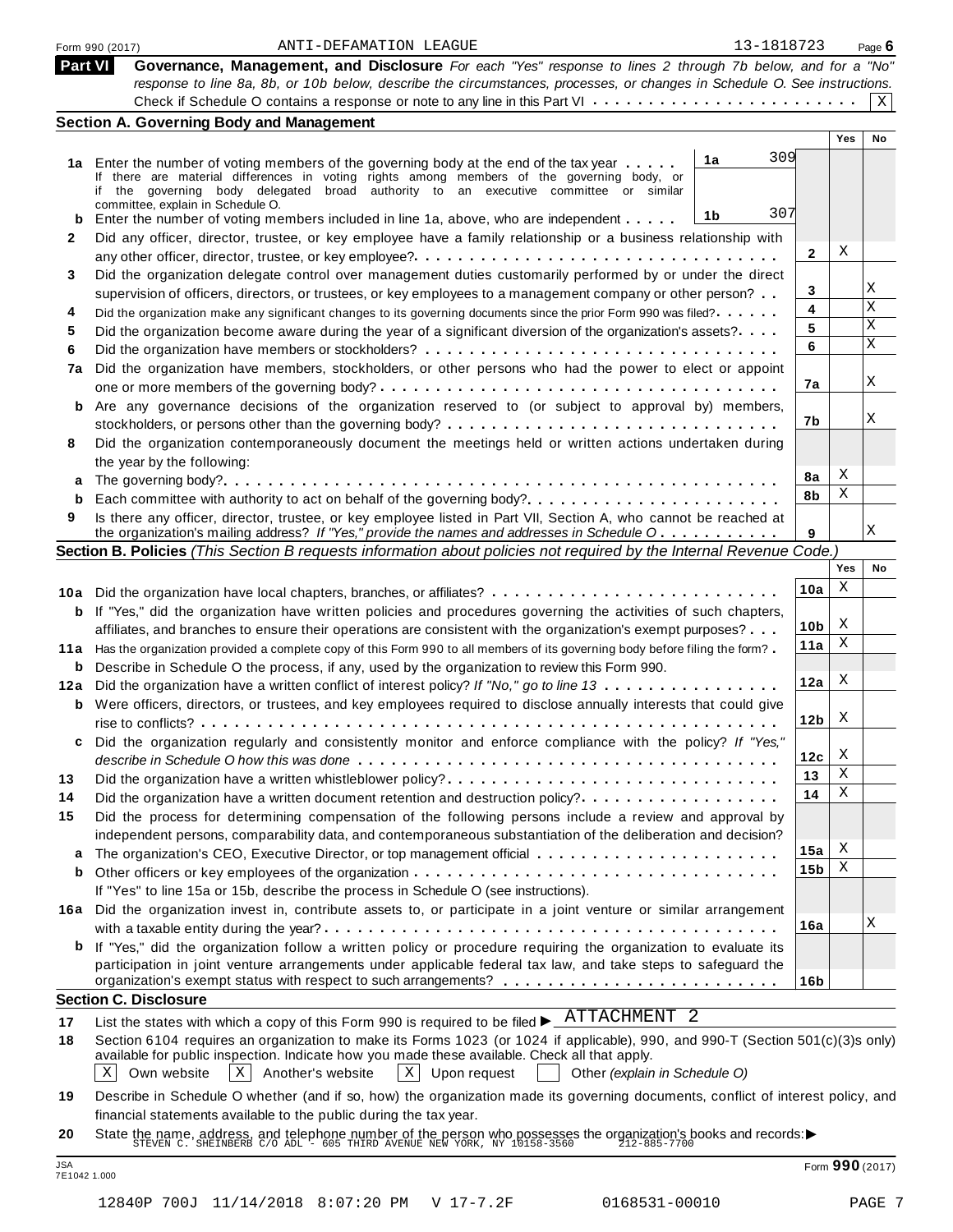| Form 990 (2017) |                                                                                                           |  | ANTI-DEFAMATION LEAGUE |  |  | 13-1818723 | Page 7 |  |
|-----------------|-----------------------------------------------------------------------------------------------------------|--|------------------------|--|--|------------|--------|--|
|                 | Part VII Compensation of Officers, Directors, Trustees, Key Employees, Highest Compensated Employees, and |  |                        |  |  |            |        |  |
|                 | <b>Independent Contractors</b>                                                                            |  |                        |  |  |            |        |  |

Check if Schedule O contains a response or note to any line in this Part VII.  $\ldots \ldots \ldots \ldots \ldots \ldots \ldots \ldots$ 

**Section A. Officers, Directors, Trustees, Key Employees, and Highest Compensated Employees**

**1a** Complete this table for all persons required to be listed. Report compensation for the calendar year ending with or within the organization's tax year.

anization's lax year.<br>● List all of the organization's **current** officers, directors, trustees (whether individuals or organizations), regardless of amount of<br>nnensation Enter -0- in columns (D) (E) and (E) if no compensa compensation. Enter -0- in columns (D), (E), and (F) if no compensation was paid.

• List all of the organization's **current** key employees, if any. See instructions for definition of "key employee."<br>● List the experientials five expect highest expressed explores (other than an efficer director of

**Example in the organization's current** key employees, if any. See instructions for definition of key employee.<br>• List the organization's five **current** highest compensated employees (other than an officer, director, trust who received reportable compensation (Box 5 of Form W-2 and/or Box 7 of Form 1099-MISC) of more than \$100,000 from the

organization and any related organizations.<br>• List all of the organization's **former** officers, key employees, and highest compensated employees who received more than<br>\$1.00.000 of reportable componention from the erganiza \$100,000 of reportable compensation from the organization and any related organizations.

% List all of the organization's **former directors or trustees** that received, in the capacity as a former director or trustee of the organization, more than \$10,000 of reportable compensation from the organization and any related organizations.

List persons in the following order: individual trustees or directors; institutional trustees; officers; key employees; highest compensated employees; and former such persons.

Check this box if neither the organization nor any related organization compensated any current officer, director, or trustee.

┰

| (A)<br>Name and Title   | (B)<br>Average<br>hours per<br>week (list any<br>hours for<br>related<br>organizations<br>below dotted<br>line) | or director<br>Individual trustee | Institutional trustee | Officer | (C)<br>Position<br>Key employee | (do not check more than one<br>box, unless person is both an<br>officer and a director/trustee)<br>Highest compensated<br>employee | Former | (D)<br>Reportable<br>compensation<br>from<br>the<br>organization<br>(W-2/1099-MISC) | (E)<br>Reportable<br>compensation from<br>related<br>organizations<br>(W-2/1099-MISC) | (F)<br>Estimated<br>amount of<br>other<br>compensation<br>from the<br>organization<br>and related<br>organizations |
|-------------------------|-----------------------------------------------------------------------------------------------------------------|-----------------------------------|-----------------------|---------|---------------------------------|------------------------------------------------------------------------------------------------------------------------------------|--------|-------------------------------------------------------------------------------------|---------------------------------------------------------------------------------------|--------------------------------------------------------------------------------------------------------------------|
| (1) JONATHAN GREENBLATT | 20.00                                                                                                           |                                   |                       |         |                                 |                                                                                                                                    |        |                                                                                     |                                                                                       |                                                                                                                    |
| CEO/NATIONAL DIRECTOR   | 20.00                                                                                                           | Χ                                 |                       | Χ       |                                 |                                                                                                                                    |        | 480,339.                                                                            | 480,341.                                                                              | 38,620.                                                                                                            |
| (2) MARVIN NATHAN       | 20.00                                                                                                           |                                   |                       |         |                                 |                                                                                                                                    |        |                                                                                     |                                                                                       |                                                                                                                    |
| NATIONAL CHAIR          | 4.50                                                                                                            | Χ                                 |                       | Χ       |                                 |                                                                                                                                    |        | 0.                                                                                  | $0$ .                                                                                 | 0.                                                                                                                 |
| (3) MARTIN BUDD         | 7.00                                                                                                            |                                   |                       |         |                                 |                                                                                                                                    |        |                                                                                     |                                                                                       |                                                                                                                    |
| VICE CHAIR              | 1.50                                                                                                            | Χ                                 |                       | Χ       |                                 |                                                                                                                                    |        | 0.                                                                                  | $0$ .                                                                                 | $\mathsf 0$ .                                                                                                      |
| (4) MEYER EISENBERG     | 2.00                                                                                                            |                                   |                       |         |                                 |                                                                                                                                    |        |                                                                                     |                                                                                       |                                                                                                                    |
| VICE CHAIR              | $0$ .                                                                                                           | Χ                                 |                       | Χ       |                                 |                                                                                                                                    |        | $0\,$ .                                                                             | 0.                                                                                    | $\mathsf 0$ .                                                                                                      |
| (5) ESTA GORDON EPSTEIN | 7.00                                                                                                            |                                   |                       |         |                                 |                                                                                                                                    |        |                                                                                     |                                                                                       |                                                                                                                    |
| VICE CHAIR              | 1.50                                                                                                            | X                                 |                       | X       |                                 |                                                                                                                                    |        | 0.                                                                                  | $0$ .                                                                                 | $\mathsf 0$ .                                                                                                      |
| (6) CHARLES KRISER      | 2.00                                                                                                            |                                   |                       |         |                                 |                                                                                                                                    |        |                                                                                     |                                                                                       |                                                                                                                    |
| VICE CHAIR              | .50                                                                                                             | Χ                                 |                       | Χ       |                                 |                                                                                                                                    |        | 0.                                                                                  | 0.                                                                                    | 0.                                                                                                                 |
| (7) STEVE LYONS         | 2.00                                                                                                            |                                   |                       |         |                                 |                                                                                                                                    |        |                                                                                     |                                                                                       |                                                                                                                    |
| VICE CHAIR              | .50                                                                                                             | Χ                                 |                       | Χ       |                                 |                                                                                                                                    |        | $0$ .                                                                               | $0$ .                                                                                 | $\mathsf 0$ .                                                                                                      |
| (8) RUTH MOSS           | 2.00                                                                                                            |                                   |                       |         |                                 |                                                                                                                                    |        |                                                                                     |                                                                                       |                                                                                                                    |
| VICE CHAIR              | 0.                                                                                                              | Χ                                 |                       | Χ       |                                 |                                                                                                                                    |        | 0.                                                                                  | 0.                                                                                    | 0.                                                                                                                 |
| (9) GEORGE STARK        | 2.50                                                                                                            |                                   |                       |         |                                 |                                                                                                                                    |        |                                                                                     |                                                                                       |                                                                                                                    |
| VICE CHAIR              | 1.50                                                                                                            | X                                 |                       | Х       |                                 |                                                                                                                                    |        | $\mathsf{O}$ .                                                                      | 0.                                                                                    | $\mathsf 0$ .                                                                                                      |
| $(10)$ MARK WILF        | 2.00                                                                                                            |                                   |                       |         |                                 |                                                                                                                                    |        |                                                                                     |                                                                                       |                                                                                                                    |
| VICE CHAIR              | $\overline{0}$ .                                                                                                | Χ                                 |                       | Χ       |                                 |                                                                                                                                    |        | $\mathsf{O}$ .                                                                      | 0.                                                                                    | $\mathsf 0$ .                                                                                                      |
| (11) CHRISTOPHER WOLF   | 2.50                                                                                                            |                                   |                       |         |                                 |                                                                                                                                    |        |                                                                                     |                                                                                       |                                                                                                                    |
| VICE CHAIR              | .50                                                                                                             | Χ                                 |                       | Χ       |                                 |                                                                                                                                    |        | $0$ .                                                                               | $0$ .                                                                                 | 0.                                                                                                                 |
| (12) MILTON SCHNEIDER   | 7.00                                                                                                            |                                   |                       |         |                                 |                                                                                                                                    |        |                                                                                     |                                                                                       |                                                                                                                    |
| TREASURER               | 5.50                                                                                                            | X                                 |                       | X       |                                 |                                                                                                                                    |        | 0.                                                                                  | 0.                                                                                    | $0$ .                                                                                                              |
| (13) THOMAS HOMBURGER   | 2.50                                                                                                            |                                   |                       |         |                                 |                                                                                                                                    |        |                                                                                     |                                                                                       |                                                                                                                    |
| SECRETARY               | 1.50                                                                                                            | Χ                                 |                       | Χ       |                                 |                                                                                                                                    |        | 0.                                                                                  | 0.                                                                                    | 0.                                                                                                                 |
| (14) STANFORD BARATZ    | 2.00                                                                                                            |                                   |                       |         |                                 |                                                                                                                                    |        |                                                                                     |                                                                                       |                                                                                                                    |
| ASSIST. SECRETARY       | 0.                                                                                                              | X                                 |                       | Χ       |                                 |                                                                                                                                    |        | 0.                                                                                  | $0$ .                                                                                 | $0$ .                                                                                                              |

7E1041 1.000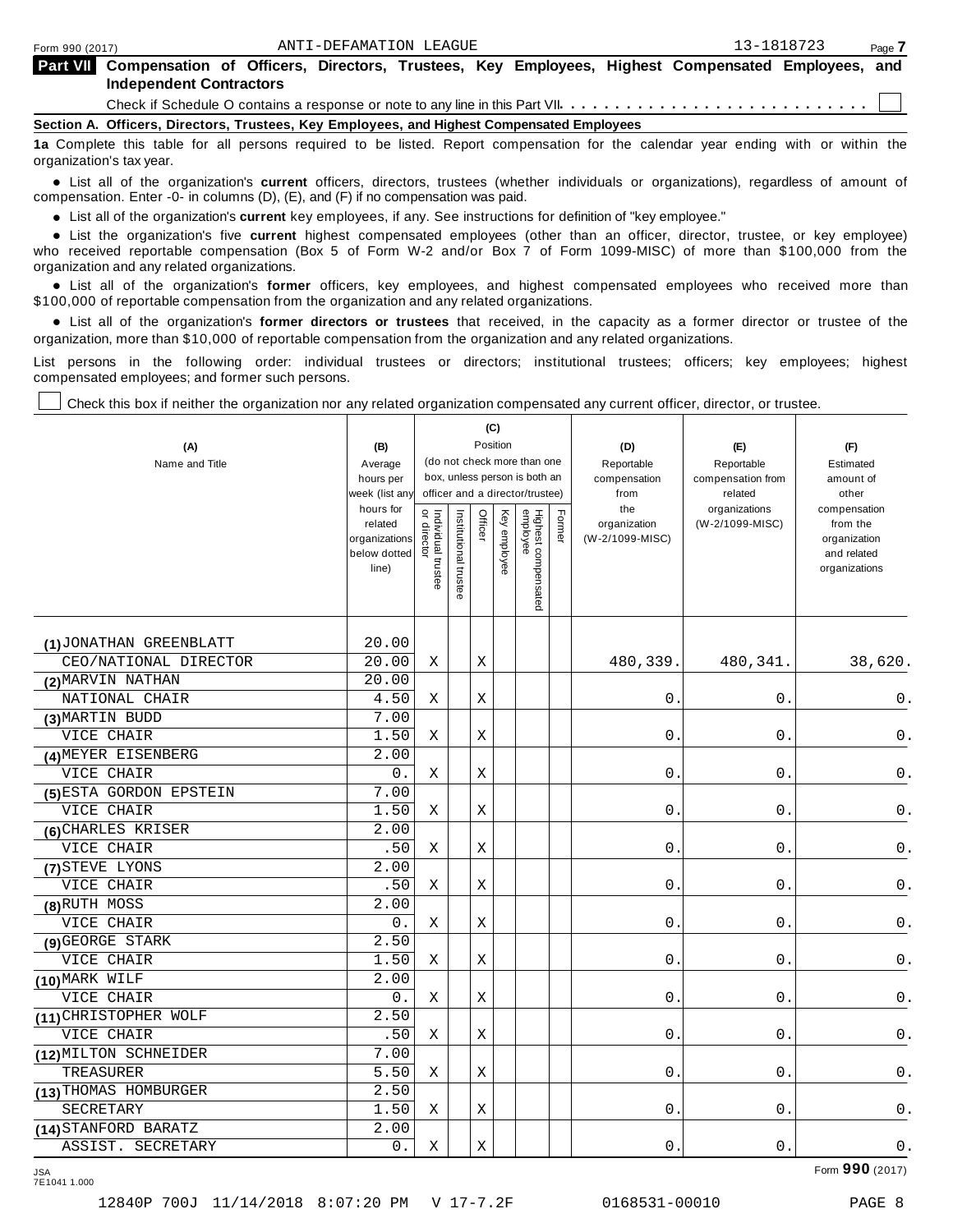|    | (A)<br>Name and title                                                                                                                                                  | (B)<br>Average<br>hours per<br>week (list any<br>hours for |                                           |                       |         | (C)<br>Position | (do not check more than one<br>box, unless person is both an<br>officer and a director/trustee) |        | (D)<br>Reportable<br>compensation<br>from<br>the | (E)<br>Reportable<br>compensation from<br>related<br>organizations |                                                          |  |
|----|------------------------------------------------------------------------------------------------------------------------------------------------------------------------|------------------------------------------------------------|-------------------------------------------|-----------------------|---------|-----------------|-------------------------------------------------------------------------------------------------|--------|--------------------------------------------------|--------------------------------------------------------------------|----------------------------------------------------------|--|
|    |                                                                                                                                                                        | related<br>organizations<br>below dotted<br>line)          | <br>  Individual trustee<br>  or director | Institutional trustee | Officer | Key employee    | Highest compensated<br>employee                                                                 | Former | organization<br>(W-2/1099-MISC)                  | (W-2/1099-MISC)                                                    | from the<br>organization<br>and related<br>organizations |  |
|    | (15) DENISE CAPLAN                                                                                                                                                     | 2.00                                                       |                                           |                       |         |                 |                                                                                                 |        |                                                  |                                                                    |                                                          |  |
|    | REGIONAL BOARD CHAIR                                                                                                                                                   | 0.                                                         | Χ                                         |                       |         |                 |                                                                                                 |        | 0.                                               | 0                                                                  | 0.                                                       |  |
|    | (16) ELAINE FEUER-BARTON                                                                                                                                               | 2.00                                                       |                                           |                       |         |                 |                                                                                                 |        |                                                  |                                                                    |                                                          |  |
|    | REGIONAL BOARD CHAIR<br>$(17)$ JIM FRIED                                                                                                                               | $0$ .<br>2.00                                              | Χ                                         |                       |         |                 |                                                                                                 |        | 0.                                               | 0                                                                  | 0.                                                       |  |
|    | REGIONAL BOARD CHAIR                                                                                                                                                   | $0$ .                                                      | Χ                                         |                       |         |                 |                                                                                                 |        | 0.                                               | 0                                                                  | 0.                                                       |  |
|    | (18) JONATHAN GLEKLEN                                                                                                                                                  | $\overline{2.00}$                                          |                                           |                       |         |                 |                                                                                                 |        |                                                  |                                                                    |                                                          |  |
|    | REGIONAL BOARD CHAIR                                                                                                                                                   | 0.                                                         | Χ                                         |                       |         |                 |                                                                                                 |        | 0.                                               | 0                                                                  | 0.                                                       |  |
|    | (19) TRACEY GROSSMAN                                                                                                                                                   | $\overline{5.00}$                                          |                                           |                       |         |                 |                                                                                                 |        |                                                  |                                                                    |                                                          |  |
|    | REGIONAL BOARD CHAIR                                                                                                                                                   | 0.                                                         | Χ                                         |                       |         |                 |                                                                                                 |        | 0.                                               | 0                                                                  | 0.                                                       |  |
|    | (20) JOSH GRUSHKIN                                                                                                                                                     | $\overline{2.00}$                                          |                                           |                       |         |                 |                                                                                                 |        |                                                  |                                                                    |                                                          |  |
|    | REGIONAL BOARD CHAIR                                                                                                                                                   | $0$ .                                                      | Χ                                         |                       |         |                 |                                                                                                 |        | 0.                                               | 0                                                                  | 0.                                                       |  |
|    | 21) ALAN GUBERNICK                                                                                                                                                     | 2.00                                                       |                                           |                       |         |                 |                                                                                                 |        |                                                  |                                                                    |                                                          |  |
|    | REGIONAL BOARD CHAIR                                                                                                                                                   | $0$ .                                                      | Χ                                         |                       |         |                 |                                                                                                 |        | 0.                                               | 0                                                                  | 0.                                                       |  |
|    | 22) MARGARET HALL                                                                                                                                                      | $\overline{2.00}$                                          |                                           |                       |         |                 |                                                                                                 |        |                                                  |                                                                    |                                                          |  |
|    | REGIONAL BOARD CHAIR                                                                                                                                                   | 0.                                                         | Χ                                         |                       |         |                 |                                                                                                 |        | 0.                                               | 0                                                                  | 0.                                                       |  |
|    | (23) JASON HALPER                                                                                                                                                      | $\overline{2.00}$                                          |                                           |                       |         |                 |                                                                                                 |        |                                                  |                                                                    |                                                          |  |
|    | REGIONAL BOARD CHAIR                                                                                                                                                   | 0.                                                         | Χ                                         |                       |         |                 |                                                                                                 |        | 0.                                               | 0                                                                  | 0.                                                       |  |
|    | (24) SCOTT HARRIS                                                                                                                                                      | 2.00                                                       |                                           |                       |         |                 |                                                                                                 |        |                                                  |                                                                    |                                                          |  |
|    | REGIONAL BOARD CHAIR                                                                                                                                                   | $0$ .                                                      | Χ                                         |                       |         |                 |                                                                                                 |        | 0.                                               | 0                                                                  | 0.                                                       |  |
|    | 25) SUE HAUENSTEIN                                                                                                                                                     | 2.00                                                       |                                           |                       |         |                 |                                                                                                 |        |                                                  |                                                                    |                                                          |  |
|    | REGIONAL BOARD CHAIR                                                                                                                                                   | 0.                                                         | Χ                                         |                       |         |                 |                                                                                                 |        | О.                                               | 0                                                                  | 0.                                                       |  |
|    | 1b Sub-total                                                                                                                                                           |                                                            |                                           |                       |         |                 |                                                                                                 |        | 480,339.                                         | 480,341.                                                           | 38,620.                                                  |  |
|    | c Total from continuation sheets to Part VII, Section A                                                                                                                |                                                            |                                           |                       |         |                 |                                                                                                 |        | 3, 375, 317.                                     | 466,426.                                                           | 282,766.                                                 |  |
|    |                                                                                                                                                                        |                                                            |                                           |                       |         |                 |                                                                                                 | ▶      | 3,855,656.                                       | 946,767.                                                           | 321,386.                                                 |  |
|    | 2 Total number of individuals (including but not limited to those listed above) who received more than \$100,000 of<br>reportable compensation from the organization ▶ |                                                            | 99                                        |                       |         |                 |                                                                                                 |        |                                                  |                                                                    |                                                          |  |
|    | Did the organization list any former officer, director, or trustee, key employee, or highest compensated                                                               |                                                            |                                           |                       |         |                 |                                                                                                 |        |                                                  |                                                                    | <b>Yes</b><br>No.                                        |  |
| 3  | employee on line 1a? If "Yes," complete Schedule J for such individual                                                                                                 |                                                            |                                           |                       |         |                 |                                                                                                 |        |                                                  |                                                                    | X<br>3                                                   |  |
| 4  | For any individual listed on line 1a, is the sum of reportable compensation and other compensation from the                                                            |                                                            |                                           |                       |         |                 |                                                                                                 |        |                                                  |                                                                    |                                                          |  |
|    | organization and related organizations greater than \$150,000? If "Yes," complete Schedule J for such                                                                  |                                                            |                                           |                       |         |                 |                                                                                                 |        |                                                  |                                                                    | Χ                                                        |  |
|    |                                                                                                                                                                        |                                                            |                                           |                       |         |                 |                                                                                                 |        |                                                  |                                                                    | 4                                                        |  |
|    | Did any person listed on line 1a receive or accrue compensation from any unrelated organization or individual                                                          |                                                            |                                           |                       |         |                 |                                                                                                 |        |                                                  |                                                                    | х                                                        |  |
| 5. | for services rendered to the organization? If "Yes," complete Schedule J for such person<br><b>Section B. Independent Contractors</b>                                  |                                                            |                                           |                       |         |                 |                                                                                                 |        |                                                  |                                                                    | 5                                                        |  |
|    | Complete this table for your five highest compensated independent contractors that received more than \$100,000 of                                                     |                                                            |                                           |                       |         |                 |                                                                                                 |        |                                                  |                                                                    |                                                          |  |
|    |                                                                                                                                                                        |                                                            |                                           |                       |         |                 |                                                                                                 |        |                                                  |                                                                    |                                                          |  |
|    | compensation from the organization. Report compensation for the calendar year ending with or within the organization's tax<br>year.                                    |                                                            |                                           |                       |         |                 |                                                                                                 |        | (B)                                              |                                                                    | (C)                                                      |  |
|    | (A)                                                                                                                                                                    |                                                            |                                           |                       |         |                 |                                                                                                 |        |                                                  |                                                                    |                                                          |  |
|    | Name and business address                                                                                                                                              |                                                            |                                           |                       |         |                 |                                                                                                 |        | Description of services                          |                                                                    | Compensation                                             |  |
|    | ATTACHMENT 3                                                                                                                                                           |                                                            |                                           |                       |         |                 |                                                                                                 |        |                                                  |                                                                    |                                                          |  |
| 1  |                                                                                                                                                                        |                                                            |                                           |                       |         |                 |                                                                                                 |        |                                                  |                                                                    |                                                          |  |
|    |                                                                                                                                                                        |                                                            |                                           |                       |         |                 |                                                                                                 |        |                                                  |                                                                    |                                                          |  |

JSA Form **990** (2017) 7E1055 1.000 12840P 700J 11/14/2018 8:07:20 PM V 17-7.2F 0168531-00010 PAGE 9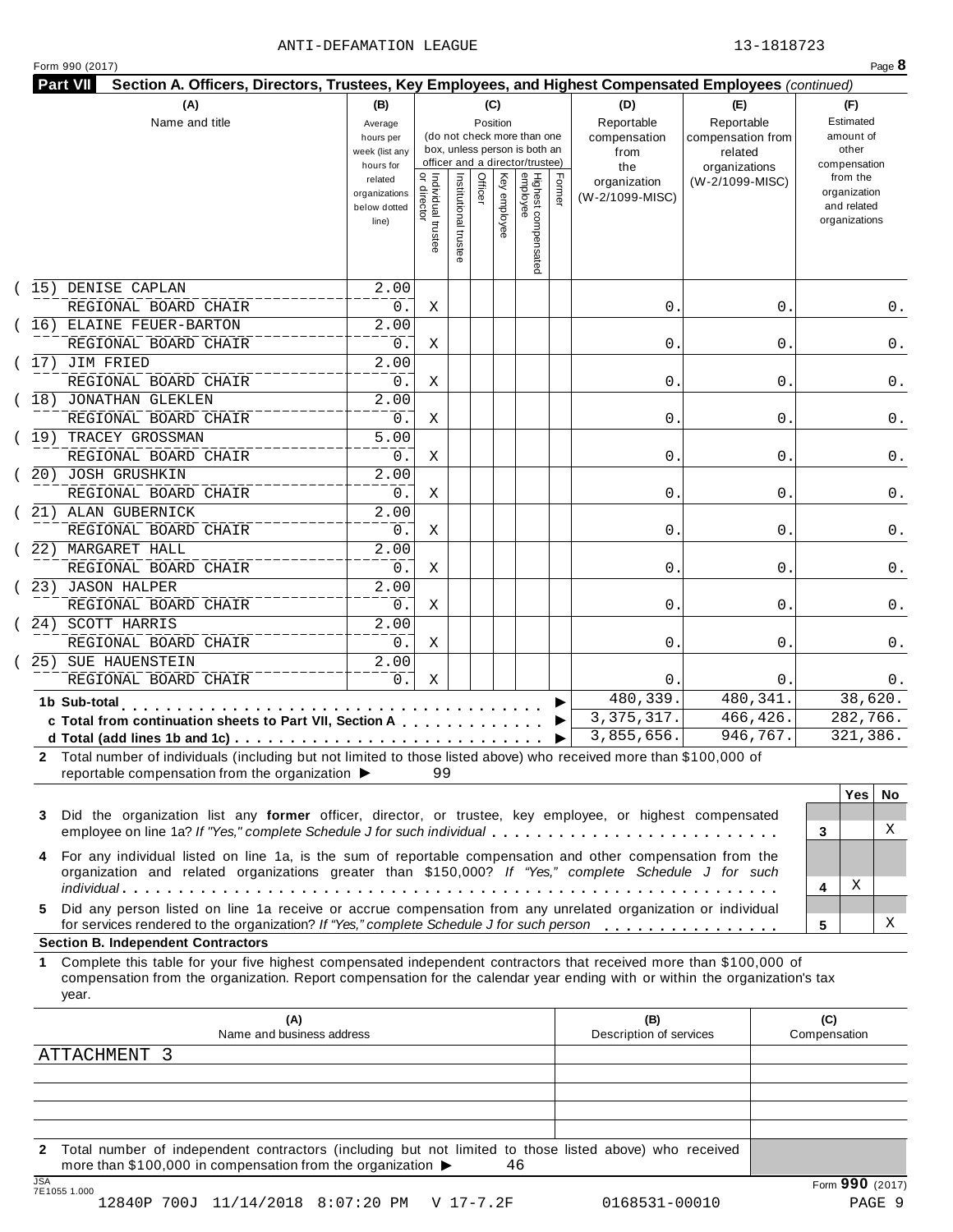| Form 990 (2017) |
|-----------------|
|-----------------|

|         | 26) MARCY HELFAND<br>REGIONAL BOARD CHAIR<br>27) EILEEN HERSHBERG<br>REGIONAL BOARD CHAIR<br>28) LINDA HORODAS<br>REGIONAL BOARD CHAIR<br>29) DONNA JOHNSON<br>REGIONAL BOARD CHAIR                                                                                                                                                                          | related<br>organizations<br>below dotted<br>line)<br>2.00<br>0.<br>5.00<br>0.<br>7.00<br>0. | <br>  Individual trustee<br>  or director<br>Χ<br>Χ | Institutional trustee | Officer | Key employee | Highest compensated<br>employee | Former | organization<br>(W-2/1099-MISC) | (W-2/1099-MISC) | from the<br>organization<br>and related<br>organizations |
|---------|--------------------------------------------------------------------------------------------------------------------------------------------------------------------------------------------------------------------------------------------------------------------------------------------------------------------------------------------------------------|---------------------------------------------------------------------------------------------|-----------------------------------------------------|-----------------------|---------|--------------|---------------------------------|--------|---------------------------------|-----------------|----------------------------------------------------------|
|         |                                                                                                                                                                                                                                                                                                                                                              |                                                                                             |                                                     |                       |         |              |                                 |        |                                 |                 |                                                          |
|         |                                                                                                                                                                                                                                                                                                                                                              |                                                                                             |                                                     |                       |         |              |                                 |        |                                 |                 |                                                          |
|         |                                                                                                                                                                                                                                                                                                                                                              |                                                                                             |                                                     |                       |         |              |                                 |        | 0.                              | 0               | 0.                                                       |
|         |                                                                                                                                                                                                                                                                                                                                                              |                                                                                             |                                                     |                       |         |              |                                 |        |                                 |                 |                                                          |
|         |                                                                                                                                                                                                                                                                                                                                                              |                                                                                             |                                                     |                       |         |              |                                 |        | 0.                              | 0               | 0.                                                       |
|         |                                                                                                                                                                                                                                                                                                                                                              |                                                                                             | Χ                                                   |                       |         |              |                                 |        | 0.                              | 0               | 0.                                                       |
|         |                                                                                                                                                                                                                                                                                                                                                              | 2.00                                                                                        |                                                     |                       |         |              |                                 |        |                                 |                 |                                                          |
|         |                                                                                                                                                                                                                                                                                                                                                              | 0.                                                                                          | Χ                                                   |                       |         |              |                                 |        | 0.                              | 0               | 0.                                                       |
|         | 30) JARED LINDAUER                                                                                                                                                                                                                                                                                                                                           | $\overline{2.00}$                                                                           |                                                     |                       |         |              |                                 |        |                                 |                 |                                                          |
|         | REGIONAL BOARD CHAIR                                                                                                                                                                                                                                                                                                                                         | 0.                                                                                          | Χ                                                   |                       |         |              |                                 |        | 0.                              | 0               | 0.                                                       |
|         | 31) DAVID MALIK                                                                                                                                                                                                                                                                                                                                              | 2.00                                                                                        |                                                     |                       |         |              |                                 |        |                                 |                 |                                                          |
|         | REGIONAL BOARD CHAIR                                                                                                                                                                                                                                                                                                                                         | $0$ .                                                                                       | Χ                                                   |                       |         |              |                                 |        | 0.                              | 0               | 0.                                                       |
|         | (32) MELINDA QUIAT                                                                                                                                                                                                                                                                                                                                           | 2.00                                                                                        |                                                     |                       |         |              |                                 |        |                                 |                 |                                                          |
|         | REGIONAL BOARD CHAIR                                                                                                                                                                                                                                                                                                                                         | 0.                                                                                          | Χ                                                   |                       |         |              |                                 |        | 0.                              | 0               | 0.                                                       |
|         | 33) PHIL RUBIN                                                                                                                                                                                                                                                                                                                                               | 2.00                                                                                        |                                                     |                       |         |              |                                 |        |                                 |                 |                                                          |
|         | REGIONAL BOARD CHAIR                                                                                                                                                                                                                                                                                                                                         | 0.                                                                                          | Χ                                                   |                       |         |              |                                 |        | 0.                              | 0               | 0.                                                       |
|         | 34) SAM SCHAUL                                                                                                                                                                                                                                                                                                                                               | 2.00                                                                                        |                                                     |                       |         |              |                                 |        |                                 |                 |                                                          |
|         | REGIONAL BOARD CHAIR                                                                                                                                                                                                                                                                                                                                         | 0.                                                                                          | Χ                                                   |                       |         |              |                                 |        | 0.                              | 0               | 0.                                                       |
|         | 35) DEB SHALOM                                                                                                                                                                                                                                                                                                                                               | 2.00                                                                                        |                                                     |                       |         |              |                                 |        |                                 |                 |                                                          |
|         | REGIONAL BOARD CHAIR                                                                                                                                                                                                                                                                                                                                         | $0$ .                                                                                       | Χ                                                   |                       |         |              |                                 |        | 0.                              | 0               | 0.                                                       |
|         | 36) DAVID SLOSSBERG                                                                                                                                                                                                                                                                                                                                          | 2.00                                                                                        |                                                     |                       |         |              |                                 |        |                                 |                 |                                                          |
|         | REGIONAL BOARD CHAIR                                                                                                                                                                                                                                                                                                                                         | 0.                                                                                          | Χ                                                   |                       |         |              |                                 |        | 0.                              | 0               | 0.                                                       |
|         | 1b Sub-total<br>c Total from continuation sheets to Part VII, Section A                                                                                                                                                                                                                                                                                      |                                                                                             |                                                     |                       |         |              |                                 |        |                                 |                 |                                                          |
| 3       | 2 Total number of individuals (including but not limited to those listed above) who received more than \$100,000 of<br>reportable compensation from the organization ▶<br>Did the organization list any former officer, director, or trustee, key employee, or highest compensated<br>employee on line 1a? If "Yes," complete Schedule J for such individual |                                                                                             | 99                                                  |                       |         |              |                                 |        |                                 |                 | <b>Yes</b><br>No.<br>X<br>3                              |
| 4<br>5. | For any individual listed on line 1a, is the sum of reportable compensation and other compensation from the<br>organization and related organizations greater than \$150,000? If "Yes," complete Schedule J for such<br>Did any person listed on line 1a receive or accrue compensation from any unrelated organization or individual                        |                                                                                             |                                                     |                       |         |              |                                 |        |                                 |                 | х<br>4<br>х                                              |
|         | for services rendered to the organization? If "Yes," complete Schedule J for such person<br><b>Section B. Independent Contractors</b>                                                                                                                                                                                                                        |                                                                                             |                                                     |                       |         |              |                                 |        |                                 |                 | 5                                                        |
| 1       | Complete this table for your five highest compensated independent contractors that received more than \$100,000 of<br>compensation from the organization. Report compensation for the calendar year ending with or within the organization's tax<br>year.                                                                                                    |                                                                                             |                                                     |                       |         |              |                                 |        |                                 |                 |                                                          |
|         | (A)<br>Name and business address                                                                                                                                                                                                                                                                                                                             |                                                                                             |                                                     |                       |         |              |                                 |        | (B)<br>Description of services  |                 | (C)<br>Compensation                                      |
|         |                                                                                                                                                                                                                                                                                                                                                              |                                                                                             |                                                     |                       |         |              |                                 |        |                                 |                 |                                                          |
|         |                                                                                                                                                                                                                                                                                                                                                              |                                                                                             |                                                     |                       |         |              |                                 |        |                                 |                 |                                                          |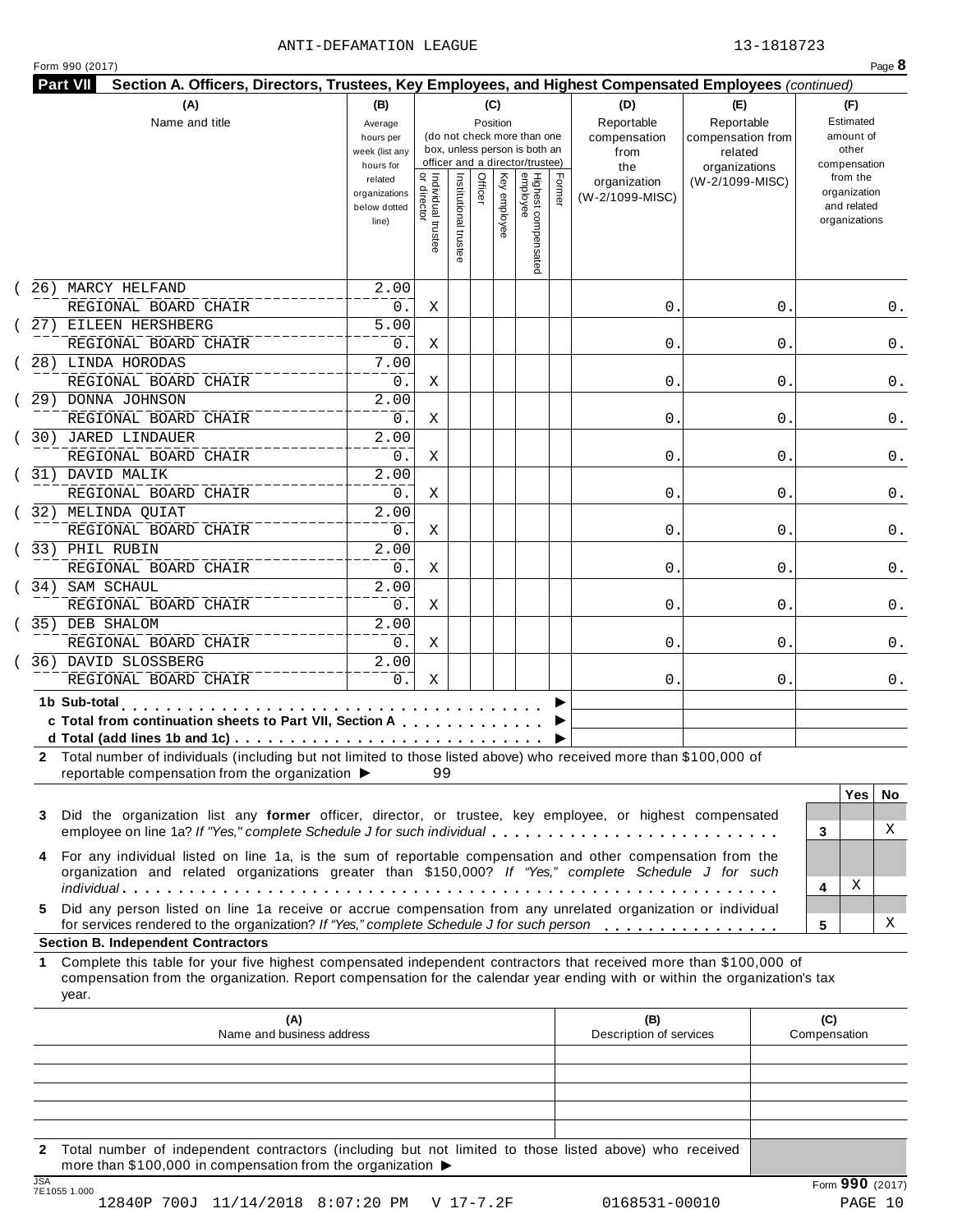| Form 990 (2017) |  |
|-----------------|--|
|-----------------|--|

|         |                                                                                                                                                                                                                                                                                                                                                              | hours per<br>week (list any<br>hours for          |                                           |                       |         | Position     | (do not check more than one<br>box, unless person is both an<br>officer and a director/trustee) |        | Reportable<br>compensation<br>from<br>the | Reportable<br>compensation from<br>related<br>organizations | Estimated<br>amount of<br>other<br>compensation          |
|---------|--------------------------------------------------------------------------------------------------------------------------------------------------------------------------------------------------------------------------------------------------------------------------------------------------------------------------------------------------------------|---------------------------------------------------|-------------------------------------------|-----------------------|---------|--------------|-------------------------------------------------------------------------------------------------|--------|-------------------------------------------|-------------------------------------------------------------|----------------------------------------------------------|
|         |                                                                                                                                                                                                                                                                                                                                                              | related<br>organizations<br>below dotted<br>line) | <br>  Individual trustee<br>  or director | Institutional trustee | Officer | Key employee | Highest compensated<br>employee                                                                 | Former | organization<br>(W-2/1099-MISC)           | (W-2/1099-MISC)                                             | from the<br>organization<br>and related<br>organizations |
|         | 37) MARINA STEPHENS                                                                                                                                                                                                                                                                                                                                          | 2.00                                              |                                           |                       |         |              |                                                                                                 |        |                                           |                                                             |                                                          |
|         | REGIONAL BOARD CHAIR                                                                                                                                                                                                                                                                                                                                         | 0.                                                | Χ                                         |                       |         |              |                                                                                                 |        | 0.                                        | 0                                                           | 0.                                                       |
|         | 38) ANN THOMPSON                                                                                                                                                                                                                                                                                                                                             | 2.00                                              |                                           |                       |         |              |                                                                                                 |        |                                           |                                                             |                                                          |
|         | REGIONAL BOARD CHAIR                                                                                                                                                                                                                                                                                                                                         | $0$ .                                             | Χ                                         |                       |         |              |                                                                                                 |        | 0.                                        | 0                                                           | 0.                                                       |
|         | 39) AARON VICKAR                                                                                                                                                                                                                                                                                                                                             | 2.00                                              |                                           |                       |         |              |                                                                                                 |        |                                           |                                                             |                                                          |
|         | REGIONAL BOARD CHAIR<br>40) BARBARA BALSER                                                                                                                                                                                                                                                                                                                   | 0.<br>2.00                                        | Χ                                         |                       |         |              |                                                                                                 |        | 0.                                        | 0                                                           | 0.                                                       |
|         | PAST NATIONAL CHAIR                                                                                                                                                                                                                                                                                                                                          | .50                                               | Χ                                         |                       |         |              |                                                                                                 |        | 0.                                        | 0                                                           | 0.                                                       |
|         | 41) HOWARD BERKOWITZ                                                                                                                                                                                                                                                                                                                                         | 2.00                                              |                                           |                       |         |              |                                                                                                 |        |                                           |                                                             |                                                          |
|         | PAST NATIONAL CHAIR                                                                                                                                                                                                                                                                                                                                          | 1.50                                              | Χ                                         |                       |         |              |                                                                                                 |        | 0.                                        | 0                                                           | 0.                                                       |
|         | ( 42) KENNETH BIALKIN                                                                                                                                                                                                                                                                                                                                        | 2.00                                              |                                           |                       |         |              |                                                                                                 |        |                                           |                                                             |                                                          |
|         | PAST NATIONAL CHAIR                                                                                                                                                                                                                                                                                                                                          | .50                                               | X                                         |                       |         |              |                                                                                                 |        | 0.                                        | 0                                                           | 0.                                                       |
|         | 43) BARRY CURTISS-LUSHER                                                                                                                                                                                                                                                                                                                                     | 2.00                                              |                                           |                       |         |              |                                                                                                 |        |                                           |                                                             |                                                          |
|         | PAST NATIONAL CHAIR                                                                                                                                                                                                                                                                                                                                          | .50                                               | X                                         |                       |         |              |                                                                                                 |        | 0.                                        | 0                                                           | 0.                                                       |
|         | 44) BURTON LEVINSON                                                                                                                                                                                                                                                                                                                                          | 2.00                                              |                                           |                       |         |              |                                                                                                 |        |                                           |                                                             |                                                          |
|         | PAST NATIONAL CHAIR                                                                                                                                                                                                                                                                                                                                          | .50                                               | Χ                                         |                       |         |              |                                                                                                 |        | 0.                                        | 0                                                           | 0.                                                       |
|         | 45) GLEN LEWY                                                                                                                                                                                                                                                                                                                                                | 2.00                                              |                                           |                       |         |              |                                                                                                 |        |                                           |                                                             |                                                          |
|         | PAST NATIONAL CHAIR                                                                                                                                                                                                                                                                                                                                          | 7.50                                              | X                                         |                       |         |              |                                                                                                 |        | 0.                                        | 0                                                           | 0.                                                       |
|         | 46) DAVID STRASSLER                                                                                                                                                                                                                                                                                                                                          | 2.00                                              |                                           |                       |         |              |                                                                                                 |        |                                           |                                                             |                                                          |
|         | PAST NATIONAL CHAIR                                                                                                                                                                                                                                                                                                                                          | .50                                               | X                                         |                       |         |              |                                                                                                 |        | 0.                                        | 0                                                           | 0.                                                       |
|         | 47) ROBERT SUGARMAN                                                                                                                                                                                                                                                                                                                                          | 2.00                                              |                                           |                       |         |              |                                                                                                 |        |                                           |                                                             |                                                          |
|         | PAST NATIONAL CHAIR                                                                                                                                                                                                                                                                                                                                          | .50                                               | Χ                                         |                       |         |              |                                                                                                 |        | 0.                                        | 0.                                                          | 0.                                                       |
|         | 1b Sub-total<br>c Total from continuation sheets to Part VII, Section A                                                                                                                                                                                                                                                                                      |                                                   |                                           |                       |         |              |                                                                                                 |        |                                           |                                                             |                                                          |
| 3       | 2 Total number of individuals (including but not limited to those listed above) who received more than \$100,000 of<br>reportable compensation from the organization ▶<br>Did the organization list any former officer, director, or trustee, key employee, or highest compensated<br>employee on line 1a? If "Yes," complete Schedule J for such individual |                                                   | 99                                        |                       |         |              |                                                                                                 |        |                                           |                                                             | <b>Yes</b><br>No.<br>X<br>3                              |
| 4<br>5. | For any individual listed on line 1a, is the sum of reportable compensation and other compensation from the<br>organization and related organizations greater than \$150,000? If "Yes," complete Schedule J for such<br>Did any person listed on line 1a receive or accrue compensation from any unrelated organization or individual                        |                                                   |                                           |                       |         |              |                                                                                                 |        |                                           |                                                             | х<br>4<br>х                                              |
|         | for services rendered to the organization? If "Yes," complete Schedule J for such person<br><b>Section B. Independent Contractors</b>                                                                                                                                                                                                                        |                                                   |                                           |                       |         |              |                                                                                                 |        |                                           |                                                             | 5                                                        |
| 1       | Complete this table for your five highest compensated independent contractors that received more than \$100,000 of<br>compensation from the organization. Report compensation for the calendar year ending with or within the organization's tax<br>year.                                                                                                    |                                                   |                                           |                       |         |              |                                                                                                 |        |                                           |                                                             |                                                          |
|         | (A)<br>Name and business address                                                                                                                                                                                                                                                                                                                             |                                                   |                                           |                       |         |              |                                                                                                 |        | (B)<br>Description of services            |                                                             | (C)<br>Compensation                                      |
|         |                                                                                                                                                                                                                                                                                                                                                              |                                                   |                                           |                       |         |              |                                                                                                 |        |                                           |                                                             |                                                          |
|         |                                                                                                                                                                                                                                                                                                                                                              |                                                   |                                           |                       |         |              |                                                                                                 |        |                                           |                                                             |                                                          |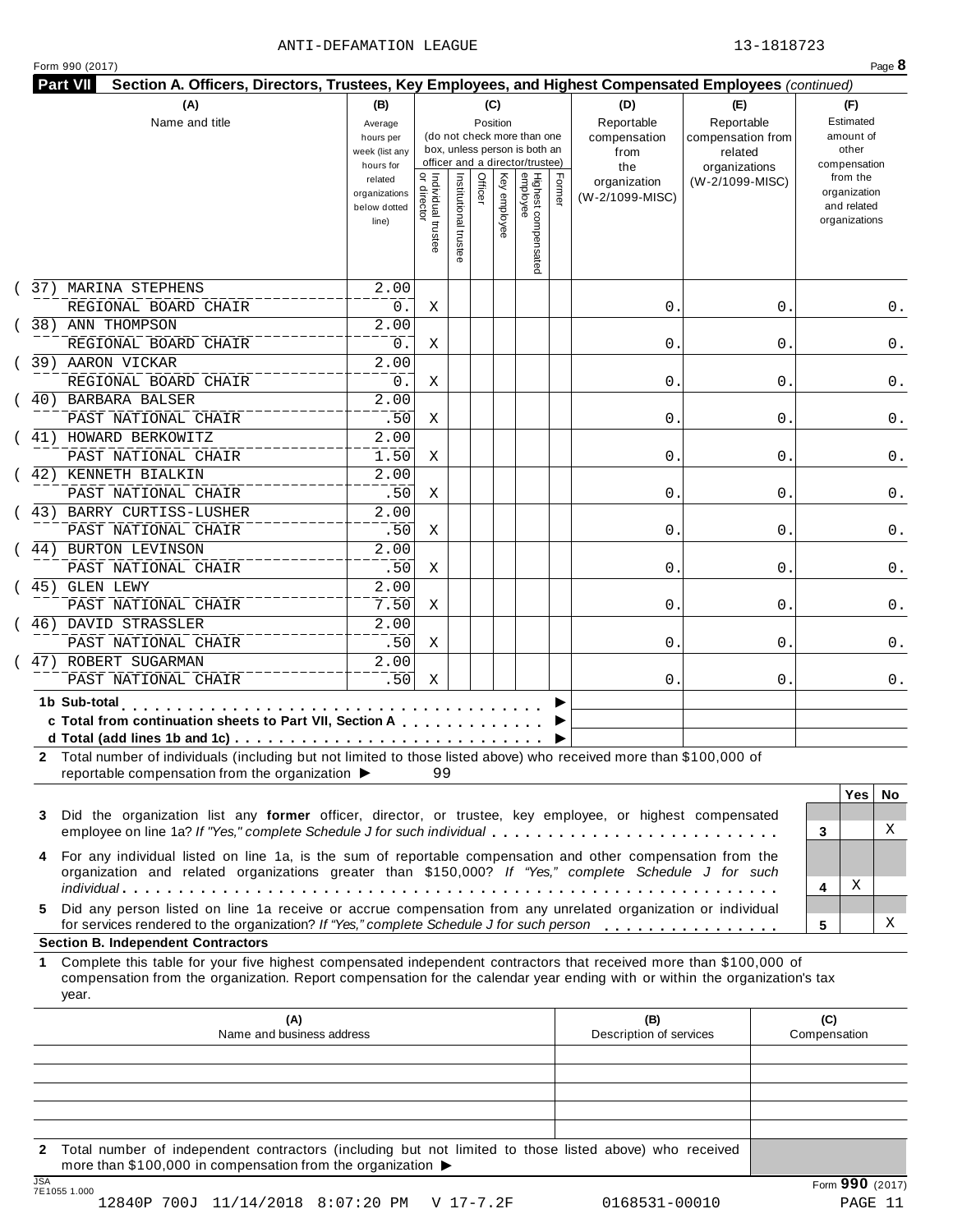| Form 990 (2017) |  |
|-----------------|--|
|-----------------|--|

|     | (A)<br>Name and title                                                                                                                                                                                                                                                                                                                                        | (B)<br>Average<br>hours per<br>week (list any<br>hours for |                                   |                       |         | (C)<br>Position | (do not check more than one<br>box, unless person is both an<br>officer and a director/trustee) |        | (D)<br>Reportable<br>compensation<br>from<br>the | (E)<br>Reportable<br>compensation from<br>related<br>organizations | (F)<br>Estimated<br>amount of<br>other<br>compensation   |
|-----|--------------------------------------------------------------------------------------------------------------------------------------------------------------------------------------------------------------------------------------------------------------------------------------------------------------------------------------------------------------|------------------------------------------------------------|-----------------------------------|-----------------------|---------|-----------------|-------------------------------------------------------------------------------------------------|--------|--------------------------------------------------|--------------------------------------------------------------------|----------------------------------------------------------|
|     |                                                                                                                                                                                                                                                                                                                                                              | related<br>organizations<br>below dotted<br>line)          | Individual trustee<br>or director | Institutional trustee | Officer | Key employee    | Highest compensated<br>employee                                                                 | Former | organization<br>(W-2/1099-MISC)                  | (W-2/1099-MISC)                                                    | from the<br>organization<br>and related<br>organizations |
| 48) | <b>GLEN TOBIAS</b>                                                                                                                                                                                                                                                                                                                                           | $\overline{2.00}$                                          |                                   |                       |         |                 |                                                                                                 |        |                                                  |                                                                    |                                                          |
|     | PAST NATIONAL CHAIR                                                                                                                                                                                                                                                                                                                                          | 1.50                                                       | Χ                                 |                       |         |                 |                                                                                                 |        | 0.                                               | 0                                                                  | 0.                                                       |
|     | 49) ROBERT NAFTALY                                                                                                                                                                                                                                                                                                                                           | 1.00                                                       |                                   |                       |         |                 |                                                                                                 |        |                                                  |                                                                    |                                                          |
|     | HON. TREASURER                                                                                                                                                                                                                                                                                                                                               | .50                                                        | Χ                                 |                       |         |                 |                                                                                                 |        | 0.                                               | 0                                                                  | 0.                                                       |
|     | 50) BARBARA ADELMAN                                                                                                                                                                                                                                                                                                                                          | 1.00                                                       |                                   |                       |         |                 |                                                                                                 |        |                                                  |                                                                    |                                                          |
|     | NATIONAL COMMISSIONER                                                                                                                                                                                                                                                                                                                                        | 1.50                                                       | X                                 |                       |         |                 |                                                                                                 |        | 0.                                               | 0                                                                  | 0.                                                       |
|     | 51) ANDREW ADELSON                                                                                                                                                                                                                                                                                                                                           | 1.00                                                       |                                   |                       |         |                 |                                                                                                 |        |                                                  |                                                                    |                                                          |
|     | NATIONAL COMMISSIONER                                                                                                                                                                                                                                                                                                                                        | $0$ .                                                      | Χ                                 |                       |         |                 |                                                                                                 |        | 0.                                               | 0                                                                  | 0.                                                       |
|     | 52) BENNET ALSHER<br>NATIONAL COMMISSIONER                                                                                                                                                                                                                                                                                                                   | 1.00<br>0.                                                 |                                   |                       |         |                 |                                                                                                 |        | 0.                                               |                                                                    |                                                          |
|     | 53) DIANA ANDERSON                                                                                                                                                                                                                                                                                                                                           | 1.00                                                       | Χ                                 |                       |         |                 |                                                                                                 |        |                                                  | 0                                                                  | 0.                                                       |
|     | NATIONAL COMMISSIONER                                                                                                                                                                                                                                                                                                                                        | 0.                                                         | X                                 |                       |         |                 |                                                                                                 |        | 0.                                               | 0                                                                  | 0.                                                       |
|     | 54) KAREN ARTZ ASH                                                                                                                                                                                                                                                                                                                                           | 1.00                                                       |                                   |                       |         |                 |                                                                                                 |        |                                                  |                                                                    |                                                          |
|     | NATIONAL COMMISSIONER                                                                                                                                                                                                                                                                                                                                        | 0.                                                         | X                                 |                       |         |                 |                                                                                                 |        | 0.                                               | 0                                                                  | 0.                                                       |
|     | 55) JEROME AXELROD                                                                                                                                                                                                                                                                                                                                           | 1.00                                                       |                                   |                       |         |                 |                                                                                                 |        |                                                  |                                                                    |                                                          |
|     | NATIONAL COMMISSIONER                                                                                                                                                                                                                                                                                                                                        | 0.                                                         | Χ                                 |                       |         |                 |                                                                                                 |        | 0.                                               | 0                                                                  | 0.                                                       |
|     | 56) RONALD BALSER                                                                                                                                                                                                                                                                                                                                            | 1.00                                                       |                                   |                       |         |                 |                                                                                                 |        |                                                  |                                                                    |                                                          |
|     | NATIONAL COMMISSIONER                                                                                                                                                                                                                                                                                                                                        | .50                                                        | X                                 |                       |         |                 |                                                                                                 |        | 0.                                               | 0                                                                  | 0.                                                       |
|     | 57) RICHARD BARTON                                                                                                                                                                                                                                                                                                                                           | 1.00                                                       |                                   |                       |         |                 |                                                                                                 |        |                                                  |                                                                    |                                                          |
|     | NATIONAL COMMISSIONER                                                                                                                                                                                                                                                                                                                                        | $0$ .                                                      | X                                 |                       |         |                 |                                                                                                 |        | 0.                                               | 0                                                                  | 0.                                                       |
|     | 58) DANIEL BELLER                                                                                                                                                                                                                                                                                                                                            | 1.00                                                       |                                   |                       |         |                 |                                                                                                 |        |                                                  |                                                                    |                                                          |
|     | NATIONAL COMMISSIONER                                                                                                                                                                                                                                                                                                                                        | 0.                                                         | Χ                                 |                       |         |                 |                                                                                                 |        | 0.                                               | 0.                                                                 | 0.                                                       |
|     | 1b Sub-total<br>c Total from continuation sheets to Part VII, Section A                                                                                                                                                                                                                                                                                      |                                                            |                                   |                       |         |                 |                                                                                                 |        |                                                  |                                                                    |                                                          |
| 3   | 2 Total number of individuals (including but not limited to those listed above) who received more than \$100,000 of<br>reportable compensation from the organization ▶<br>Did the organization list any former officer, director, or trustee, key employee, or highest compensated<br>employee on line 1a? If "Yes," complete Schedule J for such individual |                                                            | 99                                |                       |         |                 |                                                                                                 |        |                                                  |                                                                    | <b>Yes</b><br>No.<br>X<br>3                              |
| 4   | For any individual listed on line 1a, is the sum of reportable compensation and other compensation from the<br>organization and related organizations greater than \$150,000? If "Yes," complete Schedule J for such<br>Did any person listed on line 1a receive or accrue compensation from any unrelated organization or individual                        |                                                            |                                   |                       |         |                 |                                                                                                 |        |                                                  |                                                                    | х<br>4<br>х                                              |
| 5.  |                                                                                                                                                                                                                                                                                                                                                              |                                                            |                                   |                       |         |                 |                                                                                                 |        |                                                  |                                                                    | 5                                                        |
|     | for services rendered to the organization? If "Yes," complete Schedule J for such person                                                                                                                                                                                                                                                                     |                                                            |                                   |                       |         |                 |                                                                                                 |        |                                                  |                                                                    |                                                          |
|     | <b>Section B. Independent Contractors</b><br>Complete this table for your five highest compensated independent contractors that received more than \$100,000 of<br>compensation from the organization. Report compensation for the calendar year ending with or within the organization's tax<br>year.                                                       |                                                            |                                   |                       |         |                 |                                                                                                 |        |                                                  |                                                                    |                                                          |
|     | (A)<br>Name and business address                                                                                                                                                                                                                                                                                                                             |                                                            |                                   |                       |         |                 |                                                                                                 |        | (B)<br>Description of services                   |                                                                    | (C)<br>Compensation                                      |
| 1   |                                                                                                                                                                                                                                                                                                                                                              |                                                            |                                   |                       |         |                 |                                                                                                 |        |                                                  |                                                                    |                                                          |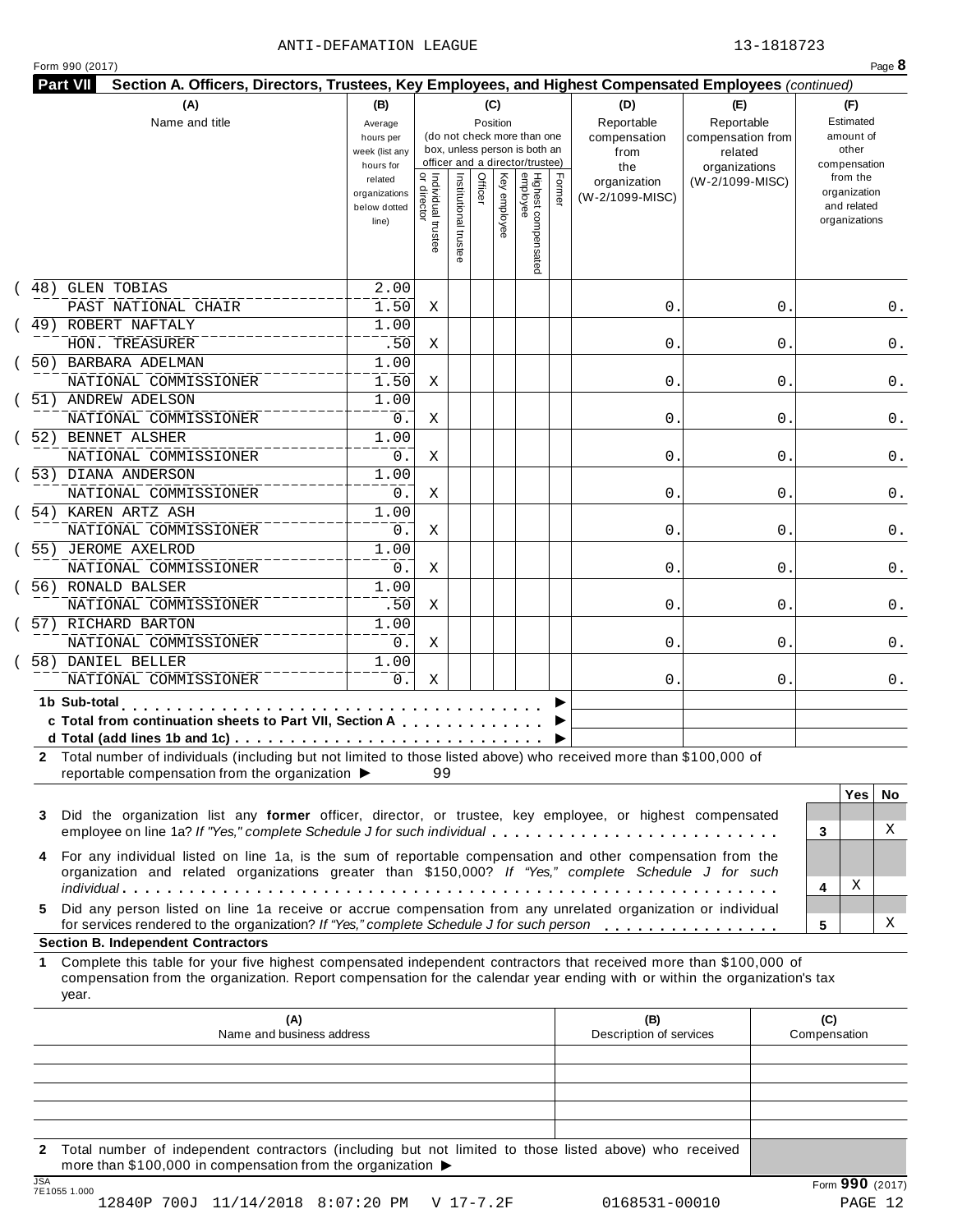| Form 990 (2017) |  |
|-----------------|--|
|-----------------|--|

|         | (A)<br>Name and title                                                                                                                                                                                                                                                              | (B)<br>Average<br>hours per<br>week (list any<br>hours for |                                     |                       | (C)     | Position     | (do not check more than one<br>box, unless person is both an<br>officer and a director/trustee) |        | (D)<br>Reportable<br>compensation<br>from<br>the | (E)<br>Reportable<br>compensation from<br>related<br>organizations | (F)<br>Estimated<br>amount of<br>other<br>compensation   |
|---------|------------------------------------------------------------------------------------------------------------------------------------------------------------------------------------------------------------------------------------------------------------------------------------|------------------------------------------------------------|-------------------------------------|-----------------------|---------|--------------|-------------------------------------------------------------------------------------------------|--------|--------------------------------------------------|--------------------------------------------------------------------|----------------------------------------------------------|
|         |                                                                                                                                                                                                                                                                                    | related<br>organizations<br>below dotted<br>line)          | Individual trustee<br>  or director | Institutional trustee | Officer | Key employee | Highest compensated<br>employee                                                                 | Former | organization<br>(W-2/1099-MISC)                  | (W-2/1099-MISC)                                                    | from the<br>organization<br>and related<br>organizations |
|         | 59) MARVIN BERENBLUM                                                                                                                                                                                                                                                               | 1.00                                                       |                                     |                       |         |              |                                                                                                 |        |                                                  |                                                                    |                                                          |
|         | NATIONAL COMMISSIONER                                                                                                                                                                                                                                                              | 0.                                                         | Χ                                   |                       |         |              |                                                                                                 |        | 0.                                               | 0                                                                  | 0.                                                       |
|         | 60) BARRY BERG                                                                                                                                                                                                                                                                     | 1.00                                                       |                                     |                       |         |              |                                                                                                 |        |                                                  |                                                                    |                                                          |
|         | NATIONAL COMMISSIONER<br>61) JASON BERKOWITZ                                                                                                                                                                                                                                       | 0.<br>1.00                                                 | Χ                                   |                       |         |              |                                                                                                 |        | 0.                                               | 0                                                                  | 0.                                                       |
|         | NATIONAL COMMISSIONER                                                                                                                                                                                                                                                              | 0.                                                         | X                                   |                       |         |              |                                                                                                 |        | 0.                                               | 0                                                                  | 0.                                                       |
|         | 62) JOSEPH BERMAN                                                                                                                                                                                                                                                                  | 1.00                                                       |                                     |                       |         |              |                                                                                                 |        |                                                  |                                                                    |                                                          |
|         | NATIONAL COMMISSIONER                                                                                                                                                                                                                                                              | 0.                                                         | Χ                                   |                       |         |              |                                                                                                 |        | 0.                                               | 0                                                                  | 0.                                                       |
|         | 63) JARED BLUM                                                                                                                                                                                                                                                                     | 1.00                                                       |                                     |                       |         |              |                                                                                                 |        |                                                  |                                                                    |                                                          |
|         | NATIONAL COMMISSIONER                                                                                                                                                                                                                                                              | 0.                                                         | Χ                                   |                       |         |              |                                                                                                 |        | 0.                                               | 0                                                                  | 0.                                                       |
|         | 64) LINDA BLUM                                                                                                                                                                                                                                                                     | 1.00                                                       |                                     |                       |         |              |                                                                                                 |        |                                                  |                                                                    |                                                          |
|         | NATIONAL COMMISSIONER                                                                                                                                                                                                                                                              | 0.                                                         | X                                   |                       |         |              |                                                                                                 |        | 0.                                               | 0                                                                  | 0.                                                       |
|         | 65) BRIAN BOORSTEIN                                                                                                                                                                                                                                                                | 1.00                                                       |                                     |                       |         |              |                                                                                                 |        |                                                  |                                                                    |                                                          |
|         | NATIONAL COMMISSIONER                                                                                                                                                                                                                                                              | 0.                                                         | X                                   |                       |         |              |                                                                                                 |        | 0.                                               | 0                                                                  | 0.                                                       |
|         | 66) LYNNE BORSUK                                                                                                                                                                                                                                                                   | 1.00                                                       |                                     |                       |         |              |                                                                                                 |        |                                                  |                                                                    |                                                          |
|         | NATIONAL COMMISSIONER                                                                                                                                                                                                                                                              | 0.                                                         | Χ                                   |                       |         |              |                                                                                                 |        | 0.                                               | 0                                                                  | 0.                                                       |
|         | 67) BERNARD BROWNSTEIN                                                                                                                                                                                                                                                             | 1.00                                                       |                                     |                       |         |              |                                                                                                 |        |                                                  |                                                                    |                                                          |
|         | NATIONAL COMMISSIONER                                                                                                                                                                                                                                                              | 0.                                                         | Χ                                   |                       |         |              |                                                                                                 |        | 0.                                               | 0                                                                  | 0.                                                       |
|         | 68) JONATHAN BRUSS                                                                                                                                                                                                                                                                 | 1.00                                                       |                                     |                       |         |              |                                                                                                 |        |                                                  |                                                                    |                                                          |
|         | NATIONAL COMMISSIONER                                                                                                                                                                                                                                                              | $0$ .                                                      | X                                   |                       |         |              |                                                                                                 |        | 0.                                               | 0                                                                  | 0.                                                       |
|         | 69) LINDA CLIFTON                                                                                                                                                                                                                                                                  | 1.00<br>0.                                                 |                                     |                       |         |              |                                                                                                 |        |                                                  |                                                                    |                                                          |
|         | NATIONAL COMMISSIONER                                                                                                                                                                                                                                                              |                                                            | Χ                                   |                       |         |              |                                                                                                 |        | 0.                                               | 0.                                                                 | 0.                                                       |
|         | 1b Sub-total<br>c Total from continuation sheets to Part VII, Section A                                                                                                                                                                                                            |                                                            |                                     |                       |         |              |                                                                                                 |        |                                                  |                                                                    |                                                          |
|         | 2 Total number of individuals (including but not limited to those listed above) who received more than \$100,000 of<br>reportable compensation from the organization ▶<br>Did the organization list any former officer, director, or trustee, key employee, or highest compensated |                                                            | 99                                  |                       |         |              |                                                                                                 |        |                                                  |                                                                    | <b>Yes</b><br>No.                                        |
| 3       | employee on line 1a? If "Yes," complete Schedule J for such individual<br>For any individual listed on line 1a, is the sum of reportable compensation and other compensation from the                                                                                              |                                                            |                                     |                       |         |              |                                                                                                 |        |                                                  |                                                                    | X<br>3                                                   |
|         | organization and related organizations greater than \$150,000? If "Yes," complete Schedule J for such                                                                                                                                                                              |                                                            |                                     |                       |         |              |                                                                                                 |        |                                                  |                                                                    |                                                          |
|         |                                                                                                                                                                                                                                                                                    |                                                            |                                     |                       |         |              |                                                                                                 |        |                                                  |                                                                    | х<br>4                                                   |
| 4<br>5. | Did any person listed on line 1a receive or accrue compensation from any unrelated organization or individual<br>for services rendered to the organization? If "Yes," complete Schedule J for such person                                                                          |                                                            |                                     |                       |         |              |                                                                                                 |        |                                                  |                                                                    | х<br>5                                                   |
|         | <b>Section B. Independent Contractors</b>                                                                                                                                                                                                                                          |                                                            |                                     |                       |         |              |                                                                                                 |        |                                                  |                                                                    |                                                          |
| 1       | Complete this table for your five highest compensated independent contractors that received more than \$100,000 of<br>compensation from the organization. Report compensation for the calendar year ending with or within the organization's tax<br>year.                          |                                                            |                                     |                       |         |              |                                                                                                 |        |                                                  |                                                                    |                                                          |
|         | (A)<br>Name and business address                                                                                                                                                                                                                                                   |                                                            |                                     |                       |         |              |                                                                                                 |        | (B)<br>Description of services                   |                                                                    | (C)<br>Compensation                                      |
|         |                                                                                                                                                                                                                                                                                    |                                                            |                                     |                       |         |              |                                                                                                 |        |                                                  |                                                                    |                                                          |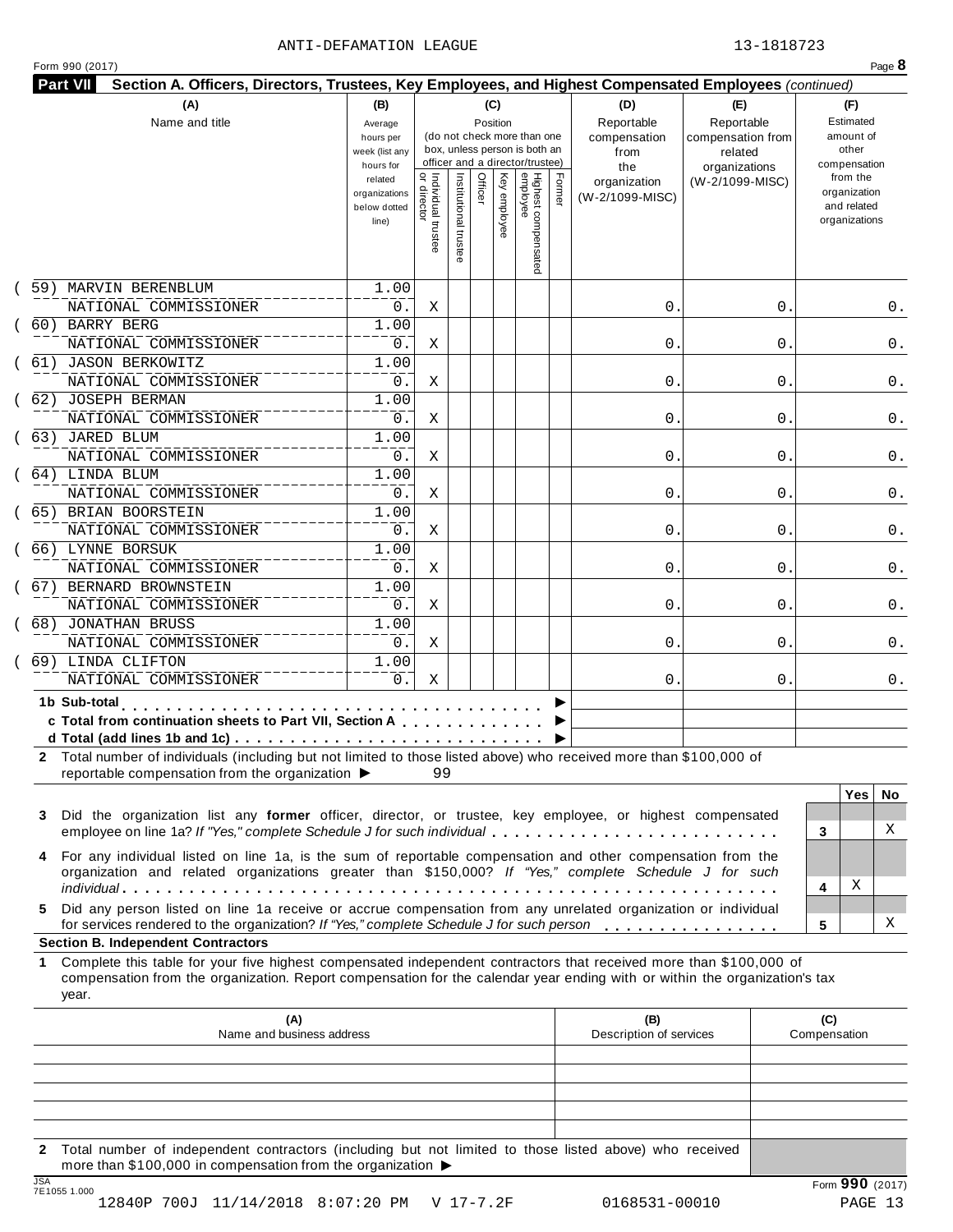| Form 990 (2017) |  |
|-----------------|--|
|-----------------|--|

| Highest compensated<br>employee<br>related<br>(W-2/1099-MISC)<br>organization<br>organization<br>organizations<br>(W-2/1099-MISC)<br>and related<br>below dotted<br>organizations<br>line)<br>CLAUDIA COHEN<br>1.00<br>70)<br>NATIONAL COMMISSIONER<br>0.<br>0.<br>Χ<br>0<br>71) DAVID COHEN<br>1.00<br>NATIONAL COMMISSIONER<br>0.<br>0.<br>Χ<br>0<br>0.<br>72) FAITH COOKLER<br>1.00<br>1.50<br>NATIONAL COMMISSIONER<br>0.<br>X<br>0<br>0.<br>73) JONATHAN COOKLER<br>1.00<br>NATIONAL COMMISSIONER<br>0.<br>0.<br>Χ<br>0<br>74) LAWRENCE COOPER<br>1.00<br>NATIONAL COMMISSIONER<br>0.<br>0.<br>Χ<br>0<br>75) ELLIOT COSGROVE<br>1.00<br>NATIONAL COMMISSIONER<br>0.<br>0.<br>Χ<br>0<br>76) A. STEVEN CROWN<br>1.00<br>0.<br>0.<br>NATIONAL COMMISSIONER<br>X<br>0<br>77) STEVEN DANIELS<br>1.00<br>NATIONAL COMMISSIONER<br>0.<br>0.<br>Χ<br>0<br>78) WILLIAM DAVIDSON<br>1.00<br>NATIONAL COMMISSIONER<br>0.<br>0.<br>Χ<br>0<br>79) WARREN DAVIS<br>1.00<br>NATIONAL COMMISSIONER<br>$0$ .<br>0.<br>X<br>0<br>80) DIANE DENNIS<br>1.00<br>0.<br>NATIONAL COMMISSIONER<br>Χ<br>0.<br>0.<br>1b Sub-total<br>c Total from continuation sheets to Part VII, Section A<br>2 Total number of individuals (including but not limited to those listed above) who received more than \$100,000 of<br>reportable compensation from the organization ▶<br>99<br><b>Yes</b><br>Did the organization list any former officer, director, or trustee, key employee, or highest compensated<br>employee on line 1a? If "Yes," complete Schedule J for such individual<br>3<br>For any individual listed on line 1a, is the sum of reportable compensation and other compensation from the<br>organization and related organizations greater than \$150,000? If "Yes," complete Schedule J for such<br>х<br>4<br>Did any person listed on line 1a receive or accrue compensation from any unrelated organization or individual<br>for services rendered to the organization? If "Yes," complete Schedule J for such person<br>5<br><b>Section B. Independent Contractors</b><br>Complete this table for your five highest compensated independent contractors that received more than \$100,000 of<br>compensation from the organization. Report compensation for the calendar year ending with or within the organization's tax<br>year.<br>(A)<br>(B)<br>(C)<br>Description of services<br>Name and business address<br>Compensation |         | (A)<br>Name and title | (B)<br>Average<br>hours per<br>week (list any<br>hours for |                                     |                       |         | (C)<br>Position | (do not check more than one<br>box, unless person is both an<br>officer and a director/trustee) |        | (D)<br>Reportable<br>compensation<br>from<br>the | (E)<br>Reportable<br>compensation from<br>related<br>organizations | (F)<br>Estimated<br>amount of<br>other<br>compensation |
|-----------------------------------------------------------------------------------------------------------------------------------------------------------------------------------------------------------------------------------------------------------------------------------------------------------------------------------------------------------------------------------------------------------------------------------------------------------------------------------------------------------------------------------------------------------------------------------------------------------------------------------------------------------------------------------------------------------------------------------------------------------------------------------------------------------------------------------------------------------------------------------------------------------------------------------------------------------------------------------------------------------------------------------------------------------------------------------------------------------------------------------------------------------------------------------------------------------------------------------------------------------------------------------------------------------------------------------------------------------------------------------------------------------------------------------------------------------------------------------------------------------------------------------------------------------------------------------------------------------------------------------------------------------------------------------------------------------------------------------------------------------------------------------------------------------------------------------------------------------------------------------------------------------------------------------------------------------------------------------------------------------------------------------------------------------------------------------------------------------------------------------------------------------------------------------------------------------------------------------------------------------------------------------------------------------------------------------------------------------------------------------------------------------------------------|---------|-----------------------|------------------------------------------------------------|-------------------------------------|-----------------------|---------|-----------------|-------------------------------------------------------------------------------------------------|--------|--------------------------------------------------|--------------------------------------------------------------------|--------------------------------------------------------|
|                                                                                                                                                                                                                                                                                                                                                                                                                                                                                                                                                                                                                                                                                                                                                                                                                                                                                                                                                                                                                                                                                                                                                                                                                                                                                                                                                                                                                                                                                                                                                                                                                                                                                                                                                                                                                                                                                                                                                                                                                                                                                                                                                                                                                                                                                                                                                                                                                             |         |                       |                                                            | Individual trustee<br>  or director | Institutional trustee | Officer | Key employee    |                                                                                                 | Former |                                                  |                                                                    | from the                                               |
|                                                                                                                                                                                                                                                                                                                                                                                                                                                                                                                                                                                                                                                                                                                                                                                                                                                                                                                                                                                                                                                                                                                                                                                                                                                                                                                                                                                                                                                                                                                                                                                                                                                                                                                                                                                                                                                                                                                                                                                                                                                                                                                                                                                                                                                                                                                                                                                                                             |         |                       |                                                            |                                     |                       |         |                 |                                                                                                 |        |                                                  |                                                                    |                                                        |
|                                                                                                                                                                                                                                                                                                                                                                                                                                                                                                                                                                                                                                                                                                                                                                                                                                                                                                                                                                                                                                                                                                                                                                                                                                                                                                                                                                                                                                                                                                                                                                                                                                                                                                                                                                                                                                                                                                                                                                                                                                                                                                                                                                                                                                                                                                                                                                                                                             |         |                       |                                                            |                                     |                       |         |                 |                                                                                                 |        |                                                  |                                                                    | 0.                                                     |
|                                                                                                                                                                                                                                                                                                                                                                                                                                                                                                                                                                                                                                                                                                                                                                                                                                                                                                                                                                                                                                                                                                                                                                                                                                                                                                                                                                                                                                                                                                                                                                                                                                                                                                                                                                                                                                                                                                                                                                                                                                                                                                                                                                                                                                                                                                                                                                                                                             |         |                       |                                                            |                                     |                       |         |                 |                                                                                                 |        |                                                  |                                                                    |                                                        |
|                                                                                                                                                                                                                                                                                                                                                                                                                                                                                                                                                                                                                                                                                                                                                                                                                                                                                                                                                                                                                                                                                                                                                                                                                                                                                                                                                                                                                                                                                                                                                                                                                                                                                                                                                                                                                                                                                                                                                                                                                                                                                                                                                                                                                                                                                                                                                                                                                             |         |                       |                                                            |                                     |                       |         |                 |                                                                                                 |        |                                                  |                                                                    |                                                        |
|                                                                                                                                                                                                                                                                                                                                                                                                                                                                                                                                                                                                                                                                                                                                                                                                                                                                                                                                                                                                                                                                                                                                                                                                                                                                                                                                                                                                                                                                                                                                                                                                                                                                                                                                                                                                                                                                                                                                                                                                                                                                                                                                                                                                                                                                                                                                                                                                                             |         |                       |                                                            |                                     |                       |         |                 |                                                                                                 |        |                                                  |                                                                    |                                                        |
|                                                                                                                                                                                                                                                                                                                                                                                                                                                                                                                                                                                                                                                                                                                                                                                                                                                                                                                                                                                                                                                                                                                                                                                                                                                                                                                                                                                                                                                                                                                                                                                                                                                                                                                                                                                                                                                                                                                                                                                                                                                                                                                                                                                                                                                                                                                                                                                                                             |         |                       |                                                            |                                     |                       |         |                 |                                                                                                 |        |                                                  |                                                                    |                                                        |
|                                                                                                                                                                                                                                                                                                                                                                                                                                                                                                                                                                                                                                                                                                                                                                                                                                                                                                                                                                                                                                                                                                                                                                                                                                                                                                                                                                                                                                                                                                                                                                                                                                                                                                                                                                                                                                                                                                                                                                                                                                                                                                                                                                                                                                                                                                                                                                                                                             |         |                       |                                                            |                                     |                       |         |                 |                                                                                                 |        |                                                  |                                                                    | 0.                                                     |
|                                                                                                                                                                                                                                                                                                                                                                                                                                                                                                                                                                                                                                                                                                                                                                                                                                                                                                                                                                                                                                                                                                                                                                                                                                                                                                                                                                                                                                                                                                                                                                                                                                                                                                                                                                                                                                                                                                                                                                                                                                                                                                                                                                                                                                                                                                                                                                                                                             |         |                       |                                                            |                                     |                       |         |                 |                                                                                                 |        |                                                  |                                                                    |                                                        |
|                                                                                                                                                                                                                                                                                                                                                                                                                                                                                                                                                                                                                                                                                                                                                                                                                                                                                                                                                                                                                                                                                                                                                                                                                                                                                                                                                                                                                                                                                                                                                                                                                                                                                                                                                                                                                                                                                                                                                                                                                                                                                                                                                                                                                                                                                                                                                                                                                             |         |                       |                                                            |                                     |                       |         |                 |                                                                                                 |        |                                                  |                                                                    | 0.                                                     |
|                                                                                                                                                                                                                                                                                                                                                                                                                                                                                                                                                                                                                                                                                                                                                                                                                                                                                                                                                                                                                                                                                                                                                                                                                                                                                                                                                                                                                                                                                                                                                                                                                                                                                                                                                                                                                                                                                                                                                                                                                                                                                                                                                                                                                                                                                                                                                                                                                             |         |                       |                                                            |                                     |                       |         |                 |                                                                                                 |        |                                                  |                                                                    |                                                        |
|                                                                                                                                                                                                                                                                                                                                                                                                                                                                                                                                                                                                                                                                                                                                                                                                                                                                                                                                                                                                                                                                                                                                                                                                                                                                                                                                                                                                                                                                                                                                                                                                                                                                                                                                                                                                                                                                                                                                                                                                                                                                                                                                                                                                                                                                                                                                                                                                                             |         |                       |                                                            |                                     |                       |         |                 |                                                                                                 |        |                                                  |                                                                    | 0.                                                     |
|                                                                                                                                                                                                                                                                                                                                                                                                                                                                                                                                                                                                                                                                                                                                                                                                                                                                                                                                                                                                                                                                                                                                                                                                                                                                                                                                                                                                                                                                                                                                                                                                                                                                                                                                                                                                                                                                                                                                                                                                                                                                                                                                                                                                                                                                                                                                                                                                                             |         |                       |                                                            |                                     |                       |         |                 |                                                                                                 |        |                                                  |                                                                    |                                                        |
|                                                                                                                                                                                                                                                                                                                                                                                                                                                                                                                                                                                                                                                                                                                                                                                                                                                                                                                                                                                                                                                                                                                                                                                                                                                                                                                                                                                                                                                                                                                                                                                                                                                                                                                                                                                                                                                                                                                                                                                                                                                                                                                                                                                                                                                                                                                                                                                                                             |         |                       |                                                            |                                     |                       |         |                 |                                                                                                 |        |                                                  |                                                                    | 0.                                                     |
|                                                                                                                                                                                                                                                                                                                                                                                                                                                                                                                                                                                                                                                                                                                                                                                                                                                                                                                                                                                                                                                                                                                                                                                                                                                                                                                                                                                                                                                                                                                                                                                                                                                                                                                                                                                                                                                                                                                                                                                                                                                                                                                                                                                                                                                                                                                                                                                                                             |         |                       |                                                            |                                     |                       |         |                 |                                                                                                 |        |                                                  |                                                                    |                                                        |
|                                                                                                                                                                                                                                                                                                                                                                                                                                                                                                                                                                                                                                                                                                                                                                                                                                                                                                                                                                                                                                                                                                                                                                                                                                                                                                                                                                                                                                                                                                                                                                                                                                                                                                                                                                                                                                                                                                                                                                                                                                                                                                                                                                                                                                                                                                                                                                                                                             |         |                       |                                                            |                                     |                       |         |                 |                                                                                                 |        |                                                  |                                                                    | 0.                                                     |
|                                                                                                                                                                                                                                                                                                                                                                                                                                                                                                                                                                                                                                                                                                                                                                                                                                                                                                                                                                                                                                                                                                                                                                                                                                                                                                                                                                                                                                                                                                                                                                                                                                                                                                                                                                                                                                                                                                                                                                                                                                                                                                                                                                                                                                                                                                                                                                                                                             |         |                       |                                                            |                                     |                       |         |                 |                                                                                                 |        |                                                  |                                                                    |                                                        |
|                                                                                                                                                                                                                                                                                                                                                                                                                                                                                                                                                                                                                                                                                                                                                                                                                                                                                                                                                                                                                                                                                                                                                                                                                                                                                                                                                                                                                                                                                                                                                                                                                                                                                                                                                                                                                                                                                                                                                                                                                                                                                                                                                                                                                                                                                                                                                                                                                             |         |                       |                                                            |                                     |                       |         |                 |                                                                                                 |        |                                                  |                                                                    | 0.                                                     |
|                                                                                                                                                                                                                                                                                                                                                                                                                                                                                                                                                                                                                                                                                                                                                                                                                                                                                                                                                                                                                                                                                                                                                                                                                                                                                                                                                                                                                                                                                                                                                                                                                                                                                                                                                                                                                                                                                                                                                                                                                                                                                                                                                                                                                                                                                                                                                                                                                             |         |                       |                                                            |                                     |                       |         |                 |                                                                                                 |        |                                                  |                                                                    |                                                        |
|                                                                                                                                                                                                                                                                                                                                                                                                                                                                                                                                                                                                                                                                                                                                                                                                                                                                                                                                                                                                                                                                                                                                                                                                                                                                                                                                                                                                                                                                                                                                                                                                                                                                                                                                                                                                                                                                                                                                                                                                                                                                                                                                                                                                                                                                                                                                                                                                                             |         |                       |                                                            |                                     |                       |         |                 |                                                                                                 |        |                                                  |                                                                    | 0.                                                     |
|                                                                                                                                                                                                                                                                                                                                                                                                                                                                                                                                                                                                                                                                                                                                                                                                                                                                                                                                                                                                                                                                                                                                                                                                                                                                                                                                                                                                                                                                                                                                                                                                                                                                                                                                                                                                                                                                                                                                                                                                                                                                                                                                                                                                                                                                                                                                                                                                                             |         |                       |                                                            |                                     |                       |         |                 |                                                                                                 |        |                                                  |                                                                    |                                                        |
|                                                                                                                                                                                                                                                                                                                                                                                                                                                                                                                                                                                                                                                                                                                                                                                                                                                                                                                                                                                                                                                                                                                                                                                                                                                                                                                                                                                                                                                                                                                                                                                                                                                                                                                                                                                                                                                                                                                                                                                                                                                                                                                                                                                                                                                                                                                                                                                                                             |         |                       |                                                            |                                     |                       |         |                 |                                                                                                 |        |                                                  |                                                                    | 0.                                                     |
|                                                                                                                                                                                                                                                                                                                                                                                                                                                                                                                                                                                                                                                                                                                                                                                                                                                                                                                                                                                                                                                                                                                                                                                                                                                                                                                                                                                                                                                                                                                                                                                                                                                                                                                                                                                                                                                                                                                                                                                                                                                                                                                                                                                                                                                                                                                                                                                                                             |         |                       |                                                            |                                     |                       |         |                 |                                                                                                 |        |                                                  |                                                                    |                                                        |
|                                                                                                                                                                                                                                                                                                                                                                                                                                                                                                                                                                                                                                                                                                                                                                                                                                                                                                                                                                                                                                                                                                                                                                                                                                                                                                                                                                                                                                                                                                                                                                                                                                                                                                                                                                                                                                                                                                                                                                                                                                                                                                                                                                                                                                                                                                                                                                                                                             | 3       |                       |                                                            |                                     |                       |         |                 |                                                                                                 |        |                                                  |                                                                    | No.<br>X                                               |
|                                                                                                                                                                                                                                                                                                                                                                                                                                                                                                                                                                                                                                                                                                                                                                                                                                                                                                                                                                                                                                                                                                                                                                                                                                                                                                                                                                                                                                                                                                                                                                                                                                                                                                                                                                                                                                                                                                                                                                                                                                                                                                                                                                                                                                                                                                                                                                                                                             |         |                       |                                                            |                                     |                       |         |                 |                                                                                                 |        |                                                  |                                                                    |                                                        |
|                                                                                                                                                                                                                                                                                                                                                                                                                                                                                                                                                                                                                                                                                                                                                                                                                                                                                                                                                                                                                                                                                                                                                                                                                                                                                                                                                                                                                                                                                                                                                                                                                                                                                                                                                                                                                                                                                                                                                                                                                                                                                                                                                                                                                                                                                                                                                                                                                             |         |                       |                                                            |                                     |                       |         |                 |                                                                                                 |        |                                                  |                                                                    |                                                        |
|                                                                                                                                                                                                                                                                                                                                                                                                                                                                                                                                                                                                                                                                                                                                                                                                                                                                                                                                                                                                                                                                                                                                                                                                                                                                                                                                                                                                                                                                                                                                                                                                                                                                                                                                                                                                                                                                                                                                                                                                                                                                                                                                                                                                                                                                                                                                                                                                                             | 4<br>5. |                       |                                                            |                                     |                       |         |                 |                                                                                                 |        |                                                  |                                                                    | х                                                      |
|                                                                                                                                                                                                                                                                                                                                                                                                                                                                                                                                                                                                                                                                                                                                                                                                                                                                                                                                                                                                                                                                                                                                                                                                                                                                                                                                                                                                                                                                                                                                                                                                                                                                                                                                                                                                                                                                                                                                                                                                                                                                                                                                                                                                                                                                                                                                                                                                                             | 1       |                       |                                                            |                                     |                       |         |                 |                                                                                                 |        |                                                  |                                                                    |                                                        |
|                                                                                                                                                                                                                                                                                                                                                                                                                                                                                                                                                                                                                                                                                                                                                                                                                                                                                                                                                                                                                                                                                                                                                                                                                                                                                                                                                                                                                                                                                                                                                                                                                                                                                                                                                                                                                                                                                                                                                                                                                                                                                                                                                                                                                                                                                                                                                                                                                             |         |                       |                                                            |                                     |                       |         |                 |                                                                                                 |        |                                                  |                                                                    |                                                        |
|                                                                                                                                                                                                                                                                                                                                                                                                                                                                                                                                                                                                                                                                                                                                                                                                                                                                                                                                                                                                                                                                                                                                                                                                                                                                                                                                                                                                                                                                                                                                                                                                                                                                                                                                                                                                                                                                                                                                                                                                                                                                                                                                                                                                                                                                                                                                                                                                                             |         |                       |                                                            |                                     |                       |         |                 |                                                                                                 |        |                                                  |                                                                    |                                                        |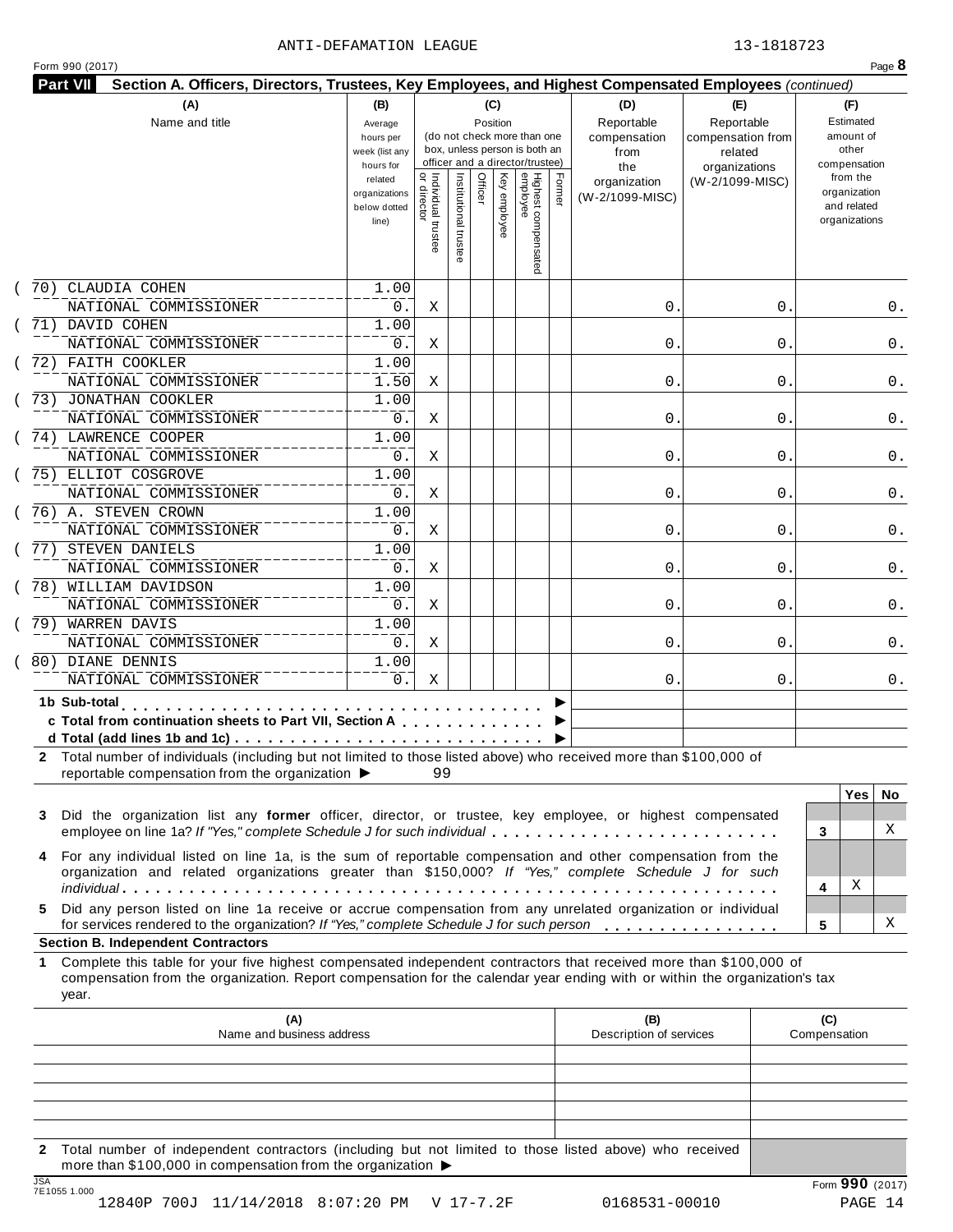| Form 990 (2017) |  |
|-----------------|--|
|-----------------|--|

| Individual trustee<br>  or director<br>Highest compensated<br>employee<br>Institutional trustee<br>Officer<br>Key employee<br>Former<br>from the<br>related<br>(W-2/1099-MISC)<br>organization<br>organization<br>organizations<br>(W-2/1099-MISC)<br>and related<br>below dotted<br>organizations<br>line)<br>81) JEFFREY DIAMOND<br>5.00<br>NATIONAL COMMISSIONER<br>0.<br>0.<br>Χ<br>0<br>82) MARK DILLON<br>1.00<br>NATIONAL COMMISSIONER<br>0.<br>0.<br>Χ<br>0<br>83) MITCHELL DUBICK<br>1.00<br>NATIONAL COMMISSIONER<br>0.<br>0.<br>X<br>0<br>84) JOANNE EGERMAN<br>1.00<br>NATIONAL COMMISSIONER<br>0.<br>0.<br>Χ<br>0<br>85) JAY EISENHOFER<br>1.00<br>NATIONAL COMMISSIONER<br>0.<br>0.<br>Χ<br>0<br>86) NORMAN EPSTEIN<br>1.00<br>0.<br>0.<br>NATIONAL COMMISSIONER<br>Χ<br>0<br>( 87) ROBERT EPSTEIN<br>1.00<br>NATIONAL COMMISSIONER<br>0.<br>0.<br>X<br>0<br>88) ALLEN FAGEL<br>1.00<br>NATIONAL COMMISSIONER<br>0.<br>0.<br>Χ<br>0<br>89) KEN FEILER<br>1.00<br>NATIONAL COMMISSIONER<br>0.<br>0.<br>Χ<br>0<br>90) ALAN FELDMAN<br>1.00<br>$0$ .<br>0.<br>NATIONAL COMMISSIONER<br>X<br>0<br>91) SUSAN FINE<br>1.00<br>0.<br>NATIONAL COMMISSIONER<br>Χ<br>0.<br>0<br>1b Sub-total<br>c Total from continuation sheets to Part VII, Section A<br>2 Total number of individuals (including but not limited to those listed above) who received more than \$100,000 of<br>reportable compensation from the organization ▶<br>99<br><b>Yes</b><br>Did the organization list any former officer, director, or trustee, key employee, or highest compensated<br>employee on line 1a? If "Yes," complete Schedule J for such individual<br>3<br>For any individual listed on line 1a, is the sum of reportable compensation and other compensation from the<br>organization and related organizations greater than \$150,000? If "Yes," complete Schedule J for such<br>х<br>4<br>Did any person listed on line 1a receive or accrue compensation from any unrelated organization or individual<br>for services rendered to the organization? If "Yes," complete Schedule J for such person<br>5<br><b>Section B. Independent Contractors</b><br>Complete this table for your five highest compensated independent contractors that received more than \$100,000 of<br>compensation from the organization. Report compensation for the calendar year ending with or within the organization's tax<br>year.<br>(A)<br>(B)<br>(C)<br>Description of services<br>Name and business address<br>Compensation |         | (A)<br>Name and title | (B)<br>Average<br>hours per<br>week (list any<br>hours for |  | (C)<br>Position | (do not check more than one<br>box, unless person is both an<br>officer and a director/trustee) | (D)<br>Reportable<br>compensation<br>from<br>the | (E)<br>Reportable<br>compensation from<br>related<br>organizations | (F)<br>Estimated<br>amount of<br>other<br>compensation |
|------------------------------------------------------------------------------------------------------------------------------------------------------------------------------------------------------------------------------------------------------------------------------------------------------------------------------------------------------------------------------------------------------------------------------------------------------------------------------------------------------------------------------------------------------------------------------------------------------------------------------------------------------------------------------------------------------------------------------------------------------------------------------------------------------------------------------------------------------------------------------------------------------------------------------------------------------------------------------------------------------------------------------------------------------------------------------------------------------------------------------------------------------------------------------------------------------------------------------------------------------------------------------------------------------------------------------------------------------------------------------------------------------------------------------------------------------------------------------------------------------------------------------------------------------------------------------------------------------------------------------------------------------------------------------------------------------------------------------------------------------------------------------------------------------------------------------------------------------------------------------------------------------------------------------------------------------------------------------------------------------------------------------------------------------------------------------------------------------------------------------------------------------------------------------------------------------------------------------------------------------------------------------------------------------------------------------------------------------------------------------------------------------------------------------------------------------------------------------------------------------------------|---------|-----------------------|------------------------------------------------------------|--|-----------------|-------------------------------------------------------------------------------------------------|--------------------------------------------------|--------------------------------------------------------------------|--------------------------------------------------------|
|                                                                                                                                                                                                                                                                                                                                                                                                                                                                                                                                                                                                                                                                                                                                                                                                                                                                                                                                                                                                                                                                                                                                                                                                                                                                                                                                                                                                                                                                                                                                                                                                                                                                                                                                                                                                                                                                                                                                                                                                                                                                                                                                                                                                                                                                                                                                                                                                                                                                                                                  |         |                       |                                                            |  |                 |                                                                                                 |                                                  |                                                                    |                                                        |
|                                                                                                                                                                                                                                                                                                                                                                                                                                                                                                                                                                                                                                                                                                                                                                                                                                                                                                                                                                                                                                                                                                                                                                                                                                                                                                                                                                                                                                                                                                                                                                                                                                                                                                                                                                                                                                                                                                                                                                                                                                                                                                                                                                                                                                                                                                                                                                                                                                                                                                                  |         |                       |                                                            |  |                 |                                                                                                 |                                                  |                                                                    |                                                        |
|                                                                                                                                                                                                                                                                                                                                                                                                                                                                                                                                                                                                                                                                                                                                                                                                                                                                                                                                                                                                                                                                                                                                                                                                                                                                                                                                                                                                                                                                                                                                                                                                                                                                                                                                                                                                                                                                                                                                                                                                                                                                                                                                                                                                                                                                                                                                                                                                                                                                                                                  |         |                       |                                                            |  |                 |                                                                                                 |                                                  |                                                                    | 0.                                                     |
|                                                                                                                                                                                                                                                                                                                                                                                                                                                                                                                                                                                                                                                                                                                                                                                                                                                                                                                                                                                                                                                                                                                                                                                                                                                                                                                                                                                                                                                                                                                                                                                                                                                                                                                                                                                                                                                                                                                                                                                                                                                                                                                                                                                                                                                                                                                                                                                                                                                                                                                  |         |                       |                                                            |  |                 |                                                                                                 |                                                  |                                                                    |                                                        |
|                                                                                                                                                                                                                                                                                                                                                                                                                                                                                                                                                                                                                                                                                                                                                                                                                                                                                                                                                                                                                                                                                                                                                                                                                                                                                                                                                                                                                                                                                                                                                                                                                                                                                                                                                                                                                                                                                                                                                                                                                                                                                                                                                                                                                                                                                                                                                                                                                                                                                                                  |         |                       |                                                            |  |                 |                                                                                                 |                                                  |                                                                    | 0.                                                     |
|                                                                                                                                                                                                                                                                                                                                                                                                                                                                                                                                                                                                                                                                                                                                                                                                                                                                                                                                                                                                                                                                                                                                                                                                                                                                                                                                                                                                                                                                                                                                                                                                                                                                                                                                                                                                                                                                                                                                                                                                                                                                                                                                                                                                                                                                                                                                                                                                                                                                                                                  |         |                       |                                                            |  |                 |                                                                                                 |                                                  |                                                                    |                                                        |
|                                                                                                                                                                                                                                                                                                                                                                                                                                                                                                                                                                                                                                                                                                                                                                                                                                                                                                                                                                                                                                                                                                                                                                                                                                                                                                                                                                                                                                                                                                                                                                                                                                                                                                                                                                                                                                                                                                                                                                                                                                                                                                                                                                                                                                                                                                                                                                                                                                                                                                                  |         |                       |                                                            |  |                 |                                                                                                 |                                                  |                                                                    | 0.                                                     |
|                                                                                                                                                                                                                                                                                                                                                                                                                                                                                                                                                                                                                                                                                                                                                                                                                                                                                                                                                                                                                                                                                                                                                                                                                                                                                                                                                                                                                                                                                                                                                                                                                                                                                                                                                                                                                                                                                                                                                                                                                                                                                                                                                                                                                                                                                                                                                                                                                                                                                                                  |         |                       |                                                            |  |                 |                                                                                                 |                                                  |                                                                    | 0.                                                     |
|                                                                                                                                                                                                                                                                                                                                                                                                                                                                                                                                                                                                                                                                                                                                                                                                                                                                                                                                                                                                                                                                                                                                                                                                                                                                                                                                                                                                                                                                                                                                                                                                                                                                                                                                                                                                                                                                                                                                                                                                                                                                                                                                                                                                                                                                                                                                                                                                                                                                                                                  |         |                       |                                                            |  |                 |                                                                                                 |                                                  |                                                                    |                                                        |
|                                                                                                                                                                                                                                                                                                                                                                                                                                                                                                                                                                                                                                                                                                                                                                                                                                                                                                                                                                                                                                                                                                                                                                                                                                                                                                                                                                                                                                                                                                                                                                                                                                                                                                                                                                                                                                                                                                                                                                                                                                                                                                                                                                                                                                                                                                                                                                                                                                                                                                                  |         |                       |                                                            |  |                 |                                                                                                 |                                                  |                                                                    | 0.                                                     |
|                                                                                                                                                                                                                                                                                                                                                                                                                                                                                                                                                                                                                                                                                                                                                                                                                                                                                                                                                                                                                                                                                                                                                                                                                                                                                                                                                                                                                                                                                                                                                                                                                                                                                                                                                                                                                                                                                                                                                                                                                                                                                                                                                                                                                                                                                                                                                                                                                                                                                                                  |         |                       |                                                            |  |                 |                                                                                                 |                                                  |                                                                    |                                                        |
|                                                                                                                                                                                                                                                                                                                                                                                                                                                                                                                                                                                                                                                                                                                                                                                                                                                                                                                                                                                                                                                                                                                                                                                                                                                                                                                                                                                                                                                                                                                                                                                                                                                                                                                                                                                                                                                                                                                                                                                                                                                                                                                                                                                                                                                                                                                                                                                                                                                                                                                  |         |                       |                                                            |  |                 |                                                                                                 |                                                  |                                                                    | 0.                                                     |
|                                                                                                                                                                                                                                                                                                                                                                                                                                                                                                                                                                                                                                                                                                                                                                                                                                                                                                                                                                                                                                                                                                                                                                                                                                                                                                                                                                                                                                                                                                                                                                                                                                                                                                                                                                                                                                                                                                                                                                                                                                                                                                                                                                                                                                                                                                                                                                                                                                                                                                                  |         |                       |                                                            |  |                 |                                                                                                 |                                                  |                                                                    |                                                        |
|                                                                                                                                                                                                                                                                                                                                                                                                                                                                                                                                                                                                                                                                                                                                                                                                                                                                                                                                                                                                                                                                                                                                                                                                                                                                                                                                                                                                                                                                                                                                                                                                                                                                                                                                                                                                                                                                                                                                                                                                                                                                                                                                                                                                                                                                                                                                                                                                                                                                                                                  |         |                       |                                                            |  |                 |                                                                                                 |                                                  |                                                                    | 0.                                                     |
|                                                                                                                                                                                                                                                                                                                                                                                                                                                                                                                                                                                                                                                                                                                                                                                                                                                                                                                                                                                                                                                                                                                                                                                                                                                                                                                                                                                                                                                                                                                                                                                                                                                                                                                                                                                                                                                                                                                                                                                                                                                                                                                                                                                                                                                                                                                                                                                                                                                                                                                  |         |                       |                                                            |  |                 |                                                                                                 |                                                  |                                                                    |                                                        |
|                                                                                                                                                                                                                                                                                                                                                                                                                                                                                                                                                                                                                                                                                                                                                                                                                                                                                                                                                                                                                                                                                                                                                                                                                                                                                                                                                                                                                                                                                                                                                                                                                                                                                                                                                                                                                                                                                                                                                                                                                                                                                                                                                                                                                                                                                                                                                                                                                                                                                                                  |         |                       |                                                            |  |                 |                                                                                                 |                                                  |                                                                    | 0.                                                     |
|                                                                                                                                                                                                                                                                                                                                                                                                                                                                                                                                                                                                                                                                                                                                                                                                                                                                                                                                                                                                                                                                                                                                                                                                                                                                                                                                                                                                                                                                                                                                                                                                                                                                                                                                                                                                                                                                                                                                                                                                                                                                                                                                                                                                                                                                                                                                                                                                                                                                                                                  |         |                       |                                                            |  |                 |                                                                                                 |                                                  |                                                                    |                                                        |
|                                                                                                                                                                                                                                                                                                                                                                                                                                                                                                                                                                                                                                                                                                                                                                                                                                                                                                                                                                                                                                                                                                                                                                                                                                                                                                                                                                                                                                                                                                                                                                                                                                                                                                                                                                                                                                                                                                                                                                                                                                                                                                                                                                                                                                                                                                                                                                                                                                                                                                                  |         |                       |                                                            |  |                 |                                                                                                 |                                                  |                                                                    | 0.                                                     |
|                                                                                                                                                                                                                                                                                                                                                                                                                                                                                                                                                                                                                                                                                                                                                                                                                                                                                                                                                                                                                                                                                                                                                                                                                                                                                                                                                                                                                                                                                                                                                                                                                                                                                                                                                                                                                                                                                                                                                                                                                                                                                                                                                                                                                                                                                                                                                                                                                                                                                                                  |         |                       |                                                            |  |                 |                                                                                                 |                                                  |                                                                    |                                                        |
|                                                                                                                                                                                                                                                                                                                                                                                                                                                                                                                                                                                                                                                                                                                                                                                                                                                                                                                                                                                                                                                                                                                                                                                                                                                                                                                                                                                                                                                                                                                                                                                                                                                                                                                                                                                                                                                                                                                                                                                                                                                                                                                                                                                                                                                                                                                                                                                                                                                                                                                  |         |                       |                                                            |  |                 |                                                                                                 |                                                  |                                                                    | 0.                                                     |
|                                                                                                                                                                                                                                                                                                                                                                                                                                                                                                                                                                                                                                                                                                                                                                                                                                                                                                                                                                                                                                                                                                                                                                                                                                                                                                                                                                                                                                                                                                                                                                                                                                                                                                                                                                                                                                                                                                                                                                                                                                                                                                                                                                                                                                                                                                                                                                                                                                                                                                                  |         |                       |                                                            |  |                 |                                                                                                 |                                                  |                                                                    |                                                        |
|                                                                                                                                                                                                                                                                                                                                                                                                                                                                                                                                                                                                                                                                                                                                                                                                                                                                                                                                                                                                                                                                                                                                                                                                                                                                                                                                                                                                                                                                                                                                                                                                                                                                                                                                                                                                                                                                                                                                                                                                                                                                                                                                                                                                                                                                                                                                                                                                                                                                                                                  |         |                       |                                                            |  |                 |                                                                                                 |                                                  |                                                                    | 0.                                                     |
|                                                                                                                                                                                                                                                                                                                                                                                                                                                                                                                                                                                                                                                                                                                                                                                                                                                                                                                                                                                                                                                                                                                                                                                                                                                                                                                                                                                                                                                                                                                                                                                                                                                                                                                                                                                                                                                                                                                                                                                                                                                                                                                                                                                                                                                                                                                                                                                                                                                                                                                  |         |                       |                                                            |  |                 |                                                                                                 |                                                  |                                                                    |                                                        |
|                                                                                                                                                                                                                                                                                                                                                                                                                                                                                                                                                                                                                                                                                                                                                                                                                                                                                                                                                                                                                                                                                                                                                                                                                                                                                                                                                                                                                                                                                                                                                                                                                                                                                                                                                                                                                                                                                                                                                                                                                                                                                                                                                                                                                                                                                                                                                                                                                                                                                                                  | 3       |                       |                                                            |  |                 |                                                                                                 |                                                  |                                                                    | No.<br>X                                               |
|                                                                                                                                                                                                                                                                                                                                                                                                                                                                                                                                                                                                                                                                                                                                                                                                                                                                                                                                                                                                                                                                                                                                                                                                                                                                                                                                                                                                                                                                                                                                                                                                                                                                                                                                                                                                                                                                                                                                                                                                                                                                                                                                                                                                                                                                                                                                                                                                                                                                                                                  | 4<br>5. |                       |                                                            |  |                 |                                                                                                 |                                                  |                                                                    | х                                                      |
|                                                                                                                                                                                                                                                                                                                                                                                                                                                                                                                                                                                                                                                                                                                                                                                                                                                                                                                                                                                                                                                                                                                                                                                                                                                                                                                                                                                                                                                                                                                                                                                                                                                                                                                                                                                                                                                                                                                                                                                                                                                                                                                                                                                                                                                                                                                                                                                                                                                                                                                  |         |                       |                                                            |  |                 |                                                                                                 |                                                  |                                                                    |                                                        |
|                                                                                                                                                                                                                                                                                                                                                                                                                                                                                                                                                                                                                                                                                                                                                                                                                                                                                                                                                                                                                                                                                                                                                                                                                                                                                                                                                                                                                                                                                                                                                                                                                                                                                                                                                                                                                                                                                                                                                                                                                                                                                                                                                                                                                                                                                                                                                                                                                                                                                                                  | 1       |                       |                                                            |  |                 |                                                                                                 |                                                  |                                                                    |                                                        |
|                                                                                                                                                                                                                                                                                                                                                                                                                                                                                                                                                                                                                                                                                                                                                                                                                                                                                                                                                                                                                                                                                                                                                                                                                                                                                                                                                                                                                                                                                                                                                                                                                                                                                                                                                                                                                                                                                                                                                                                                                                                                                                                                                                                                                                                                                                                                                                                                                                                                                                                  |         |                       |                                                            |  |                 |                                                                                                 |                                                  |                                                                    |                                                        |
|                                                                                                                                                                                                                                                                                                                                                                                                                                                                                                                                                                                                                                                                                                                                                                                                                                                                                                                                                                                                                                                                                                                                                                                                                                                                                                                                                                                                                                                                                                                                                                                                                                                                                                                                                                                                                                                                                                                                                                                                                                                                                                                                                                                                                                                                                                                                                                                                                                                                                                                  |         |                       |                                                            |  |                 |                                                                                                 |                                                  |                                                                    |                                                        |
|                                                                                                                                                                                                                                                                                                                                                                                                                                                                                                                                                                                                                                                                                                                                                                                                                                                                                                                                                                                                                                                                                                                                                                                                                                                                                                                                                                                                                                                                                                                                                                                                                                                                                                                                                                                                                                                                                                                                                                                                                                                                                                                                                                                                                                                                                                                                                                                                                                                                                                                  |         |                       |                                                            |  |                 |                                                                                                 |                                                  |                                                                    |                                                        |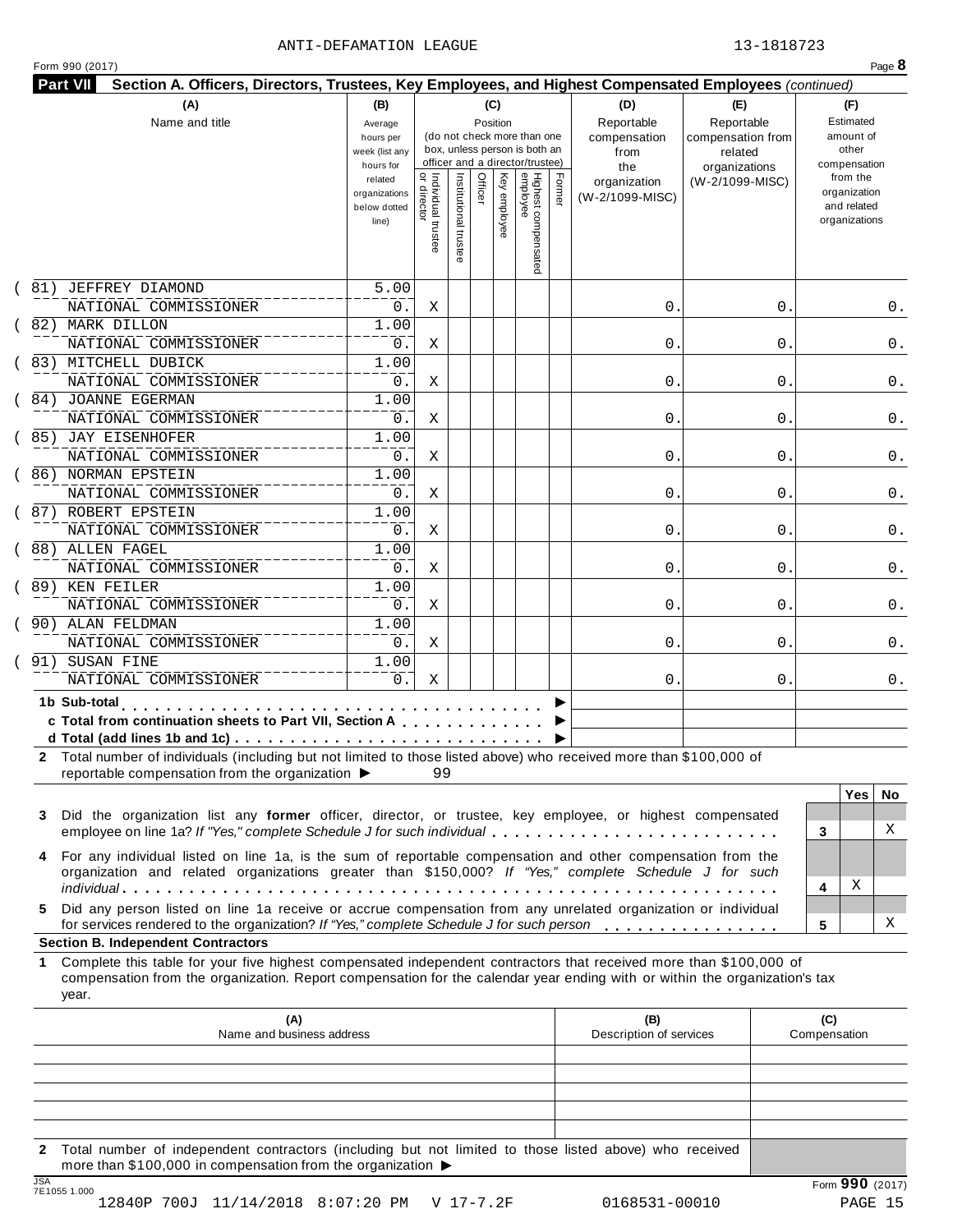| Form 990 (2017) |  |
|-----------------|--|
|-----------------|--|

| Highest compensated<br>employee<br>related<br>(W-2/1099-MISC)<br>organization<br>organization<br>organizations<br>(W-2/1099-MISC)<br>and related<br>below dotted<br>organizations<br>line)<br>STEVEN FINEMAN<br>1.00<br>NATIONAL COMMISSIONER<br>0.<br>0.<br>Χ<br>0<br>93) JUDITH FINKEL<br>5.00<br>NATIONAL COMMISSIONER<br>0.<br>0.<br>Χ<br>0<br>94) MARK FINKELSTEIN<br>1.00<br>NATIONAL COMMISSIONER<br>0.<br>0.<br>Χ<br>0<br>95) MICHAEL FINKELSTEIN<br>1.00<br>NATIONAL COMMISSIONER<br>.50<br>0.<br>Χ<br>0<br>96) HOWARD FISCHER<br>1.00<br>NATIONAL COMMISSIONER<br>0.<br>0.<br>Χ<br>0<br>97) BARBARA FISHBEIN<br>1.00<br>NATIONAL COMMISSIONER<br>0.<br>0.<br>Χ<br>0<br>98) ANDREW FISHMAN<br>1.00<br>0.<br>0.<br>NATIONAL COMMISSIONER<br>X<br>0<br>( 99) BARRY FLEISHMAN<br>1.00<br>NATIONAL COMMISSIONER<br>0.<br>0.<br>Χ<br>0<br>(100) JOSHUA FORCE<br>1.00<br>NATIONAL COMMISSIONER<br>0.<br>0.<br>Χ<br>0<br>(101) ANDREW FRACKMAN<br>5.00<br>$0$ .<br>0.<br>NATIONAL COMMISSIONER<br>X<br>0<br>(102) CHARLOTTE FRANK<br>1.00<br>0.<br>NATIONAL COMMISSIONER<br>Χ<br>0.<br>0<br>1b Sub-total<br>c Total from continuation sheets to Part VII, Section A<br>2 Total number of individuals (including but not limited to those listed above) who received more than \$100,000 of<br>reportable compensation from the organization ▶<br>99<br><b>Yes</b><br>Did the organization list any former officer, director, or trustee, key employee, or highest compensated<br>X<br>employee on line 1a? If "Yes," complete Schedule J for such individual<br>3<br>For any individual listed on line 1a, is the sum of reportable compensation and other compensation from the<br>organization and related organizations greater than \$150,000? If "Yes," complete Schedule J for such<br>х<br>4<br>Did any person listed on line 1a receive or accrue compensation from any unrelated organization or individual<br>х<br>for services rendered to the organization? If "Yes," complete Schedule J for such person<br>5<br><b>Section B. Independent Contractors</b><br>Complete this table for your five highest compensated independent contractors that received more than \$100,000 of<br>1<br>compensation from the organization. Report compensation for the calendar year ending with or within the organization's tax<br>year.<br>(A)<br>(B)<br>(C)<br>Description of services<br>Name and business address<br>Compensation |     | (A)<br>Name and title | (B)<br>Average<br>hours per<br>week (list any<br>hours for |                                     |                       |         | (C)<br>Position | (do not check more than one<br>box, unless person is both an<br>officer and a director/trustee) |        | (D)<br>Reportable<br>compensation<br>from<br>the | (E)<br>Reportable<br>compensation from<br>related<br>organizations | (F)<br>Estimated<br>amount of<br>other<br>compensation |
|------------------------------------------------------------------------------------------------------------------------------------------------------------------------------------------------------------------------------------------------------------------------------------------------------------------------------------------------------------------------------------------------------------------------------------------------------------------------------------------------------------------------------------------------------------------------------------------------------------------------------------------------------------------------------------------------------------------------------------------------------------------------------------------------------------------------------------------------------------------------------------------------------------------------------------------------------------------------------------------------------------------------------------------------------------------------------------------------------------------------------------------------------------------------------------------------------------------------------------------------------------------------------------------------------------------------------------------------------------------------------------------------------------------------------------------------------------------------------------------------------------------------------------------------------------------------------------------------------------------------------------------------------------------------------------------------------------------------------------------------------------------------------------------------------------------------------------------------------------------------------------------------------------------------------------------------------------------------------------------------------------------------------------------------------------------------------------------------------------------------------------------------------------------------------------------------------------------------------------------------------------------------------------------------------------------------------------------------------------------------------------------------------------------------------------------|-----|-----------------------|------------------------------------------------------------|-------------------------------------|-----------------------|---------|-----------------|-------------------------------------------------------------------------------------------------|--------|--------------------------------------------------|--------------------------------------------------------------------|--------------------------------------------------------|
|                                                                                                                                                                                                                                                                                                                                                                                                                                                                                                                                                                                                                                                                                                                                                                                                                                                                                                                                                                                                                                                                                                                                                                                                                                                                                                                                                                                                                                                                                                                                                                                                                                                                                                                                                                                                                                                                                                                                                                                                                                                                                                                                                                                                                                                                                                                                                                                                                                          |     |                       |                                                            | Individual trustee<br>  or director | Institutional trustee | Officer | Key employee    |                                                                                                 | Former |                                                  |                                                                    | from the                                               |
|                                                                                                                                                                                                                                                                                                                                                                                                                                                                                                                                                                                                                                                                                                                                                                                                                                                                                                                                                                                                                                                                                                                                                                                                                                                                                                                                                                                                                                                                                                                                                                                                                                                                                                                                                                                                                                                                                                                                                                                                                                                                                                                                                                                                                                                                                                                                                                                                                                          | 92) |                       |                                                            |                                     |                       |         |                 |                                                                                                 |        |                                                  |                                                                    |                                                        |
|                                                                                                                                                                                                                                                                                                                                                                                                                                                                                                                                                                                                                                                                                                                                                                                                                                                                                                                                                                                                                                                                                                                                                                                                                                                                                                                                                                                                                                                                                                                                                                                                                                                                                                                                                                                                                                                                                                                                                                                                                                                                                                                                                                                                                                                                                                                                                                                                                                          |     |                       |                                                            |                                     |                       |         |                 |                                                                                                 |        |                                                  |                                                                    | 0.                                                     |
|                                                                                                                                                                                                                                                                                                                                                                                                                                                                                                                                                                                                                                                                                                                                                                                                                                                                                                                                                                                                                                                                                                                                                                                                                                                                                                                                                                                                                                                                                                                                                                                                                                                                                                                                                                                                                                                                                                                                                                                                                                                                                                                                                                                                                                                                                                                                                                                                                                          |     |                       |                                                            |                                     |                       |         |                 |                                                                                                 |        |                                                  |                                                                    |                                                        |
|                                                                                                                                                                                                                                                                                                                                                                                                                                                                                                                                                                                                                                                                                                                                                                                                                                                                                                                                                                                                                                                                                                                                                                                                                                                                                                                                                                                                                                                                                                                                                                                                                                                                                                                                                                                                                                                                                                                                                                                                                                                                                                                                                                                                                                                                                                                                                                                                                                          |     |                       |                                                            |                                     |                       |         |                 |                                                                                                 |        |                                                  |                                                                    | 0.                                                     |
|                                                                                                                                                                                                                                                                                                                                                                                                                                                                                                                                                                                                                                                                                                                                                                                                                                                                                                                                                                                                                                                                                                                                                                                                                                                                                                                                                                                                                                                                                                                                                                                                                                                                                                                                                                                                                                                                                                                                                                                                                                                                                                                                                                                                                                                                                                                                                                                                                                          |     |                       |                                                            |                                     |                       |         |                 |                                                                                                 |        |                                                  |                                                                    |                                                        |
|                                                                                                                                                                                                                                                                                                                                                                                                                                                                                                                                                                                                                                                                                                                                                                                                                                                                                                                                                                                                                                                                                                                                                                                                                                                                                                                                                                                                                                                                                                                                                                                                                                                                                                                                                                                                                                                                                                                                                                                                                                                                                                                                                                                                                                                                                                                                                                                                                                          |     |                       |                                                            |                                     |                       |         |                 |                                                                                                 |        |                                                  |                                                                    | 0.                                                     |
|                                                                                                                                                                                                                                                                                                                                                                                                                                                                                                                                                                                                                                                                                                                                                                                                                                                                                                                                                                                                                                                                                                                                                                                                                                                                                                                                                                                                                                                                                                                                                                                                                                                                                                                                                                                                                                                                                                                                                                                                                                                                                                                                                                                                                                                                                                                                                                                                                                          |     |                       |                                                            |                                     |                       |         |                 |                                                                                                 |        |                                                  |                                                                    |                                                        |
|                                                                                                                                                                                                                                                                                                                                                                                                                                                                                                                                                                                                                                                                                                                                                                                                                                                                                                                                                                                                                                                                                                                                                                                                                                                                                                                                                                                                                                                                                                                                                                                                                                                                                                                                                                                                                                                                                                                                                                                                                                                                                                                                                                                                                                                                                                                                                                                                                                          |     |                       |                                                            |                                     |                       |         |                 |                                                                                                 |        |                                                  |                                                                    | 0.                                                     |
|                                                                                                                                                                                                                                                                                                                                                                                                                                                                                                                                                                                                                                                                                                                                                                                                                                                                                                                                                                                                                                                                                                                                                                                                                                                                                                                                                                                                                                                                                                                                                                                                                                                                                                                                                                                                                                                                                                                                                                                                                                                                                                                                                                                                                                                                                                                                                                                                                                          |     |                       |                                                            |                                     |                       |         |                 |                                                                                                 |        |                                                  |                                                                    |                                                        |
|                                                                                                                                                                                                                                                                                                                                                                                                                                                                                                                                                                                                                                                                                                                                                                                                                                                                                                                                                                                                                                                                                                                                                                                                                                                                                                                                                                                                                                                                                                                                                                                                                                                                                                                                                                                                                                                                                                                                                                                                                                                                                                                                                                                                                                                                                                                                                                                                                                          |     |                       |                                                            |                                     |                       |         |                 |                                                                                                 |        |                                                  |                                                                    | 0.                                                     |
|                                                                                                                                                                                                                                                                                                                                                                                                                                                                                                                                                                                                                                                                                                                                                                                                                                                                                                                                                                                                                                                                                                                                                                                                                                                                                                                                                                                                                                                                                                                                                                                                                                                                                                                                                                                                                                                                                                                                                                                                                                                                                                                                                                                                                                                                                                                                                                                                                                          |     |                       |                                                            |                                     |                       |         |                 |                                                                                                 |        |                                                  |                                                                    |                                                        |
|                                                                                                                                                                                                                                                                                                                                                                                                                                                                                                                                                                                                                                                                                                                                                                                                                                                                                                                                                                                                                                                                                                                                                                                                                                                                                                                                                                                                                                                                                                                                                                                                                                                                                                                                                                                                                                                                                                                                                                                                                                                                                                                                                                                                                                                                                                                                                                                                                                          |     |                       |                                                            |                                     |                       |         |                 |                                                                                                 |        |                                                  |                                                                    | 0.                                                     |
|                                                                                                                                                                                                                                                                                                                                                                                                                                                                                                                                                                                                                                                                                                                                                                                                                                                                                                                                                                                                                                                                                                                                                                                                                                                                                                                                                                                                                                                                                                                                                                                                                                                                                                                                                                                                                                                                                                                                                                                                                                                                                                                                                                                                                                                                                                                                                                                                                                          |     |                       |                                                            |                                     |                       |         |                 |                                                                                                 |        |                                                  |                                                                    |                                                        |
|                                                                                                                                                                                                                                                                                                                                                                                                                                                                                                                                                                                                                                                                                                                                                                                                                                                                                                                                                                                                                                                                                                                                                                                                                                                                                                                                                                                                                                                                                                                                                                                                                                                                                                                                                                                                                                                                                                                                                                                                                                                                                                                                                                                                                                                                                                                                                                                                                                          |     |                       |                                                            |                                     |                       |         |                 |                                                                                                 |        |                                                  |                                                                    | 0.                                                     |
|                                                                                                                                                                                                                                                                                                                                                                                                                                                                                                                                                                                                                                                                                                                                                                                                                                                                                                                                                                                                                                                                                                                                                                                                                                                                                                                                                                                                                                                                                                                                                                                                                                                                                                                                                                                                                                                                                                                                                                                                                                                                                                                                                                                                                                                                                                                                                                                                                                          |     |                       |                                                            |                                     |                       |         |                 |                                                                                                 |        |                                                  |                                                                    |                                                        |
|                                                                                                                                                                                                                                                                                                                                                                                                                                                                                                                                                                                                                                                                                                                                                                                                                                                                                                                                                                                                                                                                                                                                                                                                                                                                                                                                                                                                                                                                                                                                                                                                                                                                                                                                                                                                                                                                                                                                                                                                                                                                                                                                                                                                                                                                                                                                                                                                                                          |     |                       |                                                            |                                     |                       |         |                 |                                                                                                 |        |                                                  |                                                                    | 0.                                                     |
|                                                                                                                                                                                                                                                                                                                                                                                                                                                                                                                                                                                                                                                                                                                                                                                                                                                                                                                                                                                                                                                                                                                                                                                                                                                                                                                                                                                                                                                                                                                                                                                                                                                                                                                                                                                                                                                                                                                                                                                                                                                                                                                                                                                                                                                                                                                                                                                                                                          |     |                       |                                                            |                                     |                       |         |                 |                                                                                                 |        |                                                  |                                                                    |                                                        |
|                                                                                                                                                                                                                                                                                                                                                                                                                                                                                                                                                                                                                                                                                                                                                                                                                                                                                                                                                                                                                                                                                                                                                                                                                                                                                                                                                                                                                                                                                                                                                                                                                                                                                                                                                                                                                                                                                                                                                                                                                                                                                                                                                                                                                                                                                                                                                                                                                                          |     |                       |                                                            |                                     |                       |         |                 |                                                                                                 |        |                                                  |                                                                    | 0.                                                     |
|                                                                                                                                                                                                                                                                                                                                                                                                                                                                                                                                                                                                                                                                                                                                                                                                                                                                                                                                                                                                                                                                                                                                                                                                                                                                                                                                                                                                                                                                                                                                                                                                                                                                                                                                                                                                                                                                                                                                                                                                                                                                                                                                                                                                                                                                                                                                                                                                                                          |     |                       |                                                            |                                     |                       |         |                 |                                                                                                 |        |                                                  |                                                                    |                                                        |
|                                                                                                                                                                                                                                                                                                                                                                                                                                                                                                                                                                                                                                                                                                                                                                                                                                                                                                                                                                                                                                                                                                                                                                                                                                                                                                                                                                                                                                                                                                                                                                                                                                                                                                                                                                                                                                                                                                                                                                                                                                                                                                                                                                                                                                                                                                                                                                                                                                          |     |                       |                                                            |                                     |                       |         |                 |                                                                                                 |        |                                                  |                                                                    | 0.                                                     |
|                                                                                                                                                                                                                                                                                                                                                                                                                                                                                                                                                                                                                                                                                                                                                                                                                                                                                                                                                                                                                                                                                                                                                                                                                                                                                                                                                                                                                                                                                                                                                                                                                                                                                                                                                                                                                                                                                                                                                                                                                                                                                                                                                                                                                                                                                                                                                                                                                                          |     |                       |                                                            |                                     |                       |         |                 |                                                                                                 |        |                                                  |                                                                    |                                                        |
|                                                                                                                                                                                                                                                                                                                                                                                                                                                                                                                                                                                                                                                                                                                                                                                                                                                                                                                                                                                                                                                                                                                                                                                                                                                                                                                                                                                                                                                                                                                                                                                                                                                                                                                                                                                                                                                                                                                                                                                                                                                                                                                                                                                                                                                                                                                                                                                                                                          |     |                       |                                                            |                                     |                       |         |                 |                                                                                                 |        |                                                  |                                                                    | 0.                                                     |
|                                                                                                                                                                                                                                                                                                                                                                                                                                                                                                                                                                                                                                                                                                                                                                                                                                                                                                                                                                                                                                                                                                                                                                                                                                                                                                                                                                                                                                                                                                                                                                                                                                                                                                                                                                                                                                                                                                                                                                                                                                                                                                                                                                                                                                                                                                                                                                                                                                          |     |                       |                                                            |                                     |                       |         |                 |                                                                                                 |        |                                                  |                                                                    |                                                        |
|                                                                                                                                                                                                                                                                                                                                                                                                                                                                                                                                                                                                                                                                                                                                                                                                                                                                                                                                                                                                                                                                                                                                                                                                                                                                                                                                                                                                                                                                                                                                                                                                                                                                                                                                                                                                                                                                                                                                                                                                                                                                                                                                                                                                                                                                                                                                                                                                                                          |     |                       |                                                            |                                     |                       |         |                 |                                                                                                 |        |                                                  |                                                                    |                                                        |
|                                                                                                                                                                                                                                                                                                                                                                                                                                                                                                                                                                                                                                                                                                                                                                                                                                                                                                                                                                                                                                                                                                                                                                                                                                                                                                                                                                                                                                                                                                                                                                                                                                                                                                                                                                                                                                                                                                                                                                                                                                                                                                                                                                                                                                                                                                                                                                                                                                          |     |                       |                                                            |                                     |                       |         |                 |                                                                                                 |        |                                                  |                                                                    | No.                                                    |
|                                                                                                                                                                                                                                                                                                                                                                                                                                                                                                                                                                                                                                                                                                                                                                                                                                                                                                                                                                                                                                                                                                                                                                                                                                                                                                                                                                                                                                                                                                                                                                                                                                                                                                                                                                                                                                                                                                                                                                                                                                                                                                                                                                                                                                                                                                                                                                                                                                          | 3   |                       |                                                            |                                     |                       |         |                 |                                                                                                 |        |                                                  |                                                                    |                                                        |
|                                                                                                                                                                                                                                                                                                                                                                                                                                                                                                                                                                                                                                                                                                                                                                                                                                                                                                                                                                                                                                                                                                                                                                                                                                                                                                                                                                                                                                                                                                                                                                                                                                                                                                                                                                                                                                                                                                                                                                                                                                                                                                                                                                                                                                                                                                                                                                                                                                          | 4   |                       |                                                            |                                     |                       |         |                 |                                                                                                 |        |                                                  |                                                                    |                                                        |
|                                                                                                                                                                                                                                                                                                                                                                                                                                                                                                                                                                                                                                                                                                                                                                                                                                                                                                                                                                                                                                                                                                                                                                                                                                                                                                                                                                                                                                                                                                                                                                                                                                                                                                                                                                                                                                                                                                                                                                                                                                                                                                                                                                                                                                                                                                                                                                                                                                          |     |                       |                                                            |                                     |                       |         |                 |                                                                                                 |        |                                                  |                                                                    |                                                        |
|                                                                                                                                                                                                                                                                                                                                                                                                                                                                                                                                                                                                                                                                                                                                                                                                                                                                                                                                                                                                                                                                                                                                                                                                                                                                                                                                                                                                                                                                                                                                                                                                                                                                                                                                                                                                                                                                                                                                                                                                                                                                                                                                                                                                                                                                                                                                                                                                                                          |     |                       |                                                            |                                     |                       |         |                 |                                                                                                 |        |                                                  |                                                                    |                                                        |
|                                                                                                                                                                                                                                                                                                                                                                                                                                                                                                                                                                                                                                                                                                                                                                                                                                                                                                                                                                                                                                                                                                                                                                                                                                                                                                                                                                                                                                                                                                                                                                                                                                                                                                                                                                                                                                                                                                                                                                                                                                                                                                                                                                                                                                                                                                                                                                                                                                          | 5.  |                       |                                                            |                                     |                       |         |                 |                                                                                                 |        |                                                  |                                                                    |                                                        |
|                                                                                                                                                                                                                                                                                                                                                                                                                                                                                                                                                                                                                                                                                                                                                                                                                                                                                                                                                                                                                                                                                                                                                                                                                                                                                                                                                                                                                                                                                                                                                                                                                                                                                                                                                                                                                                                                                                                                                                                                                                                                                                                                                                                                                                                                                                                                                                                                                                          |     |                       |                                                            |                                     |                       |         |                 |                                                                                                 |        |                                                  |                                                                    |                                                        |
|                                                                                                                                                                                                                                                                                                                                                                                                                                                                                                                                                                                                                                                                                                                                                                                                                                                                                                                                                                                                                                                                                                                                                                                                                                                                                                                                                                                                                                                                                                                                                                                                                                                                                                                                                                                                                                                                                                                                                                                                                                                                                                                                                                                                                                                                                                                                                                                                                                          |     |                       |                                                            |                                     |                       |         |                 |                                                                                                 |        |                                                  |                                                                    |                                                        |
|                                                                                                                                                                                                                                                                                                                                                                                                                                                                                                                                                                                                                                                                                                                                                                                                                                                                                                                                                                                                                                                                                                                                                                                                                                                                                                                                                                                                                                                                                                                                                                                                                                                                                                                                                                                                                                                                                                                                                                                                                                                                                                                                                                                                                                                                                                                                                                                                                                          |     |                       |                                                            |                                     |                       |         |                 |                                                                                                 |        |                                                  |                                                                    |                                                        |
|                                                                                                                                                                                                                                                                                                                                                                                                                                                                                                                                                                                                                                                                                                                                                                                                                                                                                                                                                                                                                                                                                                                                                                                                                                                                                                                                                                                                                                                                                                                                                                                                                                                                                                                                                                                                                                                                                                                                                                                                                                                                                                                                                                                                                                                                                                                                                                                                                                          |     |                       |                                                            |                                     |                       |         |                 |                                                                                                 |        |                                                  |                                                                    |                                                        |
|                                                                                                                                                                                                                                                                                                                                                                                                                                                                                                                                                                                                                                                                                                                                                                                                                                                                                                                                                                                                                                                                                                                                                                                                                                                                                                                                                                                                                                                                                                                                                                                                                                                                                                                                                                                                                                                                                                                                                                                                                                                                                                                                                                                                                                                                                                                                                                                                                                          |     |                       |                                                            |                                     |                       |         |                 |                                                                                                 |        |                                                  |                                                                    |                                                        |
|                                                                                                                                                                                                                                                                                                                                                                                                                                                                                                                                                                                                                                                                                                                                                                                                                                                                                                                                                                                                                                                                                                                                                                                                                                                                                                                                                                                                                                                                                                                                                                                                                                                                                                                                                                                                                                                                                                                                                                                                                                                                                                                                                                                                                                                                                                                                                                                                                                          |     |                       |                                                            |                                     |                       |         |                 |                                                                                                 |        |                                                  |                                                                    |                                                        |
|                                                                                                                                                                                                                                                                                                                                                                                                                                                                                                                                                                                                                                                                                                                                                                                                                                                                                                                                                                                                                                                                                                                                                                                                                                                                                                                                                                                                                                                                                                                                                                                                                                                                                                                                                                                                                                                                                                                                                                                                                                                                                                                                                                                                                                                                                                                                                                                                                                          |     |                       |                                                            |                                     |                       |         |                 |                                                                                                 |        |                                                  |                                                                    |                                                        |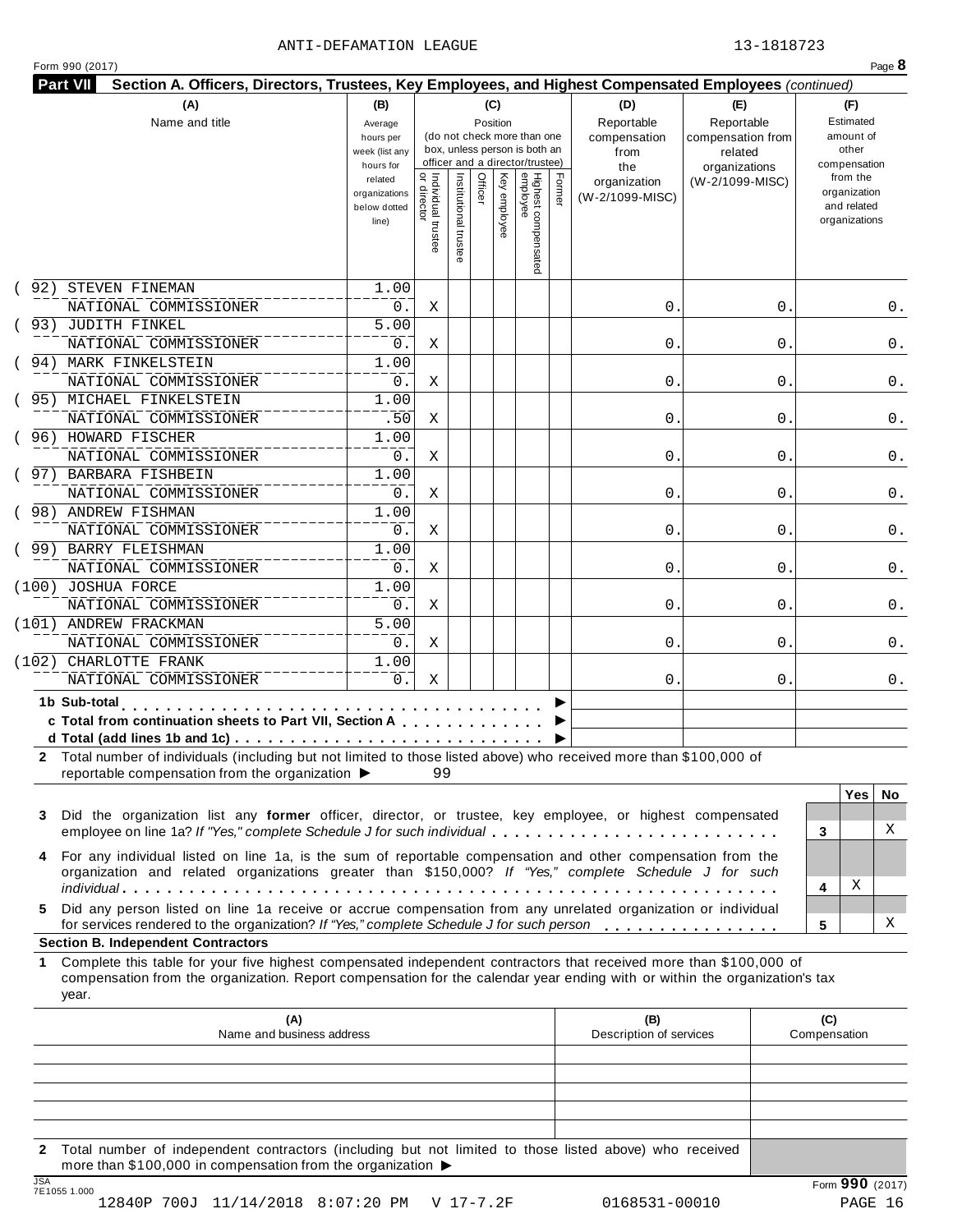| Form 990 (2017) |
|-----------------|
|-----------------|

| Name and title                                                                                                                                                                                                                                                                           | (B)<br>(C)<br>Position<br>Average<br>(do not check more than one<br>hours per<br>box, unless person is both an<br>week (list any<br>officer and a director/trustee)<br>hours for |                                   |                     |                            |                                 |        | (D)<br>Reportable<br>compensation<br>from<br>the | (E)<br>Reportable<br>compensation from<br>related<br>organizations | (F)<br>Estimated<br>amount of<br>other<br>compensation   |
|------------------------------------------------------------------------------------------------------------------------------------------------------------------------------------------------------------------------------------------------------------------------------------------|----------------------------------------------------------------------------------------------------------------------------------------------------------------------------------|-----------------------------------|---------------------|----------------------------|---------------------------------|--------|--------------------------------------------------|--------------------------------------------------------------------|----------------------------------------------------------|
|                                                                                                                                                                                                                                                                                          | related<br>organizations<br>below dotted<br>line)                                                                                                                                | Individual trustee<br>or director | Institutional trust | Officer<br>Key<br>employee | Highest compensated<br>employee | Former | organization<br>(W-2/1099-MISC)                  | (W-2/1099-MISC)                                                    | from the<br>organization<br>and related<br>organizations |
| (103) MICHAEL FREELING                                                                                                                                                                                                                                                                   | 1.00                                                                                                                                                                             |                                   |                     |                            |                                 |        |                                                  |                                                                    |                                                          |
| NATIONAL COMMISSIONER                                                                                                                                                                                                                                                                    | 0.                                                                                                                                                                               | Χ                                 |                     |                            |                                 |        | $\mathsf{O}$ .                                   | 0                                                                  | 0.                                                       |
| (104) JULIANNA FRIEDMAN                                                                                                                                                                                                                                                                  | 1.00                                                                                                                                                                             |                                   |                     |                            |                                 |        |                                                  |                                                                    |                                                          |
| NATIONAL COMMISSIONER                                                                                                                                                                                                                                                                    | 0.                                                                                                                                                                               | Χ                                 |                     |                            |                                 |        | $\mathsf{O}$ .                                   | 0                                                                  | 0.                                                       |
| (105) SUE-ANN FRIEDMAN                                                                                                                                                                                                                                                                   | 1.00                                                                                                                                                                             |                                   |                     |                            |                                 |        |                                                  |                                                                    |                                                          |
| NATIONAL COMMISSIONER                                                                                                                                                                                                                                                                    | $0$ .                                                                                                                                                                            | Χ                                 |                     |                            |                                 |        | $\mathsf{O}$ .                                   | 0                                                                  | 0.                                                       |
| (106) SETH GADINSKY                                                                                                                                                                                                                                                                      | 1.00                                                                                                                                                                             |                                   |                     |                            |                                 |        |                                                  |                                                                    |                                                          |
| NATIONAL COMMISSIONER                                                                                                                                                                                                                                                                    | 0.                                                                                                                                                                               | Χ                                 |                     |                            |                                 |        | $\mathsf{O}$ .                                   | 0                                                                  | 0.                                                       |
| (107) HAL GARNICK                                                                                                                                                                                                                                                                        | 1.00                                                                                                                                                                             |                                   |                     |                            |                                 |        |                                                  |                                                                    |                                                          |
| NATIONAL COMMISSIONER                                                                                                                                                                                                                                                                    | 0.                                                                                                                                                                               | Χ                                 |                     |                            |                                 |        | $\mathsf{O}$ .                                   | 0                                                                  | 0.                                                       |
| (108) SETH GERBER                                                                                                                                                                                                                                                                        | 1.00                                                                                                                                                                             |                                   |                     |                            |                                 |        |                                                  |                                                                    |                                                          |
| NATIONAL COMMISSIONER                                                                                                                                                                                                                                                                    | $0$ .                                                                                                                                                                            | Χ                                 |                     |                            |                                 |        | $\mathsf{O}$ .                                   | 0                                                                  | 0.                                                       |
| (109) NICOLE GIBSON                                                                                                                                                                                                                                                                      | 1.00                                                                                                                                                                             |                                   |                     |                            |                                 |        |                                                  |                                                                    |                                                          |
| NATIONAL COMMISSIONER                                                                                                                                                                                                                                                                    | 0.                                                                                                                                                                               | Χ                                 |                     |                            |                                 |        | $\mathsf{O}$ .                                   | 0                                                                  | 0.                                                       |
| (110) KARYN GINSBERG-GREENWALD                                                                                                                                                                                                                                                           | 1.00                                                                                                                                                                             |                                   |                     |                            |                                 |        |                                                  |                                                                    |                                                          |
| NATIONAL COMMISSIONER                                                                                                                                                                                                                                                                    | 0.                                                                                                                                                                               | Χ                                 |                     |                            |                                 |        | $\mathbf{0}$ .                                   | 0                                                                  | 0.                                                       |
| (111) MARCIA GLASSEL                                                                                                                                                                                                                                                                     | 1.00                                                                                                                                                                             |                                   |                     |                            |                                 |        |                                                  |                                                                    |                                                          |
| NATIONAL COMMISSIONER                                                                                                                                                                                                                                                                    | 0.                                                                                                                                                                               | Χ                                 |                     |                            |                                 |        | $\mathsf{O}$ .                                   | 0                                                                  | 0.                                                       |
| (112) NEIL GOLDBERG                                                                                                                                                                                                                                                                      |                                                                                                                                                                                  |                                   |                     |                            |                                 |        |                                                  |                                                                    |                                                          |
|                                                                                                                                                                                                                                                                                          | 1.00                                                                                                                                                                             |                                   |                     |                            |                                 |        |                                                  |                                                                    |                                                          |
| NATIONAL COMMISSIONER                                                                                                                                                                                                                                                                    | 0.                                                                                                                                                                               | Χ                                 |                     |                            |                                 |        | $\mathsf{O}$ .                                   | 0                                                                  | 0.                                                       |
| (113) JANE GOLDBLUM                                                                                                                                                                                                                                                                      | 6.00                                                                                                                                                                             |                                   |                     |                            |                                 |        |                                                  |                                                                    |                                                          |
| NATIONAL COMMISSIONER                                                                                                                                                                                                                                                                    | 0.                                                                                                                                                                               | Χ                                 |                     |                            |                                 |        | 0.                                               | 0                                                                  | 0.                                                       |
| 1b Sub-total experience in the set of the set of the set of the set of the set of the set of the set of the set of the set of the set of the set of the set of the set of the set of the set of the set of the set of the set<br>c Total from continuation sheets to Part VII, Section A |                                                                                                                                                                                  |                                   |                     |                            |                                 |        |                                                  |                                                                    |                                                          |
| 2 Total number of individuals (including but not limited to those listed above) who received more than \$100,000 of<br>reportable compensation from the organization ▶                                                                                                                   |                                                                                                                                                                                  | 99                                |                     |                            |                                 |        |                                                  |                                                                    |                                                          |
|                                                                                                                                                                                                                                                                                          |                                                                                                                                                                                  |                                   |                     |                            |                                 |        |                                                  |                                                                    | <b>Yes</b><br>No.                                        |
| Did the organization list any former officer, director, or trustee, key employee, or highest compensated<br>3<br>employee on line 1a? If "Yes," complete Schedule J for such individual                                                                                                  |                                                                                                                                                                                  |                                   |                     |                            |                                 |        |                                                  |                                                                    | X<br>3                                                   |
| For any individual listed on line 1a, is the sum of reportable compensation and other compensation from the<br>4                                                                                                                                                                         |                                                                                                                                                                                  |                                   |                     |                            |                                 |        |                                                  |                                                                    | Χ<br>4                                                   |
| organization and related organizations greater than \$150,000? If "Yes," complete Schedule J for such                                                                                                                                                                                    |                                                                                                                                                                                  |                                   |                     |                            |                                 |        |                                                  |                                                                    |                                                          |
| Did any person listed on line 1a receive or accrue compensation from any unrelated organization or individual<br>5                                                                                                                                                                       |                                                                                                                                                                                  |                                   |                     |                            |                                 |        |                                                  |                                                                    | 5                                                        |
| for services rendered to the organization? If "Yes," complete Schedule J for such person<br><b>Section B. Independent Contractors</b>                                                                                                                                                    |                                                                                                                                                                                  |                                   |                     |                            |                                 |        |                                                  |                                                                    | Χ                                                        |
| Complete this table for your five highest compensated independent contractors that received more than \$100,000 of<br>1.<br>compensation from the organization. Report compensation for the calendar year ending with or within the organization's tax<br>year.                          |                                                                                                                                                                                  |                                   |                     |                            |                                 |        |                                                  |                                                                    |                                                          |
| (A)<br>Name and business address                                                                                                                                                                                                                                                         |                                                                                                                                                                                  |                                   |                     |                            |                                 |        | (B)<br>Description of services                   |                                                                    | (C)<br>Compensation                                      |
|                                                                                                                                                                                                                                                                                          |                                                                                                                                                                                  |                                   |                     |                            |                                 |        |                                                  |                                                                    |                                                          |
|                                                                                                                                                                                                                                                                                          |                                                                                                                                                                                  |                                   |                     |                            |                                 |        |                                                  |                                                                    |                                                          |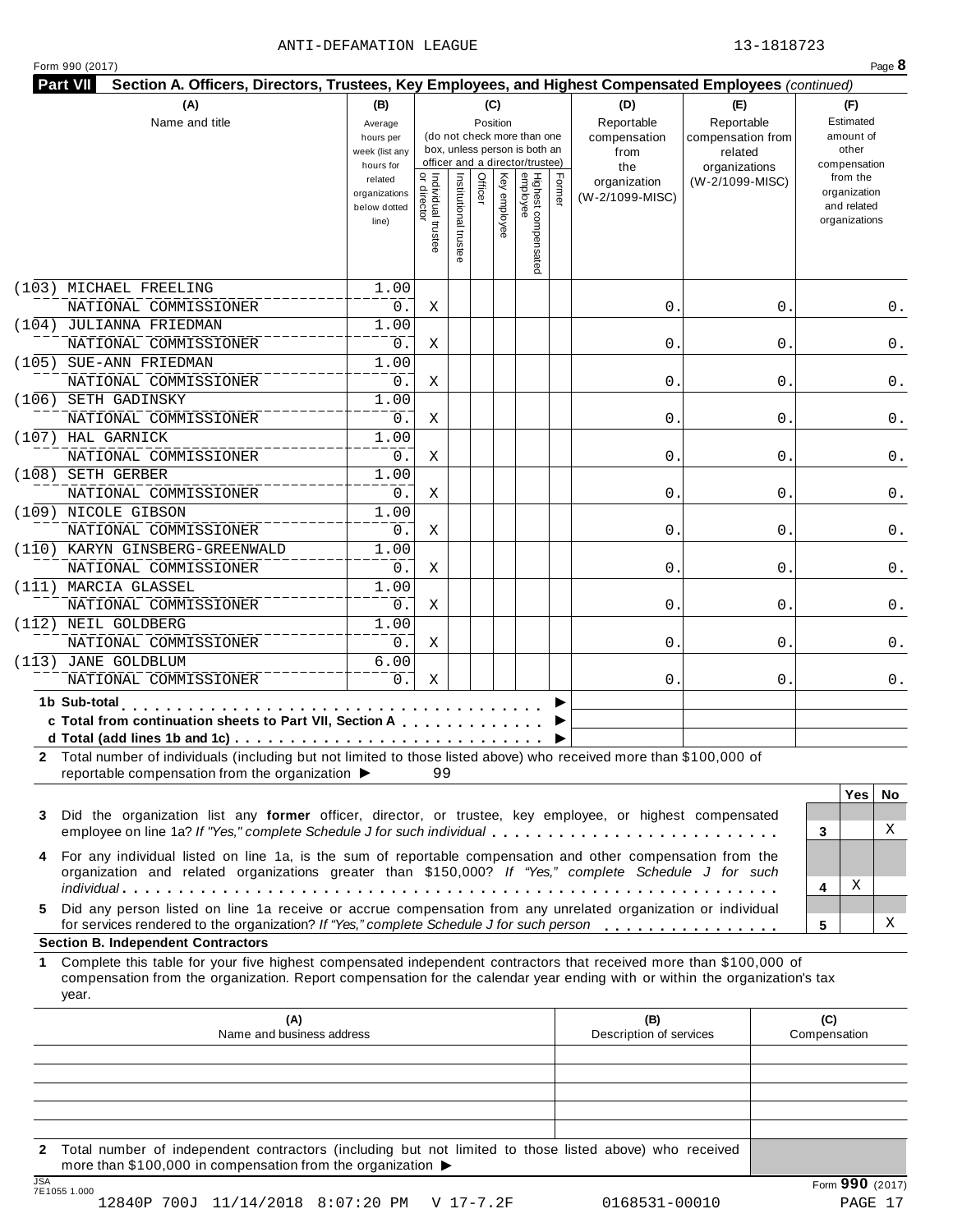| Form 990 (2017) |
|-----------------|
|-----------------|

| (A)<br>Name and title                                                                                                                                                                                                                                                                                                  | (B)<br>Average<br>hours per<br>week (list any<br>hours for |                                   |                      | (C)<br>Position |                 | (do not check more than one<br>box, unless person is both an<br>officer and a director/trustee) |        | (D)<br>Reportable<br>compensation<br>from<br>the | (E)<br>Reportable<br>compensation from<br>related<br>organizations | (F)<br>Estimated<br>amount of<br>other<br>compensation   |
|------------------------------------------------------------------------------------------------------------------------------------------------------------------------------------------------------------------------------------------------------------------------------------------------------------------------|------------------------------------------------------------|-----------------------------------|----------------------|-----------------|-----------------|-------------------------------------------------------------------------------------------------|--------|--------------------------------------------------|--------------------------------------------------------------------|----------------------------------------------------------|
|                                                                                                                                                                                                                                                                                                                        | related<br>organizations<br>below dotted<br>line)          | Individual trustee<br>or director | Institutional truste | Officer         | Κêλ<br>employee | Highest compensated<br>employee                                                                 | Former | organization<br>(W-2/1099-MISC)                  | (W-2/1099-MISC)                                                    | from the<br>organization<br>and related<br>organizations |
| (114) JOSEPH GOLDBLUM                                                                                                                                                                                                                                                                                                  | 6.00                                                       |                                   |                      |                 |                 |                                                                                                 |        |                                                  |                                                                    |                                                          |
| NATIONAL COMMISSIONER                                                                                                                                                                                                                                                                                                  | .50                                                        | Χ                                 |                      |                 |                 |                                                                                                 |        | $\mathbf 0$ .                                    | 0                                                                  | 0.                                                       |
| (115) JAMIE GOLDEN                                                                                                                                                                                                                                                                                                     | 1.00                                                       |                                   |                      |                 |                 |                                                                                                 |        |                                                  |                                                                    |                                                          |
| NATIONAL COMMISSIONER                                                                                                                                                                                                                                                                                                  | 0.                                                         | Χ                                 |                      |                 |                 |                                                                                                 |        | 0.                                               | 0                                                                  | 0.                                                       |
| (116) ANDREW GOLDMAN                                                                                                                                                                                                                                                                                                   | 1.00                                                       |                                   |                      |                 |                 |                                                                                                 |        |                                                  |                                                                    |                                                          |
| NATIONAL COMMISSIONER                                                                                                                                                                                                                                                                                                  | 0.                                                         | Χ                                 |                      |                 |                 |                                                                                                 |        | $\mathbf{0}$ .                                   | 0                                                                  | 0.                                                       |
| (117) PEGGY GOLDMAN                                                                                                                                                                                                                                                                                                    | 1.00                                                       |                                   |                      |                 |                 |                                                                                                 |        |                                                  |                                                                    |                                                          |
| NATIONAL COMMISSIONER                                                                                                                                                                                                                                                                                                  | 0.                                                         | Χ                                 |                      |                 |                 |                                                                                                 |        | $\mathbf 0$ .                                    | 0                                                                  | 0.                                                       |
| (118) MARLENE GOLDSTEIN                                                                                                                                                                                                                                                                                                | 1.00                                                       |                                   |                      |                 |                 |                                                                                                 |        |                                                  |                                                                    |                                                          |
| NATIONAL COMMISSIONER                                                                                                                                                                                                                                                                                                  | 0.                                                         | Χ                                 |                      |                 |                 |                                                                                                 |        | $\mathbf 0$ .                                    | 0                                                                  | 0.                                                       |
| (119) ROSLYN GOLDSTEIN                                                                                                                                                                                                                                                                                                 | 1.00                                                       |                                   |                      |                 |                 |                                                                                                 |        |                                                  |                                                                    |                                                          |
| NATIONAL COMMISSIONER                                                                                                                                                                                                                                                                                                  | 0.                                                         | Χ                                 |                      |                 |                 |                                                                                                 |        | $\mathsf{O}$ .                                   | 0                                                                  | 0.                                                       |
| (120) CECILIA GOODMAN                                                                                                                                                                                                                                                                                                  | 1.00                                                       |                                   |                      |                 |                 |                                                                                                 |        |                                                  |                                                                    |                                                          |
| NATIONAL COMMISSIONER                                                                                                                                                                                                                                                                                                  | 0.                                                         | Χ                                 |                      |                 |                 |                                                                                                 |        | $\mathbf 0$ .                                    | 0                                                                  | 0.                                                       |
| (121) MARTIN GREENBERG                                                                                                                                                                                                                                                                                                 | 1.00                                                       |                                   |                      |                 |                 |                                                                                                 |        |                                                  |                                                                    |                                                          |
| NATIONAL COMMISSIONER                                                                                                                                                                                                                                                                                                  | 0.                                                         | Χ                                 |                      |                 |                 |                                                                                                 |        | $\mathbf 0$ .                                    | 0                                                                  | 0.                                                       |
| (122) DAVID GROSSMAN                                                                                                                                                                                                                                                                                                   | 1.00                                                       |                                   |                      |                 |                 |                                                                                                 |        |                                                  |                                                                    |                                                          |
| NATIONAL COMMISSIONER                                                                                                                                                                                                                                                                                                  | 0.                                                         | Χ                                 |                      |                 |                 |                                                                                                 |        | $\mathbf 0$ .                                    | 0                                                                  | 0.                                                       |
| (123) JOAN HALPERN                                                                                                                                                                                                                                                                                                     | 1.00                                                       |                                   |                      |                 |                 |                                                                                                 |        |                                                  |                                                                    |                                                          |
| NATIONAL COMMISSIONER                                                                                                                                                                                                                                                                                                  | 0.                                                         | Χ                                 |                      |                 |                 |                                                                                                 |        | $\mathbf 0$ .                                    | 0                                                                  | 0.                                                       |
| (124) FRANKLIN HARBERG                                                                                                                                                                                                                                                                                                 | 1.00                                                       |                                   |                      |                 |                 |                                                                                                 |        |                                                  |                                                                    |                                                          |
| NATIONAL COMMISSIONER                                                                                                                                                                                                                                                                                                  | 0.                                                         | Χ                                 |                      |                 |                 |                                                                                                 |        | 0.                                               | 0                                                                  | 0.                                                       |
| 1b Sub-total<br>.<br>c Total from continuation sheets to Part VII, Section A<br>2 Total number of individuals (including but not limited to those listed above) who received more than \$100,000 of<br>reportable compensation from the organization ▶                                                                 |                                                            | 99                                |                      |                 |                 |                                                                                                 |        |                                                  |                                                                    |                                                          |
| Did the organization list any former officer, director, or trustee, key employee, or highest compensated<br>3<br>employee on line 1a? If "Yes," complete Schedule J for such individual<br>For any individual listed on line 1a, is the sum of reportable compensation and other compensation from the<br>4            |                                                            |                                   |                      |                 |                 |                                                                                                 |        |                                                  |                                                                    | <b>Yes</b><br>No.<br>X<br>3                              |
| organization and related organizations greater than \$150,000? If "Yes," complete Schedule J for such                                                                                                                                                                                                                  |                                                            |                                   |                      |                 |                 |                                                                                                 |        |                                                  |                                                                    | Χ<br>4                                                   |
| Did any person listed on line 1a receive or accrue compensation from any unrelated organization or individual<br>5.                                                                                                                                                                                                    |                                                            |                                   |                      |                 |                 |                                                                                                 |        |                                                  |                                                                    |                                                          |
| for services rendered to the organization? If "Yes," complete Schedule J for such person                                                                                                                                                                                                                               |                                                            |                                   |                      |                 |                 |                                                                                                 |        |                                                  |                                                                    | х<br>5                                                   |
| <b>Section B. Independent Contractors</b><br>Complete this table for your five highest compensated independent contractors that received more than \$100,000 of<br>$\mathbf{1}$<br>compensation from the organization. Report compensation for the calendar year ending with or within the organization's tax<br>year. |                                                            |                                   |                      |                 |                 |                                                                                                 |        |                                                  |                                                                    |                                                          |
| (A)<br>Name and business address                                                                                                                                                                                                                                                                                       |                                                            |                                   |                      |                 |                 |                                                                                                 |        | (B)<br>Description of services                   |                                                                    | (C)<br>Compensation                                      |
|                                                                                                                                                                                                                                                                                                                        |                                                            |                                   |                      |                 |                 |                                                                                                 |        |                                                  |                                                                    |                                                          |
| 2 Total number of independent contractors (including but not limited to those listed above) who received<br>more than \$100,000 in compensation from the organization $\blacktriangleright$                                                                                                                            |                                                            |                                   |                      |                 |                 |                                                                                                 |        |                                                  |                                                                    |                                                          |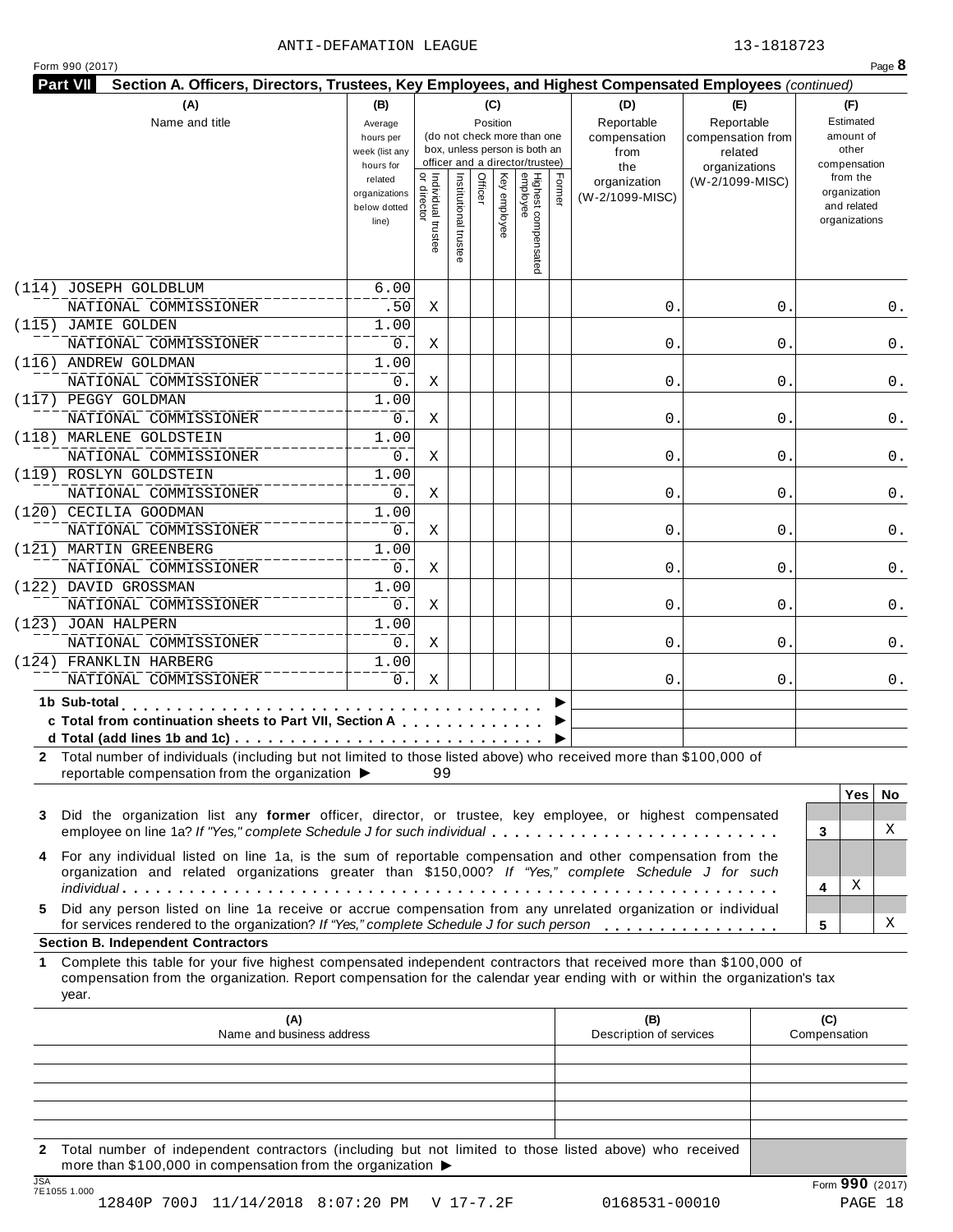| Form 990 (2017) |
|-----------------|
|-----------------|

| (A)<br>Name and title                                                                                                                                                                                                                                                                                                  | (B)<br>Average<br>hours per<br>week (list any<br>hours for |                                   |                                                                                 |         | (C)<br>Position | (do not check more than one<br>box, unless person is both an<br>officer and a director/trustee) |        | (D)<br>Reportable<br>compensation<br>from<br>the | (E)<br>Reportable<br>compensation from<br>related<br>organizations | (F)<br>Estimated<br>amount of<br>other<br>compensation   |
|------------------------------------------------------------------------------------------------------------------------------------------------------------------------------------------------------------------------------------------------------------------------------------------------------------------------|------------------------------------------------------------|-----------------------------------|---------------------------------------------------------------------------------|---------|-----------------|-------------------------------------------------------------------------------------------------|--------|--------------------------------------------------|--------------------------------------------------------------------|----------------------------------------------------------|
|                                                                                                                                                                                                                                                                                                                        | related<br>organizations<br>below dotted<br>line)          | Individual trustee<br>or director | Institutional truste                                                            | Officer | Ķey<br>employee | Highest compensated<br>employee                                                                 | Former | organization<br>(W-2/1099-MISC)                  | (W-2/1099-MISC)                                                    | from the<br>organization<br>and related<br>organizations |
| (125) DEBORAH HARRIS                                                                                                                                                                                                                                                                                                   | 1.00                                                       |                                   |                                                                                 |         |                 |                                                                                                 |        |                                                  |                                                                    |                                                          |
| NATIONAL COMMISSIONER                                                                                                                                                                                                                                                                                                  | 0.                                                         | Χ                                 |                                                                                 |         |                 |                                                                                                 |        | $\mathbf 0$ .                                    | 0                                                                  | 0.                                                       |
| (126) JOHN HARRIS                                                                                                                                                                                                                                                                                                      | 1.00                                                       |                                   |                                                                                 |         |                 |                                                                                                 |        |                                                  |                                                                    |                                                          |
| NATIONAL COMMISSIONER                                                                                                                                                                                                                                                                                                  | 0.                                                         | Χ                                 |                                                                                 |         |                 |                                                                                                 |        | 0.                                               | 0                                                                  | 0.                                                       |
| (127) DAVID HERSHBERG                                                                                                                                                                                                                                                                                                  | 1.00                                                       |                                   |                                                                                 |         |                 |                                                                                                 |        |                                                  |                                                                    |                                                          |
| NATIONAL COMMISSIONER                                                                                                                                                                                                                                                                                                  | 0.                                                         | Χ                                 |                                                                                 |         |                 |                                                                                                 |        | $\mathbf{0}$ .                                   | 0                                                                  | 0.                                                       |
| (128) EDWARD HERSHFIELD                                                                                                                                                                                                                                                                                                | 1.00                                                       |                                   |                                                                                 |         |                 |                                                                                                 |        |                                                  |                                                                    |                                                          |
| NATIONAL COMMISSIONER                                                                                                                                                                                                                                                                                                  | 0.                                                         | Χ                                 |                                                                                 |         |                 |                                                                                                 |        | $\mathbf 0$ .                                    | 0                                                                  | 0.                                                       |
| (129) SUSAN HOFFMAN                                                                                                                                                                                                                                                                                                    | 1.00                                                       |                                   |                                                                                 |         |                 |                                                                                                 |        |                                                  |                                                                    |                                                          |
| NATIONAL COMMISSIONER                                                                                                                                                                                                                                                                                                  | 0.                                                         | Χ                                 |                                                                                 |         |                 |                                                                                                 |        | $\mathbf 0$ .                                    | 0                                                                  | 0.                                                       |
| (130) YOSSIE HOLLANDER                                                                                                                                                                                                                                                                                                 | 1.00                                                       |                                   |                                                                                 |         |                 |                                                                                                 |        |                                                  |                                                                    |                                                          |
| NATIONAL COMMISSIONER                                                                                                                                                                                                                                                                                                  | 0.                                                         | Χ                                 |                                                                                 |         |                 |                                                                                                 |        | $\mathsf{O}$ .                                   | 0                                                                  | 0.                                                       |
| (131) LOUISE HOMBURGER                                                                                                                                                                                                                                                                                                 | 1.00                                                       |                                   |                                                                                 |         |                 |                                                                                                 |        |                                                  |                                                                    |                                                          |
| NATIONAL COMMISSIONER                                                                                                                                                                                                                                                                                                  | 0.                                                         | Χ                                 |                                                                                 |         |                 |                                                                                                 |        | $\mathbf 0$ .                                    | 0                                                                  | 0.                                                       |
| (132) ERIC HORODAS                                                                                                                                                                                                                                                                                                     | 7.00                                                       |                                   |                                                                                 |         |                 |                                                                                                 |        |                                                  |                                                                    |                                                          |
| NATIONAL COMMISSIONER                                                                                                                                                                                                                                                                                                  | .50                                                        | Χ                                 |                                                                                 |         |                 |                                                                                                 |        | $\mathbf 0$ .                                    | 0                                                                  | 0.                                                       |
| (133) MICHAEL HOROWITZ                                                                                                                                                                                                                                                                                                 | 1.00                                                       |                                   |                                                                                 |         |                 |                                                                                                 |        |                                                  |                                                                    |                                                          |
| NATIONAL COMMISSIONER                                                                                                                                                                                                                                                                                                  | 0.                                                         | Χ                                 |                                                                                 |         |                 |                                                                                                 |        | $\mathbf 0$ .                                    | 0                                                                  | 0.                                                       |
| (134) DAVID ICKOVIC                                                                                                                                                                                                                                                                                                    | 1.00                                                       |                                   |                                                                                 |         |                 |                                                                                                 |        |                                                  |                                                                    |                                                          |
| NATIONAL COMMISSIONER                                                                                                                                                                                                                                                                                                  | 0.                                                         | Χ                                 |                                                                                 |         |                 |                                                                                                 |        | $\mathbf 0$ .                                    | 0                                                                  | 0.                                                       |
| (135) ROCHELLE JACOBSON                                                                                                                                                                                                                                                                                                | 1.00                                                       |                                   |                                                                                 |         |                 |                                                                                                 |        |                                                  |                                                                    |                                                          |
| NATIONAL COMMISSIONER                                                                                                                                                                                                                                                                                                  | 0.                                                         | Χ                                 |                                                                                 |         |                 |                                                                                                 |        | 0.                                               | 0                                                                  | 0.                                                       |
| 1b Sub-total<br>.<br>c Total from continuation sheets to Part VII, Section A<br>2 Total number of individuals (including but not limited to those listed above) who received more than \$100,000 of<br>reportable compensation from the organization ▶                                                                 |                                                            | 99                                |                                                                                 |         |                 |                                                                                                 |        |                                                  |                                                                    |                                                          |
| Did the organization list any former officer, director, or trustee, key employee, or highest compensated<br>3<br>employee on line 1a? If "Yes," complete Schedule J for such individual<br>For any individual listed on line 1a, is the sum of reportable compensation and other compensation from the<br>4            |                                                            |                                   |                                                                                 |         |                 |                                                                                                 |        |                                                  |                                                                    | <b>Yes</b><br>No.<br>X<br>3                              |
| organization and related organizations greater than \$150,000? If "Yes," complete Schedule J for such                                                                                                                                                                                                                  |                                                            |                                   |                                                                                 |         |                 |                                                                                                 |        |                                                  |                                                                    | Χ<br>4                                                   |
| Did any person listed on line 1a receive or accrue compensation from any unrelated organization or individual<br>5.                                                                                                                                                                                                    |                                                            |                                   |                                                                                 |         |                 |                                                                                                 |        |                                                  |                                                                    |                                                          |
| for services rendered to the organization? If "Yes," complete Schedule J for such person                                                                                                                                                                                                                               |                                                            |                                   |                                                                                 |         |                 |                                                                                                 |        |                                                  |                                                                    | х<br>5                                                   |
| <b>Section B. Independent Contractors</b><br>Complete this table for your five highest compensated independent contractors that received more than \$100,000 of<br>$\mathbf{1}$<br>compensation from the organization. Report compensation for the calendar year ending with or within the organization's tax<br>year. |                                                            |                                   |                                                                                 |         |                 |                                                                                                 |        |                                                  |                                                                    |                                                          |
| (A)<br>Name and business address                                                                                                                                                                                                                                                                                       |                                                            |                                   |                                                                                 |         |                 |                                                                                                 |        | (B)<br>Description of services                   |                                                                    | (C)<br>Compensation                                      |
|                                                                                                                                                                                                                                                                                                                        |                                                            |                                   |                                                                                 |         |                 |                                                                                                 |        |                                                  |                                                                    |                                                          |
| 2 Total number of independent contractors (including but not limited to those listed above) who received                                                                                                                                                                                                               |                                                            |                                   | more than \$100,000 in compensation from the organization $\blacktriangleright$ |         |                 |                                                                                                 |        |                                                  |                                                                    |                                                          |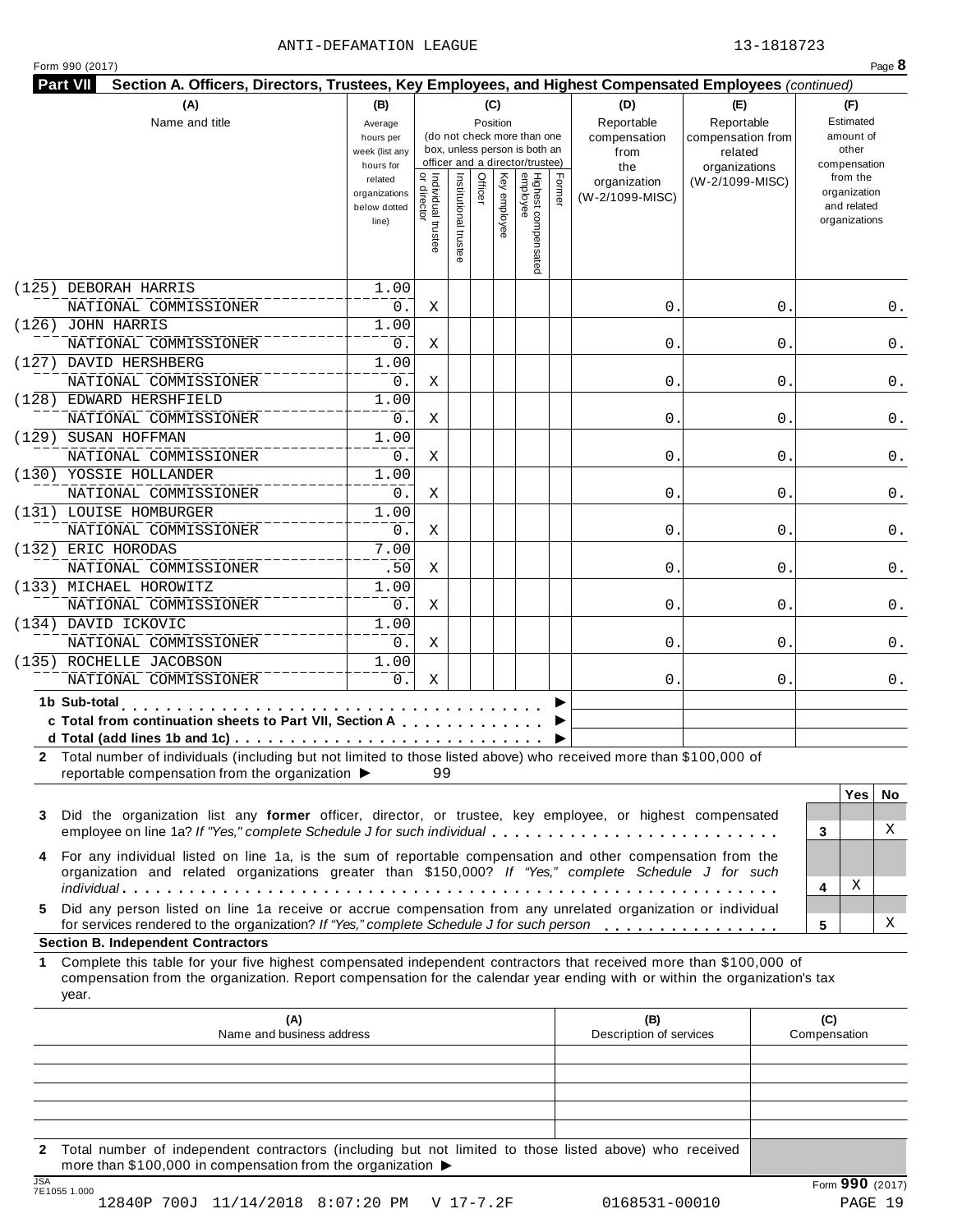|  | Form 990 (2017) |  |
|--|-----------------|--|
|  |                 |  |

| Name and title                                                                                                                                                                                                                   | (B)<br>Average<br>hours per<br>week (list any<br>hours for | $\frac{1}{2}$ $\frac{1}{2}$  |                      | (C)<br>Position            | (do not check more than one<br>box, unless person is both an<br>officer and a director/trustee) |        | (D)<br>Reportable<br>compensation<br>from<br>the | (E)<br>Reportable<br>compensation from<br>related<br>organizations | (F)<br>Estimated<br>amount of<br>other<br>compensation<br>from the |
|----------------------------------------------------------------------------------------------------------------------------------------------------------------------------------------------------------------------------------|------------------------------------------------------------|------------------------------|----------------------|----------------------------|-------------------------------------------------------------------------------------------------|--------|--------------------------------------------------|--------------------------------------------------------------------|--------------------------------------------------------------------|
|                                                                                                                                                                                                                                  | related<br>organizations<br>below dotted<br>line)          | dividual trustee<br>director | Institutional truste | Officer<br>Ķey<br>employee | Highest compensated<br>employee                                                                 | Former | organization<br>(W-2/1099-MISC)                  | (W-2/1099-MISC)                                                    | organization<br>and related<br>organizations                       |
| (136) DONNA JOHNSON                                                                                                                                                                                                              | 1.00                                                       |                              |                      |                            |                                                                                                 |        |                                                  |                                                                    |                                                                    |
| NATIONAL COMMISSIONER                                                                                                                                                                                                            | 0.                                                         | Χ                            |                      |                            |                                                                                                 |        | 0                                                | 0                                                                  | 0.                                                                 |
| (137) SAM JONAS                                                                                                                                                                                                                  | 1.00                                                       |                              |                      |                            |                                                                                                 |        |                                                  |                                                                    |                                                                    |
| NATIONAL COMMISSIONER                                                                                                                                                                                                            | 0.                                                         | Χ                            |                      |                            |                                                                                                 |        | 0                                                | 0                                                                  | 0.                                                                 |
| (138) ROBERT JOSSEN                                                                                                                                                                                                              | 1.00                                                       |                              |                      |                            |                                                                                                 |        |                                                  |                                                                    |                                                                    |
| NATIONAL COMMISSIONER                                                                                                                                                                                                            | 0.                                                         | Χ                            |                      |                            |                                                                                                 |        | 0                                                | 0                                                                  | 0.                                                                 |
| (139) MARK JUSTER                                                                                                                                                                                                                | 1.00                                                       |                              |                      |                            |                                                                                                 |        |                                                  |                                                                    |                                                                    |
| NATIONAL COMMISSIONER<br>(140) IVY KAGAN BIERMAN                                                                                                                                                                                 | 0.                                                         | Χ                            |                      |                            |                                                                                                 |        | 0                                                | 0                                                                  | 0.                                                                 |
|                                                                                                                                                                                                                                  | 1.00                                                       |                              |                      |                            |                                                                                                 |        |                                                  |                                                                    |                                                                    |
| NATIONAL COMMISSIONER<br>(141) RHODA KAHN NUSSBAUM                                                                                                                                                                               | 0.<br>1.00                                                 | Χ                            |                      |                            |                                                                                                 |        | 0                                                | 0                                                                  | 0.                                                                 |
| NATIONAL COMMISSIONER                                                                                                                                                                                                            | 0.                                                         | Χ                            |                      |                            |                                                                                                 |        | 0                                                | 0                                                                  | 0.                                                                 |
| (142) DENNIS KAINEN                                                                                                                                                                                                              | 1.00                                                       |                              |                      |                            |                                                                                                 |        |                                                  |                                                                    |                                                                    |
| NATIONAL COMMISSIONER                                                                                                                                                                                                            | 0.                                                         | Χ                            |                      |                            |                                                                                                 |        | 0                                                | 0                                                                  | 0.                                                                 |
| (143) MARC KAPLIN                                                                                                                                                                                                                | 1.00                                                       |                              |                      |                            |                                                                                                 |        |                                                  |                                                                    |                                                                    |
| NATIONAL COMMISSIONER                                                                                                                                                                                                            | 0.                                                         | Χ                            |                      |                            |                                                                                                 |        | 0                                                | 0                                                                  | 0.                                                                 |
| (144) LOUIS KAROL                                                                                                                                                                                                                | 1.00                                                       |                              |                      |                            |                                                                                                 |        |                                                  |                                                                    |                                                                    |
| NATIONAL COMMISSIONER                                                                                                                                                                                                            | 0.                                                         | Χ                            |                      |                            |                                                                                                 |        | 0                                                | 0                                                                  | 0.                                                                 |
| (145) MICHAEL KATZ                                                                                                                                                                                                               | 1.00                                                       |                              |                      |                            |                                                                                                 |        |                                                  |                                                                    |                                                                    |
| NATIONAL COMMISSIONER                                                                                                                                                                                                            | 0.                                                         | Χ                            |                      |                            |                                                                                                 |        | 0                                                | 0                                                                  | 0.                                                                 |
| (146) JOEL KAYE                                                                                                                                                                                                                  | 1.00                                                       |                              |                      |                            |                                                                                                 |        |                                                  |                                                                    |                                                                    |
| NATIONAL COMMISSIONER                                                                                                                                                                                                            | 0.                                                         | Χ                            |                      |                            |                                                                                                 |        | 0.                                               | 0                                                                  | 0.                                                                 |
| 1b Sub-total<br>.<br>c Total from continuation sheets to Part VII, Section A                                                                                                                                                     |                                                            |                              |                      |                            |                                                                                                 |        |                                                  |                                                                    |                                                                    |
| 2 Total number of individuals (including but not limited to those listed above) who received more than \$100,000 of<br>reportable compensation from the organization ▶                                                           |                                                            | 99                           |                      |                            |                                                                                                 |        |                                                  |                                                                    |                                                                    |
| Did the organization list any former officer, director, or trustee, key employee, or highest compensated<br>3<br>employee on line 1a? If "Yes," complete Schedule J for such individual enterpretation on the state of the state |                                                            |                              |                      |                            |                                                                                                 |        |                                                  |                                                                    | <b>Yes</b><br>No.<br>X<br>3                                        |
| 4 For any individual listed on line 1a, is the sum of reportable compensation and other compensation from the<br>organization and related organizations greater than \$150,000? If "Yes," complete Schedule J for such           |                                                            |                              |                      |                            |                                                                                                 |        |                                                  |                                                                    | Χ<br>4                                                             |
| Did any person listed on line 1a receive or accrue compensation from any unrelated organization or individual<br>5<br>for services rendered to the organization? If "Yes," complete Schedule J for such person                   |                                                            |                              |                      |                            |                                                                                                 |        |                                                  |                                                                    | х<br>5                                                             |
| <b>Section B. Independent Contractors</b><br>Complete this table for your five highest compensated independent contractors that received more than \$100,000 of<br>1.                                                            |                                                            |                              |                      |                            |                                                                                                 |        |                                                  |                                                                    |                                                                    |
| compensation from the organization. Report compensation for the calendar year ending with or within the organization's tax<br>year.                                                                                              |                                                            |                              |                      |                            |                                                                                                 |        |                                                  |                                                                    |                                                                    |
| (A)<br>Name and business address                                                                                                                                                                                                 |                                                            |                              |                      |                            |                                                                                                 |        | (B)<br>Description of services                   |                                                                    | (C)<br>Compensation                                                |
|                                                                                                                                                                                                                                  |                                                            |                              |                      |                            |                                                                                                 |        |                                                  |                                                                    |                                                                    |
|                                                                                                                                                                                                                                  |                                                            |                              |                      |                            |                                                                                                 |        |                                                  |                                                                    |                                                                    |
|                                                                                                                                                                                                                                  |                                                            |                              |                      |                            |                                                                                                 |        |                                                  |                                                                    |                                                                    |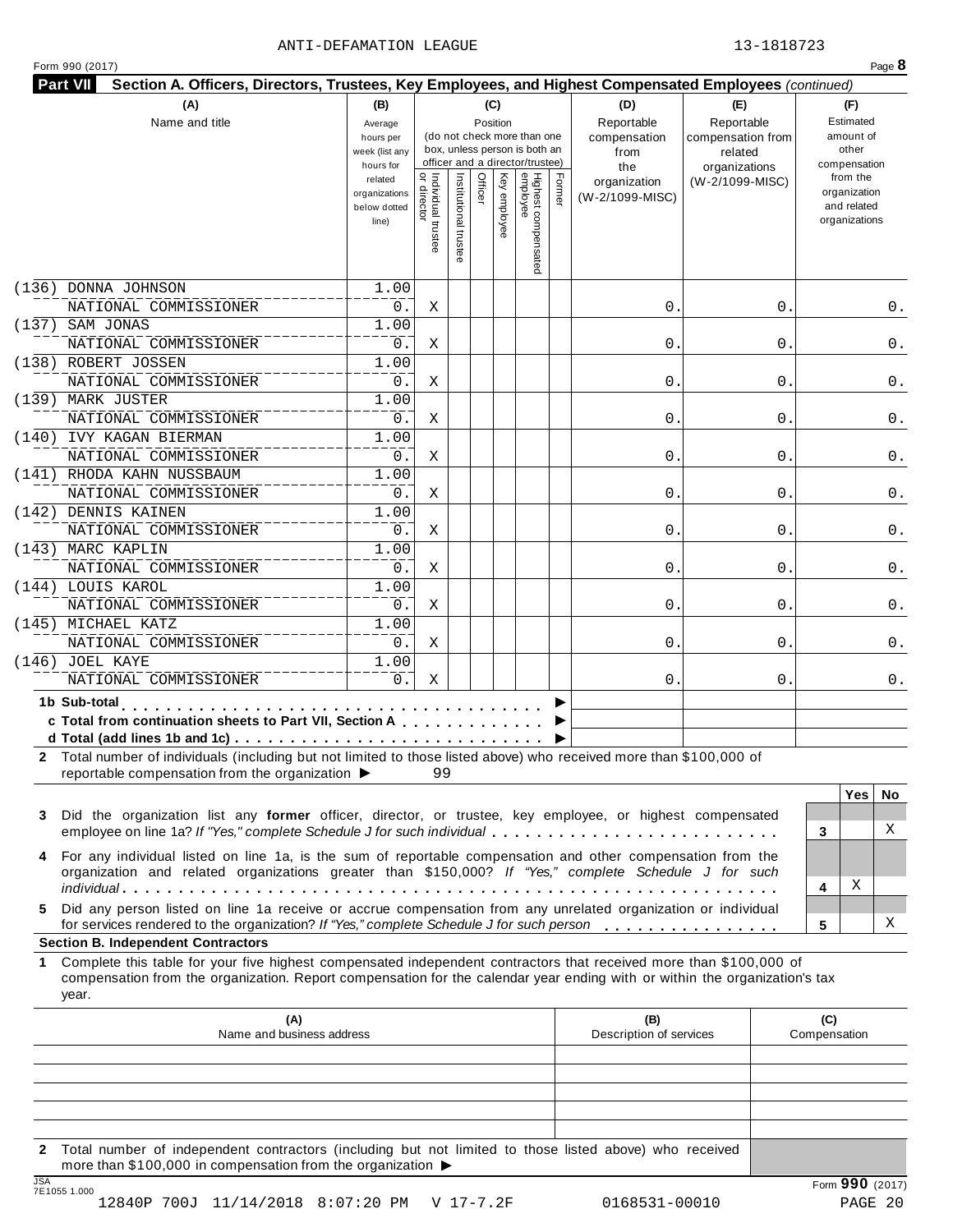| Form 990 (2017) |
|-----------------|
|-----------------|

| (A)<br>Name and title                                                                                                                                                                                                                                                                                        | (B)<br>Average<br>hours per<br>week (list any<br>hours for |                                     |                      | (C)<br>Position |                 | (do not check more than one<br>box, unless person is both an<br>officer and a director/trustee) |        | (D)<br>Reportable<br>compensation<br>from<br>the | (E)<br>Reportable<br>compensation from<br>related<br>organizations | (F)<br>Estimated<br>amount of<br>other<br>compensation   |
|--------------------------------------------------------------------------------------------------------------------------------------------------------------------------------------------------------------------------------------------------------------------------------------------------------------|------------------------------------------------------------|-------------------------------------|----------------------|-----------------|-----------------|-------------------------------------------------------------------------------------------------|--------|--------------------------------------------------|--------------------------------------------------------------------|----------------------------------------------------------|
|                                                                                                                                                                                                                                                                                                              | related<br>organizations<br>below dotted<br>line)          | Individual trustee<br>  or director | Institutional truste | Officer         | Ķey<br>employee | Highest compensated<br>employee                                                                 | Former | organization<br>(W-2/1099-MISC)                  | (W-2/1099-MISC)                                                    | from the<br>organization<br>and related<br>organizations |
| (147)<br>ERIC KINGSLEY                                                                                                                                                                                                                                                                                       | 5.00                                                       |                                     |                      |                 |                 |                                                                                                 |        |                                                  |                                                                    |                                                          |
| NATIONAL COMMISSIONER                                                                                                                                                                                                                                                                                        | 0.                                                         | Χ                                   |                      |                 |                 |                                                                                                 |        | 0                                                | 0                                                                  | 0.                                                       |
| (148) JACK KLEIN                                                                                                                                                                                                                                                                                             | 1.00                                                       |                                     |                      |                 |                 |                                                                                                 |        |                                                  |                                                                    |                                                          |
| NATIONAL COMMISSIONER                                                                                                                                                                                                                                                                                        | 0.                                                         | Χ                                   |                      |                 |                 |                                                                                                 |        | 0                                                | 0                                                                  | 0.                                                       |
| (149) ALAN KLINGER                                                                                                                                                                                                                                                                                           | 1.00                                                       |                                     |                      |                 |                 |                                                                                                 |        |                                                  |                                                                    |                                                          |
| NATIONAL COMMISSIONER                                                                                                                                                                                                                                                                                        | 0.                                                         | Χ                                   |                      |                 |                 |                                                                                                 |        | 0                                                | 0                                                                  | 0.                                                       |
| (150) ROBERT KLUGMAN                                                                                                                                                                                                                                                                                         | 1.00                                                       |                                     |                      |                 |                 |                                                                                                 |        |                                                  |                                                                    |                                                          |
| NATIONAL COMMISSIONER                                                                                                                                                                                                                                                                                        | 0.                                                         | Χ                                   |                      |                 |                 |                                                                                                 |        | 0                                                | 0                                                                  | 0.                                                       |
| (151) JAMIE KOHEN                                                                                                                                                                                                                                                                                            | 1.00                                                       |                                     |                      |                 |                 |                                                                                                 |        |                                                  |                                                                    |                                                          |
| NATIONAL COMMISSIONER                                                                                                                                                                                                                                                                                        | 0.                                                         | Χ                                   |                      |                 |                 |                                                                                                 |        | 0                                                | 0                                                                  | 0.                                                       |
| (152) KENNETH KRANZBERG                                                                                                                                                                                                                                                                                      | 1.00                                                       |                                     |                      |                 |                 |                                                                                                 |        |                                                  |                                                                    |                                                          |
| NATIONAL COMMISSIONER                                                                                                                                                                                                                                                                                        | 0.                                                         | Χ                                   |                      |                 |                 |                                                                                                 |        | 0                                                | 0                                                                  | 0.                                                       |
| (153) CHARLES KURLAND                                                                                                                                                                                                                                                                                        | 1.00                                                       |                                     |                      |                 |                 |                                                                                                 |        |                                                  |                                                                    |                                                          |
|                                                                                                                                                                                                                                                                                                              |                                                            |                                     |                      |                 |                 |                                                                                                 |        |                                                  |                                                                    |                                                          |
| NATIONAL COMMISSIONER                                                                                                                                                                                                                                                                                        | 0.                                                         | Χ                                   |                      |                 |                 |                                                                                                 |        | 0                                                | 0                                                                  | 0.                                                       |
| (154) JAMES KURTZ-PHELAN                                                                                                                                                                                                                                                                                     | 1.00                                                       |                                     |                      |                 |                 |                                                                                                 |        |                                                  |                                                                    |                                                          |
| NATIONAL COMMISSIONER                                                                                                                                                                                                                                                                                        | 0.                                                         | Χ                                   |                      |                 |                 |                                                                                                 |        | 0                                                | 0                                                                  | 0.                                                       |
| (155) JONATHAN LAKE                                                                                                                                                                                                                                                                                          | 1.00                                                       |                                     |                      |                 |                 |                                                                                                 |        |                                                  |                                                                    |                                                          |
| NATIONAL COMMISSIONER                                                                                                                                                                                                                                                                                        | 0.                                                         | Χ                                   |                      |                 |                 |                                                                                                 |        | 0                                                | 0                                                                  | 0.                                                       |
| (156) DOUGLAS LAND                                                                                                                                                                                                                                                                                           | 1.00                                                       |                                     |                      |                 |                 |                                                                                                 |        |                                                  |                                                                    |                                                          |
| NATIONAL COMMISSIONER                                                                                                                                                                                                                                                                                        | 0.                                                         | Χ                                   |                      |                 |                 |                                                                                                 |        | 0                                                | 0                                                                  | 0.                                                       |
| (157) ELLIS LANDAU                                                                                                                                                                                                                                                                                           | 5.00                                                       |                                     |                      |                 |                 |                                                                                                 |        |                                                  |                                                                    |                                                          |
| NATIONAL COMMISSIONER                                                                                                                                                                                                                                                                                        | .50                                                        | Χ                                   |                      |                 |                 |                                                                                                 |        | 0.                                               | 0                                                                  | 0.                                                       |
| .<br>c Total from continuation sheets to Part VII, Section A<br>2 Total number of individuals (including but not limited to those listed above) who received more than \$100,000 of<br>reportable compensation from the organization ▶                                                                       |                                                            | 99                                  |                      |                 |                 |                                                                                                 |        |                                                  |                                                                    |                                                          |
| Did the organization list any former officer, director, or trustee, key employee, or highest compensated<br>3<br>employee on line 1a? If "Yes," complete Schedule J for such individual                                                                                                                      |                                                            |                                     |                      |                 |                 |                                                                                                 |        |                                                  |                                                                    | <b>Yes</b><br>No.<br>X<br>3                              |
| 4 For any individual listed on line 1a, is the sum of reportable compensation and other compensation from the<br>organization and related organizations greater than \$150,000? If "Yes," complete Schedule J for such                                                                                       |                                                            |                                     |                      |                 |                 |                                                                                                 |        |                                                  |                                                                    | Χ<br>4                                                   |
| Did any person listed on line 1a receive or accrue compensation from any unrelated organization or individual<br>5                                                                                                                                                                                           |                                                            |                                     |                      |                 |                 |                                                                                                 |        |                                                  |                                                                    |                                                          |
| for services rendered to the organization? If "Yes," complete Schedule J for such person                                                                                                                                                                                                                     |                                                            |                                     |                      |                 |                 |                                                                                                 |        |                                                  |                                                                    | х<br>5                                                   |
| <b>Section B. Independent Contractors</b><br>Complete this table for your five highest compensated independent contractors that received more than \$100,000 of<br>1.<br>compensation from the organization. Report compensation for the calendar year ending with or within the organization's tax<br>year. |                                                            |                                     |                      |                 |                 |                                                                                                 |        |                                                  |                                                                    |                                                          |
| (A)<br>Name and business address                                                                                                                                                                                                                                                                             |                                                            |                                     |                      |                 |                 |                                                                                                 |        | (B)<br>Description of services                   |                                                                    | (C)<br>Compensation                                      |
|                                                                                                                                                                                                                                                                                                              |                                                            |                                     |                      |                 |                 |                                                                                                 |        |                                                  |                                                                    |                                                          |
| 2 Total number of independent contractors (including but not limited to those listed above) who received<br>more than \$100,000 in compensation from the organization ▶                                                                                                                                      |                                                            |                                     |                      |                 |                 |                                                                                                 |        |                                                  |                                                                    |                                                          |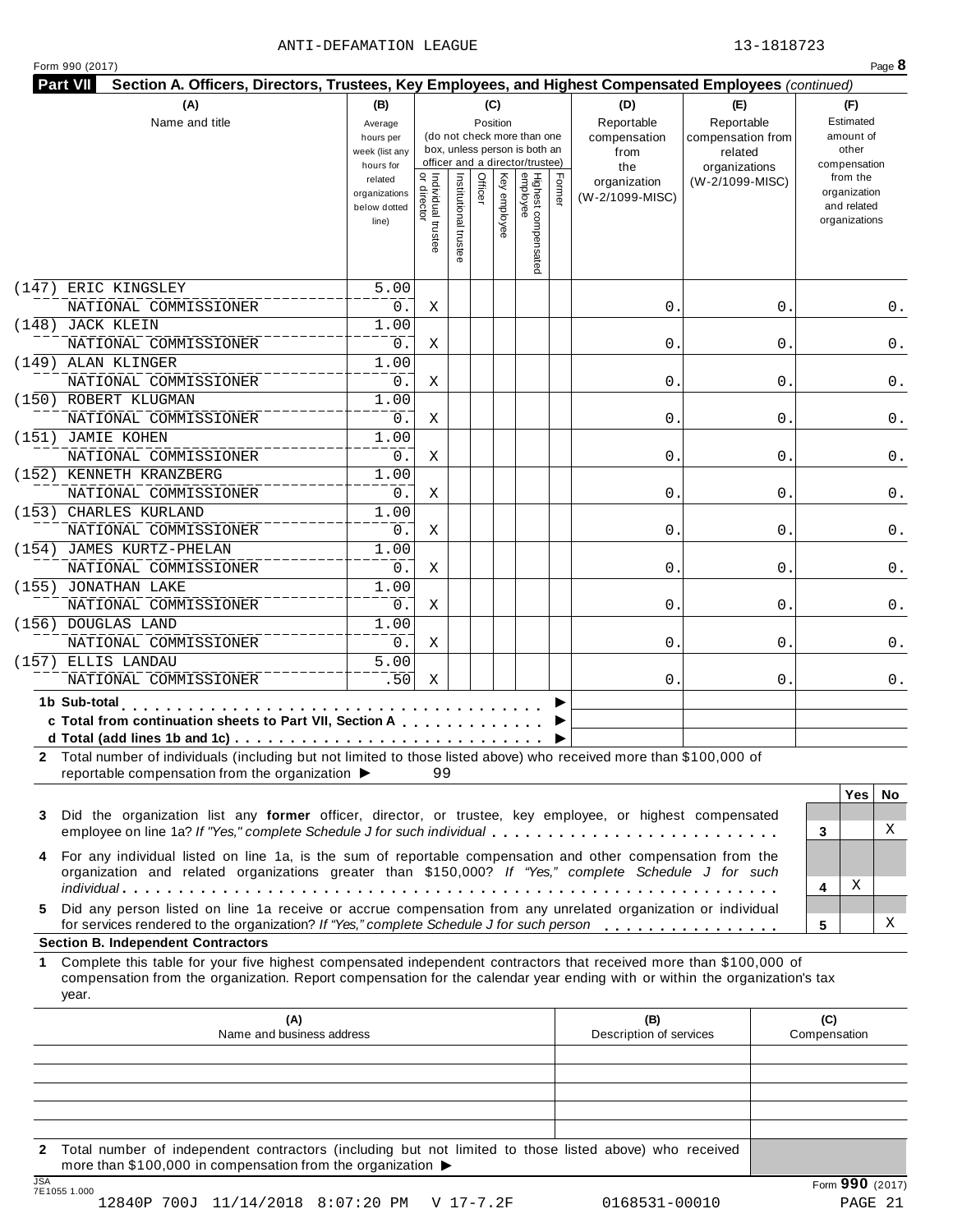|  | Form 990 (2017) |  |
|--|-----------------|--|
|  |                 |  |

| (A)<br>Name and title                                                                                                                                                                                                                                                                                                                                                                                                                                              | (B)<br>Average<br>hours per<br>week (list any<br>hours for |                                   |                     | (C)<br>Position |              | (do not check more than one<br>box, unless person is both an<br>officer and a director/trustee) |        | (D)<br>Reportable<br>compensation<br>from<br>the | (E)<br>Reportable<br>compensation from<br>related<br>organizations | (F)<br>Estimated<br>amount of<br>other<br>compensation   |
|--------------------------------------------------------------------------------------------------------------------------------------------------------------------------------------------------------------------------------------------------------------------------------------------------------------------------------------------------------------------------------------------------------------------------------------------------------------------|------------------------------------------------------------|-----------------------------------|---------------------|-----------------|--------------|-------------------------------------------------------------------------------------------------|--------|--------------------------------------------------|--------------------------------------------------------------------|----------------------------------------------------------|
|                                                                                                                                                                                                                                                                                                                                                                                                                                                                    | related<br>organizations<br>below dotted<br>line)          | Individual trustee<br>or director | Institutional trust | Officer         | Key employee | Highest compensated<br>employee                                                                 | Former | organization<br>(W-2/1099-MISC)                  | (W-2/1099-MISC)                                                    | from the<br>organization<br>and related<br>organizations |
| (158) HOWARD LANDAU                                                                                                                                                                                                                                                                                                                                                                                                                                                | 1.00                                                       |                                   |                     |                 |              |                                                                                                 |        |                                                  |                                                                    |                                                          |
| NATIONAL COMMISSIONER                                                                                                                                                                                                                                                                                                                                                                                                                                              | 0.                                                         | Χ                                 |                     |                 |              |                                                                                                 |        | $\mathsf{O}$ .                                   | 0                                                                  | 0.                                                       |
| (159) JONATHAN LAVINE                                                                                                                                                                                                                                                                                                                                                                                                                                              | 1.00                                                       |                                   |                     |                 |              |                                                                                                 |        |                                                  |                                                                    |                                                          |
| NATIONAL COMMISSIONER                                                                                                                                                                                                                                                                                                                                                                                                                                              | 0.                                                         | Χ                                 |                     |                 |              |                                                                                                 |        | $\mathsf{O}$ .                                   | 0                                                                  | 0.                                                       |
| (160) FREDERICK LAWRENCE                                                                                                                                                                                                                                                                                                                                                                                                                                           | 1.00                                                       |                                   |                     |                 |              |                                                                                                 |        |                                                  |                                                                    |                                                          |
| NATIONAL COMMISSIONER                                                                                                                                                                                                                                                                                                                                                                                                                                              | $0$ .                                                      | Χ                                 |                     |                 |              |                                                                                                 |        | $\mathsf{O}$ .                                   | 0                                                                  | 0.                                                       |
| (161) ALAN LAZOWSKI                                                                                                                                                                                                                                                                                                                                                                                                                                                | 1.00                                                       |                                   |                     |                 |              |                                                                                                 |        |                                                  |                                                                    |                                                          |
| NATIONAL COMMISSIONER                                                                                                                                                                                                                                                                                                                                                                                                                                              | 0.                                                         | Χ                                 |                     |                 |              |                                                                                                 |        | $\mathsf{O}$ .                                   | 0                                                                  | 0.                                                       |
| (162) THOMAS LEANSE                                                                                                                                                                                                                                                                                                                                                                                                                                                | 1.00                                                       |                                   |                     |                 |              |                                                                                                 |        |                                                  |                                                                    |                                                          |
| NATIONAL COMMISSIONER                                                                                                                                                                                                                                                                                                                                                                                                                                              | 0.                                                         | Χ                                 |                     |                 |              |                                                                                                 |        | $\mathsf{O}$ .                                   | 0                                                                  | 0.                                                       |
| (163) MELVIN LECHNER                                                                                                                                                                                                                                                                                                                                                                                                                                               | 1.00                                                       |                                   |                     |                 |              |                                                                                                 |        |                                                  |                                                                    |                                                          |
| NATIONAL COMMISSIONER                                                                                                                                                                                                                                                                                                                                                                                                                                              | $0$ .                                                      | Χ                                 |                     |                 |              |                                                                                                 |        | $\mathsf{O}$ .                                   | 0                                                                  | 0.                                                       |
| (164) BRUNO LEDWIN                                                                                                                                                                                                                                                                                                                                                                                                                                                 | 1.00                                                       |                                   |                     |                 |              |                                                                                                 |        |                                                  |                                                                    |                                                          |
| NATIONAL COMMISSIONER                                                                                                                                                                                                                                                                                                                                                                                                                                              | 0.                                                         | Χ                                 |                     |                 |              |                                                                                                 |        | $\mathsf{O}$ .                                   | 0                                                                  | 0.                                                       |
| (165) MICHAEL LERNER                                                                                                                                                                                                                                                                                                                                                                                                                                               | 1.00                                                       |                                   |                     |                 |              |                                                                                                 |        |                                                  |                                                                    |                                                          |
| NATIONAL COMMISSIONER                                                                                                                                                                                                                                                                                                                                                                                                                                              | 0.                                                         | Χ                                 |                     |                 |              |                                                                                                 |        | $\mathsf{O}$ .                                   | 0                                                                  | 0.                                                       |
| (166) BRADLEY LEVIN                                                                                                                                                                                                                                                                                                                                                                                                                                                | 1.00                                                       |                                   |                     |                 |              |                                                                                                 |        |                                                  |                                                                    |                                                          |
| NATIONAL COMMISSIONER                                                                                                                                                                                                                                                                                                                                                                                                                                              | $0$ .                                                      | Χ                                 |                     |                 |              |                                                                                                 |        | $\mathsf{O}$ .                                   | 0                                                                  | 0.                                                       |
| (167) JOHN LEVY                                                                                                                                                                                                                                                                                                                                                                                                                                                    | 1.00                                                       |                                   |                     |                 |              |                                                                                                 |        |                                                  |                                                                    |                                                          |
| NATIONAL COMMISSIONER                                                                                                                                                                                                                                                                                                                                                                                                                                              | $0$ .                                                      | Χ                                 |                     |                 |              |                                                                                                 |        | $\mathsf{O}$ .                                   | 0                                                                  | 0.                                                       |
| (168) SHERRY LEVY                                                                                                                                                                                                                                                                                                                                                                                                                                                  | 1.00                                                       |                                   |                     |                 |              |                                                                                                 |        |                                                  |                                                                    |                                                          |
| NATIONAL COMMISSIONER                                                                                                                                                                                                                                                                                                                                                                                                                                              | $0$ .                                                      | Χ                                 |                     |                 |              |                                                                                                 |        | 0.                                               | 0                                                                  | 0.                                                       |
| 1b Sub-total experience in the set of the set of the set of the set of the set of the set of the set of the set of the set of the set of the set of the set of the set of the set of the set of the set of the set of the set<br>c Total from continuation sheets to Part VII, Section A<br>2 Total number of individuals (including but not limited to those listed above) who received more than \$100,000 of<br>reportable compensation from the organization ▶ |                                                            | 99                                |                     |                 |              |                                                                                                 |        |                                                  |                                                                    |                                                          |
| Did the organization list any former officer, director, or trustee, key employee, or highest compensated<br>3<br>employee on line 1a? If "Yes," complete Schedule J for such individual                                                                                                                                                                                                                                                                            |                                                            |                                   |                     |                 |              |                                                                                                 |        |                                                  |                                                                    | <b>Yes</b><br>No.<br>X<br>3                              |
| For any individual listed on line 1a, is the sum of reportable compensation and other compensation from the<br>4<br>organization and related organizations greater than \$150,000? If "Yes," complete Schedule J for such                                                                                                                                                                                                                                          |                                                            |                                   |                     |                 |              |                                                                                                 |        |                                                  |                                                                    | х<br>4                                                   |
| Did any person listed on line 1a receive or accrue compensation from any unrelated organization or individual<br>5                                                                                                                                                                                                                                                                                                                                                 |                                                            |                                   |                     |                 |              |                                                                                                 |        |                                                  |                                                                    |                                                          |
| for services rendered to the organization? If "Yes," complete Schedule J for such person                                                                                                                                                                                                                                                                                                                                                                           |                                                            |                                   |                     |                 |              |                                                                                                 |        |                                                  |                                                                    | Χ<br>5                                                   |
| <b>Section B. Independent Contractors</b><br>Complete this table for your five highest compensated independent contractors that received more than \$100,000 of<br>1.<br>compensation from the organization. Report compensation for the calendar year ending with or within the organization's tax<br>year.                                                                                                                                                       |                                                            |                                   |                     |                 |              |                                                                                                 |        |                                                  |                                                                    |                                                          |
| (A)<br>Name and business address                                                                                                                                                                                                                                                                                                                                                                                                                                   |                                                            |                                   |                     |                 |              |                                                                                                 |        | (B)<br>Description of services                   |                                                                    | (C)<br>Compensation                                      |
|                                                                                                                                                                                                                                                                                                                                                                                                                                                                    |                                                            |                                   |                     |                 |              |                                                                                                 |        |                                                  |                                                                    |                                                          |
| 2 Total number of independent contractors (including but not limited to those listed above) who received<br>more than \$100,000 in compensation from the organization $\blacktriangleright$                                                                                                                                                                                                                                                                        |                                                            |                                   |                     |                 |              |                                                                                                 |        |                                                  |                                                                    |                                                          |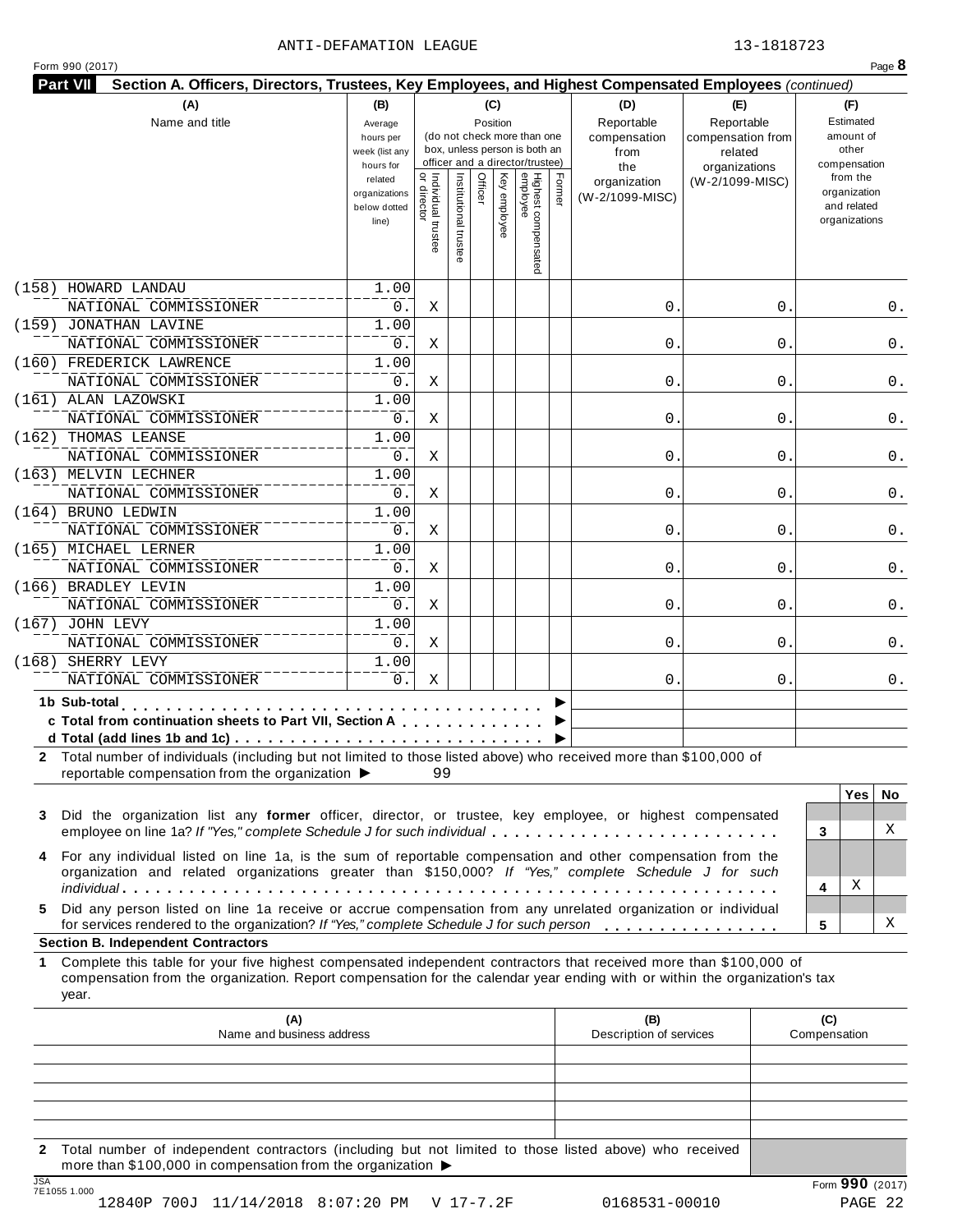|    | (A)<br>(B)<br>(C)<br>(D)<br>(E)<br>Reportable<br>Reportable<br>Name and title<br>Position<br>Average<br>(do not check more than one<br>compensation<br>compensation from<br>hours per<br>box, unless person is both an<br>week (list any<br>from<br>related<br>officer and a director/trustee)<br>hours for<br>organizations<br>the |                                                   |                                           |                       |         |              |                                 |        | (F)<br>Estimated<br>amount of<br>other<br>compensation |                 |                                                          |
|----|-------------------------------------------------------------------------------------------------------------------------------------------------------------------------------------------------------------------------------------------------------------------------------------------------------------------------------------|---------------------------------------------------|-------------------------------------------|-----------------------|---------|--------------|---------------------------------|--------|--------------------------------------------------------|-----------------|----------------------------------------------------------|
|    |                                                                                                                                                                                                                                                                                                                                     | related<br>organizations<br>below dotted<br>line) | <br>  Individual trustee<br>  or director | Institutional trustee | Officer | Key employee | Highest compensated<br>employee | Former | organization<br>(W-2/1099-MISC)                        | (W-2/1099-MISC) | from the<br>organization<br>and related<br>organizations |
|    | (169) MAURICE LEWITT                                                                                                                                                                                                                                                                                                                | 1.00                                              |                                           |                       |         |              |                                 |        |                                                        |                 |                                                          |
|    | NATIONAL COMMISSIONER                                                                                                                                                                                                                                                                                                               | $0$ .                                             | Χ                                         |                       |         |              |                                 |        | 0.                                                     | 0               | 0.                                                       |
|    | (170) ALAN LICHTIN                                                                                                                                                                                                                                                                                                                  | 1.00                                              |                                           |                       |         |              |                                 |        |                                                        |                 |                                                          |
|    | NATIONAL COMMISSIONER                                                                                                                                                                                                                                                                                                               | 0.                                                | Χ                                         |                       |         |              |                                 |        | 0.                                                     | 0               | 0.                                                       |
|    | (171) CINDY LYONS                                                                                                                                                                                                                                                                                                                   | 1.00                                              |                                           |                       |         |              |                                 |        |                                                        |                 |                                                          |
|    | NATIONAL COMMISSIONER                                                                                                                                                                                                                                                                                                               | 0.                                                | Χ                                         |                       |         |              |                                 |        | 0.                                                     | 0               | 0.                                                       |
|    | (172) GINNY MACDOWELL                                                                                                                                                                                                                                                                                                               | 1.00                                              |                                           |                       |         |              |                                 |        |                                                        |                 |                                                          |
|    | NATIONAL COMMISSIONER                                                                                                                                                                                                                                                                                                               | 0.                                                | Χ                                         |                       |         |              |                                 |        | 0.                                                     | 0               | 0.                                                       |
|    | (173) HEIDI MANDEL                                                                                                                                                                                                                                                                                                                  | 1.00                                              |                                           |                       |         |              |                                 |        |                                                        |                 |                                                          |
|    | NATIONAL COMMISSIONER                                                                                                                                                                                                                                                                                                               | $0$ .                                             | Χ                                         |                       |         |              |                                 |        | 0.                                                     | 0               | 0.                                                       |
|    | (174) STEVE MANDELL                                                                                                                                                                                                                                                                                                                 | 1.00                                              |                                           |                       |         |              |                                 |        |                                                        |                 |                                                          |
|    | NATIONAL COMMISSIONER                                                                                                                                                                                                                                                                                                               | $0$ .                                             | Χ                                         |                       |         |              |                                 |        | 0.                                                     | 0               | 0.                                                       |
|    | (175) SYLVIA MARGOLIES                                                                                                                                                                                                                                                                                                              | 1.00                                              |                                           |                       |         |              |                                 |        |                                                        |                 |                                                          |
|    | NATIONAL COMMISSIONER                                                                                                                                                                                                                                                                                                               | $0$ .                                             | Χ                                         |                       |         |              |                                 |        | 0.                                                     | 0               | 0.                                                       |
|    | (176) CYNTHIA MARKS                                                                                                                                                                                                                                                                                                                 | 1.00                                              |                                           |                       |         |              |                                 |        |                                                        |                 |                                                          |
|    | NATIONAL COMMISSIONER                                                                                                                                                                                                                                                                                                               | $0$ .                                             | Χ                                         |                       |         |              |                                 |        | 0.                                                     | 0               | 0.                                                       |
|    | (177) TODD MARSHALL                                                                                                                                                                                                                                                                                                                 | 1.00                                              |                                           |                       |         |              |                                 |        |                                                        |                 |                                                          |
|    | NATIONAL COMMISSIONER                                                                                                                                                                                                                                                                                                               | $0$ .                                             | Χ                                         |                       |         |              |                                 |        | 0.                                                     | 0               | 0.                                                       |
|    | (178) GREGG MASHBERG                                                                                                                                                                                                                                                                                                                | 5.00                                              |                                           |                       |         |              |                                 |        |                                                        |                 |                                                          |
|    | NATIONAL COMMISSIONER                                                                                                                                                                                                                                                                                                               | $0$ .                                             | Χ                                         |                       |         |              |                                 |        | 0.                                                     | 0               | 0.                                                       |
|    | (179) DANIEL MEISEL                                                                                                                                                                                                                                                                                                                 | 1.00                                              |                                           |                       |         |              |                                 |        |                                                        |                 |                                                          |
|    | NATIONAL COMMISSIONER                                                                                                                                                                                                                                                                                                               | 0.                                                | Χ                                         |                       |         |              |                                 |        | 0.                                                     | 0.              | 0.                                                       |
|    |                                                                                                                                                                                                                                                                                                                                     |                                                   |                                           |                       |         |              |                                 |        |                                                        |                 |                                                          |
|    | 1b Sub-total<br>.<br>c Total from continuation sheets to Part VII, Section A                                                                                                                                                                                                                                                        |                                                   |                                           |                       |         |              |                                 |        |                                                        |                 |                                                          |
|    | 2 Total number of individuals (including but not limited to those listed above) who received more than \$100,000 of                                                                                                                                                                                                                 |                                                   |                                           |                       |         |              |                                 |        |                                                        |                 |                                                          |
|    | reportable compensation from the organization ▶                                                                                                                                                                                                                                                                                     |                                                   | 99                                        |                       |         |              |                                 |        |                                                        |                 |                                                          |
| 3  | Did the organization list any former officer, director, or trustee, key employee, or highest compensated<br>employee on line 1a? If "Yes," complete Schedule J for such individual                                                                                                                                                  |                                                   |                                           |                       |         |              |                                 |        |                                                        |                 | <b>Yes</b><br>No.<br>X<br>3                              |
| 4  | For any individual listed on line 1a, is the sum of reportable compensation and other compensation from the<br>organization and related organizations greater than \$150,000? If "Yes," complete Schedule J for such                                                                                                                |                                                   |                                           |                       |         |              |                                 |        |                                                        |                 | х<br>4                                                   |
| 5. | Did any person listed on line 1a receive or accrue compensation from any unrelated organization or individual<br>for services rendered to the organization? If "Yes," complete Schedule J for such person                                                                                                                           |                                                   |                                           |                       |         |              |                                 |        |                                                        |                 | х<br>5                                                   |
|    | <b>Section B. Independent Contractors</b>                                                                                                                                                                                                                                                                                           |                                                   |                                           |                       |         |              |                                 |        |                                                        |                 |                                                          |
| 1  | Complete this table for your five highest compensated independent contractors that received more than \$100,000 of<br>compensation from the organization. Report compensation for the calendar year ending with or within the organization's tax<br>year.                                                                           |                                                   |                                           |                       |         |              |                                 |        |                                                        |                 |                                                          |
|    | (A)<br>Name and business address                                                                                                                                                                                                                                                                                                    |                                                   |                                           |                       |         |              |                                 |        | (B)<br>Description of services                         |                 | (C)<br>Compensation                                      |
|    |                                                                                                                                                                                                                                                                                                                                     |                                                   |                                           |                       |         |              |                                 |        |                                                        |                 |                                                          |
|    |                                                                                                                                                                                                                                                                                                                                     |                                                   |                                           |                       |         |              |                                 |        |                                                        |                 |                                                          |

JSA Form **990** (2017) 7E1055 1.000 12840P 700J 11/14/2018 8:07:20 PM V 17-7.2F 0168531-00010 PAGE 23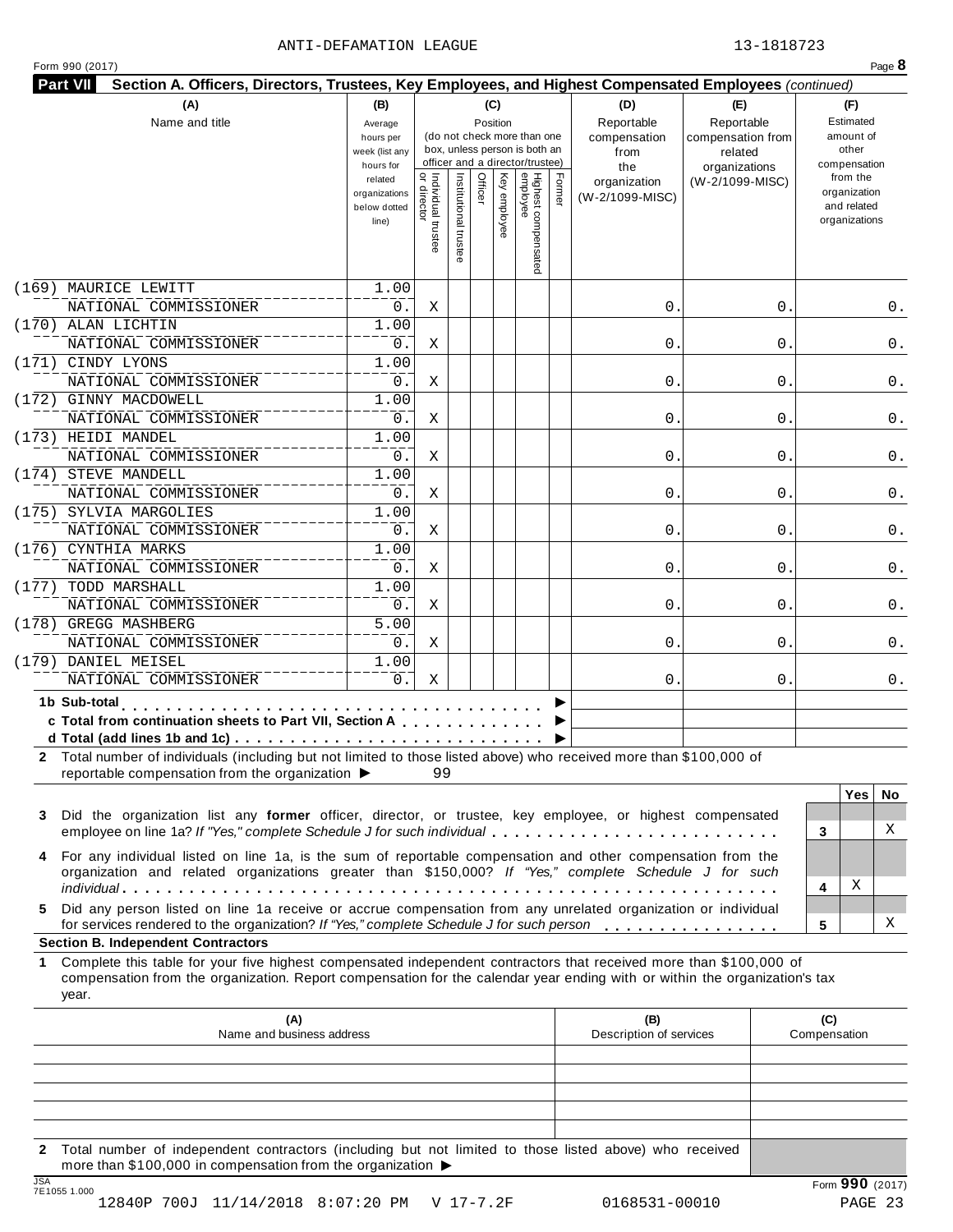| Form 990 (2017) |
|-----------------|
|-----------------|

| (A)<br>Name and title                                                                                                                                                                                                                                                                                        | (B)<br>Average<br>hours per<br>week (list any<br>hours for |                                     |                      | (C)<br>Position |                 | (do not check more than one<br>box, unless person is both an<br>officer and a director/trustee) |        | (D)<br>Reportable<br>compensation<br>from<br>the | (E)<br>Reportable<br>compensation from<br>related<br>organizations | (F)<br>Estimated<br>amount of<br>other<br>compensation   |
|--------------------------------------------------------------------------------------------------------------------------------------------------------------------------------------------------------------------------------------------------------------------------------------------------------------|------------------------------------------------------------|-------------------------------------|----------------------|-----------------|-----------------|-------------------------------------------------------------------------------------------------|--------|--------------------------------------------------|--------------------------------------------------------------------|----------------------------------------------------------|
|                                                                                                                                                                                                                                                                                                              | related<br>organizations<br>below dotted<br>line)          | Individual trustee<br>  or director | Institutional truste | Officer         | Ķey<br>employee | Highest compensated<br>employee                                                                 | Former | organization<br>(W-2/1099-MISC)                  | (W-2/1099-MISC)                                                    | from the<br>organization<br>and related<br>organizations |
| (180) LEAH MENDELSOHN                                                                                                                                                                                                                                                                                        | 1.00                                                       |                                     |                      |                 |                 |                                                                                                 |        |                                                  |                                                                    |                                                          |
| NATIONAL COMMISSIONER                                                                                                                                                                                                                                                                                        | 0.                                                         | Χ                                   |                      |                 |                 |                                                                                                 |        | 0                                                | 0                                                                  | 0.                                                       |
| (181) LAURA MERAGE                                                                                                                                                                                                                                                                                           | 1.00                                                       |                                     |                      |                 |                 |                                                                                                 |        |                                                  |                                                                    |                                                          |
| NATIONAL COMMISSIONER                                                                                                                                                                                                                                                                                        | 0.                                                         | Χ                                   |                      |                 |                 |                                                                                                 |        | $\mathbf 0$ .                                    | 0                                                                  | 0.                                                       |
| (182) JUDITH MEYER<br>NATIONAL COMMISSIONER                                                                                                                                                                                                                                                                  | $\overline{5.00}$<br>0.                                    |                                     |                      |                 |                 |                                                                                                 |        | 0                                                |                                                                    |                                                          |
| (183) LAWRENCE MILLER                                                                                                                                                                                                                                                                                        | 6.00                                                       | Χ                                   |                      |                 |                 |                                                                                                 |        |                                                  | 0                                                                  | 0.                                                       |
| NATIONAL COMMISSIONER                                                                                                                                                                                                                                                                                        | .50                                                        | Χ                                   |                      |                 |                 |                                                                                                 |        | 0                                                | 0                                                                  | 0.                                                       |
| (184) JACOB MOROWITZ                                                                                                                                                                                                                                                                                         | 1.00                                                       |                                     |                      |                 |                 |                                                                                                 |        |                                                  |                                                                    |                                                          |
| NATIONAL COMMISSIONER                                                                                                                                                                                                                                                                                        | 0.                                                         | Χ                                   |                      |                 |                 |                                                                                                 |        | 0                                                | 0                                                                  | 0.                                                       |
| (185) MARSHA MOSES                                                                                                                                                                                                                                                                                           | 1.00                                                       |                                     |                      |                 |                 |                                                                                                 |        |                                                  |                                                                    |                                                          |
| NATIONAL COMMISSIONER                                                                                                                                                                                                                                                                                        | 0.                                                         | Χ                                   |                      |                 |                 |                                                                                                 |        | 0                                                | 0                                                                  | 0.                                                       |
| (186) GEORGE MOSS                                                                                                                                                                                                                                                                                            | 1.00                                                       |                                     |                      |                 |                 |                                                                                                 |        |                                                  |                                                                    |                                                          |
| NATIONAL COMMISSIONER                                                                                                                                                                                                                                                                                        | 3.50                                                       | Χ                                   |                      |                 |                 |                                                                                                 |        | 0                                                | 0                                                                  | 0.                                                       |
| (187) RICHARD MOSS                                                                                                                                                                                                                                                                                           | 1.00                                                       |                                     |                      |                 |                 |                                                                                                 |        |                                                  |                                                                    |                                                          |
| NATIONAL COMMISSIONER                                                                                                                                                                                                                                                                                        | $0$ .                                                      | Χ                                   |                      |                 |                 |                                                                                                 |        | 0                                                | 0                                                                  | 0.                                                       |
| (188) WILLIAM MOWAT                                                                                                                                                                                                                                                                                          | 1.00                                                       |                                     |                      |                 |                 |                                                                                                 |        |                                                  |                                                                    |                                                          |
| NATIONAL COMMISSIONER                                                                                                                                                                                                                                                                                        | 0.                                                         | Χ                                   |                      |                 |                 |                                                                                                 |        | 0                                                | 0                                                                  | 0.                                                       |
| (189) NICOLE MUTCHNIK                                                                                                                                                                                                                                                                                        | 1.00                                                       |                                     |                      |                 |                 |                                                                                                 |        |                                                  |                                                                    |                                                          |
| NATIONAL COMMISSIONER                                                                                                                                                                                                                                                                                        | 0.                                                         | Χ                                   |                      |                 |                 |                                                                                                 |        | 0                                                | 0                                                                  | 0.                                                       |
| (190) JILL NADEL                                                                                                                                                                                                                                                                                             | 1.00                                                       |                                     |                      |                 |                 |                                                                                                 |        |                                                  |                                                                    |                                                          |
| NATIONAL COMMISSIONER                                                                                                                                                                                                                                                                                        | 0.                                                         | Χ                                   |                      |                 |                 |                                                                                                 |        | 0.                                               | 0                                                                  | 0.                                                       |
| c Total from continuation sheets to Part VII, Section A<br>2 Total number of individuals (including but not limited to those listed above) who received more than \$100,000 of<br>reportable compensation from the organization ▶                                                                            |                                                            | 99                                  |                      |                 |                 |                                                                                                 |        |                                                  |                                                                    |                                                          |
| Did the organization list any former officer, director, or trustee, key employee, or highest compensated<br>3<br>employee on line 1a? If "Yes," complete Schedule J for such individual                                                                                                                      |                                                            |                                     |                      |                 |                 |                                                                                                 |        |                                                  |                                                                    | <b>Yes</b><br>No.<br>X<br>3                              |
| 4 For any individual listed on line 1a, is the sum of reportable compensation and other compensation from the<br>organization and related organizations greater than \$150,000? If "Yes," complete Schedule J for such                                                                                       |                                                            |                                     |                      |                 |                 |                                                                                                 |        |                                                  |                                                                    | Χ<br>4                                                   |
| Did any person listed on line 1a receive or accrue compensation from any unrelated organization or individual<br>5                                                                                                                                                                                           |                                                            |                                     |                      |                 |                 |                                                                                                 |        |                                                  |                                                                    |                                                          |
| for services rendered to the organization? If "Yes," complete Schedule J for such person                                                                                                                                                                                                                     |                                                            |                                     |                      |                 |                 |                                                                                                 |        |                                                  |                                                                    | х<br>5                                                   |
| <b>Section B. Independent Contractors</b><br>Complete this table for your five highest compensated independent contractors that received more than \$100,000 of<br>1.<br>compensation from the organization. Report compensation for the calendar year ending with or within the organization's tax<br>year. |                                                            |                                     |                      |                 |                 |                                                                                                 |        |                                                  |                                                                    |                                                          |
| (A)<br>Name and business address                                                                                                                                                                                                                                                                             |                                                            |                                     |                      |                 |                 |                                                                                                 |        | (B)<br>Description of services                   |                                                                    | (C)<br>Compensation                                      |
|                                                                                                                                                                                                                                                                                                              |                                                            |                                     |                      |                 |                 |                                                                                                 |        |                                                  |                                                                    |                                                          |
| 2 Total number of independent contractors (including but not limited to those listed above) who received<br>more than \$100,000 in compensation from the organization ▶                                                                                                                                      |                                                            |                                     |                      |                 |                 |                                                                                                 |        |                                                  |                                                                    |                                                          |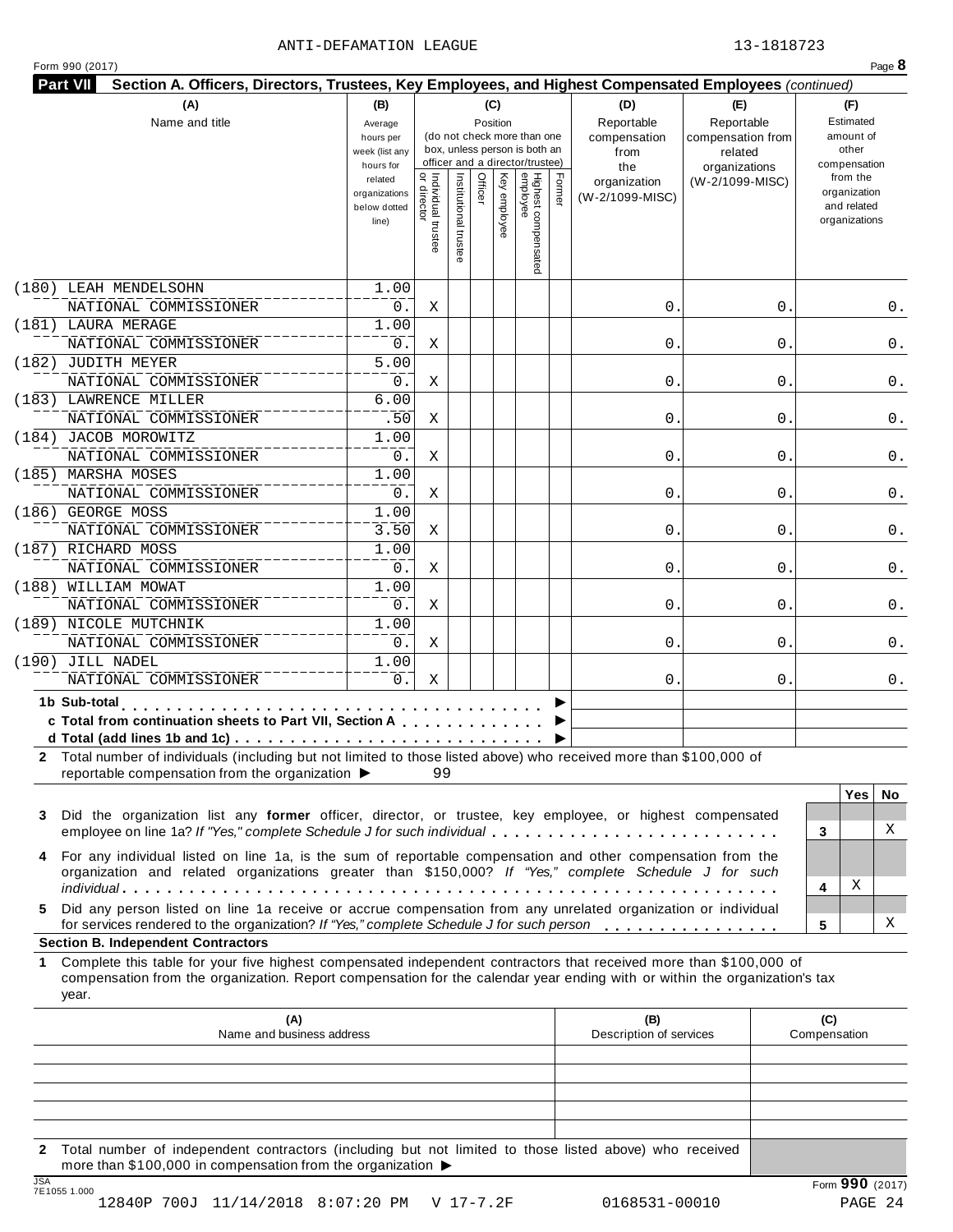| Form 990 (2017) |
|-----------------|
|-----------------|

|        | (A)<br>Name and title                                                                                                                                                                                                                                                                          | (B)<br>(C)<br>(D)<br>(E)<br>Reportable<br>Reportable<br>Position<br>Average<br>(do not check more than one<br>compensation<br>compensation from<br>hours per<br>box, unless person is both an<br>week (list any<br>from<br>related<br>officer and a director/trustee)<br>hours for<br>organizations<br>the |                                   |                                 |                 |                                 |        |                                 | (F)<br>Estimated<br>amount of<br>other<br>compensation |                                                          |
|--------|------------------------------------------------------------------------------------------------------------------------------------------------------------------------------------------------------------------------------------------------------------------------------------------------|------------------------------------------------------------------------------------------------------------------------------------------------------------------------------------------------------------------------------------------------------------------------------------------------------------|-----------------------------------|---------------------------------|-----------------|---------------------------------|--------|---------------------------------|--------------------------------------------------------|----------------------------------------------------------|
|        |                                                                                                                                                                                                                                                                                                | related<br>organizations<br>below dotted<br>line)                                                                                                                                                                                                                                                          | Individual trustee<br>or director | Officer<br>Institutional truste | Ķey<br>employee | Highest compensated<br>employee | Former | organization<br>(W-2/1099-MISC) | (W-2/1099-MISC)                                        | from the<br>organization<br>and related<br>organizations |
|        | (191) JONAH NEUMAN                                                                                                                                                                                                                                                                             | 1.00                                                                                                                                                                                                                                                                                                       |                                   |                                 |                 |                                 |        |                                 |                                                        |                                                          |
|        | NATIONAL COMMISSIONER                                                                                                                                                                                                                                                                          | 0.                                                                                                                                                                                                                                                                                                         | Χ                                 |                                 |                 |                                 |        | $\mathbf 0$ .                   | 0                                                      | 0.                                                       |
|        | (192) VALERIE NEWBERG                                                                                                                                                                                                                                                                          | 1.00                                                                                                                                                                                                                                                                                                       |                                   |                                 |                 |                                 |        |                                 |                                                        |                                                          |
|        | NATIONAL COMMISSIONER                                                                                                                                                                                                                                                                          | 0.                                                                                                                                                                                                                                                                                                         | Χ                                 |                                 |                 |                                 |        | $\mathsf{O}$                    | 0                                                      | 0.                                                       |
|        | (193) HARRIET NICHOLS                                                                                                                                                                                                                                                                          | 1.00                                                                                                                                                                                                                                                                                                       |                                   |                                 |                 |                                 |        |                                 |                                                        |                                                          |
|        | NATIONAL COMMISSIONER                                                                                                                                                                                                                                                                          | 0.                                                                                                                                                                                                                                                                                                         | Χ                                 |                                 |                 |                                 |        | $\mathbf{0}$ .                  | 0                                                      | 0.                                                       |
|        | (194) SHARYN NICHOLS                                                                                                                                                                                                                                                                           | 1.00                                                                                                                                                                                                                                                                                                       |                                   |                                 |                 |                                 |        |                                 |                                                        |                                                          |
|        | NATIONAL COMMISSIONER                                                                                                                                                                                                                                                                          | 0.                                                                                                                                                                                                                                                                                                         | Χ                                 |                                 |                 |                                 |        | $\mathbf 0$ .                   | 0                                                      | 0.                                                       |
|        | (195) STEVEN NICHOLS                                                                                                                                                                                                                                                                           | 1.00                                                                                                                                                                                                                                                                                                       |                                   |                                 |                 |                                 |        |                                 |                                                        |                                                          |
|        | NATIONAL COMMISSIONER                                                                                                                                                                                                                                                                          | .50                                                                                                                                                                                                                                                                                                        | Χ                                 |                                 |                 |                                 |        | $\mathbf 0$ .                   | 0                                                      | 0.                                                       |
|        | (196) SUSIE NODDLE                                                                                                                                                                                                                                                                             | 1.00                                                                                                                                                                                                                                                                                                       |                                   |                                 |                 |                                 |        |                                 |                                                        |                                                          |
|        | NATIONAL COMMISSIONER                                                                                                                                                                                                                                                                          | 0.                                                                                                                                                                                                                                                                                                         | Χ                                 |                                 |                 |                                 |        | $\mathsf{O}$ .                  | 0                                                      | 0.                                                       |
|        | (197) RICHARD NODEL                                                                                                                                                                                                                                                                            | 1.00                                                                                                                                                                                                                                                                                                       |                                   |                                 |                 |                                 |        |                                 |                                                        |                                                          |
|        | NATIONAL COMMISSIONER                                                                                                                                                                                                                                                                          | 0.                                                                                                                                                                                                                                                                                                         | Χ                                 |                                 |                 |                                 |        | $\mathbf 0$ .                   | 0                                                      | 0.                                                       |
|        | (198) SCOTT NOTOWITZ                                                                                                                                                                                                                                                                           | 5.00                                                                                                                                                                                                                                                                                                       |                                   |                                 |                 |                                 |        |                                 |                                                        |                                                          |
|        | NATIONAL COMMISSIONER                                                                                                                                                                                                                                                                          | 0.                                                                                                                                                                                                                                                                                                         | Χ                                 |                                 |                 |                                 |        | $\mathbf 0$ .                   | 0                                                      | 0.                                                       |
|        | (199) NEIL OBERFELD                                                                                                                                                                                                                                                                            | 5.00                                                                                                                                                                                                                                                                                                       |                                   |                                 |                 |                                 |        |                                 |                                                        |                                                          |
|        | NATIONAL COMMISSIONER                                                                                                                                                                                                                                                                          | 0.                                                                                                                                                                                                                                                                                                         | Χ                                 |                                 |                 |                                 |        | $\mathbf 0$ .                   | 0                                                      | 0.                                                       |
|        | (200) NORMAN OBLON                                                                                                                                                                                                                                                                             | 1.00                                                                                                                                                                                                                                                                                                       |                                   |                                 |                 |                                 |        |                                 |                                                        |                                                          |
|        | NATIONAL COMMISSIONER                                                                                                                                                                                                                                                                          | 0.                                                                                                                                                                                                                                                                                                         | Χ                                 |                                 |                 |                                 |        | $\mathbf 0$ .                   | 0                                                      | 0.                                                       |
|        | (201) THOMAS O'BRIEN                                                                                                                                                                                                                                                                           | 1.00                                                                                                                                                                                                                                                                                                       |                                   |                                 |                 |                                 |        |                                 |                                                        |                                                          |
|        | NATIONAL COMMISSIONER                                                                                                                                                                                                                                                                          | 0.                                                                                                                                                                                                                                                                                                         | Χ                                 |                                 |                 |                                 |        | 0.                              | 0                                                      | 0.                                                       |
|        | 1b Sub-total<br>.<br>c Total from continuation sheets to Part VII, Section A<br>2 Total number of individuals (including but not limited to those listed above) who received more than \$100,000 of                                                                                            |                                                                                                                                                                                                                                                                                                            |                                   |                                 |                 |                                 |        |                                 |                                                        |                                                          |
|        | reportable compensation from the organization ▶                                                                                                                                                                                                                                                |                                                                                                                                                                                                                                                                                                            | 99                                |                                 |                 |                                 |        |                                 |                                                        |                                                          |
|        | Did the organization list any former officer, director, or trustee, key employee, or highest compensated                                                                                                                                                                                       |                                                                                                                                                                                                                                                                                                            |                                   |                                 |                 |                                 |        |                                 |                                                        | <b>Yes</b><br>No.                                        |
| 3<br>4 | employee on line 1a? If "Yes," complete Schedule J for such individual<br>For any individual listed on line 1a, is the sum of reportable compensation and other compensation from the<br>organization and related organizations greater than \$150,000? If "Yes," complete Schedule J for such |                                                                                                                                                                                                                                                                                                            |                                   |                                 |                 |                                 |        |                                 |                                                        | 3<br>Χ<br>4                                              |
| 5.     | Did any person listed on line 1a receive or accrue compensation from any unrelated organization or individual<br>for services rendered to the organization? If "Yes," complete Schedule J for such person<br><b>Section B. Independent Contractors</b>                                         |                                                                                                                                                                                                                                                                                                            |                                   |                                 |                 |                                 |        |                                 |                                                        | 5                                                        |
| 1.     | Complete this table for your five highest compensated independent contractors that received more than \$100,000 of<br>compensation from the organization. Report compensation for the calendar year ending with or within the organization's tax<br>year.                                      |                                                                                                                                                                                                                                                                                                            |                                   |                                 |                 |                                 |        |                                 |                                                        |                                                          |
|        | (A)<br>Name and business address                                                                                                                                                                                                                                                               |                                                                                                                                                                                                                                                                                                            |                                   |                                 |                 |                                 |        | (B)<br>Description of services  |                                                        | (C)<br>Compensation                                      |
|        |                                                                                                                                                                                                                                                                                                |                                                                                                                                                                                                                                                                                                            |                                   |                                 |                 |                                 |        |                                 |                                                        | X<br>х                                                   |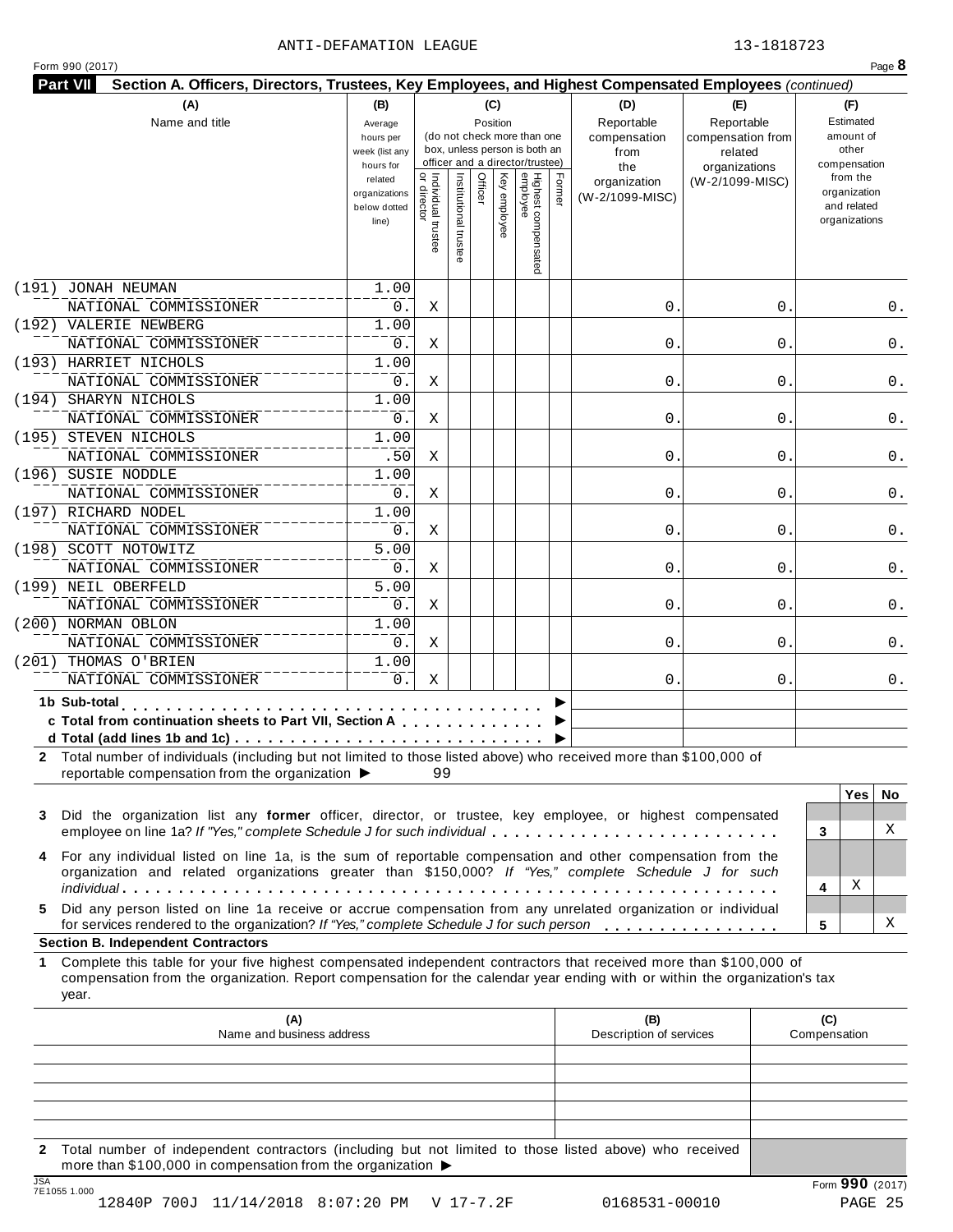|  | Form 990 (2017) |  |
|--|-----------------|--|
|  |                 |  |

| (A)<br>Name and title                                                                                                                                                                                                                                           | (B)<br>Average<br>hours per<br>week (list any<br>hours for |                                     |                      |         | (C)<br>Position | (do not check more than one<br>box, unless person is both an<br>officer and a director/trustee) |        | (D)<br>Reportable<br>compensation<br>from<br>the | (E)<br>Reportable<br>compensation from<br>related<br>organizations | (F)<br>Estimated<br>amount of<br>other<br>compensation   |
|-----------------------------------------------------------------------------------------------------------------------------------------------------------------------------------------------------------------------------------------------------------------|------------------------------------------------------------|-------------------------------------|----------------------|---------|-----------------|-------------------------------------------------------------------------------------------------|--------|--------------------------------------------------|--------------------------------------------------------------------|----------------------------------------------------------|
|                                                                                                                                                                                                                                                                 | related<br>organizations<br>below dotted<br>line)          | Individual trustee<br>  or director | Institutional truste | Officer | Key employee    | Highest compensated<br>employee                                                                 | Former | organization<br>(W-2/1099-MISC)                  | (W-2/1099-MISC)                                                    | from the<br>organization<br>and related<br>organizations |
| (202) ROBERT OGAN                                                                                                                                                                                                                                               | 1.00                                                       |                                     |                      |         |                 |                                                                                                 |        |                                                  |                                                                    |                                                          |
| NATIONAL COMMISSIONER                                                                                                                                                                                                                                           | 0.                                                         | Χ                                   |                      |         |                 |                                                                                                 |        | 0.                                               | 0                                                                  | 0.                                                       |
| (203) JEFFREY PARKER                                                                                                                                                                                                                                            | 1.00                                                       |                                     |                      |         |                 |                                                                                                 |        |                                                  |                                                                    |                                                          |
| NATIONAL COMMISSIONER                                                                                                                                                                                                                                           | $0$ .                                                      | Χ                                   |                      |         |                 |                                                                                                 |        | 0.                                               | 0                                                                  | 0.                                                       |
| (204) SHELLEY PARKER                                                                                                                                                                                                                                            | 6.00                                                       |                                     |                      |         |                 |                                                                                                 |        |                                                  |                                                                    |                                                          |
| NATIONAL COMMISSIONER                                                                                                                                                                                                                                           | 4.50                                                       | Χ                                   |                      |         |                 |                                                                                                 |        | 0.                                               | 0                                                                  | 0.                                                       |
| (205) NANCY PARRIS-MOSKOWITZ                                                                                                                                                                                                                                    | 1.00                                                       |                                     |                      |         |                 |                                                                                                 |        |                                                  |                                                                    |                                                          |
| NATIONAL COMMISSIONER                                                                                                                                                                                                                                           | 0.                                                         | Χ                                   |                      |         |                 |                                                                                                 |        | 0.                                               | 0                                                                  | 0.                                                       |
| (206) DENNIS PASSIS                                                                                                                                                                                                                                             | 1.00                                                       |                                     |                      |         |                 |                                                                                                 |        |                                                  |                                                                    |                                                          |
| NATIONAL COMMISSIONER                                                                                                                                                                                                                                           | $0$ .                                                      | Χ                                   |                      |         |                 |                                                                                                 |        | 0.                                               | 0                                                                  | 0.                                                       |
| (207) A. ROSS PEARLSON                                                                                                                                                                                                                                          | 1.00                                                       |                                     |                      |         |                 |                                                                                                 |        |                                                  |                                                                    |                                                          |
| NATIONAL COMMISSIONER                                                                                                                                                                                                                                           | $0$ .                                                      | Χ                                   |                      |         |                 |                                                                                                 |        | 0.                                               | 0                                                                  | 0.                                                       |
| (208) STEVEN PEPPER                                                                                                                                                                                                                                             | 1.00                                                       |                                     |                      |         |                 |                                                                                                 |        |                                                  |                                                                    |                                                          |
| NATIONAL COMMISSIONER                                                                                                                                                                                                                                           | 0.                                                         | Χ                                   |                      |         |                 |                                                                                                 |        | 0.                                               | 0                                                                  | 0.                                                       |
| (209) FLORIE PERELLIS                                                                                                                                                                                                                                           | 1.00                                                       |                                     |                      |         |                 |                                                                                                 |        |                                                  |                                                                    |                                                          |
| NATIONAL COMMISSIONER                                                                                                                                                                                                                                           | $0$ .                                                      | Χ                                   |                      |         |                 |                                                                                                 |        | 0.                                               | 0                                                                  | 0.                                                       |
| (210) MICHAEL PERLOW                                                                                                                                                                                                                                            | 1.00                                                       |                                     |                      |         |                 |                                                                                                 |        |                                                  |                                                                    |                                                          |
| NATIONAL COMMISSIONER                                                                                                                                                                                                                                           | $0$ .                                                      | Χ                                   |                      |         |                 |                                                                                                 |        | 0.                                               | 0                                                                  | 0.                                                       |
| (211) AUDREY PLOTKIN                                                                                                                                                                                                                                            | 1.00                                                       |                                     |                      |         |                 |                                                                                                 |        |                                                  |                                                                    |                                                          |
| NATIONAL COMMISSIONER                                                                                                                                                                                                                                           | 0.                                                         | Χ                                   |                      |         |                 |                                                                                                 |        | 0.                                               | 0                                                                  | 0.                                                       |
| (212) LORNE POLGER                                                                                                                                                                                                                                              | 1.00                                                       |                                     |                      |         |                 |                                                                                                 |        |                                                  |                                                                    |                                                          |
| NATIONAL COMMISSIONER                                                                                                                                                                                                                                           | 0.                                                         | Χ                                   |                      |         |                 |                                                                                                 |        | 0.                                               | 0                                                                  | 0.                                                       |
| c Total from continuation sheets to Part VII, Section A<br>2 Total number of individuals (including but not limited to those listed above) who received more than \$100,000 of<br>reportable compensation from the organization ▶                               |                                                            | 99                                  |                      |         |                 |                                                                                                 |        |                                                  |                                                                    |                                                          |
| Did the organization list any former officer, director, or trustee, key employee, or highest compensated<br>3<br>employee on line 1a? If "Yes," complete Schedule J for such individual                                                                         |                                                            |                                     |                      |         |                 |                                                                                                 |        |                                                  |                                                                    | <b>Yes</b><br>No.<br>X<br>3                              |
| 4 For any individual listed on line 1a, is the sum of reportable compensation and other compensation from the<br>organization and related organizations greater than \$150,000? If "Yes," complete Schedule J for such                                          |                                                            |                                     |                      |         |                 |                                                                                                 |        |                                                  |                                                                    | х<br>4                                                   |
| Did any person listed on line 1a receive or accrue compensation from any unrelated organization or individual<br>5.                                                                                                                                             |                                                            |                                     |                      |         |                 |                                                                                                 |        |                                                  |                                                                    | Χ                                                        |
| for services rendered to the organization? If "Yes," complete Schedule J for such person<br><b>Section B. Independent Contractors</b>                                                                                                                           |                                                            |                                     |                      |         |                 |                                                                                                 |        |                                                  |                                                                    | 5                                                        |
| Complete this table for your five highest compensated independent contractors that received more than \$100,000 of<br>1.<br>compensation from the organization. Report compensation for the calendar year ending with or within the organization's tax<br>year. |                                                            |                                     |                      |         |                 |                                                                                                 |        |                                                  |                                                                    |                                                          |
| (A)<br>Name and business address                                                                                                                                                                                                                                |                                                            |                                     |                      |         |                 |                                                                                                 |        | (B)<br>Description of services                   |                                                                    | (C)<br>Compensation                                      |
|                                                                                                                                                                                                                                                                 |                                                            |                                     |                      |         |                 |                                                                                                 |        |                                                  |                                                                    |                                                          |
| 2 Total number of independent contractors (including but not limited to those listed above) who received                                                                                                                                                        |                                                            |                                     |                      |         |                 |                                                                                                 |        |                                                  |                                                                    |                                                          |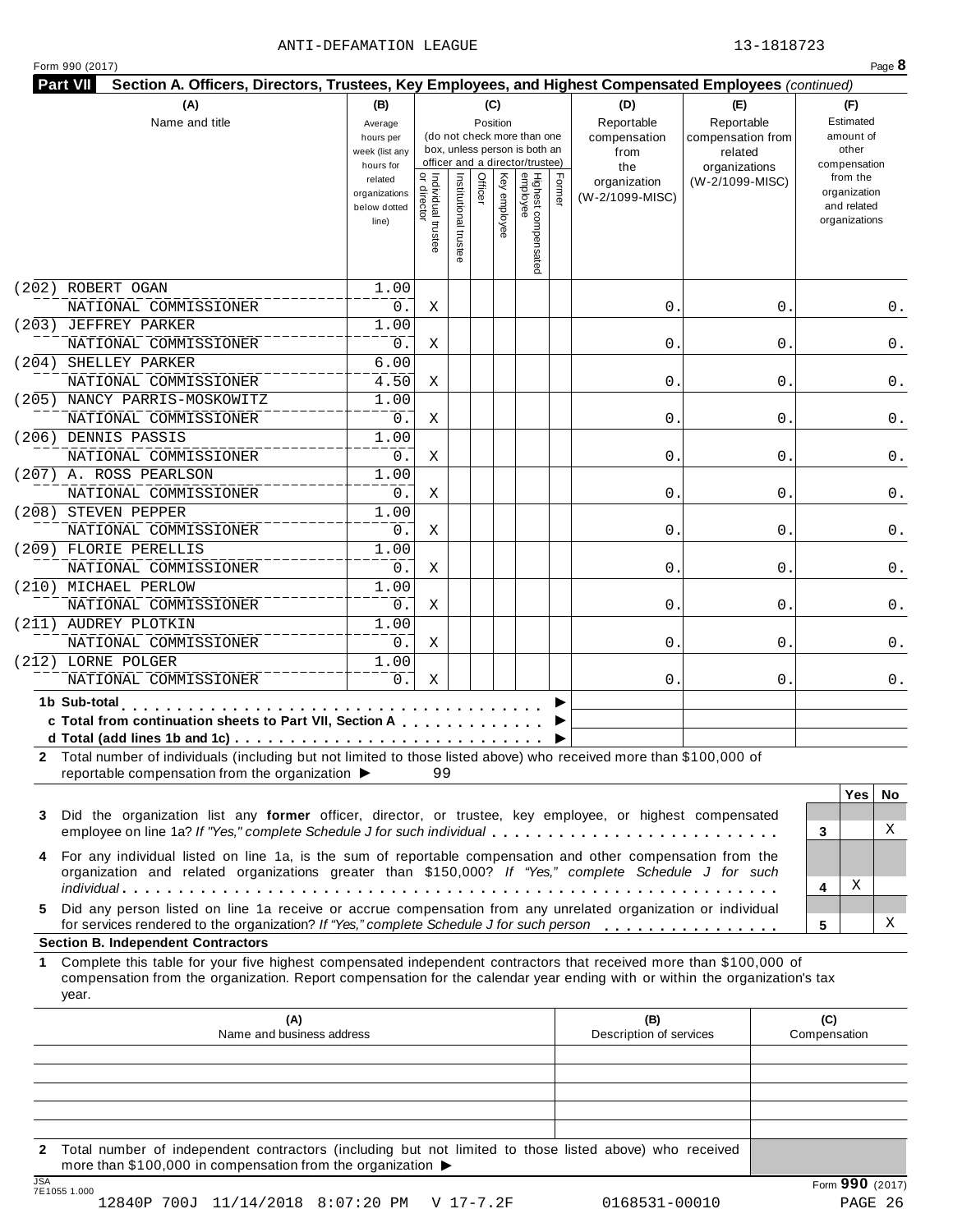|    | (A)<br>Name and title                                                                                                                                                                                                  | (B)<br>Average<br>hours per<br>week (list any<br>hours for |                                                 |                      | Position | (C)          | (do not check more than one<br>box, unless person is both an<br>officer and a director/trustee) |        | (D)<br>Reportable<br>compensation<br>from<br>the | (E)<br>Reportable<br>compensation from<br>related<br>organizations | (F)<br>Estimated<br>amount of<br>other<br>compensation   |
|----|------------------------------------------------------------------------------------------------------------------------------------------------------------------------------------------------------------------------|------------------------------------------------------------|-------------------------------------------------|----------------------|----------|--------------|-------------------------------------------------------------------------------------------------|--------|--------------------------------------------------|--------------------------------------------------------------------|----------------------------------------------------------|
|    |                                                                                                                                                                                                                        | related<br>organizations<br>below dotted<br>line)          | Individual trustee<br>  or director<br>director | Institutional truste | Officer  | Key employee | Highest compensated<br>employee                                                                 | Former | organization<br>(W-2/1099-MISC)                  | (W-2/1099-MISC)                                                    | from the<br>organization<br>and related<br>organizations |
|    | (213) JANET POZMANTIER                                                                                                                                                                                                 | 1.00                                                       |                                                 |                      |          |              |                                                                                                 |        |                                                  |                                                                    |                                                          |
|    | NATIONAL COMMISSIONER                                                                                                                                                                                                  | 0.                                                         | Χ                                               |                      |          |              |                                                                                                 |        | 0.                                               | 0                                                                  | 0.                                                       |
|    | (214) ELIZABETH PRICE                                                                                                                                                                                                  | 1.00                                                       |                                                 |                      |          |              |                                                                                                 |        |                                                  |                                                                    |                                                          |
|    | NATIONAL COMMISSIONER                                                                                                                                                                                                  | $0$ .                                                      | Χ                                               |                      |          |              |                                                                                                 |        | 0.                                               | 0                                                                  | 0.                                                       |
|    | (215) HARVEY PRINCE                                                                                                                                                                                                    | 1.00                                                       |                                                 |                      |          |              |                                                                                                 |        |                                                  |                                                                    |                                                          |
|    | NATIONAL COMMISSIONER                                                                                                                                                                                                  | $0$ .                                                      | Χ                                               |                      |          |              |                                                                                                 |        | 0.                                               | 0                                                                  | 0.                                                       |
|    | (216) SUZANNE PRINCE                                                                                                                                                                                                   | 1.00                                                       |                                                 |                      |          |              |                                                                                                 |        |                                                  |                                                                    |                                                          |
|    | NATIONAL COMMISSIONER                                                                                                                                                                                                  | 0.                                                         | Χ                                               |                      |          |              |                                                                                                 |        | 0.                                               | 0                                                                  | 0.                                                       |
|    | (217) DAVID PUDLIN                                                                                                                                                                                                     | 1.00                                                       |                                                 |                      |          |              |                                                                                                 |        |                                                  |                                                                    |                                                          |
|    | NATIONAL COMMISSIONER                                                                                                                                                                                                  | $0$ .                                                      | Χ                                               |                      |          |              |                                                                                                 |        | 0.                                               | 0                                                                  | 0.                                                       |
|    | (218) STEPHEN QUEEN                                                                                                                                                                                                    | 1.00                                                       |                                                 |                      |          |              |                                                                                                 |        |                                                  |                                                                    |                                                          |
|    | NATIONAL COMMISSIONER                                                                                                                                                                                                  | $0$ .                                                      | Χ                                               |                      |          |              |                                                                                                 |        | 0.                                               | 0                                                                  | 0.                                                       |
|    | (219) JONATHAN OUINN                                                                                                                                                                                                   | 1.00                                                       |                                                 |                      |          |              |                                                                                                 |        |                                                  |                                                                    |                                                          |
|    | NATIONAL COMMISSIONER                                                                                                                                                                                                  | 0.                                                         | Χ                                               |                      |          |              |                                                                                                 |        | 0.                                               | 0                                                                  | 0.                                                       |
|    | (220) STEVEN RABITZ                                                                                                                                                                                                    | 1.00                                                       |                                                 |                      |          |              |                                                                                                 |        |                                                  |                                                                    |                                                          |
|    | NATIONAL COMMISSIONER                                                                                                                                                                                                  | $0$ .                                                      | Χ                                               |                      |          |              |                                                                                                 |        | 0.                                               | 0                                                                  | 0.                                                       |
|    | (221) KENNETH RAISLER                                                                                                                                                                                                  | 1.00                                                       |                                                 |                      |          |              |                                                                                                 |        |                                                  |                                                                    |                                                          |
|    | NATIONAL COMMISSIONER                                                                                                                                                                                                  | $0$ .                                                      | Χ                                               |                      |          |              |                                                                                                 |        | 0.                                               | 0                                                                  | 0.                                                       |
|    | (222) ALAN RAUSS                                                                                                                                                                                                       | 1.00                                                       |                                                 |                      |          |              |                                                                                                 |        |                                                  |                                                                    |                                                          |
|    |                                                                                                                                                                                                                        |                                                            |                                                 |                      |          |              |                                                                                                 |        |                                                  |                                                                    |                                                          |
|    | NATIONAL COMMISSIONER                                                                                                                                                                                                  | 0.                                                         | Χ                                               |                      |          |              |                                                                                                 |        | 0.                                               | 0                                                                  | 0.                                                       |
|    | (223) ARTHUR REIDEL                                                                                                                                                                                                    | 6.00                                                       |                                                 |                      |          |              |                                                                                                 |        |                                                  |                                                                    |                                                          |
|    | NATIONAL COMMISSIONER                                                                                                                                                                                                  | .50                                                        | Χ                                               |                      |          |              |                                                                                                 |        | 0.                                               | $\mathsf{O}$ .                                                     | 0.                                                       |
|    | 1b Sub-total<br>c Total from continuation sheets to Part VII, Section A                                                                                                                                                |                                                            |                                                 |                      |          |              |                                                                                                 |        |                                                  |                                                                    |                                                          |
|    | 2 Total number of individuals (including but not limited to those listed above) who received more than \$100,000 of<br>reportable compensation from the organization ▶                                                 |                                                            | 99                                              |                      |          |              |                                                                                                 |        |                                                  |                                                                    |                                                          |
|    |                                                                                                                                                                                                                        |                                                            |                                                 |                      |          |              |                                                                                                 |        |                                                  |                                                                    | <b>Yes</b><br>No.                                        |
| 3  | Did the organization list any former officer, director, or trustee, key employee, or highest compensated<br>employee on line 1a? If "Yes," complete Schedule J for such individual                                     |                                                            |                                                 |                      |          |              |                                                                                                 |        |                                                  |                                                                    | X<br>3                                                   |
|    | 4 For any individual listed on line 1a, is the sum of reportable compensation and other compensation from the<br>organization and related organizations greater than \$150,000? If "Yes," complete Schedule J for such |                                                            |                                                 |                      |          |              |                                                                                                 |        |                                                  |                                                                    | х<br>4                                                   |
| 5. | Did any person listed on line 1a receive or accrue compensation from any unrelated organization or individual<br>for services rendered to the organization? If "Yes," complete Schedule J for such person              |                                                            |                                                 |                      |          |              |                                                                                                 |        |                                                  |                                                                    | Χ<br>5                                                   |
|    | <b>Section B. Independent Contractors</b><br>Complete this table for your five highest compensated independent contractors that received more than \$100,000 of                                                        |                                                            |                                                 |                      |          |              |                                                                                                 |        |                                                  |                                                                    |                                                          |
| 1. | compensation from the organization. Report compensation for the calendar year ending with or within the organization's tax<br>year.                                                                                    |                                                            |                                                 |                      |          |              |                                                                                                 |        |                                                  |                                                                    |                                                          |
|    | (A)<br>Name and business address                                                                                                                                                                                       |                                                            |                                                 |                      |          |              |                                                                                                 |        | (B)<br>Description of services                   |                                                                    | (C)<br>Compensation                                      |
|    |                                                                                                                                                                                                                        |                                                            |                                                 |                      |          |              |                                                                                                 |        |                                                  |                                                                    |                                                          |
|    |                                                                                                                                                                                                                        |                                                            |                                                 |                      |          |              |                                                                                                 |        |                                                  |                                                                    |                                                          |
|    |                                                                                                                                                                                                                        |                                                            |                                                 |                      |          |              |                                                                                                 |        |                                                  |                                                                    |                                                          |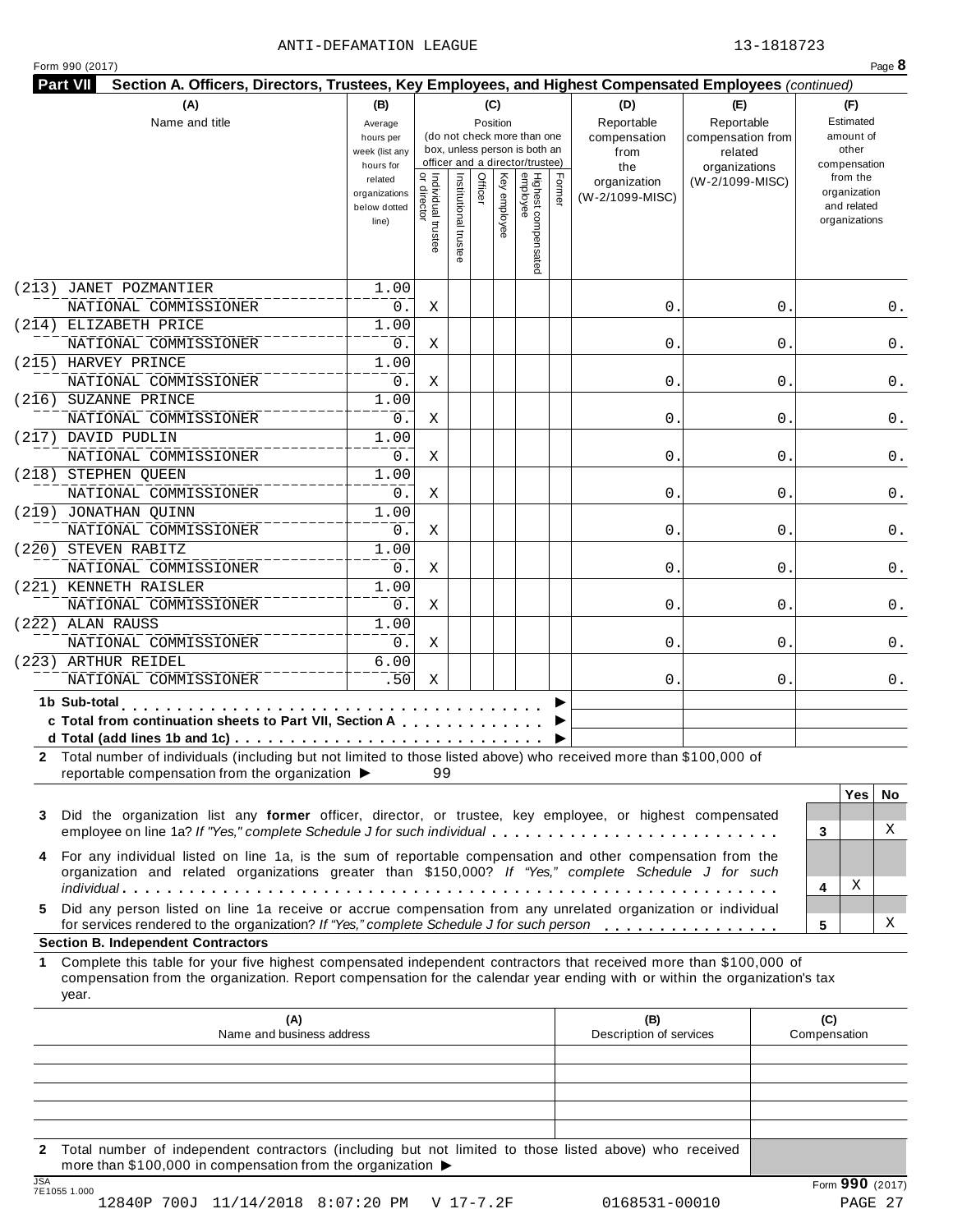|  | Form 990 (2017) |  |
|--|-----------------|--|
|  |                 |  |

|    | (A)<br>Name and title                                                                                                                                                                                                                                     | (B)<br>Average<br>hours per<br>week (list any<br>hours for |                                                 |                      |         | (C)<br>Position | (do not check more than one<br>box, unless person is both an<br>officer and a director/trustee) |        | (D)<br>Reportable<br>compensation<br>from<br>the | (E)<br>Reportable<br>compensation from<br>related<br>organizations | (F)<br>Estimated<br>amount of<br>other<br>compensation   |
|----|-----------------------------------------------------------------------------------------------------------------------------------------------------------------------------------------------------------------------------------------------------------|------------------------------------------------------------|-------------------------------------------------|----------------------|---------|-----------------|-------------------------------------------------------------------------------------------------|--------|--------------------------------------------------|--------------------------------------------------------------------|----------------------------------------------------------|
|    |                                                                                                                                                                                                                                                           | related<br>organizations<br>below dotted<br>line)          | Individual trustee<br>  or director<br>director | Institutional truste | Officer | Key employee    | Highest compensated<br>employee                                                                 | Former | organization<br>(W-2/1099-MISC)                  | (W-2/1099-MISC)                                                    | from the<br>organization<br>and related<br>organizations |
|    | (224) JOSHUA REISMAN                                                                                                                                                                                                                                      | 1.00                                                       |                                                 |                      |         |                 |                                                                                                 |        |                                                  |                                                                    |                                                          |
|    | NATIONAL COMMISSIONER                                                                                                                                                                                                                                     | 0.                                                         | Χ                                               |                      |         |                 |                                                                                                 |        | 0.                                               | 0                                                                  | 0.                                                       |
|    | (225) MARC REISSNER                                                                                                                                                                                                                                       | 1.00                                                       |                                                 |                      |         |                 |                                                                                                 |        |                                                  |                                                                    |                                                          |
|    | NATIONAL COMMISSIONER                                                                                                                                                                                                                                     | 0.                                                         | Χ                                               |                      |         |                 |                                                                                                 |        | 0.                                               | 0                                                                  | 0.                                                       |
|    | (226) BURTON RESNICK                                                                                                                                                                                                                                      | 1.00                                                       |                                                 |                      |         |                 |                                                                                                 |        |                                                  |                                                                    |                                                          |
|    | NATIONAL COMMISSIONER                                                                                                                                                                                                                                     | 0.                                                         | Χ                                               |                      |         |                 |                                                                                                 |        | 0.                                               | 0                                                                  | 0.                                                       |
|    | (227) MYRON RESNICK                                                                                                                                                                                                                                       | 1.00                                                       |                                                 |                      |         |                 |                                                                                                 |        |                                                  |                                                                    |                                                          |
|    | NATIONAL COMMISSIONER                                                                                                                                                                                                                                     | 0.                                                         | Χ                                               |                      |         |                 |                                                                                                 |        | 0.                                               | 0                                                                  | 0.                                                       |
|    | (228) ILENE RISPLER                                                                                                                                                                                                                                       | 1.00                                                       |                                                 |                      |         |                 |                                                                                                 |        |                                                  |                                                                    |                                                          |
|    | NATIONAL COMMISSIONER                                                                                                                                                                                                                                     | $0$ .                                                      | Χ                                               |                      |         |                 |                                                                                                 |        | 0.                                               | 0                                                                  | 0.                                                       |
|    | (229) JEFFREY ROBBINS                                                                                                                                                                                                                                     | 1.00                                                       |                                                 |                      |         |                 |                                                                                                 |        |                                                  |                                                                    |                                                          |
|    | NATIONAL COMMISSIONER                                                                                                                                                                                                                                     | $0$ .                                                      | Χ                                               |                      |         |                 |                                                                                                 |        | 0.                                               | 0                                                                  | 0.                                                       |
|    | (230) RACHEL ROBBINS                                                                                                                                                                                                                                      | 1.00                                                       |                                                 |                      |         |                 |                                                                                                 |        |                                                  |                                                                    |                                                          |
|    | NATIONAL COMMISSIONER                                                                                                                                                                                                                                     | 0.                                                         | Χ                                               |                      |         |                 |                                                                                                 |        | 0.                                               | 0                                                                  | 0.                                                       |
|    | (231) BERNARD ROBERTS                                                                                                                                                                                                                                     | 1.00                                                       |                                                 |                      |         |                 |                                                                                                 |        |                                                  |                                                                    |                                                          |
|    | NATIONAL COMMISSIONER                                                                                                                                                                                                                                     | $0$ .                                                      | Χ                                               |                      |         |                 |                                                                                                 |        | 0.                                               | 0                                                                  | 0.                                                       |
|    | (232) MONICA ROSENBLUTH                                                                                                                                                                                                                                   | 1.00                                                       |                                                 |                      |         |                 |                                                                                                 |        |                                                  |                                                                    |                                                          |
|    | NATIONAL COMMISSIONER                                                                                                                                                                                                                                     | $0$ .                                                      | Χ                                               |                      |         |                 |                                                                                                 |        | 0.                                               | 0                                                                  | 0.                                                       |
|    | (233) GIDEON ROTHSCHILD                                                                                                                                                                                                                                   | 1.00                                                       |                                                 |                      |         |                 |                                                                                                 |        |                                                  |                                                                    |                                                          |
|    | NATIONAL COMMISSIONER                                                                                                                                                                                                                                     | 0.                                                         | Χ                                               |                      |         |                 |                                                                                                 |        | 0.                                               | 0                                                                  | 0.                                                       |
|    | (234) MICHAEL ROTHSTEIN                                                                                                                                                                                                                                   | 1.00                                                       |                                                 |                      |         |                 |                                                                                                 |        |                                                  |                                                                    |                                                          |
|    | NATIONAL COMMISSIONER                                                                                                                                                                                                                                     | $0$ .                                                      | Χ                                               |                      |         |                 |                                                                                                 |        | 0.                                               | 0                                                                  | 0.                                                       |
|    |                                                                                                                                                                                                                                                           |                                                            |                                                 |                      |         |                 |                                                                                                 |        |                                                  |                                                                    |                                                          |
|    | 1b Sub-total<br>c Total from continuation sheets to Part VII, Section A                                                                                                                                                                                   |                                                            |                                                 |                      |         |                 |                                                                                                 |        |                                                  |                                                                    |                                                          |
|    | 2 Total number of individuals (including but not limited to those listed above) who received more than \$100,000 of<br>reportable compensation from the organization ▶                                                                                    |                                                            | 99                                              |                      |         |                 |                                                                                                 |        |                                                  |                                                                    |                                                          |
|    |                                                                                                                                                                                                                                                           |                                                            |                                                 |                      |         |                 |                                                                                                 |        |                                                  |                                                                    | <b>Yes</b><br>No.                                        |
| 3  | Did the organization list any former officer, director, or trustee, key employee, or highest compensated<br>employee on line 1a? If "Yes," complete Schedule J for such individual                                                                        |                                                            |                                                 |                      |         |                 |                                                                                                 |        |                                                  |                                                                    | X<br>3                                                   |
|    | 4 For any individual listed on line 1a, is the sum of reportable compensation and other compensation from the<br>organization and related organizations greater than \$150,000? If "Yes," complete Schedule J for such                                    |                                                            |                                                 |                      |         |                 |                                                                                                 |        |                                                  |                                                                    | х<br>4                                                   |
| 5. | Did any person listed on line 1a receive or accrue compensation from any unrelated organization or individual<br>for services rendered to the organization? If "Yes," complete Schedule J for such person                                                 |                                                            |                                                 |                      |         |                 |                                                                                                 |        |                                                  |                                                                    | Χ<br>5                                                   |
|    | <b>Section B. Independent Contractors</b>                                                                                                                                                                                                                 |                                                            |                                                 |                      |         |                 |                                                                                                 |        |                                                  |                                                                    |                                                          |
|    | Complete this table for your five highest compensated independent contractors that received more than \$100,000 of<br>compensation from the organization. Report compensation for the calendar year ending with or within the organization's tax<br>year. |                                                            |                                                 |                      |         |                 |                                                                                                 |        |                                                  |                                                                    |                                                          |
| 1. |                                                                                                                                                                                                                                                           |                                                            |                                                 |                      |         |                 |                                                                                                 |        | (B)<br>Description of services                   |                                                                    | (C)                                                      |
|    | (A)<br>Name and business address                                                                                                                                                                                                                          |                                                            |                                                 |                      |         |                 |                                                                                                 |        |                                                  |                                                                    | Compensation                                             |
|    |                                                                                                                                                                                                                                                           |                                                            |                                                 |                      |         |                 |                                                                                                 |        |                                                  |                                                                    |                                                          |
|    |                                                                                                                                                                                                                                                           |                                                            |                                                 |                      |         |                 |                                                                                                 |        |                                                  |                                                                    |                                                          |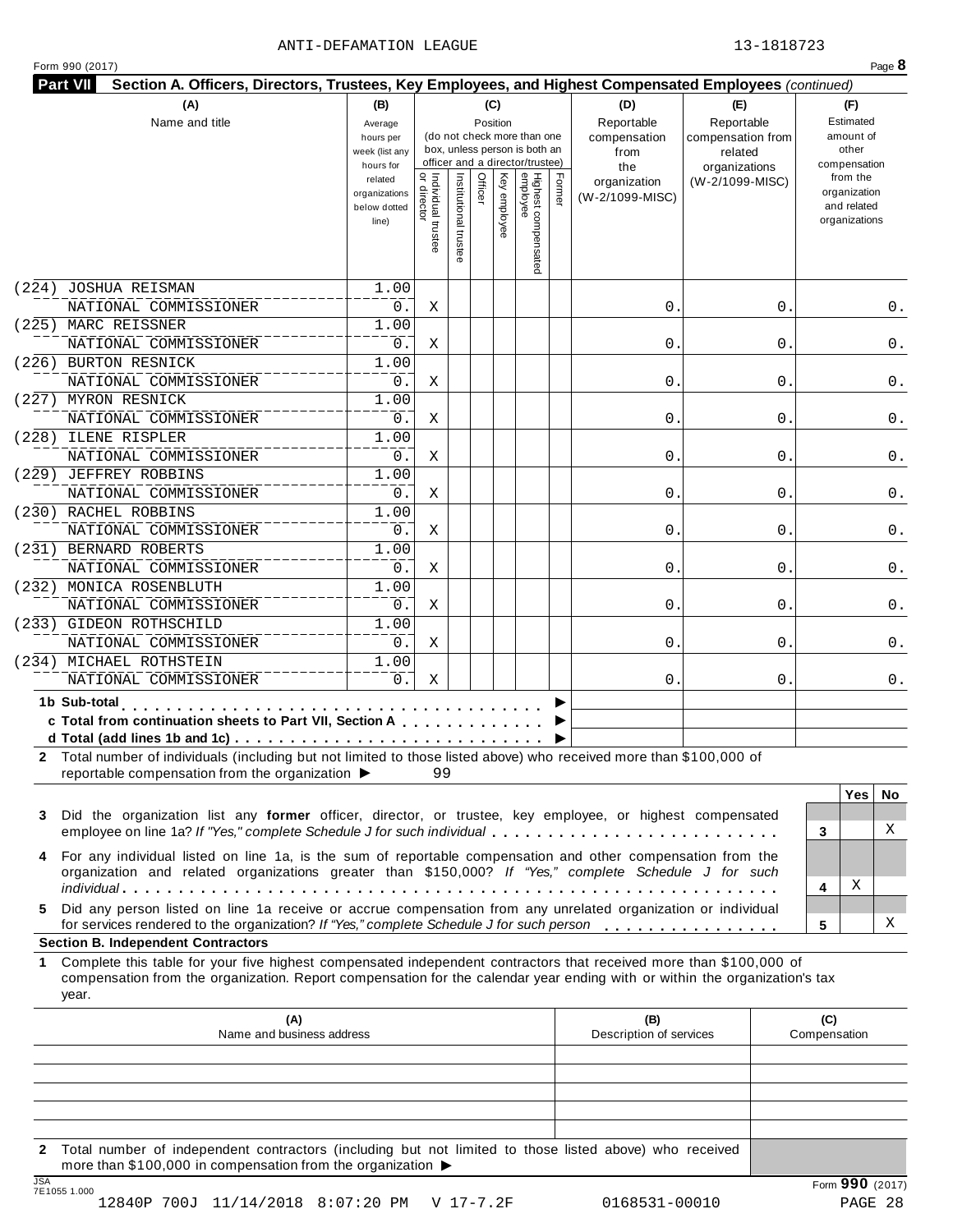|  | Form 990 (2017) |  |
|--|-----------------|--|
|  |                 |  |

|             | (235) ARNOLD RUBIN                                                                                                                                                                                                                                     | related<br>organizations<br>below dotted<br>line) | Individual trustee<br>or director | Officer<br>Institutional truste | Ķey      |                                 |        | the                             | organizations   | compensation                                             |
|-------------|--------------------------------------------------------------------------------------------------------------------------------------------------------------------------------------------------------------------------------------------------------|---------------------------------------------------|-----------------------------------|---------------------------------|----------|---------------------------------|--------|---------------------------------|-----------------|----------------------------------------------------------|
|             |                                                                                                                                                                                                                                                        |                                                   |                                   |                                 | employee | Highest compensated<br>employee | Former | organization<br>(W-2/1099-MISC) | (W-2/1099-MISC) | from the<br>organization<br>and related<br>organizations |
|             |                                                                                                                                                                                                                                                        | 1.00                                              |                                   |                                 |          |                                 |        |                                 |                 |                                                          |
|             | NATIONAL COMMISSIONER                                                                                                                                                                                                                                  | 0.                                                | Χ                                 |                                 |          |                                 |        | $\mathbf 0$ .                   | 0               | 0.                                                       |
|             | (236) CHERI RUBIN                                                                                                                                                                                                                                      | 1.00                                              |                                   |                                 |          |                                 |        |                                 |                 |                                                          |
|             | NATIONAL COMMISSIONER                                                                                                                                                                                                                                  | 0.                                                | Χ                                 |                                 |          |                                 |        | $\mathbf 0$ .                   | 0               | 0.                                                       |
|             | (237) MICHAEL RUBIN                                                                                                                                                                                                                                    | 1.00                                              |                                   |                                 |          |                                 |        |                                 |                 |                                                          |
|             | NATIONAL COMMISSIONER                                                                                                                                                                                                                                  | 0.                                                | Χ                                 |                                 |          |                                 |        | $\mathsf{O}$ .                  | 0               | 0.                                                       |
|             | (238) GEORGE RUDOLPH                                                                                                                                                                                                                                   | 1.00                                              |                                   |                                 |          |                                 |        |                                 |                 |                                                          |
|             | NATIONAL COMMISSIONER                                                                                                                                                                                                                                  | 0.                                                | Χ                                 |                                 |          |                                 |        | $\mathbf 0$ .                   | 0               | 0.                                                       |
|             | (239) JAMES RUDOLPH                                                                                                                                                                                                                                    | 1.00                                              |                                   |                                 |          |                                 |        |                                 |                 |                                                          |
|             | NATIONAL COMMISSIONER                                                                                                                                                                                                                                  | 0.                                                | Χ                                 |                                 |          |                                 |        | $\mathbf 0$ .                   | 0               | 0.                                                       |
|             | (240) DEBORAH RUDY                                                                                                                                                                                                                                     | 1.00                                              |                                   |                                 |          |                                 |        |                                 |                 |                                                          |
|             | NATIONAL COMMISSIONER                                                                                                                                                                                                                                  | 0.                                                | Χ                                 |                                 |          |                                 |        | $\mathsf{O}$ .                  | 0               | 0.                                                       |
|             | (241) LILY SAAD                                                                                                                                                                                                                                        | 1.00                                              |                                   |                                 |          |                                 |        |                                 |                 |                                                          |
|             | NATIONAL COMMISSIONER                                                                                                                                                                                                                                  | 0.                                                | Χ                                 |                                 |          |                                 |        | $\mathbf 0$ .                   | 0               | 0.                                                       |
|             | (242) JANE SAGINAW                                                                                                                                                                                                                                     | 1.00                                              |                                   |                                 |          |                                 |        |                                 |                 |                                                          |
|             | NATIONAL COMMISSIONER                                                                                                                                                                                                                                  | 0.                                                | Χ                                 |                                 |          |                                 |        | $\mathbf 0$ .                   | 0               | 0.                                                       |
|             | (243) LEONARD SAHN                                                                                                                                                                                                                                     | 1.00                                              |                                   |                                 |          |                                 |        |                                 |                 |                                                          |
|             | NATIONAL COMMISSIONER                                                                                                                                                                                                                                  | 0.                                                | Χ                                 |                                 |          |                                 |        | $\mathbf 0$ .                   | 0               | 0.                                                       |
|             | (244) STEPHEN SALTZMAN                                                                                                                                                                                                                                 | 1.00                                              |                                   |                                 |          |                                 |        |                                 |                 |                                                          |
|             | NATIONAL COMMISSIONER                                                                                                                                                                                                                                  | 0.                                                | Χ                                 |                                 |          |                                 |        | $\mathbf 0$ .                   | 0               | 0.                                                       |
|             | (245) JEFFREY SAPER                                                                                                                                                                                                                                    | 1.00                                              |                                   |                                 |          |                                 |        |                                 |                 |                                                          |
|             | NATIONAL COMMISSIONER                                                                                                                                                                                                                                  | 0.                                                | Χ                                 |                                 |          |                                 |        | 0.                              | 0               | 0.                                                       |
|             | 1b Sub-total<br>.<br>c Total from continuation sheets to Part VII, Section A<br>2 Total number of individuals (including but not limited to those listed above) who received more than \$100,000 of                                                    |                                                   |                                   |                                 |          |                                 |        |                                 |                 |                                                          |
|             | reportable compensation from the organization ▶                                                                                                                                                                                                        |                                                   | 99                                |                                 |          |                                 |        |                                 |                 | <b>Yes</b><br>No.                                        |
| 3           | Did the organization list any former officer, director, or trustee, key employee, or highest compensated<br>employee on line 1a? If "Yes," complete Schedule J for such individual                                                                     |                                                   |                                   |                                 |          |                                 |        |                                 |                 | X<br>3                                                   |
| 4           | For any individual listed on line 1a, is the sum of reportable compensation and other compensation from the<br>organization and related organizations greater than \$150,000? If "Yes," complete Schedule J for such                                   |                                                   |                                   |                                 |          |                                 |        |                                 |                 | Χ<br>4                                                   |
| 5.          | Did any person listed on line 1a receive or accrue compensation from any unrelated organization or individual<br>for services rendered to the organization? If "Yes," complete Schedule J for such person<br><b>Section B. Independent Contractors</b> |                                                   |                                   |                                 |          |                                 |        |                                 |                 | х<br>5                                                   |
| 1.<br>year. | Complete this table for your five highest compensated independent contractors that received more than \$100,000 of<br>compensation from the organization. Report compensation for the calendar year ending with or within the organization's tax       |                                                   |                                   |                                 |          |                                 |        |                                 |                 |                                                          |
|             | (A)<br>Name and business address                                                                                                                                                                                                                       |                                                   |                                   |                                 |          |                                 |        | (B)<br>Description of services  |                 | (C)<br>Compensation                                      |
|             |                                                                                                                                                                                                                                                        |                                                   |                                   |                                 |          |                                 |        |                                 |                 |                                                          |
|             |                                                                                                                                                                                                                                                        |                                                   |                                   |                                 |          |                                 |        |                                 |                 |                                                          |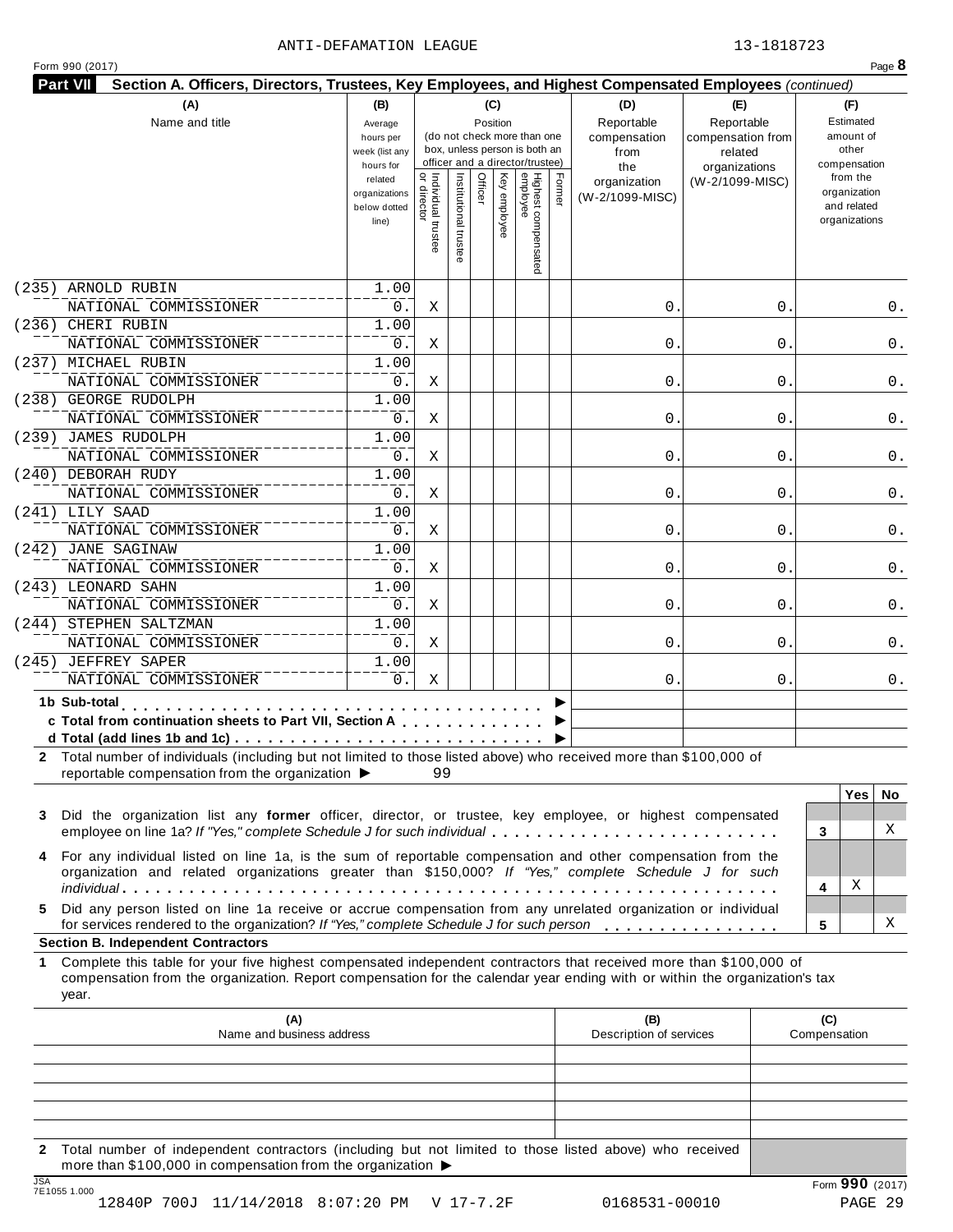| Form 990 (2017) |
|-----------------|
|-----------------|

|    | (A)<br>Name and title                                                                                                                                                                                                                                     | (B)<br>Average<br>hours per<br>week (list any<br>hours for |                                                 |                      |         | (C)<br>Position | (do not check more than one<br>box, unless person is both an<br>officer and a director/trustee) |        | (D)<br>Reportable<br>compensation<br>from<br>the | (E)<br>Reportable<br>compensation from<br>related<br>organizations | (F)<br>Estimated<br>amount of<br>other<br>compensation   |
|----|-----------------------------------------------------------------------------------------------------------------------------------------------------------------------------------------------------------------------------------------------------------|------------------------------------------------------------|-------------------------------------------------|----------------------|---------|-----------------|-------------------------------------------------------------------------------------------------|--------|--------------------------------------------------|--------------------------------------------------------------------|----------------------------------------------------------|
|    |                                                                                                                                                                                                                                                           | related<br>organizations<br>below dotted<br>line)          | Individual trustee<br>  or director<br>director | Institutional truste | Officer | Key employee    | Highest compensated<br>employee                                                                 | Former | organization<br>(W-2/1099-MISC)                  | (W-2/1099-MISC)                                                    | from the<br>organization<br>and related<br>organizations |
|    | (246) MITCHELL SARANOW                                                                                                                                                                                                                                    | 1.00                                                       |                                                 |                      |         |                 |                                                                                                 |        |                                                  |                                                                    |                                                          |
|    | NATIONAL COMMISSIONER                                                                                                                                                                                                                                     | 0.                                                         | Χ                                               |                      |         |                 |                                                                                                 |        | 0.                                               | 0                                                                  | 0.                                                       |
|    | (247) MARLENE SASSON RECHT                                                                                                                                                                                                                                | 1.00                                                       |                                                 |                      |         |                 |                                                                                                 |        |                                                  |                                                                    |                                                          |
|    | NATIONAL COMMISSIONER                                                                                                                                                                                                                                     | $0$ .                                                      | Χ                                               |                      |         |                 |                                                                                                 |        | 0.                                               | 0                                                                  | 0.                                                       |
|    | (248) LEWIS SASSOON                                                                                                                                                                                                                                       | 1.00                                                       |                                                 |                      |         |                 |                                                                                                 |        |                                                  |                                                                    |                                                          |
|    | NATIONAL COMMISSIONER                                                                                                                                                                                                                                     | $0$ .                                                      | Χ                                               |                      |         |                 |                                                                                                 |        | 0.                                               | 0                                                                  | 0.                                                       |
|    | (249) BEN SAX                                                                                                                                                                                                                                             | 6.00                                                       |                                                 |                      |         |                 |                                                                                                 |        |                                                  |                                                                    |                                                          |
|    | NATIONAL COMMISSIONER                                                                                                                                                                                                                                     | 2.50                                                       | Χ                                               |                      |         |                 |                                                                                                 |        | 0.                                               | 0                                                                  | 0.                                                       |
|    | (250) DAVID SCHAEFER                                                                                                                                                                                                                                      | 1.00                                                       |                                                 |                      |         |                 |                                                                                                 |        |                                                  |                                                                    |                                                          |
|    | NATIONAL COMMISSIONER                                                                                                                                                                                                                                     | $0$ .                                                      | Χ                                               |                      |         |                 |                                                                                                 |        | 0.                                               | 0                                                                  | 0.                                                       |
|    | (251) RICHARD SCHAPS                                                                                                                                                                                                                                      | 1.00                                                       |                                                 |                      |         |                 |                                                                                                 |        |                                                  |                                                                    |                                                          |
|    | NATIONAL COMMISSIONER                                                                                                                                                                                                                                     | $0$ .                                                      | Χ                                               |                      |         |                 |                                                                                                 |        | 0.                                               | 0                                                                  | 0.                                                       |
|    | (252) IAN SCHARFMAN                                                                                                                                                                                                                                       | 1.00                                                       |                                                 |                      |         |                 |                                                                                                 |        |                                                  |                                                                    |                                                          |
|    | NATIONAL COMMISSIONER                                                                                                                                                                                                                                     | 0.                                                         | Χ                                               |                      |         |                 |                                                                                                 |        | 0.                                               | 0                                                                  | 0.                                                       |
|    | (253) MARC SCHEINESON                                                                                                                                                                                                                                     | 1.00                                                       |                                                 |                      |         |                 |                                                                                                 |        |                                                  |                                                                    |                                                          |
|    | NATIONAL COMMISSIONER                                                                                                                                                                                                                                     | $0$ .                                                      | Χ                                               |                      |         |                 |                                                                                                 |        | 0.                                               | 0                                                                  | 0.                                                       |
|    | (254) MARC SCHNEIDER                                                                                                                                                                                                                                      | 1.00                                                       |                                                 |                      |         |                 |                                                                                                 |        |                                                  |                                                                    |                                                          |
|    | NATIONAL COMMISSIONER                                                                                                                                                                                                                                     | $0$ .                                                      | Χ                                               |                      |         |                 |                                                                                                 |        | 0.                                               | 0                                                                  | 0.                                                       |
|    | (255) STEVEN SCHRAM                                                                                                                                                                                                                                       | 1.00                                                       |                                                 |                      |         |                 |                                                                                                 |        |                                                  |                                                                    |                                                          |
|    | NATIONAL COMMISSIONER                                                                                                                                                                                                                                     | 0.                                                         | Χ                                               |                      |         |                 |                                                                                                 |        | 0.                                               | 0                                                                  | 0.                                                       |
|    | (256) DALE SCHWARTZ                                                                                                                                                                                                                                       | 1.00                                                       |                                                 |                      |         |                 |                                                                                                 |        |                                                  |                                                                    |                                                          |
|    | NATIONAL COMMISSIONER                                                                                                                                                                                                                                     | 0.                                                         | Χ                                               |                      |         |                 |                                                                                                 |        | 0.                                               | 0                                                                  | 0.                                                       |
|    |                                                                                                                                                                                                                                                           |                                                            |                                                 |                      |         |                 |                                                                                                 |        |                                                  |                                                                    |                                                          |
|    | 1b Sub-total<br>c Total from continuation sheets to Part VII, Section A                                                                                                                                                                                   |                                                            |                                                 |                      |         |                 |                                                                                                 |        |                                                  |                                                                    |                                                          |
|    | 2 Total number of individuals (including but not limited to those listed above) who received more than \$100,000 of<br>reportable compensation from the organization ▶                                                                                    |                                                            | 99                                              |                      |         |                 |                                                                                                 |        |                                                  |                                                                    |                                                          |
|    |                                                                                                                                                                                                                                                           |                                                            |                                                 |                      |         |                 |                                                                                                 |        |                                                  |                                                                    | <b>Yes</b><br>No.                                        |
| 3  | Did the organization list any former officer, director, or trustee, key employee, or highest compensated<br>employee on line 1a? If "Yes," complete Schedule J for such individual                                                                        |                                                            |                                                 |                      |         |                 |                                                                                                 |        |                                                  |                                                                    | X<br>3                                                   |
|    | 4 For any individual listed on line 1a, is the sum of reportable compensation and other compensation from the<br>organization and related organizations greater than \$150,000? If "Yes," complete Schedule J for such                                    |                                                            |                                                 |                      |         |                 |                                                                                                 |        |                                                  |                                                                    | х<br>4                                                   |
| 5. | Did any person listed on line 1a receive or accrue compensation from any unrelated organization or individual<br>for services rendered to the organization? If "Yes," complete Schedule J for such person                                                 |                                                            |                                                 |                      |         |                 |                                                                                                 |        |                                                  |                                                                    | Χ<br>5                                                   |
|    | <b>Section B. Independent Contractors</b>                                                                                                                                                                                                                 |                                                            |                                                 |                      |         |                 |                                                                                                 |        |                                                  |                                                                    |                                                          |
|    | Complete this table for your five highest compensated independent contractors that received more than \$100,000 of<br>compensation from the organization. Report compensation for the calendar year ending with or within the organization's tax<br>year. |                                                            |                                                 |                      |         |                 |                                                                                                 |        |                                                  |                                                                    |                                                          |
| 1. |                                                                                                                                                                                                                                                           |                                                            |                                                 |                      |         |                 |                                                                                                 |        | (B)<br>Description of services                   |                                                                    | (C)<br>Compensation                                      |
|    | (A)<br>Name and business address                                                                                                                                                                                                                          |                                                            |                                                 |                      |         |                 |                                                                                                 |        |                                                  |                                                                    |                                                          |
|    |                                                                                                                                                                                                                                                           |                                                            |                                                 |                      |         |                 |                                                                                                 |        |                                                  |                                                                    |                                                          |
|    |                                                                                                                                                                                                                                                           |                                                            |                                                 |                      |         |                 |                                                                                                 |        |                                                  |                                                                    |                                                          |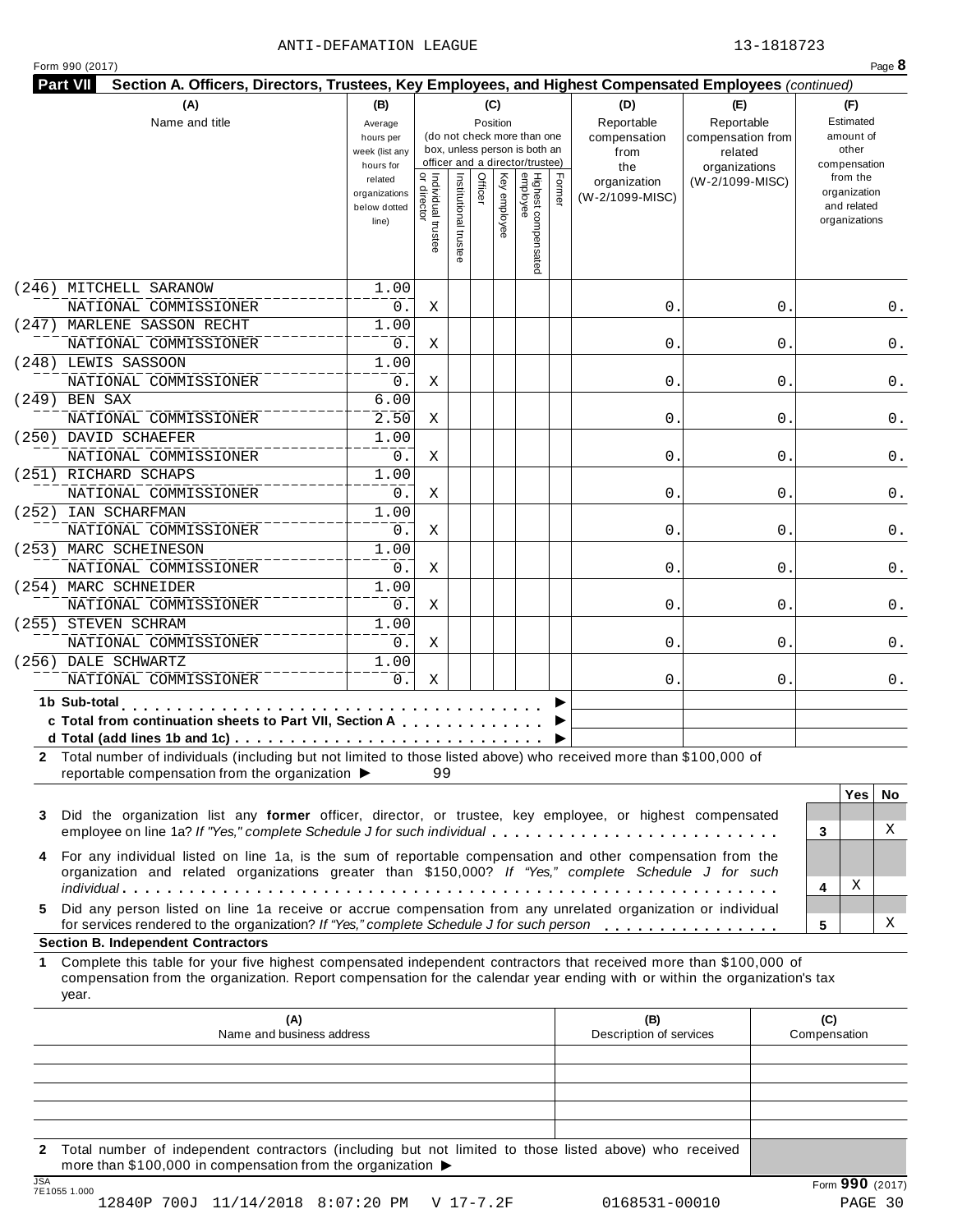| Form 990 (2017) |
|-----------------|
|-----------------|

| (A)<br>Name and title                                                                                                                                                                                                                                           | (B)<br>Average<br>hours per<br>week (list any<br>hours for |                                   | (do not check more than one<br>box, unless person is both an<br>officer and a director/trustee) | (C)<br>Position |                                 |        | (D)<br>Reportable<br>compensation<br>from<br>the | (E)<br>Reportable<br>compensation from<br>related<br>organizations | (F)<br>Estimated<br>amount of<br>other<br>compensation   |
|-----------------------------------------------------------------------------------------------------------------------------------------------------------------------------------------------------------------------------------------------------------------|------------------------------------------------------------|-----------------------------------|-------------------------------------------------------------------------------------------------|-----------------|---------------------------------|--------|--------------------------------------------------|--------------------------------------------------------------------|----------------------------------------------------------|
|                                                                                                                                                                                                                                                                 | related<br>organizations<br>below dotted<br>line)          | Individual trustee<br>or director | Officer<br>Institutional truste                                                                 | Ķey<br>employee | Highest compensated<br>employee | Former | organization<br>(W-2/1099-MISC)                  | (W-2/1099-MISC)                                                    | from the<br>organization<br>and related<br>organizations |
| (257) PAMELA SCHWARTZ                                                                                                                                                                                                                                           | 6.00                                                       |                                   |                                                                                                 |                 |                                 |        |                                                  |                                                                    |                                                          |
| NATIONAL COMMISSIONER                                                                                                                                                                                                                                           | .50                                                        | Χ                                 |                                                                                                 |                 |                                 |        | $\mathbf 0$ .                                    | 0                                                                  | 0.                                                       |
| (258) LARRY SCOTT                                                                                                                                                                                                                                               | 1.00                                                       |                                   |                                                                                                 |                 |                                 |        |                                                  |                                                                    |                                                          |
| NATIONAL COMMISSIONER                                                                                                                                                                                                                                           | 0.                                                         | Χ                                 |                                                                                                 |                 |                                 |        | $\mathbf 0$ .                                    | 0                                                                  | 0.                                                       |
| (259) MICHAEL SERLING                                                                                                                                                                                                                                           | 1.00                                                       |                                   |                                                                                                 |                 |                                 |        |                                                  |                                                                    |                                                          |
| NATIONAL COMMISSIONER                                                                                                                                                                                                                                           | 0.                                                         | Χ                                 |                                                                                                 |                 |                                 |        | $0$ .                                            | 0                                                                  | 0.                                                       |
| (260) GIL SEROTA                                                                                                                                                                                                                                                | 1.00                                                       |                                   |                                                                                                 |                 |                                 |        |                                                  |                                                                    |                                                          |
| NATIONAL COMMISSIONER                                                                                                                                                                                                                                           | 0.                                                         | Χ                                 |                                                                                                 |                 |                                 |        | $\mathbf 0$ .                                    | 0                                                                  | 0.                                                       |
| (261) NEAL SHAPERO                                                                                                                                                                                                                                              | 1.00                                                       |                                   |                                                                                                 |                 |                                 |        |                                                  |                                                                    |                                                          |
| NATIONAL COMMISSIONER                                                                                                                                                                                                                                           | 0.                                                         | Χ                                 |                                                                                                 |                 |                                 |        | $\mathbf 0$ .                                    | 0                                                                  | 0.                                                       |
| (262) JAMES SHAPIRO                                                                                                                                                                                                                                             | 1.00                                                       |                                   |                                                                                                 |                 |                                 |        |                                                  |                                                                    |                                                          |
| NATIONAL COMMISSIONER                                                                                                                                                                                                                                           | 0.                                                         | Χ                                 |                                                                                                 |                 |                                 |        | $\mathbf 0$ .                                    | 0                                                                  | 0.                                                       |
| (263) MICHAEL SHEETZ                                                                                                                                                                                                                                            | 6.00                                                       |                                   |                                                                                                 |                 |                                 |        |                                                  |                                                                    |                                                          |
| NATIONAL COMMISSIONER                                                                                                                                                                                                                                           | .50                                                        | Χ                                 |                                                                                                 |                 |                                 |        | $\mathbf 0$ .                                    | 0                                                                  | 0.                                                       |
| (264) TERRY SHERMAN RALSTON                                                                                                                                                                                                                                     | 1.00                                                       |                                   |                                                                                                 |                 |                                 |        |                                                  |                                                                    |                                                          |
| NATIONAL COMMISSIONER                                                                                                                                                                                                                                           | 0.                                                         | Χ                                 |                                                                                                 |                 |                                 |        | $\mathbf 0$ .                                    | 0                                                                  | 0.                                                       |
| (265) HOWARD SHERWOOD                                                                                                                                                                                                                                           | 1.00                                                       |                                   |                                                                                                 |                 |                                 |        |                                                  |                                                                    |                                                          |
| NATIONAL COMMISSIONER                                                                                                                                                                                                                                           | 0.                                                         | Χ                                 |                                                                                                 |                 |                                 |        | $\mathbf 0$ .                                    | 0                                                                  | 0.                                                       |
| (266) JEFFREY SIMON                                                                                                                                                                                                                                             | 1.00                                                       |                                   |                                                                                                 |                 |                                 |        |                                                  |                                                                    |                                                          |
| NATIONAL COMMISSIONER                                                                                                                                                                                                                                           | 1.50                                                       | Χ                                 |                                                                                                 |                 |                                 |        | $\mathbf 0$ .                                    | 0                                                                  | 0.                                                       |
| (267) PAMELA SIMON                                                                                                                                                                                                                                              | 1.00                                                       |                                   |                                                                                                 |                 |                                 |        |                                                  |                                                                    |                                                          |
| NATIONAL COMMISSIONER                                                                                                                                                                                                                                           | 0.                                                         | Χ                                 |                                                                                                 |                 |                                 |        | 0.                                               | 0                                                                  | 0.                                                       |
|                                                                                                                                                                                                                                                                 |                                                            |                                   |                                                                                                 |                 |                                 |        |                                                  |                                                                    |                                                          |
| 1b Sub-total<br>.<br>c Total from continuation sheets to Part VII, Section A<br>d Total (add lines 1b and 1c) $\ldots \ldots \ldots \ldots \ldots \ldots \ldots \ldots \ldots \ldots \ldots$                                                                    |                                                            |                                   |                                                                                                 |                 |                                 |        |                                                  |                                                                    |                                                          |
| 2 Total number of individuals (including but not limited to those listed above) who received more than \$100,000 of<br>reportable compensation from the organization ▶                                                                                          |                                                            | 99                                |                                                                                                 |                 |                                 |        |                                                  |                                                                    |                                                          |
| Did the organization list any former officer, director, or trustee, key employee, or highest compensated<br>3<br>employee on line 1a? If "Yes," complete Schedule J for such individual                                                                         |                                                            |                                   |                                                                                                 |                 |                                 |        |                                                  |                                                                    | <b>Yes</b><br>No.<br>X<br>3                              |
| For any individual listed on line 1a, is the sum of reportable compensation and other compensation from the<br>4<br>organization and related organizations greater than \$150,000? If "Yes," complete Schedule J for such                                       |                                                            |                                   |                                                                                                 |                 |                                 |        |                                                  |                                                                    | Χ<br>4                                                   |
| Did any person listed on line 1a receive or accrue compensation from any unrelated organization or individual<br>5.<br>for services rendered to the organization? If "Yes," complete Schedule J for such person<br><b>Section B. Independent Contractors</b>    |                                                            |                                   |                                                                                                 |                 |                                 |        |                                                  |                                                                    | х<br>5                                                   |
| Complete this table for your five highest compensated independent contractors that received more than \$100,000 of<br>1.<br>compensation from the organization. Report compensation for the calendar year ending with or within the organization's tax<br>year. |                                                            |                                   |                                                                                                 |                 |                                 |        |                                                  |                                                                    |                                                          |
| (A)<br>Name and business address                                                                                                                                                                                                                                |                                                            |                                   |                                                                                                 |                 |                                 |        | (B)<br>Description of services                   |                                                                    | (C)<br>Compensation                                      |
|                                                                                                                                                                                                                                                                 |                                                            |                                   |                                                                                                 |                 |                                 |        |                                                  |                                                                    |                                                          |
|                                                                                                                                                                                                                                                                 |                                                            |                                   |                                                                                                 |                 |                                 |        |                                                  |                                                                    |                                                          |
| 2 Total number of independent contractors (including but not limited to those listed above) who received<br>more than \$100,000 in compensation from the organization $\blacktriangleright$                                                                     |                                                            |                                   |                                                                                                 |                 |                                 |        |                                                  |                                                                    |                                                          |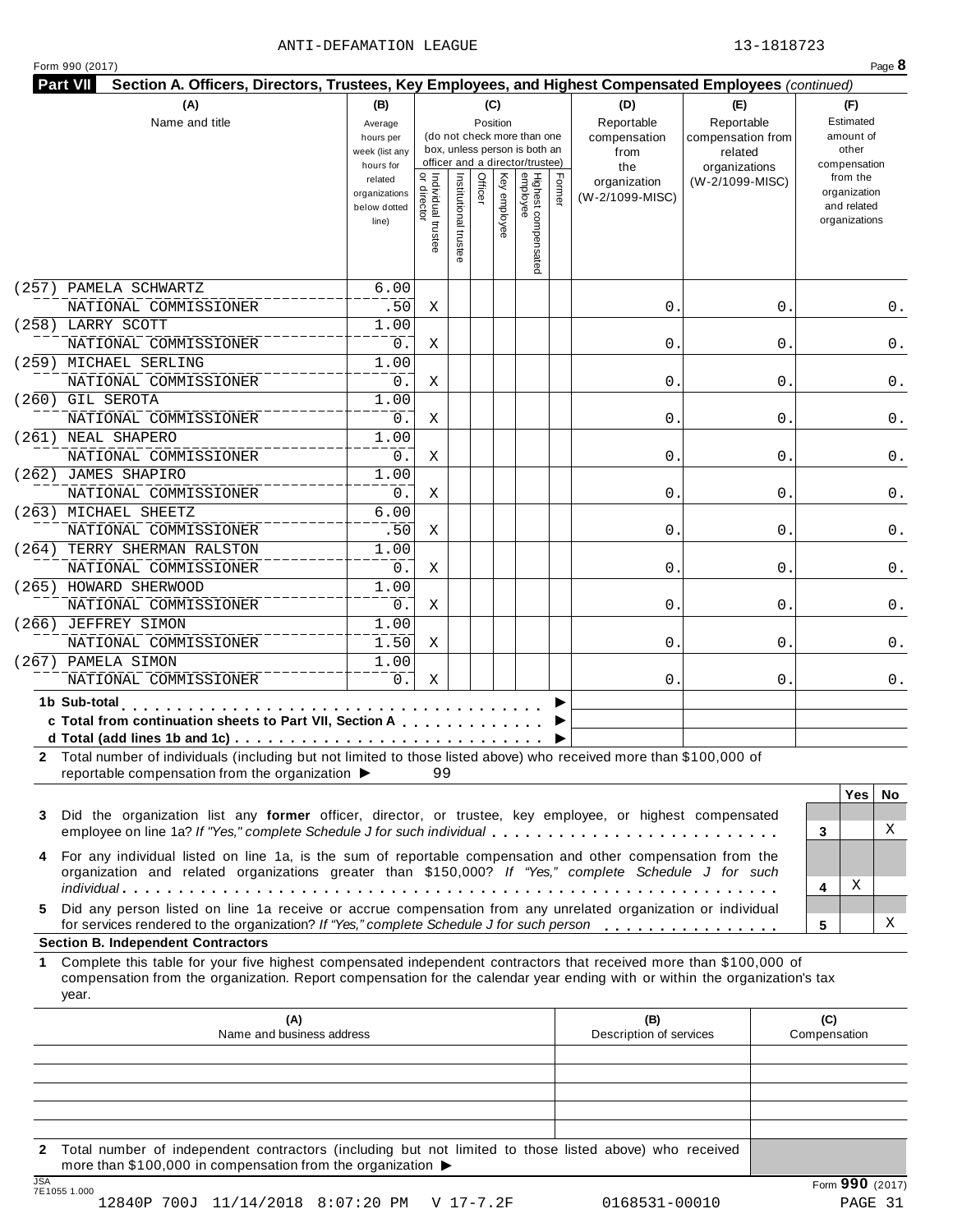|  | Form 990 (2017) |
|--|-----------------|
|  |                 |

| (A)<br>Name and title                                                                                                                                                                                                                                                                                        | (B)<br>Average<br>hours per<br>week (list any<br>hours for |                                     |                      |         | (C)<br>Position | (do not check more than one<br>box, unless person is both an<br>officer and a director/trustee) |        | (D)<br>Reportable<br>compensation<br>from<br>the | (E)<br>Reportable<br>compensation from<br>related<br>organizations | (F)<br>Estimated<br>amount of<br>other<br>compensation   |
|--------------------------------------------------------------------------------------------------------------------------------------------------------------------------------------------------------------------------------------------------------------------------------------------------------------|------------------------------------------------------------|-------------------------------------|----------------------|---------|-----------------|-------------------------------------------------------------------------------------------------|--------|--------------------------------------------------|--------------------------------------------------------------------|----------------------------------------------------------|
|                                                                                                                                                                                                                                                                                                              | related<br>organizations<br>below dotted<br>line)          | Individual trustee<br>  or director | Institutional truste | Officer | Key employee    | Highest compensated<br>employee                                                                 | Former | organization<br>(W-2/1099-MISC)                  | (W-2/1099-MISC)                                                    | from the<br>organization<br>and related<br>organizations |
| (268) HELEN SPECTOR                                                                                                                                                                                                                                                                                          | 1.00                                                       |                                     |                      |         |                 |                                                                                                 |        |                                                  |                                                                    |                                                          |
| NATIONAL COMMISSIONER                                                                                                                                                                                                                                                                                        | 0.                                                         | Χ                                   |                      |         |                 |                                                                                                 |        | 0.                                               | 0                                                                  | 0.                                                       |
| (269) ROBYN SPERLING                                                                                                                                                                                                                                                                                         | 1.00                                                       |                                     |                      |         |                 |                                                                                                 |        |                                                  |                                                                    |                                                          |
| NATIONAL COMMISSIONER                                                                                                                                                                                                                                                                                        | $0$ .                                                      | Χ                                   |                      |         |                 |                                                                                                 |        | 0.                                               | 0                                                                  | 0.                                                       |
| (270) CHARLES STEINBERG                                                                                                                                                                                                                                                                                      | 1.00                                                       |                                     |                      |         |                 |                                                                                                 |        |                                                  |                                                                    |                                                          |
| NATIONAL COMMISSIONER                                                                                                                                                                                                                                                                                        | 0.                                                         | Χ                                   |                      |         |                 |                                                                                                 |        | 0.                                               | 0                                                                  | 0.                                                       |
| (271) ELLEN STERNWEILER                                                                                                                                                                                                                                                                                      | 1.00                                                       |                                     |                      |         |                 |                                                                                                 |        |                                                  |                                                                    |                                                          |
| NATIONAL COMMISSIONER                                                                                                                                                                                                                                                                                        | $0$ .                                                      | Χ                                   |                      |         |                 |                                                                                                 |        | 0.                                               | 0                                                                  | 0.                                                       |
| (272) GREG STEWART                                                                                                                                                                                                                                                                                           | 1.00                                                       |                                     |                      |         |                 |                                                                                                 |        |                                                  |                                                                    |                                                          |
| NATIONAL COMMISSIONER                                                                                                                                                                                                                                                                                        | $0$ .                                                      | Χ                                   |                      |         |                 |                                                                                                 |        | 0.                                               | 0                                                                  | 0.                                                       |
| (273) ALLAN STEYER                                                                                                                                                                                                                                                                                           | 1.00                                                       |                                     |                      |         |                 |                                                                                                 |        |                                                  |                                                                    |                                                          |
| NATIONAL COMMISSIONER                                                                                                                                                                                                                                                                                        | $0$ .                                                      | Χ                                   |                      |         |                 |                                                                                                 |        | 0.                                               | 0                                                                  | 0.                                                       |
| (274) STEPHEN SUSMAN                                                                                                                                                                                                                                                                                         | 1.00                                                       |                                     |                      |         |                 |                                                                                                 |        |                                                  |                                                                    |                                                          |
| NATIONAL COMMISSIONER                                                                                                                                                                                                                                                                                        | $0$ .                                                      | Χ                                   |                      |         |                 |                                                                                                 |        | 0.                                               | 0                                                                  | 0.                                                       |
| (275) ZENA TAMLER                                                                                                                                                                                                                                                                                            | 1.00                                                       |                                     |                      |         |                 |                                                                                                 |        |                                                  |                                                                    |                                                          |
| NATIONAL COMMISSIONER                                                                                                                                                                                                                                                                                        | $0$ .                                                      | Χ                                   |                      |         |                 |                                                                                                 |        | 0.                                               | 0                                                                  | 0.                                                       |
| (276) MARLA TANENBAUM                                                                                                                                                                                                                                                                                        | 1.00                                                       |                                     |                      |         |                 |                                                                                                 |        |                                                  |                                                                    |                                                          |
| NATIONAL COMMISSIONER                                                                                                                                                                                                                                                                                        | $0$ .                                                      | Χ                                   |                      |         |                 |                                                                                                 |        | 0.                                               | 0                                                                  | 0.                                                       |
| (277) CHUCK TAYLOR                                                                                                                                                                                                                                                                                           | 1.00                                                       |                                     |                      |         |                 |                                                                                                 |        |                                                  |                                                                    |                                                          |
| NATIONAL COMMISSIONER                                                                                                                                                                                                                                                                                        | 0.                                                         | Χ                                   |                      |         |                 |                                                                                                 |        | 0.                                               | 0                                                                  | 0.                                                       |
| (278) LEAH TEMKIN                                                                                                                                                                                                                                                                                            | 1.00                                                       |                                     |                      |         |                 |                                                                                                 |        |                                                  |                                                                    |                                                          |
| NATIONAL COMMISSIONER                                                                                                                                                                                                                                                                                        | 0.                                                         | Χ                                   |                      |         |                 |                                                                                                 |        | 0.                                               | 0                                                                  | 0.                                                       |
| 1b Sub-total<br>c Total from continuation sheets to Part VII, Section A<br>2 Total number of individuals (including but not limited to those listed above) who received more than \$100,000 of<br>reportable compensation from the organization ▶                                                            |                                                            | 99                                  |                      |         |                 |                                                                                                 |        |                                                  |                                                                    |                                                          |
| Did the organization list any former officer, director, or trustee, key employee, or highest compensated<br>3<br>employee on line 1a? If "Yes," complete Schedule J for such individual                                                                                                                      |                                                            |                                     |                      |         |                 |                                                                                                 |        |                                                  |                                                                    | <b>Yes</b><br>No.<br>X<br>3                              |
| 4 For any individual listed on line 1a, is the sum of reportable compensation and other compensation from the<br>organization and related organizations greater than \$150,000? If "Yes," complete Schedule J for such                                                                                       |                                                            |                                     |                      |         |                 |                                                                                                 |        |                                                  |                                                                    | х<br>4                                                   |
| Did any person listed on line 1a receive or accrue compensation from any unrelated organization or individual<br>5.                                                                                                                                                                                          |                                                            |                                     |                      |         |                 |                                                                                                 |        |                                                  |                                                                    |                                                          |
| for services rendered to the organization? If "Yes," complete Schedule J for such person                                                                                                                                                                                                                     |                                                            |                                     |                      |         |                 |                                                                                                 |        |                                                  |                                                                    | Χ<br>5                                                   |
| <b>Section B. Independent Contractors</b><br>Complete this table for your five highest compensated independent contractors that received more than \$100,000 of<br>1.<br>compensation from the organization. Report compensation for the calendar year ending with or within the organization's tax<br>year. |                                                            |                                     |                      |         |                 |                                                                                                 |        |                                                  |                                                                    |                                                          |
| (A)<br>Name and business address                                                                                                                                                                                                                                                                             |                                                            |                                     |                      |         |                 |                                                                                                 |        | (B)<br>Description of services                   |                                                                    | (C)<br>Compensation                                      |
|                                                                                                                                                                                                                                                                                                              |                                                            |                                     |                      |         |                 |                                                                                                 |        |                                                  |                                                                    |                                                          |
| 2 Total number of independent contractors (including but not limited to those listed above) who received                                                                                                                                                                                                     |                                                            |                                     |                      |         |                 |                                                                                                 |        |                                                  |                                                                    |                                                          |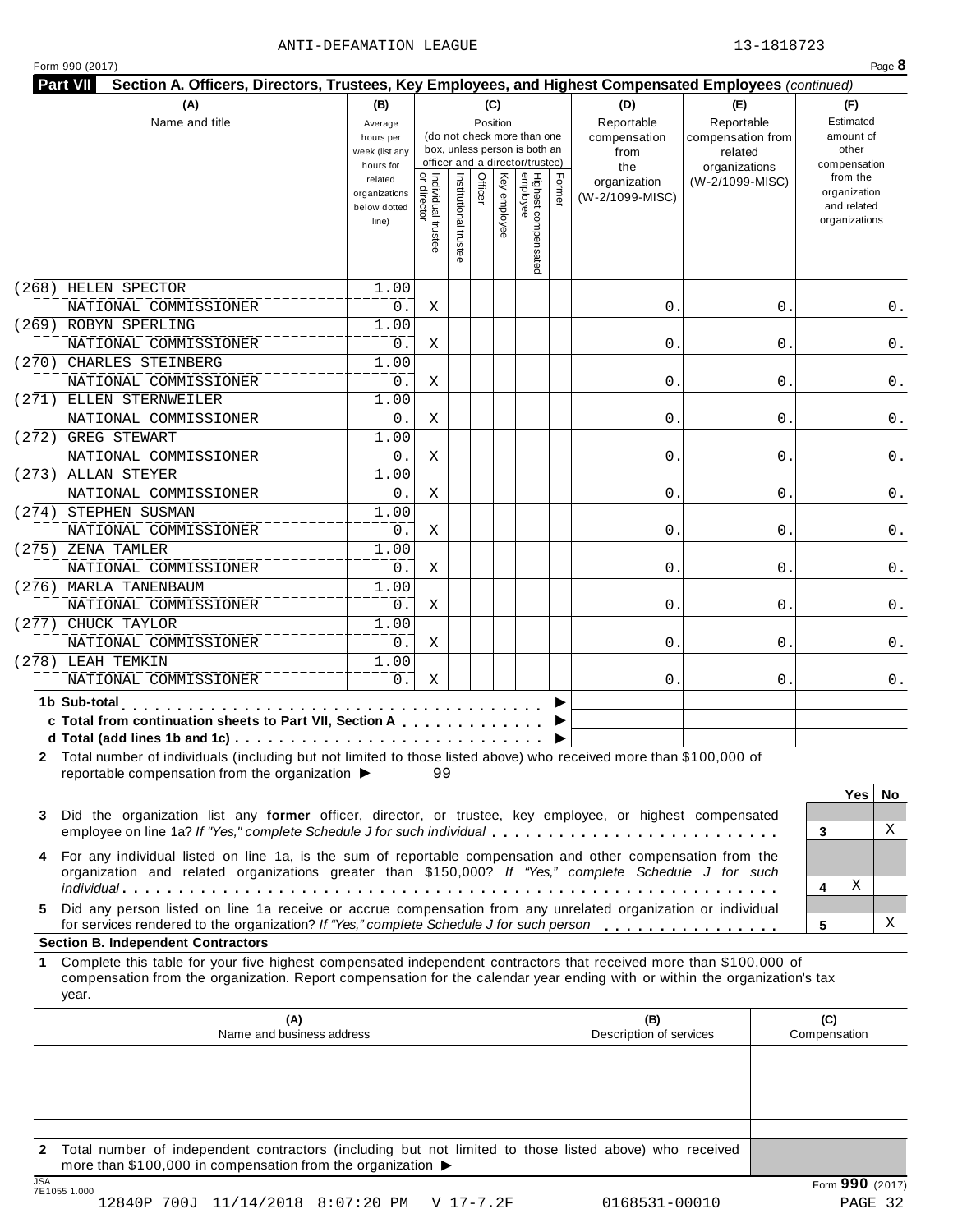|  | Form 990 (2017) |  |
|--|-----------------|--|
|  |                 |  |

| (A)<br>Name and title                                                                                                                                                                                                                                                     | (B)<br>Average<br>hours per<br>week (list any<br>hours for |                                   |                      |         | (C)<br>Position | (do not check more than one<br>box, unless person is both an<br>officer and a director/trustee) |        | (D)<br>Reportable<br>compensation<br>from<br>the | (E)<br>Reportable<br>compensation from<br>related<br>organizations | (F)<br>Estimated<br>amount of<br>other<br>compensation   |
|---------------------------------------------------------------------------------------------------------------------------------------------------------------------------------------------------------------------------------------------------------------------------|------------------------------------------------------------|-----------------------------------|----------------------|---------|-----------------|-------------------------------------------------------------------------------------------------|--------|--------------------------------------------------|--------------------------------------------------------------------|----------------------------------------------------------|
|                                                                                                                                                                                                                                                                           | related<br>organizations<br>below dotted<br>line)          | Individual trustee<br>or director | Institutional truste | Officer | Ķey<br>employee | Highest compensated<br>employee                                                                 | Former | organization<br>(W-2/1099-MISC)                  | (W-2/1099-MISC)                                                    | from the<br>organization<br>and related<br>organizations |
| (279) NANCY TIMM                                                                                                                                                                                                                                                          | 1.00                                                       |                                   |                      |         |                 |                                                                                                 |        |                                                  |                                                                    |                                                          |
| NATIONAL COMMISSIONER                                                                                                                                                                                                                                                     | 0.                                                         | Χ                                 |                      |         |                 |                                                                                                 |        | 0                                                | 0                                                                  | 0.                                                       |
| (280) JAY TOBIN                                                                                                                                                                                                                                                           | 1.00                                                       |                                   |                      |         |                 |                                                                                                 |        |                                                  |                                                                    |                                                          |
| NATIONAL COMMISSIONER                                                                                                                                                                                                                                                     | 0.                                                         | Χ                                 |                      |         |                 |                                                                                                 |        | $\mathbf 0$ .                                    | 0                                                                  | 0.                                                       |
| (281) WENDY TONKIN                                                                                                                                                                                                                                                        | 1.00                                                       |                                   |                      |         |                 |                                                                                                 |        |                                                  |                                                                    |                                                          |
| NATIONAL COMMISSIONER                                                                                                                                                                                                                                                     | 0.                                                         | Χ                                 |                      |         |                 |                                                                                                 |        | $0$ .                                            | 0                                                                  | 0.                                                       |
| (282) TRACY TREGER                                                                                                                                                                                                                                                        | 1.00                                                       |                                   |                      |         |                 |                                                                                                 |        |                                                  |                                                                    |                                                          |
| NATIONAL COMMISSIONER                                                                                                                                                                                                                                                     | 0.                                                         | Χ                                 |                      |         |                 |                                                                                                 |        | $\mathbf 0$ .                                    | 0                                                                  | 0.                                                       |
| (283) STEVEN UNGERLEIDER                                                                                                                                                                                                                                                  | 1.00                                                       |                                   |                      |         |                 |                                                                                                 |        |                                                  |                                                                    |                                                          |
| NATIONAL COMMISSIONER                                                                                                                                                                                                                                                     | 0.                                                         | Χ                                 |                      |         |                 |                                                                                                 |        | $\mathbf 0$ .                                    | 0                                                                  | 0.                                                       |
| (284) JOHN WALLACH                                                                                                                                                                                                                                                        | 1.00                                                       |                                   |                      |         |                 |                                                                                                 |        |                                                  |                                                                    |                                                          |
| NATIONAL COMMISSIONER                                                                                                                                                                                                                                                     | 0.                                                         | Χ                                 |                      |         |                 |                                                                                                 |        | $0$ .                                            | 0                                                                  | 0.                                                       |
| (285) JAMES WALLACK                                                                                                                                                                                                                                                       | 1.00                                                       |                                   |                      |         |                 |                                                                                                 |        |                                                  |                                                                    |                                                          |
| NATIONAL COMMISSIONER                                                                                                                                                                                                                                                     | 0.                                                         | Χ                                 |                      |         |                 |                                                                                                 |        | $\mathbf 0$ .                                    | 0                                                                  | 0.                                                       |
| (286) LENORE WAX                                                                                                                                                                                                                                                          | 1.00                                                       |                                   |                      |         |                 |                                                                                                 |        |                                                  |                                                                    |                                                          |
| NATIONAL COMMISSIONER                                                                                                                                                                                                                                                     | 0.                                                         | Χ                                 |                      |         |                 |                                                                                                 |        | $\mathbf 0$ .                                    | 0                                                                  | 0.                                                       |
| (287) ALAN WEIL                                                                                                                                                                                                                                                           | 1.00                                                       |                                   |                      |         |                 |                                                                                                 |        |                                                  |                                                                    |                                                          |
| NATIONAL COMMISSIONER                                                                                                                                                                                                                                                     | 0.                                                         | Χ                                 |                      |         |                 |                                                                                                 |        | $0$ .                                            | 0                                                                  | 0.                                                       |
| (288) GREGG WEINER                                                                                                                                                                                                                                                        | 1.00                                                       |                                   |                      |         |                 |                                                                                                 |        |                                                  |                                                                    |                                                          |
| NATIONAL COMMISSIONER                                                                                                                                                                                                                                                     | 0.                                                         | Χ                                 |                      |         |                 |                                                                                                 |        | $\mathbf 0$ .                                    | 0                                                                  | 0.                                                       |
| (289) MIRIAM WEISMAN                                                                                                                                                                                                                                                      | 1.00                                                       |                                   |                      |         |                 |                                                                                                 |        |                                                  |                                                                    |                                                          |
| NATIONAL COMMISSIONER                                                                                                                                                                                                                                                     | 0.                                                         | Χ                                 |                      |         |                 |                                                                                                 |        | 0.                                               | 0                                                                  | 0.                                                       |
| 1b Sub-total                                                                                                                                                                                                                                                              |                                                            |                                   |                      |         |                 |                                                                                                 |        |                                                  |                                                                    |                                                          |
| .<br>c Total from continuation sheets to Part VII, Section A<br>2 Total number of individuals (including but not limited to those listed above) who received more than \$100,000 of<br>reportable compensation from the organization ▶                                    |                                                            | 99                                |                      |         |                 |                                                                                                 |        |                                                  |                                                                    |                                                          |
| Did the organization list any former officer, director, or trustee, key employee, or highest compensated<br>3<br>employee on line 1a? If "Yes," complete Schedule J for such individual                                                                                   |                                                            |                                   |                      |         |                 |                                                                                                 |        |                                                  |                                                                    | <b>Yes</b><br>No.<br>X<br>3                              |
| For any individual listed on line 1a, is the sum of reportable compensation and other compensation from the<br>4<br>organization and related organizations greater than \$150,000? If "Yes," complete Schedule J for such                                                 |                                                            |                                   |                      |         |                 |                                                                                                 |        |                                                  |                                                                    | Χ<br>4                                                   |
| Did any person listed on line 1a receive or accrue compensation from any unrelated organization or individual<br>5.                                                                                                                                                       |                                                            |                                   |                      |         |                 |                                                                                                 |        |                                                  |                                                                    |                                                          |
| for services rendered to the organization? If "Yes," complete Schedule J for such person                                                                                                                                                                                  |                                                            |                                   |                      |         |                 |                                                                                                 |        |                                                  |                                                                    | х<br>5                                                   |
| <b>Section B. Independent Contractors</b>                                                                                                                                                                                                                                 |                                                            |                                   |                      |         |                 |                                                                                                 |        |                                                  |                                                                    |                                                          |
| Complete this table for your five highest compensated independent contractors that received more than \$100,000 of<br>$\mathbf{1}$<br>compensation from the organization. Report compensation for the calendar year ending with or within the organization's tax<br>year. |                                                            |                                   |                      |         |                 |                                                                                                 |        |                                                  |                                                                    |                                                          |
| (A)<br>Name and business address                                                                                                                                                                                                                                          |                                                            |                                   |                      |         |                 |                                                                                                 |        | (B)<br>Description of services                   |                                                                    | (C)<br>Compensation                                      |
|                                                                                                                                                                                                                                                                           |                                                            |                                   |                      |         |                 |                                                                                                 |        |                                                  |                                                                    |                                                          |
| 2 Total number of independent contractors (including but not limited to those listed above) who received                                                                                                                                                                  |                                                            |                                   |                      |         |                 |                                                                                                 |        |                                                  |                                                                    |                                                          |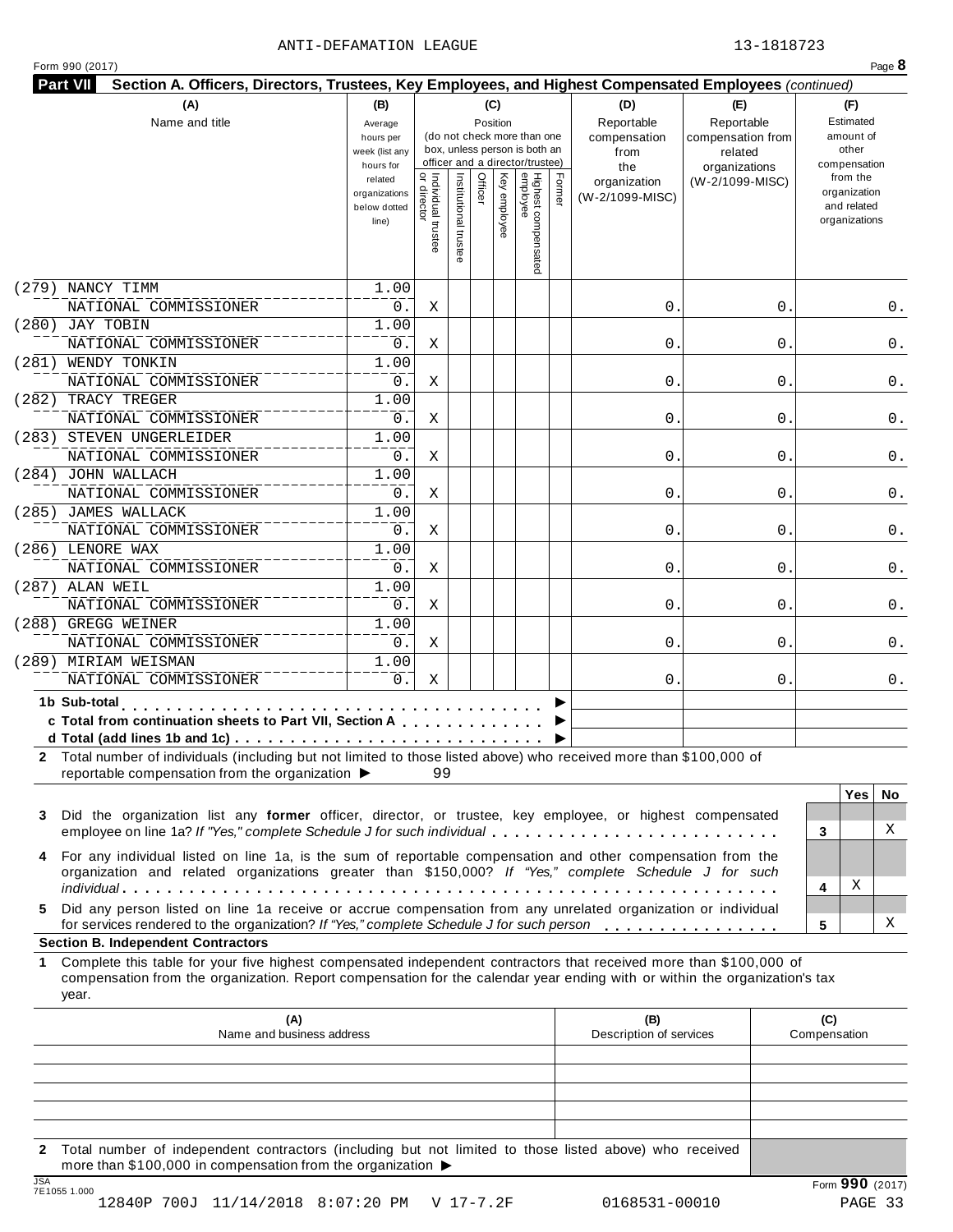|             | (A)<br>Name and title                                                                                                                                                                                                                                                                    | (B)<br>Average<br>hours per<br>week (list any<br>hours for |                                   |                     | (C)<br>Position |                 | (do not check more than one<br>box, unless person is both an<br>officer and a director/trustee) |        | (D)<br>Reportable<br>compensation<br>from<br>the | (E)<br>Reportable<br>compensation from<br>related<br>organizations | (F)<br>Estimated<br>amount of<br>other<br>compensation   |
|-------------|------------------------------------------------------------------------------------------------------------------------------------------------------------------------------------------------------------------------------------------------------------------------------------------|------------------------------------------------------------|-----------------------------------|---------------------|-----------------|-----------------|-------------------------------------------------------------------------------------------------|--------|--------------------------------------------------|--------------------------------------------------------------------|----------------------------------------------------------|
|             |                                                                                                                                                                                                                                                                                          | related<br>organizations<br>below dotted<br>line)          | Individual trustee<br>or director | Institutional trust | Officer         | Key<br>employee | Highest compensated<br>employee                                                                 | Former | organization<br>(W-2/1099-MISC)                  | (W-2/1099-MISC)                                                    | from the<br>organization<br>and related<br>organizations |
|             | (290) MITCHELL WESELEY                                                                                                                                                                                                                                                                   | 7.00                                                       |                                   |                     |                 |                 |                                                                                                 |        |                                                  |                                                                    |                                                          |
|             | NATIONAL COMMISSIONER                                                                                                                                                                                                                                                                    | 2.50                                                       | X                                 |                     |                 |                 |                                                                                                 |        | $\mathsf{O}$ .                                   | 0                                                                  | 0.                                                       |
|             | (291) D. RICHARD WILLIAMS                                                                                                                                                                                                                                                                | 1.00                                                       |                                   |                     |                 |                 |                                                                                                 |        |                                                  |                                                                    |                                                          |
|             | NATIONAL COMMISSIONER                                                                                                                                                                                                                                                                    | 0.                                                         | Χ                                 |                     |                 |                 |                                                                                                 |        | $\mathsf{O}$ .                                   | 0                                                                  | 0.                                                       |
|             | (292) BARRY WINOGRAD                                                                                                                                                                                                                                                                     | 1.00                                                       |                                   |                     |                 |                 |                                                                                                 |        |                                                  |                                                                    |                                                          |
|             | NATIONAL COMMISSIONER                                                                                                                                                                                                                                                                    | $0$ .                                                      | Χ                                 |                     |                 |                 |                                                                                                 |        | $\mathsf{O}$ .                                   | 0                                                                  | 0.                                                       |
|             | (293) JONATHON WISE                                                                                                                                                                                                                                                                      | 1.00                                                       |                                   |                     |                 |                 |                                                                                                 |        |                                                  |                                                                    |                                                          |
|             | NATIONAL COMMISSIONER                                                                                                                                                                                                                                                                    | 0.                                                         | Χ                                 |                     |                 |                 |                                                                                                 |        | $\mathsf{O}$ .                                   | 0                                                                  | 0.                                                       |
|             | (294) DAVID WITTENSTEIN                                                                                                                                                                                                                                                                  | 1.00                                                       |                                   |                     |                 |                 |                                                                                                 |        |                                                  |                                                                    |                                                          |
|             | NATIONAL COMMISSIONER                                                                                                                                                                                                                                                                    | 0.                                                         | Χ                                 |                     |                 |                 |                                                                                                 |        | $\mathsf{O}$ .                                   | 0                                                                  | 0.                                                       |
|             | (295) JACQUES WOLF                                                                                                                                                                                                                                                                       | 1.00                                                       |                                   |                     |                 |                 |                                                                                                 |        |                                                  |                                                                    |                                                          |
|             | NATIONAL COMMISSIONER                                                                                                                                                                                                                                                                    | $0$ .                                                      | Χ                                 |                     |                 |                 |                                                                                                 |        | $\mathsf{O}$ .                                   | 0                                                                  | 0.                                                       |
|             | (296) ERIC WOLKOFF                                                                                                                                                                                                                                                                       | 1.00                                                       |                                   |                     |                 |                 |                                                                                                 |        |                                                  |                                                                    |                                                          |
|             | NATIONAL COMMISSIONER                                                                                                                                                                                                                                                                    | $0$ .                                                      | Χ                                 |                     |                 |                 |                                                                                                 |        | $\mathsf{O}$ .                                   | 0                                                                  | 0.                                                       |
|             | (297) HARVEY WOLKOFF                                                                                                                                                                                                                                                                     | 1.00                                                       |                                   |                     |                 |                 |                                                                                                 |        |                                                  |                                                                    |                                                          |
|             | NATIONAL COMMISSIONER                                                                                                                                                                                                                                                                    | 0.                                                         | Χ                                 |                     |                 |                 |                                                                                                 |        | $\mathsf{O}$ .                                   | 0                                                                  | 0.                                                       |
|             | (298) ERIC ZACHS                                                                                                                                                                                                                                                                         | 1.00                                                       |                                   |                     |                 |                 |                                                                                                 |        |                                                  |                                                                    |                                                          |
|             | NATIONAL COMMISSIONER                                                                                                                                                                                                                                                                    | $0$ .                                                      | Χ                                 |                     |                 |                 |                                                                                                 |        | $\mathsf{O}$ .                                   | 0                                                                  | 0.                                                       |
|             | (299) STEPHEN ZACK                                                                                                                                                                                                                                                                       |                                                            |                                   |                     |                 |                 |                                                                                                 |        |                                                  |                                                                    |                                                          |
|             |                                                                                                                                                                                                                                                                                          | 1.00                                                       |                                   |                     |                 |                 |                                                                                                 |        |                                                  |                                                                    |                                                          |
|             | NATIONAL COMMISSIONER                                                                                                                                                                                                                                                                    | $0$ .                                                      | Χ                                 |                     |                 |                 |                                                                                                 |        | $\mathsf{O}$ .                                   | 0                                                                  | 0.                                                       |
|             | (300) MARJORIE ZESSAR                                                                                                                                                                                                                                                                    | 1.00                                                       |                                   |                     |                 |                 |                                                                                                 |        |                                                  |                                                                    |                                                          |
|             | NATIONAL COMMISSIONER                                                                                                                                                                                                                                                                    | $0$ .                                                      | Χ                                 |                     |                 |                 |                                                                                                 |        | 0.                                               | 0                                                                  | 0.                                                       |
|             | 1b Sub-total experience in the set of the set of the set of the set of the set of the set of the set of the set of the set of the set of the set of the set of the set of the set of the set of the set of the set of the set<br>c Total from continuation sheets to Part VII, Section A |                                                            |                                   |                     |                 |                 |                                                                                                 |        |                                                  |                                                                    |                                                          |
|             | 2 Total number of individuals (including but not limited to those listed above) who received more than \$100,000 of<br>reportable compensation from the organization ▶                                                                                                                   |                                                            | 99                                |                     |                 |                 |                                                                                                 |        |                                                  |                                                                    |                                                          |
|             |                                                                                                                                                                                                                                                                                          |                                                            |                                   |                     |                 |                 |                                                                                                 |        |                                                  |                                                                    | <b>Yes</b><br>No.                                        |
|             | Did the organization list any former officer, director, or trustee, key employee, or highest compensated<br>employee on line 1a? If "Yes," complete Schedule J for such individual                                                                                                       |                                                            |                                   |                     |                 |                 |                                                                                                 |        |                                                  |                                                                    | X<br>3                                                   |
|             | For any individual listed on line 1a, is the sum of reportable compensation and other compensation from the                                                                                                                                                                              |                                                            |                                   |                     |                 |                 |                                                                                                 |        |                                                  |                                                                    |                                                          |
|             | organization and related organizations greater than \$150,000? If "Yes," complete Schedule J for such                                                                                                                                                                                    |                                                            |                                   |                     |                 |                 |                                                                                                 |        |                                                  |                                                                    | Χ<br>4                                                   |
| 3<br>4<br>5 | Did any person listed on line 1a receive or accrue compensation from any unrelated organization or individual<br>for services rendered to the organization? If "Yes," complete Schedule J for such person                                                                                |                                                            |                                   |                     |                 |                 |                                                                                                 |        |                                                  |                                                                    | Χ<br>5                                                   |
|             | <b>Section B. Independent Contractors</b>                                                                                                                                                                                                                                                |                                                            |                                   |                     |                 |                 |                                                                                                 |        |                                                  |                                                                    |                                                          |
| 1.          | Complete this table for your five highest compensated independent contractors that received more than \$100,000 of<br>compensation from the organization. Report compensation for the calendar year ending with or within the organization's tax<br>year.                                |                                                            |                                   |                     |                 |                 |                                                                                                 |        |                                                  |                                                                    |                                                          |
|             | (A)<br>Name and business address                                                                                                                                                                                                                                                         |                                                            |                                   |                     |                 |                 |                                                                                                 |        | (B)<br>Description of services                   |                                                                    | (C)<br>Compensation                                      |
|             |                                                                                                                                                                                                                                                                                          |                                                            |                                   |                     |                 |                 |                                                                                                 |        |                                                  |                                                                    |                                                          |
|             |                                                                                                                                                                                                                                                                                          |                                                            |                                   |                     |                 |                 |                                                                                                 |        |                                                  |                                                                    |                                                          |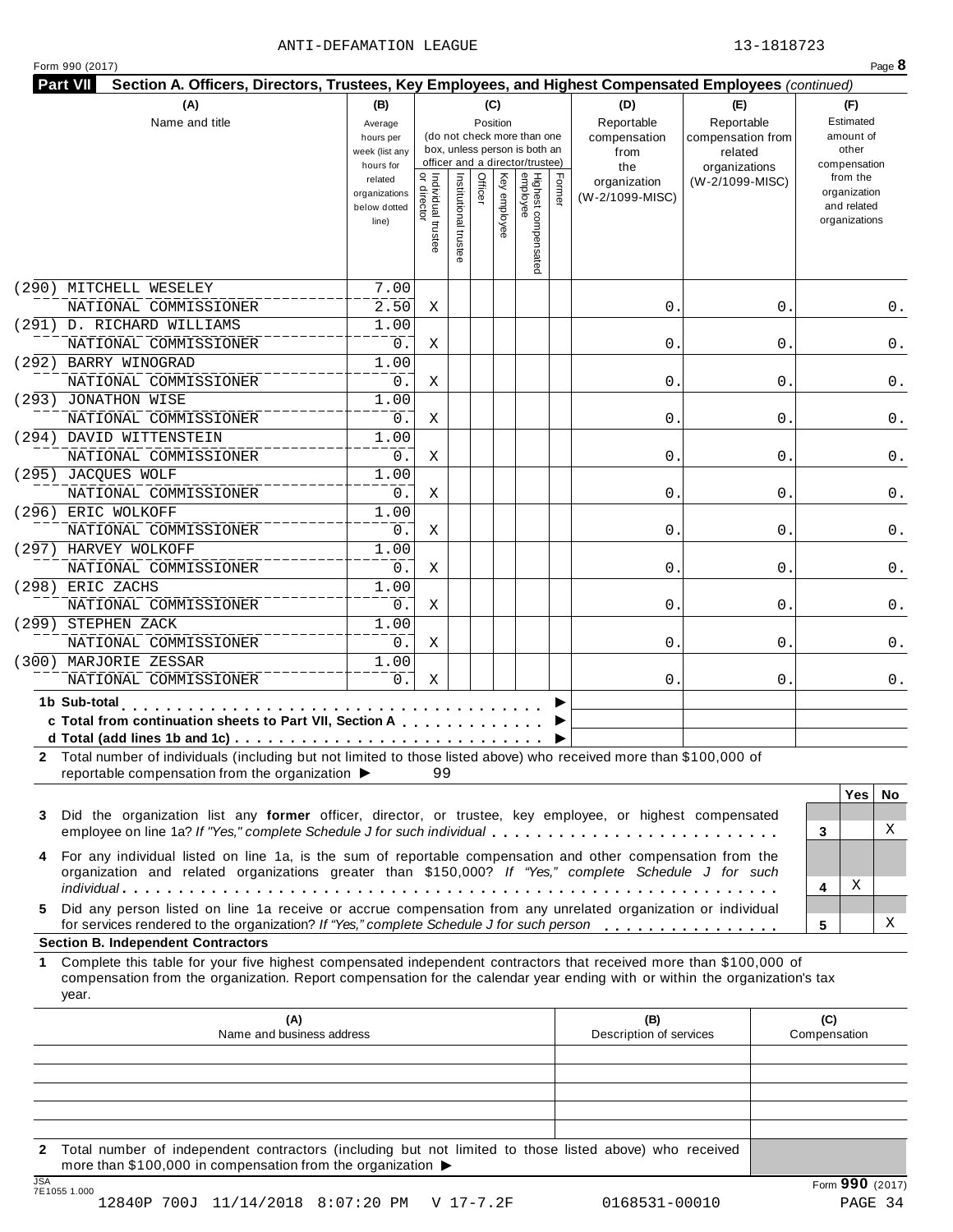| Form 990 (2017) |
|-----------------|
|-----------------|

| (A)<br>Name and title                                                                                                                                                                                                                                                                                        | (B)<br>Average<br>hours per<br>week (list any<br>hours for | (C)<br>Position<br>(do not check more than one<br>box, unless person is both an<br>officer and a director/trustee) |                    |         |                 |                                 |                                | (D)<br>Reportable<br>compensation<br>from<br>the | (E)<br>Reportable<br>compensation from<br>related<br>organizations | (F)<br>Estimated<br>amount of<br>other<br>compensation   |
|--------------------------------------------------------------------------------------------------------------------------------------------------------------------------------------------------------------------------------------------------------------------------------------------------------------|------------------------------------------------------------|--------------------------------------------------------------------------------------------------------------------|--------------------|---------|-----------------|---------------------------------|--------------------------------|--------------------------------------------------|--------------------------------------------------------------------|----------------------------------------------------------|
|                                                                                                                                                                                                                                                                                                              | related<br>organizations<br>below dotted<br>line)          | Individual trustee<br>or director                                                                                  | Institutional trus | Officer | Κey<br>employee | Highest compensated<br>employee | Former                         | organization<br>(W-2/1099-MISC)                  | (W-2/1099-MISC)                                                    | from the<br>organization<br>and related<br>organizations |
| (301) MARTINE ZINN                                                                                                                                                                                                                                                                                           | 1.00                                                       |                                                                                                                    |                    |         |                 |                                 |                                |                                                  |                                                                    |                                                          |
| NATIONAL COMMISSIONER                                                                                                                                                                                                                                                                                        | 0.                                                         | Χ                                                                                                                  |                    |         |                 |                                 |                                | $\mathbf{0}$ .                                   | 0                                                                  | 0.                                                       |
| (302) ABRAHAM H FOXMAN                                                                                                                                                                                                                                                                                       | 3.50                                                       |                                                                                                                    |                    |         |                 |                                 |                                |                                                  |                                                                    |                                                          |
| NATIONAL DIRECTOR EMERITUS                                                                                                                                                                                                                                                                                   | 2.50                                                       | Χ                                                                                                                  |                    |         |                 |                                 |                                | 165,875.                                         | 84,600.                                                            | 0.                                                       |
| (303) MELVIN SALBERG                                                                                                                                                                                                                                                                                         | 2.00                                                       |                                                                                                                    |                    |         |                 |                                 |                                |                                                  |                                                                    |                                                          |
| PAST NAT'L CHAIR (THRU 11/17)                                                                                                                                                                                                                                                                                | .50                                                        | Χ                                                                                                                  |                    |         |                 |                                 |                                | 0                                                | 0                                                                  | 0.                                                       |
| (304) JAMES GROSFELD                                                                                                                                                                                                                                                                                         | 2.00                                                       |                                                                                                                    |                    |         |                 |                                 |                                |                                                  |                                                                    |                                                          |
| VICE CHAIR (THRU 11/17)                                                                                                                                                                                                                                                                                      | 0.                                                         | Χ                                                                                                                  |                    |         |                 |                                 |                                | $\mathbf{0}$ .                                   | 0                                                                  | 0.                                                       |
| (305) JEFFREY L. BAKER                                                                                                                                                                                                                                                                                       | 1.00                                                       |                                                                                                                    |                    |         |                 |                                 |                                |                                                  |                                                                    |                                                          |
| NATL COMMISSIONER (THRU 11/17)                                                                                                                                                                                                                                                                               | 0.                                                         | Χ                                                                                                                  |                    |         |                 |                                 |                                | $\mathbf{0}$ .                                   | 0                                                                  | 0.                                                       |
| (306) MARTIN H. BELSKY                                                                                                                                                                                                                                                                                       | 1.00                                                       |                                                                                                                    |                    |         |                 |                                 |                                |                                                  |                                                                    |                                                          |
| NATL COMMISSIONER (THRU 11/17)                                                                                                                                                                                                                                                                               | $0$ .                                                      | Χ                                                                                                                  |                    |         |                 |                                 |                                | 0.                                               | 0                                                                  | 0.                                                       |
| (307) ERIC BERG                                                                                                                                                                                                                                                                                              | 5.00                                                       |                                                                                                                    |                    |         |                 |                                 |                                |                                                  |                                                                    |                                                          |
| NATL COMMISSIONER (THRU 2/17)                                                                                                                                                                                                                                                                                | $0$ .                                                      | Χ                                                                                                                  |                    |         |                 |                                 |                                | 0.                                               | 0                                                                  | 0.                                                       |
| (308) JOAN E. BERGER                                                                                                                                                                                                                                                                                         | 1.00                                                       |                                                                                                                    |                    |         |                 |                                 |                                |                                                  |                                                                    |                                                          |
| NATL COMMISSIONER (THRU 11/17)                                                                                                                                                                                                                                                                               | 0.                                                         | Χ                                                                                                                  |                    |         |                 |                                 |                                | $\mathbf{0}$ .                                   | 0                                                                  | 0.                                                       |
| (309) ADAM M. COLE                                                                                                                                                                                                                                                                                           | $\overline{5.00}$                                          |                                                                                                                    |                    |         |                 |                                 |                                |                                                  |                                                                    |                                                          |
| NATL COMMISSIONER (THRU 10/17)                                                                                                                                                                                                                                                                               | $0$ .                                                      | Χ                                                                                                                  |                    |         |                 |                                 |                                | 0.                                               | 0                                                                  | 0.                                                       |
| (310) LEE H. DAVIS                                                                                                                                                                                                                                                                                           | 1.00                                                       |                                                                                                                    |                    |         |                 |                                 |                                |                                                  |                                                                    |                                                          |
| NATL COMMISSIONER (THRU 3/17)                                                                                                                                                                                                                                                                                | 0.                                                         | Χ                                                                                                                  |                    |         |                 |                                 |                                | 0.                                               | 0                                                                  | 0.                                                       |
| (311) MARSHAL ELOVICH                                                                                                                                                                                                                                                                                        | 1.00                                                       |                                                                                                                    |                    |         |                 |                                 |                                |                                                  |                                                                    |                                                          |
| NATL COMMISSIONER (THRU 11/17)<br>1b Sub-total                                                                                                                                                                                                                                                               | 0.                                                         | Χ                                                                                                                  |                    |         |                 |                                 |                                | 0.                                               | 0                                                                  | 0.                                                       |
| c Total from continuation sheets to Part VII, Section A<br>2 Total number of individuals (including but not limited to those listed above) who received more than \$100,000 of<br>reportable compensation from the organization ▶                                                                            |                                                            | 99                                                                                                                 |                    |         |                 |                                 |                                |                                                  |                                                                    |                                                          |
| Did the organization list any former officer, director, or trustee, key employee, or highest compensated<br>3<br>employee on line 1a? If "Yes," complete Schedule J for such individual                                                                                                                      |                                                            |                                                                                                                    |                    |         |                 |                                 |                                |                                                  |                                                                    | <b>Yes</b><br>No.<br>X<br>3                              |
| For any individual listed on line 1a, is the sum of reportable compensation and other compensation from the<br>4<br>organization and related organizations greater than \$150,000? If "Yes," complete Schedule J for such                                                                                    |                                                            |                                                                                                                    |                    |         |                 |                                 |                                |                                                  |                                                                    | х<br>4                                                   |
| Did any person listed on line 1a receive or accrue compensation from any unrelated organization or individual<br>5                                                                                                                                                                                           |                                                            |                                                                                                                    |                    |         |                 |                                 |                                |                                                  |                                                                    |                                                          |
| for services rendered to the organization? If "Yes," complete Schedule J for such person                                                                                                                                                                                                                     |                                                            |                                                                                                                    |                    |         |                 |                                 |                                |                                                  |                                                                    | Χ<br>5                                                   |
| <b>Section B. Independent Contractors</b><br>Complete this table for your five highest compensated independent contractors that received more than \$100,000 of<br>1.<br>compensation from the organization. Report compensation for the calendar year ending with or within the organization's tax<br>year. |                                                            |                                                                                                                    |                    |         |                 |                                 |                                |                                                  |                                                                    |                                                          |
| (A)<br>Name and business address                                                                                                                                                                                                                                                                             |                                                            |                                                                                                                    |                    |         |                 |                                 | (B)<br>Description of services | (C)<br>Compensation                              |                                                                    |                                                          |
|                                                                                                                                                                                                                                                                                                              |                                                            |                                                                                                                    |                    |         |                 |                                 |                                |                                                  |                                                                    |                                                          |
| 2 Total number of independent contractors (including but not limited to those listed above) who received<br>more than \$100,000 in compensation from the organization $\blacktriangleright$                                                                                                                  |                                                            |                                                                                                                    |                    |         |                 |                                 |                                |                                                  |                                                                    |                                                          |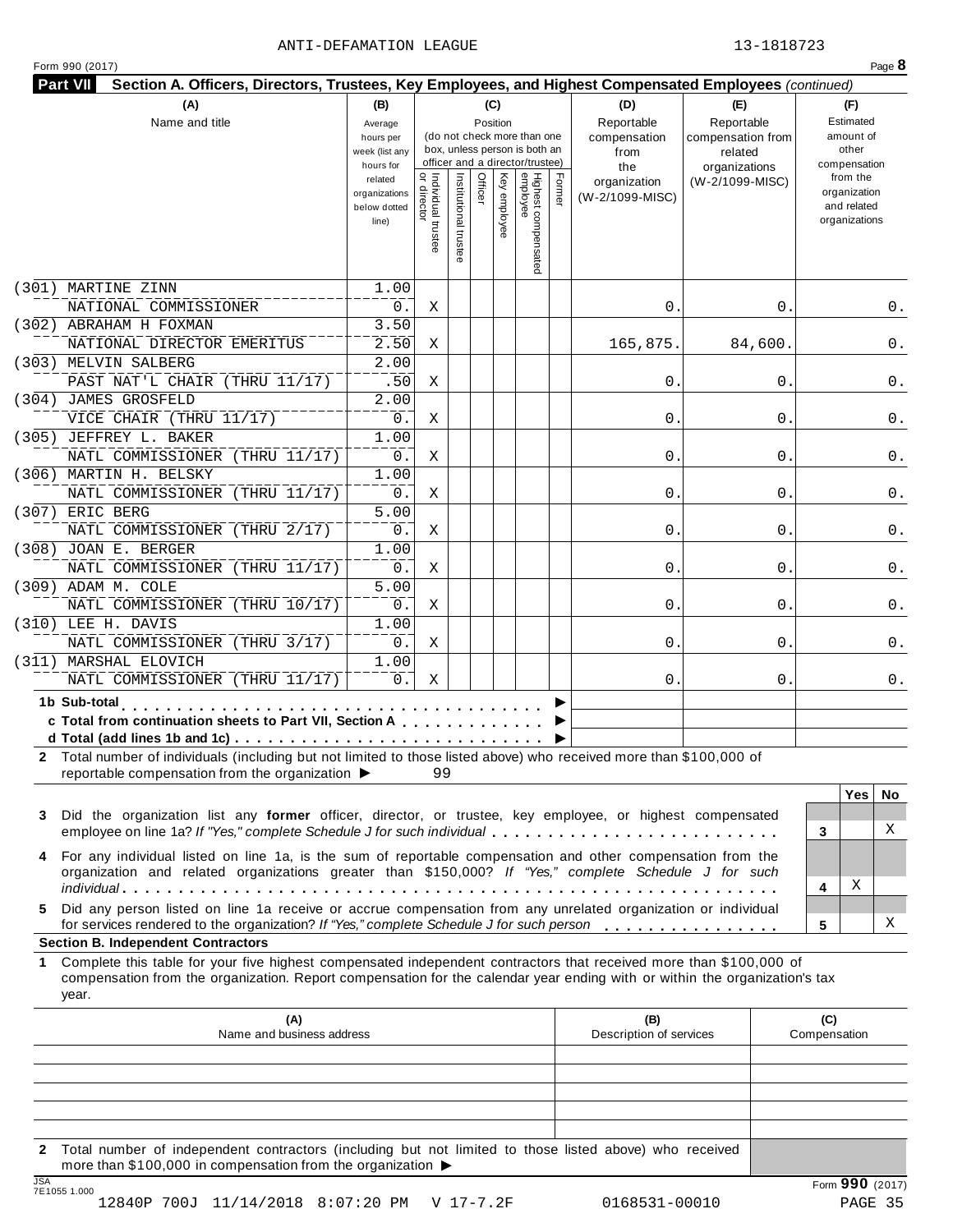| (A)<br>Name and title                                                                                                                                                                                                                                           | (B)<br>Average<br>hours per<br>week (list any<br>hours for | (C)<br>Position<br>(do not check more than one<br>box, unless person is both an<br>officer and a director/trustee)<br>$\overline{5}$ |                        |         |                   |                                 |                                | (D)<br>Reportable<br>compensation<br>from<br>the | (E)<br>Reportable<br>compensation from<br>related<br>organizations | (F)<br>Estimated<br>amount of<br>other<br>compensation   |
|-----------------------------------------------------------------------------------------------------------------------------------------------------------------------------------------------------------------------------------------------------------------|------------------------------------------------------------|--------------------------------------------------------------------------------------------------------------------------------------|------------------------|---------|-------------------|---------------------------------|--------------------------------|--------------------------------------------------|--------------------------------------------------------------------|----------------------------------------------------------|
|                                                                                                                                                                                                                                                                 | related<br>organizations<br>below dotted<br>line)          | dividual trustee                                                                                                                     | Institutional<br>$\Xi$ | Officer | Ķey<br>y employee | Highest compensated<br>employee | Former                         | organization<br>(W-2/1099-MISC)                  | (W-2/1099-MISC)                                                    | from the<br>organization<br>and related<br>organizations |
| SHERRIE FRACHTMAN<br>(312)                                                                                                                                                                                                                                      | 1.00                                                       |                                                                                                                                      |                        |         |                   |                                 |                                |                                                  |                                                                    |                                                          |
| NATL COMMISSIONER (THRU 11/17)                                                                                                                                                                                                                                  | 0.                                                         | Χ                                                                                                                                    |                        |         |                   |                                 |                                | 0                                                | 0                                                                  | 0.                                                       |
| (313) ROBBYE FRANK                                                                                                                                                                                                                                              | 5.00                                                       |                                                                                                                                      |                        |         |                   |                                 |                                |                                                  |                                                                    |                                                          |
| NATL COMMISSIONER (THRU 11/17)                                                                                                                                                                                                                                  | 0.                                                         | Χ                                                                                                                                    |                        |         |                   |                                 |                                | $0$ .                                            | 0                                                                  | 0.                                                       |
| (314) JULIE GAL                                                                                                                                                                                                                                                 | 1.00                                                       |                                                                                                                                      |                        |         |                   |                                 |                                |                                                  |                                                                    |                                                          |
| NATL COMMISSIONER (THRU 11/17)                                                                                                                                                                                                                                  | 0.                                                         | Χ                                                                                                                                    |                        |         |                   |                                 |                                | 0                                                | 0                                                                  | 0.                                                       |
| (315) LAWRENCE E. GLICK                                                                                                                                                                                                                                         | 1.00                                                       |                                                                                                                                      |                        |         |                   |                                 |                                |                                                  |                                                                    |                                                          |
| NATL COMMISSIONER (THRU 11/17)                                                                                                                                                                                                                                  | 0.                                                         | Χ                                                                                                                                    |                        |         |                   |                                 |                                | $0$ .                                            | 0                                                                  | 0.                                                       |
| (316) EUGENE GOLDSTEIN                                                                                                                                                                                                                                          | 1.00                                                       |                                                                                                                                      |                        |         |                   |                                 |                                |                                                  |                                                                    |                                                          |
| NATL COMMISSIONER (THRU 11/17)                                                                                                                                                                                                                                  | 0.                                                         | Χ                                                                                                                                    |                        |         |                   |                                 |                                | 0                                                | 0                                                                  | 0.                                                       |
| (317) JAY HACK                                                                                                                                                                                                                                                  | 1.00                                                       |                                                                                                                                      |                        |         |                   |                                 |                                |                                                  |                                                                    |                                                          |
| NATL COMMISSIONER (THRU 9/17)                                                                                                                                                                                                                                   | 0.                                                         | Χ                                                                                                                                    |                        |         |                   |                                 |                                | $\mathbf 0$ .                                    | 0                                                                  | 0.                                                       |
| (318) PHILIP KORN                                                                                                                                                                                                                                               | 1.00                                                       |                                                                                                                                      |                        |         |                   |                                 |                                |                                                  |                                                                    |                                                          |
| NATL COMMISSIONER (THRU 11/17)                                                                                                                                                                                                                                  | 0.                                                         | Χ                                                                                                                                    |                        |         |                   |                                 |                                | $0$ .                                            | 0                                                                  | 0.                                                       |
| (319) MICHAEL MERLIN                                                                                                                                                                                                                                            | 1.00                                                       |                                                                                                                                      |                        |         |                   |                                 |                                |                                                  |                                                                    |                                                          |
| NATL COMMISSIONER (THRU 11/17)                                                                                                                                                                                                                                  | 0.                                                         | Χ                                                                                                                                    |                        |         |                   |                                 |                                | 0                                                | 0                                                                  | 0.                                                       |
| (320) JEFFREY S. NEWBERG                                                                                                                                                                                                                                        | 1.00                                                       |                                                                                                                                      |                        |         |                   |                                 |                                |                                                  |                                                                    |                                                          |
| NATL COMMISSIONER (THRU 11/17)                                                                                                                                                                                                                                  | 0.                                                         | Χ                                                                                                                                    |                        |         |                   |                                 |                                | $0$ .                                            | 0                                                                  | 0.                                                       |
| (321) CAROL OSTROW                                                                                                                                                                                                                                              | 1.00                                                       |                                                                                                                                      |                        |         |                   |                                 |                                |                                                  |                                                                    |                                                          |
| NATL COMMISSIONER (THRU 11/17)                                                                                                                                                                                                                                  | 0.                                                         | Χ                                                                                                                                    |                        |         |                   |                                 |                                | 0                                                | 0                                                                  | 0.                                                       |
| (322) AVNER PORAT                                                                                                                                                                                                                                               | 1.00                                                       |                                                                                                                                      |                        |         |                   |                                 |                                |                                                  |                                                                    |                                                          |
| NATL COMMISSIONER (THRU 11/17)                                                                                                                                                                                                                                  | 0.                                                         | Χ                                                                                                                                    |                        |         |                   |                                 |                                | 0.                                               | 0                                                                  | 0.                                                       |
| 1b Sub-total<br>c Total from continuation sheets to Part VII, Section A<br>2 Total number of individuals (including but not limited to those listed above) who received more than \$100,000 of<br>reportable compensation from the organization ▶               |                                                            | 99                                                                                                                                   |                        |         |                   |                                 |                                |                                                  |                                                                    |                                                          |
| Did the organization list any former officer, director, or trustee, key employee, or highest compensated<br>3<br>employee on line 1a? If "Yes," complete Schedule J for such individual                                                                         |                                                            |                                                                                                                                      |                        |         |                   |                                 |                                |                                                  |                                                                    | <b>Yes</b><br>No.<br>X<br>3                              |
| 4 For any individual listed on line 1a, is the sum of reportable compensation and other compensation from the<br>organization and related organizations greater than \$150,000? If "Yes," complete Schedule J for such                                          |                                                            |                                                                                                                                      |                        |         |                   |                                 |                                |                                                  |                                                                    | Χ<br>4                                                   |
| Did any person listed on line 1a receive or accrue compensation from any unrelated organization or individual<br>5                                                                                                                                              |                                                            |                                                                                                                                      |                        |         |                   |                                 |                                |                                                  |                                                                    |                                                          |
| for services rendered to the organization? If "Yes," complete Schedule J for such person                                                                                                                                                                        |                                                            |                                                                                                                                      |                        |         |                   |                                 |                                |                                                  |                                                                    | х<br>5                                                   |
| <b>Section B. Independent Contractors</b>                                                                                                                                                                                                                       |                                                            |                                                                                                                                      |                        |         |                   |                                 |                                |                                                  |                                                                    |                                                          |
| Complete this table for your five highest compensated independent contractors that received more than \$100,000 of<br>1.<br>compensation from the organization. Report compensation for the calendar year ending with or within the organization's tax<br>year. |                                                            |                                                                                                                                      |                        |         |                   |                                 |                                |                                                  |                                                                    |                                                          |
| (A)<br>Name and business address                                                                                                                                                                                                                                |                                                            |                                                                                                                                      |                        |         |                   |                                 | (B)<br>Description of services |                                                  | (C)<br>Compensation                                                |                                                          |
|                                                                                                                                                                                                                                                                 |                                                            |                                                                                                                                      |                        |         |                   |                                 |                                |                                                  |                                                                    |                                                          |
| 2 Total number of independent contractors (including but not limited to those listed above) who received                                                                                                                                                        |                                                            |                                                                                                                                      |                        |         |                   |                                 |                                |                                                  |                                                                    |                                                          |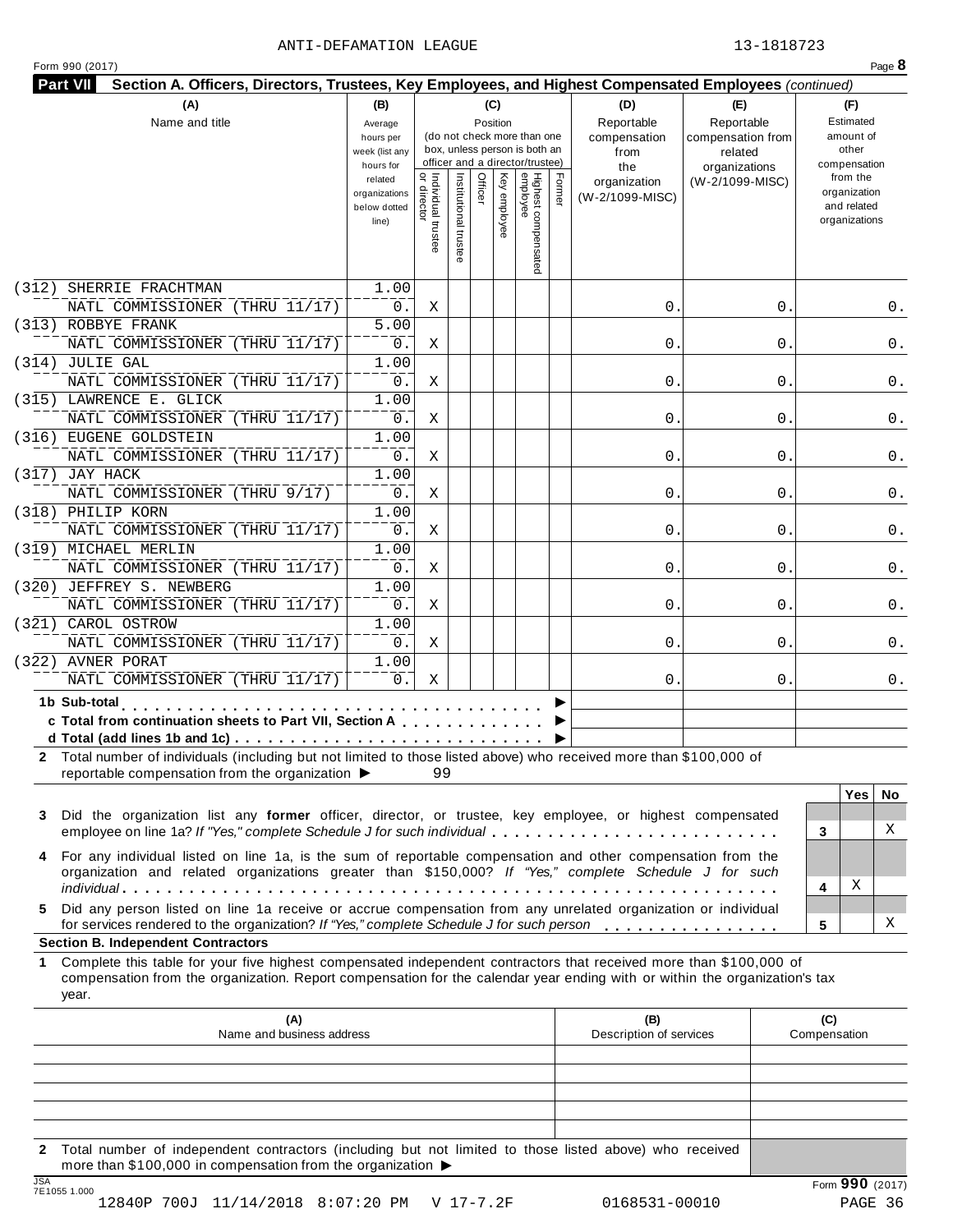| (A)<br>Name and title                                                                                                                                                                                                                                  | (B)<br>Average<br>hours per<br>week (list any<br>hours for | (C)<br>Position<br>(do not check more than one<br>box, unless person is both an<br>officer and a director/trustee) |                     |                         |                                 |        | (D)<br>Reportable<br>compensation<br>from<br>the | (E)<br>Reportable<br>compensation from<br>related<br>organizations | (F)<br>Estimated<br>amount of<br>other<br>compensation   |
|--------------------------------------------------------------------------------------------------------------------------------------------------------------------------------------------------------------------------------------------------------|------------------------------------------------------------|--------------------------------------------------------------------------------------------------------------------|---------------------|-------------------------|---------------------------------|--------|--------------------------------------------------|--------------------------------------------------------------------|----------------------------------------------------------|
|                                                                                                                                                                                                                                                        | related<br>organizations<br>below dotted<br>line)          | Individual t<br>dividual trustee                                                                                   | Institutional trust | Officer<br>Key employee | Highest compensated<br>employee | Former | organization<br>(W-2/1099-MISC)                  | (W-2/1099-MISC)                                                    | from the<br>organization<br>and related<br>organizations |
| JOHN A. RAPHAEL<br>(323)                                                                                                                                                                                                                               | 1.00                                                       |                                                                                                                    |                     |                         |                                 |        |                                                  |                                                                    |                                                          |
| NATL COMMISSIONER (THRU 3/17)<br>(324) LARRY RASKY                                                                                                                                                                                                     | 0.<br>1.00                                                 | Χ                                                                                                                  |                     |                         |                                 |        | 0                                                | 0                                                                  | 0.                                                       |
| NATL COMMISSIONER (THRU 11/17)                                                                                                                                                                                                                         | 0.                                                         | Χ                                                                                                                  |                     |                         |                                 |        | 0                                                | 0                                                                  | 0.                                                       |
| (325)<br><b>GREG ROSENTHAL</b>                                                                                                                                                                                                                         | 1.00                                                       |                                                                                                                    |                     |                         |                                 |        |                                                  |                                                                    |                                                          |
| NATL COMMISSIONER (THRU 11/17)                                                                                                                                                                                                                         | 0.                                                         | Χ                                                                                                                  |                     |                         |                                 |        | 0                                                | 0                                                                  | 0.                                                       |
| (326)<br>ANDREW C. SNYDER                                                                                                                                                                                                                              | 1.00                                                       |                                                                                                                    |                     |                         |                                 |        |                                                  |                                                                    |                                                          |
| NATL COMMISSIONER (THRU 11/17)                                                                                                                                                                                                                         | 0.                                                         | Χ                                                                                                                  |                     |                         |                                 |        | 0                                                | 0                                                                  | 0.                                                       |
| (327)<br><b>GERALD STEMPLER</b>                                                                                                                                                                                                                        | 1.00                                                       |                                                                                                                    |                     |                         |                                 |        |                                                  |                                                                    |                                                          |
| NATL COMMISSIONER (THRU 11/17)                                                                                                                                                                                                                         | 0.                                                         | Χ                                                                                                                  |                     |                         |                                 |        | 0                                                | 0                                                                  | 0.                                                       |
| (328) ROBYN TEPLITZKY                                                                                                                                                                                                                                  | 5.00                                                       |                                                                                                                    |                     |                         |                                 |        |                                                  |                                                                    |                                                          |
| NATL COMMISSIONER (THRU 12/17)                                                                                                                                                                                                                         | 0.                                                         | Χ                                                                                                                  |                     |                         |                                 |        | 0                                                | 0                                                                  | 0.                                                       |
| (329)<br>ANDREW H. TISCH                                                                                                                                                                                                                               | 1.00                                                       |                                                                                                                    |                     |                         |                                 |        |                                                  |                                                                    |                                                          |
| NATL COMMISSIONER (THRU 3/17)                                                                                                                                                                                                                          | 0.                                                         | Χ                                                                                                                  |                     |                         |                                 |        | 0                                                | 0                                                                  | 0.                                                       |
| (330)<br>JEROME H. TURK                                                                                                                                                                                                                                | 1.00                                                       |                                                                                                                    |                     |                         |                                 |        |                                                  |                                                                    |                                                          |
| NATL COMMISSIONER (THRU 10/17)                                                                                                                                                                                                                         | 0.                                                         | Χ                                                                                                                  |                     |                         |                                 |        | 0                                                | 0                                                                  | 0.                                                       |
| (331) GARY ZAUSMER                                                                                                                                                                                                                                     | 1.00<br>0.                                                 |                                                                                                                    |                     |                         |                                 |        |                                                  |                                                                    |                                                          |
| NATL COMMISSIONER (THRU 12/17)<br>(332) HOWARD W. GOLDSTEIN                                                                                                                                                                                            | 1.00                                                       | Χ                                                                                                                  |                     |                         |                                 |        | 0                                                | 0                                                                  | 0.                                                       |
| NATIONAL COMMISSIONER                                                                                                                                                                                                                                  | 0.                                                         | Χ                                                                                                                  |                     |                         |                                 |        | 0                                                | 0                                                                  | 0.                                                       |
| (333)<br>JEFFREY B. GREENE                                                                                                                                                                                                                             | 1.00                                                       |                                                                                                                    |                     |                         |                                 |        |                                                  |                                                                    |                                                          |
| NATIONAL COMMISSIONER                                                                                                                                                                                                                                  | 0.                                                         | Χ                                                                                                                  |                     |                         |                                 |        | 0                                                | 0                                                                  | 0.                                                       |
| 1b Sub-total<br>.<br>c Total from continuation sheets to Part VII, Section A                                                                                                                                                                           |                                                            |                                                                                                                    |                     |                         |                                 |        |                                                  |                                                                    |                                                          |
| 2 Total number of individuals (including but not limited to those listed above) who received more than \$100,000 of                                                                                                                                    |                                                            |                                                                                                                    |                     |                         |                                 |        |                                                  |                                                                    |                                                          |
| reportable compensation from the organization ▶                                                                                                                                                                                                        |                                                            | 99                                                                                                                 |                     |                         |                                 |        |                                                  |                                                                    |                                                          |
| Did the organization list any former officer, director, or trustee, key employee, or highest compensated<br>3<br>employee on line 1a? If "Yes," complete Schedule J for such individual                                                                |                                                            |                                                                                                                    |                     |                         |                                 |        |                                                  |                                                                    | <b>Yes</b><br>No.<br>Χ<br>3                              |
| For any individual listed on line 1a, is the sum of reportable compensation and other compensation from the<br>4<br>organization and related organizations greater than \$150,000? If "Yes," complete Schedule J for such                              |                                                            |                                                                                                                    |                     |                         |                                 |        |                                                  |                                                                    | Χ<br>4                                                   |
| Did any person listed on line 1a receive or accrue compensation from any unrelated organization or individual<br>5                                                                                                                                     |                                                            |                                                                                                                    |                     |                         |                                 |        |                                                  |                                                                    | X                                                        |
| for services rendered to the organization? If "Yes," complete Schedule J for such person<br><b>Section B. Independent Contractors</b>                                                                                                                  |                                                            |                                                                                                                    |                     |                         |                                 |        |                                                  |                                                                    | 5                                                        |
| Complete this table for your five highest compensated independent contractors that received more than \$100,000 of<br>1.<br>compensation from the organization. Report compensation for the calendar year ending with or within the organization's tax |                                                            |                                                                                                                    |                     |                         |                                 |        |                                                  |                                                                    |                                                          |
| year.                                                                                                                                                                                                                                                  |                                                            |                                                                                                                    |                     |                         |                                 |        | (B)                                              |                                                                    | (C)                                                      |
| (A)<br>Name and business address                                                                                                                                                                                                                       |                                                            |                                                                                                                    |                     |                         |                                 |        | Description of services                          |                                                                    | Compensation                                             |
|                                                                                                                                                                                                                                                        |                                                            |                                                                                                                    |                     |                         |                                 |        |                                                  |                                                                    |                                                          |
|                                                                                                                                                                                                                                                        |                                                            |                                                                                                                    |                     |                         |                                 |        |                                                  |                                                                    |                                                          |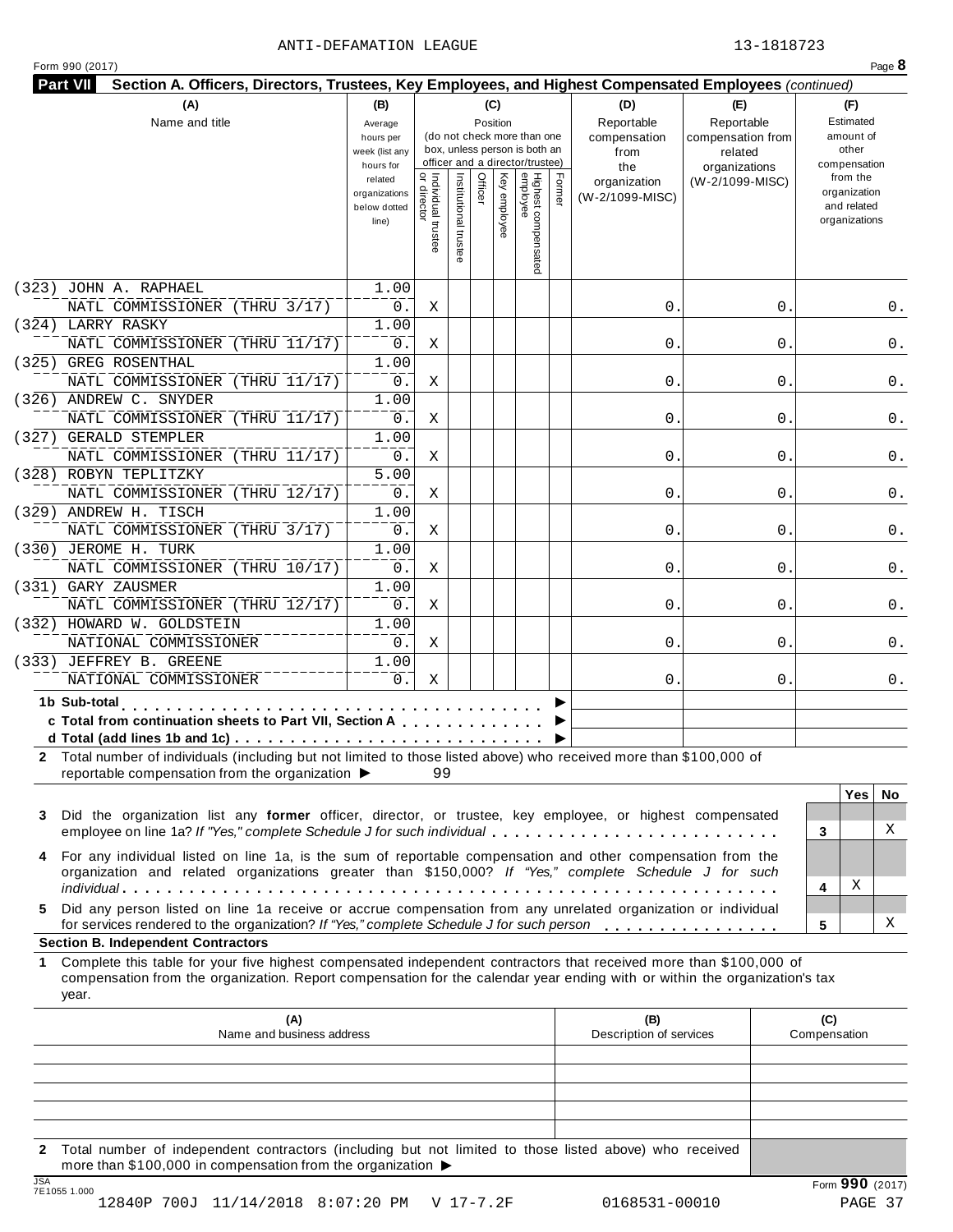|  | Form 990 (2017) |  |
|--|-----------------|--|
|  |                 |  |

| (A)<br>Name and title                                                                                                                                                                                                                                           | (B)<br>Average<br>hours per<br>week (list any<br>hours for | (C)<br>Position<br>(do not check more than one<br>box, unless person is both an<br>officer and a director/trustee) |                   |                            |                                 |        |                                 |                 |                                                          |  |  |  |  |  |  | (D)<br>Reportable<br>compensation<br>from<br>the | (E)<br>Reportable<br>compensation from<br>related<br>organizations | (F)<br>Estimated<br>amount of<br>other<br>compensation |
|-----------------------------------------------------------------------------------------------------------------------------------------------------------------------------------------------------------------------------------------------------------------|------------------------------------------------------------|--------------------------------------------------------------------------------------------------------------------|-------------------|----------------------------|---------------------------------|--------|---------------------------------|-----------------|----------------------------------------------------------|--|--|--|--|--|--|--------------------------------------------------|--------------------------------------------------------------------|--------------------------------------------------------|
|                                                                                                                                                                                                                                                                 | related<br>organizations<br>below dotted<br>line)          | <br>  Individual trustee<br>  or director                                                                          | Institutional tru | Officer<br>Ķey<br>employee | Highest compensated<br>employee | Former | organization<br>(W-2/1099-MISC) | (W-2/1099-MISC) | from the<br>organization<br>and related<br>organizations |  |  |  |  |  |  |                                                  |                                                                    |                                                        |
| (334) ALLAN J. JACOBS                                                                                                                                                                                                                                           | 1.00                                                       |                                                                                                                    |                   |                            |                                 |        |                                 |                 |                                                          |  |  |  |  |  |  |                                                  |                                                                    |                                                        |
| NATIONAL COMMISSIONER                                                                                                                                                                                                                                           | 0.                                                         | Χ                                                                                                                  |                   |                            |                                 |        | 0.                              | $0$ .           | 0.                                                       |  |  |  |  |  |  |                                                  |                                                                    |                                                        |
| (335) SAMUEL LEVY                                                                                                                                                                                                                                               | 1.00                                                       |                                                                                                                    |                   |                            |                                 |        |                                 |                 |                                                          |  |  |  |  |  |  |                                                  |                                                                    |                                                        |
| NATIONAL COMMISSIONER                                                                                                                                                                                                                                           | 0.                                                         | Χ                                                                                                                  |                   |                            |                                 |        | 0.                              | 0               | 0.                                                       |  |  |  |  |  |  |                                                  |                                                                    |                                                        |
| (336) DANIEL MARIASCHIN<br>NATIONAL COMMISSIONER                                                                                                                                                                                                                | 1.00<br>$0$ .                                              | Χ                                                                                                                  |                   |                            |                                 |        | $\mathsf{O}$                    | 0               | 0.                                                       |  |  |  |  |  |  |                                                  |                                                                    |                                                        |
| (337) LAWRENCE ROSENBLOOM<br>NATIONAL COMMISSIONER                                                                                                                                                                                                              | 6.00<br>.50                                                | Χ                                                                                                                  |                   |                            |                                 |        | $\mathsf{O}$                    | 0               | 0.                                                       |  |  |  |  |  |  |                                                  |                                                                    |                                                        |
| (338) MOISHE SMITH                                                                                                                                                                                                                                              | 1.00                                                       |                                                                                                                    |                   |                            |                                 |        |                                 |                 |                                                          |  |  |  |  |  |  |                                                  |                                                                    |                                                        |
| NATIONAL COMMISSIONER                                                                                                                                                                                                                                           | $0$ .                                                      | Χ                                                                                                                  |                   |                            |                                 |        | 0.                              | 0               | 0.                                                       |  |  |  |  |  |  |                                                  |                                                                    |                                                        |
| (339) CLIFFORD SCHECHTER                                                                                                                                                                                                                                        | 34.00                                                      |                                                                                                                    |                   |                            |                                 |        |                                 |                 |                                                          |  |  |  |  |  |  |                                                  |                                                                    |                                                        |
| INTERNAL CONSULTANT                                                                                                                                                                                                                                             | 6.00                                                       |                                                                                                                    |                   | Χ                          |                                 |        | 509,149.                        | 0.              | 4,490.                                                   |  |  |  |  |  |  |                                                  |                                                                    |                                                        |
| (340) MICHAEL A. KELLMAN                                                                                                                                                                                                                                        | 24.00                                                      |                                                                                                                    |                   |                            |                                 |        |                                 |                 |                                                          |  |  |  |  |  |  |                                                  |                                                                    |                                                        |
| CHIEF FINANCIAL OFFICER                                                                                                                                                                                                                                         | 16.00                                                      |                                                                                                                    |                   | Χ                          |                                 |        | 154,532.                        | 103,021.        | 37, 315.                                                 |  |  |  |  |  |  |                                                  |                                                                    |                                                        |
| (341) DEBORAH G. LAUTER<br>SENIOR V.P, POLICY & PROGRAMS                                                                                                                                                                                                        | 40.00<br>$0$ .                                             |                                                                                                                    |                   | Χ                          |                                 |        | 493,976.                        | $0$ .           | 27,101.                                                  |  |  |  |  |  |  |                                                  |                                                                    |                                                        |
| (342) DAVID S. WAREN                                                                                                                                                                                                                                            | 40.00                                                      |                                                                                                                    |                   |                            |                                 |        |                                 |                 |                                                          |  |  |  |  |  |  |                                                  |                                                                    |                                                        |
| V.P, REGIONAL OPERATIONS                                                                                                                                                                                                                                        | 0.                                                         |                                                                                                                    |                   | Χ                          |                                 |        | 238,756.                        | 0.              | 33,974.                                                  |  |  |  |  |  |  |                                                  |                                                                    |                                                        |
| (343) FREDERIC BLOCH                                                                                                                                                                                                                                            | 24.00                                                      |                                                                                                                    |                   |                            |                                 |        |                                 |                 |                                                          |  |  |  |  |  |  |                                                  |                                                                    |                                                        |
| SENIOR VICE PRESIDENT, GROWTH                                                                                                                                                                                                                                   | 16.00                                                      |                                                                                                                    |                   | Χ                          |                                 |        | 232,506.                        | 155,005.        | 16,883.                                                  |  |  |  |  |  |  |                                                  |                                                                    |                                                        |
| (344) THOMAS W. RUDERMAN                                                                                                                                                                                                                                        | 40.00<br>0.                                                |                                                                                                                    |                   |                            |                                 |        |                                 |                 |                                                          |  |  |  |  |  |  |                                                  |                                                                    |                                                        |
| SENIOR V.P, TALENT & KNOWLEDGE                                                                                                                                                                                                                                  |                                                            |                                                                                                                    |                   | Χ                          |                                 |        | 225,758.                        | 0.              | 14,330.                                                  |  |  |  |  |  |  |                                                  |                                                                    |                                                        |
| c Total from continuation sheets to Part VII, Section A<br>2 Total number of individuals (including but not limited to those listed above) who received more than \$100,000 of<br>reportable compensation from the organization ▶                               |                                                            |                                                                                                                    |                   |                            |                                 |        |                                 |                 |                                                          |  |  |  |  |  |  |                                                  |                                                                    |                                                        |
|                                                                                                                                                                                                                                                                 |                                                            | 99                                                                                                                 |                   |                            |                                 |        |                                 |                 | <b>Yes</b><br>No.                                        |  |  |  |  |  |  |                                                  |                                                                    |                                                        |
| Did the organization list any former officer, director, or trustee, key employee, or highest compensated<br>3<br>employee on line 1a? If "Yes," complete Schedule J for such individual                                                                         |                                                            |                                                                                                                    |                   |                            |                                 |        |                                 |                 | X<br>3                                                   |  |  |  |  |  |  |                                                  |                                                                    |                                                        |
| 4 For any individual listed on line 1a, is the sum of reportable compensation and other compensation from the<br>organization and related organizations greater than \$150,000? If "Yes," complete Schedule J for such                                          |                                                            |                                                                                                                    |                   |                            |                                 |        |                                 |                 | Χ<br>4                                                   |  |  |  |  |  |  |                                                  |                                                                    |                                                        |
| Did any person listed on line 1a receive or accrue compensation from any unrelated organization or individual<br>5                                                                                                                                              |                                                            |                                                                                                                    |                   |                            |                                 |        |                                 |                 |                                                          |  |  |  |  |  |  |                                                  |                                                                    |                                                        |
| for services rendered to the organization? If "Yes," complete Schedule J for such person                                                                                                                                                                        |                                                            |                                                                                                                    |                   |                            |                                 |        |                                 |                 | х<br>5                                                   |  |  |  |  |  |  |                                                  |                                                                    |                                                        |
| <b>Section B. Independent Contractors</b>                                                                                                                                                                                                                       |                                                            |                                                                                                                    |                   |                            |                                 |        |                                 |                 |                                                          |  |  |  |  |  |  |                                                  |                                                                    |                                                        |
| Complete this table for your five highest compensated independent contractors that received more than \$100,000 of<br>1.<br>compensation from the organization. Report compensation for the calendar year ending with or within the organization's tax<br>year. |                                                            |                                                                                                                    |                   |                            |                                 |        |                                 |                 |                                                          |  |  |  |  |  |  |                                                  |                                                                    |                                                        |
| (A)<br>Name and business address                                                                                                                                                                                                                                |                                                            |                                                                                                                    |                   |                            |                                 |        | (B)<br>Description of services  |                 | (C)<br>Compensation                                      |  |  |  |  |  |  |                                                  |                                                                    |                                                        |
|                                                                                                                                                                                                                                                                 |                                                            |                                                                                                                    |                   |                            |                                 |        |                                 |                 |                                                          |  |  |  |  |  |  |                                                  |                                                                    |                                                        |
|                                                                                                                                                                                                                                                                 |                                                            |                                                                                                                    |                   |                            |                                 |        |                                 |                 |                                                          |  |  |  |  |  |  |                                                  |                                                                    |                                                        |
| 2 Total number of independent contractors (including but not limited to those listed above) who received                                                                                                                                                        |                                                            |                                                                                                                    |                   |                            |                                 |        |                                 |                 |                                                          |  |  |  |  |  |  |                                                  |                                                                    |                                                        |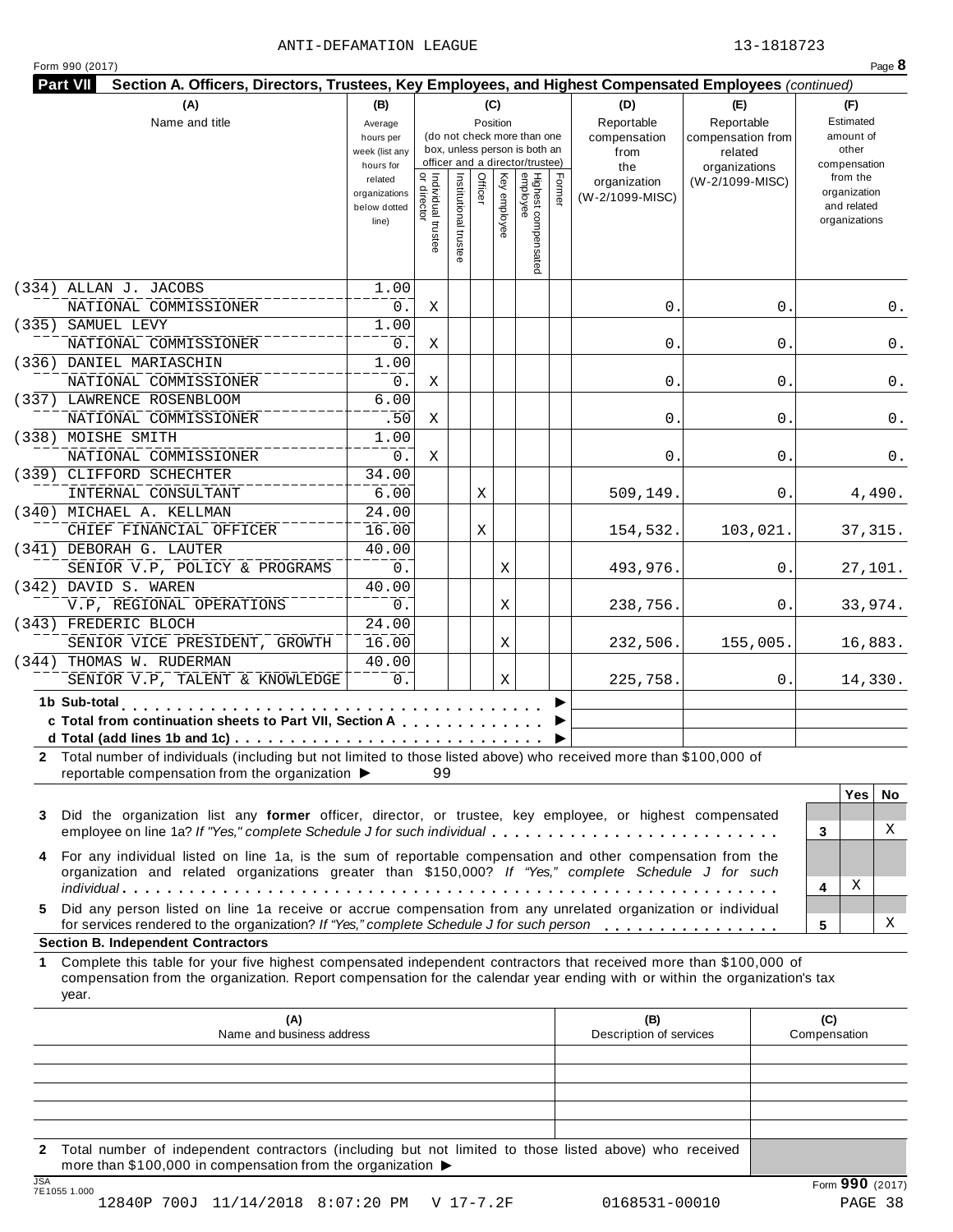|  |  |  | Form 990 (2017) |  |
|--|--|--|-----------------|--|
|--|--|--|-----------------|--|

| (A)<br>Name and title                                                                                                                                                                                                                                          | (B)<br>(C)<br>Position<br>Average<br>(do not check more than one<br>hours per<br>box, unless person is both an<br>week (list any<br>officer and a director/trustee)<br>hours for |                                      |                       |         | (D)<br>Reportable<br>compensation<br>from<br>the | (E)<br>Reportable<br>compensation from<br>related<br>organizations | (F)<br>Estimated<br>amount of<br>other<br>compensation |                                 |                 |                                                          |
|----------------------------------------------------------------------------------------------------------------------------------------------------------------------------------------------------------------------------------------------------------------|----------------------------------------------------------------------------------------------------------------------------------------------------------------------------------|--------------------------------------|-----------------------|---------|--------------------------------------------------|--------------------------------------------------------------------|--------------------------------------------------------|---------------------------------|-----------------|----------------------------------------------------------|
|                                                                                                                                                                                                                                                                | related<br>organizations<br>below dotted<br>line)                                                                                                                                | Individual trustee<br>   or director | Institutional trustee | Officer | Key employee                                     | Highest compensated<br>employee                                    | Former                                                 | organization<br>(W-2/1099-MISC) | (W-2/1099-MISC) | from the<br>organization<br>and related<br>organizations |
| (345) STEVEN CARL SHEINBERG                                                                                                                                                                                                                                    | 20.00                                                                                                                                                                            |                                      |                       |         |                                                  |                                                                    |                                                        |                                 |                 |                                                          |
| GENERAL COUNSEL & SVP PRIVACY                                                                                                                                                                                                                                  | 20.00                                                                                                                                                                            |                                      |                       |         | Χ                                                |                                                                    |                                                        | 123,799.                        | 123,800.        | 34,771.                                                  |
| (346) STACY M. BURDETT<br>VICE PRESIDENT, GOV'T RELATION                                                                                                                                                                                                       | 40.00<br>0.                                                                                                                                                                      |                                      |                       |         |                                                  | X                                                                  |                                                        | 287, 475.                       | 0.              | 1,719.                                                   |
| (347) EVAN BERNSTEIN                                                                                                                                                                                                                                           | 40.00                                                                                                                                                                            |                                      |                       |         |                                                  |                                                                    |                                                        |                                 |                 |                                                          |
| REGIONAL DIRECTOR                                                                                                                                                                                                                                              | 0.                                                                                                                                                                               |                                      |                       |         |                                                  | X                                                                  |                                                        | 247,549.                        | 0.              | 30, 395.                                                 |
| (348) LONNIE J. NASATIR                                                                                                                                                                                                                                        | 40.00                                                                                                                                                                            |                                      |                       |         |                                                  |                                                                    |                                                        |                                 |                 |                                                          |
| REGIONAL DIRECTOR                                                                                                                                                                                                                                              | 0.                                                                                                                                                                               |                                      |                       |         |                                                  | Χ                                                                  |                                                        | 228,947.                        | 0.              | 33,135.                                                  |
| (349) SETH BRYSK<br>REGIONAL DIRECTOR                                                                                                                                                                                                                          | 40.00<br>0.                                                                                                                                                                      |                                      |                       |         |                                                  | Χ                                                                  |                                                        | 224,685.                        | 0.              | 33,764.                                                  |
| (350) KENNETH JACOBSON                                                                                                                                                                                                                                         | 40.00                                                                                                                                                                            |                                      |                       |         |                                                  |                                                                    |                                                        |                                 |                 |                                                          |
| DEPUTY NATIONAL DIRECTOR                                                                                                                                                                                                                                       | 0.                                                                                                                                                                               |                                      |                       |         |                                                  | X                                                                  |                                                        | 242,310.                        | 0.              | 14,889.                                                  |
|                                                                                                                                                                                                                                                                |                                                                                                                                                                                  |                                      |                       |         |                                                  |                                                                    |                                                        |                                 |                 |                                                          |
|                                                                                                                                                                                                                                                                |                                                                                                                                                                                  |                                      |                       |         |                                                  |                                                                    |                                                        |                                 |                 |                                                          |
|                                                                                                                                                                                                                                                                |                                                                                                                                                                                  |                                      |                       |         |                                                  |                                                                    |                                                        |                                 |                 |                                                          |
|                                                                                                                                                                                                                                                                |                                                                                                                                                                                  |                                      |                       |         |                                                  |                                                                    |                                                        |                                 |                 |                                                          |
|                                                                                                                                                                                                                                                                |                                                                                                                                                                                  |                                      |                       |         |                                                  |                                                                    |                                                        |                                 |                 |                                                          |
|                                                                                                                                                                                                                                                                |                                                                                                                                                                                  |                                      |                       |         |                                                  |                                                                    |                                                        |                                 |                 |                                                          |
| 1b Sub-total<br>c Total from continuation sheets to Part VII, Section A<br>2 Total number of individuals (including but not limited to those listed above) who received more than \$100,000 of<br>reportable compensation from the organization ▶              | .                                                                                                                                                                                | 99                                   |                       |         |                                                  |                                                                    |                                                        |                                 |                 |                                                          |
| Did the organization list any former officer, director, or trustee, key employee, or highest compensated<br>3                                                                                                                                                  |                                                                                                                                                                                  |                                      |                       |         |                                                  |                                                                    |                                                        |                                 |                 | <b>Yes</b><br>No.                                        |
| employee on line 1a? If "Yes," complete Schedule J for such individual                                                                                                                                                                                         |                                                                                                                                                                                  |                                      |                       |         |                                                  |                                                                    |                                                        |                                 |                 | X<br>3                                                   |
| For any individual listed on line 1a, is the sum of reportable compensation and other compensation from the<br>4<br>organization and related organizations greater than \$150,000? If "Yes," complete Schedule J for such                                      |                                                                                                                                                                                  |                                      |                       |         |                                                  |                                                                    |                                                        |                                 |                 | х<br>4                                                   |
| Did any person listed on line 1a receive or accrue compensation from any unrelated organization or individual<br>5.                                                                                                                                            |                                                                                                                                                                                  |                                      |                       |         |                                                  |                                                                    |                                                        |                                 |                 |                                                          |
| for services rendered to the organization? If "Yes," complete Schedule J for such person                                                                                                                                                                       |                                                                                                                                                                                  |                                      |                       |         |                                                  |                                                                    |                                                        |                                 |                 | х<br>5                                                   |
| <b>Section B. Independent Contractors</b>                                                                                                                                                                                                                      |                                                                                                                                                                                  |                                      |                       |         |                                                  |                                                                    |                                                        |                                 |                 |                                                          |
| Complete this table for your five highest compensated independent contractors that received more than \$100,000 of<br>1<br>compensation from the organization. Report compensation for the calendar year ending with or within the organization's tax<br>year. |                                                                                                                                                                                  |                                      |                       |         |                                                  |                                                                    |                                                        |                                 |                 |                                                          |
| (A)<br>Name and business address                                                                                                                                                                                                                               |                                                                                                                                                                                  |                                      |                       |         |                                                  |                                                                    |                                                        | (B)<br>Description of services  |                 | (C)<br>Compensation                                      |
|                                                                                                                                                                                                                                                                |                                                                                                                                                                                  |                                      |                       |         |                                                  |                                                                    |                                                        |                                 |                 |                                                          |
|                                                                                                                                                                                                                                                                |                                                                                                                                                                                  |                                      |                       |         |                                                  |                                                                    |                                                        |                                 |                 |                                                          |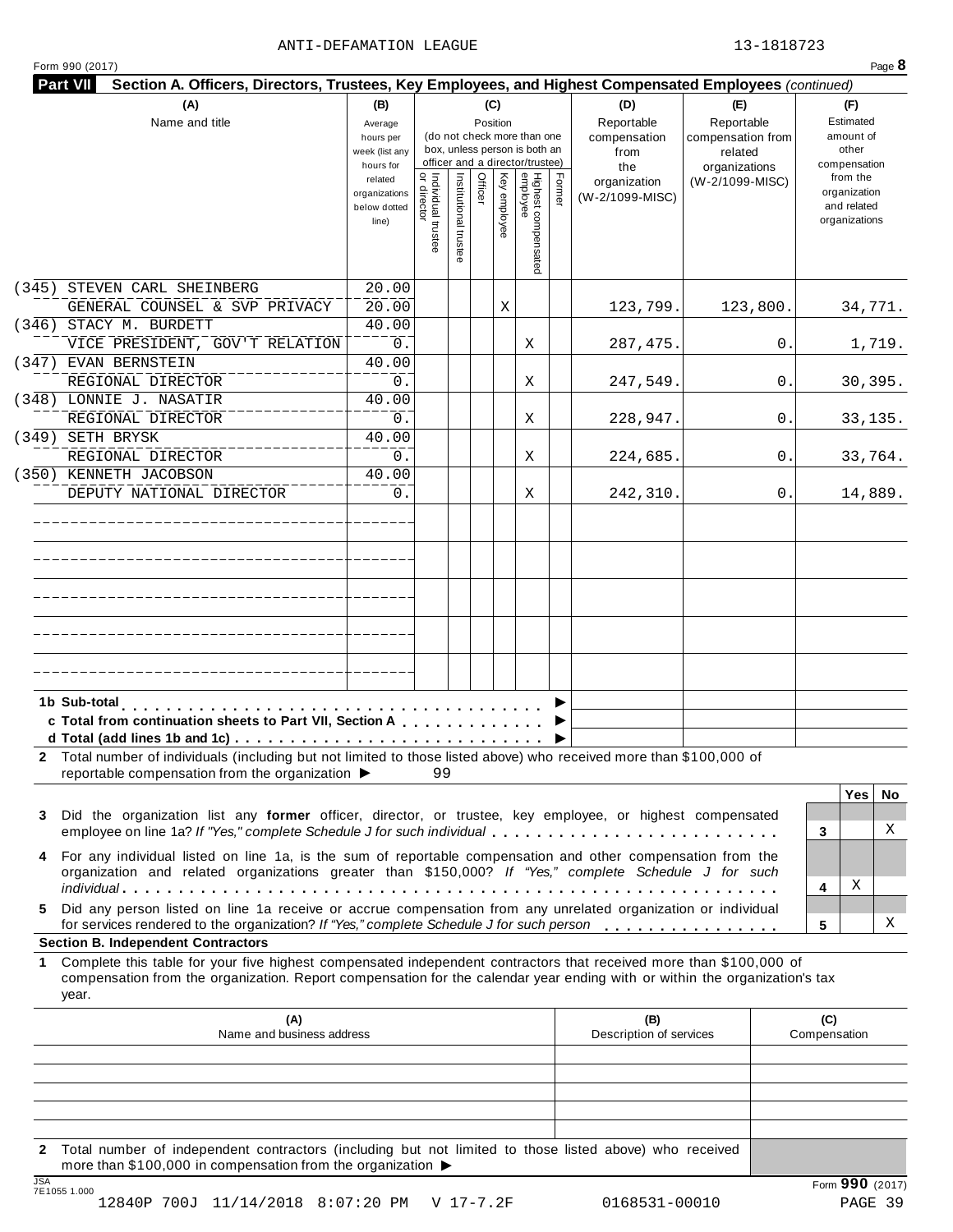|                                                                  | <b>Part VIII</b> | <b>Statement of Revenue</b>                                                                                                                                                                                                          |                                       |                      |                                                    |                                         |                                                                  |
|------------------------------------------------------------------|------------------|--------------------------------------------------------------------------------------------------------------------------------------------------------------------------------------------------------------------------------------|---------------------------------------|----------------------|----------------------------------------------------|-----------------------------------------|------------------------------------------------------------------|
|                                                                  |                  |                                                                                                                                                                                                                                      |                                       | (A)<br>Total revenue | (B)<br>Related or<br>exempt<br>function<br>revenue | (C)<br>Unrelated<br>business<br>revenue | (D)<br>Revenue<br>excluded from tax<br>under sections<br>512-514 |
|                                                                  | 1a               | Federated campaigns <b>Federated</b>                                                                                                                                                                                                 | 126,234.<br>1a                        |                      |                                                    |                                         |                                                                  |
|                                                                  | b                | Membership dues                                                                                                                                                                                                                      | 1b                                    |                      |                                                    |                                         |                                                                  |
|                                                                  | c                | Fundraising events <b>Fundraising</b>                                                                                                                                                                                                | 9,294,645.<br>1c                      |                      |                                                    |                                         |                                                                  |
|                                                                  | d                | Related organizations <b>and the set of the set of the set of the set of the set of the set of the set of the set of the set of the set of the set of the set of the set of the set of the set of the set of the set of the set </b> | 8,931,431.<br>1d                      |                      |                                                    |                                         |                                                                  |
| <b>Contributions, Gifts, Grants</b><br>and Other Similar Amounts | е                | Government grants (contributions)                                                                                                                                                                                                    | 1е                                    |                      |                                                    |                                         |                                                                  |
|                                                                  | f                | All other contributions, gifts, grants,                                                                                                                                                                                              |                                       |                      |                                                    |                                         |                                                                  |
|                                                                  |                  | and similar amounts not included above                                                                                                                                                                                               | 53, 365, 072.<br>1f                   |                      |                                                    |                                         |                                                                  |
|                                                                  | g                | Noncash contributions included in lines 1a-1f: \$                                                                                                                                                                                    | 4,204,578.                            |                      |                                                    |                                         |                                                                  |
|                                                                  | h                |                                                                                                                                                                                                                                      | . <b>.</b>                            | 71, 717, 382.        |                                                    |                                         |                                                                  |
| Program Service Revenue                                          |                  |                                                                                                                                                                                                                                      | <b>Business Code</b>                  |                      |                                                    |                                         |                                                                  |
|                                                                  | 2a               | EDUCATIONAL TRAINING FEES                                                                                                                                                                                                            | 611710                                | 1,025,977.           | 1,025,977.                                         |                                         |                                                                  |
|                                                                  | b                |                                                                                                                                                                                                                                      |                                       |                      |                                                    |                                         |                                                                  |
|                                                                  | c                |                                                                                                                                                                                                                                      |                                       |                      |                                                    |                                         |                                                                  |
|                                                                  | d                | <u> 1989 - Johann Stein, mars an deutscher Stein († 1958)</u>                                                                                                                                                                        |                                       |                      |                                                    |                                         |                                                                  |
|                                                                  | е<br>f           | All other program service revenue                                                                                                                                                                                                    |                                       |                      |                                                    |                                         |                                                                  |
|                                                                  | g                | Total. Add lines 2a-2f ▶                                                                                                                                                                                                             |                                       | 1,025,977.           |                                                    |                                         |                                                                  |
|                                                                  | 3                | Investment<br>income                                                                                                                                                                                                                 | (including dividends, interest,       |                      |                                                    |                                         |                                                                  |
|                                                                  |                  |                                                                                                                                                                                                                                      |                                       | 9,464.               |                                                    |                                         | 9,464.                                                           |
|                                                                  | 4                | Income from investment of tax-exempt bond proceeds $\blacktriangleright$                                                                                                                                                             |                                       | 0.                   |                                                    |                                         |                                                                  |
|                                                                  | 5                |                                                                                                                                                                                                                                      |                                       | $\mathbf{0}$ .       |                                                    |                                         |                                                                  |
|                                                                  |                  | (i) Real                                                                                                                                                                                                                             | (ii) Personal                         |                      |                                                    |                                         |                                                                  |
|                                                                  | 6a               | Gross rents <b>Container and Container</b>                                                                                                                                                                                           |                                       |                      |                                                    |                                         |                                                                  |
|                                                                  | $\mathbf b$      | Less: rental expenses                                                                                                                                                                                                                |                                       |                      |                                                    |                                         |                                                                  |
|                                                                  | c                | Rental income or (loss)                                                                                                                                                                                                              |                                       |                      |                                                    |                                         |                                                                  |
|                                                                  | d                | Net rental income or (loss).<br>(i) Securities                                                                                                                                                                                       | <u> 222222222222222</u><br>(ii) Other | 0.                   |                                                    |                                         |                                                                  |
|                                                                  | 7a               | Gross amount from sales of                                                                                                                                                                                                           | 5,868,320.                            |                      |                                                    |                                         |                                                                  |
|                                                                  |                  | assets other than inventory                                                                                                                                                                                                          |                                       |                      |                                                    |                                         |                                                                  |
|                                                                  | b                | Less: cost or other basis                                                                                                                                                                                                            | 5,858,528.                            |                      |                                                    |                                         |                                                                  |
|                                                                  | c                | and sales expenses<br>Gain or (loss) <b>Canada</b> Castro Control                                                                                                                                                                    | 9,792.                                |                      |                                                    |                                         |                                                                  |
|                                                                  | d                | Net gain or (loss) $\cdots$ $\cdots$ $\cdots$ $\cdots$ $\cdots$ $\cdots$                                                                                                                                                             |                                       | 9,792.               |                                                    |                                         | 9,792.                                                           |
|                                                                  |                  | 8a Gross income from fundraising                                                                                                                                                                                                     |                                       |                      |                                                    |                                         |                                                                  |
|                                                                  |                  | events (not including $$ \_\_\_9, 294, 645.$                                                                                                                                                                                         |                                       |                      |                                                    |                                         |                                                                  |
| Other Revenue                                                    |                  | of contributions reported on line 1c).                                                                                                                                                                                               |                                       |                      |                                                    |                                         |                                                                  |
|                                                                  |                  | See Part IV, line 18 a                                                                                                                                                                                                               | 8,305,556.                            |                      |                                                    |                                         |                                                                  |
|                                                                  | b                | Less: direct expenses                                                                                                                                                                                                                | 4,865,569.<br>$\mathbf b$             |                      |                                                    |                                         |                                                                  |
|                                                                  | с                | Net income or (loss) from fundraising events ________ ▶                                                                                                                                                                              |                                       | 3,439,987.           |                                                    |                                         | 3,439,987.                                                       |
|                                                                  | 9а               | Gross income from gaming activities.                                                                                                                                                                                                 |                                       |                      |                                                    |                                         |                                                                  |
|                                                                  |                  | See Part IV, line 19 a                                                                                                                                                                                                               |                                       |                      |                                                    |                                         |                                                                  |
|                                                                  | b                | Less: direct expenses<br>Net income or (loss) from gaming activities $\ldots$                                                                                                                                                        | b                                     | 0.                   |                                                    |                                         |                                                                  |
|                                                                  | c                | Gross sales of inventory, less                                                                                                                                                                                                       |                                       |                      |                                                    |                                         |                                                                  |
|                                                                  | 10a              |                                                                                                                                                                                                                                      |                                       |                      |                                                    |                                         |                                                                  |
|                                                                  | b                | Less: cost of goods sold b<br>Net income or (loss) from sales of inventory                                                                                                                                                           |                                       | 0.                   |                                                    |                                         |                                                                  |
|                                                                  |                  | Miscellaneous Revenue                                                                                                                                                                                                                | <b>Business Code</b>                  |                      |                                                    |                                         |                                                                  |
|                                                                  | 11a              |                                                                                                                                                                                                                                      |                                       |                      |                                                    |                                         |                                                                  |
|                                                                  | b                |                                                                                                                                                                                                                                      |                                       |                      |                                                    |                                         |                                                                  |
|                                                                  | c                |                                                                                                                                                                                                                                      |                                       |                      |                                                    |                                         |                                                                  |
|                                                                  | d                | All other revenue entrancements and the state of the state of the state of the state of the state of the state of the state of the state of the state of the state of the state of the state of the state of the state of the        |                                       |                      |                                                    |                                         |                                                                  |
|                                                                  | е                |                                                                                                                                                                                                                                      |                                       | $\mathbf{0}$ .       |                                                    |                                         |                                                                  |
| .ISA                                                             | 12               |                                                                                                                                                                                                                                      |                                       | 76, 202, 602.        | 1,025,977.                                         |                                         | 3,459,243.                                                       |

Form <sup>990</sup> (2017) Page **9** ANTI-DEFAMATION LEAGUE 13-1818723

JSA Form **990** (2017) 7E1051 1.000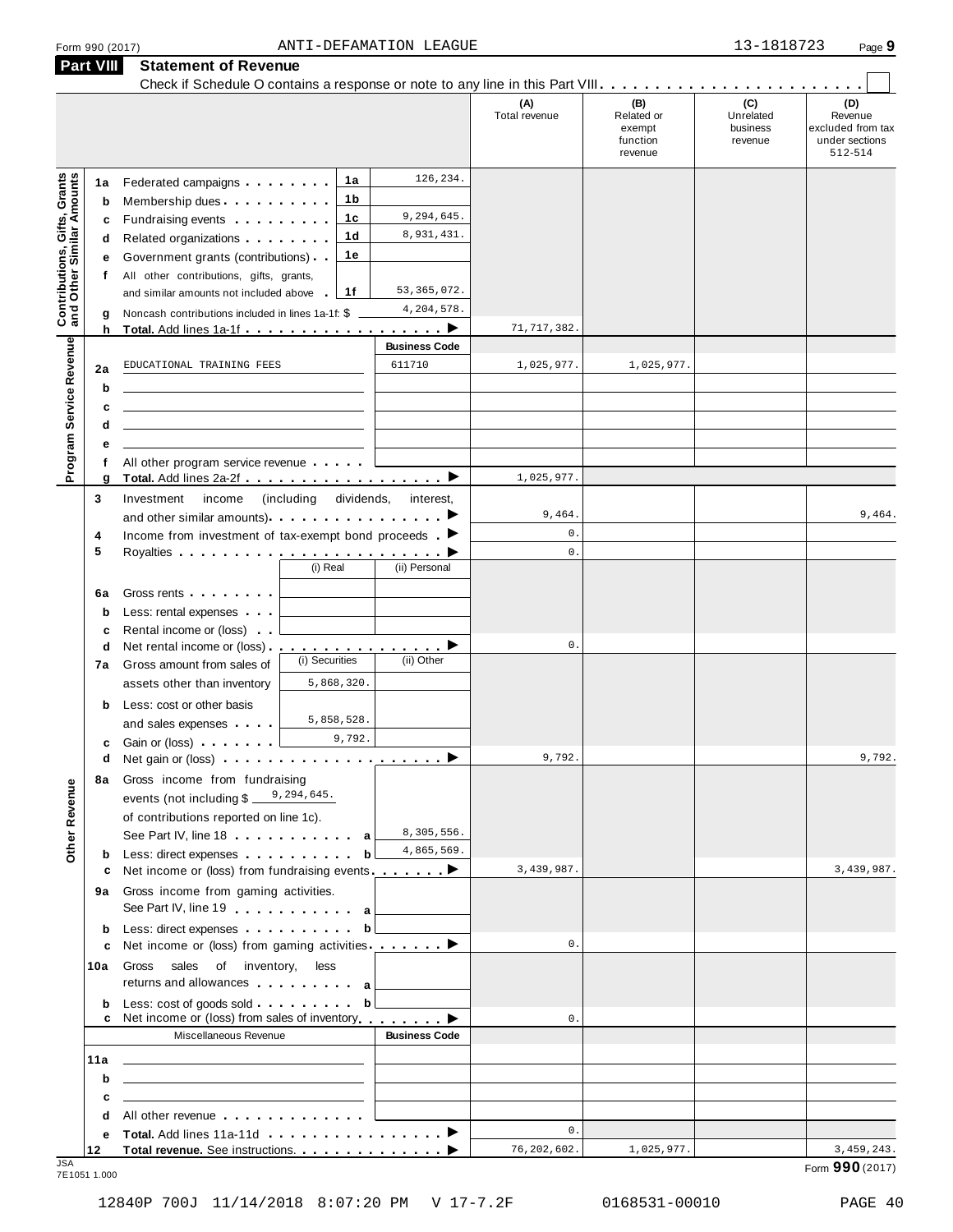## Form <sup>990</sup> (2017) Page **10** ANTI-DEFAMATION LEAGUE 13-1818723

|            | <b>Part IX</b> Statement of Functional Expenses                                                                                                                                                                                |                            |                                    |                                    |                                |
|------------|--------------------------------------------------------------------------------------------------------------------------------------------------------------------------------------------------------------------------------|----------------------------|------------------------------------|------------------------------------|--------------------------------|
|            | Section 501(c)(3) and 501(c)(4) organizations must complete all columns. All other organizations must complete column (A).                                                                                                     |                            |                                    |                                    |                                |
|            |                                                                                                                                                                                                                                |                            |                                    |                                    |                                |
|            | Do not include amounts reported on lines 6b, 7b,<br>8b, 9b, and 10b of Part VIII.                                                                                                                                              | (A)<br>Total expenses      | (B)<br>Program service<br>expenses | Management and<br>general expenses | (D)<br>Fundraising<br>expenses |
|            | 1 Grants and other assistance to domestic organizations<br>and domestic governments. See Part IV, line 21                                                                                                                      | 6,000.                     | 6,000.                             |                                    |                                |
|            | 2 Grants and other assistance to domestic                                                                                                                                                                                      |                            |                                    |                                    |                                |
|            | individuals. See Part IV, line 22                                                                                                                                                                                              | 45, 115.                   | 45,115.                            |                                    |                                |
|            | 3 Grants and other assistance to foreign                                                                                                                                                                                       |                            |                                    |                                    |                                |
|            | organizations, foreign governments, and foreign                                                                                                                                                                                | $\mathbf 0$ .              |                                    |                                    |                                |
|            | individuals. See Part IV, lines 15 and 16                                                                                                                                                                                      | $\Omega$ .                 |                                    |                                    |                                |
|            | 4 Benefits paid to or for members                                                                                                                                                                                              |                            |                                    |                                    |                                |
|            | 5 Compensation of current officers, directors,<br>trustees, and key employees                                                                                                                                                  | 3, 347, 502.               | 2,119,486.                         | 701,909.                           | 526,107.                       |
|            | 6 Compensation not included above, to disqualified                                                                                                                                                                             |                            |                                    |                                    |                                |
|            | persons (as defined under section 4958(f)(1)) and<br>persons described in section 4958(c)(3)(B)                                                                                                                                | 0.                         |                                    |                                    |                                |
|            | 7 Other salaries and wages                                                                                                                                                                                                     | $\overline{26,324}$ , 524. | 22,682,869.                        | 551,252.                           | 3,090,403.                     |
|            | 8 Pension plan accruals and contributions (include                                                                                                                                                                             |                            |                                    |                                    |                                |
|            | section 401(k) and 403(b) employer contributions)                                                                                                                                                                              | 495,003.                   | 420,193.                           | 21,731.                            | 53,079.                        |
|            | 9 Other employee benefits                                                                                                                                                                                                      | 7,578,561.                 | 6,722,263.                         | 156,147.                           | 700,151.                       |
| 10         | Payroll taxes                                                                                                                                                                                                                  | 115,451.                   | 98,003.                            | 5,068.                             | 12,380.                        |
| 11         | Fees for services (non-employees):                                                                                                                                                                                             |                            |                                    |                                    |                                |
|            | a Management                                                                                                                                                                                                                   | 0.                         |                                    |                                    |                                |
|            | <b>b</b> Legal <b>contained contained contained contained contained contained </b>                                                                                                                                             | 234,845.                   | 11,595.                            | 213,976.                           | 9,274.                         |
|            | c Accounting                                                                                                                                                                                                                   | 158,024.                   | 7,802.                             | 143,981.                           | 6, 241.                        |
|            | d Lobbying                                                                                                                                                                                                                     | 2,500.                     | 2,500.                             |                                    |                                |
|            | e Professional fundraising services. See Part IV, line 17                                                                                                                                                                      | 253,858.                   |                                    |                                    | 253,858.                       |
|            | f Investment management fees                                                                                                                                                                                                   | $\mathbf{0}$ .             |                                    |                                    |                                |
|            | <b>g</b> Other. (If line 11g amount exceeds 10% of line 25, column                                                                                                                                                             |                            |                                    |                                    |                                |
|            | (A) amount, list line 11g expenses on Schedule O.).                                                                                                                                                                            | $\mathbf 0$ .              |                                    |                                    |                                |
|            | 12 Advertising and promotion                                                                                                                                                                                                   | 0.                         |                                    |                                    |                                |
| 13         | Office expenses                                                                                                                                                                                                                | 1,852,824.                 | 1,501,536.                         | 185,663.                           | 165,625.                       |
| 14         | Information technology                                                                                                                                                                                                         | 1,049,245.                 | 850, 312.                          | 105,140.                           | 93,793.                        |
| 15         | Royalties Royalties                                                                                                                                                                                                            | $\Omega$ .                 |                                    |                                    |                                |
|            | 16 Occupancy                                                                                                                                                                                                                   | 7,449,194.                 | 5,543,556.                         | 1,296,000.                         | 609,638.                       |
|            | 17 Travel <b>17 Travel</b>                                                                                                                                                                                                     | 1,643,915.                 | 1,432,122.                         | 110,631.                           | 101, 162.                      |
|            | 18 Payments of travel or entertainment expenses                                                                                                                                                                                |                            |                                    |                                    |                                |
|            | for any federal, state, or local public officials                                                                                                                                                                              | $\mathsf{O}$ .             |                                    |                                    |                                |
|            | 19 Conferences, conventions, and meetings                                                                                                                                                                                      | 2,765,131.                 | 2,407,224.                         | 186,382.                           | 171,525.                       |
| 20         | Interest                                                                                                                                                                                                                       | 145,676.                   | 15,578.                            | 128,761.                           | 1,337.                         |
| 21         | Payments to affiliates <b>Exercise 2.1 Fig. 1.1 Fig. 1.1</b>                                                                                                                                                                   | 0.                         |                                    |                                    |                                |
| 22         | Depreciation, depletion, and amortization                                                                                                                                                                                      | 1, 123, 429.               | 910,432.                           | 112,573.                           | 100,424.                       |
| 23         | Insurance in the contract of the contract of the contract of the contract of the contract of the contract of the contract of the contract of the contract of the contract of the contract of the contract of the contract of t | 318,202.                   | 257,873.                           | 31,885.                            | 28,444.                        |
| 24         | Other expenses. Itemize expenses not covered                                                                                                                                                                                   |                            |                                    |                                    |                                |
|            | above (List miscellaneous expenses in line 24e. If                                                                                                                                                                             |                            |                                    |                                    |                                |
|            | line 24e amount exceeds 10% of line 25, column                                                                                                                                                                                 |                            |                                    |                                    |                                |
|            | (A) amount, list line 24e expenses on Schedule O.)                                                                                                                                                                             |                            |                                    |                                    |                                |
|            | a EDUCATION PROJECT& FUNCTIONS                                                                                                                                                                                                 | 1,661,708.                 | 1,661,708.                         |                                    |                                |
|            | <b>b</b> DIRECT MAIL                                                                                                                                                                                                           | 1,387,376.                 |                                    |                                    | 1,387,376.                     |
|            | <b>C</b> GUARDIANS OF HUMANITY BK PRO                                                                                                                                                                                          | 50,000.                    | 50,000.                            |                                    |                                |
|            | dALL OTHER EXPENSES                                                                                                                                                                                                            | 6,581,130.                 | 5,178,284.                         | 929,557.                           | 473,289.                       |
|            | e All other expenses ________                                                                                                                                                                                                  |                            |                                    |                                    |                                |
|            | 25 Total functional expenses. Add lines 1 through 24e<br>26 Joint costs. Complete this line only if the                                                                                                                        | 64,589,213.                | 51,924,451.                        | 4,880,656.                         | 7,784,106.                     |
|            | organization reported in column (B) joint costs                                                                                                                                                                                |                            |                                    |                                    |                                |
|            | from a combined educational campaign and                                                                                                                                                                                       |                            |                                    |                                    |                                |
|            | fundraising solicitation. Check here $\blacktriangleright$<br>if<br>following SOP 98-2 (ASC 958-720)                                                                                                                           | 0                          |                                    |                                    |                                |
| <b>JSA</b> |                                                                                                                                                                                                                                |                            |                                    |                                    | Form 990 (2017)                |
|            | 7E1052 1.000                                                                                                                                                                                                                   |                            |                                    |                                    |                                |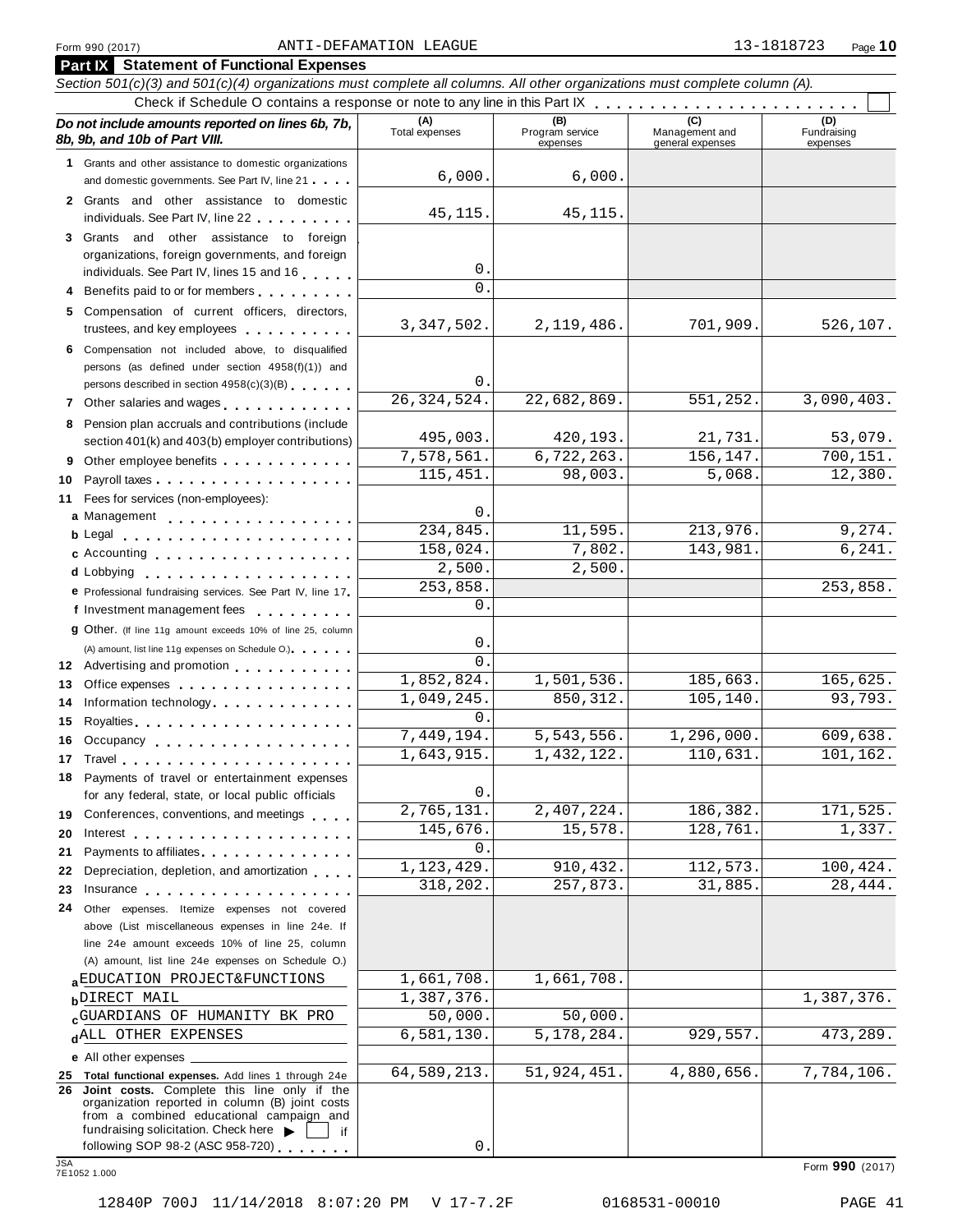Form 990 (2017)

|--|--|--|

|                      | Part X     | <b>Balance Sheet</b>                                                                                                                                                                                                                                                  |                             |                         |                            |
|----------------------|------------|-----------------------------------------------------------------------------------------------------------------------------------------------------------------------------------------------------------------------------------------------------------------------|-----------------------------|-------------------------|----------------------------|
|                      |            |                                                                                                                                                                                                                                                                       |                             |                         |                            |
|                      |            |                                                                                                                                                                                                                                                                       | (A)<br>Beginning of year    |                         | (B)<br>End of year         |
|                      | 1          |                                                                                                                                                                                                                                                                       | 2,706,710.                  | $\mathbf{1}$            | 15,034,395.                |
|                      | 2          | Savings and temporary cash investments                                                                                                                                                                                                                                | 7,987,135.                  | $\overline{2}$          | 2,778,625.                 |
|                      | 3          | Pledges and grants receivable, net enterpresent resonance of the set of the set of the set of the set of the s                                                                                                                                                        | 7,188,716.                  | 3                       | 8,915,435.                 |
|                      | 4          |                                                                                                                                                                                                                                                                       | 162,842.                    | $\overline{\mathbf{4}}$ | 165,210.                   |
|                      | 5          | Loans and other receivables from current and former officers, directors,                                                                                                                                                                                              |                             |                         |                            |
|                      |            | trustees, key employees, and highest compensated employees.                                                                                                                                                                                                           |                             |                         |                            |
|                      | 6          | Loans and other receivables from other disqualified persons (as defined under section                                                                                                                                                                                 | 0.                          | 5                       | $0$ .                      |
|                      |            | 4958(f)(1)), persons described in section 4958(c)(3)(B), and contributing employers<br>and sponsoring organizations of section $501(c)(9)$ voluntary employees' beneficiary<br>organizations (see instructions). Complete Part II of Schedule L.                      | 0.                          | 6                       | 0.                         |
|                      | 7          |                                                                                                                                                                                                                                                                       | $0$ .                       | $\overline{7}$          | 0.                         |
| Assets               | 8          | Inventories for sale or use enterpreteral resources in the set of the set of the set of the set of the set of the set of the set of the set of the set of the set of the set of the set of the set of the set of the set of th                                        | 340,000.                    | 8                       | 331,500.                   |
|                      | 9          | Prepaid expenses and deferred charges                                                                                                                                                                                                                                 | 445,781.                    | 9                       | 1,162,580.                 |
|                      |            | 10a Land, buildings, and equipment: cost or                                                                                                                                                                                                                           |                             |                         |                            |
|                      |            | 22,544,396.<br>other basis. Complete Part VI of Schedule D<br>│ 10a                                                                                                                                                                                                   |                             |                         |                            |
|                      |            | <b>b</b> Less: accumulated depreciation $ 10b $ 15, 339, 728.                                                                                                                                                                                                         | 7,566,920.                  | 10 <sub>c</sub>         | 7,204,668.                 |
|                      | 11         | Investments - publicly traded securities                                                                                                                                                                                                                              | 403,109.                    | 11                      | 226,073.                   |
|                      | 12         | Investments - other securities. See Part IV, line 11                                                                                                                                                                                                                  | 497,200.                    | 12                      | 429,300.                   |
|                      | 13         |                                                                                                                                                                                                                                                                       | 0 <sub>1</sub>              | 13                      | 0.                         |
|                      | 14         |                                                                                                                                                                                                                                                                       | 0                           | 14                      | 0.                         |
|                      | 15         |                                                                                                                                                                                                                                                                       | 3,330,712.                  | 15                      | 2,697,816.                 |
|                      | 16         | Total assets. Add lines 1 through 15 (must equal line 34)                                                                                                                                                                                                             | $\overline{30}$ , 629, 125. | 16                      | 38,945,602.                |
|                      | 17         | Accounts payable and accrued expenses entitled and accrue and accrued expenses                                                                                                                                                                                        | 7,338,610.                  | 17                      | 7,288,457.                 |
|                      | 18         |                                                                                                                                                                                                                                                                       | 0                           | 18                      | 0.                         |
|                      | 19         |                                                                                                                                                                                                                                                                       | 607,750.                    | 19                      | 641,175.                   |
|                      | 20         |                                                                                                                                                                                                                                                                       | 0                           | 20                      | $0$ .                      |
|                      | 21         | Escrow or custodial account liability. Complete Part IV of Schedule D                                                                                                                                                                                                 | 0.                          | 21                      | 0.                         |
|                      | 22         | Loans and other payables to current and former officers, directors,                                                                                                                                                                                                   |                             |                         |                            |
| Liabilities          |            | trustees, key employees, highest compensated employees, and                                                                                                                                                                                                           |                             |                         |                            |
|                      |            | disqualified persons. Complete Part II of Schedule L.                                                                                                                                                                                                                 | 0.1                         | 22                      | 0.                         |
|                      | 23         | Secured mortgages and notes payable to unrelated third parties                                                                                                                                                                                                        | 4,000,000.                  | 23                      | 4,000,000.                 |
|                      | 24         | Unsecured notes and loans payable to unrelated third parties <b>Common State and State and America</b>                                                                                                                                                                | $0$ .                       | 24                      | 0.                         |
|                      | 25         | Other liabilities (including federal income tax, payables to related third                                                                                                                                                                                            |                             |                         |                            |
|                      |            | parties, and other liabilities not included on lines 17-24). Complete Part X                                                                                                                                                                                          |                             |                         |                            |
|                      |            | of Schedule D                                                                                                                                                                                                                                                         | 35, 224, 196.               | 25                      | 33,977,357.<br>45,906,989. |
|                      | 26         | X                                                                                                                                                                                                                                                                     | 47,170,556.                 | 26                      |                            |
| <b>Fund Balances</b> |            | Organizations that follow SFAS 117 (ASC 958), check here ▶<br>and<br>complete lines 27 through 29, and lines 33 and 34.                                                                                                                                               |                             |                         |                            |
|                      | ${\bf 27}$ | Unrestricted net assets                                                                                                                                                                                                                                               | $-21, 383, 612.$            | 27                      | $-20,859,930.$             |
|                      | 28         |                                                                                                                                                                                                                                                                       | 4,842,181.                  | 28                      | 13,898,543.                |
|                      | 29         | Permanently restricted net assets<br>intervals and intervals are neglected to the set of the set of assets are neglected to the set of the set of the set of the set of the set of the set of the set of the set of the set of t                                      | 0.                          | 29                      | 0.                         |
|                      |            | Organizations that do not follow SFAS 117 (ASC 958), check here ▶ │<br>and<br>complete lines 30 through 34.                                                                                                                                                           |                             |                         |                            |
|                      | 30         |                                                                                                                                                                                                                                                                       |                             | 30                      |                            |
| Net Assets or        | 31         | Paid-in or capital surplus, or land, building, or equipment fund                                                                                                                                                                                                      |                             | 31                      |                            |
|                      | 32         | Retained earnings, endowment, accumulated income, or other funds                                                                                                                                                                                                      |                             | 32                      |                            |
|                      | 33         | Total net assets or fund balances                                                                                                                                                                                                                                     | $-16, 541, 431.$            | 33                      | $-6,961,387.$              |
|                      | 34         | Total liabilities and net assets/fund balances [1] [1] [1] Total liabilities and net assets/fund balances [1] $\cdot$ [1] $\cdot$ [1] $\cdot$ [1] $\cdot$ [1] $\cdot$ [1] $\cdot$ [1] $\cdot$ [1] $\cdot$ [1] $\cdot$ [1] $\cdot$ [1] $\cdot$ [1] $\cdot$ [1] $\cdot$ | 30,629,125.                 | 34                      | 38,945,602.                |

Form **990** (2017)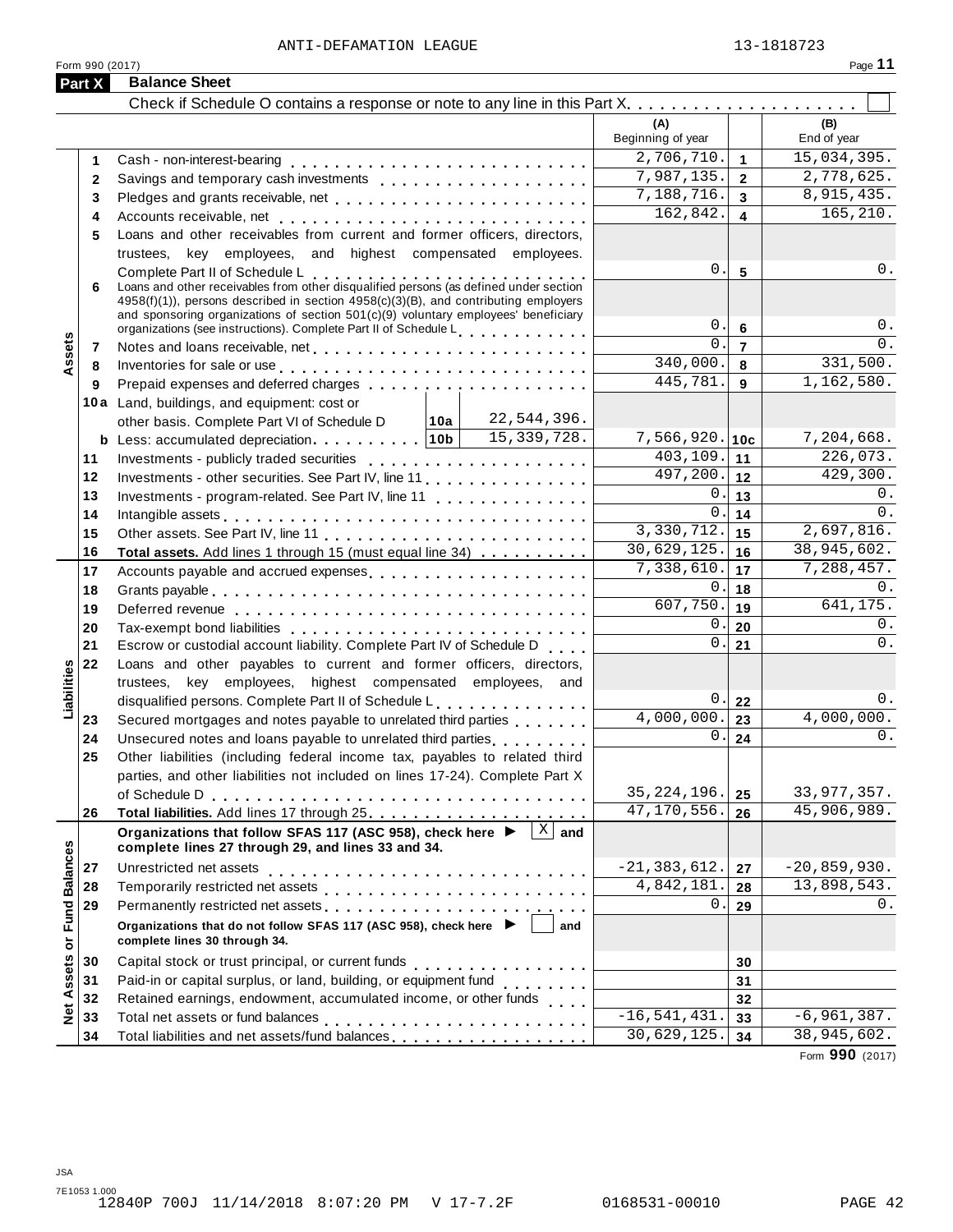|              | Form 990 (2017)                                                                                                                                                                                                                                                                                                                                                   |                         |                             |     | Page 12 |  |  |
|--------------|-------------------------------------------------------------------------------------------------------------------------------------------------------------------------------------------------------------------------------------------------------------------------------------------------------------------------------------------------------------------|-------------------------|-----------------------------|-----|---------|--|--|
| Part XI      | <b>Reconciliation of Net Assets</b>                                                                                                                                                                                                                                                                                                                               |                         |                             |     |         |  |  |
|              |                                                                                                                                                                                                                                                                                                                                                                   |                         |                             |     | X       |  |  |
| 1            |                                                                                                                                                                                                                                                                                                                                                                   | $\mathbf{1}$            | 76,202,602.                 |     |         |  |  |
| $\mathbf{2}$ | Total expenses (must equal Part IX, column (A), line 25)                                                                                                                                                                                                                                                                                                          | $\mathbf{2}$            | 64,589,213.                 |     |         |  |  |
| 3            | Revenue less expenses. Subtract line 2 from line 1                                                                                                                                                                                                                                                                                                                | 3                       | 11,613,389.                 |     |         |  |  |
| 4            | Net assets or fund balances at beginning of year (must equal Part X, line 33, column (A))                                                                                                                                                                                                                                                                         | $\overline{\mathbf{4}}$ | $-16, 541, 431.$            |     |         |  |  |
| 5            |                                                                                                                                                                                                                                                                                                                                                                   | 5                       |                             |     | $0$ .   |  |  |
| 6            |                                                                                                                                                                                                                                                                                                                                                                   | 6                       |                             |     | 0.      |  |  |
| 7            |                                                                                                                                                                                                                                                                                                                                                                   | $\overline{7}$          |                             |     | 0.      |  |  |
| 8            |                                                                                                                                                                                                                                                                                                                                                                   | 8                       |                             |     | 0.      |  |  |
| 9            | Other changes in net assets or fund balances (explain in Schedule O)                                                                                                                                                                                                                                                                                              | 9                       | $\overline{-2}$ , 033, 345. |     |         |  |  |
| 10           | Net assets or fund balances at end of year. Combine lines 3 through 9 (must equal Part X, line                                                                                                                                                                                                                                                                    |                         |                             |     |         |  |  |
|              |                                                                                                                                                                                                                                                                                                                                                                   | 10                      | $-6,961,387.$               |     |         |  |  |
| Part XII     | <b>Financial Statements and Reporting</b>                                                                                                                                                                                                                                                                                                                         |                         |                             |     |         |  |  |
|              |                                                                                                                                                                                                                                                                                                                                                                   |                         |                             |     |         |  |  |
| 1            | $ X $ Accrual<br>Accounting method used to prepare the Form 990:     Cash<br>Other<br>If the organization changed its method of accounting from a prior year or checked "Other," explain in<br>Schedule O.                                                                                                                                                        |                         |                             | Yes | No      |  |  |
|              | 2a Were the organization's financial statements compiled or reviewed by an independent accountant?<br>If "Yes," check a box below to indicate whether the financial statements for the year were compiled or<br>reviewed on a separate basis, consolidated basis, or both:<br>Separate basis<br><b>Consolidated basis</b><br>Both consolidated and separate basis |                         |                             |     |         |  |  |
|              | <b>b</b> Were the organization's financial statements audited by an independent accountant?<br>If "Yes," check a box below to indicate whether the financial statements for the year were audited on a<br>separate basis, consolidated basis, or both:<br>$X$ Consolidated basis<br>Separate basis<br>Both consolidated and separate basis                        |                         |                             |     |         |  |  |
|              | c If "Yes" to line 2a or 2b, does the organization have a committee that assumes responsibility for oversight<br>of the audit, review, or compilation of its financial statements and selection of an independent accountant?<br>If the organization changed either its oversight process or selection process during the tax year, explain in                    |                         | 2c                          | Χ   |         |  |  |
|              | Schedule O.                                                                                                                                                                                                                                                                                                                                                       |                         |                             |     |         |  |  |
|              | 3a As a result of a federal award, was the organization required to undergo an audit or audits as set forth in                                                                                                                                                                                                                                                    |                         | 3a                          |     | Χ       |  |  |
|              | <b>b</b> If "Yes," did the organization undergo the required audit or audits? If the organization did not undergo the<br>required audit or audits, explain why in Schedule O and describe any steps taken to undergo such audits.                                                                                                                                 |                         | 3b                          |     |         |  |  |

Form **990** (2017)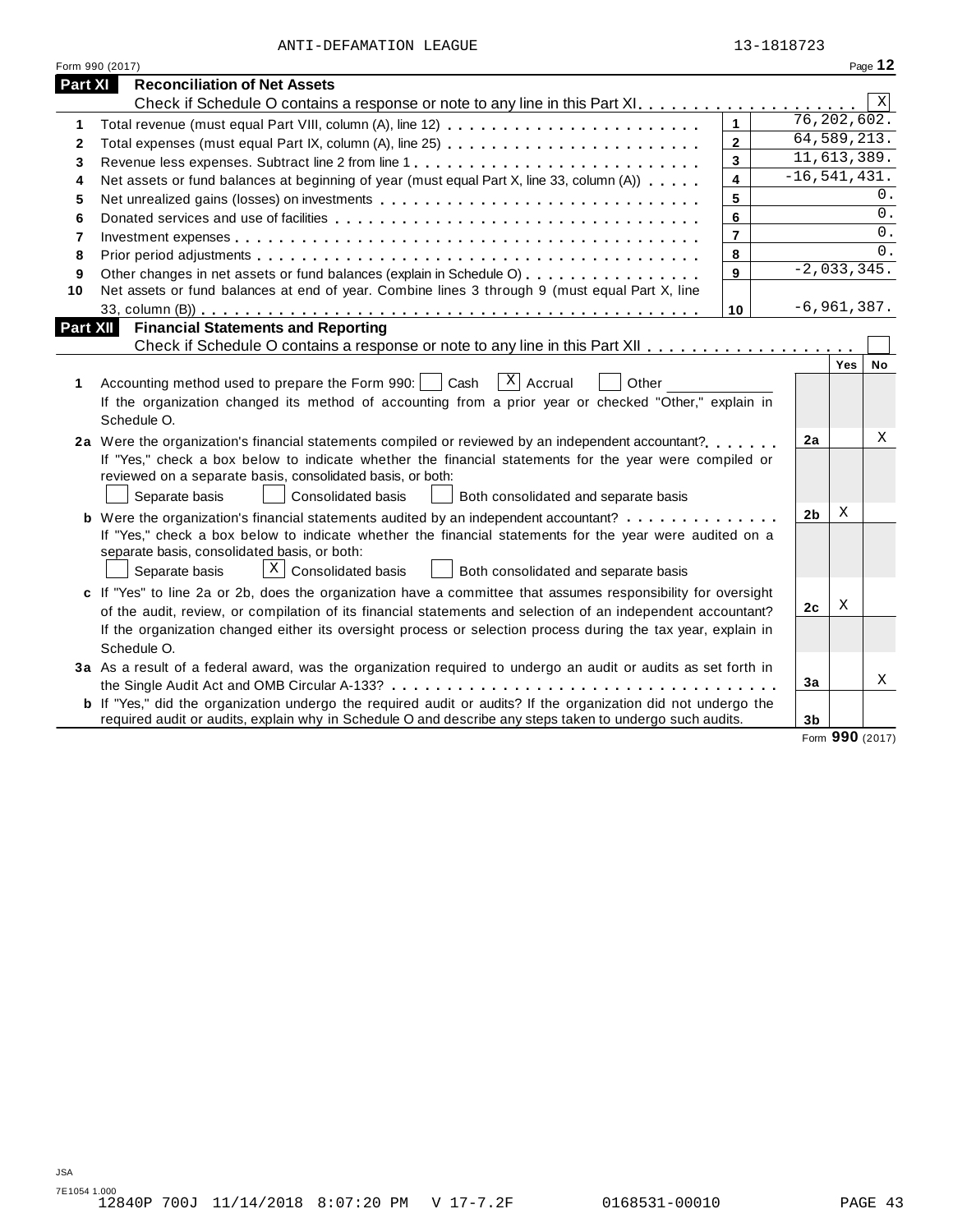# SCHEDULE A **Public Charity Status and Public Support** (Form 990 or 990-EZ) complete if the organization is a section 501(c)(3) organization or a section 4947(a)(1) nonexempt charitable trust.

(Form 990 or 990-EZ) complete if the organization is a section 501(c)(3) organization or a section 4947(a)(1) nonexempt charitable trust.  $2017$ 

| Department of the Treasury      |  |
|---------------------------------|--|
| <b>Internal Revenue Service</b> |  |

**10**

**11 12**

**(A)**

**(B)**

**(C)**

**(D)**

**(E)**

**Total**

|        |                                                               |                                                            |                                                                                                              |     |                                                                         | Complete if the organization is a section 501(c)(3) organization or a section $4947(a)(1)$ nonexempt charitable trust.                                                                                                                                                                                                                                                          | ZV I I                                                                                                                           |
|--------|---------------------------------------------------------------|------------------------------------------------------------|--------------------------------------------------------------------------------------------------------------|-----|-------------------------------------------------------------------------|---------------------------------------------------------------------------------------------------------------------------------------------------------------------------------------------------------------------------------------------------------------------------------------------------------------------------------------------------------------------------------|----------------------------------------------------------------------------------------------------------------------------------|
|        | Department of the Treasury<br><b>Internal Revenue Service</b> |                                                            | Attach to Form 990 or Form 990-EZ.<br>Go to www.irs.gov/Form990 for instructions and the latest information. |     |                                                                         |                                                                                                                                                                                                                                                                                                                                                                                 | Open to Public<br><b>Inspection</b>                                                                                              |
|        | Name of the organization                                      |                                                            |                                                                                                              |     |                                                                         | <b>Employer identification number</b>                                                                                                                                                                                                                                                                                                                                           |                                                                                                                                  |
|        | ANTI-DEFAMATION LEAGUE                                        |                                                            |                                                                                                              |     |                                                                         | 13-1818723                                                                                                                                                                                                                                                                                                                                                                      |                                                                                                                                  |
| Part I |                                                               |                                                            |                                                                                                              |     |                                                                         | Reason for Public Charity Status (All organizations must complete this part.) See instructions.                                                                                                                                                                                                                                                                                 |                                                                                                                                  |
|        |                                                               |                                                            | The organization is not a private foundation because it is: (For lines 1 through 12, check only one box.)    |     |                                                                         |                                                                                                                                                                                                                                                                                                                                                                                 |                                                                                                                                  |
| 1      |                                                               |                                                            | A church, convention of churches, or association of churches described in section 170(b)(1)(A)(i).           |     |                                                                         |                                                                                                                                                                                                                                                                                                                                                                                 |                                                                                                                                  |
| 2      |                                                               |                                                            | A school described in section 170(b)(1)(A)(ii). (Attach Schedule E (Form 990 or 990-EZ).)                    |     |                                                                         |                                                                                                                                                                                                                                                                                                                                                                                 |                                                                                                                                  |
| 3      |                                                               |                                                            | A hospital or a cooperative hospital service organization described in section 170(b)(1)(A)(iii).            |     |                                                                         |                                                                                                                                                                                                                                                                                                                                                                                 |                                                                                                                                  |
| 4      |                                                               |                                                            |                                                                                                              |     |                                                                         | A medical research organization operated in conjunction with a hospital described in section 170(b)(1)(A)(iii). Enter the                                                                                                                                                                                                                                                       |                                                                                                                                  |
|        | hospital's name, city, and state:                             |                                                            |                                                                                                              |     |                                                                         |                                                                                                                                                                                                                                                                                                                                                                                 |                                                                                                                                  |
| 5      |                                                               |                                                            |                                                                                                              |     |                                                                         |                                                                                                                                                                                                                                                                                                                                                                                 | An organization operated for the benefit of a college or university owned or operated by a governmental unit described in        |
|        |                                                               | section 170(b)(1)(A)(iv). (Complete Part II.)              |                                                                                                              |     |                                                                         |                                                                                                                                                                                                                                                                                                                                                                                 |                                                                                                                                  |
| 6      |                                                               |                                                            | A federal, state, or local government or governmental unit described in section 170(b)(1)(A)(v).             |     |                                                                         |                                                                                                                                                                                                                                                                                                                                                                                 |                                                                                                                                  |
| X<br>7 |                                                               |                                                            |                                                                                                              |     |                                                                         |                                                                                                                                                                                                                                                                                                                                                                                 | An organization that normally receives a substantial part of its support from a governmental unit or from the general public     |
|        |                                                               | described in section 170(b)(1)(A)(vi). (Complete Part II.) |                                                                                                              |     |                                                                         |                                                                                                                                                                                                                                                                                                                                                                                 |                                                                                                                                  |
| 8      |                                                               |                                                            | A community trust described in section 170(b)(1)(A)(vi). (Complete Part II.)                                 |     |                                                                         |                                                                                                                                                                                                                                                                                                                                                                                 |                                                                                                                                  |
| 9      |                                                               |                                                            |                                                                                                              |     |                                                                         | An agricultural research organization described in section 170(b)(1)(A)(ix) operated in conjunction with a land-grant college                                                                                                                                                                                                                                                   |                                                                                                                                  |
|        |                                                               |                                                            |                                                                                                              |     |                                                                         | or university or a non-land-grant college of agriculture (see instructions). Enter the name, city, and state of the college or                                                                                                                                                                                                                                                  |                                                                                                                                  |
|        | university:                                                   |                                                            |                                                                                                              |     |                                                                         |                                                                                                                                                                                                                                                                                                                                                                                 |                                                                                                                                  |
| 10     |                                                               |                                                            | acquired by the organization after June 30, 1975. See section 509(a)(2). (Complete Part III.)                |     |                                                                         | An organization that normally receives: (1) more than 331/3% of its support from contributions, membership fees, and gross<br>receipts from activities related to its exempt functions - subject to certain exceptions, and (2) no more than 331/3% of its<br>support from gross investment income and unrelated business taxable income (less section 511 tax) from businesses |                                                                                                                                  |
| 11     |                                                               |                                                            | An organization organized and operated exclusively to test for public safety. See section 509(a)(4).         |     |                                                                         |                                                                                                                                                                                                                                                                                                                                                                                 |                                                                                                                                  |
| 12     |                                                               |                                                            |                                                                                                              |     |                                                                         |                                                                                                                                                                                                                                                                                                                                                                                 | An organization organized and operated exclusively for the benefit of, to perform the functions of, or to carry out the purposes |
|        |                                                               |                                                            |                                                                                                              |     |                                                                         |                                                                                                                                                                                                                                                                                                                                                                                 | of one or more publicly supported organizations described in section 509(a)(1) or section 509(a)(2). See section 509(a)(3).      |
|        |                                                               |                                                            |                                                                                                              |     |                                                                         |                                                                                                                                                                                                                                                                                                                                                                                 | Check the box in lines 12a through 12d that describes the type of supporting organization and complete lines 12e, 12f, and 12g.  |
| а      |                                                               |                                                            |                                                                                                              |     |                                                                         | Type I. A supporting organization operated, supervised, or controlled by its supported organization(s), typically by giving                                                                                                                                                                                                                                                     |                                                                                                                                  |
|        |                                                               |                                                            |                                                                                                              |     |                                                                         | the supported organization(s) the power to regularly appoint or elect a majority of the directors or trustees of the                                                                                                                                                                                                                                                            |                                                                                                                                  |
|        |                                                               |                                                            | supporting organization. You must complete Part IV, Sections A and B.                                        |     |                                                                         |                                                                                                                                                                                                                                                                                                                                                                                 |                                                                                                                                  |
| b      |                                                               |                                                            |                                                                                                              |     |                                                                         | Type II. A supporting organization supervised or controlled in connection with its supported organization(s), by having                                                                                                                                                                                                                                                         |                                                                                                                                  |
|        |                                                               |                                                            |                                                                                                              |     |                                                                         | control or management of the supporting organization vested in the same persons that control or manage the supported                                                                                                                                                                                                                                                            |                                                                                                                                  |
|        |                                                               |                                                            | organization(s). You must complete Part IV, Sections A and C.                                                |     |                                                                         |                                                                                                                                                                                                                                                                                                                                                                                 |                                                                                                                                  |
| c      |                                                               |                                                            |                                                                                                              |     |                                                                         | Type III functionally integrated. A supporting organization operated in connection with, and functionally integrated with,                                                                                                                                                                                                                                                      |                                                                                                                                  |
|        |                                                               |                                                            | its supported organization(s) (see instructions). You must complete Part IV, Sections A, D, and E.           |     |                                                                         |                                                                                                                                                                                                                                                                                                                                                                                 |                                                                                                                                  |
| d      |                                                               |                                                            |                                                                                                              |     |                                                                         | Type III non-functionally integrated. A supporting organization operated in connection with its supported organization(s)                                                                                                                                                                                                                                                       |                                                                                                                                  |
|        |                                                               |                                                            | requirement (see instructions). You must complete Part IV, Sections A and D, and Part V.                     |     |                                                                         | that is not functionally integrated. The organization generally must satisfy a distribution requirement and an attentiveness                                                                                                                                                                                                                                                    |                                                                                                                                  |
| е      |                                                               |                                                            |                                                                                                              |     |                                                                         | Check this box if the organization received a written determination from the IRS that it is a Type I, Type II, Type III                                                                                                                                                                                                                                                         |                                                                                                                                  |
|        |                                                               |                                                            | functionally integrated, or Type III non-functionally integrated supporting organization.                    |     |                                                                         |                                                                                                                                                                                                                                                                                                                                                                                 |                                                                                                                                  |
|        |                                                               |                                                            |                                                                                                              |     |                                                                         |                                                                                                                                                                                                                                                                                                                                                                                 |                                                                                                                                  |
|        |                                                               |                                                            | Provide the following information about the supported organization(s).                                       |     |                                                                         |                                                                                                                                                                                                                                                                                                                                                                                 |                                                                                                                                  |
|        | (i) Name of supported organization                            | (ii) EIN                                                   | (iii) Type of organization<br>(described on lines 1-10<br>above (see instructions))                          | Yes | (iv) Is the organization<br>listed in your governing<br>document?<br>No | (v) Amount of monetary<br>support (see<br>instructions)                                                                                                                                                                                                                                                                                                                         | (vi) Amount of<br>other support (see<br>instructions)                                                                            |
| (A)    |                                                               |                                                            |                                                                                                              |     |                                                                         |                                                                                                                                                                                                                                                                                                                                                                                 |                                                                                                                                  |
|        |                                                               |                                                            |                                                                                                              |     |                                                                         |                                                                                                                                                                                                                                                                                                                                                                                 |                                                                                                                                  |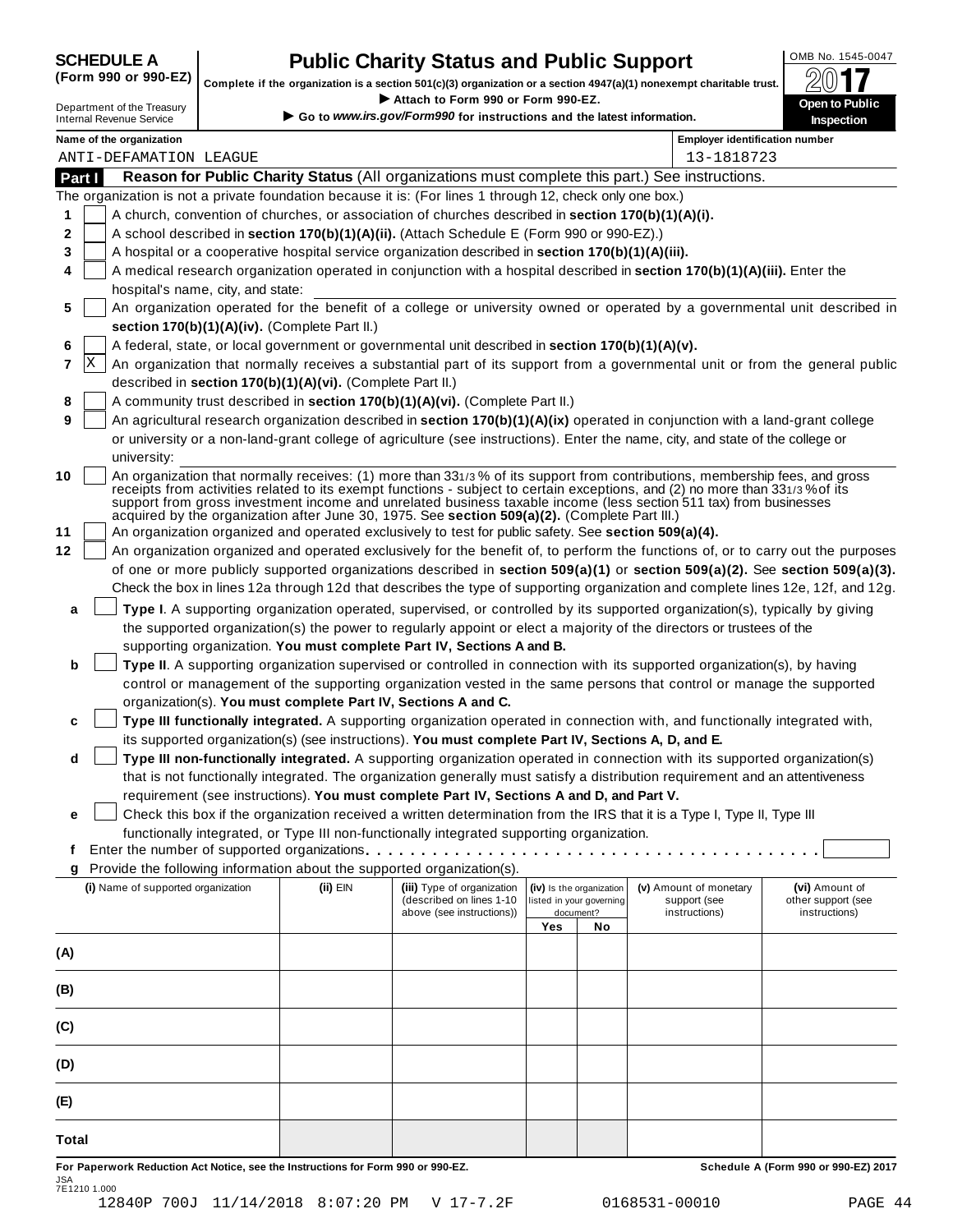**Support Schedule for Organizations Described in Sections 170(b)(1)(A)(iv) and 170(b)(1)(A)(vi)** (Complete only if you checked the box on line 5, 7, or 8 of Part I or if the organization failed to qualify under Part III. If the organization fails to qualify under the tests listed below, please complete Part III.) **Part II**

|              | <b>Section A. Public Support</b>                                                                                                                                                                                                                                                                                                                                     |               |               |                                                                                                                         |               |               |                |  |  |  |  |  |
|--------------|----------------------------------------------------------------------------------------------------------------------------------------------------------------------------------------------------------------------------------------------------------------------------------------------------------------------------------------------------------------------|---------------|---------------|-------------------------------------------------------------------------------------------------------------------------|---------------|---------------|----------------|--|--|--|--|--|
|              | Calendar year (or fiscal year beginning in) ▶                                                                                                                                                                                                                                                                                                                        | (a) 2013      | (b) 2014      | $(c)$ 2015                                                                                                              | $(d)$ 2016    | (e) 2017      | (f) Total      |  |  |  |  |  |
| 1.           | contributions,<br>Gifts,<br>grants,<br>and<br>membership fees received. (Do not<br>include any "unusual grants.")                                                                                                                                                                                                                                                    | 57, 407, 759. | 50, 446, 778. | 51,872,492.                                                                                                             | 61, 471, 201. | 71, 717, 381. | 292, 915, 611. |  |  |  |  |  |
| $\mathbf{2}$ | Tax<br>revenues<br>levied<br>for<br>the<br>organization's benefit and either paid<br>to or expended on its behalf                                                                                                                                                                                                                                                    |               |               |                                                                                                                         |               |               | 0.             |  |  |  |  |  |
| 3            | The value of services or facilities<br>furnished by a governmental unit to the<br>organization without charge                                                                                                                                                                                                                                                        |               |               |                                                                                                                         |               |               | 0.             |  |  |  |  |  |
| 4            | Total. Add lines 1 through 3                                                                                                                                                                                                                                                                                                                                         | 57, 407, 759  | 50, 446, 778  | 51,872,492.                                                                                                             | 61, 471, 201. | 71, 717, 381. | 292, 915, 611. |  |  |  |  |  |
| 5            | The portion of total contributions by<br>each<br>person<br>(other<br>than<br>a<br>governmental<br>unit<br>or<br>publicly<br>supported organization) included on<br>line 1 that exceeds 2% of the amount<br>shown on line 11, column (f)                                                                                                                              |               |               |                                                                                                                         |               |               | 0.             |  |  |  |  |  |
| 6            | Public support. Subtract line 5 from line 4                                                                                                                                                                                                                                                                                                                          |               |               |                                                                                                                         |               |               | 292, 915, 611. |  |  |  |  |  |
|              | <b>Section B. Total Support</b>                                                                                                                                                                                                                                                                                                                                      |               |               |                                                                                                                         |               |               |                |  |  |  |  |  |
|              | Calendar year (or fiscal year beginning in) ▶                                                                                                                                                                                                                                                                                                                        | (a) 2013      | (b) 2014      | $(c)$ 2015                                                                                                              | $(d)$ 2016    | (e) 2017      | (f) Total      |  |  |  |  |  |
| 7            | Amounts from line 4.                                                                                                                                                                                                                                                                                                                                                 | 57, 407, 759  | 50, 446, 778. | 51,872,492.                                                                                                             | 61, 471, 201  | 71, 717, 381. | 292, 915, 611. |  |  |  |  |  |
| 8            | Gross income from interest, dividends,<br>payments received on securities loans,<br>rents, royalties, and income from<br>similar sources and the same state of the state of the state of the state of the state of the state of the state of the state of the state of the state of the state of the state of the state of the state of the state of th              | 5,870.        | 2,504.        | 356.                                                                                                                    | 4,024.        | 9,464.        | 22, 218.       |  |  |  |  |  |
| 9            | Net income from unrelated business<br>activities, whether or not the business<br>is regularly carried on the control of the set of the set of the set of the set of the set of the set of the s                                                                                                                                                                      |               |               |                                                                                                                         |               |               | 0.             |  |  |  |  |  |
| 10           | Other income. Do not include gain or<br>loss from the sale of capital assets<br>(Explain in Part VI.) ATCH 1                                                                                                                                                                                                                                                         | 8,909,364.    | 8,586,344.    | 9,377,668.                                                                                                              | 9,579,337.    | 8,305,556.    | 44,758,269.    |  |  |  |  |  |
| 11           | <b>Total support.</b> Add lines 7 through 10                                                                                                                                                                                                                                                                                                                         |               |               |                                                                                                                         |               |               | 337,696,098.   |  |  |  |  |  |
| 12           |                                                                                                                                                                                                                                                                                                                                                                      |               |               |                                                                                                                         |               | 12            | 4,542,956.     |  |  |  |  |  |
| 13           | First five years. If the Form 990 is for the organization's first, second, third, fourth, or fifth tax year as a section 501(c)(3)<br>organization, check this box and stop here entitled and contain the state of the contact the state of the state of the state of the state of the state of the state of the state of the state of the state of the state of the |               |               |                                                                                                                         |               |               |                |  |  |  |  |  |
|              | <b>Section C. Computation of Public Support Percentage</b>                                                                                                                                                                                                                                                                                                           |               |               |                                                                                                                         |               |               |                |  |  |  |  |  |
| 14           | Public support percentage for 2017 (line 6, column (f) divided by line 11, column (f)).                                                                                                                                                                                                                                                                              |               |               |                                                                                                                         |               | 14            | 86.74%         |  |  |  |  |  |
| 15           |                                                                                                                                                                                                                                                                                                                                                                      |               |               |                                                                                                                         |               | 15            | 85.75%         |  |  |  |  |  |
|              | 16a 331/3% support test - 2017. If the organization did not check the box on line 13, and line 14 is 331/3% or more, check this                                                                                                                                                                                                                                      |               |               |                                                                                                                         |               |               |                |  |  |  |  |  |
|              | box and stop here. The organization qualifies as a publicly supported organization $\ldots \ldots \ldots \ldots \ldots \ldots \ldots$                                                                                                                                                                                                                                |               |               |                                                                                                                         |               |               | Χ              |  |  |  |  |  |
|              | b 331/3% support test - 2016. If the organization did not check a box on line 13 or 16a, and line 15 is 331/3% or more, check                                                                                                                                                                                                                                        |               |               |                                                                                                                         |               |               |                |  |  |  |  |  |
|              |                                                                                                                                                                                                                                                                                                                                                                      |               |               |                                                                                                                         |               |               |                |  |  |  |  |  |
|              | 17a 10%-facts-and-circumstances test - 2017. If the organization did not check a box on line 13, 16a, or 16b, and line 14 is                                                                                                                                                                                                                                         |               |               |                                                                                                                         |               |               |                |  |  |  |  |  |
|              |                                                                                                                                                                                                                                                                                                                                                                      |               |               | 10% or more, and if the organization meets the "facts-and-circumstances" test, check this box and stop here. Explain in |               |               |                |  |  |  |  |  |
|              |                                                                                                                                                                                                                                                                                                                                                                      |               |               |                                                                                                                         |               |               |                |  |  |  |  |  |
|              | Part VI how the organization meets the "facts-and-circumstances" test. The organization qualifies as a publicly supported                                                                                                                                                                                                                                            |               |               |                                                                                                                         |               |               |                |  |  |  |  |  |
|              |                                                                                                                                                                                                                                                                                                                                                                      |               |               |                                                                                                                         |               |               |                |  |  |  |  |  |
|              | b 10%-facts-and-circumstances test - 2016. If the organization did not check a box on line 13, 16a, 16b, or 17a, and line                                                                                                                                                                                                                                            |               |               |                                                                                                                         |               |               |                |  |  |  |  |  |
|              | 15 is 10% or more, and if the organization meets the "facts-and-circumstances" test, check this box and stop here.                                                                                                                                                                                                                                                   |               |               |                                                                                                                         |               |               |                |  |  |  |  |  |
|              | Explain in Part VI how the organization meets the "facts-and-circumstances" test. The organization qualifies as a publicly                                                                                                                                                                                                                                           |               |               |                                                                                                                         |               |               |                |  |  |  |  |  |
|              |                                                                                                                                                                                                                                                                                                                                                                      |               |               |                                                                                                                         |               |               |                |  |  |  |  |  |
| 18           | Private foundation. If the organization did not check a box on line 13, 16a, 16b, 17a, or 17b, check this box and see                                                                                                                                                                                                                                                |               |               |                                                                                                                         |               |               |                |  |  |  |  |  |

**Schedule A (Form 990 or 990-EZ) 2017**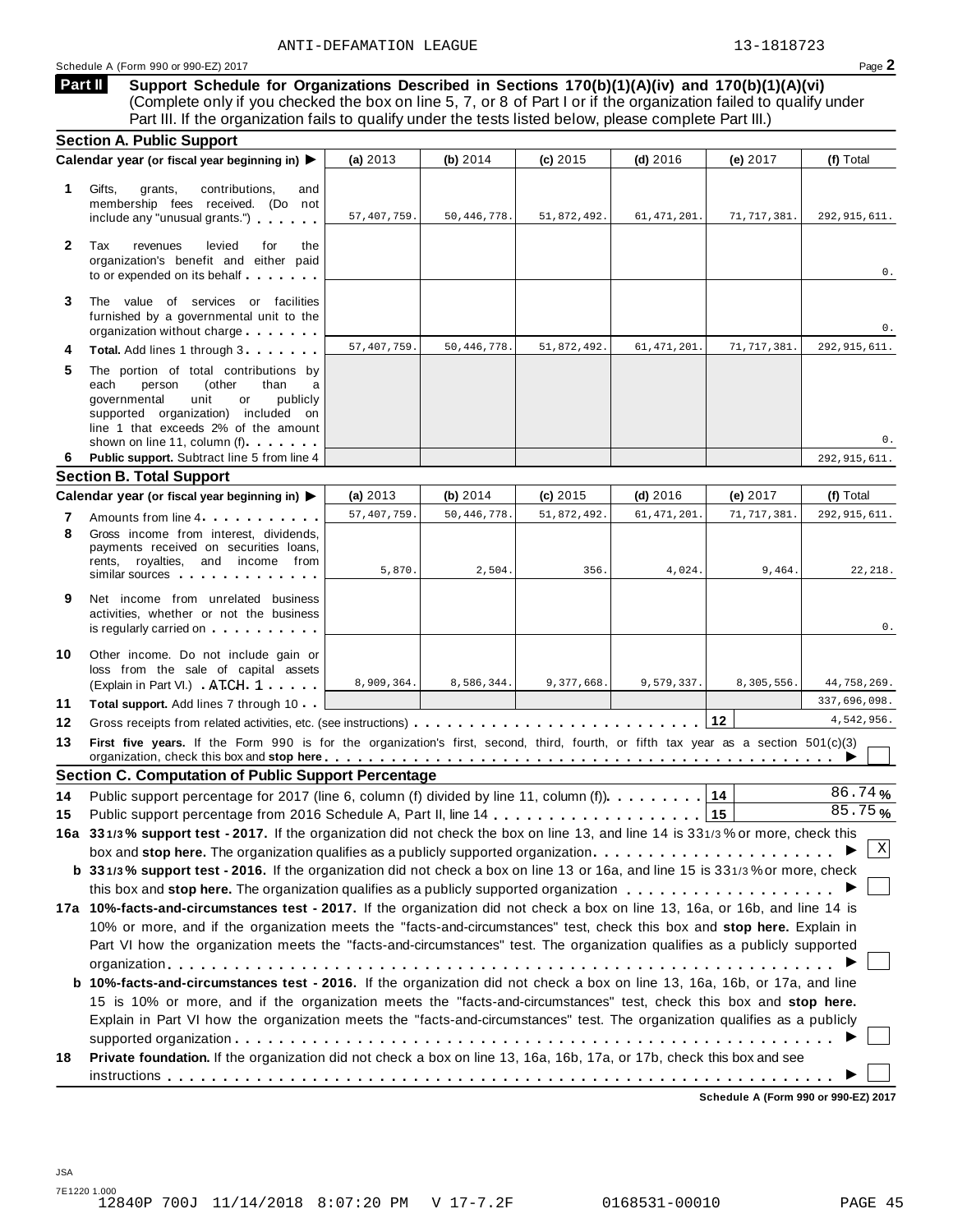## Schedule A (Form 990 or 990-EZ) 2017  $\qquad \qquad$

#### **Support Schedule for Organizations Described in Section 509(a)(2) Part III**

(Complete only if you checked the box on line 10 of Part I or if the organization failed to qualify under Part II. If the organization fails to qualify under the tests listed below, please complete Part II.)

|            | <b>Section A. Public Support</b>                                                                                                                                                                                              |            |            |            |               |                                      |           |
|------------|-------------------------------------------------------------------------------------------------------------------------------------------------------------------------------------------------------------------------------|------------|------------|------------|---------------|--------------------------------------|-----------|
|            | Calendar year (or fiscal year beginning in) ▶                                                                                                                                                                                 | (a) $2013$ | (b) $2014$ | $(c)$ 2015 | (d) $2016$    | (e) 2017                             | (f) Total |
| 1.         | Gifts, grants, contributions, and membership fees                                                                                                                                                                             |            |            |            |               |                                      |           |
|            | received. (Do not include any "unusual grants.")                                                                                                                                                                              |            |            |            |               |                                      |           |
| 2          | Gross receipts from admissions, merchandise                                                                                                                                                                                   |            |            |            |               |                                      |           |
|            | sold or services performed, or facilities                                                                                                                                                                                     |            |            |            |               |                                      |           |
|            | furnished in any activity that is related to the                                                                                                                                                                              |            |            |            |               |                                      |           |
|            | organization's tax-exempt purpose                                                                                                                                                                                             |            |            |            |               |                                      |           |
| 3          | Gross receipts from activities that are not an                                                                                                                                                                                |            |            |            |               |                                      |           |
|            | unrelated trade or business under section 513                                                                                                                                                                                 |            |            |            |               |                                      |           |
| 4          | Tax<br>revenues<br>levied<br>for<br>the                                                                                                                                                                                       |            |            |            |               |                                      |           |
|            | organization's benefit and either paid to                                                                                                                                                                                     |            |            |            |               |                                      |           |
|            | or expended on its behalf                                                                                                                                                                                                     |            |            |            |               |                                      |           |
| 5          | The value of services or facilities                                                                                                                                                                                           |            |            |            |               |                                      |           |
|            | furnished by a governmental unit to the                                                                                                                                                                                       |            |            |            |               |                                      |           |
|            | organization without charge                                                                                                                                                                                                   |            |            |            |               |                                      |           |
| 6          | <b>Total.</b> Add lines 1 through 5                                                                                                                                                                                           |            |            |            |               |                                      |           |
|            | 7a Amounts included on lines 1, 2, and 3                                                                                                                                                                                      |            |            |            |               |                                      |           |
|            |                                                                                                                                                                                                                               |            |            |            |               |                                      |           |
|            | received from disqualified persons<br>Amounts included on lines 2 and 3                                                                                                                                                       |            |            |            |               |                                      |           |
|            | from other than disqualified<br>received                                                                                                                                                                                      |            |            |            |               |                                      |           |
|            | persons that exceed the greater of \$5,000                                                                                                                                                                                    |            |            |            |               |                                      |           |
|            | or 1% of the amount on line 13 for the year                                                                                                                                                                                   |            |            |            |               |                                      |           |
|            | c Add lines 7a and 7b                                                                                                                                                                                                         |            |            |            |               |                                      |           |
| 8          | Public support. (Subtract line 7c from                                                                                                                                                                                        |            |            |            |               |                                      |           |
|            | $line 6.)$                                                                                                                                                                                                                    |            |            |            |               |                                      |           |
|            | <b>Section B. Total Support</b>                                                                                                                                                                                               |            |            |            |               |                                      |           |
|            | Calendar year (or fiscal year beginning in) ▶                                                                                                                                                                                 | (a) $2013$ | (b) $2014$ | $(c)$ 2015 | (d) $2016$    | (e) 2017                             | (f) Total |
| 9          | Amounts from line 6                                                                                                                                                                                                           |            |            |            |               |                                      |           |
|            | 10 a Gross income from interest, dividends,<br>payments received on securities loans,<br>rents, royalties, and income from similar                                                                                            |            |            |            |               |                                      |           |
|            | sources <b>contracts</b>                                                                                                                                                                                                      |            |            |            |               |                                      |           |
|            | <b>b</b> Unrelated business taxable income (less                                                                                                                                                                              |            |            |            |               |                                      |           |
|            | section 511 taxes) from businesses                                                                                                                                                                                            |            |            |            |               |                                      |           |
|            | acquired after June 30, 1975                                                                                                                                                                                                  |            |            |            |               |                                      |           |
|            | c Add lines 10a and 10b and the control of the state of the state of the state of the state of the state of the state of the state of the state of the state of the state of the state of the state of the state of the state |            |            |            |               |                                      |           |
| 11         | Net income from unrelated business<br>activities not included in line 10b,<br>whether or not the business is regularly                                                                                                        |            |            |            |               |                                      |           |
| 12         | carried on entering the entering term in the care in the case of the case of the case of the case of the case of<br>Other income. Do not include gain or                                                                      |            |            |            |               |                                      |           |
|            | loss from the sale of capital assets                                                                                                                                                                                          |            |            |            |               |                                      |           |
|            | (Explain in Part VI.) <b>Container and Containers</b>                                                                                                                                                                         |            |            |            |               |                                      |           |
| 13         | Total support. (Add lines 9, 10c, 11,                                                                                                                                                                                         |            |            |            |               |                                      |           |
|            | and 12.) $\cdots$ $\cdots$ $\cdots$ $\cdots$ $\cdots$                                                                                                                                                                         |            |            |            |               |                                      |           |
| 14         | First five years. If the Form 990 is for the organization's first, second, third, fourth, or fifth tax year as a section 501(c)(3)                                                                                            |            |            |            |               |                                      |           |
|            |                                                                                                                                                                                                                               |            |            |            |               |                                      |           |
|            | Section C. Computation of Public Support Percentage                                                                                                                                                                           |            |            |            |               |                                      |           |
|            | Public support percentage for 2017 (line 8, column (f) divided by line 13, column (f)                                                                                                                                         |            |            |            |               |                                      | ℅         |
| 15         |                                                                                                                                                                                                                               |            |            |            |               | 15                                   |           |
| 16         | Public support percentage from 2016 Schedule A, Part III, line 15.                                                                                                                                                            |            |            |            |               | 16                                   | %         |
|            | Section D. Computation of Investment Income Percentage                                                                                                                                                                        |            |            |            |               |                                      |           |
| 17         | Investment income percentage for 2017 (line 10c, column (f) divided by line 13, column (f) $\ldots$ ,,,,,,,                                                                                                                   |            |            |            |               | 17                                   | %         |
| 18         |                                                                                                                                                                                                                               |            |            |            |               | 18                                   | %         |
|            | 19a 331/3% support tests - 2017. If the organization did not check the box on line 14, and line 15 is more than 331/3%, and line                                                                                              |            |            |            |               |                                      |           |
|            | 17 is not more than 331/3%, check this box and stop here. The organization qualifies as a publicly supported organization                                                                                                     |            |            |            |               |                                      |           |
|            | <b>b</b> 331/3% support tests - 2016. If the organization did not check a box on line 14 or line 19a, and line 16 is more than 331/3%, and                                                                                    |            |            |            |               |                                      |           |
|            | line 18 is not more than 331/3%, check this box and stop here. The organization qualifies as a publicly supported organization                                                                                                |            |            |            |               |                                      |           |
| 20         | Private foundation. If the organization did not check a box on line 14, 19a, or 19b, check this box and see instructions ▶                                                                                                    |            |            |            |               |                                      |           |
| <b>JSA</b> | 7E1221 1.000                                                                                                                                                                                                                  |            |            |            |               | Schedule A (Form 990 or 990-EZ) 2017 |           |
|            | 12840P 700J 11/14/2018 8:07:20 PM                                                                                                                                                                                             |            | V 17-7.2F  |            | 0168531-00010 |                                      | PAGE 46   |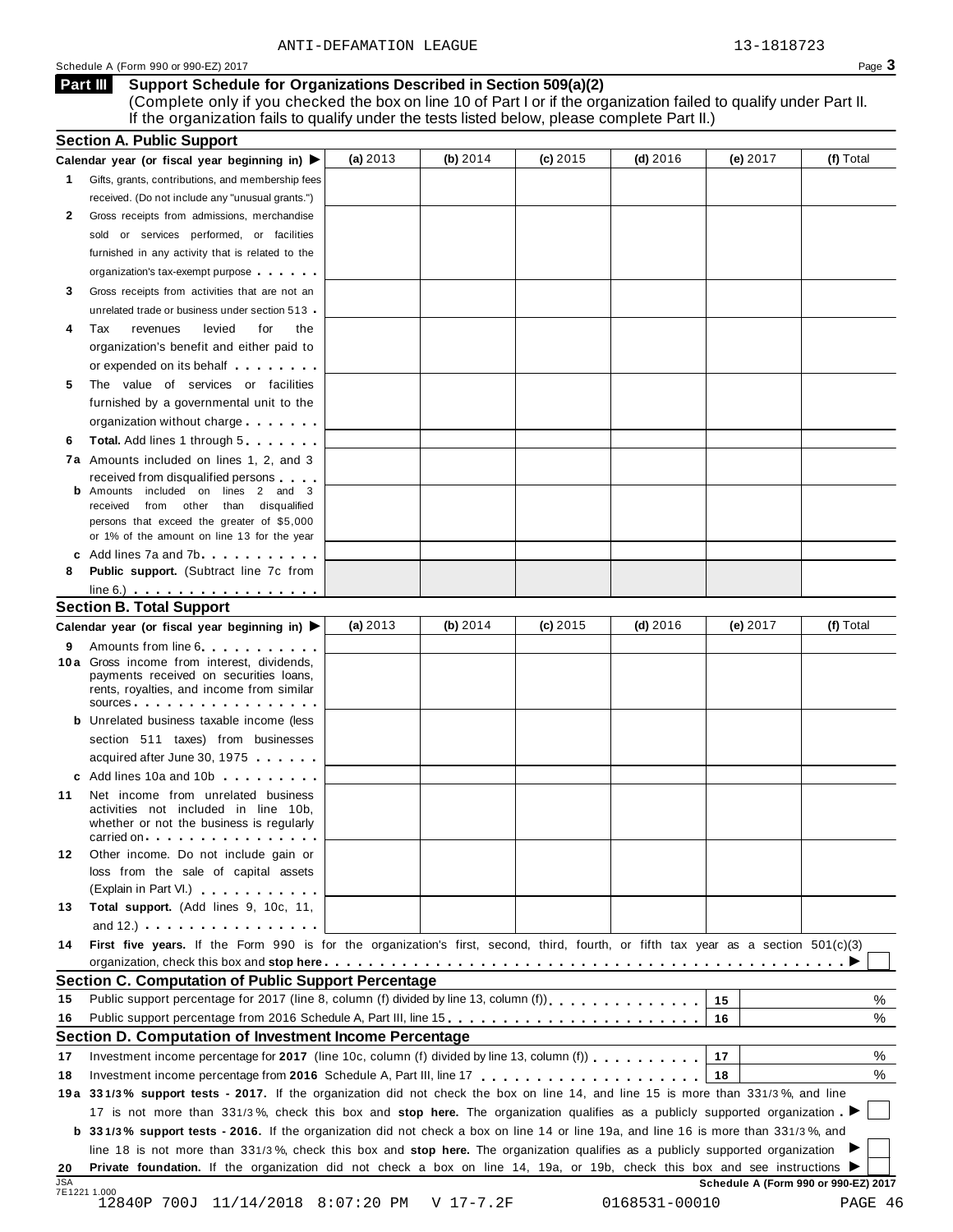**Yes No**

**2**

**3a**

**3b**

**3c**

**4a**

**4b**

**4c**

**5a**

**5b 5c**

**6**

**7**

**8**

**9a**

**9b**

**9c**

**10a**

# **Part IV Supporting Organizations**

(Complete only if you checked a box in line 12 on Part I. If you checked 12a of Part I, complete Sections A and B. If you checked 12b of Part I, complete Sections A and C. If you checked 12c of Part I, complete Sections A, D, and E. If you checked 12d of Part I, complete Sections A and D, and complete Part V.)

# **Section A. All Supporting Organizations**

- **1** Are all of the organization's supported organizations listed by name in the organization's governing documents? *If "No," describe in Part VI how the supported organizations are designated. If designated by class or purpose, describe the designation. If historic and continuing relationship, explain.* **1**
- **2** Did the organization have any supported organization that does not have an IRS determination of status under section 509(a)(1) or (2)? *If"Yes," explain in Part VI how the organization determined that the supported organization was described in section 509(a)(1) or (2).*
- **3 a** Did the organization have a supported organization described in section 501(c)(4), (5), or (6)? *If "Yes," answer (b) and (c) below.*
- **b** Did the organization confirm that each supported organization qualified under section 501(c)(4), (5), or (6) and | satisfied the public support tests under section 509(a)(2)? *If "Yes," describe in Part VI when and how the organization made the determination.*
- **c** Did the organization ensure that all support to such organizations was used exclusively for section 170(c)(2)(B) purposes? *If"Yes," explain in Part VI what controls the organization put in place to ensure such use.*
- **4 a** Was any supported organization not organized in the United States ("foreign supported organization")? *If "Yes," and if you checked 12a or 12b in Part I, answer (b) and (c) below.*
- **b** Did the organization have ultimate control and discretion in deciding whether to make grants to the foreign | supported organization? *If "Yes," describe in Part VI how the organization had such control and discretion despite being controlled or supervised by or in connection with its supported organizations.*
- **c** Did the organization support any foreign supported organization that does not have an IRS determination | under sections 501(c)(3) and 509(a)(1) or (2)? *If "Yes," explain in Part VI what controls the organization used to ensure that all support to the foreign supported organization was used exclusively for section 170(c)(2)(B) purposes.*
- **5 a** Did the organization add, substitute, or remove any supported organizations during the tax year? *If "Yes,"* answer (b) and (c) below (if applicable). Also, provide detail in Part VI, including (i) the names and EIN *numbers of the supported organizations added, substituted, or removed; (ii) the reasons for each such action;* (iii) the authority under the organization's organizing document authorizing such action; and (iv) how the action *was accomplished (such as by amendment to the organizing document).*
- **b** Type I or Type II only. Was any added or substituted supported organization part of a class already | designated in the organization's organizing document?
- **c Substitutions only.** Was the substitution the result of an event beyond the organization's control?
- **6** Did the organization provide support (whether in the form of grants or the provision of services or facilities) to anyone other than (i) its supported organizations, (ii) individuals that are part of the charitable class benefited by one or more of its supported organizations, or (iii) other supporting organizations that also support or benefit one or more of the filing organization's supported organizations? *If"Yes," provide detail in Part VI.*
- **7** Did the organization provide a grant, loan, compensation, or other similar payment to a substantial contributor (defined in section 4958(c)(3)(C)), a family member of a substantial contributor, or a 35% controlled entity with regard to a substantial contributor? *If"Yes," complete Part I of Schedule L (Form 990 or 990-EZ).*
- **8** Did the organization make a loan to a disqualified person (as defined in section 4958) not described in line 7? *If "Yes," complete Part I of Schedule L (Form 990 or 990-EZ).*
- **a** Was the organization controlled directly or indirectly at any time during the tax year by one or more | **9** disqualified persons as defined in section 4946 (other than foundation managers and organizations described in section 509(a)(1) or (2))? *If"Yes," provide detail in Part VI.*
- **b** Did one or more disqualified persons (as defined in line 9a) hold a controlling interest in any entity in which | the supporting organization had an interest? *If"Yes," provide detail in Part VI.*
- **c** Did a disqualified person (as defined in line 9a) have an ownership interest in, or derive any personal benefit from, assets in which the supporting organization also had an interest? *If"Yes," provide detail in Part VI.*
- **10a** Was the organization subject to the excess business holdings rules of section 4943 because of section | 4943(f) (regarding certain Type II supporting organizations, and all Type III non-functionally integrated supporting organizations)? *If"Yes," answer 10b below.*
	- **b** Did the organization have any excess business holdings in the tax year? *(Use Schedule C, Form 4720, to determine whether the organization had excess business holdings.)*

**10b** JSA **Schedule A (Form 990 or 990-EZ) 2017**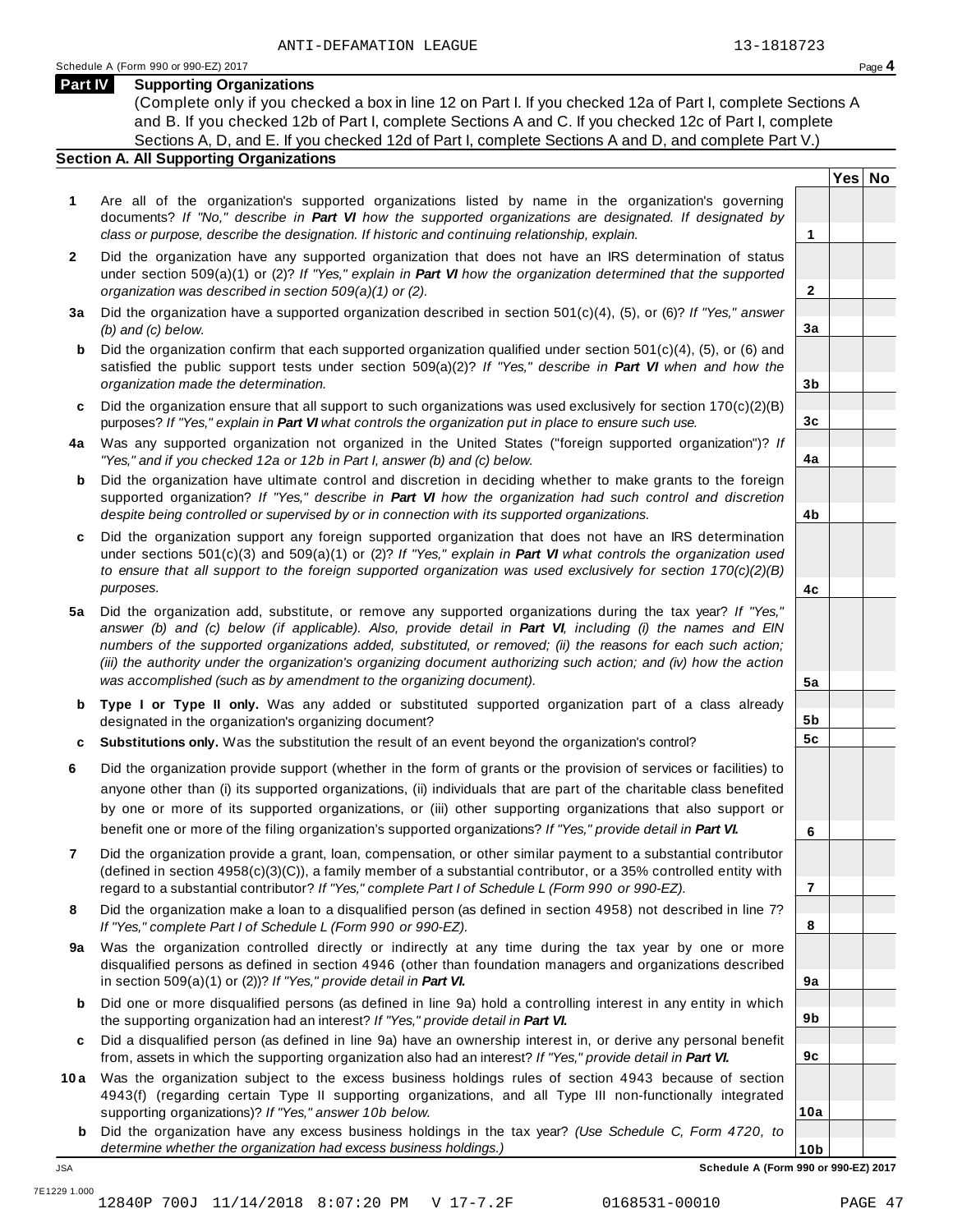|                  | Schedule A (Form 990 or 990-EZ) 2017                                                                                                                                                                                                                                                                                                                                                                                                                                                                                                                                                                                                                                         |                 |        | Page 5 |
|------------------|------------------------------------------------------------------------------------------------------------------------------------------------------------------------------------------------------------------------------------------------------------------------------------------------------------------------------------------------------------------------------------------------------------------------------------------------------------------------------------------------------------------------------------------------------------------------------------------------------------------------------------------------------------------------------|-----------------|--------|--------|
| <b>Part IV</b>   | <b>Supporting Organizations (continued)</b>                                                                                                                                                                                                                                                                                                                                                                                                                                                                                                                                                                                                                                  |                 |        |        |
|                  |                                                                                                                                                                                                                                                                                                                                                                                                                                                                                                                                                                                                                                                                              |                 | Yes No |        |
| 11               | Has the organization accepted a gift or contribution from any of the following persons?                                                                                                                                                                                                                                                                                                                                                                                                                                                                                                                                                                                      |                 |        |        |
| a                | A person who directly or indirectly controls, either alone or together with persons described in (b) and (c)                                                                                                                                                                                                                                                                                                                                                                                                                                                                                                                                                                 |                 |        |        |
|                  | below, the governing body of a supported organization?                                                                                                                                                                                                                                                                                                                                                                                                                                                                                                                                                                                                                       | 11a             |        |        |
|                  | <b>b</b> A family member of a person described in (a) above?                                                                                                                                                                                                                                                                                                                                                                                                                                                                                                                                                                                                                 | 11 <sub>b</sub> |        |        |
|                  | c A 35% controlled entity of a person described in (a) or (b) above? If "Yes" to a, b, or c, provide detail in Part VI.                                                                                                                                                                                                                                                                                                                                                                                                                                                                                                                                                      | 11c             |        |        |
|                  | <b>Section B. Type I Supporting Organizations</b>                                                                                                                                                                                                                                                                                                                                                                                                                                                                                                                                                                                                                            |                 |        |        |
|                  |                                                                                                                                                                                                                                                                                                                                                                                                                                                                                                                                                                                                                                                                              |                 | Yes No |        |
| 1                | Did the directors, trustees, or membership of one or more supported organizations have the power to<br>regularly appoint or elect at least a majority of the organization's directors or trustees at all times during the<br>tax year? If "No," describe in Part VI how the supported organization(s) effectively operated, supervised, or<br>controlled the organization's activities. If the organization had more than one supported organization,<br>describe how the powers to appoint and/or remove directors or trustees were allocated among the supported<br>organizations and what conditions or restrictions, if any, applied to such powers during the tax year. | 1               |        |        |
| 2                | Did the organization operate for the benefit of any supported organization other than the supported<br>organization(s) that operated, supervised, or controlled the supporting organization? If "Yes," explain in Part<br>VI how providing such benefit carried out the purposes of the supported organization(s) that operated,<br>supervised, or controlled the supporting organization.                                                                                                                                                                                                                                                                                   | $\mathbf{2}$    |        |        |
|                  | <b>Section C. Type II Supporting Organizations</b>                                                                                                                                                                                                                                                                                                                                                                                                                                                                                                                                                                                                                           |                 |        |        |
|                  |                                                                                                                                                                                                                                                                                                                                                                                                                                                                                                                                                                                                                                                                              |                 | Yes No |        |
| 1                | Were a majority of the organization's directors or trustees during the tax year also a majority of the directors<br>or trustees of each of the organization's supported organization(s)? If "No," describe in Part VI how control<br>or management of the supporting organization was vested in the same persons that controlled or managed<br>the supported organization(s).                                                                                                                                                                                                                                                                                                | 1               |        |        |
|                  | Section D. All Type III Supporting Organizations                                                                                                                                                                                                                                                                                                                                                                                                                                                                                                                                                                                                                             |                 |        |        |
|                  |                                                                                                                                                                                                                                                                                                                                                                                                                                                                                                                                                                                                                                                                              |                 | Yes No |        |
| 1                | Did the organization provide to each of its supported organizations, by the last day of the fifth month of the<br>organization's tax year, (i) a written notice describing the type and amount of support provided during the prior<br>tax year, (ii) a copy of the Form 990 that was most recently filed as of the date of notification, and (iii) copies of<br>the organization's governing documents in effect on the date of notification, to the extent not previously<br>provided?                                                                                                                                                                                     | 1               |        |        |
|                  |                                                                                                                                                                                                                                                                                                                                                                                                                                                                                                                                                                                                                                                                              |                 |        |        |
| 2                | Were any of the organization's officers, directors, or trustees either (i) appointed or elected by the supported<br>organization(s) or (ii) serving on the governing body of a supported organization? If "No," explain in Part VI how<br>the organization maintained a close and continuous working relationship with the supported organization(s).                                                                                                                                                                                                                                                                                                                        | $\overline{2}$  |        |        |
| 3                | By reason of the relationship described in (2), did the organization's supported organizations have a<br>significant voice in the organization's investment policies and in directing the use of the organization's<br>income or assets at all times during the tax year? If "Yes," describe in Part VI the role the organization's<br>supported organizations played in this regard.                                                                                                                                                                                                                                                                                        | 3               |        |        |
|                  | Section E. Type III Functionally Integrated Supporting Organizations                                                                                                                                                                                                                                                                                                                                                                                                                                                                                                                                                                                                         |                 |        |        |
| 1<br>а<br>b<br>c | Check the box next to the method that the organization used to satisfy the Integral Part Test during the year (see instructions).<br>The organization satisfied the Activities Test. Complete line 2 below.<br>The organization is the parent of each of its supported organizations. Complete line 3 below.<br>The organization supported a governmental entity. Describe in Part VI how you supported a government entity (see instructions).                                                                                                                                                                                                                              |                 |        |        |
|                  |                                                                                                                                                                                                                                                                                                                                                                                                                                                                                                                                                                                                                                                                              |                 | Yes No |        |
| 2<br>a           | Activities Test. Answer (a) and (b) below.<br>Did substantially all of the organization's activities during the tax year directly further the exempt purposes of<br>the supported organization(s) to which the organization was responsive? If "Yes," then in Part VI identify<br>those supported organizations and explain how these activities directly furthered their exempt purposes,<br>how the organization was responsive to those supported organizations, and how the organization determined                                                                                                                                                                      |                 |        |        |
|                  | that these activities constituted substantially all of its activities.                                                                                                                                                                                                                                                                                                                                                                                                                                                                                                                                                                                                       | 2a              |        |        |
| b                | Did the activities described in (a) constitute activities that, but for the organization's involvement, one or more<br>of the organization's supported organization(s) would have been engaged in? If "Yes," explain in Part VI the<br>reasons for the organization's position that its supported organization(s) would have engaged in these<br>activities but for the organization's involvement.                                                                                                                                                                                                                                                                          | 2 <sub>b</sub>  |        |        |
| 3<br>a           | Parent of Supported Organizations. Answer (a) and (b) below.<br>Did the organization have the power to regularly appoint or elect a majority of the officers, directors, or<br>trustees of each of the supported organizations? Provide details in Part VI.                                                                                                                                                                                                                                                                                                                                                                                                                  |                 |        |        |
|                  |                                                                                                                                                                                                                                                                                                                                                                                                                                                                                                                                                                                                                                                                              | За              |        |        |

**3b b** Did the organization exercise a substantial degree of direction over the policies, programs, and activities of each of its supported organizations? *If"Yes," describe in Part VI the role played by the organization in this regard.*

**Schedule A (Form 990 or 990-EZ) 2017**

JSA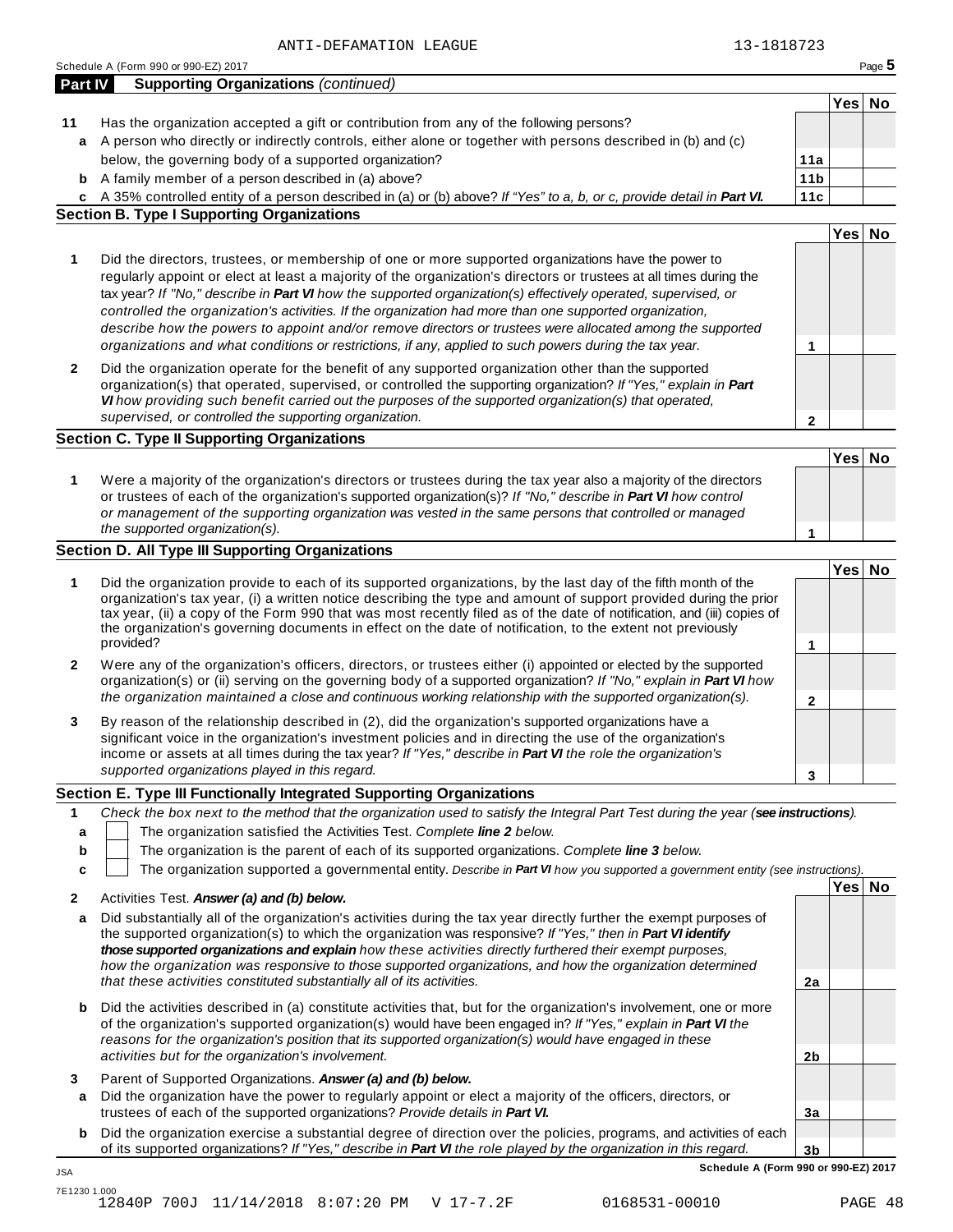| Schedule A (Form 990 or 990-EZ) 2017                                                                                                            |                         |                | Page $6$                       |
|-------------------------------------------------------------------------------------------------------------------------------------------------|-------------------------|----------------|--------------------------------|
| Type III Non-Functionally Integrated 509(a)(3) Supporting Organizations<br><b>Part V</b>                                                        |                         |                |                                |
| $\mathbf 1$<br>Check here if the organization satisfied the Integral Part Test as a qualifying trust on Nov. 20, 1970 (explain in Part VI). See |                         |                |                                |
| instructions. All other Type III non-functionally integrated supporting organizations must complete Sections A through E.                       |                         |                |                                |
| <b>Section A - Adjusted Net Income</b>                                                                                                          |                         | (A) Prior Year | (B) Current Year               |
|                                                                                                                                                 |                         |                | (optional)                     |
| 1 Net short-term capital gain                                                                                                                   | $\mathbf{1}$            |                |                                |
| 2 Recoveries of prior-year distributions                                                                                                        | $\mathbf 2$             |                |                                |
| 3 Other gross income (see instructions)                                                                                                         | 3                       |                |                                |
| 4 Add lines 1 through 3.                                                                                                                        | 4                       |                |                                |
| 5 Depreciation and depletion                                                                                                                    | 5                       |                |                                |
| 6 Portion of operating expenses paid or incurred for production or                                                                              |                         |                |                                |
| collection of gross income or for management, conservation, or                                                                                  |                         |                |                                |
| maintenance of property held for production of income (see instructions)                                                                        | 6                       |                |                                |
| 7 Other expenses (see instructions)                                                                                                             | $\overline{7}$          |                |                                |
| 8 Adjusted Net Income (subtract lines 5, 6, and 7 from line 4).                                                                                 | 8                       |                |                                |
| <b>Section B - Minimum Asset Amount</b>                                                                                                         |                         | (A) Prior Year | (B) Current Year<br>(optional) |
| 1 Aggregate fair market value of all non-exempt-use assets (see                                                                                 |                         |                |                                |
| instructions for short tax year or assets held for part of year):                                                                               |                         |                |                                |
| a Average monthly value of securities                                                                                                           | 1a                      |                |                                |
| <b>b</b> Average monthly cash balances                                                                                                          | 1 <sub>b</sub>          |                |                                |
| c Fair market value of other non-exempt-use assets                                                                                              | 1 <sub>c</sub>          |                |                                |
| d Total (add lines 1a, 1b, and 1c)                                                                                                              | 1 <sub>d</sub>          |                |                                |
| e Discount claimed for blockage or other                                                                                                        |                         |                |                                |
| factors (explain in detail in <b>Part VI</b> ):                                                                                                 |                         |                |                                |
| 2 Acquisition indebtedness applicable to non-exempt-use assets                                                                                  | $\mathbf{2}$            |                |                                |
| 3 Subtract line 2 from line 1d.                                                                                                                 | $\overline{3}$          |                |                                |
| 4 Cash deemed held for exempt use. Enter 1-1/2% of line 3 (for greater amount,<br>see instructions).                                            | 4                       |                |                                |
| 5 Net value of non-exempt-use assets (subtract line 4 from line 3)                                                                              | 5                       |                |                                |
| 6 Multiply line 5 by .035.                                                                                                                      | 6                       |                |                                |
| 7 Recoveries of prior-year distributions                                                                                                        | $\overline{7}$          |                |                                |
| 8 Minimum Asset Amount (add line 7 to line 6)                                                                                                   | 8                       |                |                                |
| <b>Section C - Distributable Amount</b>                                                                                                         |                         |                | <b>Current Year</b>            |
| 1 Adjusted net income for prior year (from Section A, line 8, Column A)                                                                         | $\mathbf{1}$            |                |                                |
| 2 Enter 85% of line 1.                                                                                                                          | $\mathbf 2$             |                |                                |
| 3 Minimum asset amount for prior year (from Section B, line 8, Column A)                                                                        | 3                       |                |                                |
| 4 Enter greater of line 2 or line 3.                                                                                                            | $\overline{\mathbf{4}}$ |                |                                |
| 5 Income tax imposed in prior year                                                                                                              | 5                       |                |                                |
| 6 Distributable Amount. Subtract line 5 from line 4, unless subject to                                                                          |                         |                |                                |
| emergency temporary reduction (see instructions).                                                                                               | 6                       |                |                                |

**7**  $\Box$  Check here if the current year is the organization's first as a non-functionally integrated Type III supporting organization (see instructions).

**Schedule A (Form 990 or 990-EZ) 2017**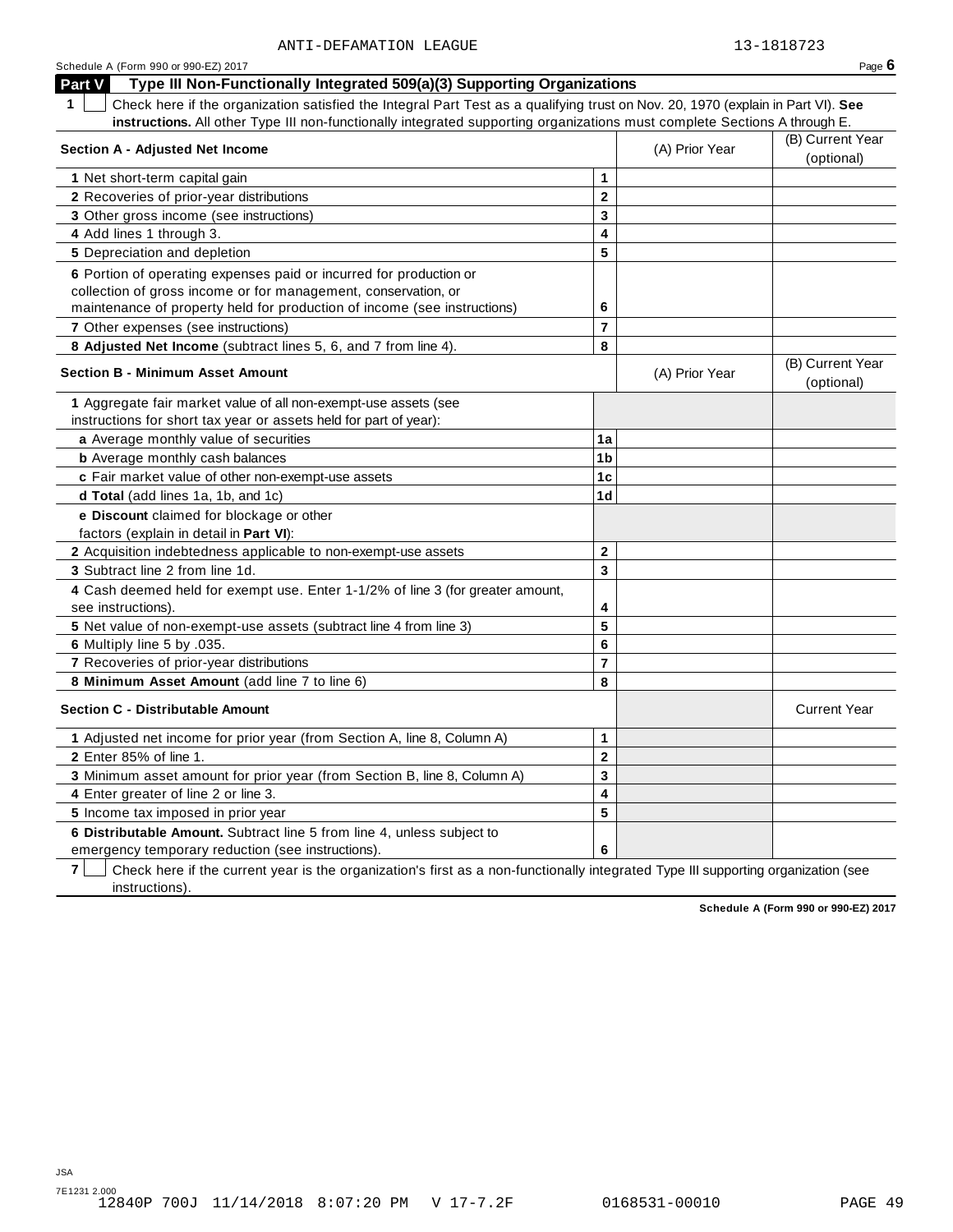|                | ANTI-DEFAMATION LEAGUE                                                                     |                                    |                                               | 13-1818723                                       |
|----------------|--------------------------------------------------------------------------------------------|------------------------------------|-----------------------------------------------|--------------------------------------------------|
|                | Schedule A (Form 990 or 990-EZ) 2017                                                       |                                    |                                               | Page 7                                           |
| <b>Part V</b>  | Type III Non-Functionally Integrated 509(a)(3) Supporting Organizations (continued)        |                                    |                                               |                                                  |
|                | <b>Section D - Distributions</b>                                                           |                                    |                                               | <b>Current Year</b>                              |
| 1.             | Amounts paid to supported organizations to accomplish exempt purposes                      |                                    |                                               |                                                  |
| $\mathbf{2}$   | Amounts paid to perform activity that directly furthers exempt purposes of supported       |                                    |                                               |                                                  |
|                | organizations, in excess of income from activity                                           |                                    |                                               |                                                  |
| 3              | Administrative expenses paid to accomplish exempt purposes of supported organizations      |                                    |                                               |                                                  |
| 4              | Amounts paid to acquire exempt-use assets                                                  |                                    |                                               |                                                  |
| 5              | Qualified set-aside amounts (prior IRS approval required)                                  |                                    |                                               |                                                  |
| 6              | Other distributions (describe in Part VI). See instructions.                               |                                    |                                               |                                                  |
| $\mathbf{7}$   | Total annual distributions. Add lines 1 through 6.                                         |                                    |                                               |                                                  |
| 8              | Distributions to attentive supported organizations to which the organization is responsive |                                    |                                               |                                                  |
|                | (provide details in Part VI). See instructions.                                            |                                    |                                               |                                                  |
| 9              | Distributable amount for 2017 from Section C, line 6                                       |                                    |                                               |                                                  |
| 10             | Line 8 amount divided by Line 9 amount                                                     |                                    |                                               |                                                  |
|                | Section E - Distribution Allocations (see instructions)                                    | (i)<br><b>Excess Distributions</b> | (ii)<br><b>Underdistributions</b><br>Pre-2017 | (iii)<br><b>Distributable</b><br>Amount for 2017 |
| 1              | Distributable amount for 2017 from Section C, line 6                                       |                                    |                                               |                                                  |
| $\mathbf{2}$   | Underdistributions, if any, for years prior to 2017                                        |                                    |                                               |                                                  |
|                | (reasonable cause required-explain in Part VI). See                                        |                                    |                                               |                                                  |
|                | instructions.                                                                              |                                    |                                               |                                                  |
| 3              | Excess distributions carryover, if any, to 2017                                            |                                    |                                               |                                                  |
| а              |                                                                                            |                                    |                                               |                                                  |
| b              | $From 2013$ . The set of $1.1$                                                             |                                    |                                               |                                                  |
| c              | $From 2014$                                                                                |                                    |                                               |                                                  |
| d              | From 2015 <b></b>                                                                          |                                    |                                               |                                                  |
| е              | From 2016                                                                                  |                                    |                                               |                                                  |
| f              | Total of lines 3a through e                                                                |                                    |                                               |                                                  |
| g              | Applied to underdistributions of prior years                                               |                                    |                                               |                                                  |
| h              | Applied to 2017 distributable amount                                                       |                                    |                                               |                                                  |
| j.             | Carryover from 2012 not applied (see instructions)                                         |                                    |                                               |                                                  |
|                | Remainder. Subtract lines 3g, 3h, and 3i from 3f.                                          |                                    |                                               |                                                  |
| 4              | Distributions for 2017 from                                                                |                                    |                                               |                                                  |
|                | Section D, line 7:                                                                         |                                    |                                               |                                                  |
| a              | Applied to underdistributions of prior years                                               |                                    |                                               |                                                  |
| b              | Applied to 2017 distributable amount                                                       |                                    |                                               |                                                  |
| C              | Remainder. Subtract lines 4a and 4b from 4.                                                |                                    |                                               |                                                  |
| 5              | Remaining underdistributions for years prior to 2017, if                                   |                                    |                                               |                                                  |
|                | any. Subtract lines 3g and 4a from line 2. For result                                      |                                    |                                               |                                                  |
|                | greater than zero, explain in Part VI. See instructions.                                   |                                    |                                               |                                                  |
| 6              | Remaining underdistributions for 2017. Subtract lines 3h                                   |                                    |                                               |                                                  |
|                | and 4b from line 1. For result greater than zero, explain in                               |                                    |                                               |                                                  |
|                | Part VI. See instructions.                                                                 |                                    |                                               |                                                  |
| $\overline{7}$ | Excess distributions carryover to 2018. Add lines 3j                                       |                                    |                                               |                                                  |
|                | and 4c.                                                                                    |                                    |                                               |                                                  |
| 8              | Breakdown of line 7:                                                                       |                                    |                                               |                                                  |
| a              | Excess from 2013                                                                           |                                    |                                               |                                                  |
| b              | Excess from 2014                                                                           |                                    |                                               |                                                  |
| c              | Excess from 2015                                                                           |                                    |                                               |                                                  |
| d              | Excess from 2016                                                                           |                                    |                                               |                                                  |
| е              | Excess from 2017                                                                           |                                    |                                               | Schedule A (Form 990 or 990-F7) 2017             |

**Schedule A (Form 990 or 990-EZ) 2017**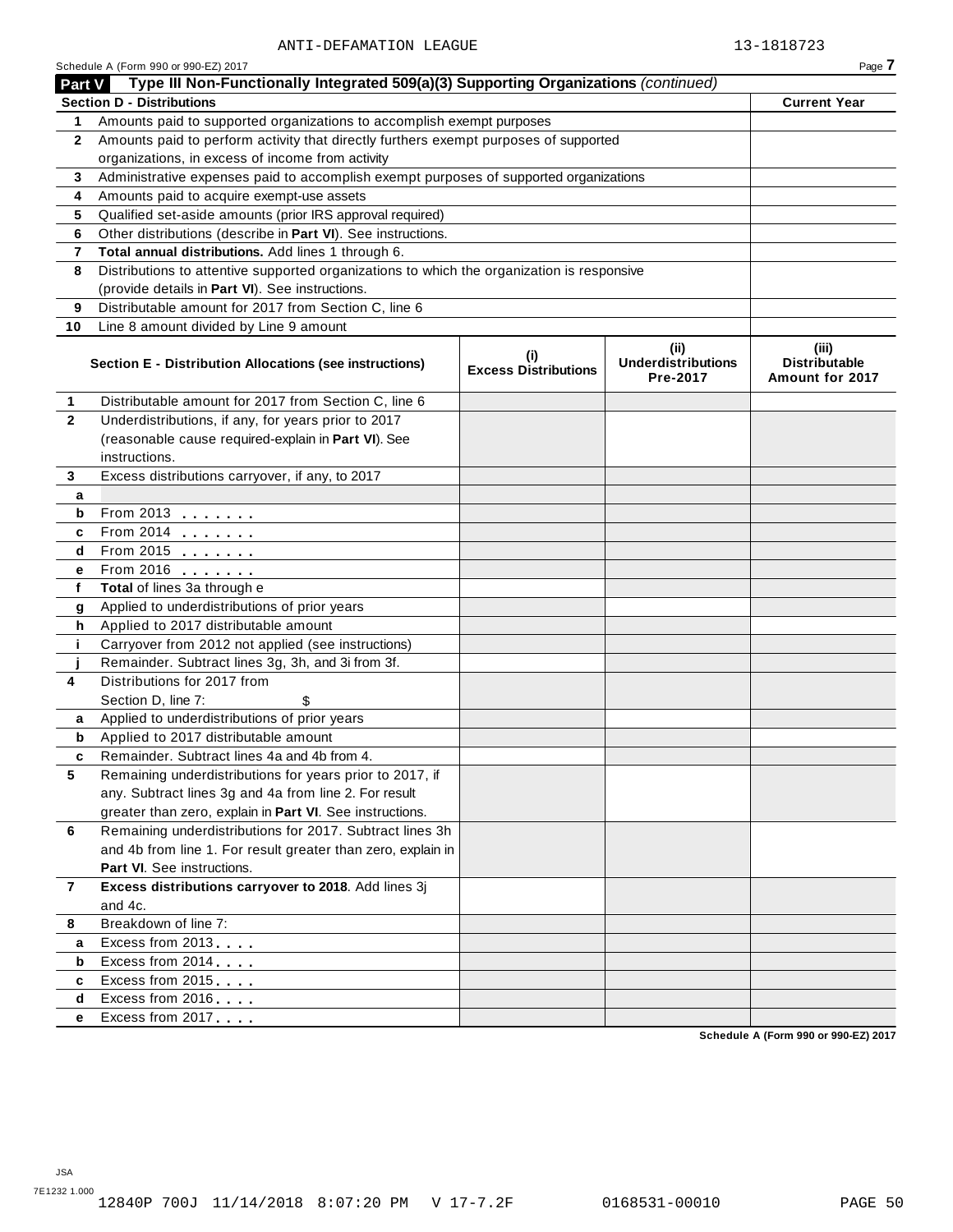### <span id="page-50-0"></span>Schedule <sup>A</sup> (Form <sup>990</sup> or 990-EZ) <sup>2017</sup> Page **8**

**Supplemental Information.** Provide the explanations required by Part II, line 10; Part II, line 17a or 17b; Part **Part VI** III, line 12; Part IV, Section A, lines 1, 2, 3b, 3c, 4b, 4c, 5a, 6, 9a, 9b, 9c, 11a, 11b, and 11c; Part IV, Section B, lines 1 and 2; Part IV, Section C, line 1; Part IV, Section D, lines 2 and 3; Part IV, Section E, lines 1c, 2a, 2b, 3a and 3b; Part V, line 1; Part V, Section B, line 1e; Part V, Section D, lines 5, 6, and 8; and Part V, Section E, lines 2, 5, and 6. Also complete this part for any additional information. (See instructions.)

|                                    |            |            |            |            | ATTACHMENT |             |
|------------------------------------|------------|------------|------------|------------|------------|-------------|
| SCHEDULE A, PART II - OTHER INCOME |            |            |            |            |            |             |
| DESCRIPTION                        | 2013       | 2014       | 2015       | 2016       | 2017       | TOTAL       |
| FUNDRAISING EVENTS                 | 8,909,364. | 8,586,344. | 9,377,668. | 9,579,337. | 8,305,556. | 44,758,269. |
| TOTALS                             | 8,909,364. | 8,586,344. | 9,377,668. | 9,579,337. | 8,305,556. | 44,758,269. |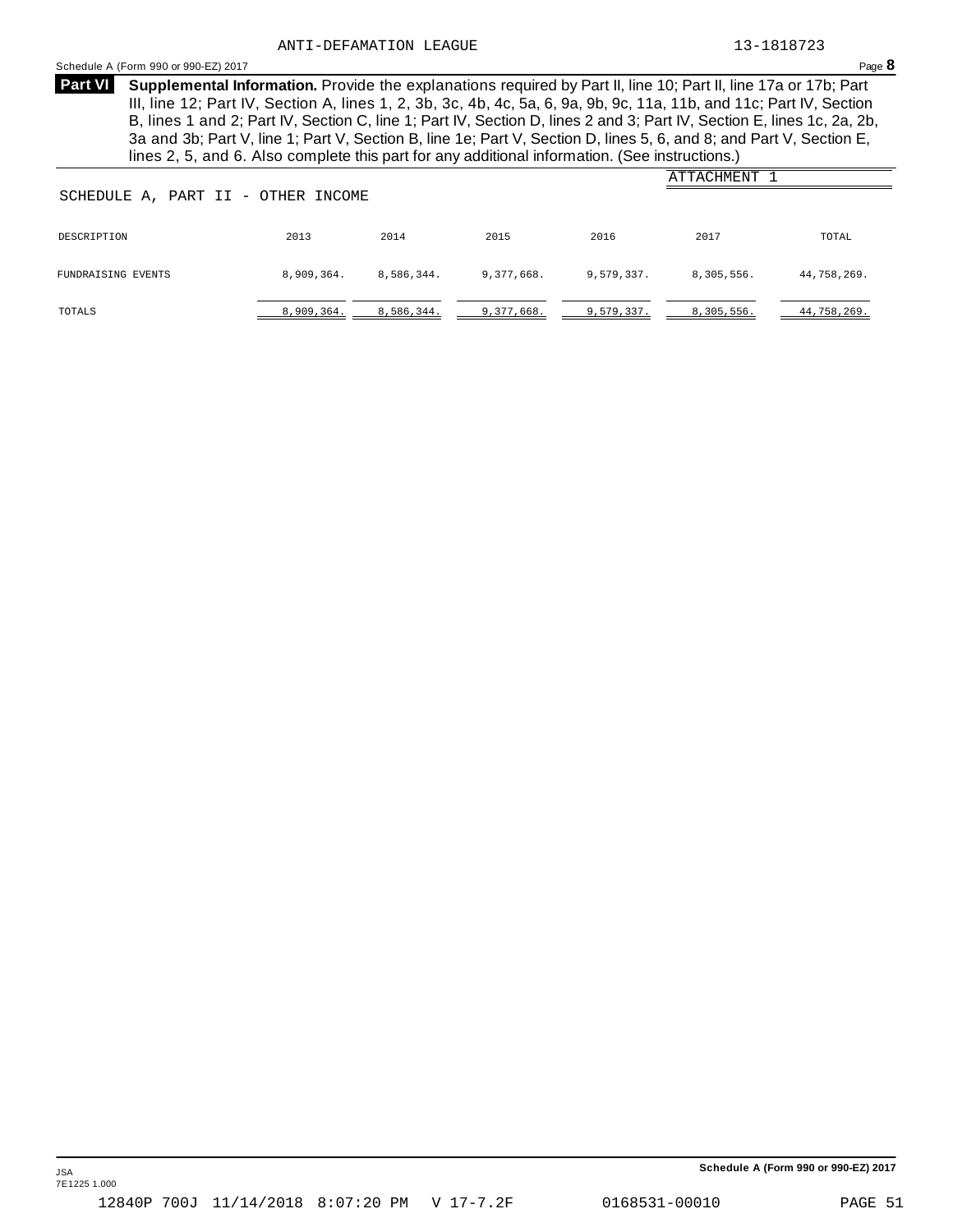**(Form 990, 990-EZ, or 990-PF)** Department of the Treasury<br>Internal Revenue Service

# **Schedule B**  $\leftarrow$  **Contributors**

(Porm 990, Form 990, Form 990-EZ, or Form 990-PF.<br>Department of the Treasury → Attach to Form 990, Form 990-EZ, or Form 990-PF.<br>Internal Revenue Service → → Go to www.irs.gov/Form990 for the latest information.<br>Name of th

 $20$ **17** 

ANTI-DEFAMATION LEAGUE

| Organization type (check one): |  |  |
|--------------------------------|--|--|

| 13-1818723 |  |
|------------|--|

| Filers of:         | Section:                                                                    |
|--------------------|-----------------------------------------------------------------------------|
| Form 990 or 990-EZ | $\mathbb{X}$ 501(c)( $^3$ ) (enter number) organization                     |
|                    | $4947(a)(1)$ nonexempt charitable trust not treated as a private foundation |
|                    | 527 political organization                                                  |
| Form 990-PF        | $501(c)(3)$ exempt private foundation                                       |
|                    | 4947(a)(1) nonexempt charitable trust treated as a private foundation       |
|                    | $501(c)(3)$ taxable private foundation                                      |

Check if your organization is covered by the **General Rule** or a **Special Rule.**

**Note:** Only a section 501(c)(7), (8), or (10) organization can check boxes for both the General Rule and a Special Rule. See instructions.

# **General Rule**

For an organization filing Form 990, 990-EZ, or 990-PF that received, during the year, contributions totaling \$5,000 or more (in money or property) from any one contributor. Complete Parts I and II. See instructions for determining a contributor's total contributions.

# **Special Rules**

 $\text{X}$  For an organization described in section 501(c)(3) filing Form 990 or 990-EZ that met the 33 1/3 % support test of the regulations under sections 509(a)(1) and 170(b)(1)(A)(vi), that checked Schedule A (Form 990 or 990-EZ), Part II, line 13, 16a, or 16b, and that received from any one contributor, during the year, total contributions of the greater of **(1)** \$5,000; or **(2)** 2% of the amount on (i) Form 990, Part VIII, line 1h; or (ii) Form 990-EZ, line 1. Complete Parts I and II.

For an organization described in section 501(c)(7), (8), or (10) filing Form 990 or 990-EZ that received from any one contributor, during the year, total contributions of more than \$1,000 *exclusively* for religious, charitable, scientific, literary, or educational purposes, or for the prevention of cruelty to children or animals. Complete Parts I, II, and III.

For an organization described in section 501(c)(7), (8), or (10) filing Form 990 or 990-EZ that received from any one contributor, during the year, contributions *exclusively* for religious, charitable, etc., purposes, but no such contributions totaled more than \$1,000. If this box is checked, enter here the total contributions that were received during the year for an *exclusively* religious, charitable, etc., purpose. Don't complete any of the parts unless the **General Rule** applies to this organization because it received *nonexclusively* religious, charitable, etc., contributions totaling \$5,000 or more during the year m m m m m m m m m m m m m m m m m m m m m m m m m m m m m m m I \$

**Caution:** An organization that isn't covered by the General Rule and/or the Special Rules doesn't file Schedule B (Form 990, 990-EZ, or 990-PF), but it **must** answer "No" on Part IV, line 2, of its Form 990; or check the box on line H of its Form 990-EZ or on its Form 990-PF, Part I, line 2, to certify that it doesn't meet the filing requirements of Schedule B (Form 990, 990-EZ, or 990-PF).

For Paperwork Reduction Act Notice, see the instructions for Form 990, 990-EZ, or 990-PF. Schedule B (Form 990, 990-EZ, or 990-PF) (2017)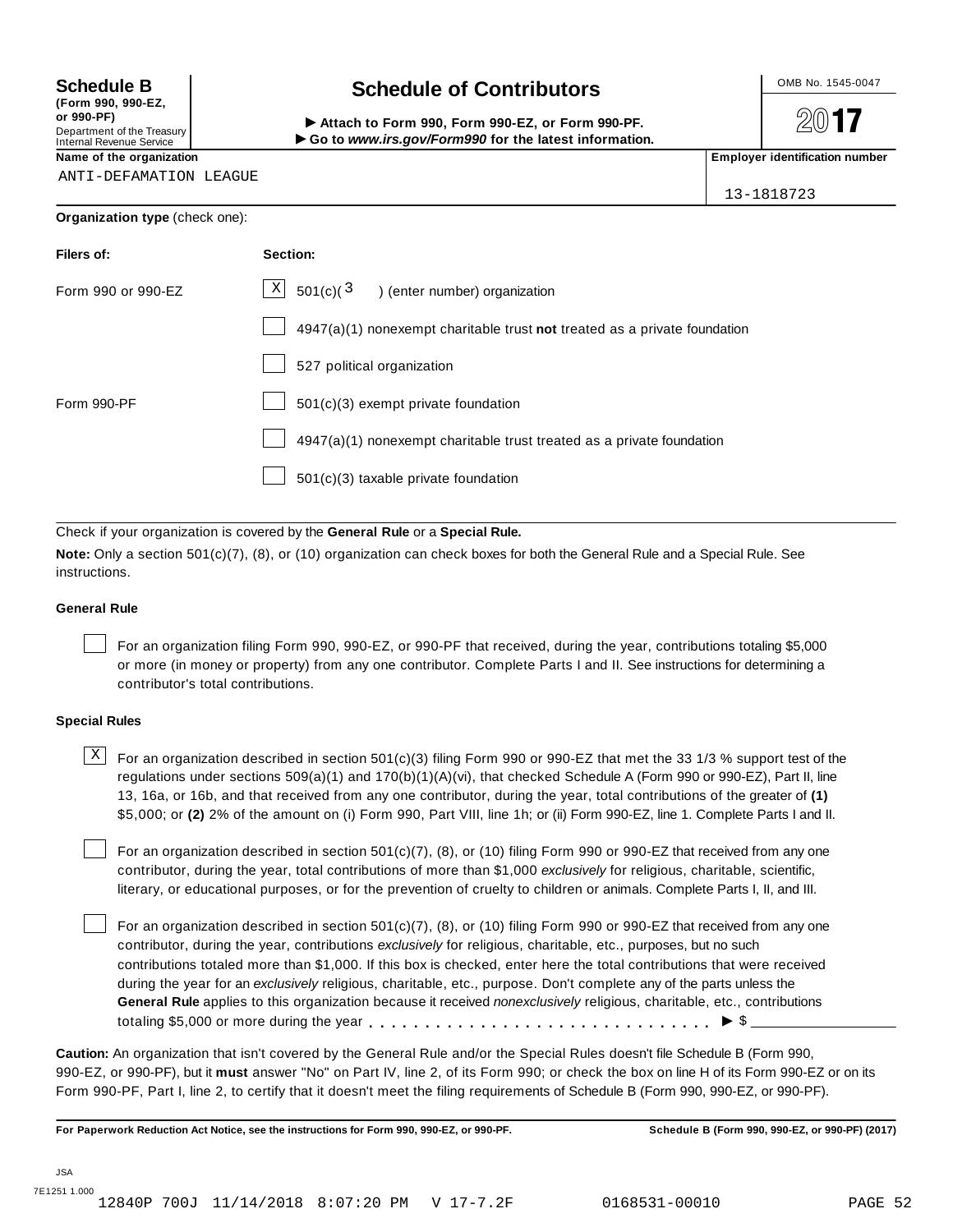| (a)        | (b)                               | (c)                               | (d)                                              |
|------------|-----------------------------------|-----------------------------------|--------------------------------------------------|
| No.        | Name, address, and ZIP + 4        | <b>Total contributions</b>        | Type of contribution                             |
|            |                                   | \$                                | Person<br>Payroll<br>Noncash                     |
|            |                                   |                                   | (Complete Part II for<br>noncash contributions.) |
| (a)<br>No. | (b)<br>Name, address, and ZIP + 4 | (c)<br><b>Total contributions</b> | (d)<br>Type of contribution                      |
|            |                                   | \$                                | Person<br>Payroll<br><b>Noncash</b>              |
|            |                                   |                                   | (Complete Part II for<br>noncash contributions.) |
| (a)<br>No. | (b)<br>Name, address, and ZIP + 4 | (c)<br><b>Total contributions</b> | (d)<br>Type of contribution                      |
|            |                                   | \$                                | Person<br>Payroll<br>Noncash                     |
|            |                                   |                                   | (Complete Part II for<br>noncash contributions.) |
| (a)<br>No. | (b)<br>Name, address, and ZIP + 4 | (c)<br><b>Total contributions</b> | (d)<br>Type of contribution                      |
|            |                                   | $\mathsf{\$}$                     | Person<br>Payroll<br>Noncash                     |
|            |                                   |                                   | (Complete Part II for                            |

# **Name of organization** ANTI-DEFAMATION LEAGUE **And a structure of the structure of the structure of the structure of the structure of the structure of the structure of the structure of the structure of the structure of the**

**Part <b>I** Contributors (see instructions). Use duplicate copies of Part I if additional space is needed.

 $1$  **person**  $X$ 

**(c) Total contributions**

**(c) Total contributions**

\$ **Noncash** 8,931,431.

\$ **Noncash**

**(b) Name, address, and ZIP + 4**

**(b) Name, address, and ZIP + 4**

**(a) No.**

**(a) No.** 13-1818723

**(d) Type of contribution**

**(d) Type of contribution**

**Person Payroll**

**Person Payroll**

(Complete Part II for noncash contributions.)

(Complete Part II for noncash contributions.)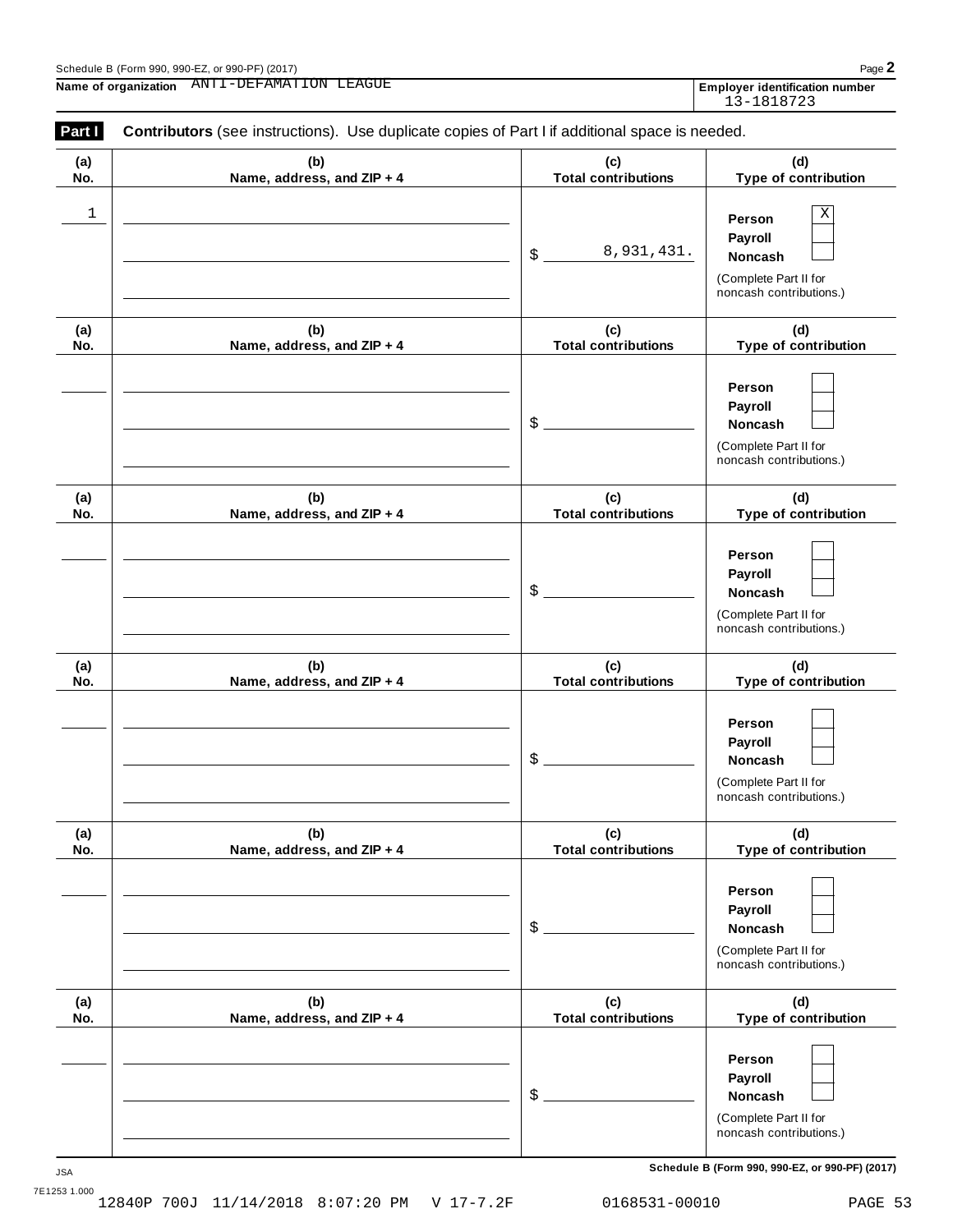12840P 700J 11/14/2018 8:07:20 PM V 17-7.2F 0168531-00010 PAGE 54

 $S$ chedule B (Form 990, 990-EZ, or 990-PF) (2017)

| Part II                   | Noncash Property (see instructions). Use duplicate copies of Part II if additional space is needed. |                                                 |                      |
|---------------------------|-----------------------------------------------------------------------------------------------------|-------------------------------------------------|----------------------|
| (a) No.<br>from<br>Part I | (b)<br>Description of noncash property given                                                        | (c)<br>FMV (or estimate)<br>(See instructions.) | (d)<br>Date received |
|                           |                                                                                                     | $\mathcal{L}_{-}$                               |                      |
| (a) No.<br>from<br>Part I | (b)<br>Description of noncash property given                                                        | (c)<br>FMV (or estimate)<br>(See instructions.) | (d)<br>Date received |
|                           |                                                                                                     | $\mathcal{L}_{-}$                               |                      |
| (a) No.<br>from<br>Part I | (b)<br>Description of noncash property given                                                        | (c)<br>FMV (or estimate)<br>(See instructions.) | (d)<br>Date received |
|                           |                                                                                                     | $\mathcal{L}_{-}$                               |                      |
| (a) No.<br>from<br>Part I | (b)<br>Description of noncash property given                                                        | (c)<br>FMV (or estimate)<br>(See instructions.) | (d)<br>Date received |
|                           |                                                                                                     | \$                                              |                      |
| (a) No.<br>from<br>Part I | (b)<br>Description of noncash property given                                                        | (c)<br>FMV (or estimate)<br>(See instructions.) | (d)<br>Date received |
|                           |                                                                                                     | $\mathcal{L}_{-}$                               |                      |
| (a) No.<br>from<br>Part I | (b)<br>Description of noncash property given                                                        | (c)<br>FMV (or estimate)<br>(See instructions.) | (d)<br>Date received |
|                           |                                                                                                     | \$                                              |                      |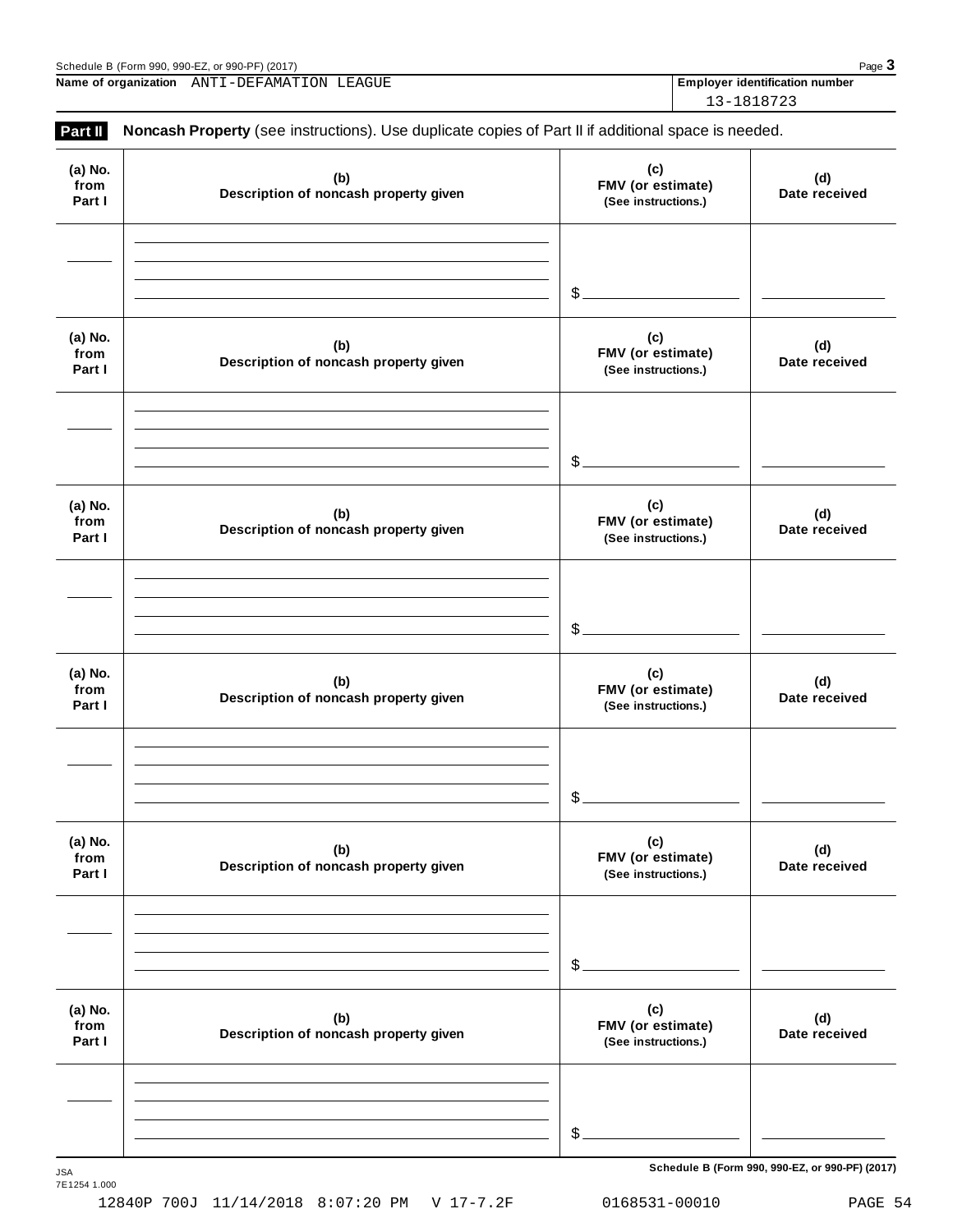| Schedule B (Form 990, 990-EZ, or 990-PF) (2017) | Page 4                                |
|-------------------------------------------------|---------------------------------------|
| Name of organization ANTI-DEFAMATION LEAGUE     | <b>Employer identification number</b> |
|                                                 | 13-1818723                            |

|                                         |                 |                                                                                                                                                                                                  | Exclusively religious, charitable, etc., contributions to organizations described in section 501(c)(7), (8), or                                                                                                                                                                                                                                                                                                                                                                                                |  |
|-----------------------------------------|-----------------|--------------------------------------------------------------------------------------------------------------------------------------------------------------------------------------------------|----------------------------------------------------------------------------------------------------------------------------------------------------------------------------------------------------------------------------------------------------------------------------------------------------------------------------------------------------------------------------------------------------------------------------------------------------------------------------------------------------------------|--|
| (b) Purpose of gift                     | (c) Use of gift |                                                                                                                                                                                                  | (d) Description of how gift is held                                                                                                                                                                                                                                                                                                                                                                                                                                                                            |  |
|                                         |                 |                                                                                                                                                                                                  |                                                                                                                                                                                                                                                                                                                                                                                                                                                                                                                |  |
|                                         |                 |                                                                                                                                                                                                  | Relationship of transferor to transferee                                                                                                                                                                                                                                                                                                                                                                                                                                                                       |  |
|                                         |                 |                                                                                                                                                                                                  |                                                                                                                                                                                                                                                                                                                                                                                                                                                                                                                |  |
| (b) Purpose of gift                     |                 |                                                                                                                                                                                                  | (d) Description of how gift is held                                                                                                                                                                                                                                                                                                                                                                                                                                                                            |  |
| Transferee's name, address, and ZIP + 4 |                 |                                                                                                                                                                                                  | Relationship of transferor to transferee                                                                                                                                                                                                                                                                                                                                                                                                                                                                       |  |
|                                         |                 |                                                                                                                                                                                                  |                                                                                                                                                                                                                                                                                                                                                                                                                                                                                                                |  |
| (b) Purpose of gift                     |                 |                                                                                                                                                                                                  | (d) Description of how gift is held                                                                                                                                                                                                                                                                                                                                                                                                                                                                            |  |
|                                         |                 |                                                                                                                                                                                                  |                                                                                                                                                                                                                                                                                                                                                                                                                                                                                                                |  |
|                                         |                 |                                                                                                                                                                                                  | Relationship of transferor to transferee                                                                                                                                                                                                                                                                                                                                                                                                                                                                       |  |
| (b) Purpose of gift                     |                 |                                                                                                                                                                                                  | (d) Description of how gift is held                                                                                                                                                                                                                                                                                                                                                                                                                                                                            |  |
|                                         |                 |                                                                                                                                                                                                  |                                                                                                                                                                                                                                                                                                                                                                                                                                                                                                                |  |
|                                         |                 |                                                                                                                                                                                                  | Relationship of transferor to transferee                                                                                                                                                                                                                                                                                                                                                                                                                                                                       |  |
|                                         |                 |                                                                                                                                                                                                  | Schedule B (Form 990, 990-EZ, or 990-PF) (2017)                                                                                                                                                                                                                                                                                                                                                                                                                                                                |  |
|                                         |                 | Use duplicate copies of Part III if additional space is needed.<br>Transferee's name, address, and ZIP + 4<br>Transferee's name, address, and ZIP + 4<br>Transferee's name, address, and ZIP + 4 | (10) that total more than \$1,000 for the year from any one contributor. Complete columns (a) through (e) and<br>the following line entry. For organizations completing Part III, enter the total of exclusively religious, charitable, etc.,<br>contributions of \$1,000 or less for the year. (Enter this information once. See instructions.) ▶ \$<br>(e) Transfer of gift<br>(c) Use of gift<br>(e) Transfer of gift<br>(c) Use of gift<br>(e) Transfer of gift<br>(c) Use of gift<br>(e) Transfer of gift |  |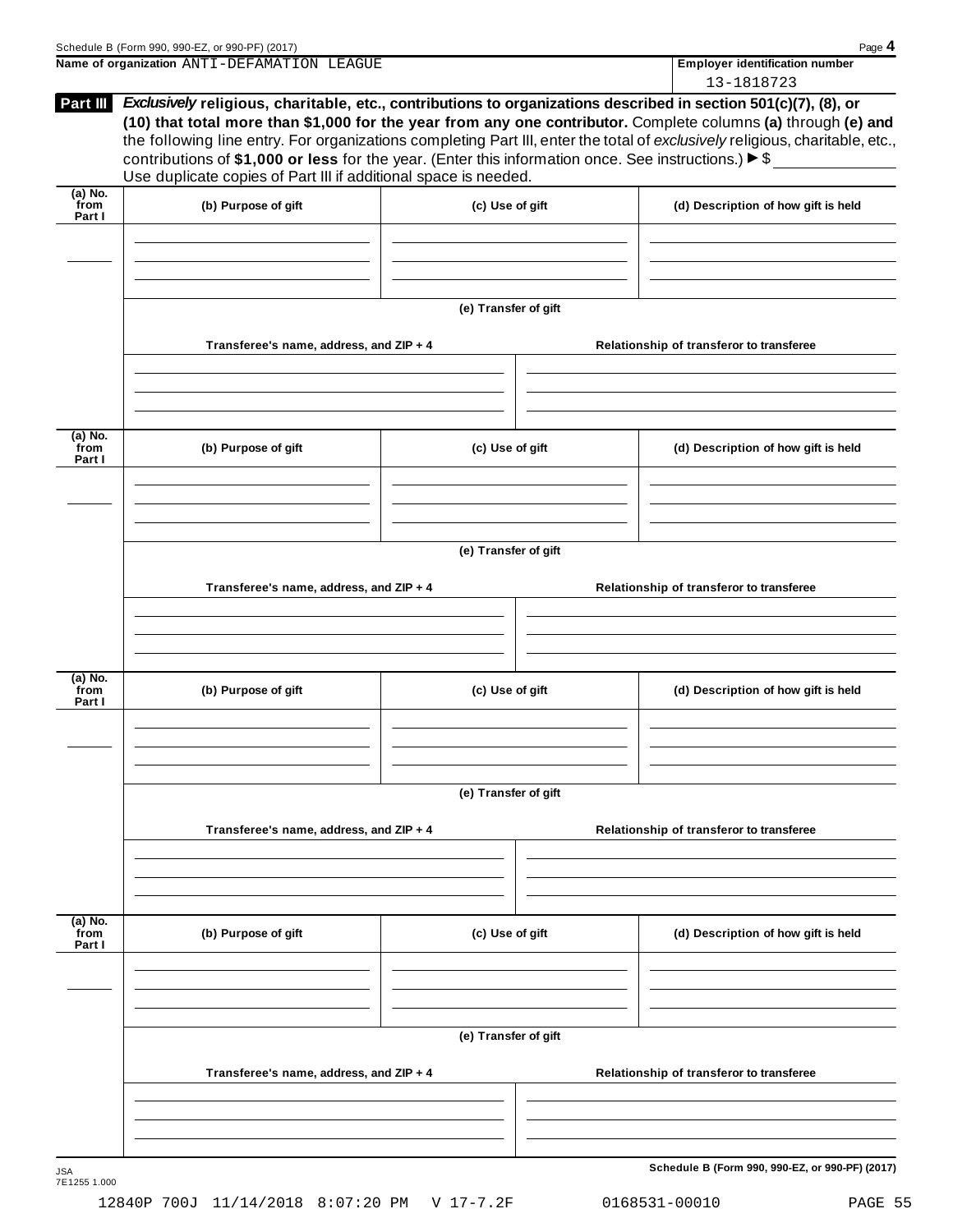| Department of the Treasury<br><b>Internal Revenue Service</b> | $\blacktriangleright$ Complete if the organization is described below.<br>Go to www.irs.gov/Form990 for instructions and the latest information. |           | Attach to Form 990 or Form 990-EZ.                                          | <b>Open to Public</b><br><b>Inspection</b>                                                                                                                  |
|---------------------------------------------------------------|--------------------------------------------------------------------------------------------------------------------------------------------------|-----------|-----------------------------------------------------------------------------|-------------------------------------------------------------------------------------------------------------------------------------------------------------|
|                                                               | If the organization answered "Yes," on Form 990, Part IV, line 3, or Form 990-EZ, Part V, line 46 (Political Campaign Activities), then          |           |                                                                             |                                                                                                                                                             |
|                                                               | • Section 501(c)(3) organizations: Complete Parts I-A and B. Do not complete Part I-C.                                                           |           |                                                                             |                                                                                                                                                             |
|                                                               | • Section 501(c) (other than section 501(c)(3)) organizations: Complete Parts I-A and C below. Do not complete Part I-B.                         |           |                                                                             |                                                                                                                                                             |
| • Section 527 organizations: Complete Part I-A only.          |                                                                                                                                                  |           |                                                                             |                                                                                                                                                             |
|                                                               | If the organization answered "Yes," on Form 990, Part IV, line 4, or Form 990-EZ, Part VI, line 47 (Lobbying Activities), then                   |           |                                                                             |                                                                                                                                                             |
|                                                               | • Section 501(c)(3) organizations that have filed Form 5768 (election under section 501(h)): Complete Part II-A. Do not complete Part II-B.      |           |                                                                             |                                                                                                                                                             |
|                                                               | • Section 501(c)(3) organizations that have NOT filed Form 5768 (election under section 501(h)): Complete Part II-B. Do not complete Part II-A.  |           |                                                                             |                                                                                                                                                             |
| Tax) (see separate instructions), then                        | If the organization answered "Yes," on Form 990, Part IV, line 5 (Proxy Tax) (see separate instructions) or Form 990-EZ, Part V, line 35c (Proxy |           |                                                                             |                                                                                                                                                             |
|                                                               | • Section 501(c)(4), (5), or (6) organizations: Complete Part III.                                                                               |           |                                                                             |                                                                                                                                                             |
| Name of organization                                          |                                                                                                                                                  |           |                                                                             | <b>Employer identification number</b>                                                                                                                       |
| ANTI-DEFAMATION LEAGUE                                        |                                                                                                                                                  |           | 13-1818723                                                                  |                                                                                                                                                             |
| <b>Part I-A</b>                                               | Complete if the organization is exempt under section 501(c) or is a section 527 organization.                                                    |           |                                                                             |                                                                                                                                                             |
| 1                                                             | Provide a description of the organization's direct and indirect political campaign activities in Part IV. (see instructions for                  |           |                                                                             |                                                                                                                                                             |
| definition of "political campaign activities")                |                                                                                                                                                  |           |                                                                             |                                                                                                                                                             |
| 2                                                             |                                                                                                                                                  |           |                                                                             |                                                                                                                                                             |
| 3                                                             |                                                                                                                                                  |           |                                                                             |                                                                                                                                                             |
| Part I-B                                                      | Complete if the organization is exempt under section 501(c)(3).                                                                                  |           |                                                                             |                                                                                                                                                             |
| 1                                                             | Enter the amount of any excise tax incurred by the organization under section 4955. $\triangleright$ \$                                          |           |                                                                             |                                                                                                                                                             |
| 2                                                             | Enter the amount of any excise tax incurred by organization managers under section 4955 $\triangleright$ \$                                      |           |                                                                             |                                                                                                                                                             |
| 3                                                             |                                                                                                                                                  |           |                                                                             | <b>Yes</b><br>No                                                                                                                                            |
|                                                               |                                                                                                                                                  |           |                                                                             | Yes<br>No                                                                                                                                                   |
| <b>b</b> If "Yes," describe in Part IV.                       |                                                                                                                                                  |           |                                                                             |                                                                                                                                                             |
| Part I-C I                                                    | Complete if the organization is exempt under section 501(c), except section 501(c)(3).                                                           |           |                                                                             |                                                                                                                                                             |
| 1                                                             | Enter the amount directly expended by the filing organization for section 527 exempt function                                                    |           |                                                                             |                                                                                                                                                             |
|                                                               |                                                                                                                                                  |           |                                                                             | $\triangleright$ \$                                                                                                                                         |
| 2                                                             | Enter the amount of the filing organization's funds contributed to other organizations for section                                               |           |                                                                             |                                                                                                                                                             |
| 3                                                             | Total exempt function expenditures. Add lines 1 and 2. Enter here and on Form 1120-POL,                                                          |           |                                                                             |                                                                                                                                                             |
|                                                               |                                                                                                                                                  |           |                                                                             |                                                                                                                                                             |
| 4                                                             | Enter the names, addresses and employer identification number (EIN) of all section 527 political organizations to which the filing               |           |                                                                             | <b>No</b><br><b>Yes</b>                                                                                                                                     |
| 5                                                             | organization made payments. For each organization listed, enter the amount paid from the filing organization's funds. Also enter                 |           |                                                                             |                                                                                                                                                             |
|                                                               | the amount of political contributions received that were promptly and directly delivered to a separate political organization, such              |           |                                                                             |                                                                                                                                                             |
|                                                               | as a separate segregated fund or a political action committee (PAC). If additional space is needed, provide information in Part IV.              |           |                                                                             |                                                                                                                                                             |
| (a) Name                                                      | (b) Address                                                                                                                                      | $(c)$ EIN | (d) Amount paid from<br>filing organization's<br>funds. If none, enter -0-. | (e) Amount of political<br>contributions received and<br>promptly and directly<br>delivered to a separate<br>political organization. If<br>none, enter -0-. |
| (1)                                                           |                                                                                                                                                  |           |                                                                             |                                                                                                                                                             |
| (2)                                                           |                                                                                                                                                  |           |                                                                             |                                                                                                                                                             |
| (3)                                                           |                                                                                                                                                  |           |                                                                             |                                                                                                                                                             |
| (4)                                                           |                                                                                                                                                  |           |                                                                             |                                                                                                                                                             |
| (5)                                                           |                                                                                                                                                  |           |                                                                             |                                                                                                                                                             |
|                                                               |                                                                                                                                                  |           |                                                                             |                                                                                                                                                             |
| (6)                                                           |                                                                                                                                                  |           |                                                                             |                                                                                                                                                             |
|                                                               | For Paperwork Reduction Act Notice, see the Instructions for Form 990 or 990-EZ.                                                                 |           |                                                                             | Schedule C (Form 990 or 990-EZ) 2017                                                                                                                        |

# **SCHEDULE C Political Campaign and Lobbying Activities LOMB No. 1545-0047**

7E1264 1.000

JSA

**(Form 990 or 990-EZ)**

**For Organizations Exempt From Income Tax Under section 501(c) and section <sup>527</sup>** À¾µ»

I **Complete if the organization is described below.** I **Attach to Form <sup>990</sup> or Form 990-EZ. Open to Public**

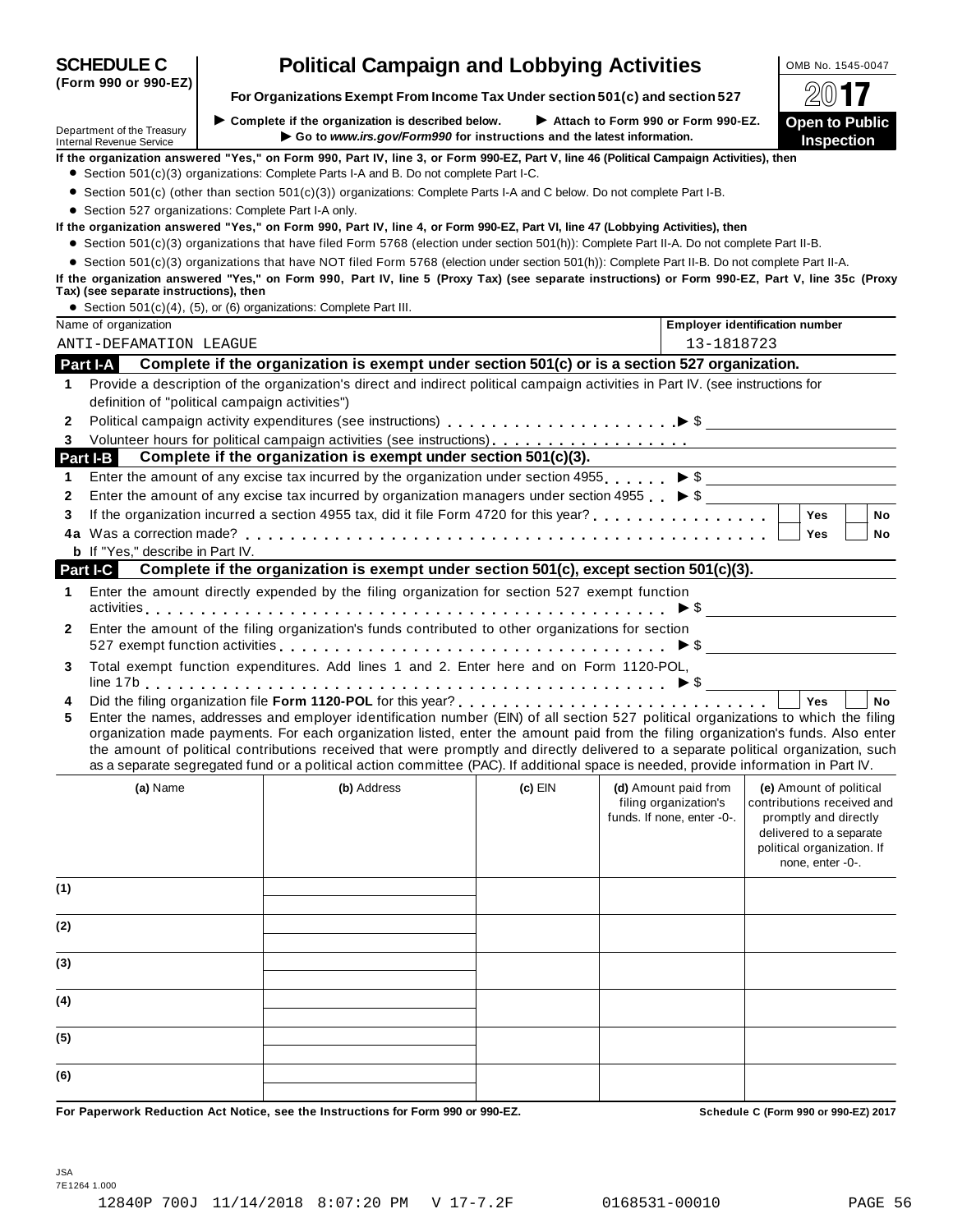|                                                                                                                          | Schedule C (Form 990 or 990-EZ) 2017                                                                                                                                                                                        | ANTI-DEFAMATION LEAGUE                                                                                          |                                     | 13-1818723<br>Page 2           |  |  |
|--------------------------------------------------------------------------------------------------------------------------|-----------------------------------------------------------------------------------------------------------------------------------------------------------------------------------------------------------------------------|-----------------------------------------------------------------------------------------------------------------|-------------------------------------|--------------------------------|--|--|
|                                                                                                                          | Part II-A<br>section 501(h)).                                                                                                                                                                                               | Complete if the organization is exempt under section 501(c)(3) and filed Form 5768 (election under              |                                     |                                |  |  |
|                                                                                                                          | if the filing organization belongs to an affiliated group (and list in Part IV each affiliated group member's name,<br>A Check $\blacktriangleright$<br>address, EIN, expenses, and share of excess lobbying expenditures). |                                                                                                                 |                                     |                                |  |  |
| <b>B</b> Check $\blacktriangleright$<br>if the filing organization checked box A and "limited control" provisions apply. |                                                                                                                                                                                                                             |                                                                                                                 |                                     |                                |  |  |
|                                                                                                                          |                                                                                                                                                                                                                             | <b>Limits on Lobbying Expenditures</b><br>(The term "expenditures" means amounts paid or incurred.)             | (a) Filing<br>organization's totals | (b) Affiliated<br>group totals |  |  |
|                                                                                                                          |                                                                                                                                                                                                                             | 1a Total lobbying expenditures to influence public opinion (grass roots lobbying)                               |                                     |                                |  |  |
|                                                                                                                          |                                                                                                                                                                                                                             | <b>b</b> Total lobbying expenditures to influence a legislative body (direct lobbying)                          |                                     |                                |  |  |
|                                                                                                                          |                                                                                                                                                                                                                             |                                                                                                                 |                                     |                                |  |  |
|                                                                                                                          |                                                                                                                                                                                                                             |                                                                                                                 |                                     |                                |  |  |
|                                                                                                                          |                                                                                                                                                                                                                             | <b>e</b> Total exempt purpose expenditures (add lines 1c and 1d)                                                |                                     |                                |  |  |
|                                                                                                                          |                                                                                                                                                                                                                             | f Lobbying nontaxable amount. Enter the amount from the following table in both                                 |                                     |                                |  |  |
|                                                                                                                          | columns.                                                                                                                                                                                                                    |                                                                                                                 |                                     |                                |  |  |
|                                                                                                                          | If the amount on line 1e, column (a) or (b) is: The lobbying nontaxable amount is:                                                                                                                                          |                                                                                                                 |                                     |                                |  |  |
|                                                                                                                          | Not over \$500,000                                                                                                                                                                                                          | 20% of the amount on line 1e.                                                                                   |                                     |                                |  |  |
|                                                                                                                          | Over \$500,000 but not over \$1,000,000                                                                                                                                                                                     | \$100,000 plus 15% of the excess over \$500,000.                                                                |                                     |                                |  |  |
|                                                                                                                          | Over \$1,000,000 but not over \$1,500,000                                                                                                                                                                                   | $ \$175,000$ plus 10% of the excess over \$1,000,000.                                                           |                                     |                                |  |  |
|                                                                                                                          | Over \$1,500,000 but not over \$17,000,000                                                                                                                                                                                  | \$225,000 plus 5% of the excess over \$1,500,000.                                                               |                                     |                                |  |  |
|                                                                                                                          | Over \$17,000,000                                                                                                                                                                                                           | \$1.000.000.                                                                                                    |                                     |                                |  |  |
|                                                                                                                          |                                                                                                                                                                                                                             | g Grassroots nontaxable amount (enter 25% of line 1f) $\ldots \ldots \ldots \ldots \ldots$                      |                                     |                                |  |  |
|                                                                                                                          |                                                                                                                                                                                                                             |                                                                                                                 |                                     |                                |  |  |
|                                                                                                                          |                                                                                                                                                                                                                             | i Subtract line 1f from line 1c. If zero or less, enter -0-<br>interior-conter-0-contexts and the 1c. If $\sim$ |                                     |                                |  |  |
|                                                                                                                          |                                                                                                                                                                                                                             | If there is an amount other than zero on either line 1h or line 1i, did the organization file Form 4720         |                                     |                                |  |  |
|                                                                                                                          | <b>No</b><br>Yes                                                                                                                                                                                                            |                                                                                                                 |                                     |                                |  |  |

**4-Year Averaging Period Under section 501(h)**

(Some organizations that made a section 501(h) election do not have to complete all of the five columns below.

**See the separate instructions for lines 2a through 2f.)**

| Lobbying Expenditures During 4-Year Averaging Period              |            |            |            |            |           |
|-------------------------------------------------------------------|------------|------------|------------|------------|-----------|
| Calendar year (or fiscal year<br>beginning in)                    | (a) $2014$ | $(b)$ 2015 | $(c)$ 2016 | $(d)$ 2017 | (e) Total |
| 2a Lobbying nontaxable amount                                     |            |            |            |            |           |
| <b>b</b> Lobbying ceiling amount<br>(150% of line 2a, column (e)) |            |            |            |            |           |
| c Total lobbying expenditures                                     |            |            |            |            |           |
| <b>d</b> Grassroots nontaxable amount                             |            |            |            |            |           |
| e Grassroots ceiling amount<br>(150% of line 2d, column (e))      |            |            |            |            |           |
| Grassroots lobbying expenditures                                  |            |            |            |            |           |

**Schedule C (Form 990 or 990-EZ) 2017**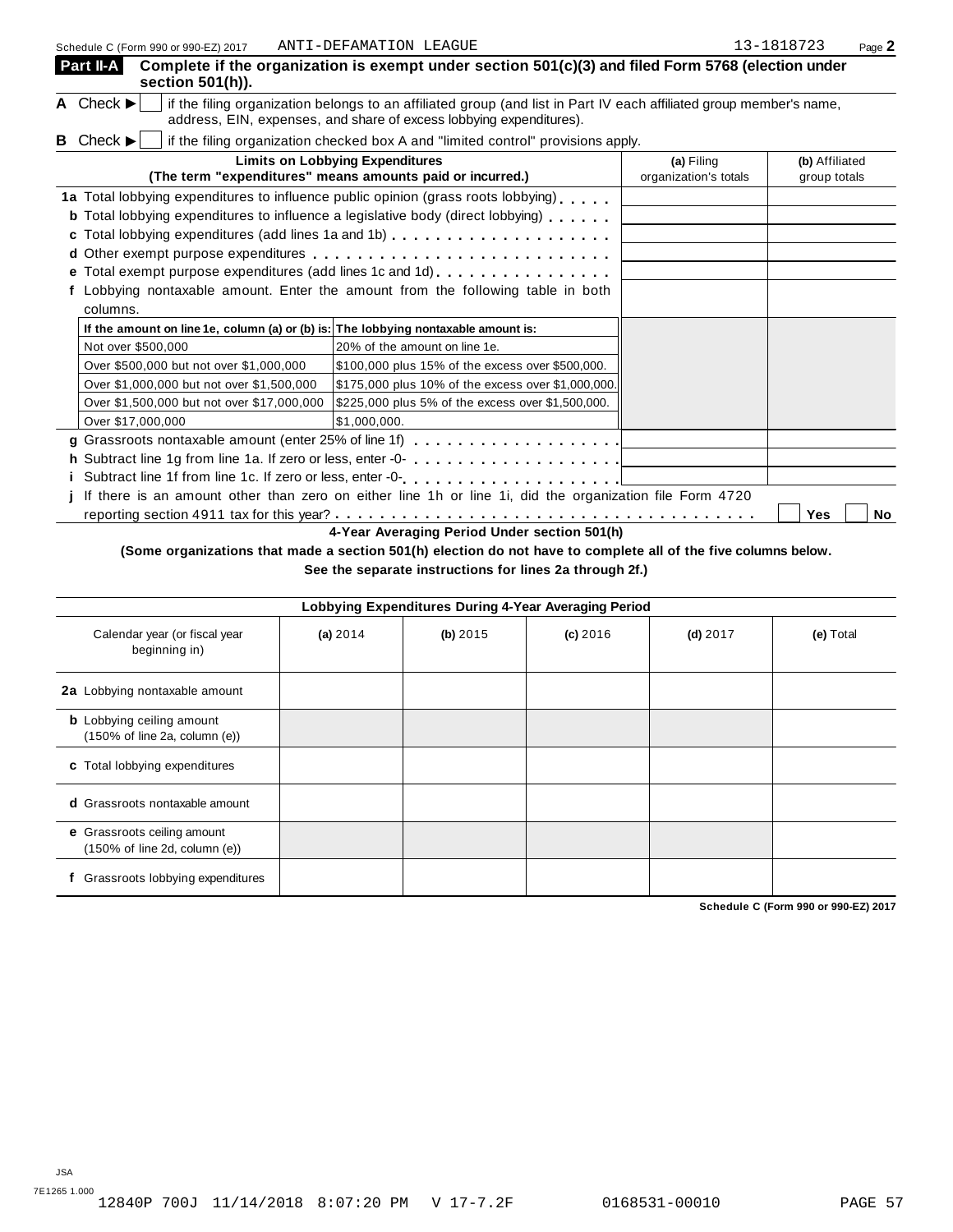| Schedule C (Form 990 or 990-EZ) 2017 | $P$ aqe $\sim$ |
|--------------------------------------|----------------|
|--------------------------------------|----------------|

|    | For each "Yes," response on lines 1a through 1i below, provide in Part IV a detailed                                                                                                                                                                  |                         | (a)          |                | (b)      |           |
|----|-------------------------------------------------------------------------------------------------------------------------------------------------------------------------------------------------------------------------------------------------------|-------------------------|--------------|----------------|----------|-----------|
|    | description of the lobbying activity.                                                                                                                                                                                                                 | Yes<br><b>No</b>        |              | Amount         |          |           |
|    | During the year, did the filing organization attempt to influence foreign, national, state or local                                                                                                                                                   |                         |              |                |          |           |
|    | legislation, including any attempt to influence public opinion on a legislative matter or                                                                                                                                                             |                         |              |                |          |           |
|    | referendum, through the use of:                                                                                                                                                                                                                       | $\mathbf x$             |              |                |          |           |
| a  |                                                                                                                                                                                                                                                       | $\mathbf X$             |              |                |          |           |
| b  | Paid staff or management (include compensation in expenses reported on lines 1c through 1i)?                                                                                                                                                          |                         | X            |                |          |           |
| c  |                                                                                                                                                                                                                                                       | $\mathbf x$             |              |                |          | 30,443.   |
| d  |                                                                                                                                                                                                                                                       | $\overline{\mathbf{x}}$ |              |                |          | 17,396.   |
| e  |                                                                                                                                                                                                                                                       |                         | $\mathbf{X}$ |                |          |           |
| f  |                                                                                                                                                                                                                                                       | $\mathbf x$             |              |                | 343,567. |           |
| g  | Direct contact with legislators, their staffs, government officials, or a legislative body?                                                                                                                                                           | $\mathbf{x}$            |              |                |          |           |
| h  | Rallies, demonstrations, seminars, conventions, speeches, lectures, or any similar means?                                                                                                                                                             |                         | $\mathbf{X}$ |                |          | 43,490.   |
|    | Other activities?                                                                                                                                                                                                                                     |                         |              |                |          |           |
|    |                                                                                                                                                                                                                                                       |                         |              |                | 434,896. |           |
| 2a | Did the activities in line 1 cause the organization to be not described in section $501(c)(3)$ ?                                                                                                                                                      |                         | X            |                |          |           |
| b  | If "Yes," enter the amount of any tax incurred under section 4912                                                                                                                                                                                     |                         |              |                |          |           |
| c  | If "Yes," enter the amount of any tax incurred by organization managers under section 4912                                                                                                                                                            |                         |              |                |          |           |
|    | If the filing organization incurred a section 4912 tax, did it file Form 4720 for this year?                                                                                                                                                          |                         |              |                |          |           |
|    | Complete if the organization is exempt under section 501(c)(4), section 501(c)(5), or section<br><b>Part III-A</b><br>$501(c)(6)$ .                                                                                                                   |                         |              |                |          |           |
|    |                                                                                                                                                                                                                                                       |                         |              |                | Yes      | <b>No</b> |
| 1  | Were substantially all (90% or more) dues received nondeductible by members? [1] [1]  [1] [1]  [1]  [1]                                                                                                                                               |                         |              | $\mathbf{1}$   |          |           |
| 2  | Did the organization make only in-house lobbying expenditures of \$2,000 or less?                                                                                                                                                                     |                         |              | $\overline{2}$ |          |           |
| 3  | Did the organization agree to carry over lobbying and political campaign activity expenditures from the prior year?                                                                                                                                   |                         |              | $\mathbf{3}$   |          |           |
|    | <b>Part III-B</b><br>Complete if the organization is exempt under section 501(c)(4), section 501(c)(5), or section<br>501(c)(6) and if either (a) BOTH Part III-A, lines 1 and 2, are answered "No," OR (b) Part III-A, line 3, is<br>answered "Yes." |                         |              |                |          |           |
|    |                                                                                                                                                                                                                                                       |                         |              |                |          |           |
| 1  | Dues, assessments and similar amounts from members entitled in the entitled visitor of the system of the system                                                                                                                                       |                         |              | 1              |          |           |

|   | z Section 162(e) nondequatible lobbying and political expenditures <b>(do not include amounts of</b>                                      |    |  |
|---|-------------------------------------------------------------------------------------------------------------------------------------------|----|--|
|   | political expenses for which the section 527(f) tax was paid).                                                                            |    |  |
|   |                                                                                                                                           | 2a |  |
|   |                                                                                                                                           |    |  |
|   |                                                                                                                                           |    |  |
|   | 3 Aggregate amount reported in section 6033(e)(1)(A) notices of nondeductible section 162(e) dues. $\dots \dots \overset{3}{\phantom{2}}$ |    |  |
|   | 4 If notices were sent and the amount on line 2c exceeds the amount on line 3, what portion of the                                        |    |  |
|   | excess does the organization agree to carryover to the reasonable estimate of nondeductible lobbying                                      |    |  |
|   |                                                                                                                                           |    |  |
| 5 |                                                                                                                                           |    |  |
|   |                                                                                                                                           |    |  |

# **Part IV Supplemental Information**

Provide the descriptions required for Part I-A, line 1; Part I-B, line 4; Part I-C, line 5; Part II-A (affiliated group list); Part II-A, lines 1 and 2 (see instructions); and Part II-B, line 1. Also, complete this part for any additional information.

SEE PAGE 4

JSA<br>7E1266 1.000

JSA **Schedule C (Form 990 or 990-EZ) 2017**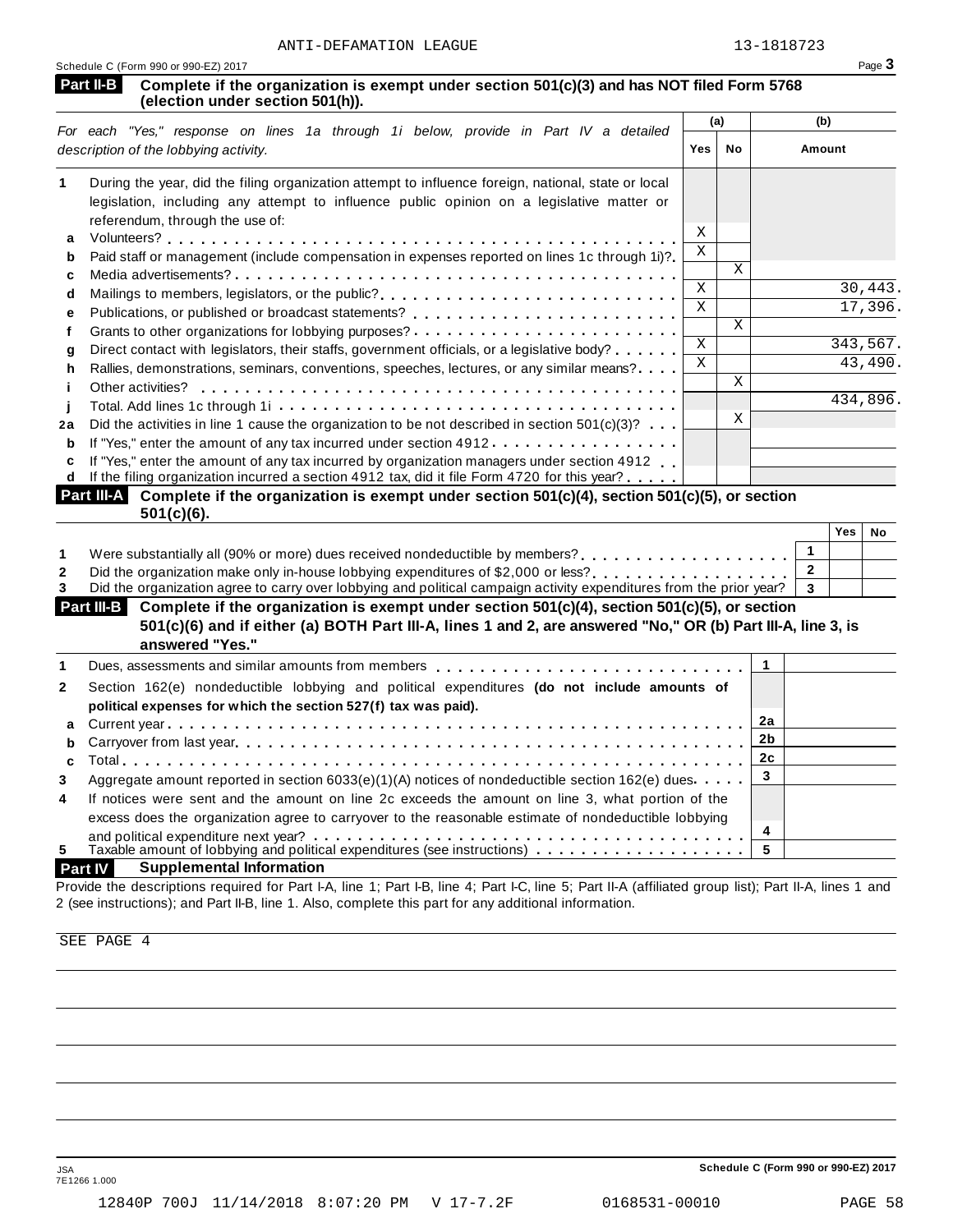# Schedule C (Form 990 or 990-EZ) 2017 Page **4**

# **Part IV Supplemental Information** *(continued)*

## PART II B

ADL HAS STAFF IN 27 OFFICES NATIONWIDE. OF THOSE BASED IN WASHINGTON, DC, ONE DEVOTED APPROXIMATELY 60% OF THEIR TIME TO LOBBYING; TWO DEVOTED APPROXIMATELY 75% TO LOBBYING AND ONE OTHER DEVOTED APPROXIMATELY 25% TO LOBBYING. THESE REPRESENTATIVES ENGAGED IN ADVOCACY ON LEGISLATIVE PROPOSALS RELATED TO FEDERAL HATE CRIME LAWS, GLOBAL ANTI-SEMITISM, THE MIDDLE EAST PEACE PROCESS, IMMIGRATION REFORM, THE USE OF GOVERNMENT MONEY TO FUND FAITH-BASED ORGANIZATIONS, AND COUNTER-TERRORISM PROPOSALS OUTSIDE OF WASHINGTON, DC., THE REGIONAL OFFICE STAFF ENGAGED IN NOMINAL LOBBYING ACTIVITY ON THE FEDERAL, STATE, AND LOCAL LEVELS.

JSA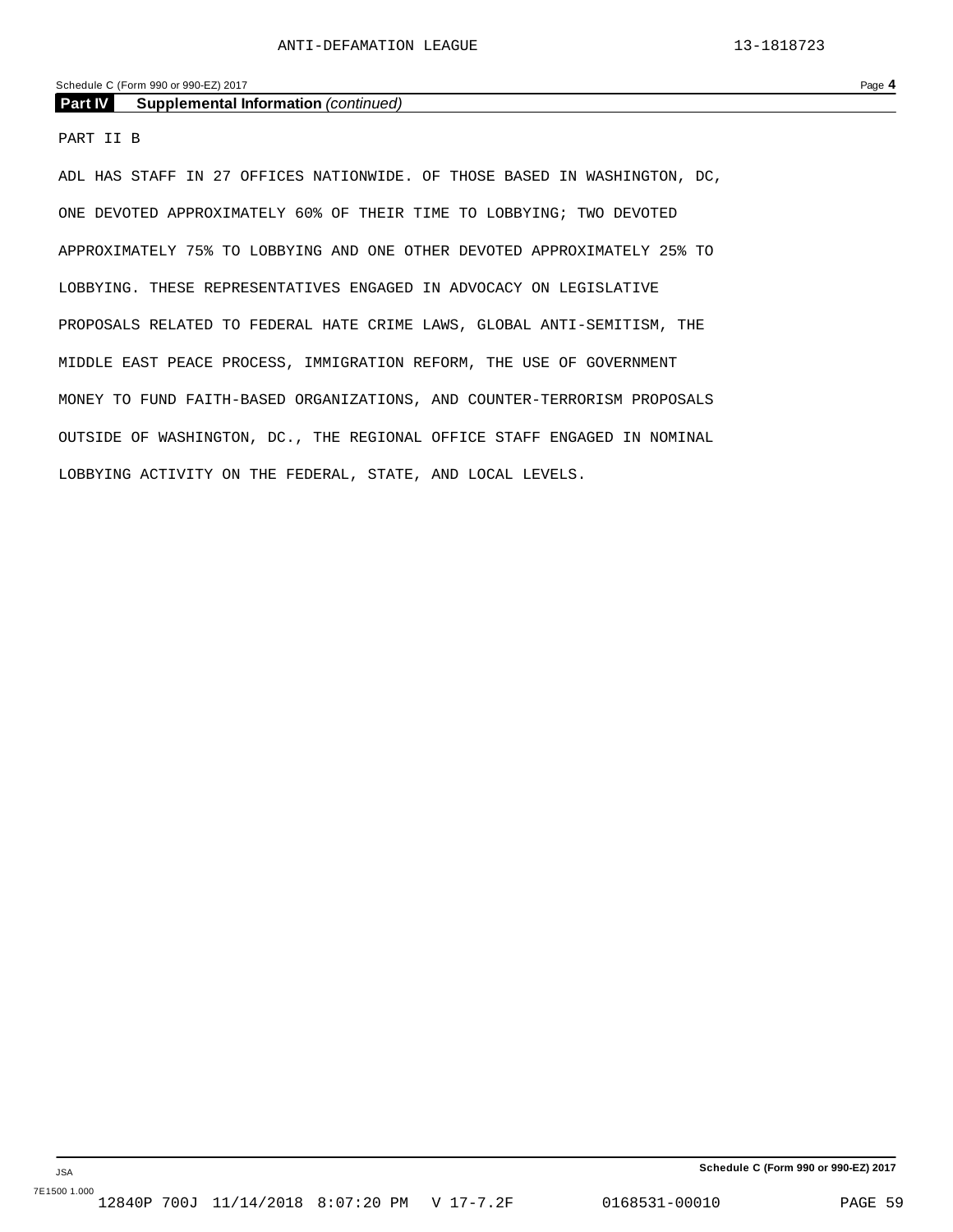| <b>SCHEDULE D</b> |  |
|-------------------|--|
| (Form 990)        |  |

# SCHEDULE D<br>
Supplemental Financial Statements<br>
Form 990) Part IV, line 6, 7, 8, 9, 10, 11a, 11b, 11c, 11d, 11e, 11f, 12a, or 12b.

Department of the Treasury Integration of the Treasury Integration of the Treasury **I and CO2 Contract of the Treasury Contract of the Treasury Contract of the Treasury <b>I** and CO2 **Contract of the Integration** of th

Department of the Treasury<br>Internal Revenue Service I is a service in the Go to www.irs.gov/Form990 for instructions and the latest information.<br>Inspection

**Name of the organization intervalse the control of the organization intervalse the control of the organization intervalse the control of the organization intervalse the control of the organization intervalse the** 

| ANTI-DEFAMATION LEAGUE |  |
|------------------------|--|

| <u>p.0,0. .aoou.o as</u> |  |
|--------------------------|--|
| $12 - 1818722$           |  |

|              | ANTI-DEFAMATION LEAGUE                                                                                                                                                                                                               |                         | 13-1818723                                         |
|--------------|--------------------------------------------------------------------------------------------------------------------------------------------------------------------------------------------------------------------------------------|-------------------------|----------------------------------------------------|
|              | Organizations Maintaining Donor Advised Funds or Other Similar Funds or Accounts.<br>Part I                                                                                                                                          |                         |                                                    |
|              | Complete if the organization answered "Yes" on Form 990, Part IV, line 6.                                                                                                                                                            |                         |                                                    |
|              |                                                                                                                                                                                                                                      | (a) Donor advised funds | (b) Funds and other accounts                       |
| 1            | Total number at end of year <b>that is a state of the state of the state of the state of the state of the state of the state of the state of the state of the state of the state of the state of the state of the state of the s</b> |                         |                                                    |
| 2            | Aggregate value of contributions to (during year)                                                                                                                                                                                    |                         |                                                    |
| 3            | Aggregate value of grants from (during year)                                                                                                                                                                                         |                         |                                                    |
| 4            | Aggregate value at end of year                                                                                                                                                                                                       |                         |                                                    |
| 5            | Did the organization inform all donors and donor advisors in writing that the assets held in donor advised                                                                                                                           |                         |                                                    |
|              | funds are the organization's property, subject to the organization's exclusive legal control?                                                                                                                                        |                         | <b>Yes</b><br>No                                   |
| 6            | Did the organization inform all grantees, donors, and donor advisors in writing that grant funds can be used                                                                                                                         |                         |                                                    |
|              | only for charitable purposes and not for the benefit of the donor or donor advisor, or for any other purpose                                                                                                                         |                         |                                                    |
|              |                                                                                                                                                                                                                                      |                         | <b>Yes</b><br>No                                   |
|              | <b>Conservation Easements.</b><br>Part II                                                                                                                                                                                            |                         |                                                    |
|              | Complete if the organization answered "Yes" on Form 990, Part IV, line 7.                                                                                                                                                            |                         |                                                    |
| 1            | Purpose(s) of conservation easements held by the organization (check all that apply).                                                                                                                                                |                         |                                                    |
|              | Preservation of land for public use (e.g., recreation or education)                                                                                                                                                                  |                         | Preservation of a historically important land area |
|              | Protection of natural habitat                                                                                                                                                                                                        |                         | Preservation of a certified historic structure     |
|              | Preservation of open space                                                                                                                                                                                                           |                         |                                                    |
| 2            | Complete lines 2a through 2d if the organization held a qualified conservation contribution in the form of a conservation                                                                                                            |                         |                                                    |
|              | easement on the last day of the tax year.                                                                                                                                                                                            |                         | Held at the End of the Tax Year                    |
| а            |                                                                                                                                                                                                                                      |                         | 2a                                                 |
| b            | Total acreage restricted by conservation easements entitled properties of the content of the content of the co                                                                                                                       |                         | 2b                                                 |
| c            | Number of conservation easements on a certified historic structure included in (a)                                                                                                                                                   |                         | 2 <sub>c</sub>                                     |
| d            | Number of conservation easements included in (c) acquired after 7/25/06, and not on a                                                                                                                                                |                         |                                                    |
|              | historic structure listed in the National Register                                                                                                                                                                                   |                         | 2d                                                 |
| 3            | Number of conservation easements modified, transferred, released, extinguished, or terminated by the organization during the                                                                                                         |                         |                                                    |
|              | tax year $\blacktriangleright$ $\_\_$                                                                                                                                                                                                |                         |                                                    |
| 4            | Number of states where property subject to conservation easement is located ▶ ____                                                                                                                                                   |                         |                                                    |
| 5            | Does the organization have a written policy regarding the periodic monitoring, inspection, handling of                                                                                                                               |                         |                                                    |
|              | violations, and enforcement of the conservation easements it holds?                                                                                                                                                                  |                         | <b>Yes</b><br>No                                   |
| 6            | Staff and volunteer hours devoted to monitoring, inspecting, handling of violations, and enforcing conservation easements during the year                                                                                            |                         |                                                    |
|              |                                                                                                                                                                                                                                      |                         |                                                    |
| 7            | Amount of expenses incurred in monitoring, inspecting, handling of violations, and enforcing conservation easements during the year                                                                                                  |                         |                                                    |
|              | $\blacktriangleright$ s                                                                                                                                                                                                              |                         |                                                    |
| 8            | Does each conservation easement reported on line 2(d) above satisfy the requirements of section 170(h)(4)(B)(i)                                                                                                                      |                         |                                                    |
|              |                                                                                                                                                                                                                                      |                         | <b>Yes</b><br>No                                   |
| 9            | In Part XIII, describe how the organization reports conservation easements in its revenue and expense statement, and                                                                                                                 |                         |                                                    |
|              | balance sheet, and include, if applicable, the text of the footnote to the organization's financial statements that describes the                                                                                                    |                         |                                                    |
|              | organization's accounting for conservation easements.                                                                                                                                                                                |                         |                                                    |
|              | Part III<br>Organizations Maintaining Collections of Art, Historical Treasures, or Other Similar Assets.                                                                                                                             |                         |                                                    |
|              | Complete if the organization answered "Yes" on Form 990, Part IV, line 8.                                                                                                                                                            |                         |                                                    |
| 1a           |                                                                                                                                                                                                                                      |                         |                                                    |
|              | If the organization elected, as permitted under SFAS 116 (ASC 958), not to report in its revenue statement and balance sheet works of art, historical treasures, or other similar assets held for public exhibition, education       |                         |                                                    |
| b            | If the organization elected, as permitted under SFAS 116 (ASC 958), to report in its revenue statement and balance sheet                                                                                                             |                         |                                                    |
|              | works of art, historical treasures, or other similar assets held for public exhibition, education, or research in furtherance of                                                                                                     |                         |                                                    |
|              | public service, provide the following amounts relating to these items:                                                                                                                                                               |                         |                                                    |
|              |                                                                                                                                                                                                                                      |                         | $\triangleright$ \$                                |
|              |                                                                                                                                                                                                                                      |                         |                                                    |
| $\mathbf{2}$ | If the organization received or held works of art, historical treasures, or other similar assets for financial gain, provide the                                                                                                     |                         |                                                    |
|              | following amounts required to be reported under SFAS 116 (ASC 958) relating to these items:                                                                                                                                          |                         |                                                    |
| a            |                                                                                                                                                                                                                                      |                         | $\triangleright$ \$                                |
| b            |                                                                                                                                                                                                                                      |                         | $\blacktriangleright$ s                            |
|              | For Paperwork Reduction Act Notice, see the Instructions for Form 990.                                                                                                                                                               |                         | Schedule D (Form 990) 2017                         |
| JSA          | 7E1268 2.000                                                                                                                                                                                                                         |                         |                                                    |
|              | 12840P 700J 11/14/2018 8:07:20 PM V 17-7.2F                                                                                                                                                                                          |                         | 0168531-00010<br>PAGE 60                           |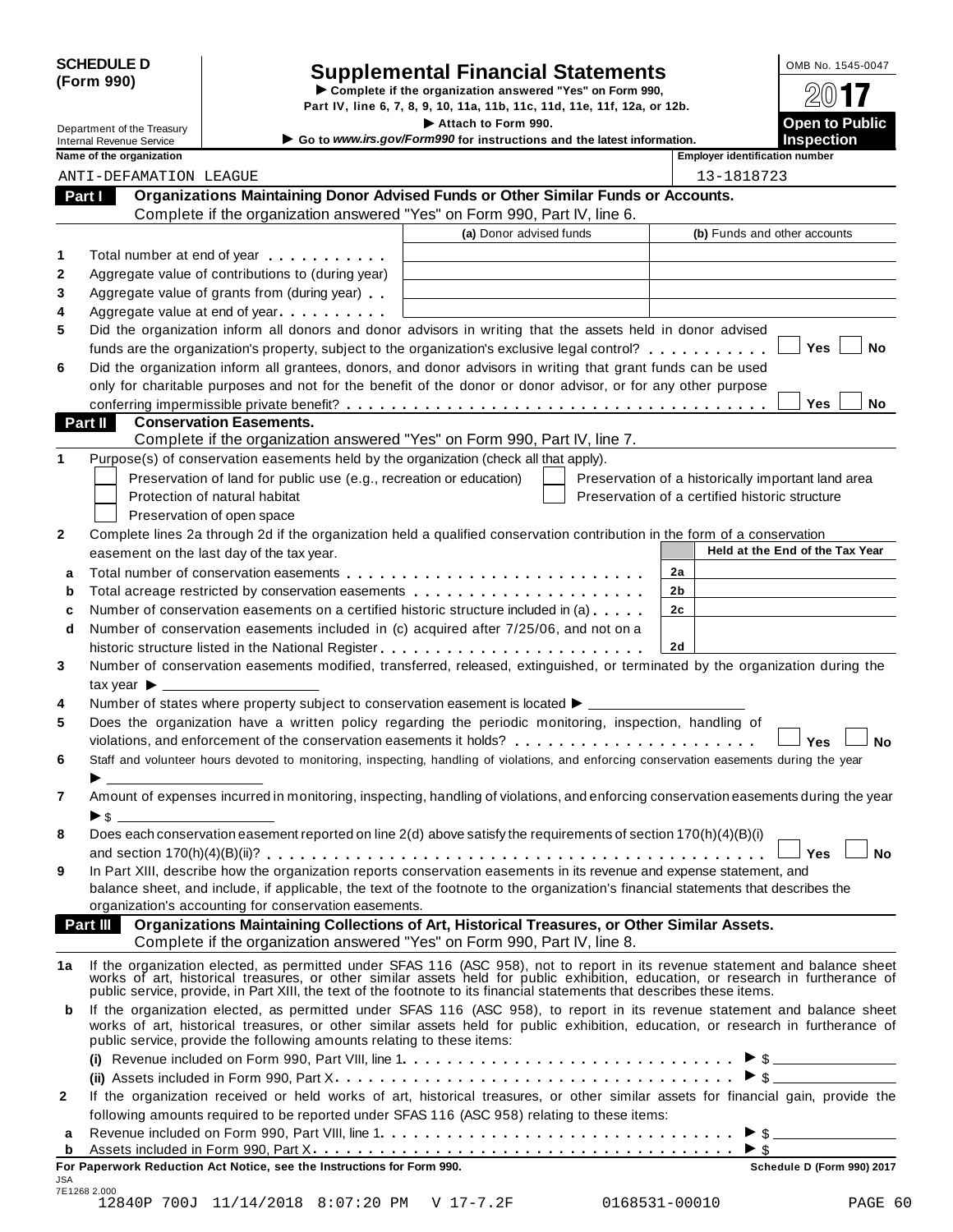| 3-1818723 |  |
|-----------|--|
|-----------|--|

|        | Schedule D (Form 990) 2017                                                                                                                                                                                                                                      |                                         |                |               |                                    |                    |                                 |                            | Page 2                  |  |
|--------|-----------------------------------------------------------------------------------------------------------------------------------------------------------------------------------------------------------------------------------------------------------------|-----------------------------------------|----------------|---------------|------------------------------------|--------------------|---------------------------------|----------------------------|-------------------------|--|
|        | Organizations Maintaining Collections of Art, Historical Treasures, or Other Similar Assets (continued)<br>Part III                                                                                                                                             |                                         |                |               |                                    |                    |                                 |                            |                         |  |
| 3      | Using the organization's acquisition, accession, and other records, check any of the following that are a significant use of its                                                                                                                                |                                         |                |               |                                    |                    |                                 |                            |                         |  |
|        | collection items (check all that apply):                                                                                                                                                                                                                        |                                         |                |               |                                    |                    |                                 |                            |                         |  |
| a      | Public exhibition                                                                                                                                                                                                                                               |                                         | d              |               | Loan or exchange programs          |                    |                                 |                            |                         |  |
| b      | Scholarly research                                                                                                                                                                                                                                              |                                         | е              | Other         |                                    |                    |                                 |                            |                         |  |
| c      | Preservation for future generations                                                                                                                                                                                                                             |                                         |                |               |                                    |                    |                                 |                            |                         |  |
| 4      | Provide a description of the organization's collections and explain how they further the organization's exempt purpose in Part                                                                                                                                  |                                         |                |               |                                    |                    |                                 |                            |                         |  |
|        | XIII.                                                                                                                                                                                                                                                           |                                         |                |               |                                    |                    |                                 |                            |                         |  |
| 5      | During the year, did the organization solicit or receive donations of art, historical treasures, or other similar                                                                                                                                               |                                         |                |               |                                    |                    |                                 |                            |                         |  |
|        | assets to be sold to raise funds rather than to be maintained as part of the organization's collection?                                                                                                                                                         |                                         |                |               |                                    |                    |                                 | Yes                        | No                      |  |
|        | Part IV<br><b>Escrow and Custodial Arrangements.</b>                                                                                                                                                                                                            |                                         |                |               |                                    |                    |                                 |                            |                         |  |
|        | Complete if the organization answered "Yes" on Form 990, Part IV, line 9, or reported an amount on Form<br>990, Part X, line 21.                                                                                                                                |                                         |                |               |                                    |                    |                                 |                            |                         |  |
|        | 1a Is the organization an agent, trustee, custodian or other intermediary for contributions or other assets not                                                                                                                                                 |                                         |                |               |                                    |                    |                                 |                            |                         |  |
|        |                                                                                                                                                                                                                                                                 |                                         |                |               |                                    |                    |                                 | Yes                        | <b>No</b>               |  |
|        | b If "Yes," explain the arrangement in Part XIII and complete the following table:                                                                                                                                                                              |                                         |                |               |                                    |                    |                                 |                            |                         |  |
|        |                                                                                                                                                                                                                                                                 |                                         |                |               |                                    |                    | Amount                          |                            |                         |  |
| c      |                                                                                                                                                                                                                                                                 |                                         |                |               |                                    | 1 <sub>c</sub>     |                                 |                            |                         |  |
| d      |                                                                                                                                                                                                                                                                 |                                         |                |               |                                    | 1 <sub>d</sub>     |                                 |                            |                         |  |
| e      |                                                                                                                                                                                                                                                                 |                                         |                |               |                                    | 1e                 |                                 |                            |                         |  |
| f      |                                                                                                                                                                                                                                                                 |                                         |                |               |                                    | 1f                 |                                 |                            |                         |  |
| 2a     | Did the organization include an amount on Form 990, Part X, line 21, for escrow or custodial account liability?                                                                                                                                                 |                                         |                |               |                                    |                    |                                 | Yes                        | No                      |  |
|        | <b>b</b> If "Yes," explain the arrangement in Part XIII. Check here if the explanation has been provided on Part XIII                                                                                                                                           |                                         |                |               |                                    |                    |                                 |                            |                         |  |
|        | <b>Endowment Funds.</b><br><b>Part V</b>                                                                                                                                                                                                                        |                                         |                |               |                                    |                    |                                 |                            |                         |  |
|        | Complete if the organization answered "Yes" on Form 990, Part IV, line 10.                                                                                                                                                                                      |                                         |                |               |                                    |                    |                                 |                            |                         |  |
|        |                                                                                                                                                                                                                                                                 | (a) Current year                        | (b) Prior year |               |                                    | (c) Two years back | (d) Three years back            |                            | (e) Four years back     |  |
| 1a     | Beginning of year balance                                                                                                                                                                                                                                       | 86, 328, 755.                           | 88,752,231.    |               |                                    | 94, 955, 831.      | 97, 116, 918.                   |                            | 88, 933, 756.           |  |
| b      | Contributions                                                                                                                                                                                                                                                   | 1,899,292.                              |                | 2,070,803.    |                                    | 1,471,901.         | 816,649.                        |                            | 3,394,086.              |  |
| c      | Net investment earnings, gains,                                                                                                                                                                                                                                 |                                         |                |               |                                    |                    |                                 |                            |                         |  |
|        | and losses                                                                                                                                                                                                                                                      | 8, 123, 157.                            |                | 4,238,063.    |                                    | $-2,864,068.$      | 2,551,347.                      |                            | 9,426,721.              |  |
| d      | Grants or scholarships                                                                                                                                                                                                                                          |                                         |                |               |                                    |                    |                                 |                            | 12,900.                 |  |
| е      | Other expenditures for facilities                                                                                                                                                                                                                               |                                         |                |               |                                    | 4,811,433.         |                                 |                            |                         |  |
|        | and programs                                                                                                                                                                                                                                                    | 4, 312, 248.                            |                | 8,732,342.    |                                    |                    | 5,529,083.                      |                            | 4,624,745.              |  |
|        | Administrative expenses                                                                                                                                                                                                                                         | 92,038,956.                             |                | 86, 328, 755. |                                    | 88,752,231.        | 94, 955, 831.                   |                            | 97, 116, 918.           |  |
| g      | End of year balance                                                                                                                                                                                                                                             |                                         |                |               |                                    |                    |                                 |                            |                         |  |
| 2<br>a | Provide the estimated percentage of the current year end balance (line 1g, column (a)) held as:<br>Board designated or quasi-endowment > 9.0000 %                                                                                                               |                                         |                |               |                                    |                    |                                 |                            |                         |  |
| b      | Permanent endowment $\triangleright$ 75.0000 %                                                                                                                                                                                                                  |                                         |                |               |                                    |                    |                                 |                            |                         |  |
| c      | Temporarily restricted endowment $\blacktriangleright$ 16.0000 %                                                                                                                                                                                                |                                         |                |               |                                    |                    |                                 |                            |                         |  |
|        | The percentages on lines 2a, 2b, and 2c should equal 100%.                                                                                                                                                                                                      |                                         |                |               |                                    |                    |                                 |                            |                         |  |
|        | 3a Are there endowment funds not in the possession of the organization that are held and administered for the                                                                                                                                                   |                                         |                |               |                                    |                    |                                 |                            |                         |  |
|        | organization by:                                                                                                                                                                                                                                                |                                         |                |               |                                    |                    |                                 |                            | <b>Yes</b><br><b>No</b> |  |
|        |                                                                                                                                                                                                                                                                 |                                         |                |               |                                    |                    |                                 | 3a(i)                      | Χ                       |  |
|        |                                                                                                                                                                                                                                                                 |                                         |                |               |                                    |                    |                                 | 3a(i)                      | Χ                       |  |
|        | If "Yes" on line 3a(ii), are the related organizations listed as required on Schedule R?                                                                                                                                                                        |                                         |                |               |                                    |                    |                                 | 3b                         | Χ                       |  |
| 4      | Describe in Part XIII the intended uses of the organization's endowment funds.                                                                                                                                                                                  |                                         |                |               |                                    |                    |                                 |                            |                         |  |
|        | Land, Buildings, and Equipment.<br><b>Part VI</b><br>Complete if the organization answered "Yes" on Form 990, Part IV, line 11a. See Form 990, Part X, line 10.                                                                                                 |                                         |                |               |                                    |                    |                                 |                            |                         |  |
|        | Description of property<br><u> Andreas Andreas Andreas Andreas Andreas Andreas Andreas Andreas Andreas Andreas Andreas Andreas Andreas Andreas Andreas Andreas Andreas Andreas Andreas Andreas Andreas Andreas Andreas Andreas Andreas Andreas Andreas Andr</u> | (a) Cost or other basis<br>(investment) |                |               | (b) Cost or other basis<br>(other) |                    | (c) Accumulated<br>depreciation | (d) Book value             |                         |  |
| 1a     |                                                                                                                                                                                                                                                                 |                                         |                |               |                                    |                    |                                 |                            |                         |  |
| b      | <b>Buildings</b><br>. <b>.</b> .                                                                                                                                                                                                                                |                                         |                |               |                                    |                    |                                 |                            |                         |  |
| c      | Leasehold improvements [1, 1, 1, 1, 1, 1]                                                                                                                                                                                                                       |                                         |                |               | 14,340,384.                        |                    | 7,954,016.                      |                            | 6,386,368.              |  |
| d      | Equipment                                                                                                                                                                                                                                                       |                                         |                |               | 8, 204, 012.                       |                    | 7,385,712.                      |                            | 818,300.                |  |
| е      | Total. Add lines 1a through 1e. (Column (d) must equal Form 990, Part X, column (B), line 10c.)                                                                                                                                                                 |                                         |                |               |                                    |                    |                                 |                            | 7,204,668.              |  |
|        |                                                                                                                                                                                                                                                                 |                                         |                |               |                                    |                    |                                 | Schedule D (Form 990) 2017 |                         |  |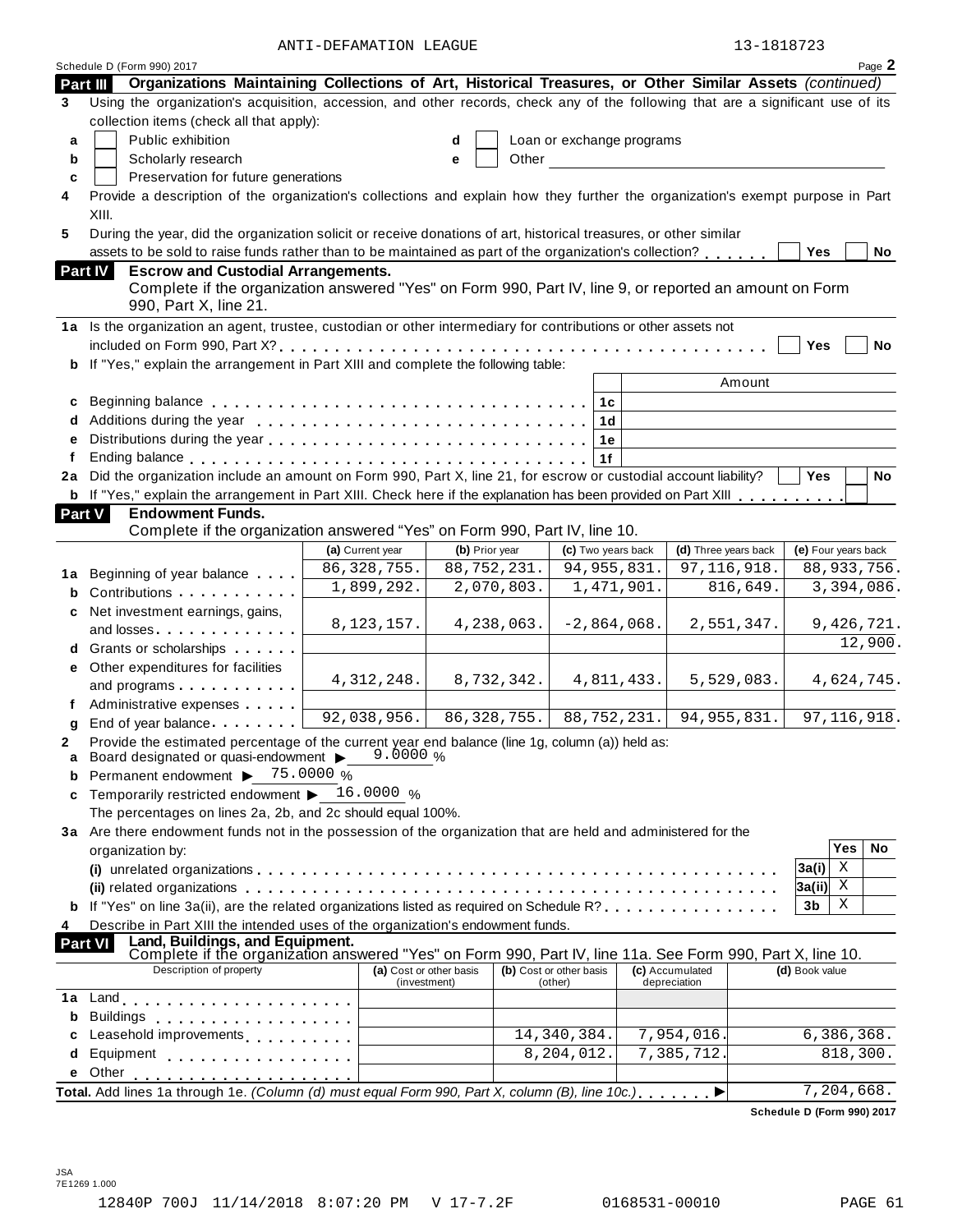# Schedule <sup>D</sup> (Form 990) <sup>2017</sup> Page **3 Investments - Other Securities. Part VII** Investments - Other Securities.<br>Complete if the organization answered "Yes" on Form 990, Part IV, line 11b. See Form 990, Part X, line 12. **(a)** Description of security or category (including name of security) **(b)** Book value **(c)** Method of valuation: Cost or end-of-year market value **(1)** Financial derivatives m m m m m m m m m m m m m m m m m **(1)** Financial derivatives **maturity of minimum metallicity** Closely-held equity interests **maturity of momental (3)** Other (A) (B) (C) (D) (E) (F) (G) (H) **Total.** *(Column (b) must equal Form 990, Part X, col. (B) line 12.)* I **Investments - Program Related.** Complete if the organization answered "Yes" on Form 990, Part IV, line 11c. See Form 990, Part X, line 13. **(a)** Description of investment **(b)** Book value **(c)** Method of valuation: Cost or end-of-year market value **(1) (2) (3) (4) (5) (6) (7) (8) (9) Total.** *(Column (b) must equal Form 990, Part X, col. (B) line 13.)* I **Other Assets.** Complete if the organization answered "Yes" on Form 990, Part IV, line 11d. See Form 990, Part X, line 15. **(a)** Description **(b)** Book value **(1)** DUE FROM ADL FOUNDATION 2,601,482. **(2)** SECURITY DEPOSITS 96,334. **(3) (4) (5) (6) (7) (8) (9) Total.** (Column (b) must equal Form 990, Part  $X$ , col. (B) line 15.).  $\ldots$  .  $\ldots$   $\ldots$   $\ldots$   $\ldots$   $\ldots$   $\ldots$  .  $\ldots$   $\blacktriangleright$ **Other Liabilities.** Complete if the organization answered "Yes" on Form 990, Part IV, line 11e or 11f. See Form 990, Part X, line 25. **Part X 1. (a)** Description of liability **(b)** Book value (1) Federal income taxes (2) LONG TERM PENSION OBLIGATIONS 27,231,680. (3) DEFERRED RENT 6,745,677. (4) (5) (6) (7) (8) (9) **Total.** *(Column (b) must equal Form 990, Part X, col. (B) line 25.)* I 2,697,816. 33,977,357.

**2.** Liability for uncertain tax positions. In Part XIII, provide the text of the footnote to the organization's financial statements that reports the organization's liability for uncertain tax positions under FIN 48 (ASC 740). Check here if the text of the footnote has been provided in Part XIII

X

JSA **Schedule D (Form 990) 2017**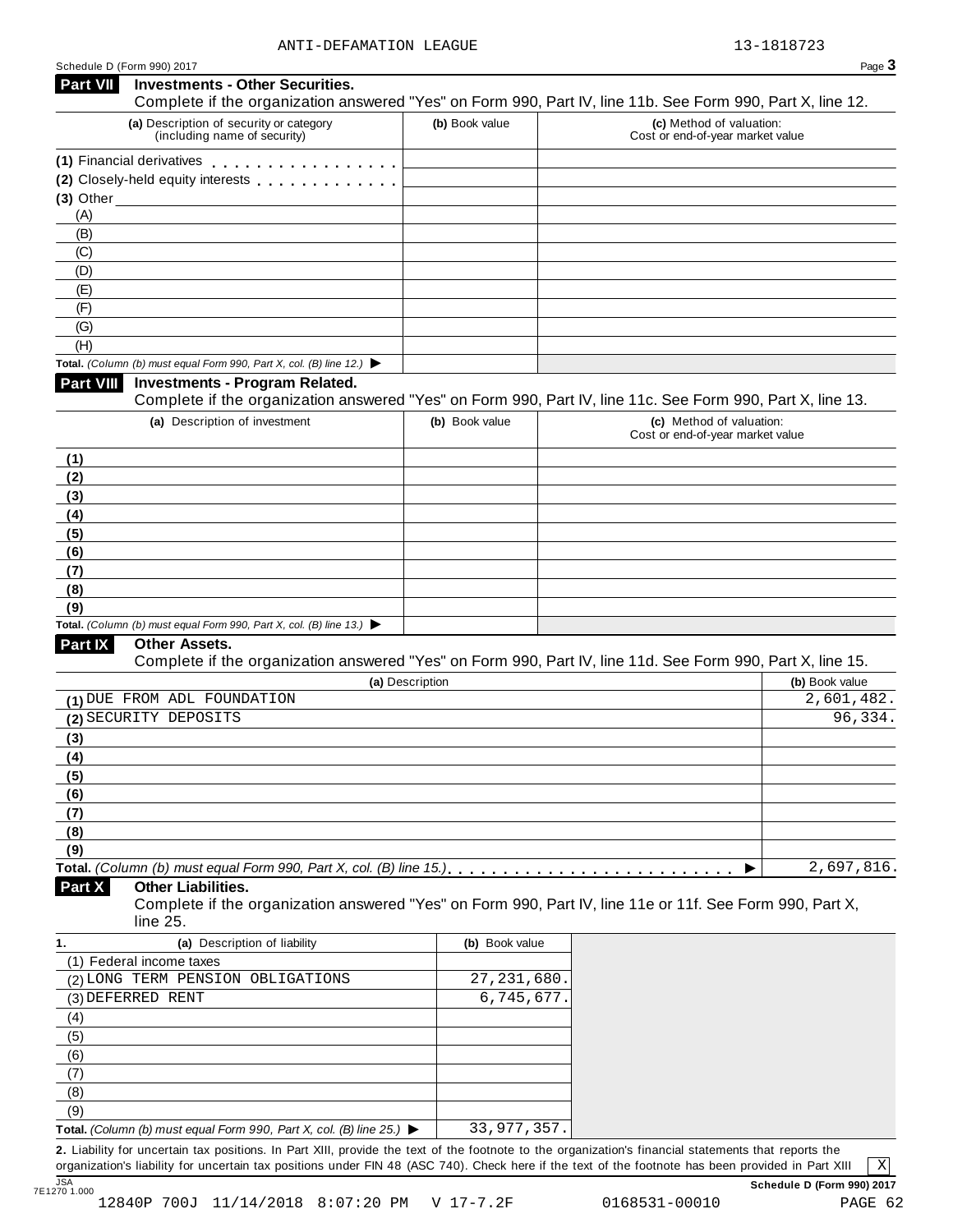| ANTI-DEFAMATION LEAGUE<br>$\sim$ | 13-1818723 |
|----------------------------------|------------|
|                                  |            |

| Part XI                         | Schedule D (Form 990) 2017                                                                                                                                                                                                                                                       |    | Page 4 |
|---------------------------------|----------------------------------------------------------------------------------------------------------------------------------------------------------------------------------------------------------------------------------------------------------------------------------|----|--------|
|                                 | Reconciliation of Revenue per Audited Financial Statements With Revenue per Return.<br>Complete if the organization answered "Yes" on Form 990, Part IV, line 12a.                                                                                                               |    |        |
| 1                               | Total revenue, gains, and other support per audited financial statements                                                                                                                                                                                                         | 1  |        |
|                                 | Amounts included on line 1 but not on Form 990, Part VIII, line 12:                                                                                                                                                                                                              |    |        |
| a                               | 2a<br>Net unrealized gains (losses) on investments                                                                                                                                                                                                                               |    |        |
| b                               | 2 <sub>b</sub>                                                                                                                                                                                                                                                                   |    |        |
| c                               | 2c                                                                                                                                                                                                                                                                               |    |        |
| d                               | 2d                                                                                                                                                                                                                                                                               |    |        |
| e                               |                                                                                                                                                                                                                                                                                  | 2e |        |
|                                 |                                                                                                                                                                                                                                                                                  | 3  |        |
|                                 | Amounts included on Form 990, Part VIII, line 12, but not on line 1:                                                                                                                                                                                                             |    |        |
| a                               | 4a<br>Investment expenses not included on Form 990, Part VIII, line 7b                                                                                                                                                                                                           |    |        |
| b                               |                                                                                                                                                                                                                                                                                  |    |        |
|                                 |                                                                                                                                                                                                                                                                                  | 4c |        |
|                                 | Total revenue. Add lines 3 and 4c. (This must equal Form 990, Part I, line 12.)                                                                                                                                                                                                  | 5  |        |
| <b>Part XII</b>                 | Reconciliation of Expenses per Audited Financial Statements With Expenses per Return.<br>Complete if the organization answered "Yes" on Form 990, Part IV, line 12a.                                                                                                             |    |        |
|                                 |                                                                                                                                                                                                                                                                                  |    |        |
|                                 |                                                                                                                                                                                                                                                                                  | 1  |        |
|                                 | Amounts included on line 1 but not on Form 990, Part IX, line 25:                                                                                                                                                                                                                |    |        |
| a                               | 2a                                                                                                                                                                                                                                                                               |    |        |
|                                 | 2 <sub>b</sub>                                                                                                                                                                                                                                                                   |    |        |
|                                 |                                                                                                                                                                                                                                                                                  |    |        |
|                                 | 2c                                                                                                                                                                                                                                                                               |    |        |
|                                 |                                                                                                                                                                                                                                                                                  |    |        |
|                                 |                                                                                                                                                                                                                                                                                  | 2e |        |
|                                 |                                                                                                                                                                                                                                                                                  | 3  |        |
|                                 | Amounts included on Form 990, Part IX, line 25, but not on line 1:                                                                                                                                                                                                               |    |        |
|                                 | 4a<br>Investment expenses not included on Form 990, Part VIII, line 7b                                                                                                                                                                                                           |    |        |
|                                 | 4b                                                                                                                                                                                                                                                                               |    |        |
|                                 |                                                                                                                                                                                                                                                                                  | 4c |        |
|                                 | Total expenses. Add lines 3 and 4c. (This must equal Form 990, Part I, line 18.)                                                                                                                                                                                                 | 5  |        |
| b<br>C<br>d<br>е<br>a<br>b<br>5 | Part XIII Supplemental Information.                                                                                                                                                                                                                                              |    |        |
|                                 | Provide the descriptions required for Part II, lines 3, 5, and 9; Part III, lines 1a and 4; Part IV, lines 1b and 2b; Part V, line 4; Part X, line<br>2; Part XI, lines 2d and 4b; and Part XII, lines 2d and 4b. Also complete this part to provide any additional information. |    |        |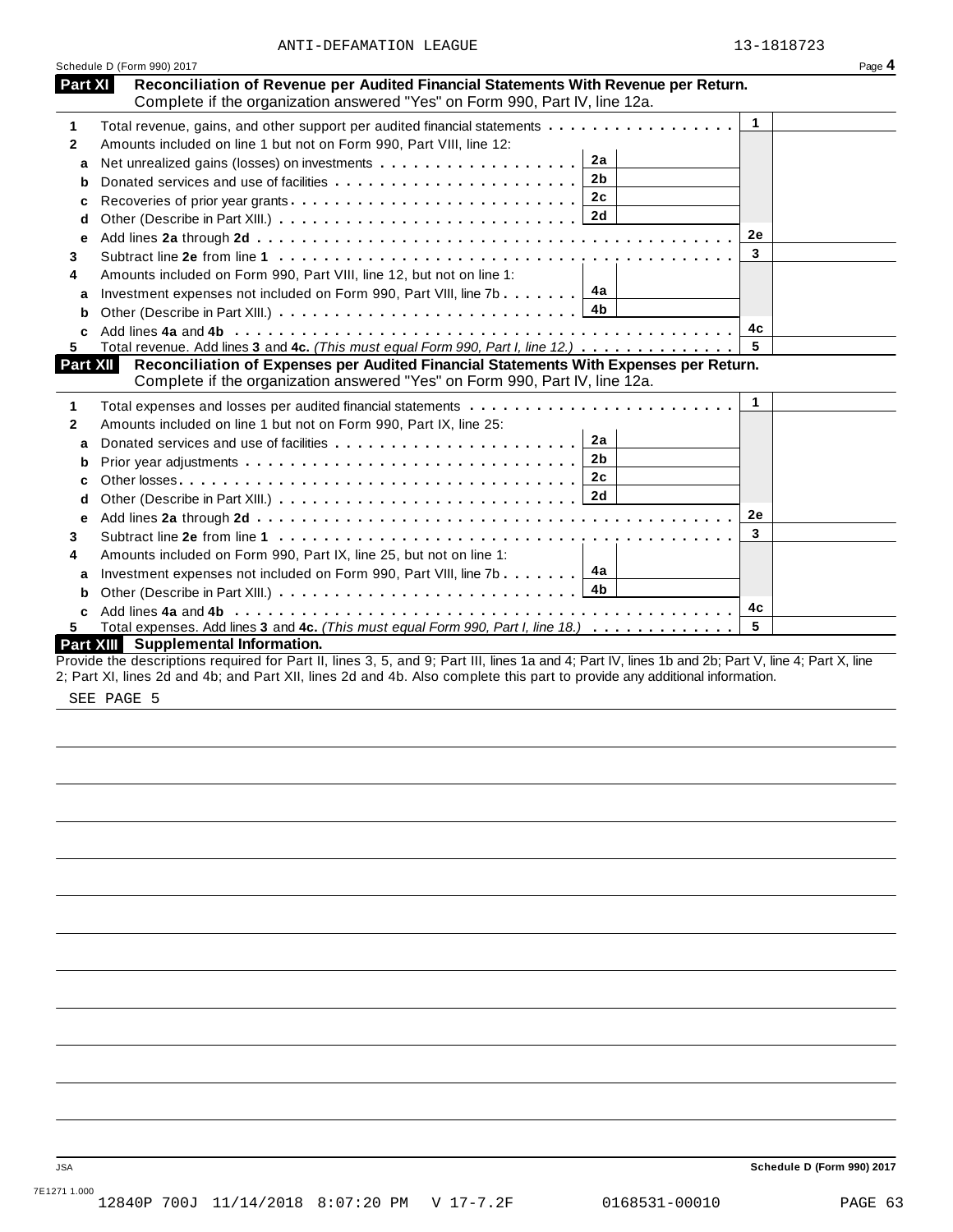**Part XIII Supplemental Information** *(continued)*

#### PART V, LINE 3B

THE ENDOWMENT FUNDS DESCRIBED IN THIS SECTION ARE OWNED BY THE ANTI-DEFAMATION LEAGUE FOUNDATION, A SEPARATE BUT RELATED 501(C)(3) CORPORATION.

# PART V, LINE 4

THE ADL FOUNDATION ENDOWMENT CONSISTS OF INDIVIDUAL DONOR-RESTRICTED ENDOWMENT FUNDS ESTABLISHED FOR A VARIETY OF PROGRAM PURPOSES (SEE ADL FOUNDATION FORM 990 PART III FOR STATEMENT OF PROGRAM SERVICE ACCOMPLISHMENTS). AS REQUIRED BY GENERALLY ACCEPTED ACCOUNTING PRINCIPLES, NET ASSETS ASSOCIATED WITH ENDOWMENT FUNDS ARE CLASSIFIED AND REPORTED BASED ON THE EXISTENCE OR ABSENCE OF DONOR-IMPOSED RESTRICTIONS.

### PART X, LINE 2

AS REQUIRED UNDER FIN 48, "ACCOUNTING FOR UNCERTAINTY IN INCOME TAXES", THE FOLLOWING FOOTNOTE WAS INCLUDED IN NOTE (2)(I) OF THE CONSOLIDATED FINANCIAL STATEMENTS OF ADL AND THE ADL FOUNDATION: "ADL RECOGNIZES THE EFFECT OF INCOME TAX POSITIONS ONLY IF THOSE POSITIONS ARE MORE LIKELY THAN NOT OF BEING SUSTAINED. INCOME GENERATED FROM ACTIVITIES UNRELATED TO ADL'S EXEMPT PURPOSE IS SUBJECT TO TAX UNDER INTERNAL REVENUE CODE SECTION 511 AND IS REPORTED AND PAID WITH THE INTERNAL REVENUE SERVICE FORM 990-T (EXEMPT ORGANIZATION BUSINESS INCOME TAX RETURN)."

JSA 7E1226 1.000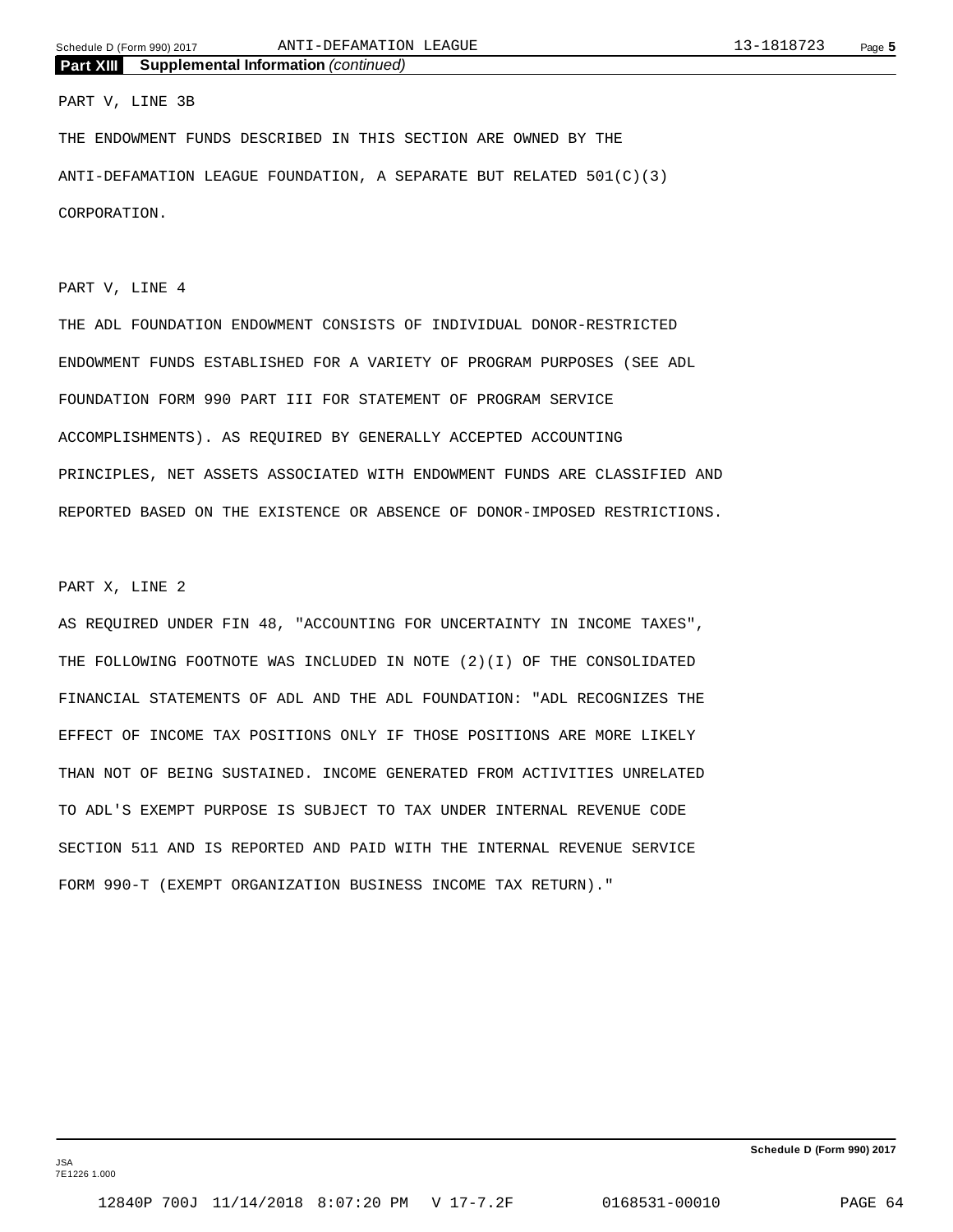| <b>SCHEDULE F</b> |                                                               |                              |                                                                                          |                                                                                           | <b>Statement of Activities Outside the United States</b>                                                                                                                                                                       |                                                                                                                 | OMB No. 1545-0047                                                 |
|-------------------|---------------------------------------------------------------|------------------------------|------------------------------------------------------------------------------------------|-------------------------------------------------------------------------------------------|--------------------------------------------------------------------------------------------------------------------------------------------------------------------------------------------------------------------------------|-----------------------------------------------------------------------------------------------------------------|-------------------------------------------------------------------|
|                   | (Form 990)                                                    |                              | > Complete if the organization answered "Yes" on Form 990, Part IV, line 14b, 15, or 16. |                                                                                           |                                                                                                                                                                                                                                |                                                                                                                 |                                                                   |
|                   | Department of the Treasury<br><b>Internal Revenue Service</b> |                              | Go to www.irs.gov/Form990 for instructions and the latest information.                   | Open to Public<br><b>Inspection</b>                                                       |                                                                                                                                                                                                                                |                                                                                                                 |                                                                   |
|                   | Name of the organization                                      |                              |                                                                                          |                                                                                           |                                                                                                                                                                                                                                |                                                                                                                 | <b>Employer identification number</b>                             |
|                   | ANTI-DEFAMATION LEAGUE                                        |                              |                                                                                          |                                                                                           |                                                                                                                                                                                                                                | 13-1818723                                                                                                      |                                                                   |
| Part I            |                                                               | Form 990, Part IV, line 14b. |                                                                                          |                                                                                           | General Information on Activities Outside the United States. Complete if the organization answered "Yes" on                                                                                                                    |                                                                                                                 |                                                                   |
| 1                 |                                                               |                              |                                                                                          |                                                                                           | For grantmakers. Does the organization maintain records to substantiate the amount of its grants and other<br>assistance, the grantees' eligibility for the grants or assistance, and the selection criteria used to award the |                                                                                                                 |                                                                   |
|                   |                                                               |                              |                                                                                          |                                                                                           |                                                                                                                                                                                                                                |                                                                                                                 | $X \mid$<br>Yes<br>No                                             |
| $\mathbf{2}$      | assistance outside the United States.                         |                              |                                                                                          |                                                                                           | For grantmakers. Describe in Part V the organization's procedures for monitoring the use of its grants and other                                                                                                               |                                                                                                                 |                                                                   |
| 3                 |                                                               |                              |                                                                                          |                                                                                           | Activities per Region. (The following Part I, line 3 table can be duplicated if additional space is needed.)                                                                                                                   |                                                                                                                 |                                                                   |
|                   | (a) Region                                                    |                              | (b) Number of<br>offices in the<br>region                                                | (c) Number of<br>employees,<br>agents, and<br>independent<br>contractors<br>in the region | (d) Activities conducted in the<br>region (by type) (such as,<br>fundraising, program services,<br>investments, grants to recipients<br>located in the region)                                                                 | (e) If activity listed in (d) is<br>a program service,<br>describe specific type of<br>service(s) in the region | (f) Total<br>expenditures for<br>and investments<br>in the region |
| (1)               | MIDDLE EAST AND NORTH AFRICA                                  |                              | 1.                                                                                       | 5.                                                                                        | PROGRAM SERVICES                                                                                                                                                                                                               | SEE PART V                                                                                                      | 824,277.                                                          |
| (2)               | MIDDLE EAST AND NORTH AFRICA                                  |                              | 0.                                                                                       | 0.                                                                                        | INVESTMENTS                                                                                                                                                                                                                    |                                                                                                                 | 64,688.                                                           |
| (3)               | <b>EUROPE</b>                                                 |                              | 1.                                                                                       | 2.                                                                                        | PROGRAM SERVICES                                                                                                                                                                                                               | SEE PART V                                                                                                      | 62,736.                                                           |
| (4)               | <b>EUROPE</b>                                                 |                              | 0.                                                                                       | 0.                                                                                        | INVESTMENTS                                                                                                                                                                                                                    |                                                                                                                 | 79,597.                                                           |
| (5)               |                                                               |                              |                                                                                          |                                                                                           |                                                                                                                                                                                                                                |                                                                                                                 |                                                                   |
| (6)               |                                                               |                              |                                                                                          |                                                                                           |                                                                                                                                                                                                                                |                                                                                                                 |                                                                   |
| (7)               |                                                               |                              |                                                                                          |                                                                                           |                                                                                                                                                                                                                                |                                                                                                                 |                                                                   |
| (8)               |                                                               |                              |                                                                                          |                                                                                           |                                                                                                                                                                                                                                |                                                                                                                 |                                                                   |
| (9)               |                                                               |                              |                                                                                          |                                                                                           |                                                                                                                                                                                                                                |                                                                                                                 |                                                                   |
| (10)              |                                                               |                              |                                                                                          |                                                                                           |                                                                                                                                                                                                                                |                                                                                                                 |                                                                   |
| (11)              |                                                               |                              |                                                                                          |                                                                                           |                                                                                                                                                                                                                                |                                                                                                                 |                                                                   |
| (12)              |                                                               |                              |                                                                                          |                                                                                           |                                                                                                                                                                                                                                |                                                                                                                 |                                                                   |
| (13)              |                                                               |                              |                                                                                          |                                                                                           |                                                                                                                                                                                                                                |                                                                                                                 |                                                                   |
| (14)              |                                                               |                              |                                                                                          |                                                                                           |                                                                                                                                                                                                                                |                                                                                                                 |                                                                   |
| (15)              |                                                               |                              |                                                                                          |                                                                                           |                                                                                                                                                                                                                                |                                                                                                                 |                                                                   |
| (16)              |                                                               |                              |                                                                                          |                                                                                           |                                                                                                                                                                                                                                |                                                                                                                 |                                                                   |
| (17)              |                                                               |                              |                                                                                          |                                                                                           |                                                                                                                                                                                                                                |                                                                                                                 |                                                                   |
| Зa<br>b           | Sub-total experience<br>Total from<br>sheets to Part I        | continuation                 | 2.                                                                                       | 7.                                                                                        |                                                                                                                                                                                                                                |                                                                                                                 | 1,031,298.                                                        |
| c                 | <b>Totals</b> (add lines 3a and 3b)                           |                              | $2$ .                                                                                    | 7.                                                                                        |                                                                                                                                                                                                                                |                                                                                                                 | 1,031,298.                                                        |
|                   |                                                               |                              |                                                                                          |                                                                                           |                                                                                                                                                                                                                                |                                                                                                                 |                                                                   |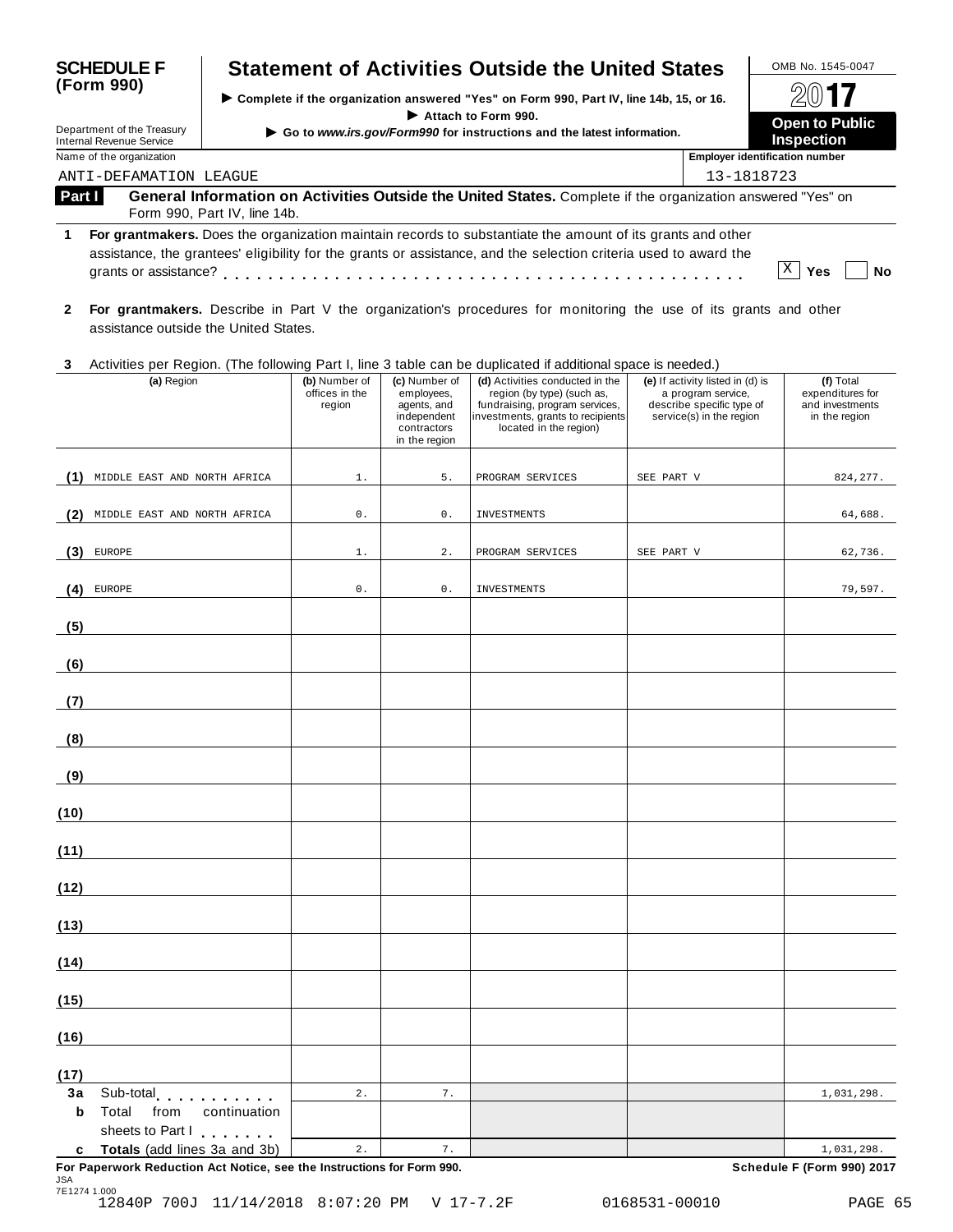| ANTI-DEFAMATION LEAGUE | 13-1818723 |
|------------------------|------------|
|------------------------|------------|

Schedule F (Form 990) 2017  $P$ age  $2$ 

| $\mathbf{1}$         | (a) Name of<br>organization | (b) IRS code<br>section and EIN<br>(if applicable)                                                                                                                                                                                                  | (c) Region | (d) Purpose of<br>grant | (e) Amount of<br>cash grant | (f) Manner of<br>cash<br>disbursement | (g) Amount of<br>noncash<br>assistance | (h) Description<br>of noncash<br>assistance | (i) Method of<br>valuation<br>(book, FMV,<br>appraisal, other) |
|----------------------|-----------------------------|-----------------------------------------------------------------------------------------------------------------------------------------------------------------------------------------------------------------------------------------------------|------------|-------------------------|-----------------------------|---------------------------------------|----------------------------------------|---------------------------------------------|----------------------------------------------------------------|
| (1)                  |                             |                                                                                                                                                                                                                                                     |            |                         |                             |                                       |                                        |                                             |                                                                |
| (2)                  |                             |                                                                                                                                                                                                                                                     |            |                         |                             |                                       |                                        |                                             |                                                                |
| (3)                  |                             |                                                                                                                                                                                                                                                     |            |                         |                             |                                       |                                        |                                             |                                                                |
| (4)                  |                             |                                                                                                                                                                                                                                                     |            |                         |                             |                                       |                                        |                                             |                                                                |
| (5)                  |                             |                                                                                                                                                                                                                                                     |            |                         |                             |                                       |                                        |                                             |                                                                |
| (6)                  |                             |                                                                                                                                                                                                                                                     |            |                         |                             |                                       |                                        |                                             |                                                                |
| (7)                  |                             |                                                                                                                                                                                                                                                     |            |                         |                             |                                       |                                        |                                             |                                                                |
| (8)                  |                             |                                                                                                                                                                                                                                                     |            |                         |                             |                                       |                                        |                                             |                                                                |
| (9)                  |                             |                                                                                                                                                                                                                                                     |            |                         |                             |                                       |                                        |                                             |                                                                |
| (10)                 |                             |                                                                                                                                                                                                                                                     |            |                         |                             |                                       |                                        |                                             |                                                                |
| (11)                 |                             |                                                                                                                                                                                                                                                     |            |                         |                             |                                       |                                        |                                             |                                                                |
|                      |                             |                                                                                                                                                                                                                                                     |            |                         |                             |                                       |                                        |                                             |                                                                |
| (12)                 |                             |                                                                                                                                                                                                                                                     |            |                         |                             |                                       |                                        |                                             |                                                                |
| (13)                 |                             |                                                                                                                                                                                                                                                     |            |                         |                             |                                       |                                        |                                             |                                                                |
| (14)                 |                             |                                                                                                                                                                                                                                                     |            |                         |                             |                                       |                                        |                                             |                                                                |
| (15)                 |                             |                                                                                                                                                                                                                                                     |            |                         |                             |                                       |                                        |                                             |                                                                |
| (16)<br>$\mathbf{2}$ |                             | Enter total number of recipient organizations listed above that are recognized as charities by the foreign country, recognized as tax-exempt<br>by the IRS, or for which the grantee or counsel has provided a section 501(c)(3) equivalency letter |            |                         |                             |                                       |                                        |                                             |                                                                |

**Schedule F (Form 990) 2017**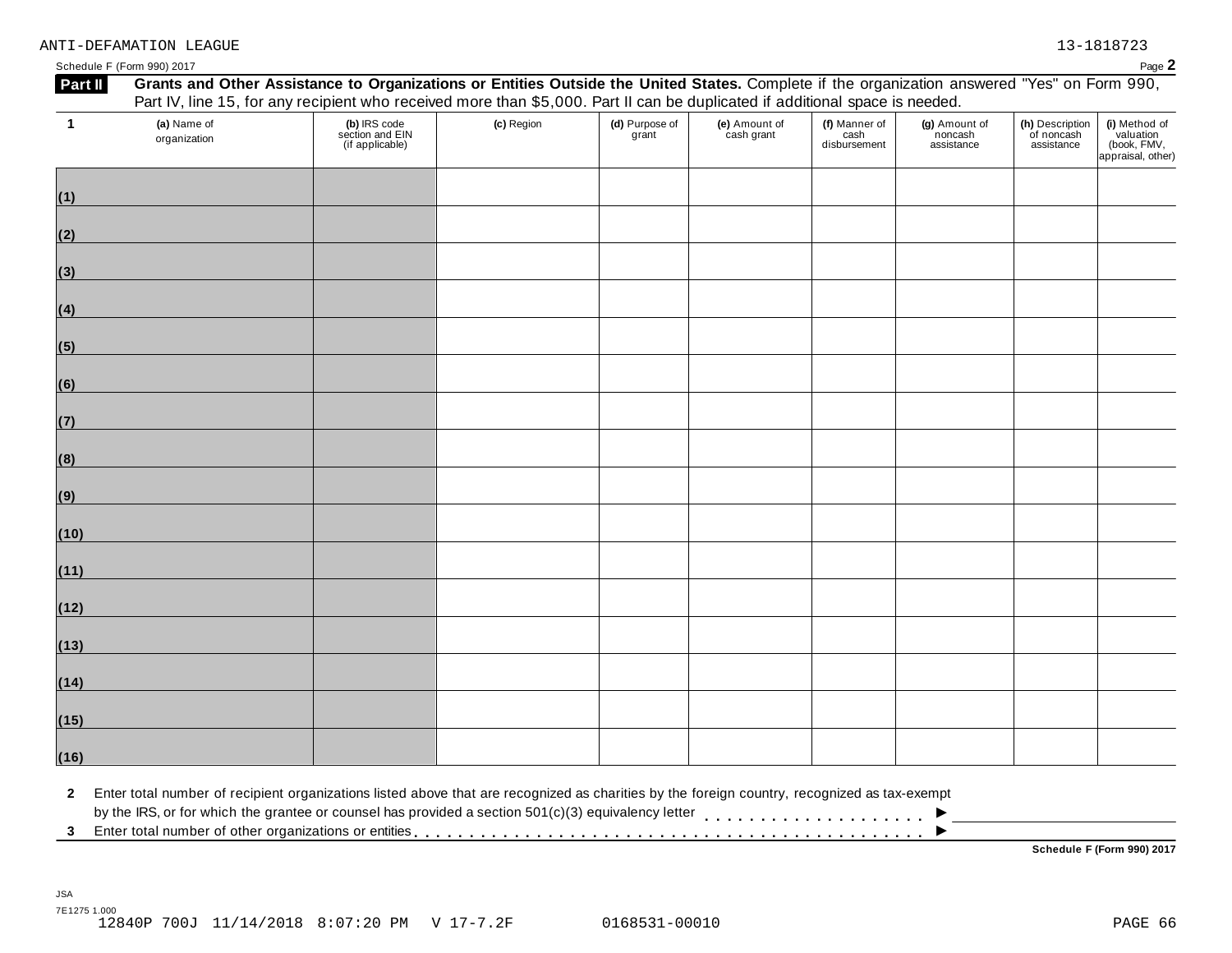| (a) Type of grant or assistance                          | Part III can be duplicated if additional space is needed.<br>(b) Region | (c) Number of |                             | (e) Manner of        | (f) Amount of         |                                             | (h) Method of                                 |
|----------------------------------------------------------|-------------------------------------------------------------------------|---------------|-----------------------------|----------------------|-----------------------|---------------------------------------------|-----------------------------------------------|
|                                                          |                                                                         | recipients    | (d) Amount of<br>cash grant | cash<br>disbursement | noncash<br>assistance | (g) Description<br>of noncash<br>assistance | valuation<br>(book, FMV,<br>appraisal, other) |
| (1)<br><u> 1980 - Johann Barbara, martxa al</u>          |                                                                         |               |                             |                      |                       |                                             |                                               |
| (2)<br><u> 1989 - Johann Barn, mars ann an t-A</u>       |                                                                         |               |                             |                      |                       |                                             |                                               |
| (3)<br><u> 1980 - Johann Barbara, martxa alemaniar a</u> |                                                                         |               |                             |                      |                       |                                             |                                               |
| (4)                                                      |                                                                         |               |                             |                      |                       |                                             |                                               |
| (5)                                                      |                                                                         |               |                             |                      |                       |                                             |                                               |
| (6)                                                      |                                                                         |               |                             |                      |                       |                                             |                                               |
| (7)                                                      |                                                                         |               |                             |                      |                       |                                             |                                               |
| (8)                                                      |                                                                         |               |                             |                      |                       |                                             |                                               |
| (9)<br><u> 1989 - Johann Barbara, martxa alemaniar a</u> |                                                                         |               |                             |                      |                       |                                             |                                               |
| (10)                                                     |                                                                         |               |                             |                      |                       |                                             |                                               |
| (11)                                                     |                                                                         |               |                             |                      |                       |                                             |                                               |
| (12)                                                     |                                                                         |               |                             |                      |                       |                                             |                                               |
| (13)                                                     |                                                                         |               |                             |                      |                       |                                             |                                               |
| (14)                                                     |                                                                         |               |                             |                      |                       |                                             |                                               |
| (15)                                                     |                                                                         |               |                             |                      |                       |                                             |                                               |
| (16)                                                     |                                                                         |               |                             |                      |                       |                                             |                                               |
| (17)                                                     |                                                                         |               |                             |                      |                       |                                             |                                               |
| (18)                                                     |                                                                         |               |                             |                      |                       |                                             |                                               |

**Schedule F (Form 990) 2017**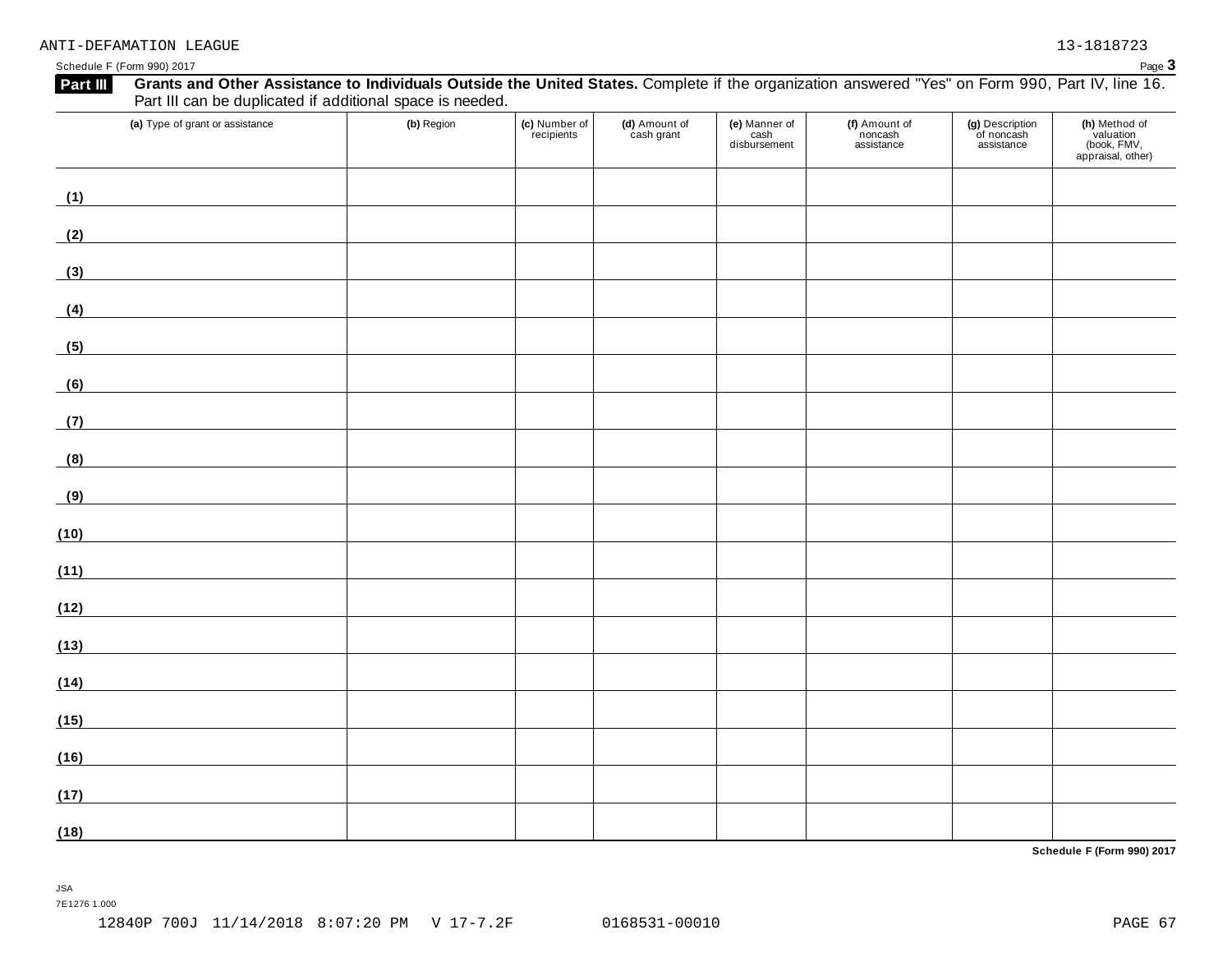|                | Schedule F (Form 990) 2017                                                                                                                                                                                                                                                                                                                                                                                             |          | Page 4         |
|----------------|------------------------------------------------------------------------------------------------------------------------------------------------------------------------------------------------------------------------------------------------------------------------------------------------------------------------------------------------------------------------------------------------------------------------|----------|----------------|
| <b>Part IV</b> | <b>Foreign Forms</b>                                                                                                                                                                                                                                                                                                                                                                                                   |          |                |
| 1              | Was the organization a U.S. transferor of property to a foreign corporation during the tax year? If "Yes,"<br>the organization may be required to file Form 926, Return by a U.S. Transferor of Property to a Foreign                                                                                                                                                                                                  | Χ<br>Yes | No             |
| $\mathbf{2}$   | Did the organization have an interest in a foreign trust during the tax year? If "Yes," the organization<br>may be required to separately file Form 3520, Annual Return To Report Transactions With Foreign<br>Trusts and Receipt of Certain Foreign Gifts, and/or Form 3520-A, Annual Information Return of Foreign<br>Trust With a U.S. Owner (see Instructions for Forms 3520 and 3520-A; don't file with Form 990) | Yes      | Χ<br><b>No</b> |
| 3              | Did the organization have an ownership interest in a foreign corporation during the tax year? If "Yes,"<br>the organization may be required to file Form 5471, Information Return of U.S. Persons With Respect To                                                                                                                                                                                                      | Χ<br>Yes | <b>No</b>      |
| 4              | Was the organization a direct or indirect shareholder of a passive foreign investment company or a<br>qualified electing fund during the tax year? If "Yes," the organization may be required to file Form 8621,<br>Information Return by a Shareholder of a Passive Foreign Investment Company or Qualified Electing<br>Fund (see Instructions for Form 8621)                                                         | Yes      | Х<br><b>No</b> |
| 5              | Did the organization have an ownership interest in a foreign partnership during the tax year? If "Yes,"<br>the organization may be required to file Form 8865, Return of U.S. Persons With Respect to Certain<br>Foreign Partnerships (see Instructions for Form 8865)                                                                                                                                                 | Yes      | Χ<br><b>No</b> |
| 6              | Did the organization have any operations in or related to any boycotting countries during the tax year? If<br>"Yes," the organization may be required to separately file Form 5713, International Boycott Report (see<br>Instructions for Form 5713; don't file with Form 990)                                                                                                                                         | Yes      | Х<br><b>No</b> |

**Schedule F (Form 990) 2017**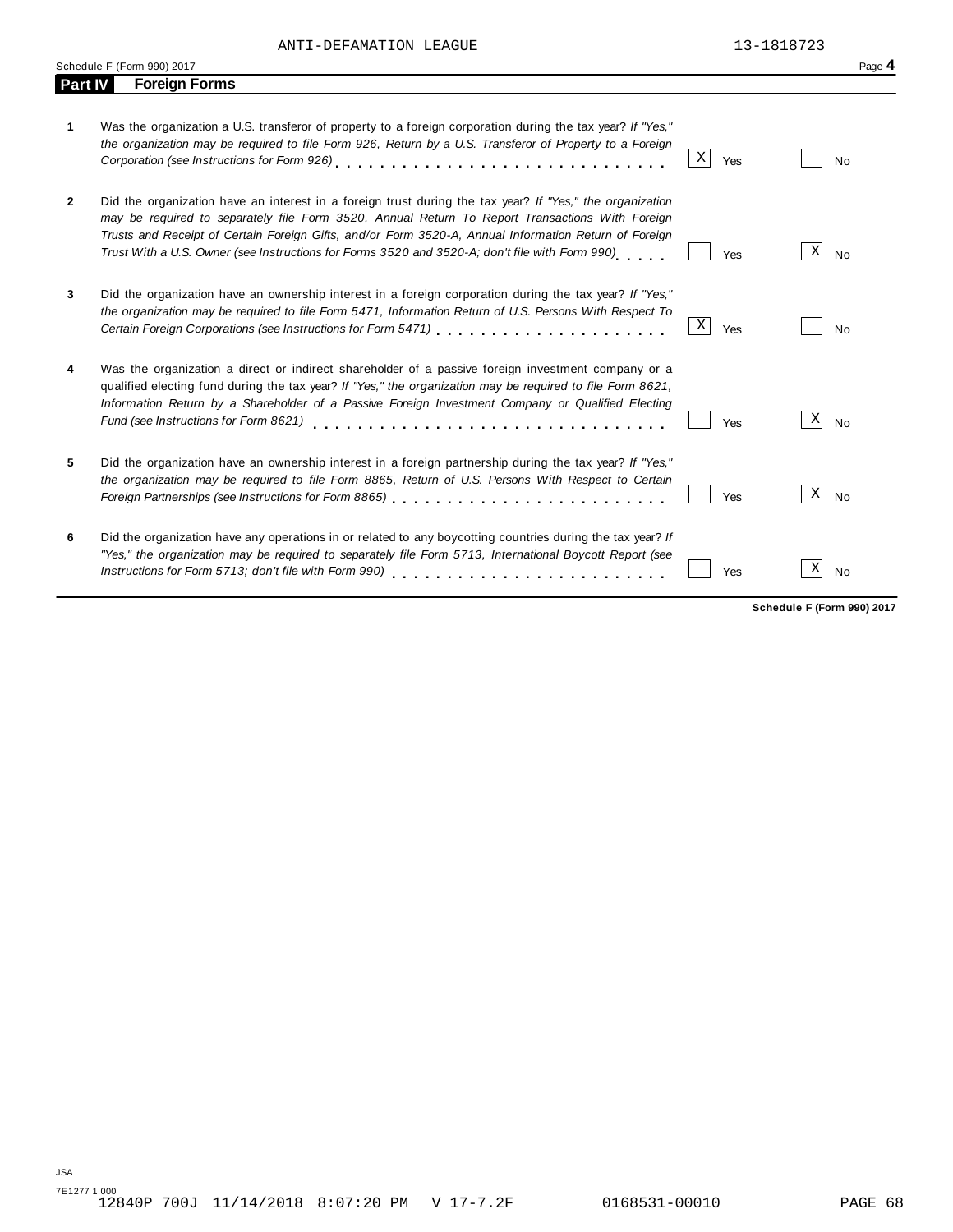Schedule <sup>F</sup> (Form 990) <sup>2017</sup> Page **5**

**Part V Supplemental Information** Provide the information required by Part I, line 2 (monitoring of funds); Part I, line 3, column (f) (accounting method; amounts of investments vs. expenditures per region); Part II, line 1 (accounting method); Part III (accounting method); and Part III, column (c) (estimated number of recipients), as applicable. Also complete this part to provide any additional information (see instructions).

PART I, LINE 3(1), COLUMN E

MIDDLE EAST AND NORTH AFRICA: MAINTAINING RELATIONSHIPS WITH

ORGANIZATIONS AND GOVERNMENTAL BODIES IN ISRAEL IN ORDER TO PROVIDE

SUPPORT TO THE US OPERATION IN COMBATING ANTI-SEMITISM AND ADVOCATING FOR

THE JEWISH PEOPLE.

PART I, LINE 3(3), COLUMN E

EUROPE: FUND TRAINING OF ANTI-BIAS EDUCATION PROGRAMS FOR LAW ENFORCEMENT

PROFESSIONALS, EDUCATORS, AND HUMAN RIGHTS NON-GOVERNMENTAL ORGANIZATIONS

IN AUSTRIA.

PART I, LINE 3, COLUMN F

THE ACCRUAL METHOD OF ACCOUNTING IS USED TO DETERMINE THE EXPENSES BY

REGION.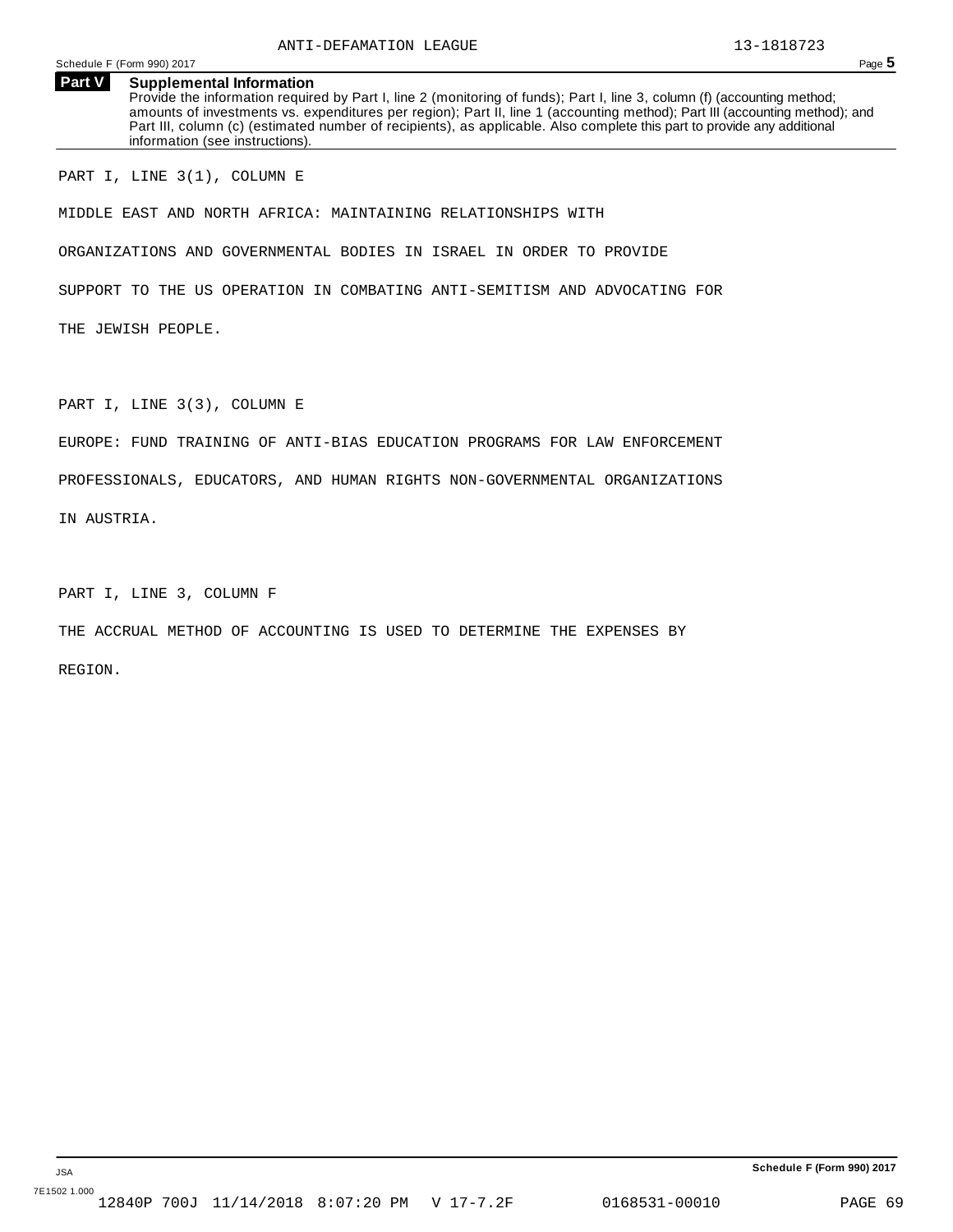| <b>SCHEDULE G</b>                                                                                                      |                                                                                                                                                                                                   | <b>Supplemental Information Regarding Fundraising or Gaming Activities</b> |                                    |                                         |                                                                            |                                        | OMB No. 1545-0047                |
|------------------------------------------------------------------------------------------------------------------------|---------------------------------------------------------------------------------------------------------------------------------------------------------------------------------------------------|----------------------------------------------------------------------------|------------------------------------|-----------------------------------------|----------------------------------------------------------------------------|----------------------------------------|----------------------------------|
| (Form 990 or 990-EZ)                                                                                                   | Complete if the organization answered "Yes" on Form 990, Part IV, line 17, 18, or 19, or if the<br>organization entered more than \$15,000 on Form 990-EZ, line 6a.                               |                                                                            |                                    |                                         |                                                                            |                                        |                                  |
| Department of the Treasury                                                                                             |                                                                                                                                                                                                   |                                                                            | Attach to Form 990 or Form 990-EZ. |                                         |                                                                            |                                        | <b>Open to Public</b>            |
| <b>Internal Revenue Service</b><br>Name of the organization                                                            |                                                                                                                                                                                                   | Go to www.irs.gov/Form990 for the latest instructions.                     |                                    |                                         |                                                                            | <b>Employer identification number</b>  | Inspection                       |
| <b>ANTI-DEFAMATION LEAGUE</b>                                                                                          |                                                                                                                                                                                                   |                                                                            |                                    |                                         |                                                                            | 13-1818723                             |                                  |
| Part I                                                                                                                 | Fundraising Activities. Complete if the organization answered "Yes" on Form 990, Part IV, line 17.                                                                                                |                                                                            |                                    |                                         |                                                                            |                                        |                                  |
|                                                                                                                        | Form 990-EZ filers are not required to complete this part.                                                                                                                                        |                                                                            |                                    |                                         |                                                                            |                                        |                                  |
| 1                                                                                                                      | Indicate whether the organization raised funds through any of the following activities. Check all that apply.                                                                                     |                                                                            |                                    |                                         |                                                                            |                                        |                                  |
| Χ<br>Mail solicitations<br>a<br>Χ<br>b                                                                                 | Internet and email solicitations                                                                                                                                                                  | е<br>$\mathbf{f}$                                                          | Χ<br>Χ                             |                                         | Solicitation of non-government grants<br>Solicitation of government grants |                                        |                                  |
| Χ<br>Phone solicitations<br>C                                                                                          |                                                                                                                                                                                                   | g                                                                          | Χ                                  |                                         | Special fundraising events                                                 |                                        |                                  |
| Χ<br>In-person solicitations<br>d                                                                                      |                                                                                                                                                                                                   |                                                                            |                                    |                                         |                                                                            |                                        |                                  |
| 2a Did the organization have a written or oral agreement with any individual (including officers, directors, trustees, |                                                                                                                                                                                                   |                                                                            |                                    |                                         |                                                                            |                                        |                                  |
|                                                                                                                        | or key employees listed in Form 990, Part VII) or entity in connection with professional fundraising services?                                                                                    |                                                                            |                                    |                                         |                                                                            |                                        | Χ<br><b>No</b><br>Yes            |
|                                                                                                                        | <b>b</b> If "Yes," list the 10 highest paid individuals or entities (fundraisers) pursuant to agreements under which the fundraiser is to be<br>compensated at least \$5,000 by the organization. |                                                                            |                                    |                                         |                                                                            |                                        |                                  |
|                                                                                                                        |                                                                                                                                                                                                   |                                                                            |                                    |                                         |                                                                            |                                        |                                  |
| (i) Name and address of individual                                                                                     |                                                                                                                                                                                                   |                                                                            |                                    | (iii) Did fundraiser have               | (iv) Gross receipts                                                        | (v) Amount paid to<br>(or retained by) | (vi) Amount paid to              |
| or entity (fundraiser)                                                                                                 |                                                                                                                                                                                                   | (ii) Activity                                                              |                                    | custody or control of<br>contributions? | from activity                                                              | fundraiser listed in<br>col. (i)       | (or retained by)<br>organization |
|                                                                                                                        |                                                                                                                                                                                                   |                                                                            | Yes                                | No                                      |                                                                            |                                        |                                  |
| 1                                                                                                                      |                                                                                                                                                                                                   |                                                                            |                                    |                                         |                                                                            |                                        |                                  |
| ATTACHMENT 1<br>$\mathbf{2}$                                                                                           |                                                                                                                                                                                                   |                                                                            |                                    |                                         |                                                                            |                                        |                                  |
|                                                                                                                        |                                                                                                                                                                                                   |                                                                            |                                    |                                         |                                                                            |                                        |                                  |
| 3                                                                                                                      |                                                                                                                                                                                                   |                                                                            |                                    |                                         |                                                                            |                                        |                                  |
|                                                                                                                        |                                                                                                                                                                                                   |                                                                            |                                    |                                         |                                                                            |                                        |                                  |
| 4                                                                                                                      |                                                                                                                                                                                                   |                                                                            |                                    |                                         |                                                                            |                                        |                                  |
| 5                                                                                                                      |                                                                                                                                                                                                   |                                                                            |                                    |                                         |                                                                            |                                        |                                  |
|                                                                                                                        |                                                                                                                                                                                                   |                                                                            |                                    |                                         |                                                                            |                                        |                                  |
| 6                                                                                                                      |                                                                                                                                                                                                   |                                                                            |                                    |                                         |                                                                            |                                        |                                  |
| $\overline{7}$                                                                                                         |                                                                                                                                                                                                   |                                                                            |                                    |                                         |                                                                            |                                        |                                  |
| 8                                                                                                                      |                                                                                                                                                                                                   |                                                                            |                                    |                                         |                                                                            |                                        |                                  |
|                                                                                                                        |                                                                                                                                                                                                   |                                                                            |                                    |                                         |                                                                            |                                        |                                  |
| 9                                                                                                                      |                                                                                                                                                                                                   |                                                                            |                                    |                                         |                                                                            |                                        |                                  |
| 10                                                                                                                     |                                                                                                                                                                                                   |                                                                            |                                    |                                         |                                                                            |                                        |                                  |
|                                                                                                                        |                                                                                                                                                                                                   |                                                                            |                                    |                                         |                                                                            |                                        |                                  |
|                                                                                                                        |                                                                                                                                                                                                   |                                                                            |                                    |                                         |                                                                            |                                        |                                  |
| Total                                                                                                                  |                                                                                                                                                                                                   |                                                                            |                                    |                                         | 4,405,800.                                                                 | 253,858.                               | 4,151,942.                       |
| 3<br>registration or licensing.                                                                                        | List all states in which the organization is registered or licensed to solicit contributions or has been notified it is exempt from                                                               |                                                                            |                                    |                                         |                                                                            |                                        |                                  |
| AL, AK, AZ, AR, CA, CO, CT, DE, DC, FL, GA, HI, ID, IL, IN,                                                            |                                                                                                                                                                                                   |                                                                            |                                    |                                         |                                                                            |                                        |                                  |
| IA, KS, KY, LA, ME, MD, MA, MI, MN, MS, MO, MT, NE, NV, NH, NJ, NM, NY, NC, ND, OH,                                    |                                                                                                                                                                                                   |                                                                            |                                    |                                         |                                                                            |                                        |                                  |
| OK, OR, PA, RI, SC, SD, TN, TX, VT, VA, WA, WV, WI, WY,                                                                |                                                                                                                                                                                                   |                                                                            |                                    |                                         |                                                                            |                                        |                                  |
|                                                                                                                        |                                                                                                                                                                                                   |                                                                            |                                    |                                         |                                                                            |                                        |                                  |
|                                                                                                                        |                                                                                                                                                                                                   |                                                                            |                                    |                                         |                                                                            |                                        |                                  |
|                                                                                                                        |                                                                                                                                                                                                   |                                                                            |                                    |                                         |                                                                            |                                        |                                  |
|                                                                                                                        |                                                                                                                                                                                                   |                                                                            |                                    |                                         |                                                                            |                                        |                                  |
|                                                                                                                        |                                                                                                                                                                                                   |                                                                            |                                    |                                         |                                                                            |                                        |                                  |
|                                                                                                                        |                                                                                                                                                                                                   |                                                                            |                                    |                                         |                                                                            |                                        |                                  |
|                                                                                                                        |                                                                                                                                                                                                   |                                                                            |                                    |                                         |                                                                            |                                        |                                  |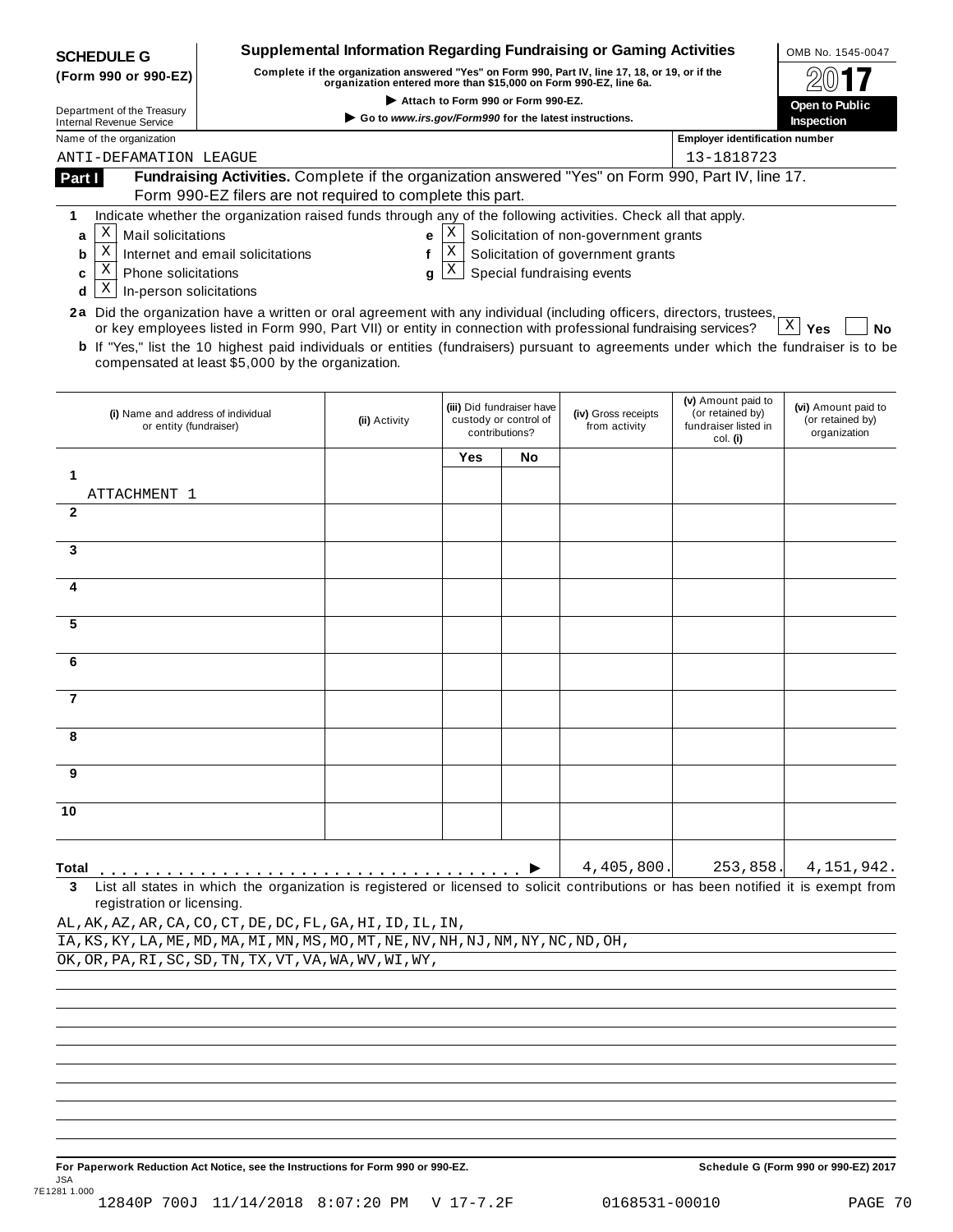# Schedule <sup>G</sup> (Form <sup>990</sup> or 990-EZ) <sup>2017</sup> Page **2**

**Part II**

Fundraising Events. Complete if the organization answered "Yes" on Form 990, Part IV, line 18, or reported more than \$15,000 of fundraising event contributions and gross income on Form 990-EZ, lines 1 and 6b. List events with gross receipts greater than \$5,000.

|          |    | gross roccipis groater than ps,000.                                                                                                                                                                                                  |                |                                                  |                  |                                                     |
|----------|----|--------------------------------------------------------------------------------------------------------------------------------------------------------------------------------------------------------------------------------------|----------------|--------------------------------------------------|------------------|-----------------------------------------------------|
|          |    |                                                                                                                                                                                                                                      | (a) Event $#1$ | (b) Event $#2$                                   | (c) Other events | (d) Total events                                    |
|          |    |                                                                                                                                                                                                                                      | CONCERTS       | AWARD LUNCHEON                                   | 73.              | (add col. (a) through<br>$col.$ (c))                |
|          |    |                                                                                                                                                                                                                                      | (event type)   | (event type)                                     | (total number)   |                                                     |
| Revenue  | 1  | Gross receipts <b>Container and Container</b>                                                                                                                                                                                        | 2,548,691.     | 2,465,239.                                       | 12,586,270.      | 17,600,200.                                         |
|          |    | 2 Less: Contributions                                                                                                                                                                                                                | 824,635.       | 1,212,753.                                       | 7,257,256.       | 9,294,644.                                          |
|          |    | 3 Gross income (line 1 minus<br>line 2).                                                                                                                                                                                             | 1,724,056.     | 1,252,486.                                       | 5,329,014.       | 8,305,556.                                          |
|          |    | 4 Cash prizes                                                                                                                                                                                                                        |                |                                                  |                  |                                                     |
|          | 5. | Noncash prizes <b>with the set of the set of the set of the set of the set of the set of the set of the set of the set of the set of the set of the set of the set of the set of the set of the set of the set of the set of the</b> |                |                                                  |                  |                                                     |
| Expenses |    | 6 Rent/facility costs                                                                                                                                                                                                                |                |                                                  |                  |                                                     |
|          |    | 7 Food and beverages                                                                                                                                                                                                                 | 188,848.       | 351,197.                                         | 1,988,462.       | 2,528,507.                                          |
| Direct I |    | 8 Entertainment <b>8</b> Entertainment                                                                                                                                                                                               | 244,540.       | 548.                                             | 75,766.          | 320,854.                                            |
|          | 9  | Other direct expenses                                                                                                                                                                                                                | 296,960.       | 165,815.                                         | 1,553,433.       | 2,016,208.                                          |
|          |    |                                                                                                                                                                                                                                      |                |                                                  |                  | 4,865,569.                                          |
|          |    |                                                                                                                                                                                                                                      |                |                                                  |                  | 3,439,987.                                          |
| Part III |    | Gaming. Complete if the organization answered "Yes" on Form 990, Part IV, line 19, or reported more<br>than \$15,000 on Form 990-EZ, line 6a.                                                                                        |                |                                                  |                  |                                                     |
| Revenue  |    |                                                                                                                                                                                                                                      | (a) Bingo      | (b) Pull tabs/instant<br>bingo/progressive bingo | (c) Other gaming | (d) Total gaming (add<br>col. (a) through col. (c)) |
|          |    | 1 Gross revenue                                                                                                                                                                                                                      |                |                                                  |                  |                                                     |
|          |    | 2 Cash prizes                                                                                                                                                                                                                        |                |                                                  |                  |                                                     |
| Expenses |    | 3 Noncash prizes                                                                                                                                                                                                                     |                |                                                  |                  |                                                     |
| Direct I |    | 4 Rent/facility costs                                                                                                                                                                                                                |                |                                                  |                  |                                                     |

**9** Enter the state(s) in which the organization conducts gaming activities:

. <u>. . . . . . .</u>

**8** Net gaming income summary. Subtract line 7 from line 1, column (d)

**5** Other direct expenses

**6** Volunteer labor **manual** m m m m m m m m m

Is the organization licensed to conduct gaming activities in each of these states? **a** m m m m m m m m m m m m m m m m m **Yes No b** If "No," explain:

**Yes No**

**7** Direct expense summary. Add lines 2 through 5 in column (d) m m m m m m m m m m m m m m m m m m m m m I

**Yes No**

**10a** Were any of the organization's gaming licenses revoked, suspended, or terminated during the tax year?<br> **a** *Were* **and** *a* **b** If "Yes," explain:

**Schedule G (Form 990 or 990-EZ) 2017**

**Yes**

m m m m m m m m m m m m m m m m m I

**No** % % %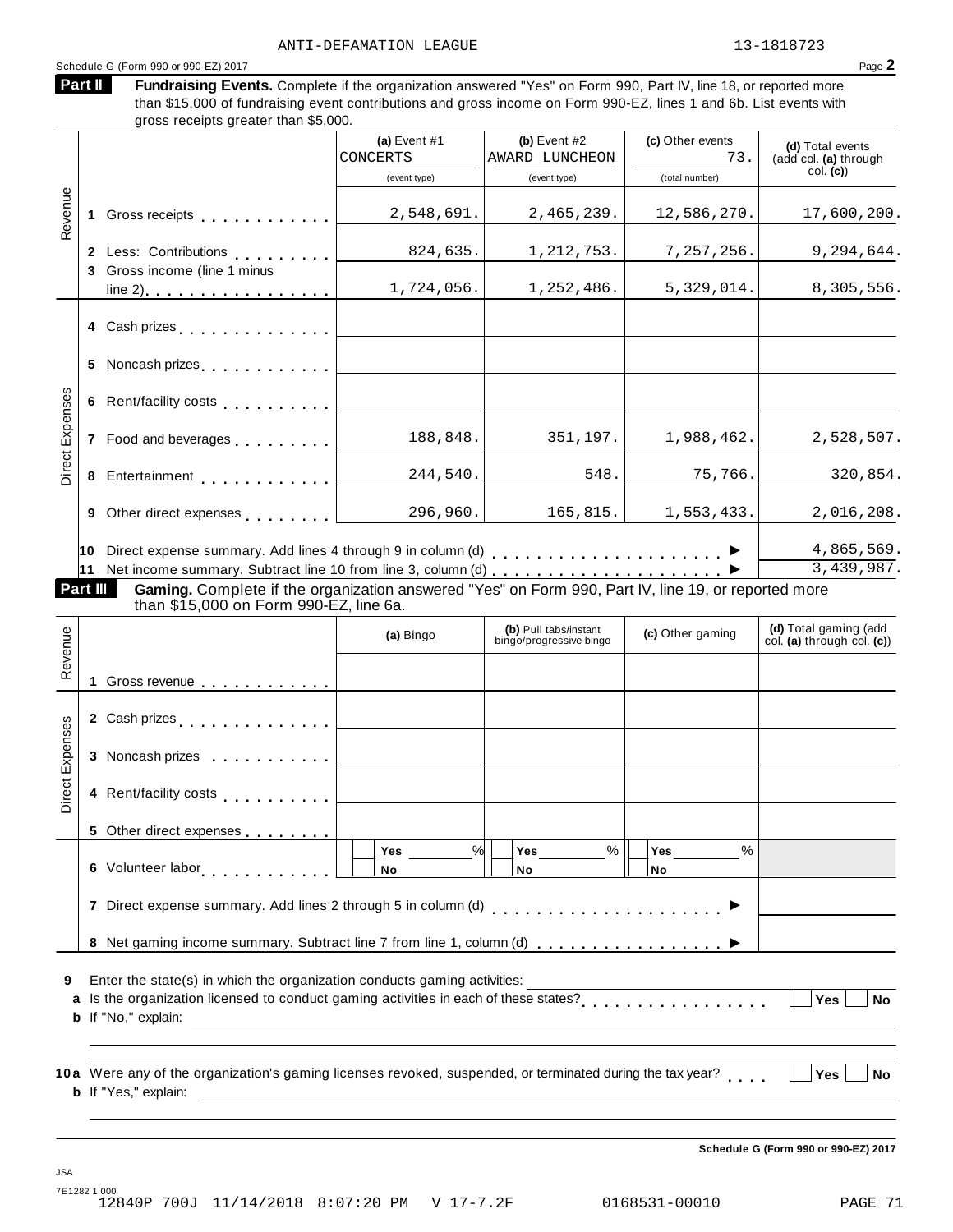| ANTI-DEFAMATION LEAGUE |  |
|------------------------|--|
|------------------------|--|

|                                                                          | Schedule G (Form 990 or 990-EZ) 2017                                                                                                                                                                                           |  |     | Page 3            |  |
|--------------------------------------------------------------------------|--------------------------------------------------------------------------------------------------------------------------------------------------------------------------------------------------------------------------------|--|-----|-------------------|--|
| 11                                                                       |                                                                                                                                                                                                                                |  | Yes | <b>No</b>         |  |
| 12                                                                       | Is the organization a grantor, beneficiary or trustee of a trust or a member of a partnership or other entity                                                                                                                  |  |     |                   |  |
|                                                                          |                                                                                                                                                                                                                                |  | Yes | <b>No</b>         |  |
| 13                                                                       | Indicate the percentage of gaming activity conducted in:                                                                                                                                                                       |  |     |                   |  |
| a                                                                        |                                                                                                                                                                                                                                |  |     | $\%$              |  |
| b                                                                        | An outside facility enterpreteration of the control of the control of the control of the control of the control of the control of the control of the control of the control of the control of the control of the control of th |  |     | %                 |  |
| 14                                                                       | Enter the name and address of the person who prepares the organization's gaming/special events books and                                                                                                                       |  |     |                   |  |
|                                                                          | records:                                                                                                                                                                                                                       |  |     |                   |  |
|                                                                          |                                                                                                                                                                                                                                |  |     |                   |  |
|                                                                          |                                                                                                                                                                                                                                |  |     |                   |  |
|                                                                          |                                                                                                                                                                                                                                |  |     |                   |  |
|                                                                          |                                                                                                                                                                                                                                |  |     |                   |  |
|                                                                          |                                                                                                                                                                                                                                |  |     |                   |  |
|                                                                          | 15a Does the organization have a contract with a third party from whom the organization receives gaming                                                                                                                        |  |     |                   |  |
|                                                                          |                                                                                                                                                                                                                                |  |     | $\blacksquare$ No |  |
| b                                                                        | If "Yes," enter the amount of gaming revenue received by the organization $\blacktriangleright$ \$______________ and the                                                                                                       |  |     |                   |  |
|                                                                          | amount of gaming revenue retained by the third party $\triangleright$ \$ _______________.                                                                                                                                      |  |     |                   |  |
| c                                                                        | If "Yes," enter name and address of the third party:                                                                                                                                                                           |  |     |                   |  |
|                                                                          |                                                                                                                                                                                                                                |  |     |                   |  |
|                                                                          |                                                                                                                                                                                                                                |  |     |                   |  |
|                                                                          |                                                                                                                                                                                                                                |  |     |                   |  |
|                                                                          |                                                                                                                                                                                                                                |  |     |                   |  |
| 16                                                                       | Gaming manager information:                                                                                                                                                                                                    |  |     |                   |  |
|                                                                          |                                                                                                                                                                                                                                |  |     |                   |  |
|                                                                          |                                                                                                                                                                                                                                |  |     |                   |  |
|                                                                          |                                                                                                                                                                                                                                |  |     |                   |  |
|                                                                          | Gaming manager compensation $\triangleright$ \$ ________________                                                                                                                                                               |  |     |                   |  |
|                                                                          |                                                                                                                                                                                                                                |  |     |                   |  |
|                                                                          |                                                                                                                                                                                                                                |  |     |                   |  |
|                                                                          |                                                                                                                                                                                                                                |  |     |                   |  |
|                                                                          | Director/officer<br>Employee<br>Independent contractor                                                                                                                                                                         |  |     |                   |  |
|                                                                          |                                                                                                                                                                                                                                |  |     |                   |  |
| 17                                                                       | Mandatory distributions:                                                                                                                                                                                                       |  |     |                   |  |
|                                                                          | Is the organization required under state law to make charitable distributions from the gaming proceeds to<br>a                                                                                                                 |  |     |                   |  |
|                                                                          | Yes<br>No<br><b>b</b> Enter the amount of distributions required under state law to be distributed to other exempt organizations                                                                                               |  |     |                   |  |
|                                                                          | or spent in the organization's own exempt activities during the tax year $\triangleright$ \$                                                                                                                                   |  |     |                   |  |
| Part IV                                                                  | Supplemental Information. Provide the explanation required by Part I, line 2b, columns (iii) and (v), and                                                                                                                      |  |     |                   |  |
|                                                                          | Part III, lines 9, 9b, 10b, 15b, 15c, 16, and 17b, as applicable. Also provide any additional information                                                                                                                      |  |     |                   |  |
|                                                                          | (see instructions).                                                                                                                                                                                                            |  |     |                   |  |
|                                                                          | PART I LINE 2B COLUMN (V)                                                                                                                                                                                                      |  |     |                   |  |
|                                                                          |                                                                                                                                                                                                                                |  |     |                   |  |
|                                                                          | THE AGREEMENTS FOR THE LISTED FUNDRAISING CONSULTANTS NOTE THE MONTHLY                                                                                                                                                         |  |     |                   |  |
|                                                                          |                                                                                                                                                                                                                                |  |     |                   |  |
| RETAINER AMOUNT FOR FUNDRAISING SERVICES. ALL OTHER PAYMENTS MADE TO THE |                                                                                                                                                                                                                                |  |     |                   |  |
|                                                                          |                                                                                                                                                                                                                                |  |     |                   |  |
| PROFESSIONAL FUNDRAISERS ARE REIMBURSEMENTS FOR OTHER EXPENSES INCURRED. |                                                                                                                                                                                                                                |  |     |                   |  |
|                                                                          |                                                                                                                                                                                                                                |  |     |                   |  |
| SUCH EXPENSES ARE ONLY REIMBURSED BY ADL SUBSEQUENT TO PROPER            |                                                                                                                                                                                                                                |  |     |                   |  |
|                                                                          |                                                                                                                                                                                                                                |  |     |                   |  |
| SUBSTANTIATION AND AUTHORIZATION. ADL PAID \$30,000.                     |                                                                                                                                                                                                                                |  |     |                   |  |

**Schedule G (Form 990 or 990-EZ) 2017**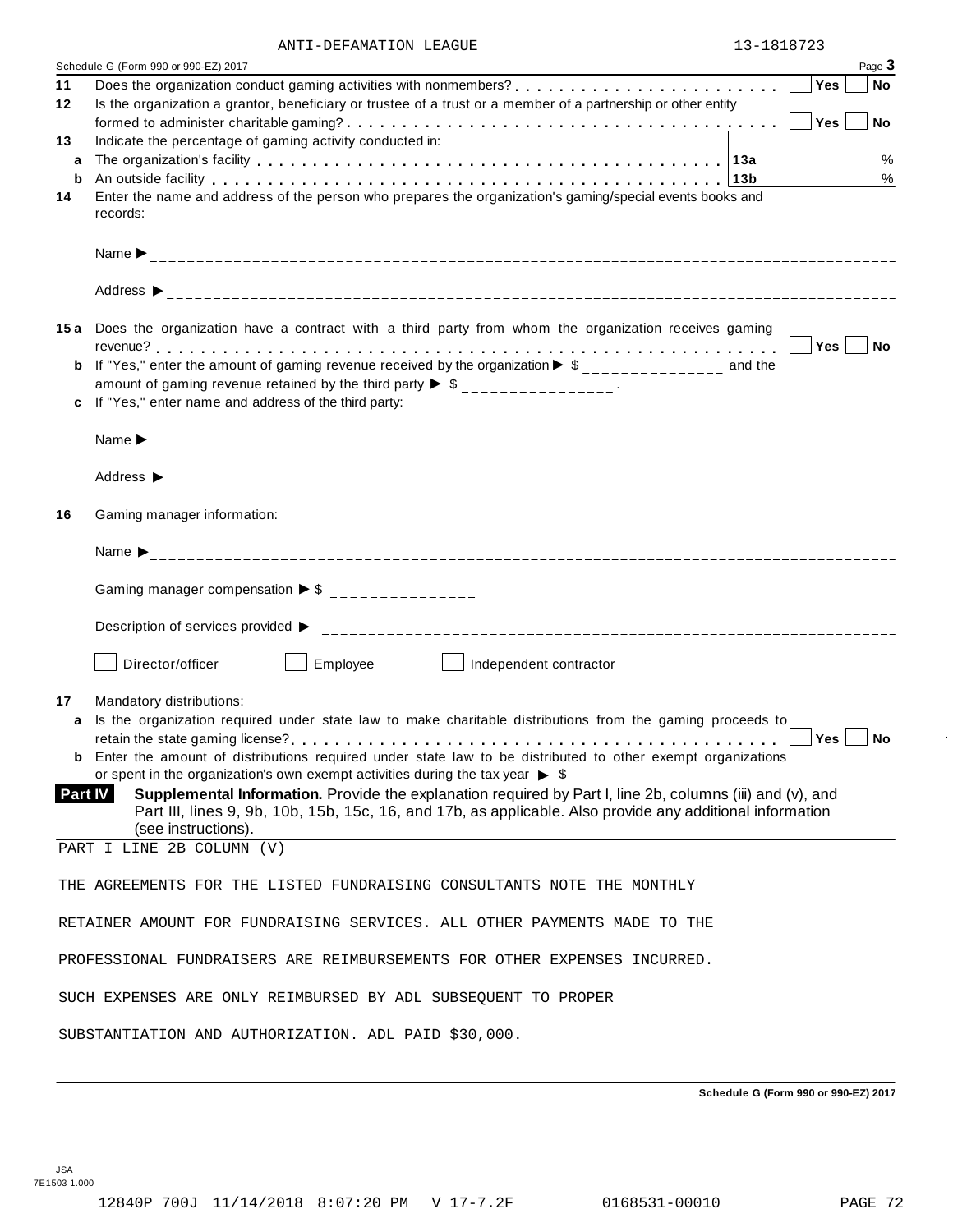ATTACHMENT 1

990, SCHEDULE G, PART I - HIGHEST PAID FUNDRAISER

| NAME AND ADDRESS OF<br>FUNDRAISER             | ACTIVITY      | YES | DID FUNDRAISER HAVE<br>CUSTODY OR CONTROL<br>OF CONTRIBUTIONS?<br>ΝO | GROSS RECEIPTS<br>FROM ACTIVITY | AMOUNT PAID TO<br>(OR RETAINED BY<br>FUNDRAISER | AMOUNT PAID TO<br>(OR RETAINED BY<br>ORGANIZATION |
|-----------------------------------------------|---------------|-----|----------------------------------------------------------------------|---------------------------------|-------------------------------------------------|---------------------------------------------------|
| O'BRIEN GARRETT                               | <b>DIRECT</b> |     |                                                                      |                                 |                                                 |                                                   |
|                                               | MARKETING     |     | Χ                                                                    | 2,426,997.                      | 223,858.                                        | 2,203,139.                                        |
| 1133 19TH STREET, NW, SUITE 300<br>WASHINGTON |               |     |                                                                      |                                 |                                                 |                                                   |
| DC 20036                                      |               |     |                                                                      |                                 |                                                 |                                                   |
| MOBILE CAUSE                                  | FUNDRAISING   |     |                                                                      |                                 |                                                 |                                                   |
|                                               | SERVICES      | X   |                                                                      | 1,978,803.                      | 30,000.                                         | 1,948,803.                                        |
| 27001 AGOURA ROAD, SUITE 350A                 |               |     |                                                                      |                                 |                                                 |                                                   |
| CALABASAS                                     |               |     |                                                                      |                                 |                                                 |                                                   |
| CA 91301                                      |               |     |                                                                      |                                 |                                                 |                                                   |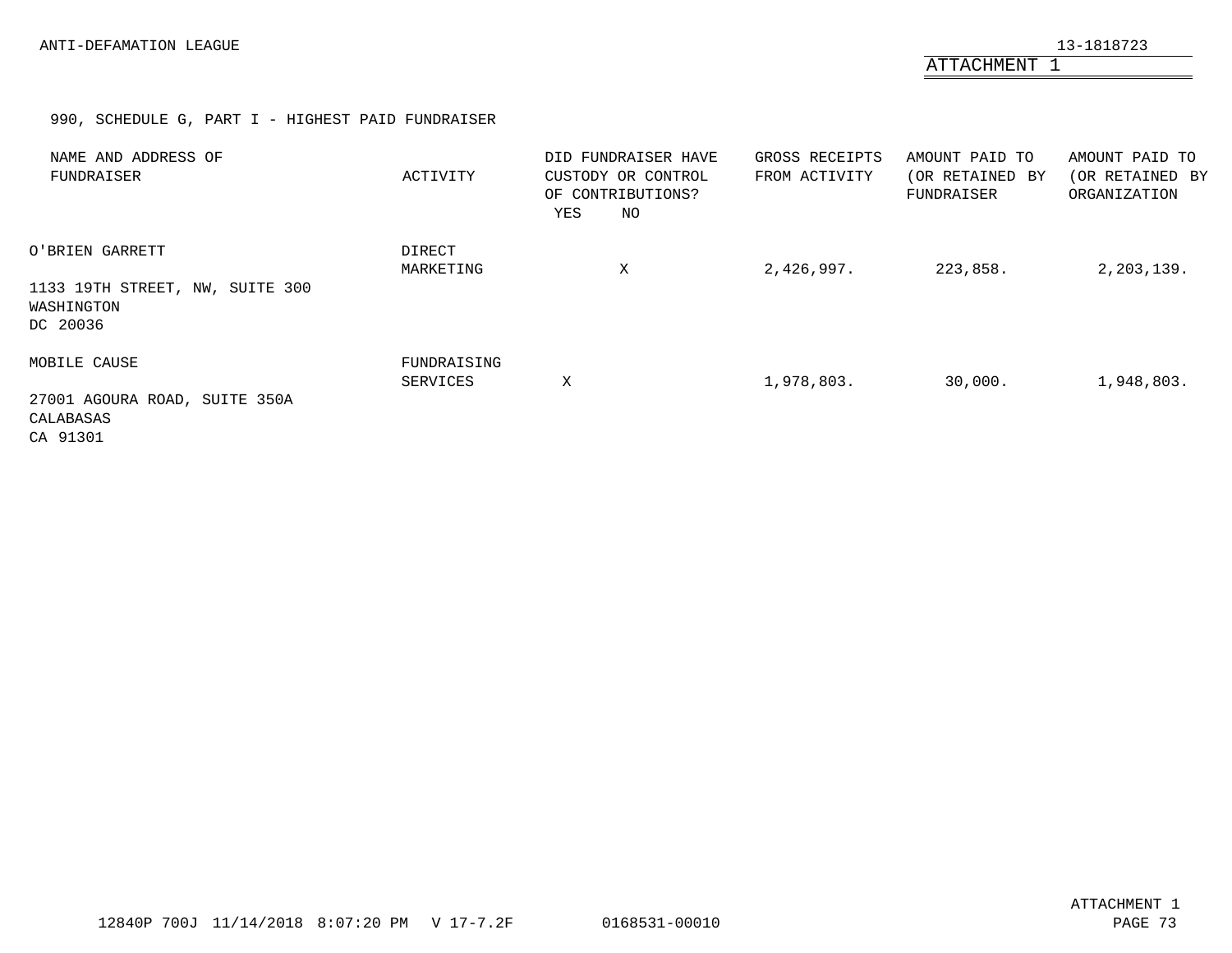| <b>SCHEDULE I</b><br>(Form 990)                    |                                                                                                                                                                                                                                                                           |           |                                    | <b>Grants and Other Assistance to Organizations,</b><br>Governments, and Individuals in the United States |                                       |                                                             |                                                     | OMB No. 1545-0047<br>$200$ 17         |  |  |
|----------------------------------------------------|---------------------------------------------------------------------------------------------------------------------------------------------------------------------------------------------------------------------------------------------------------------------------|-----------|------------------------------------|-----------------------------------------------------------------------------------------------------------|---------------------------------------|-------------------------------------------------------------|-----------------------------------------------------|---------------------------------------|--|--|
|                                                    |                                                                                                                                                                                                                                                                           |           |                                    | Complete if the organization answered "Yes" on Form 990, Part IV, line 21 or 22.                          |                                       |                                                             |                                                     | <b>Open to Public</b>                 |  |  |
| Department of the Treasury                         | $\blacktriangleright$ Attach to Form 990.                                                                                                                                                                                                                                 |           |                                    |                                                                                                           |                                       |                                                             |                                                     |                                       |  |  |
| <b>Internal Revenue Service</b>                    |                                                                                                                                                                                                                                                                           |           |                                    | Go to www.irs.gov/Form990 for the latest information.                                                     |                                       |                                                             |                                                     | Inspection                            |  |  |
| Name of the organization<br>ANTI-DEFAMATION LEAGUE |                                                                                                                                                                                                                                                                           |           |                                    |                                                                                                           |                                       |                                                             | <b>Employer identification number</b><br>13-1818723 |                                       |  |  |
| Part I                                             | <b>General Information on Grants and Assistance</b>                                                                                                                                                                                                                       |           |                                    |                                                                                                           |                                       |                                                             |                                                     |                                       |  |  |
| 1.                                                 | Does the organization maintain records to substantiate the amount of the grants or assistance, the grantees' eligibility for the grants or assistance, and                                                                                                                |           |                                    |                                                                                                           |                                       |                                                             |                                                     |                                       |  |  |
|                                                    |                                                                                                                                                                                                                                                                           |           |                                    |                                                                                                           |                                       |                                                             |                                                     | X Yes<br>No                           |  |  |
|                                                    | 2 Describe in Part IV the organization's procedures for monitoring the use of grant funds in the United States.                                                                                                                                                           |           |                                    |                                                                                                           |                                       |                                                             |                                                     |                                       |  |  |
| <b>Part II</b>                                     | Grants and Other Assistance to Domestic Organizations and Domestic Governments. Complete if the organization answered "Yes" on Form<br>990, Part IV, line 21, for any recipient that received more than \$5,000. Part II can be duplicated if additional space is needed. |           |                                    |                                                                                                           |                                       |                                                             |                                                     |                                       |  |  |
|                                                    | 1 (a) Name and address of organization<br>or government                                                                                                                                                                                                                   | $(b)$ EIN | (c) IRC section<br>(if applicable) | (d) Amount of cash<br>grant                                                                               | (e) Amount of non-<br>cash assistance | (f) Method of valuation<br>(book, FMV, appraisal,<br>other) | (g) Description of<br>noncash assistance            | (h) Purpose of grant<br>or assistance |  |  |
| (1)                                                |                                                                                                                                                                                                                                                                           |           |                                    |                                                                                                           |                                       |                                                             |                                                     |                                       |  |  |
| (2)                                                |                                                                                                                                                                                                                                                                           |           |                                    |                                                                                                           |                                       |                                                             |                                                     |                                       |  |  |
| (3)                                                |                                                                                                                                                                                                                                                                           |           |                                    |                                                                                                           |                                       |                                                             |                                                     |                                       |  |  |
| (4)                                                |                                                                                                                                                                                                                                                                           |           |                                    |                                                                                                           |                                       |                                                             |                                                     |                                       |  |  |
| (5)                                                |                                                                                                                                                                                                                                                                           |           |                                    |                                                                                                           |                                       |                                                             |                                                     |                                       |  |  |
| (6)                                                |                                                                                                                                                                                                                                                                           |           |                                    |                                                                                                           |                                       |                                                             |                                                     |                                       |  |  |
| (7)                                                |                                                                                                                                                                                                                                                                           |           |                                    |                                                                                                           |                                       |                                                             |                                                     |                                       |  |  |
| (8)                                                |                                                                                                                                                                                                                                                                           |           |                                    |                                                                                                           |                                       |                                                             |                                                     |                                       |  |  |
| (9)                                                |                                                                                                                                                                                                                                                                           |           |                                    |                                                                                                           |                                       |                                                             |                                                     |                                       |  |  |
| (10)                                               |                                                                                                                                                                                                                                                                           |           |                                    |                                                                                                           |                                       |                                                             |                                                     |                                       |  |  |
| (11)                                               |                                                                                                                                                                                                                                                                           |           |                                    |                                                                                                           |                                       |                                                             |                                                     |                                       |  |  |
| (12)                                               |                                                                                                                                                                                                                                                                           |           |                                    |                                                                                                           |                                       |                                                             |                                                     |                                       |  |  |
| $\mathbf{2}$                                       |                                                                                                                                                                                                                                                                           |           |                                    |                                                                                                           |                                       |                                                             |                                                     |                                       |  |  |
| 3                                                  | For Paperwork Reduction Act Notice, see the Instructions for Form 990.                                                                                                                                                                                                    |           |                                    |                                                                                                           |                                       |                                                             |                                                     | Schedule I (Form 990) (2017)          |  |  |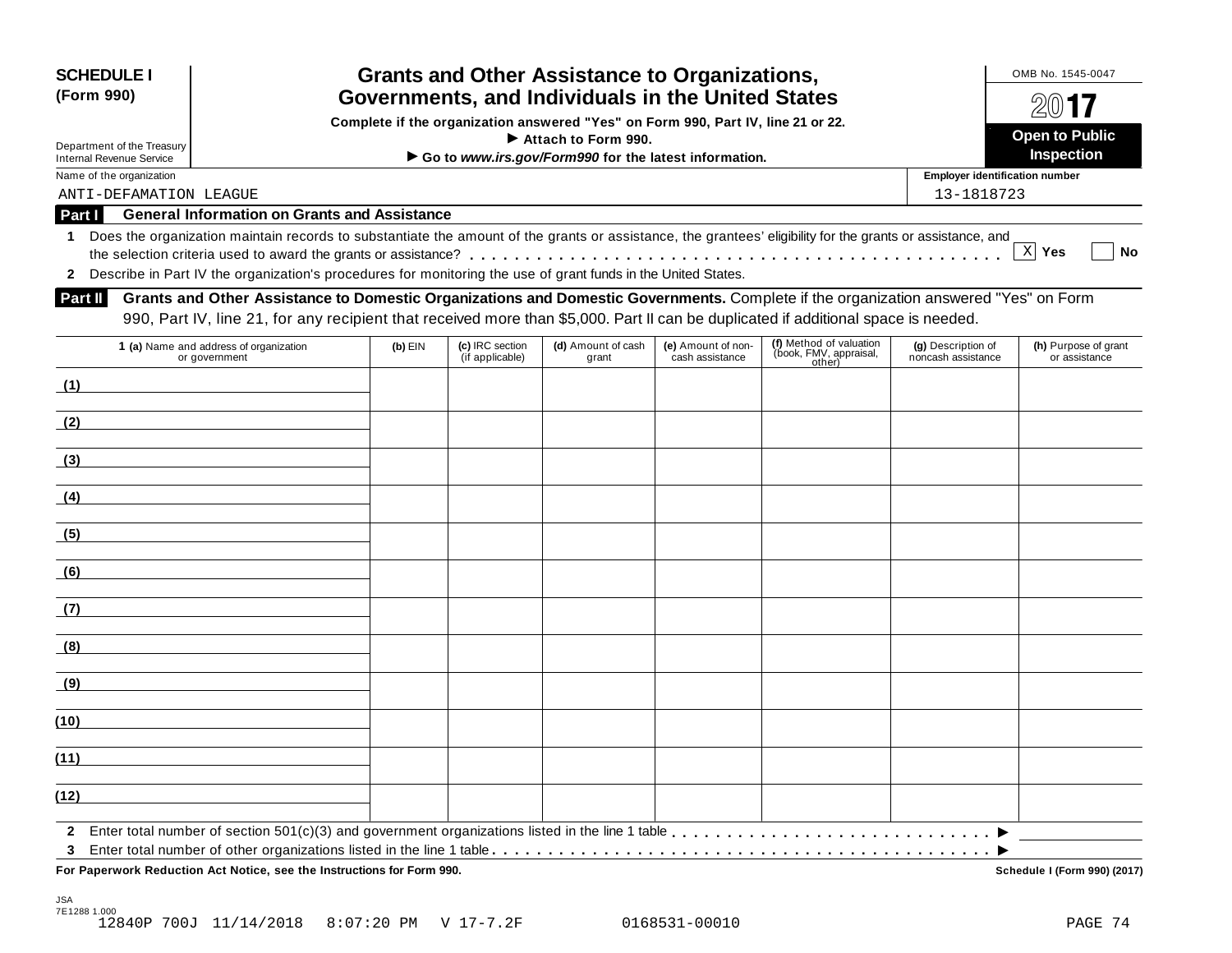# **Part III** Grants and Other Assistance to Domestic Individuals. Complete if the organization answered "Yes" on Form 990, Part IV, line 22.<br>Part III can be duplicated if additional space is needed.

| (a) Type of grant or assistance                                                                                                                         | (b) Number of<br>recipients | (c) Amount of<br>cash grant | (d) Amount of<br>non-cash assistance | (e) Method of valuation (book,<br>FMV, appraisal, other) | (f) Description of non-cash assistance |
|---------------------------------------------------------------------------------------------------------------------------------------------------------|-----------------------------|-----------------------------|--------------------------------------|----------------------------------------------------------|----------------------------------------|
|                                                                                                                                                         |                             |                             |                                      |                                                          |                                        |
| BLUM-KOVLER NATION OF IMMIGRANTS AWARD                                                                                                                  |                             | 10,000.                     |                                      |                                                          |                                        |
| 2 SPONSORSHIP FOR EDUCATIONAL WORK                                                                                                                      |                             | 10,000.                     |                                      |                                                          |                                        |
| 3 PHILIP ROTHBLUM COLLEGE SCHOLARSHIP                                                                                                                   | 9.                          | 8,000.                      |                                      |                                                          |                                        |
| 4 NPFH BODINI PRIZE FOR DIVERSITY AWARD DINNER                                                                                                          | 3.                          | 5,000.                      |                                      |                                                          |                                        |
| 5 KRANZBERG SCHOLARSHIP                                                                                                                                 | 9.                          | 4,500.                      |                                      |                                                          |                                        |
| SBIFF SPONSORSHIP CONTRACT<br>6                                                                                                                         |                             | 2,500.                      |                                      |                                                          |                                        |
| SENN/GREENBERG AWARD & LUZELL AWARDS                                                                                                                    |                             | 1,765.                      |                                      |                                                          |                                        |
| Supplemental Information. Provide the information required in Part I, line 2, Part III, column (b); and any other additional<br>Part IV<br>information. |                             |                             |                                      |                                                          |                                        |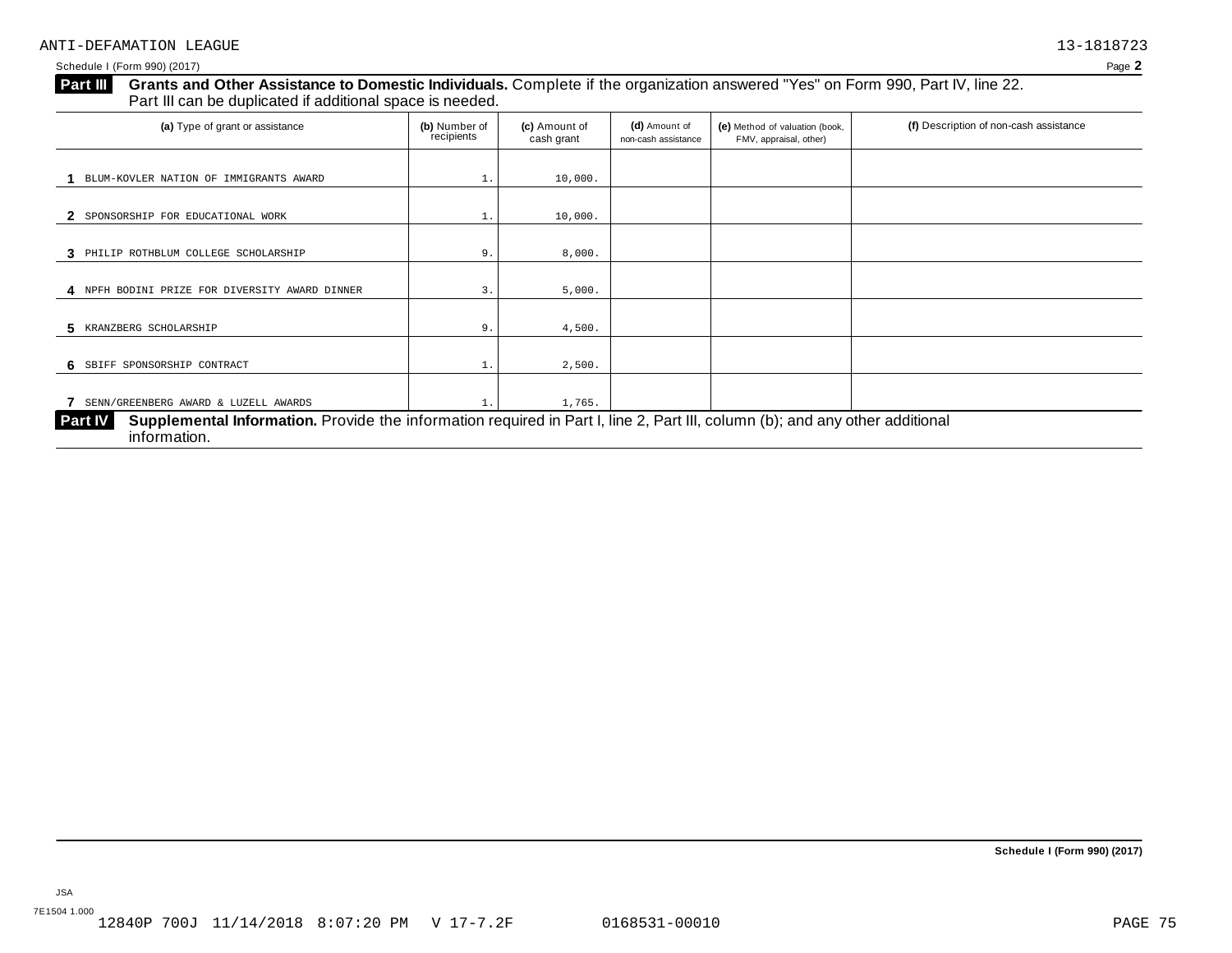#### **Grants and Other Assistance to Domestic Individuals.** Complete ifthe organization answered "Yes" on Form 990, Part IV, line 22. **Part III** Grants and Other Assistance to Domestic Individuals<br>Part III can be duplicated if additional space is needed.

| (a) Type of grant or assistance                                                                                                                         | (b) Number of<br>recipients | (c) Amount of<br>cash grant | (d) Amount of<br>non-cash assistance | (e) Method of valuation (book,<br>FMV, appraisal, other) | (f) Description of non-cash assistance |
|---------------------------------------------------------------------------------------------------------------------------------------------------------|-----------------------------|-----------------------------|--------------------------------------|----------------------------------------------------------|----------------------------------------|
| WALTER KASE TEACHER EXCELLENCE AWARD                                                                                                                    | 3.                          | 1,500.                      |                                      |                                                          |                                        |
| 2 ESSAY CONTEST                                                                                                                                         | 5.                          | 1,200.                      |                                      |                                                          |                                        |
| 3 KRANZBERG BOOK STIPEND                                                                                                                                | 4.                          | 400.                        |                                      |                                                          |                                        |
| 4 NYLM SCHOLARSHIP RECIPIENT                                                                                                                            | $1$ .                       | 250.                        |                                      |                                                          |                                        |
| 5                                                                                                                                                       |                             |                             |                                      |                                                          |                                        |
| 6                                                                                                                                                       |                             |                             |                                      |                                                          |                                        |
| 7                                                                                                                                                       |                             |                             |                                      |                                                          |                                        |
| Part IV<br>Supplemental Information. Provide the information required in Part I, line 2, Part III, column (b); and any other additional<br>information. |                             |                             |                                      |                                                          |                                        |

PART I LINE 2

GRANTMONITORING PROCEDURES

THE PURPOSE FOR THE AWARDS LISTED IN PART III IS ACCOMPLISHED BY THE

RECIPIENTS BEFORE THE ACTUAL RECEIPT OF THE FINANCIAL AWARD. THUS, IT IS

NOT NECESSARY AND ADL DOES NOT HAVE PROCEDURES TO MONITOR THE USE OF

THESE FUNDS. HOWEVER, EACH TYPE OF AWARD HAS A STRUCTURED SELECTION

PROCESS.

JSA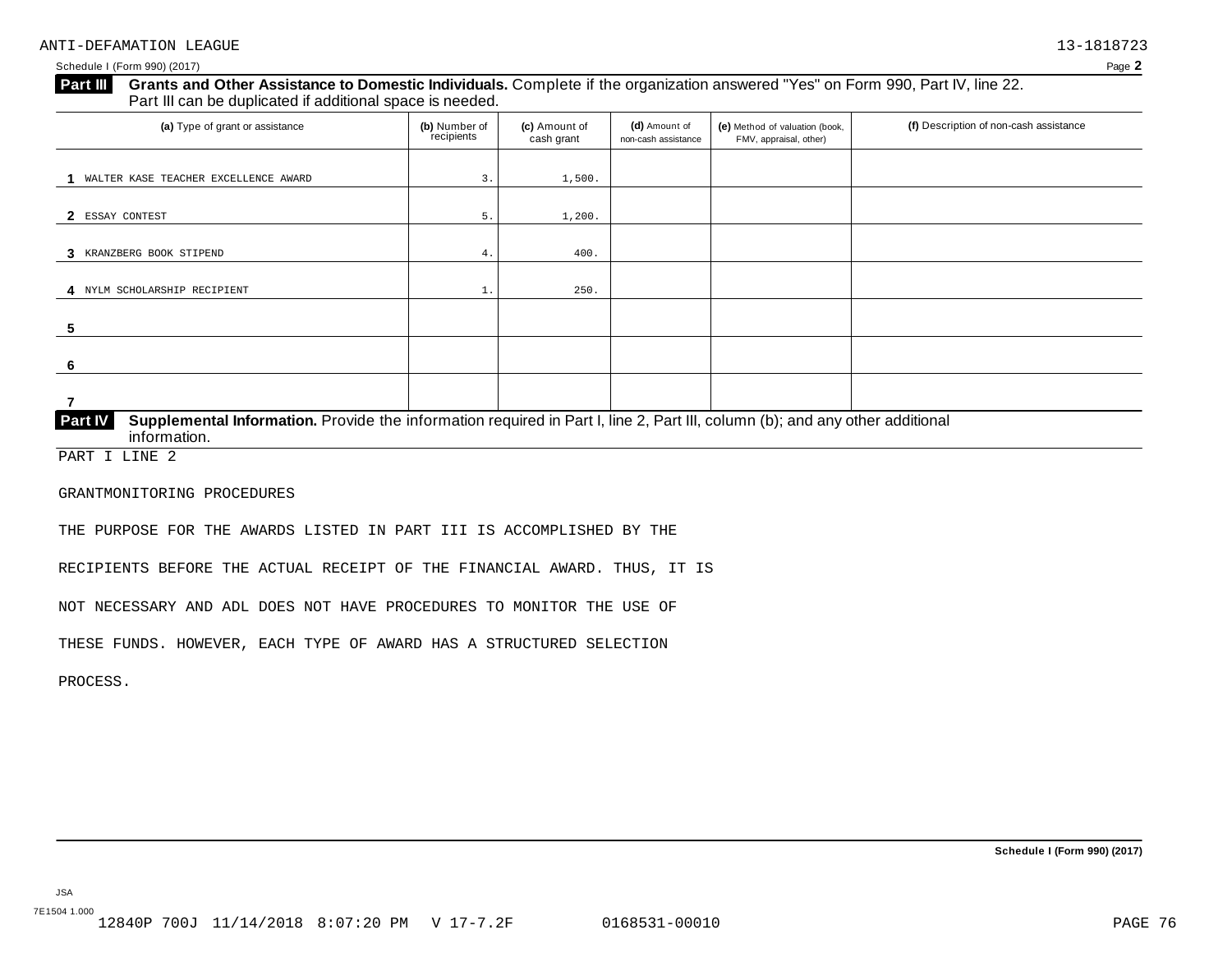#### **Grants and Other Assistance to Domestic Individuals.** Complete ifthe organization answered "Yes" on Form 990, Part IV, line 22. **Part III** Grants and Other Assistance to Domestic Individuals<br>Part III can be duplicated if additional space is needed.

| (a) Type of grant or assistance                                                                                                                         | (b) Number of<br>recipients | (c) Amount of<br>cash grant | (d) Amount of<br>non-cash assistance | (e) Method of valuation (book,<br>FMV, appraisal, other) | (f) Description of non-cash assistance |
|---------------------------------------------------------------------------------------------------------------------------------------------------------|-----------------------------|-----------------------------|--------------------------------------|----------------------------------------------------------|----------------------------------------|
|                                                                                                                                                         |                             |                             |                                      |                                                          |                                        |
| $\overline{2}$                                                                                                                                          |                             |                             |                                      |                                                          |                                        |
| 3                                                                                                                                                       |                             |                             |                                      |                                                          |                                        |
| 4                                                                                                                                                       |                             |                             |                                      |                                                          |                                        |
| 5                                                                                                                                                       |                             |                             |                                      |                                                          |                                        |
| 6                                                                                                                                                       |                             |                             |                                      |                                                          |                                        |
|                                                                                                                                                         |                             |                             |                                      |                                                          |                                        |
| Part IV<br>Supplemental Information. Provide the information required in Part I, line 2, Part III, column (b); and any other additional<br>information. |                             |                             |                                      |                                                          |                                        |

PART III

GRANTS AND OTHER ASSISTANCE TO DOMESTIC INDIVIDUALS

THE PHILIP ROTHBLUM COLLEGE SCHOLARSHIP IS A PART OF NY REGION'S SUMMER

INTERNSHIP PROGRAM. THE FINANCIAL AWARDS ARE GIVEN TO SUMMER INTERNS TO

ADVANCE THEIR COMMITMENTS TO THEIR EDUCATION.

THE ALEXANDER BODINI PRIZE IS AWARDED EACH YEAR TO TWO STUDENTS AND ONE

EDUCATOR WHO HAVE DEMONSTRATED EXTRAORDINARY LEADERSHIP IN THE EFFORT TO

MAKE THEIR SCHOOL NO PLACE FOR HATE.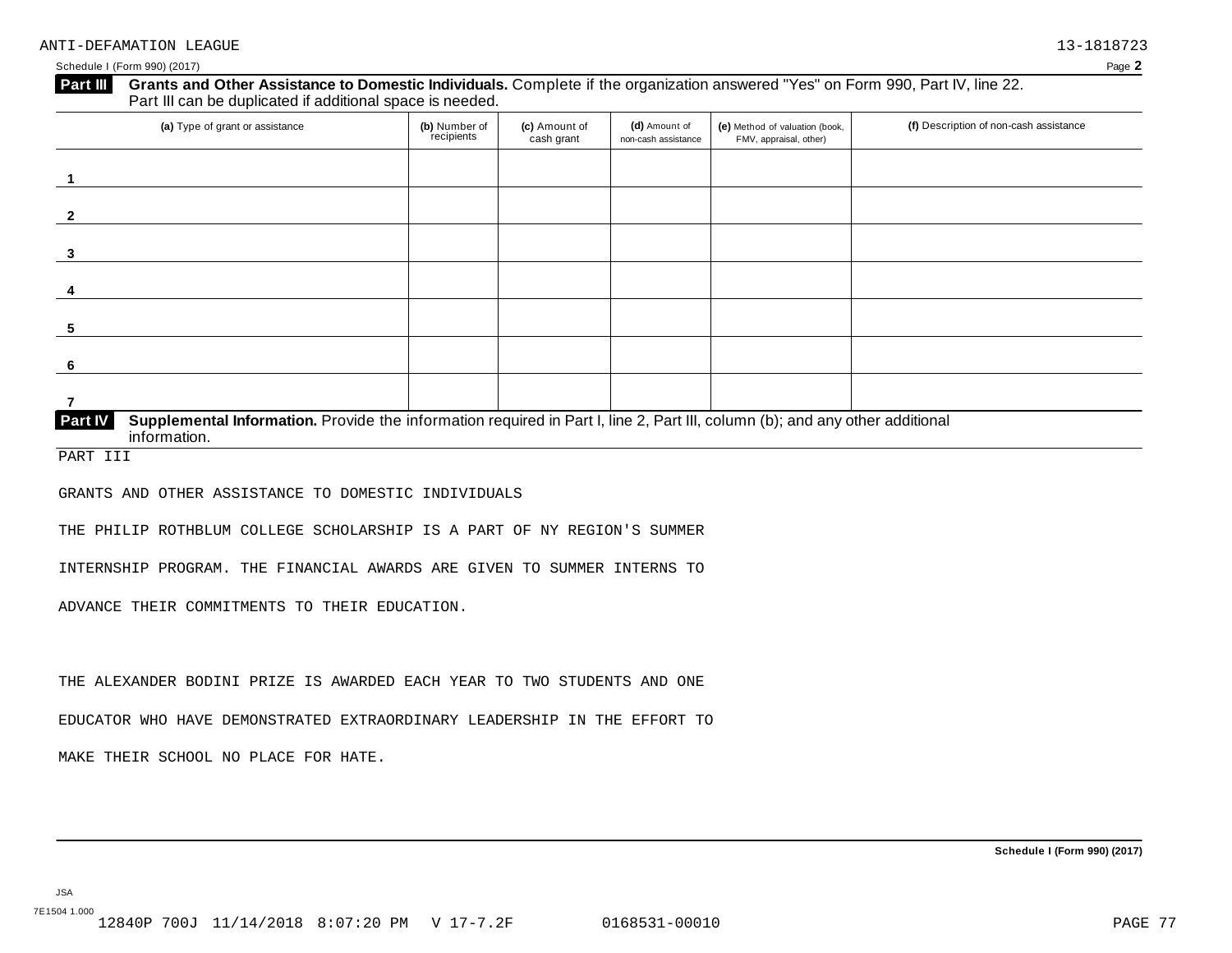#### **Grants and Other Assistance to Domestic Individuals.** Complete ifthe organization answered "Yes" on Form 990, Part IV, line 22. **Part III** Grants and Other Assistance to Domestic Individuals<br>Part III can be duplicated if additional space is needed.

| (b) Number of<br>recipients | (c) Amount of<br>cash grant | (d) Amount of<br>non-cash assistance | (e) Method of valuation (book,<br>FMV, appraisal, other) | (f) Description of non-cash assistance                                                                                                                                                                                                                                                                                                                                                                                                 |
|-----------------------------|-----------------------------|--------------------------------------|----------------------------------------------------------|----------------------------------------------------------------------------------------------------------------------------------------------------------------------------------------------------------------------------------------------------------------------------------------------------------------------------------------------------------------------------------------------------------------------------------------|
|                             |                             |                                      |                                                          |                                                                                                                                                                                                                                                                                                                                                                                                                                        |
|                             |                             |                                      |                                                          |                                                                                                                                                                                                                                                                                                                                                                                                                                        |
|                             |                             |                                      |                                                          |                                                                                                                                                                                                                                                                                                                                                                                                                                        |
|                             |                             |                                      |                                                          |                                                                                                                                                                                                                                                                                                                                                                                                                                        |
|                             |                             |                                      |                                                          |                                                                                                                                                                                                                                                                                                                                                                                                                                        |
|                             |                             |                                      |                                                          |                                                                                                                                                                                                                                                                                                                                                                                                                                        |
|                             |                             |                                      |                                                          |                                                                                                                                                                                                                                                                                                                                                                                                                                        |
|                             |                             |                                      |                                                          | $\blacksquare$ ( $\blacksquare$ ) $\blacksquare$ ( $\blacksquare$ ) $\blacksquare$ ( $\blacksquare$ ) $\blacksquare$ ( $\blacksquare$ ) $\blacksquare$ ( $\blacksquare$ ) $\blacksquare$ ( $\blacksquare$ ) $\blacksquare$ ( $\blacksquare$ ) $\blacksquare$ ( $\blacksquare$ ) $\blacksquare$ ( $\blacksquare$ ) $\blacksquare$ ( $\blacksquare$ ) $\blacksquare$ ( $\blacksquare$ ) $\blacksquare$ ( $\blacksquare$ ) $\blacksquare$ |

**Supplemental Information.** Provide the information required in Part I, line 2, Part III, column (b); and any other additional information. **Part IV**

THE KRANZBERG SCHOLARSHIP WAS ESTABLISHED TO EDUCATE THE NEXT GENERATION

OF ACTIVISTS AND ENCOURAGE YOUTH TO WORK WITH ADL AS THEY ENTER COLLEGE

AND BEYOND.

THE KASE TEACHER EXCELLENCE AWARDS PAY TRIBUTE TO THREE EDUCATORS FOR

THEIR OUTSTANDING EFFORTS TO CREATE AN ATMOSPHERE IN OUR SCHOOLS THAT

REJECTS PREDJUDICE AND REGARDS DIVERSITY AS A STRENGTH.

THE FRANKLIN ESSAY CONTEST AWARDS ARE ANNUAL FINANCIAL AWARDS GIVEN TO

FIVE STUDENTS FOR WINNING A WRITING CONTEST BASED ON A SPECIFIC TOPIC

**Schedule I (Form 990) (2017)**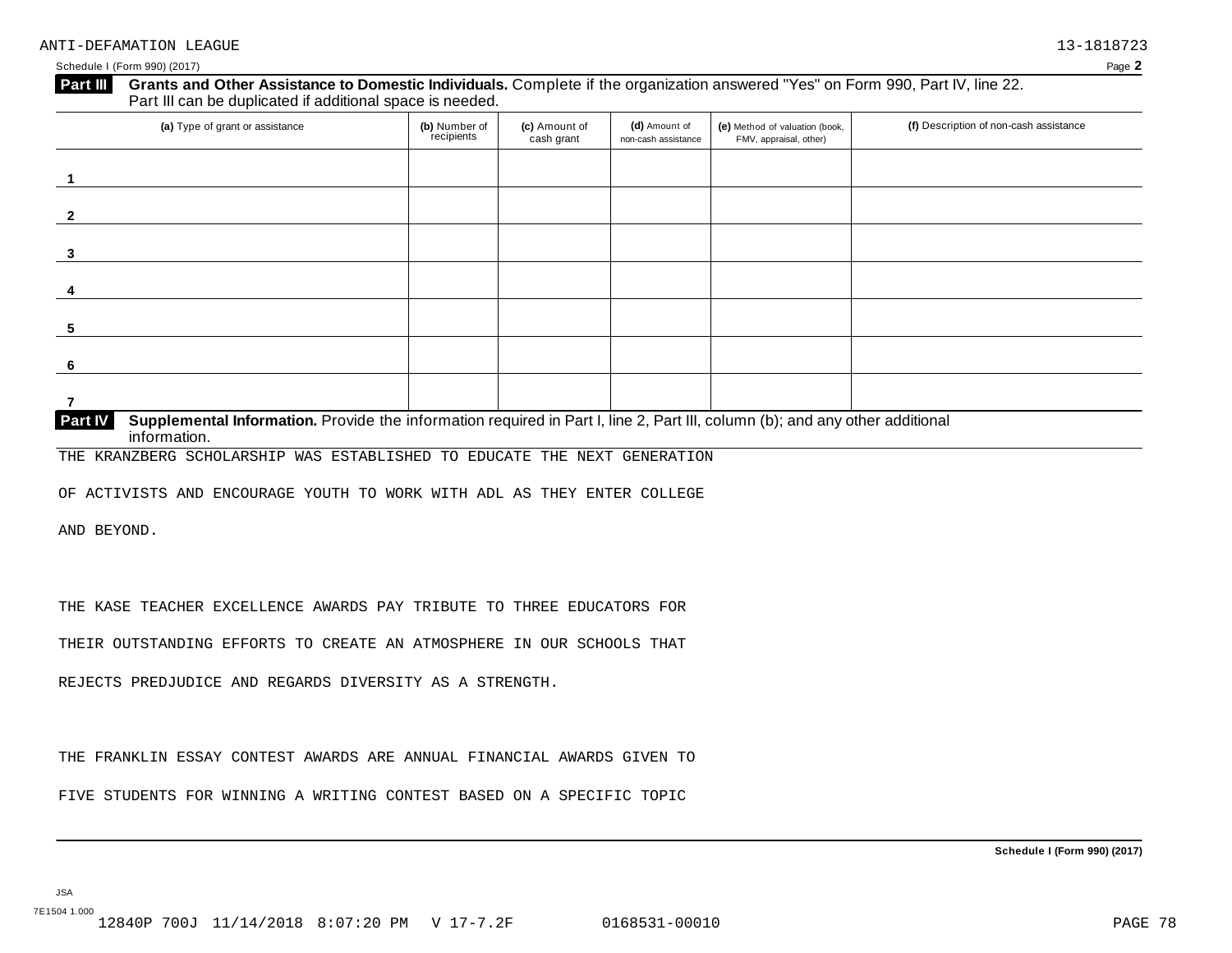#### **Grants and Other Assistance to Domestic Individuals.** Complete ifthe organization answered "Yes" on Form 990, Part IV, line 22. **Part III** Grants and Other Assistance to Domestic Individuals<br>Part III can be duplicated if additional space is needed.

| (a) Type of grant or assistance                                                                                                                     | (b) Number of<br>recipients | (c) Amount of<br>cash grant | (d) Amount of<br>non-cash assistance | (e) Method of valuation (book,<br>FMV, appraisal, other) | (f) Description of non-cash assistance |
|-----------------------------------------------------------------------------------------------------------------------------------------------------|-----------------------------|-----------------------------|--------------------------------------|----------------------------------------------------------|----------------------------------------|
|                                                                                                                                                     |                             |                             |                                      |                                                          |                                        |
| $\overline{2}$                                                                                                                                      |                             |                             |                                      |                                                          |                                        |
| 3                                                                                                                                                   |                             |                             |                                      |                                                          |                                        |
|                                                                                                                                                     |                             |                             |                                      |                                                          |                                        |
| 4                                                                                                                                                   |                             |                             |                                      |                                                          |                                        |
| 5                                                                                                                                                   |                             |                             |                                      |                                                          |                                        |
| 6                                                                                                                                                   |                             |                             |                                      |                                                          |                                        |
| 7<br><b>Part IV</b><br>Supplemental Information. Provide the information required in Part I, line 2, Part III, column (b); and any other additional |                             |                             |                                      |                                                          |                                        |

**Partic Supplement**<br> **Information** 

JSA

WITH THE HOPES TO STIMULATE GREATER UNDERSTANDING AND ACCEPTANCE OF

ETHNIC, RELIGIOUS, GENDER AND RACIAL DIFFERENCES IN OUR SOCIETY.

#### NYLM PROGRAM PROVIDES AN OPPORTUNITY FOR DIVERSE GROUPS OF HIGH SCHOOL

STUDENTS TO LEARN ABOUNT THE HOLOCAUST & WAYS TO FIGHT PREJUDICE IN

SCHOOLS & COMMUNITIES. AWARD IS GIVEN TO STUDENTS WHO DEMONSTRATED

OUTSTANDING LEADERSHIP AND DESIGNED THE BEST PROJECT.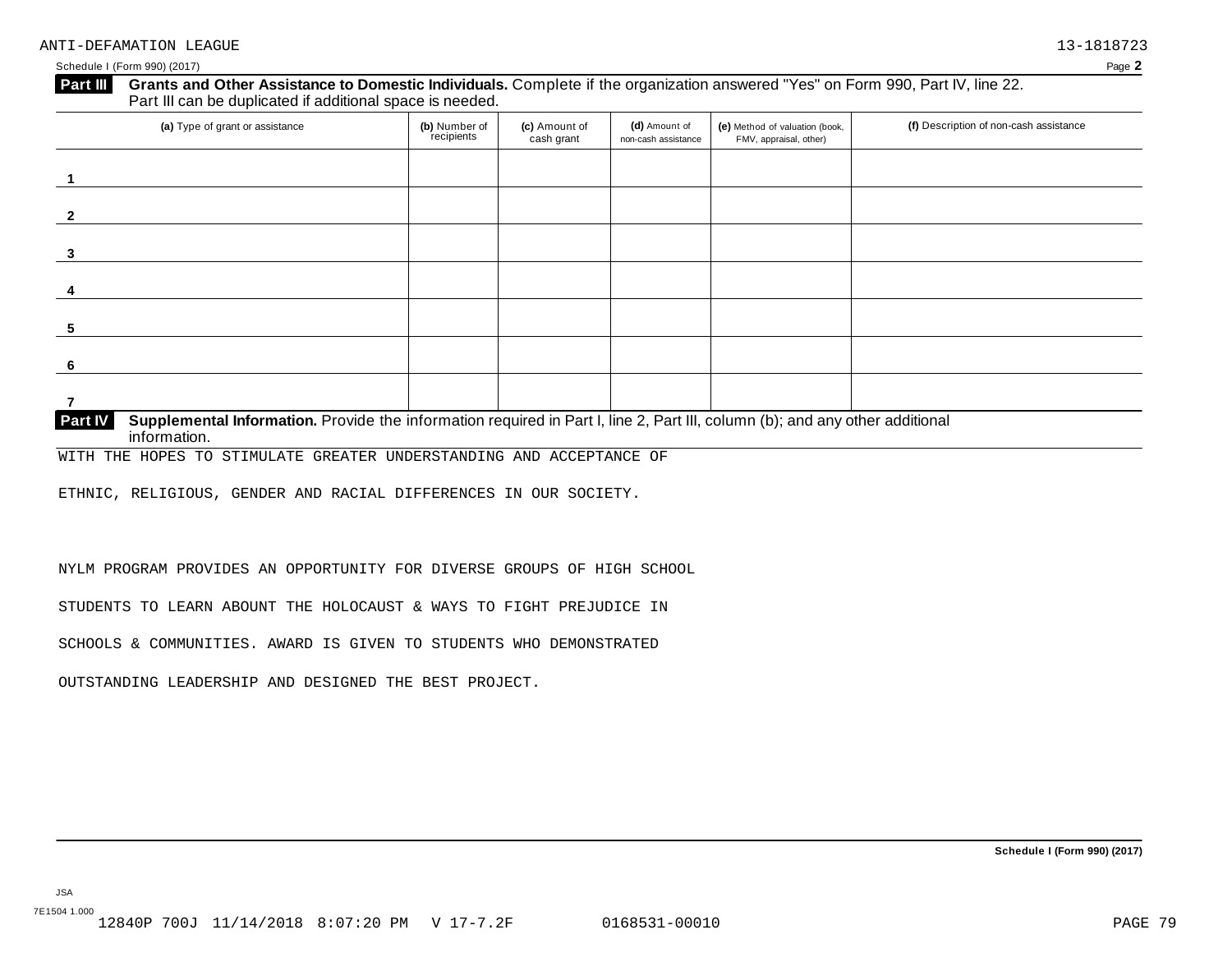| <b>SCHEDULE J</b> | OMB No. 1545-0047                                           |                                                                                                                                                                                                                         |                 |             |    |
|-------------------|-------------------------------------------------------------|-------------------------------------------------------------------------------------------------------------------------------------------------------------------------------------------------------------------------|-----------------|-------------|----|
|                   | (Form 990)                                                  | <b>Compensation Information</b><br>For certain Officers, Directors, Trustees, Key Employees, and Highest                                                                                                                | $201$ <b>17</b> |             |    |
|                   |                                                             | <b>Compensated Employees</b><br>> Complete if the organization answered "Yes" on Form 990, Part IV, line 23.                                                                                                            |                 |             |    |
|                   | Department of the Treasury                                  | Attach to Form 990.                                                                                                                                                                                                     | Open to Public  |             |    |
|                   | <b>Internal Revenue Service</b><br>Name of the organization | Go to www.irs.gov/Form990 for instructions and the latest information.<br><b>Employer identification number</b>                                                                                                         | Inspection      |             |    |
|                   | ANTI-DEFAMATION LEAGUE                                      | 13-1818723                                                                                                                                                                                                              |                 |             |    |
| Part I            |                                                             | <b>Questions Regarding Compensation</b>                                                                                                                                                                                 |                 |             |    |
|                   |                                                             |                                                                                                                                                                                                                         |                 | <b>Yes</b>  | No |
|                   |                                                             | 1a Check the appropriate box(es) if the organization provided any of the following to or for a person listed on Form                                                                                                    |                 |             |    |
|                   |                                                             | 990, Part VII, Section A, line 1a. Complete Part III to provide any relevant information regarding these items.                                                                                                         |                 |             |    |
|                   | Χ                                                           | First-class or charter travel<br>Housing allowance or residence for personal use                                                                                                                                        |                 |             |    |
|                   | $\mathbf X$                                                 | Payments for business use of personal residence<br>Travel for companions                                                                                                                                                |                 |             |    |
|                   |                                                             | Health or social club dues or initiation fees<br>Tax indemnification and gross-up payments                                                                                                                              |                 |             |    |
|                   |                                                             | Discretionary spending account<br>Personal services (such as, maid, chauffeur, chef)                                                                                                                                    |                 |             |    |
| b                 |                                                             | If any of the boxes on line 1a are checked, did the organization follow a written policy regarding payment                                                                                                              |                 |             |    |
|                   |                                                             | or reimbursement or provision of all of the expenses described above? If "No," complete Part III to                                                                                                                     |                 |             |    |
|                   |                                                             |                                                                                                                                                                                                                         | 1b              | Χ           |    |
| $\mathbf{2}$      |                                                             | Did the organization require substantiation prior to reimbursing or allowing expenses incurred by all<br>directors, trustees, and officers, including the CEO/Executive Director, regarding the items checked on line   |                 |             |    |
|                   |                                                             |                                                                                                                                                                                                                         | $\mathbf{2}$    | Χ           |    |
|                   |                                                             |                                                                                                                                                                                                                         |                 |             |    |
| 3                 |                                                             | Indicate which, if any, of the following the filing organization used to establish the compensation of the<br>organization's CEO/Executive Director. Check all that apply. Do not check any boxes for methods used by a |                 |             |    |
|                   |                                                             | related organization to establish compensation of the CEO/Executive Director, but explain in Part III.                                                                                                                  |                 |             |    |
|                   | Χ                                                           | Compensation committee<br>Written employment contract                                                                                                                                                                   |                 |             |    |
|                   | $\overline{\mathbf{X}}$                                     | $\mathbf X$<br>Independent compensation consultant<br>Compensation survey or study                                                                                                                                      |                 |             |    |
|                   |                                                             | $\overline{\mathbf{x}}$<br>Form 990 of other organizations<br>Approval by the board or compensation committee                                                                                                           |                 |             |    |
| 4                 |                                                             | During the year, did any person listed on Form 990, Part VII, Section A, line 1a, with respect to the filing                                                                                                            |                 |             |    |
|                   |                                                             | organization or a related organization:                                                                                                                                                                                 |                 |             |    |
| а                 |                                                             | Receive a severance payment or change-of-control payment?                                                                                                                                                               | 4a              | Χ           |    |
| b                 |                                                             | Participate in, or receive payment from, a supplemental nonqualified retirement plan?.                                                                                                                                  | 4b              | $\mathbf X$ |    |
| c                 |                                                             | Participate in, or receive payment from, an equity-based compensation arrangement?                                                                                                                                      | 4c              |             | X  |
|                   |                                                             | If "Yes" to any of lines 4a-c, list the persons and provide the applicable amounts for each item in Part III.                                                                                                           |                 |             |    |
|                   |                                                             |                                                                                                                                                                                                                         |                 |             |    |
|                   |                                                             | Only section 501(c)(3), 501(c)(4), and 501(c)(29) organizations must complete lines 5-9.                                                                                                                                |                 |             |    |
| 5                 |                                                             | For persons listed on Form 990, Part VII, Section A, line 1a, did the organization pay or accrue any                                                                                                                    |                 |             |    |
|                   |                                                             | compensation contingent on the revenues of:                                                                                                                                                                             | 5a              |             | Χ  |
| a<br>b            |                                                             |                                                                                                                                                                                                                         | 5b              |             | Χ  |
|                   |                                                             | If "Yes" on line 5a or 5b, describe in Part III.                                                                                                                                                                        |                 |             |    |
| 6                 |                                                             | For persons listed on Form 990, Part VII, Section A, line 1a, did the organization pay or accrue any                                                                                                                    |                 |             |    |
|                   |                                                             | compensation contingent on the net earnings of:                                                                                                                                                                         |                 |             |    |
| a                 |                                                             |                                                                                                                                                                                                                         | 6a              |             | Χ  |
| b                 |                                                             |                                                                                                                                                                                                                         | 6b              |             | X  |
|                   |                                                             | If "Yes" on line 6a or 6b, describe in Part III.                                                                                                                                                                        |                 |             |    |
| 7                 |                                                             | For persons listed on Form 990, Part VII, Section A, line 1a, did the organization provide any nonfixed                                                                                                                 |                 |             |    |
|                   |                                                             | payments not described on lines 5 and 6? If "Yes," describe in Part III.                                                                                                                                                | 7               | Χ           |    |
| 8                 |                                                             | Were any amounts reported on Form 990, Part VII, paid or accrued pursuant to a contract that was subject                                                                                                                |                 |             |    |
|                   |                                                             | to the initial contract exception described in Regulations section 53.4958-4(a)(3)? If "Yes," describe                                                                                                                  |                 |             |    |
|                   |                                                             |                                                                                                                                                                                                                         | 8               |             | Χ  |
| 9                 |                                                             | If "Yes" on line 8, did the organization also follow the rebuttable presumption procedure described in                                                                                                                  |                 |             |    |
|                   |                                                             |                                                                                                                                                                                                                         | 9               |             |    |

**For Paperwork Reduction Act Notice, see the Instructions for Form 990. Schedule J (Form 990) 2017**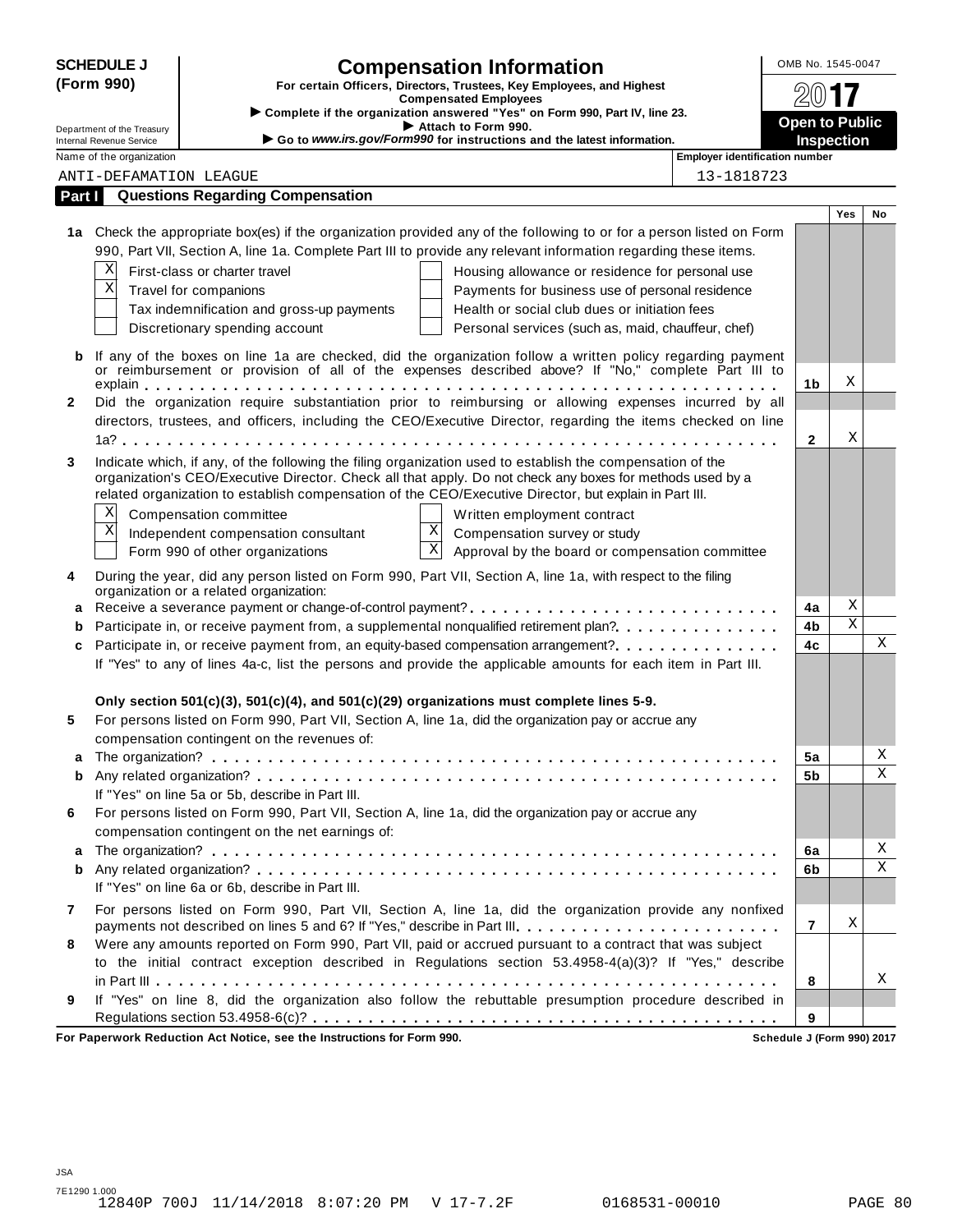#### Schedule J (Form 990) 2017<br>**Part II** Officers, Directors, Trustees, Key Employees, and Highest Compensated Employees. Use duplicate copies if additional space is needed. **Part II Officers, Directors, Trustees, Key Employees, and Highest Compensated Employees.** Use duplicate copies ifadditional space is needed.

For each individual whose compensation must be reported on Schedule J, report compensation from the organization on row (i) and from related organizations, described in the instructions, on row (ii). Do not list any individuals that aren't listed on Form 990, Part VII.

Note: The sum of columns (B)(i)-(iii) for each listed individual must equal the total amount of Form 990, Part VII, Section A, line 1a, applicable column (D) and (E) amounts for that individual.

|                                                      |      |                          | (B) Breakdown of W-2 and/or 1099-MISC compensation |                                           | (C) Retirement and             | (D) Nontaxable | (E) Total of columns | (F) Compensation                                           |
|------------------------------------------------------|------|--------------------------|----------------------------------------------------|-------------------------------------------|--------------------------------|----------------|----------------------|------------------------------------------------------------|
| (A) Name and Title                                   |      | (i) Base<br>compensation | (ii) Bonus & incentive<br>compensation             | (iii) Other<br>reportable<br>compensation | other deferred<br>compensation | benefits       | $(B)(i)-(D)$         | in column (B) reported<br>as deferred on prior<br>Form 990 |
| JONATHAN GREENBLATT                                  | (i)  | 387,498.                 | 67,596.                                            | 25, 245.                                  | 2,250.                         | 17,060.        | 499,649.             | $0$ .                                                      |
| CEO/NATIONAL DIRECTOR                                | (i)  | 387,499.                 | 67,596.                                            | 25,246.                                   | 2,250                          | 17,060.        | 499,651.             | 0.                                                         |
| ABRAHAM H FOXMAN                                     | (i)  | 84,600.                  | 0.                                                 | 81,275.                                   | $\Omega$                       | $\Omega$ .     | 165,875.             | $0$ .                                                      |
| MATIONAL DIRECTOR EMERITUS                           | (ii) | 84,600.                  | 0.                                                 | $\Omega$ .                                | $\Omega$                       | 0.             | 84,600.              | $\overline{0}$ .                                           |
| CLIFFORD SCHECHTER                                   | (i)  | 319,085.                 | 0.                                                 | 190,064.                                  | 2,804                          | 1,686.         | 513,639.             | $\mathsf 0$ .                                              |
| 3 <sup>INTERNAL</sup> CONSULTANT                     | (i)  | $\mathsf{O}$ .           | $\mathbf 0$ .                                      | $\Omega$ .                                | $\mathbf{0}$ .                 | 0.             | 0.                   | $\overline{0}$ .                                           |
| MICHAEL A. KELLMAN                                   | (i)  | 150,529.                 | $\Omega$ .                                         | 4,003.                                    | 2,426                          | 19,963.        | 176,921.             | $0$ .                                                      |
| ACHIEF FINANCIAL OFFICER                             | (ii) | 100,352.                 | $0$ .                                              | 2,669.                                    | 1,618.                         | 13,308.        | 117,947.             | $0$ .                                                      |
| DEBORAH G. LAUTER                                    | (i)  | 184,615.                 | 10,000                                             | 299,361.                                  | 3,220                          | 23,881.        | 521,077.             | 0.                                                         |
| SENIOR V.P, POLICY & PROGRAMS                        | (ii) | $\mathbf 0$ .            | $\mathbf{0}$ .                                     | 0.                                        | $\Omega$                       | $0$ .          | $\overline{0}$ .     | $\overline{0}$ .                                           |
| DAVID S. WAREN                                       | (i)  | 223,618.                 | 15,000                                             | 138.                                      | 3,579                          | 30,395.        | 272,730.             | $\overline{0}$ .                                           |
| $6^{\mathrm{V.F}}$ , REGIONAL OPERATIONS             | (i)  | $\mathbf{0}$ .           | 0.                                                 | $\mathbf{0}$ .                            | $\mathbf{0}$ .                 | 0.             | $\overline{0}$ .     | $0$ .                                                      |
| FREDERIC BLOCH                                       | (i)  | 209,549.                 | 22,500.                                            | 457.                                      | 860                            | 9,269.         | 242,635.             | $\overline{0}$ .                                           |
| SENIOR VICE PRESIDENT, GROWTH                        | (ii) | 139,700.                 | 15,000.                                            | 305.                                      | 574.                           | 6,180.         | 161,759.             | $\overline{0}$ .                                           |
| THOMAS W. RUDERMAN                                   | (i)  | 205,000.                 | 20,500.                                            | 258.                                      | 2,184                          | 12,146.        | 240,088              | $\overline{0}$ .                                           |
| $\mathbf{a}^{\text{SENIOR}}$ V.P, TALENT & KNOWLEDGE | (ii) | $\Omega$                 | $\Omega$                                           | $\Omega$ .                                | $\Omega$                       | $\Omega$ .     | $\Omega$ .           | 0.                                                         |
| STEVEN CARL SHEINBERG                                | (i)  | 103,754.                 | 20,000.                                            | 45.                                       | 1,300.                         | 16,085.        | 141,184.             | $0$ .                                                      |
| Q <sup>GENERAL</sup> COUNSEL & SVP PRIVACY           | (ii) | 103,755.                 | 20,000.                                            | 45                                        | 1,300                          | 16,086.        | 141,186.             | $\overline{0}$ .                                           |
| STACY M. BURDETT                                     | (i)  | 101,904.                 | 2,500.                                             | 183,071                                   | 1,719                          | 0.             | 289,194.             | $\mathsf 0$ .                                              |
| 10 <sup>VICE</sup> PRESIDENT, GOV'T RELATION         | (i)  | $\Omega$ .               | 0.                                                 | $\overline{0}$ .                          | 0                              | 0.             | $\overline{0}$ .     | $0$ .                                                      |
| EVAN BERNSTEIN                                       | (i)  | 247,549                  | $\mathbf{0}$ .                                     | $\mathbf{0}$ .                            | $\mathbf{0}$ .                 | 30,395.        | 277,944.             | $0$ .                                                      |
| 11 <sup>REGIONAL</sup> DIRECTOR                      | (ii) | $\Omega$ .               | $\mathsf{O}$ .                                     | $\mathbf{0}$ .                            | $\Omega$                       | $0$ .          | $\Omega$ .           | 0.                                                         |
| LONNIE J. NASATIR                                    | (i)  | 228,857.                 | 0.                                                 | 90                                        | 2,740                          | 30, 395.       | 262,082.             | $\mathsf 0$ .                                              |
| 12 <sup>REGIONAL</sup> DIRECTOR                      | (ii) | $\mathbf{0}$ .           | $\mathsf{O}\xspace$                                | $\mathbf{0}$ .                            | $\Omega$                       | $0$ .          | $\mathbf{0}$ .       | $\overline{0}$ .                                           |
| SETH BRYSK                                           | (i)  | 224,595                  | 0.                                                 | 90                                        | 3,369                          | 30,395.        | 258,449.             | $\overline{0}$ .                                           |
| 13 <sup>REGIONAL</sup> DIRECTOR                      | (ii) | $\mathsf{O}$ .           | 0.                                                 | $\Omega$ .                                | $\Omega$                       | $0$ .          | $\Omega$ .           | $0$ .                                                      |
| KENNETH JACOBSON                                     | (i)  | 241,074.                 | 0.                                                 | 1,236.                                    | 3,616                          | 11,273.        | 257,199.             | $0$ .                                                      |
| 14 <sup>DEPUTY</sup> NATIONAL DIRECTOR               | (ii) | $\mathsf{0}$ .           | 0.                                                 | $\overline{0}$ .                          | $\mathbf 0$ .                  | $0$ .          | 0.                   | $\overline{0}$ .                                           |
|                                                      | (i)  |                          |                                                    |                                           |                                |                |                      |                                                            |
| 15                                                   | (ii) |                          |                                                    |                                           |                                |                |                      |                                                            |
|                                                      | (i)  |                          |                                                    |                                           |                                |                |                      |                                                            |
| 16                                                   | (i)  |                          |                                                    |                                           |                                |                |                      |                                                            |

**Schedule J (Form 990) 2017**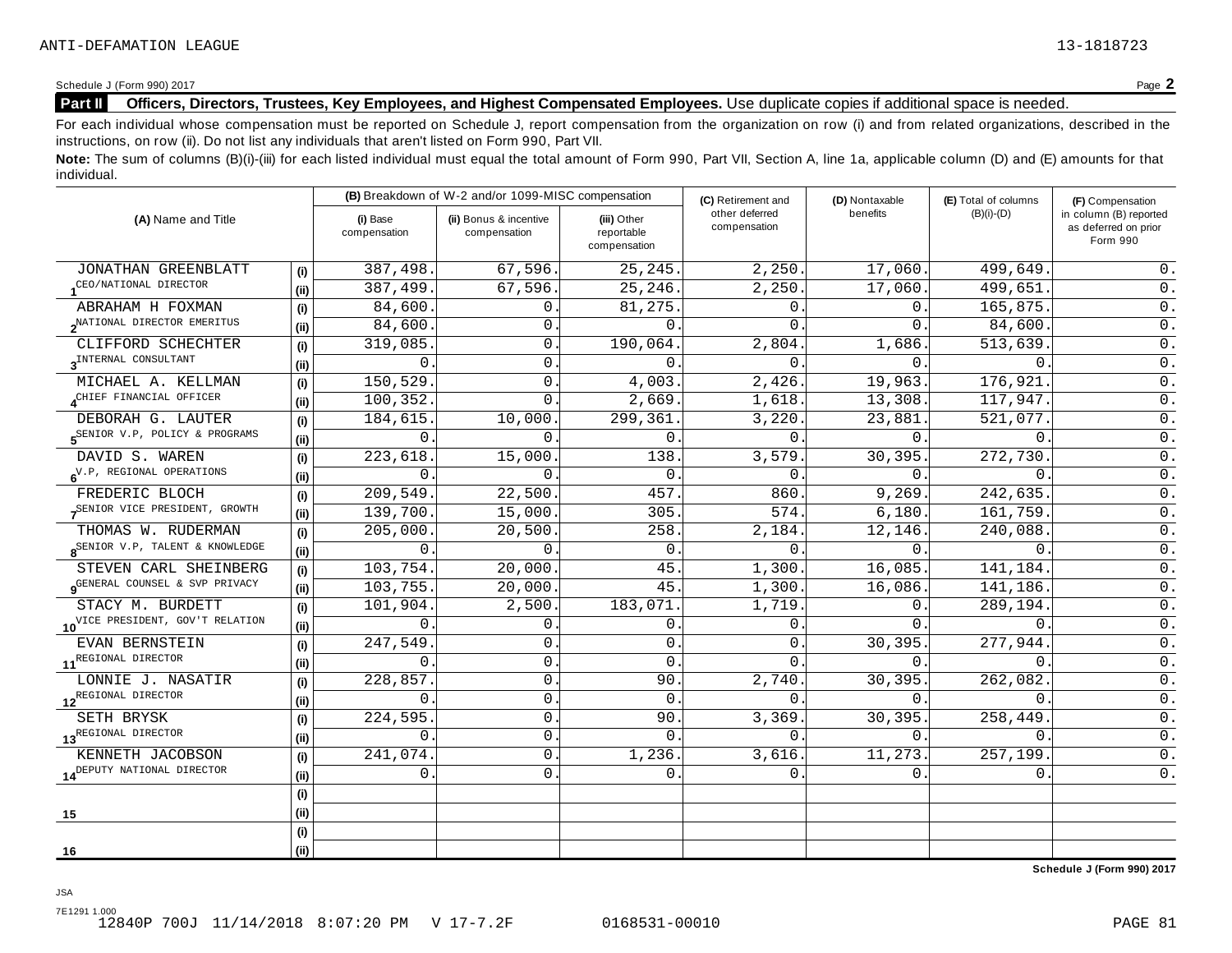#### **Part III Supplemental Information**

Provide the information, explanation, or descriptions required for Part I, lines 1a, 1b, 3, 4a, 4b, 4c, 5a, 5b, 6a, 6b, 7, and 8, and for Part II. Also complete this part for any additional information.

PART I, LINE 1A

TRAVEL REIMBURSEMENT POLICY - ADL HAS A WRITTEN POLICY REGARDING TRAVEL

REIMBURSEMENT IN ACCORDANCE WITH RULES FOR AN ACCOUNTABLE PLAN. THE ADL

NATIONAL CHAIR REVIEWS A PERIODIC SUMMARY OF THE ADL CEO/NATIONAL

DIRECTOR'S EXPENSE REPORTS. IN ADDITION, ALL TRAVEL COSTS RELATED TO

COMPANIONS, ONCE APPROVED, ARE FULLY TAXABLE.

PART I LINE 4A

DURING THE YEAR, PAYMENTS WERE MADE TO CERTAIN INDIVIDUALS LISTED IN THE FORM 990, PART VII, SECTION A PURSUANT TO SEPARATION AGREEMENTS. IN ORDER TO PROTECT THE CONFIDENTIALITY AS SET FORTH IN AGREEMENTS, THE NAMES ARE NOT DISCLOSED.

#### PART I LINE 4B

IN 2012, ADL AND THE ADL FOUNDATION FINALIZED A SUPPLEMENTAL EXECUTIVE RETIREMENT PLAN (SERP) BENEFIT FOR ABRAHAM H. FOXMAN, ADL'S NATIONAL DIRECTOR SINCE 1987. IT WAS IN RECOGNITION OF HIS SIGNIFICANT VALUE TO ADL AND THE ADL FOUNDATION AT THAT TIME AND GOING FORWARD AND HIS FIFTY YEARS OF INVALUABLE AND TIRELESS SERVICE, INCLUDING 25 YEARS AS A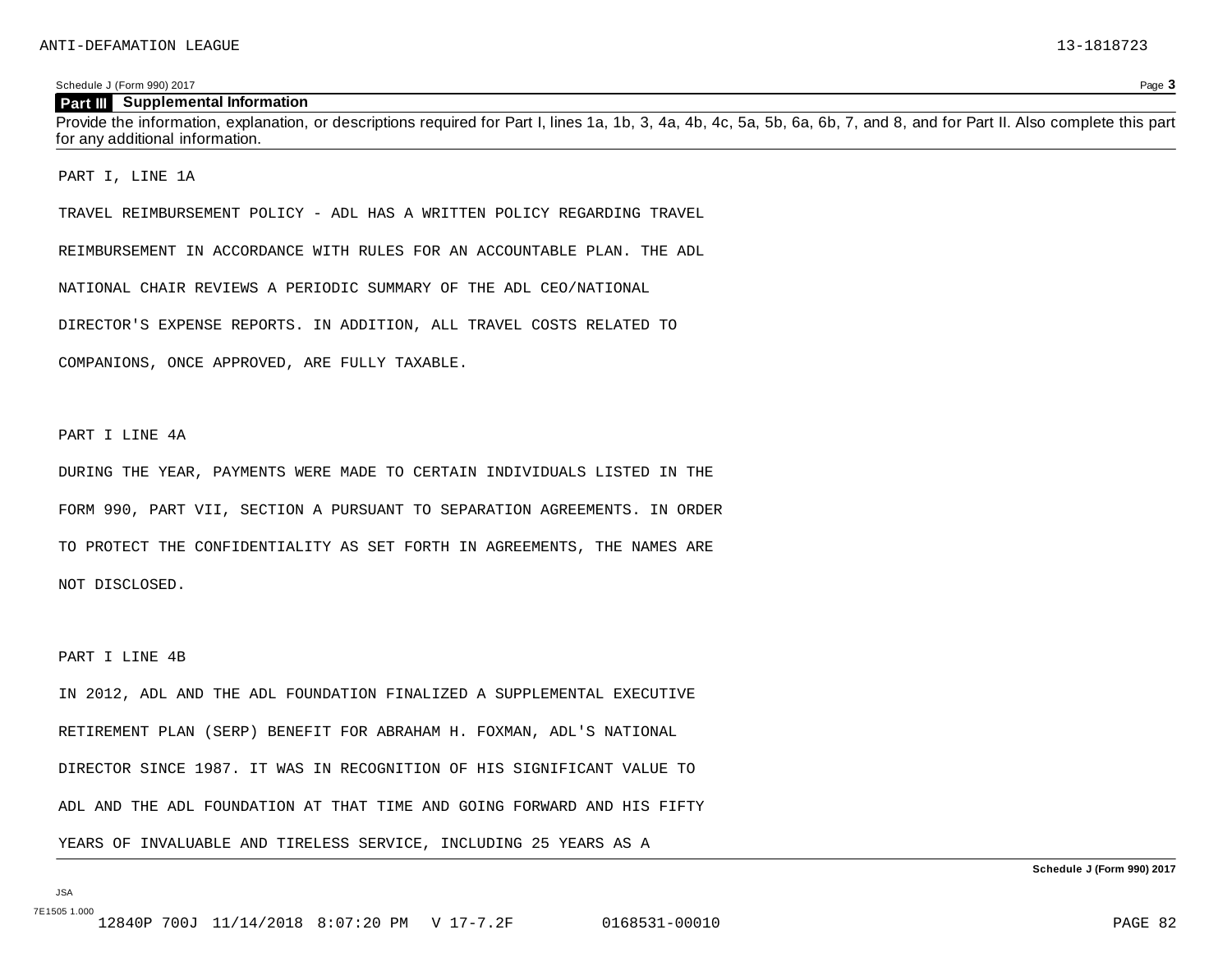#### **Part III Supplemental Information**

Provide the information, explanation, or descriptions required for Part I, lines 1a, 1b, 3, 4a, 4b, 4c, 5a, 5b, 6a, 6b, 7, and 8, and for Part II. Also complete this part for any additional information.

NATIONAL DIRECTOR. THE SERP IS A RETIREMENT BENFIT THAT IS PAID OUT OVER TIME. \$148,517 WAS PAID DURING THE YEAR ENDED DECEMBER 31, 2017 (\$81,275 WAS TAXABLE ON THE 2017 FORM W-2 AND \$67,242 WAS TAXED PREVIOUSLY) AND THE REMAINING BENEFIT IS INCLUDED IN THE LONG-TERM PENSION OBLIGATIONS LIABILITY ON ADL'S BALANCE SHEET. THE SERP WAS APPROVED BY ADL'S AND ADL FOUNDATION'S JOINT EXECUTIVE COMPENSATION COMMITTEE. THE COMMITTEE IS A FULLY INDEPENDENT AND DISINTERESTED BODY. IT WAS RIGOROUS IN ITS METHODOLOGY AND RELIED UPON INDEPENDENT EXPERTS WHO ADVISED THAT THE SERP (AND THE OVERALL COMPENSATORY PACKAGE) WAS REASONABLE IN LIGHT OF MARKET COMPARABILITY DATA.

PART I, LINE 7

REPORTABLE NON-FIXED PAYMENT, REPRESENTING A ONE-TIME PERFORMANCE BONUS WAS PAID TO 7 OFFICERS, TOTAL AMOUNTING TO \$260,692.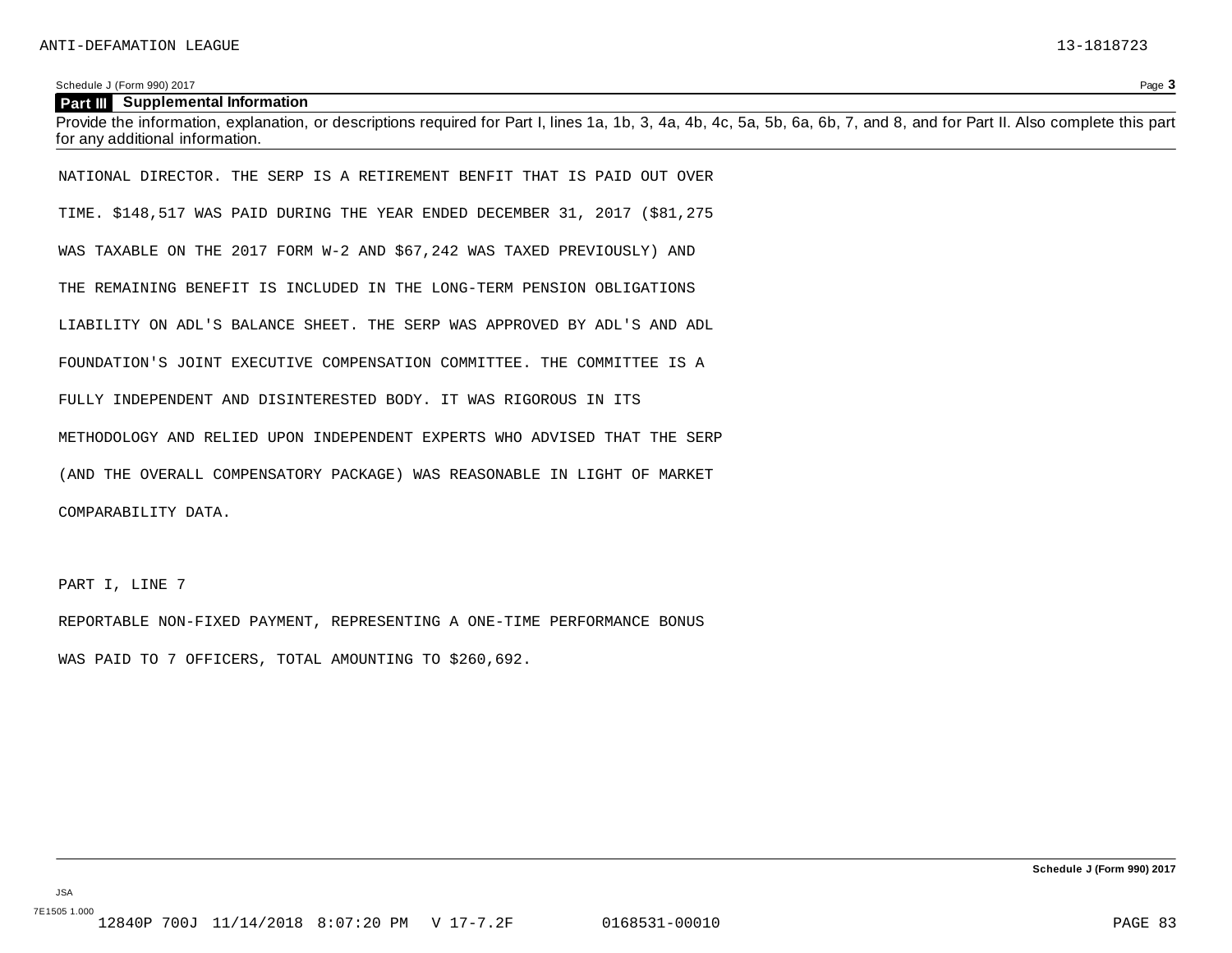| (Form 990 or 990-EZ) > Complete if the organization answered "Yes" on Form 990, Part IV, line 25a, 25b, 26, 27, 28a,         |                                                                                                                                          |                                                                  |    |                                             | 28b, or 28c, or Form 990-EZ, Part V, line 38a or 40b. |                                | <b>Transactions With Interested Persons</b>                                                                                                                                                                                    |                                       |            |                                                             |                          |                           |                           |  |
|------------------------------------------------------------------------------------------------------------------------------|------------------------------------------------------------------------------------------------------------------------------------------|------------------------------------------------------------------|----|---------------------------------------------|-------------------------------------------------------|--------------------------------|--------------------------------------------------------------------------------------------------------------------------------------------------------------------------------------------------------------------------------|---------------------------------------|------------|-------------------------------------------------------------|--------------------------|---------------------------|---------------------------|--|
| Department of the Treasury<br><b>Internal Revenue Service</b>                                                                |                                                                                                                                          |                                                                  |    |                                             | Attach to Form 990 or Form 990-EZ.                    |                                | $\triangleright$ Go to www.irs.gov/Form990 for instructions and the latest information.                                                                                                                                        |                                       |            |                                                             | <b>Inspection</b>        | <b>Open To Public</b>     |                           |  |
| Name of the organization                                                                                                     |                                                                                                                                          |                                                                  |    |                                             |                                                       |                                |                                                                                                                                                                                                                                | <b>Employer identification number</b> |            |                                                             |                          |                           |                           |  |
| ANTI-DEFAMATION LEAGUE                                                                                                       |                                                                                                                                          |                                                                  |    |                                             |                                                       |                                |                                                                                                                                                                                                                                |                                       | 13-1818723 |                                                             |                          |                           |                           |  |
| Part I                                                                                                                       |                                                                                                                                          |                                                                  |    |                                             |                                                       |                                | Excess Benefit Transactions (section 501(c)(3), section 501(c)(4), and 501(c)(29) organizations only).<br>Complete if the organization answered "Yes" on Form 990, Part IV, line 25a or 25b, or Form 990-EZ, Part V, line 40b. |                                       |            |                                                             |                          |                           |                           |  |
| 1<br>(a) Name of disqualified person                                                                                         |                                                                                                                                          | (b) Relationship between disqualified person and<br>organization |    |                                             |                                                       | (c) Description of transaction |                                                                                                                                                                                                                                |                                       |            |                                                             | (d) Corrected?<br>Yes No |                           |                           |  |
| (1)                                                                                                                          |                                                                                                                                          |                                                                  |    |                                             |                                                       |                                |                                                                                                                                                                                                                                |                                       |            |                                                             |                          |                           |                           |  |
| (2)                                                                                                                          |                                                                                                                                          |                                                                  |    |                                             |                                                       |                                |                                                                                                                                                                                                                                |                                       |            |                                                             |                          |                           |                           |  |
| (3)                                                                                                                          |                                                                                                                                          |                                                                  |    |                                             |                                                       |                                |                                                                                                                                                                                                                                |                                       |            |                                                             |                          |                           |                           |  |
| (4)                                                                                                                          |                                                                                                                                          |                                                                  |    |                                             |                                                       |                                |                                                                                                                                                                                                                                |                                       |            |                                                             |                          |                           |                           |  |
| (5)                                                                                                                          |                                                                                                                                          |                                                                  |    |                                             |                                                       |                                |                                                                                                                                                                                                                                |                                       |            |                                                             |                          |                           |                           |  |
| (6)<br>Enter the amount of tax incurred by the organization managers or disqualified persons during the year<br>$\mathbf{2}$ |                                                                                                                                          |                                                                  |    |                                             |                                                       |                                |                                                                                                                                                                                                                                |                                       |            |                                                             |                          |                           |                           |  |
| <b>Part II</b>                                                                                                               | Loans to and/or From Interested Persons.<br>organization reported an amount on Form 990, Part X, line 5, 6, or 22.                       |                                                                  |    |                                             |                                                       |                                | Complete if the organization answered "Yes" on Form 990-EZ, Part V, line 38a or Form 990, Part IV, line 26; or if the                                                                                                          |                                       |            |                                                             |                          |                           |                           |  |
| (a) Name of interested person                                                                                                | (b) Relationship<br>with organization                                                                                                    | (c) Purpose of<br>loan                                           |    | (d) Loan to or<br>from the<br>organization? | (e) Original<br>principal amount                      |                                | (f) Balance due                                                                                                                                                                                                                |                                       |            | (g) In default? $(h)$ Approved<br>by board or<br>committee? |                          |                           | (i) Written<br>agreement? |  |
|                                                                                                                              |                                                                                                                                          |                                                                  | To | From                                        |                                                       |                                |                                                                                                                                                                                                                                | Yes                                   | <b>No</b>  | Yes                                                         | No                       | Yes                       | No                        |  |
| (1)                                                                                                                          |                                                                                                                                          |                                                                  |    |                                             |                                                       |                                |                                                                                                                                                                                                                                |                                       |            |                                                             |                          |                           |                           |  |
| (2)                                                                                                                          |                                                                                                                                          |                                                                  |    |                                             |                                                       |                                |                                                                                                                                                                                                                                |                                       |            |                                                             |                          |                           |                           |  |
| (3)                                                                                                                          |                                                                                                                                          |                                                                  |    |                                             |                                                       |                                |                                                                                                                                                                                                                                |                                       |            |                                                             |                          |                           |                           |  |
| (4)                                                                                                                          |                                                                                                                                          |                                                                  |    |                                             |                                                       |                                |                                                                                                                                                                                                                                |                                       |            |                                                             |                          |                           |                           |  |
| (5)                                                                                                                          |                                                                                                                                          |                                                                  |    |                                             |                                                       |                                |                                                                                                                                                                                                                                |                                       |            |                                                             |                          |                           |                           |  |
| (6)                                                                                                                          |                                                                                                                                          |                                                                  |    |                                             |                                                       |                                |                                                                                                                                                                                                                                |                                       |            |                                                             |                          |                           |                           |  |
| (7)                                                                                                                          |                                                                                                                                          |                                                                  |    |                                             |                                                       |                                |                                                                                                                                                                                                                                |                                       |            |                                                             |                          |                           |                           |  |
| (8)                                                                                                                          |                                                                                                                                          |                                                                  |    |                                             |                                                       |                                |                                                                                                                                                                                                                                |                                       |            |                                                             |                          |                           |                           |  |
| (9)                                                                                                                          |                                                                                                                                          |                                                                  |    |                                             |                                                       |                                |                                                                                                                                                                                                                                |                                       |            |                                                             |                          |                           |                           |  |
| (10)<br><b>Total</b><br>Part III                                                                                             | <b>Grants or Assistance Benefiting Interested Persons.</b><br>Complete if the organization answered "Yes" on Form 990, Part IV, line 27. |                                                                  |    |                                             |                                                       |                                | \$                                                                                                                                                                                                                             |                                       |            |                                                             |                          |                           |                           |  |
| (a) Name of interested person                                                                                                | (b) Relationship between interested (c) Amount of assistance                                                                             | person and the organization                                      |    |                                             |                                                       |                                | (d) Type of assistance                                                                                                                                                                                                         |                                       |            |                                                             |                          | (e) Purpose of assistance |                           |  |
| (1)                                                                                                                          |                                                                                                                                          |                                                                  |    |                                             |                                                       |                                |                                                                                                                                                                                                                                |                                       |            |                                                             |                          |                           |                           |  |
| (2)                                                                                                                          |                                                                                                                                          |                                                                  |    |                                             |                                                       |                                |                                                                                                                                                                                                                                |                                       |            |                                                             |                          |                           |                           |  |
| (3)                                                                                                                          |                                                                                                                                          |                                                                  |    |                                             |                                                       |                                |                                                                                                                                                                                                                                |                                       |            |                                                             |                          |                           |                           |  |
| (4)                                                                                                                          |                                                                                                                                          |                                                                  |    |                                             |                                                       |                                |                                                                                                                                                                                                                                |                                       |            |                                                             |                          |                           |                           |  |
| (5)                                                                                                                          |                                                                                                                                          |                                                                  |    |                                             |                                                       |                                |                                                                                                                                                                                                                                |                                       |            |                                                             |                          |                           |                           |  |
| (6)                                                                                                                          |                                                                                                                                          |                                                                  |    |                                             |                                                       |                                |                                                                                                                                                                                                                                |                                       |            |                                                             |                          |                           |                           |  |
| (7)                                                                                                                          |                                                                                                                                          |                                                                  |    |                                             |                                                       |                                |                                                                                                                                                                                                                                |                                       |            |                                                             |                          |                           |                           |  |
| (8)<br>(9)                                                                                                                   |                                                                                                                                          |                                                                  |    |                                             |                                                       |                                |                                                                                                                                                                                                                                |                                       |            |                                                             |                          |                           |                           |  |
|                                                                                                                              |                                                                                                                                          |                                                                  |    |                                             |                                                       |                                |                                                                                                                                                                                                                                |                                       |            |                                                             |                          |                           |                           |  |
| (10)                                                                                                                         |                                                                                                                                          |                                                                  |    |                                             |                                                       |                                |                                                                                                                                                                                                                                |                                       |            |                                                             |                          |                           |                           |  |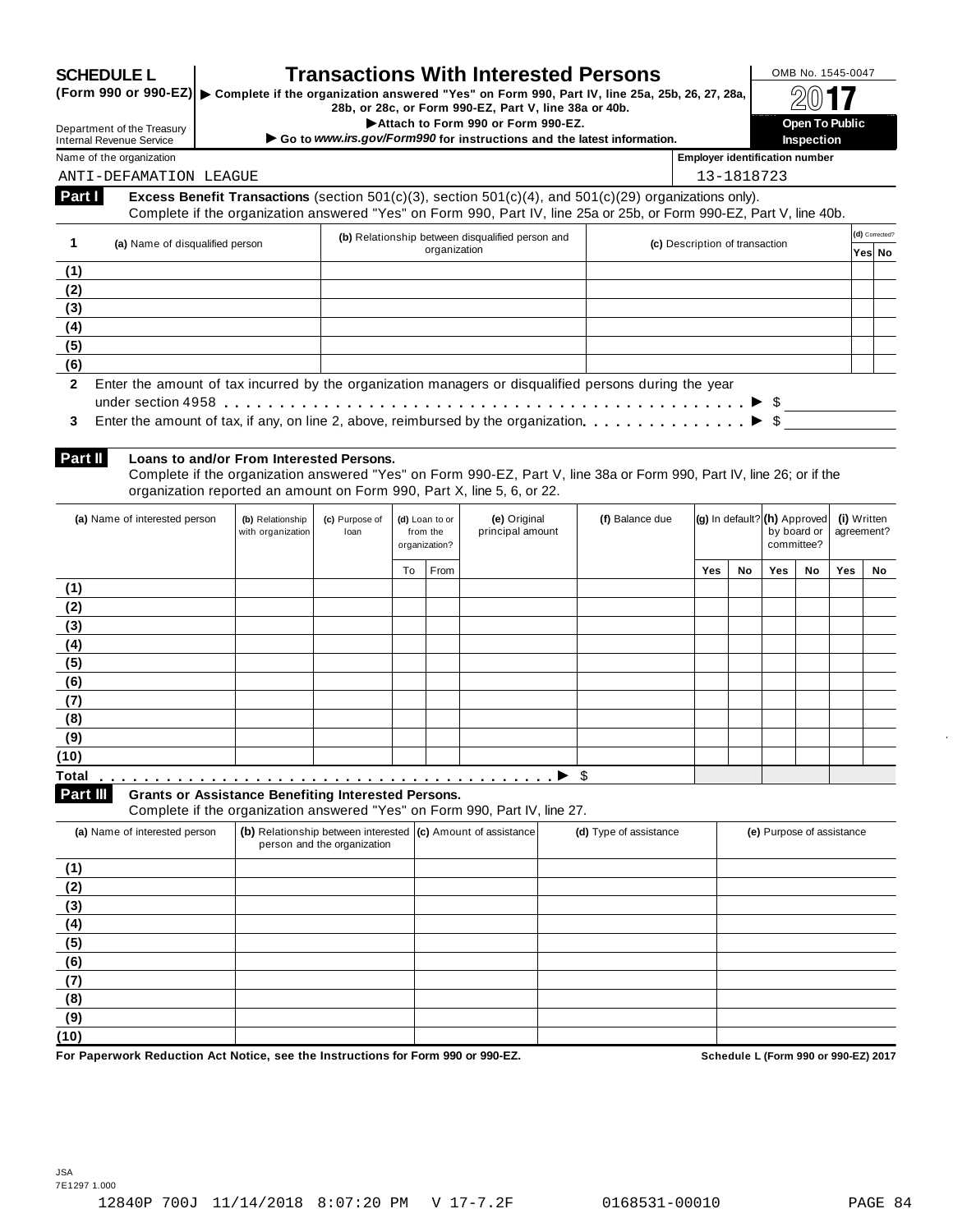Schedule <sup>L</sup> (Form <sup>990</sup> or 990-EZ) <sup>2017</sup> Page **2**

**Business Transactions Involving Interested Persons.** Complete if the organization answered "Yes" on Form 990, Part IV, line 28a, 28b, or 28c.

| (a) Name of interested person | (b) Relationship between<br>interested person and the<br>organization | (c) Amount of<br>transaction | (d) Description of transaction |            | (e) Sharing of<br>organization's<br>revenues? |  |
|-------------------------------|-----------------------------------------------------------------------|------------------------------|--------------------------------|------------|-----------------------------------------------|--|
|                               |                                                                       |                              |                                | <b>Yes</b> | No                                            |  |
| (1)<br><b>BLUECADET</b>       | SEE PART V                                                            | 106,875.                     | WEB STRATEGY                   |            | X                                             |  |
| (2)                           |                                                                       |                              |                                |            |                                               |  |
| (3)                           |                                                                       |                              |                                |            |                                               |  |
| (4)                           |                                                                       |                              |                                |            |                                               |  |
| (5)                           |                                                                       |                              |                                |            |                                               |  |
| (6)                           |                                                                       |                              |                                |            |                                               |  |
| (7)                           |                                                                       |                              |                                |            |                                               |  |
| (8)                           |                                                                       |                              |                                |            |                                               |  |
| (9)                           |                                                                       |                              |                                |            |                                               |  |
| (10)                          |                                                                       |                              |                                |            |                                               |  |

**Supplemental Information**

Provide additional information for responses to questions on Schedule L (see instructions).

PART IV LINE 2(B)

JOSH GOLDBLUM IS FOUNDER AND PRINCIPAL SHAREHOLDER AND CEO OF BLUECADET.

JOSH GOLDBLUM IS THE SON OF NATIONAL COMMISSIONERS JANE AND JOSEPH

GOLDBLUM.

#### PART IV

THE TRANSACTION REPORTED IN PART IV WAS MADE IN AN ARMS-LENGTH FASHION AND IS AT OR BELOW FAIR MARKET VALUE. NEITHER JANE GOLDBLUM NOR JOSEPH GOLDBLUM HAD ANY INVOLVEMENT IN THE DECISION MAKING PROCESS INVOLVING THE RESPECTIVE TRANSACTIONS.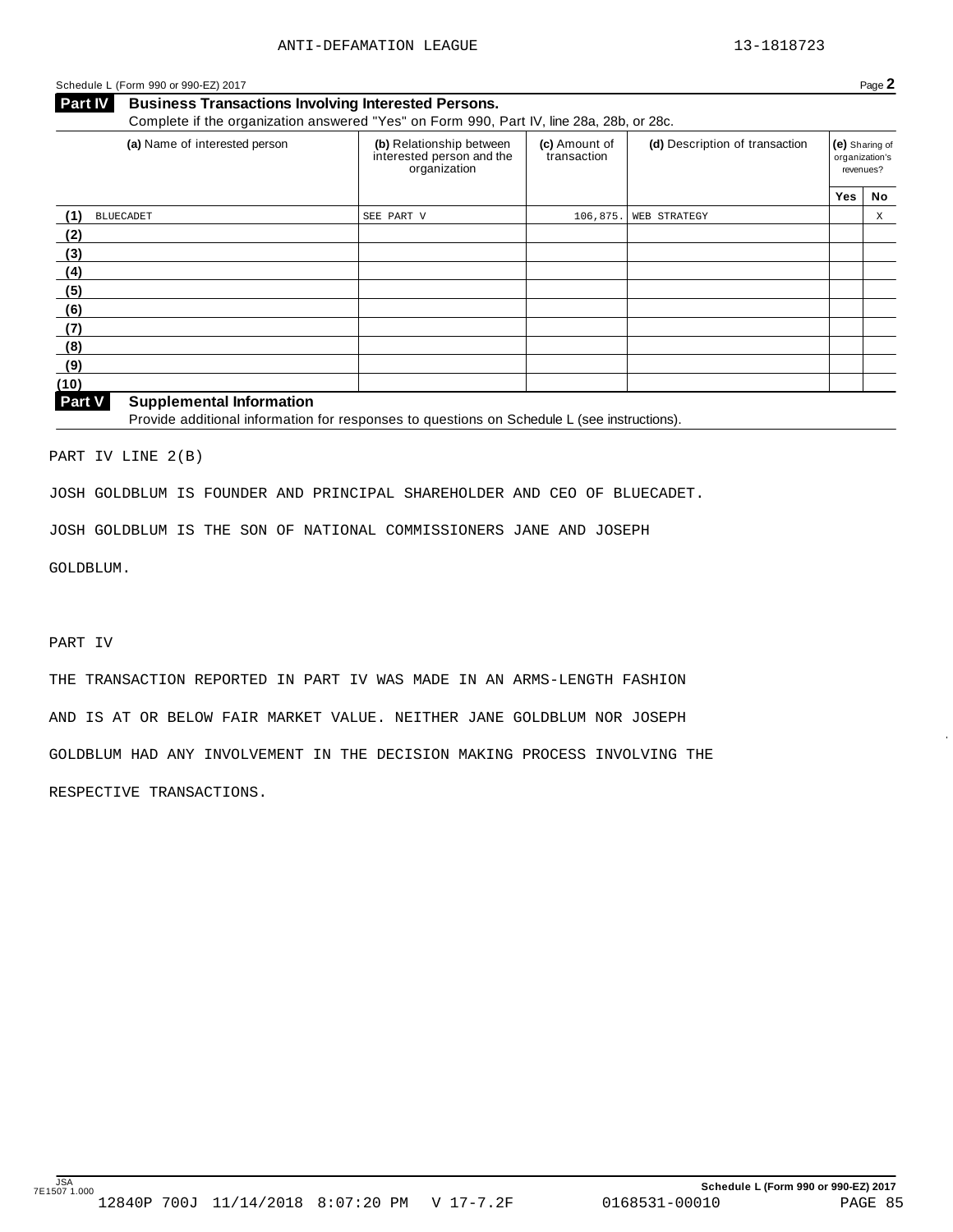# SCHEDULE M<br> **SCHEDULE M SCHEDULE M SCHEDULE M Noncash Contributions**<br> **SCHEDULE M None All <b>non- SCHEDULE M SCHEDULE M SCHEDULE M SCHEDULE M SCHEDULE M SCHEDULE M SCHEDULE M SC**

Department of the Treasury<br>Internal Revenue Service

**(Form 990)** I **Complete if the organizations answered "Yes" on Form 990, Part IV, lines <sup>29</sup> or 30.** À¾µ» **Department of the Treasury ▶ Attach to Form 990.**<br>Internal Revenue Service ▶ Go to *www.irs.gov/Form990* for the latest information.<br>Nome of the organization, authorities in a support of the latest information.

Name of the organization **intervalse of the organization intervalse of the organization <b>intervalse of the organization intervalse of the organization intervalse of the organization intervalse of the organization**

| ANTI-DEFAMATION LEAGUE |  |
|------------------------|--|
|                        |  |

| $\blacksquare$ Employer Tuemmoduor |
|------------------------------------|
| 13-1818723                         |

| Part I       | <b>Types of Property</b>                                                                                                                                                                                                       |                               |                                                        |                                                                                    |                                                              |
|--------------|--------------------------------------------------------------------------------------------------------------------------------------------------------------------------------------------------------------------------------|-------------------------------|--------------------------------------------------------|------------------------------------------------------------------------------------|--------------------------------------------------------------|
|              |                                                                                                                                                                                                                                | (a)<br>Check if<br>applicable | (b)<br>Number of contributions or<br>items contributed | (c)<br>Noncash contribution<br>amounts reported on<br>Form 990, Part VIII, line 1g | (d)<br>Method of determining<br>noncash contribution amounts |
| 1            | Art - Works of art                                                                                                                                                                                                             |                               |                                                        |                                                                                    |                                                              |
| $\mathbf{2}$ | Art - Historical treasures                                                                                                                                                                                                     |                               |                                                        |                                                                                    |                                                              |
| 3            | Art - Fractional interests                                                                                                                                                                                                     |                               |                                                        |                                                                                    |                                                              |
| 4            | Books and publications <b>Solutions</b>                                                                                                                                                                                        |                               |                                                        |                                                                                    |                                                              |
| 5.           | Clothing and household                                                                                                                                                                                                         |                               |                                                        |                                                                                    |                                                              |
|              | $goods.$                                                                                                                                                                                                                       |                               |                                                        |                                                                                    |                                                              |
| 6            | Cars and other vehicles                                                                                                                                                                                                        |                               |                                                        |                                                                                    |                                                              |
| 7            | Boats and planes.                                                                                                                                                                                                              |                               |                                                        |                                                                                    |                                                              |
| 8            | Intellectual property entering the state of the state of the state of the state of the state of the state of the state of the state of the state of the state of the state of the state of the state of the state of the state |                               |                                                        |                                                                                    |                                                              |
| 9            | Securities - Publicly traded                                                                                                                                                                                                   | X                             | 259.                                                   | 3,062,030.                                                                         | MEAN, DATE OF CONTR.                                         |
| 10           | Securities - Closely held stock                                                                                                                                                                                                |                               |                                                        |                                                                                    |                                                              |
| 11           | Securities - Partnership, LLC,                                                                                                                                                                                                 |                               |                                                        |                                                                                    |                                                              |
|              | or trust interests                                                                                                                                                                                                             |                               |                                                        |                                                                                    |                                                              |
| $12 \,$      | Securities - Miscellaneous                                                                                                                                                                                                     |                               |                                                        |                                                                                    |                                                              |
| 13           | Qualified conservation                                                                                                                                                                                                         |                               |                                                        |                                                                                    |                                                              |
|              | contribution - Historic                                                                                                                                                                                                        |                               |                                                        |                                                                                    |                                                              |
|              | structures                                                                                                                                                                                                                     |                               |                                                        |                                                                                    |                                                              |
| 14           | Qualified conservation                                                                                                                                                                                                         |                               |                                                        |                                                                                    |                                                              |
|              | contribution - Other <b>All Accords</b>                                                                                                                                                                                        |                               |                                                        |                                                                                    |                                                              |
| 15           | Real estate - Residential                                                                                                                                                                                                      | $\mathbf X$                   | $1$ .                                                  | 1,111,107.                                                                         | SELLING PRICE                                                |
| 16           | Real estate - Commercial                                                                                                                                                                                                       |                               |                                                        |                                                                                    |                                                              |
| 17           |                                                                                                                                                                                                                                |                               |                                                        |                                                                                    |                                                              |
| 18           | Collectibles                                                                                                                                                                                                                   |                               |                                                        |                                                                                    |                                                              |
| 19           | Food inventory experience in the set of the set of the set of the set of the set of the set of the set of the set of the set of the set of the set of the set of the set of the set of the set of the set of the set of the se |                               |                                                        |                                                                                    |                                                              |
| 20           | Drugs and medical supplies                                                                                                                                                                                                     |                               |                                                        |                                                                                    |                                                              |
| 21           | Taxidermy                                                                                                                                                                                                                      |                               |                                                        |                                                                                    |                                                              |
| 22           | Historical artifacts <b>All Accords</b>                                                                                                                                                                                        |                               |                                                        |                                                                                    |                                                              |
| 23           | Scientific specimens                                                                                                                                                                                                           |                               |                                                        |                                                                                    |                                                              |
| 24           | Archeological artifacts                                                                                                                                                                                                        |                               |                                                        |                                                                                    |                                                              |
| 25           | Other $\blacktriangleright$ ( EVENT RELATED                                                                                                                                                                                    | X                             | 33.                                                    | 31,441.                                                                            | DONOR PROVIDED VALUE                                         |
| 26           | Other $\blacktriangleright$ ( $\_\_\_\_\_\_\_\_\_\_\_\_\_\_\_\_\_\_\_\_$                                                                                                                                                       |                               |                                                        |                                                                                    |                                                              |
| 27           | Other $\blacktriangleright$ (                                                                                                                                                                                                  |                               |                                                        |                                                                                    |                                                              |
| 28           | Other $\blacktriangleright$ (                                                                                                                                                                                                  |                               |                                                        |                                                                                    |                                                              |
|              | 29 Number of Forms 8283 received by the organization during the tax year for contributions for                                                                                                                                 |                               |                                                        |                                                                                    |                                                              |
|              | which the organization completed Form 8283, Part IV, Donee Acknowledgement                                                                                                                                                     |                               |                                                        |                                                                                    | 29                                                           |
|              |                                                                                                                                                                                                                                |                               |                                                        |                                                                                    | Yes  <br><b>No</b>                                           |
|              | 30a During the year, did the organization receive by contribution any property reported in Part I, lines 1 through                                                                                                             |                               |                                                        |                                                                                    |                                                              |
|              | 28, that it must hold for at least three years from the date of the initial contribution, and which isn't required                                                                                                             |                               |                                                        |                                                                                    |                                                              |
|              | to be used for exempt purposes for the entire holding period?                                                                                                                                                                  |                               |                                                        |                                                                                    | Χ<br>30a                                                     |
|              | <b>b</b> If "Yes," describe the arrangement in Part II.                                                                                                                                                                        |                               |                                                        |                                                                                    |                                                              |
| 31           | Does the organization have a gift acceptance policy that requires the review of any nonstandard                                                                                                                                |                               |                                                        |                                                                                    |                                                              |
|              |                                                                                                                                                                                                                                |                               |                                                        |                                                                                    | Χ<br>31                                                      |
|              | 32a Does the organization hire or use third parties or related organizations to solicit, process, or sell noncash                                                                                                              |                               |                                                        |                                                                                    |                                                              |
|              |                                                                                                                                                                                                                                |                               |                                                        |                                                                                    | Χ<br>32a                                                     |
|              | <b>b</b> If "Yes," describe in Part II.                                                                                                                                                                                        |                               |                                                        |                                                                                    |                                                              |
| 33           | If the organization didn't report an amount in column (c) for a type of property for which column (a) is checked,                                                                                                              |                               |                                                        |                                                                                    |                                                              |
|              | describe in Part II.                                                                                                                                                                                                           |                               |                                                        |                                                                                    |                                                              |
|              | For Paperwork Reduction Act Notice, see the Instructions for Form 990.                                                                                                                                                         |                               |                                                        |                                                                                    | Schedule M (Form 990) (2017)                                 |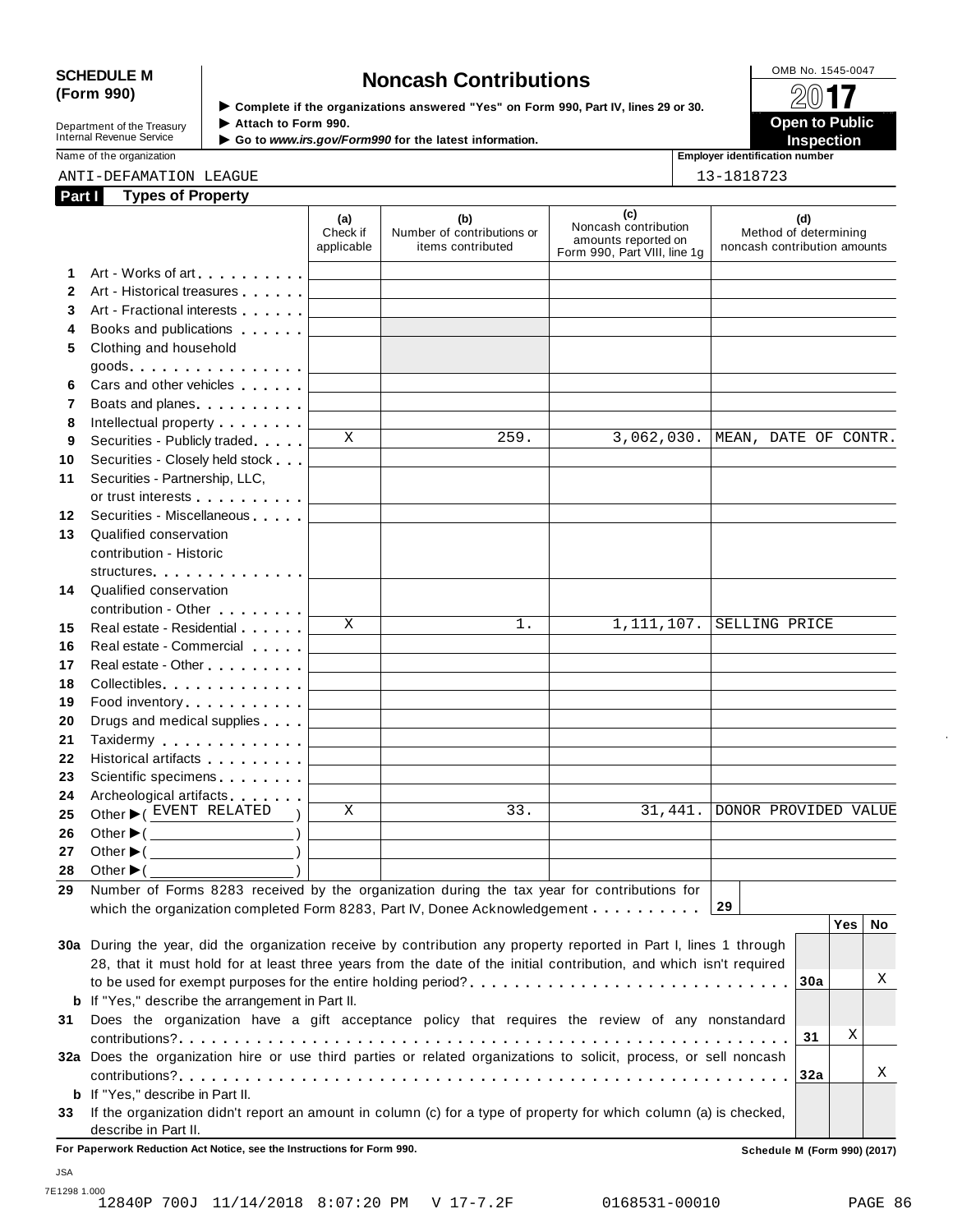**Supplemental Information.** Provide the information required by Part I, lines 30b, 32b, and 33, and whether the organization is reporting in Part I, column (b), the number of contributions, the number of items received, or a combination of both. Also complete this part for any additional information. **Part II**

PART 1, LINE 9 COLUMN (B)

EACH STOCK GIFT IS COUNTED AS A SEPARATE CONTRIBUTED ITEM.

PART 1 LINE 25 COLUMN (B)

THE AMOUNT REPORTED REFLECTS THE NUMBER OF CONTRIBUTIONS RECEIVED.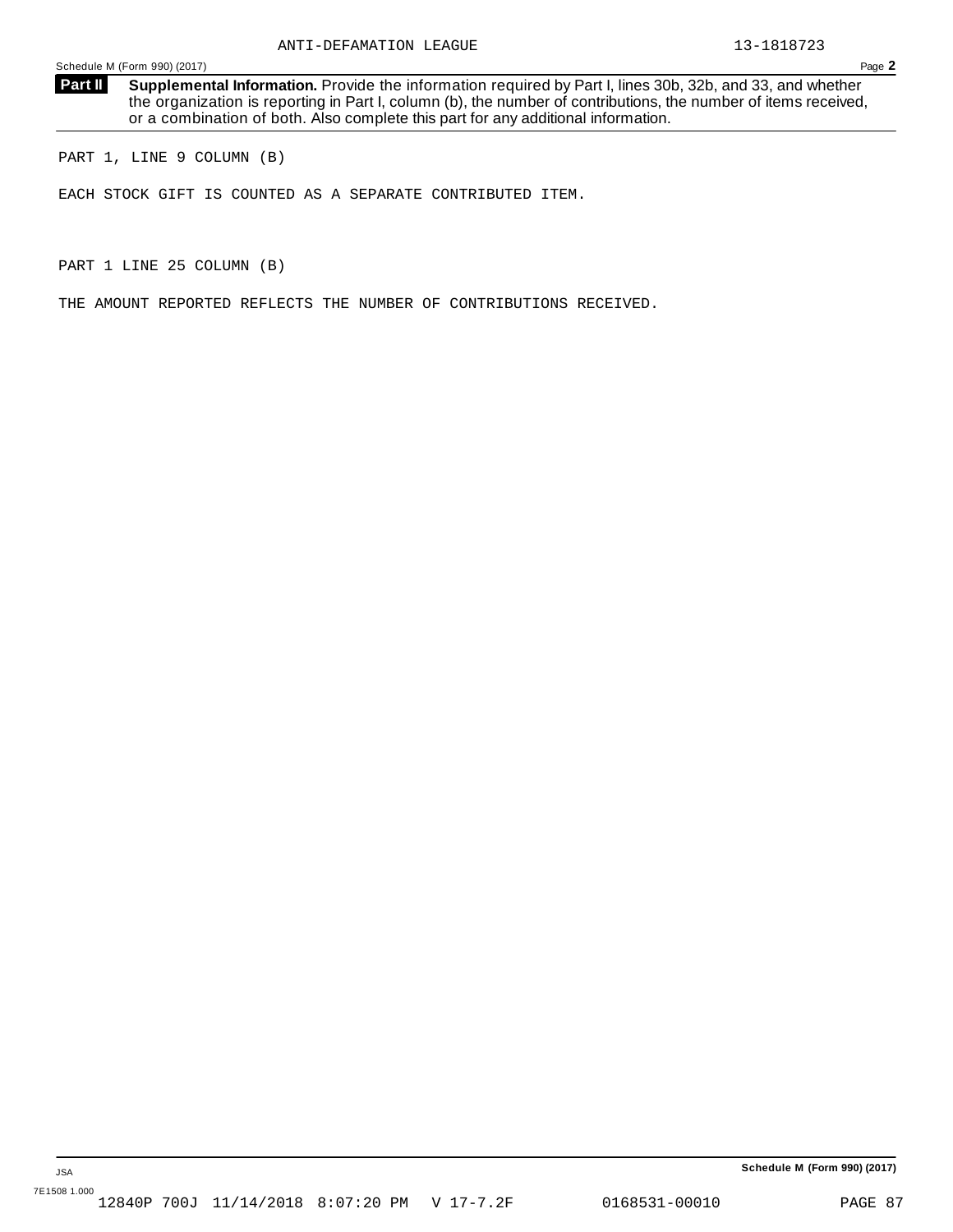## **SCHEDULE O** Supplemental Information to Form 990 or 990-EZ DMB No. 1545-0047

**(Form 990 or 990-EZ) Complete to provide information for responses to specific questions on** plete to provide information for responses to specific questions on  $\Box$   $\Box$   $\Box$ **EXECTED TO PUBLIC 2012 CONSIDER**<br> **EXECTED EXECTED COPEN COPEN COPEN COPEN COPEN COPEN COPEN COPEN COPEN COPEN COPEN COPEN COPEN COPEN COPEN COPEN COPEN COPEN COPEN COPEN C** Department of the Treasury <br>Depen to Public<br>Name of the organization<br>Name of the organization<br>Name of the organization<br>Name of the organization

**Inspection**

Department of the Treasury<br>Internal Revenue Service

ANTI-DEFAMATION LEAGUE 13-1818723

FORM 990, PART III, LINE 4A REGIONAL OPERATIONS (CONTINUED FROM PART III) IT IS THE STAFF WITHIN THE REGIONAL OPERATIONS DIVISION THAT IN LARGE PART PROVIDES THE GROUNDWORK FOR THE PROGRAMMING IN THE REGIONS. 2017 ACCOMPLISHMENTS INCLUDED ANTI-BIAS TRAINING FOR EDUCATORS, STUDENTS AND LAW ENFORCEMENT PROFESSIONALS; CIVIL RIGHTS ADVOCACY; MONITORING AND EXPOSING OF EXTREMIST ACTIVITY; VICTIM ASSISTANCE; PROMOTION OF INTERGROUP COLLABORATION AND UNDERSTANDING; AND, RESPONSE TO HATE CRIMES AND BIAS INCIDENTS. REGIONAL OPERATIONS ASSIST REGIONS IN THEIR RECRUITMENT AND ENGAGEMENT OF QUALIFIED LEADERSHIP AND THEIR EXPANSION OF PHILANTHROPIC SUPPORT. REGIONAL OFFICES ARE RESPONSIBLE FOR IDENTIFYING AND CULTIVATING LOCAL COMMUNITY LEADERSHIP. TO ACCOMPLISH THIS, EACH REGION HAS A LOCAL LAY ADVISORY BOARD, ALL OF WHICH, IN THE AGGREGATE, TOTAL APPROXIMATELY 2,500 BOARD MEMBERS (NOT VOTING MEMBERS OF ADL'S MAIN GOVERNING BODY) THAT HELP CARRY OUT ADL'S MISSION.

#### FORM 990, PART III, LINE 4B

POLICY AND PROGRAM (CONTINUED FROM PART III)

THROUGH 2017, THE TOTAL NUMBER OF GRADUATES OF ADL'S "ADVANCE TRAINING SCHOOL EXTREMIST AND TERRORIST THREATS COURSE" FOR LEADERS IN THE LAW ENFORCEMENT COMMUNITY TOTALS 1,200 AND MORE THAN 130,000 LAW ENFORCEMENT PERSONNEL HAVE PARTICIPATED IN ADL'S LAW ENFORCEMENT AND SOCIETY TRAINING, CONDUCTED IN PARTNERSHIP WITH THE U.S. HOLOCAUST MEMORIAL MUSEUM. IN 2017, THE LEGAL AFFAIRS DEPARTMENT FILED 33 AMICUS BRIEFS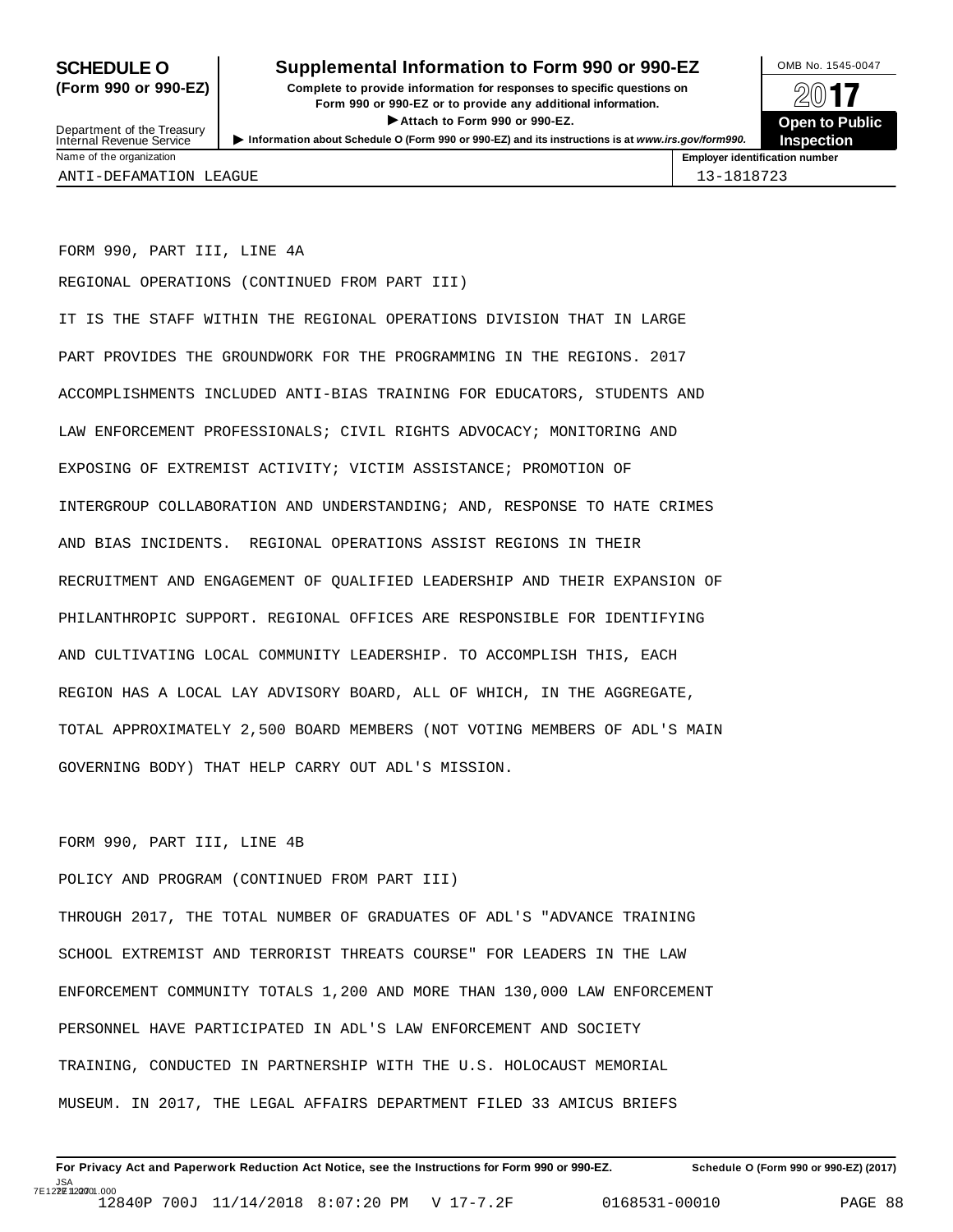PROMOTING ADL'S AGENDA ON A RANGE OF ISSUES. AS PARTICIPANTS IN ADL'S UNIQUE SUMMER ASSOCIATE RESEARCH PROGRAM, MORE THAN 160 LAW STUDENTS WORKING AT OVER 60 LAW FIRMS IN 8 DIFFERENT REGIONS WORKED CLOSELY WITH ADL REGIONAL OFFICES TO PRODUCE MEMORANDA ON IMPORTANT ADL ISSUES.

FORM 990, PART III, LINE 4D OTHER PROGRAM SERVICES PROGRAM SERVICE EXPENSES: \$11,184,731 GRANTS AND ALLOCATIONS: \$28,715 REVENUE: \$1,025,977

INTERNATIONAL AFFAIRS AND INTERFAITH PROGRAMS (EXPENSES \$2,325,378) - MAINTAINS CONTACTS THROUGHOUT EUROPE, LATIN AMERICA, THE MIDEAST, AND THE UNITED STATES FROM WHICH INFORMATION IS GATHERED RELATING TO POLITICAL AND SOCIAL MOVEMENTS THAT IMPACT ANTI-SEMITISM AND BIGOTRY. OBSERVES AND ANALYZES TRENDS AROUND THE WORLD RELATED TO ANTI-SEMITISM, HATE, AND RELATED ISSUES. PREPARES AND DISSEMINATES REPORTS AND DATA REGARDING ISRAEL'S SECURITY, U.S.-ISRAEL RELATIONS, BIGOTRY AND ANTI-SEMITISM IN THE MIDDLE EAST. INITIATIES EDUCATIONAL PROGRAMS ON THE MIDEAST AND ISRAELI ISSUES, AS WELL AS ON INTERNATIONAL BEST PRACTICES ON FIGHTING ANTI-SEMITISM AND BIGOTRY, MAINTAINS CONTACT WITH FAITH LEADERS IN THE U.S. AND OTHER COUNTRIES. DEVELOP PROGRAMS OF COOPERATION ON INTERGROUP UNDERSTANDING AND HUMAN RELATIONS WITH CATHOLIC AND PROTESTANT RELIGIOUS GROUPS AT COMMUNITY, REGIONAL, AND NATIONAL LEVELS. PARTICIPATES IN EDUCATIONAL AND ACTION PROGRAMS IN INTERFAITH

JSA 7E1228 1.000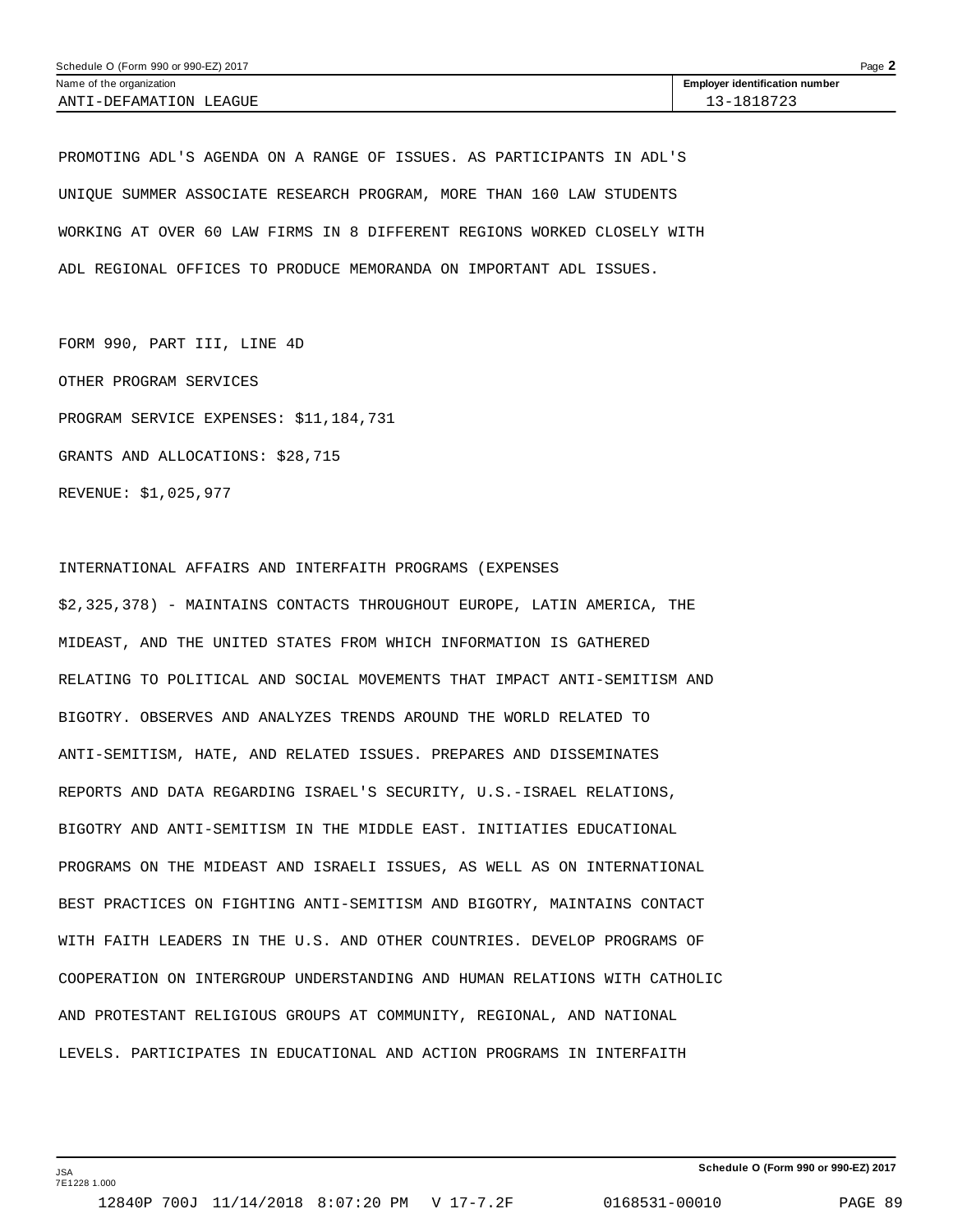EFFORTS. ORGANIZES TRAINING PROGRAMS AND CURRICULUM DEVELOPMENT FOR SEMINARS AND RELIGIOUS-ORIENTED EDUCATIONAL INSTITUTIONS.

LEADERSHIP (EXPENSES \$3,498,269) - THE LEADERSHIP DIVISION IS RESPONSIBLE FOR ATTRACTING, EDUCATING AND CULTIVATING ADL LEADERS BY HOSTING SEVERAL ANNUAL NATIONAL MEETINGS, PROVIDING PERIODIC E-MAIL AND PRINT COMMUNICATIONS ON ADL ISSUES, RECRUITING PARTICIPANTS FOR MISSIONS TO FOREIGN COUNTRIES, AND HOSTING PRIVATE MEETINGS WITH NATIONAL AND WORLD LEADERS AT ADL HEADQUARTERS. THE LEADERSHIP DIVISION PROVIDES ONGOING SUPPORT TO ADL REGIONS TO HELP ENHANCE THEIR LEADERSHIP DEVELOPMENT PROGRAMS AND ALSO OFFERS GUIDANCE AND ASSISTANCE TO REGIONAL LEADERS LOOKING TO EXPAND THEIR INVOLVEMENT ON THE NATIONAL LEVEL.

EDUCATION (EXPENSES \$5,361,084) - FURTHERS THE LEAGUE'S MISSION THROUGH THE DESIGN AND DELIVERY OF EDUCATIONAL PROGRAMS AND MATERIALS IN THE CORE PRIORITY AREAS OF ANTI-BIAS, BULLYING/CYBERBULLYING, SCHOOL CLIMATE AND ANTI-SEMITISM. ADL EDUCATION DELIVERS THESE PROGRAMS TO PREK-12 SCHOOL COMMUNITIES, COLLEGE AND UNIVERSITY CAMPUSES, COMMUNITY GROUPS, CIVIC ASSOCIATIONS, RELIGIOUS ORGANIZATIONS, YOUTH SERVICE PROVIDERS AND WORKPLACES. IN 2017, ADL EDUCATION PROGRAMS WERE DIRECTLY DELIVERED TO OVER 91,000 CHILDREN AND ADULTS. THESE EDUCATION PROGRAMS HAVE POSITIONED ADL AS A LEADER IN ANTI-BIAS PROGRAMMING AND BULLYING/CYBERBULLYING PREVENTION, DIRECTLY REACHING ELEMENTARY, MIDDLE, HIGH SCHOOL AND POST-SECONDARY STUDENTS, EDUCATORS, FAMILY MEMBERS AND WORKPLACE EMPLOYEES WITH IN-DEPTH TRAINING AND RESOURCES.

JSA 7E1228 1.000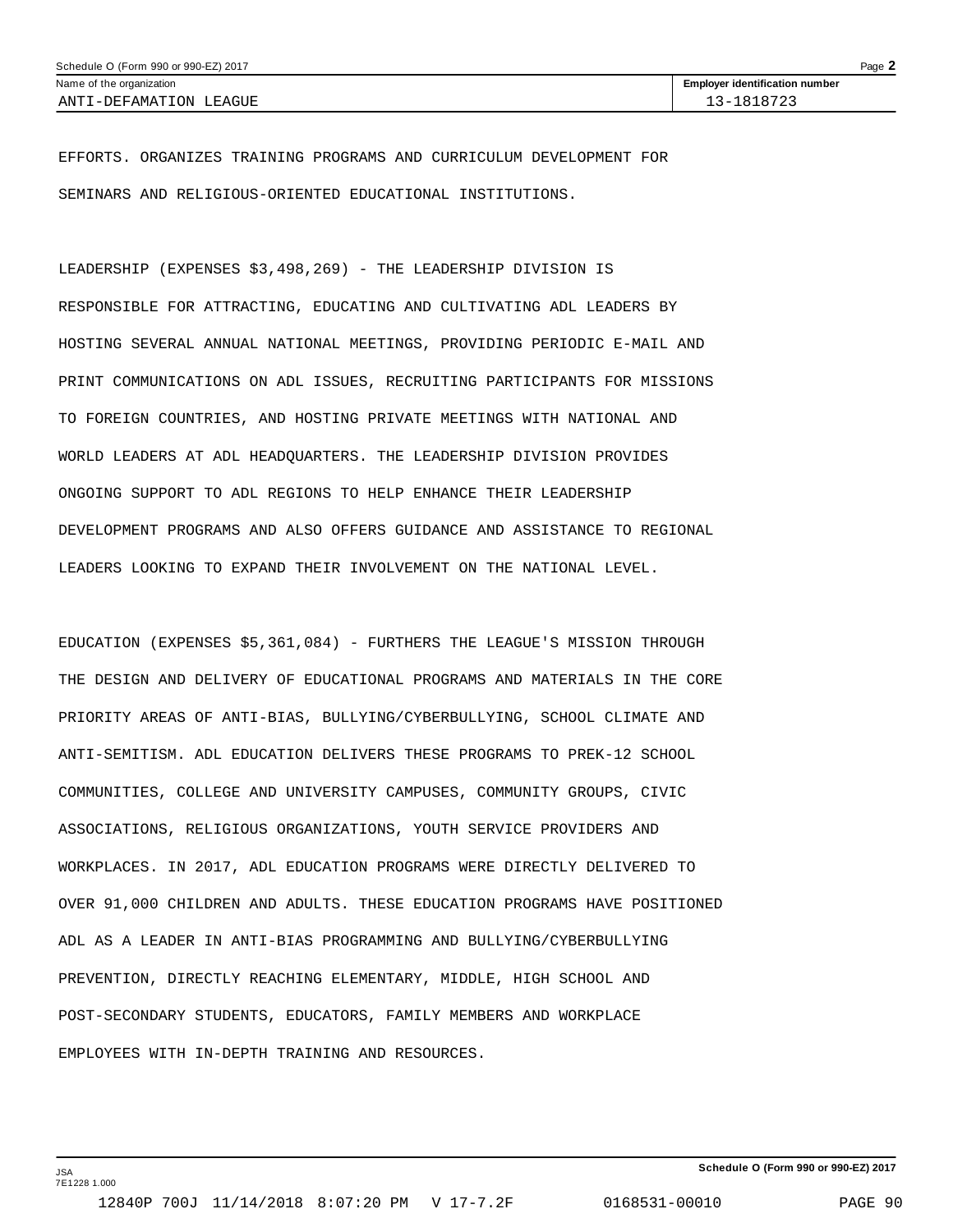FORM 990, PART VI, SECTION A, LINE 1A ADL IS GOVERNED BY ITS NATIONAL COMMISSION. ADL'S NATIONAL EXECUTIVE COMMITTEE (NEC) IS A SUBSET LEADERSHIP BODY THAT IS AUTHORIZED TO ACT ON BEHALF OF THE NATIONAL COMMISSION.

#### FORM 990, PART VI, SECTION A, LINE 2

THE FOLLOWING INDIVIDUALS HAVE FAMILY RELATIONSHIPS - BARBARA B BALSER & RONALD D BALSER; MARTIN BUDD & JONAH NEUMAN; JONATHAN COOKLER & FAITH COOKLER; ESTA G EPSTEIN & ROBERT S EPSTEIN; SUE-ANN FRIEDMAN & MICHAEL FINKELSTEIN, JANE GOLDBLUM & JOSEPH A GOLDBLUM; LOUISE P HOMBURGER & THOMAS C HOMBURGER; RICHARD MOSS, GEORGE MOSS & RUTH MOSS; SHELLEY L PARKER & JEFFREY PARKER; SUZANNE PRINCE & HARVEY R PRINCE; AND JEFFREY M SIMON & PAMELA SIMON.

#### FORM 990, PART VI, SECTION B, LINE 11B

COPIES OF THE DRAFT FORM 990 WERE PROVIDED TO THE MEMBERS OF ADL'S AUDIT COMMITTEE, WHICH REVIEWED AND APPROVED IT AT ITS FALL 2018 MEETING. SUBSEQUENT TO THE MEETING, AN EMAIL WAS SENT TO ADL'S NATIONAL COMMISSION PROVIDING THEM WITH A COPY OF THE FORM 990 FOR THEIR REVIEW BEFORE IT IS FILED WITH THE IRS ON OR ABOUT NOVEMBER 15, 2018.

#### FORM 990, PART VI, SECTION B, LINE 12C

JSA 7E1228 1.000

ADL HAS A WRITTEN CONFLICT OF INTEREST POLICY APPROVED BY THE NEC (A LEADERSHIP BODY THAT IS AUTHORIZED TO ACT ON BEHALF OF THE NATIONAL COMMISSION) THAT REQUIRES ITS OFFICERS, DIRECTORS, AND EMPLOYEES TO ANNUALLY DISCLOSE POTENTIAL CONFLICTS OF INTEREST, THOSE OF THEIR FAMILY MEMBERS AND OF OTHER INTERESTED PARTIES. THIS DISCLOSURE FORM IS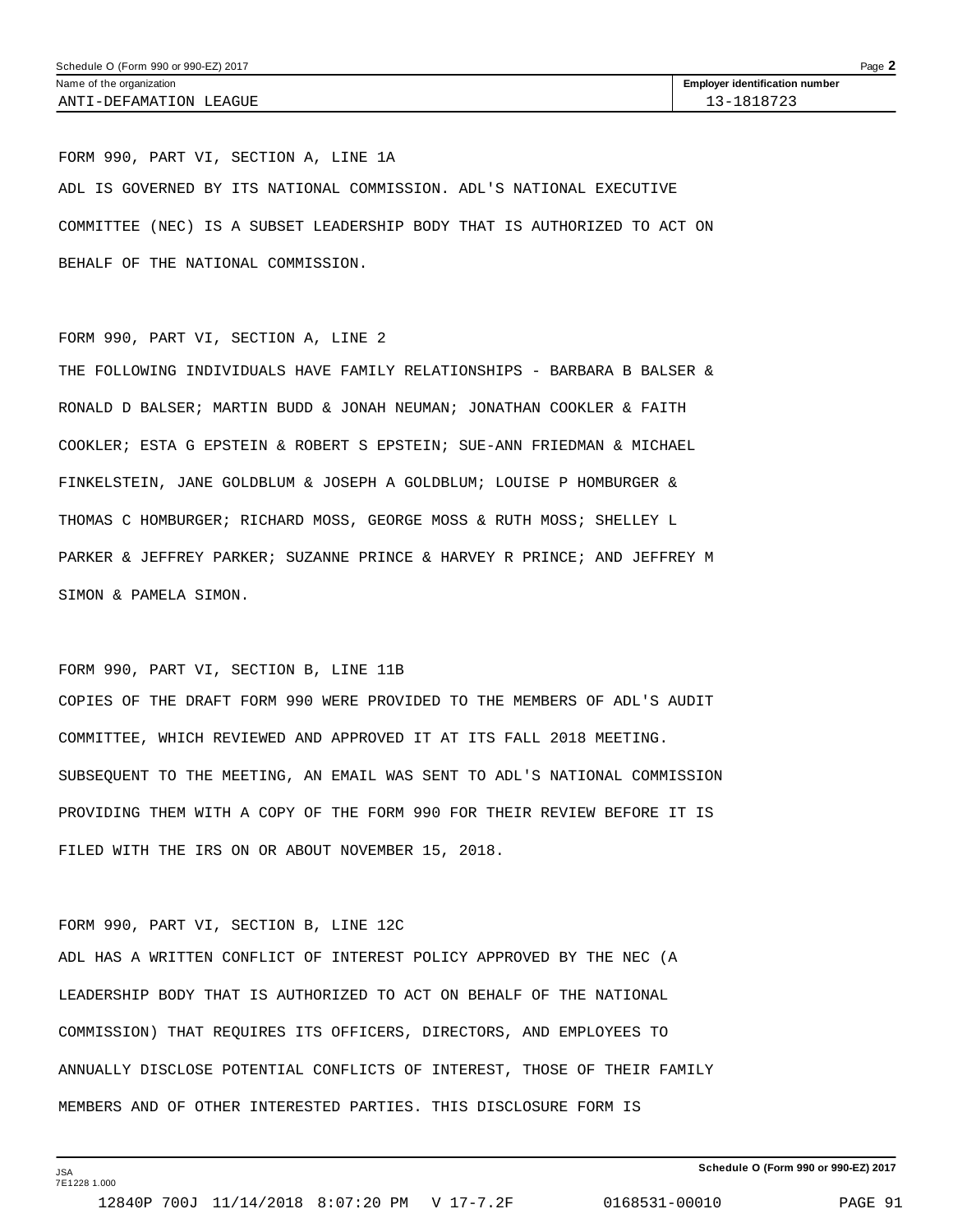| Schedule O (Form 990 or 990-EZ) 2017 |                                       | Page |
|--------------------------------------|---------------------------------------|------|
| Name of the organization             | <b>Employer identification number</b> |      |
| ANTI-DEFAMATION LEAGUE               | 1818723<br>$\leftarrow$               |      |

DISTRIBUTED BY THE ORGANIZATION'S TALENT AND KNOWLEDGE DEPARTMENT (T&K) TO ALL STAFF ON AN ANNUAL BASIS. T&K ENSURES THAT ALL FORMS ARE COMPLETED AND REVIEWS THE FORMS FOR CONFLICTS. THE DISCLOSURE FORM IS DISTRIBUTED BY THE LEADERSHIP DIVISION TO THE MEMBERS OF THE NATIONAL COMMISSION ON AN ANNUAL BASIS. THE LEADERSHIP DIVISION COLLECTS AND REVIEWS THEM FOR NOTED OFFICER AND DIRECTOR CONFLICTS. A SUMMARY AND THE NOTED FINDINGS ARE THEN REVIEWED BY THE CHIEF FINANCIAL OFFICER, WHO THEN PROVIDES ALL DISCLOSURES TO THE AUDIT COMMITTEE FOR FURTHER REVIEW. THE AUDIT COMMITTEE REVIEWS AND DETERMINES BY MAJORITY VOTE WHETHER A CONFLICT EXISTS. IF A CONFLICT IS NOTED INVOLVING A MEMBER OF THE AUDIT COMMITTEE, THAT PERSON RECUSES HIM/HERSELF FROM VOTING.

FORM 990, PART VI, SECTION B, LINE 15A ADL'S PROCESS FOR DETERMINING THE COMPENSATION OF THE CEO/NATIONAL DIRECTOR INCLUDES CONSULTATION WITH AN INDEPENDENT COMPENSATION CONSULTANT THAT PERFORMS A COMPENSATION MARKET STUDY AND PROVIDES SALARY STRUCTURE GRADING. THIS IS REVIEWED AND A DECISION IS MADE BY THE EXECUTIVE COMPENSATION COMMITTEE, AS DOCUMENTED IN THE COMMITTEE MEETING MINUTES. THE EXECUTIVE COMPENSATION COMMITTEE PERFORMS A COMPENSATION REVIEW AT LEAST ONCE A YEAR.

#### FORM 990, PART VI, SECTION B, LINE 15B

JSA 7E1228 1.000

ADL'S PROCESS FOR DETERMINING THE COMPENSATION OF OTHER OFFICERS AND ALL KEY EMPLOYEES INCLUDES CONSULTATION WITH AN INDEPENDENT COMPENSATION CONSULTANT THAT PERFORMS A COMPENSATION MARKET STUDY AND PROVIDES SALARY STRUCTURE GRADING. THIS IS REVIEWED AND A DECISION IS MADE BY THE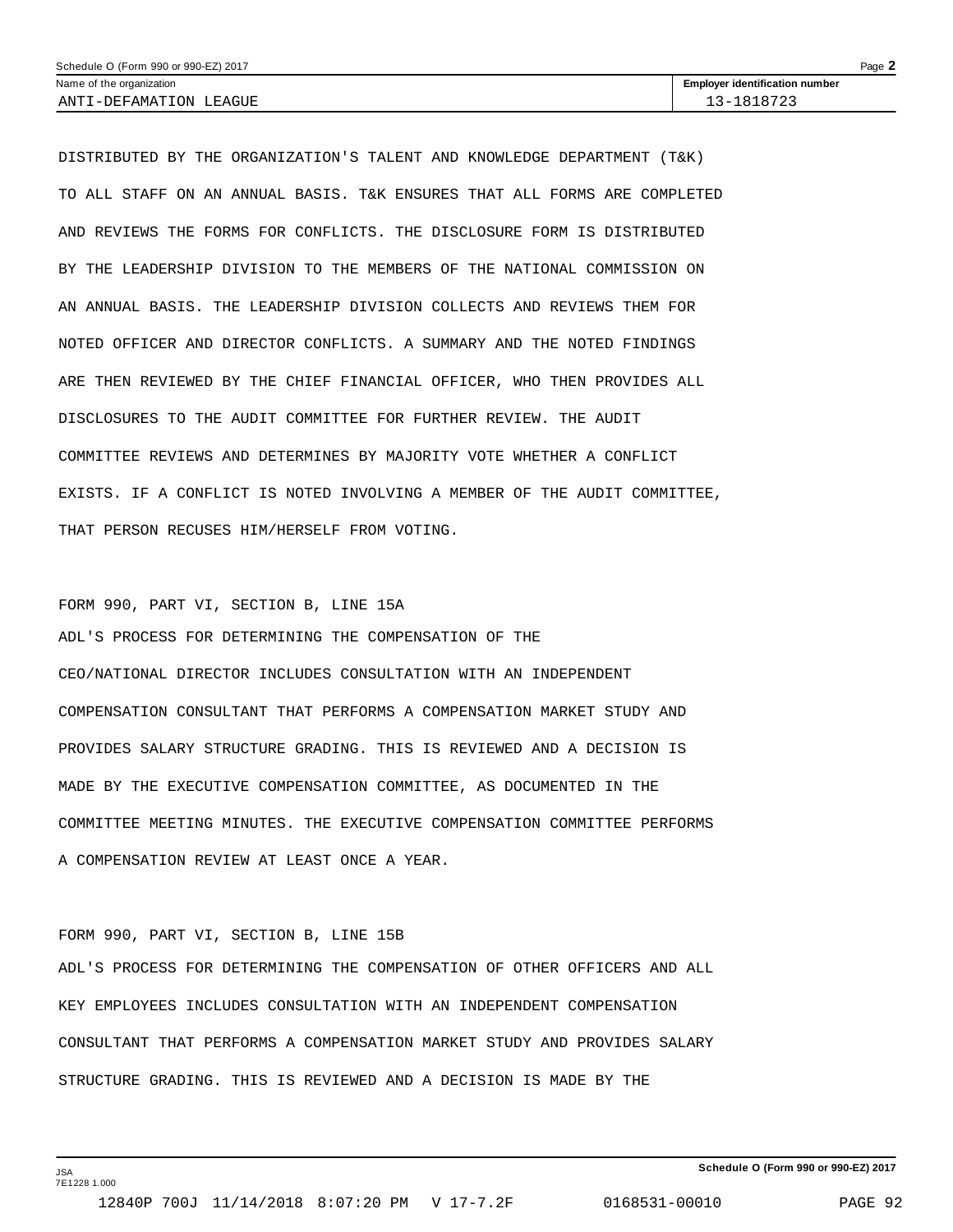NATIONAL DIRECTOR WHO PRESENTS A RECOMMENDATION TO THE EXECUTIVE COMPENSATION COMMITTEE. THE EXECUTIVE COMPENSATION COMMITTEE MAKES A DECISION ON THE RECOMMENDATION, AS DOCUMENTED IN THE COMMITEE MEETING MINUTES.

#### FORM 990, PART VI, SECTION C, LINE 19

THE AUDITED CONSOLIDATED FINANCIAL STATEMENTS OF ADL AND THE ADL FOUNDATION AND THE ANNUAL REPORT ARE MADE AVAILABLE TO THE PUBLIC THROUGH A DIRECT LINK ON THE ADL WEBSITE, (WWW.ADL.ORG). FURTHERMORE, A FULL SET OF THE AUDITED CONSOLIDATED FINANCIAL STATEMENTS OF ADL AND THE ADL FOUNDATION IS AVAILABLE UPON REQUEST AS INDICATED ON THE ADL WEBSITE AND IN THE ANNUAL REPORT. THE ARTICLES OF INCORPORATION ARE AVAILABLE AT THE DEPARTMENT OF CONSUMER AND REGULATORY AFFAIRS IN WASHINGTON, DC.

#### FORM 990, PART XI, LINE 9

THIS TOTAL OF \$2,033,345 CONSISTS OF THE FOLLOWING AMOUNTS NOT REPORTED ON THE FORM 990; PENSION CREDIT OTHER THAN NET PERIODIC BENEFIT COST IN THE AMOUNT OF \$370,253 AND A PROVISION FOR UNCOLLECTIBLE CONTRIBUTIONS RECEIVABLE IN THE AMOUNT OF \$1,663,092 (BOTH REPORTED ON THE LEAGUE'S STATEMENT OF ACTIVITIES, ATTACHED TO THE AUDITED FINANCIAL STATEMENTS).

ATTACHMENT 1

#### FORM 990, PART V, LINE 4B - FOREIGN COUNTRIES

AUSTRIA

ISRAEL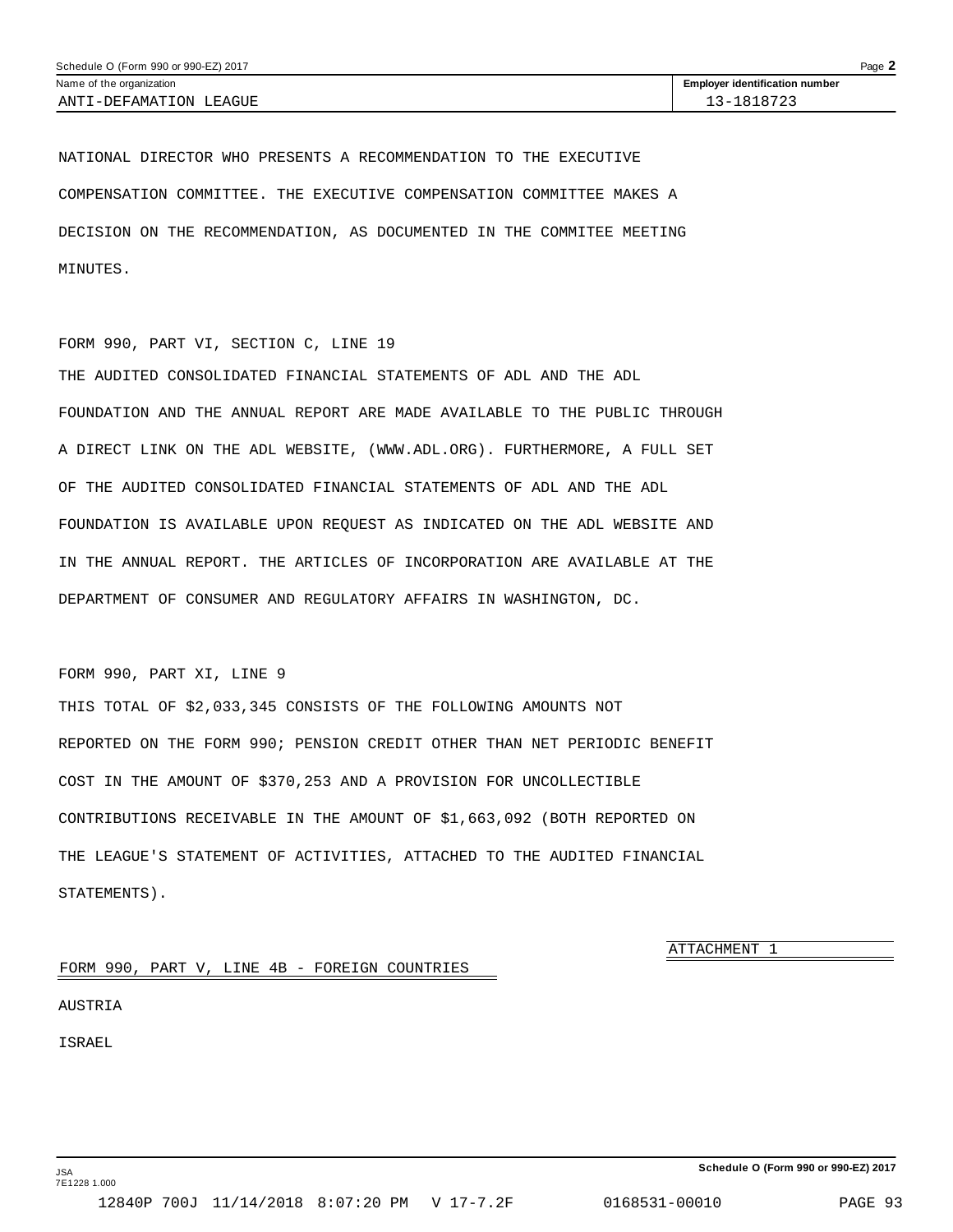ANTI-DEFAMATION LEAGUE 13-1818723

Name of the organization **intervalse of the organization intervalse of the organization <b>intervalse of the organization intervalse of the organization intervalse of the organization intervalse of the organization** ATTACHMENT 2

## FORM 990, PART VI, LINE 17 - STATES

AL,AK,AZ,AR,CA,CO,CT,

FL,GA,HI,IL,KS,KY,LA,ME,MD,MA,MI,

MN,MS,MO,NV,NH,NJ,NM,NY,NC,ND,OH,OK,OR,PA,

RI,SC,TN,VA,WA,WV,WI,

ATTACHMENT 3

## 990, PART VII- COMPENSATION OF THE FIVE HIGHEST PAID IND. CONTRACTORS

| NAME AND ADDRESS                                                            | DESCRIPTION OF SERVICES | COMPENSATION |
|-----------------------------------------------------------------------------|-------------------------|--------------|
| GRAND HYATT NEW YORK<br>LOCKBOX 842234<br>DALLAS, TX 75284                  | SPECIAL EVENTS VENUE    | 966,582.     |
| NEW YORK GOLD SHIELD<br>150 MOTOR PARKWAY, SUITE 401<br>HAUPPAUGE, NY 11788 | SECURITY - 50/50        | 783,558.     |
| FIRST INTERNATIONAL<br>2200 FLETCHER AVENUE SUITE 500<br>FORT LEE, NJ 07024 | POLLING SERVICES        | 583,000.     |
| MARRIOTT BUSINESS SERVICES<br>P.O. BOX 403717<br>ATLANTA, GA 30384          | SPECIAL EVENTS VENUE    | 551,124.     |
| PURPOSE CAMPAIGN LLC<br>115 5TH AVENUE, FLOOR 6<br>NEW YORK, NY 10003       | CREATIVE AGENCY         | 525,000.     |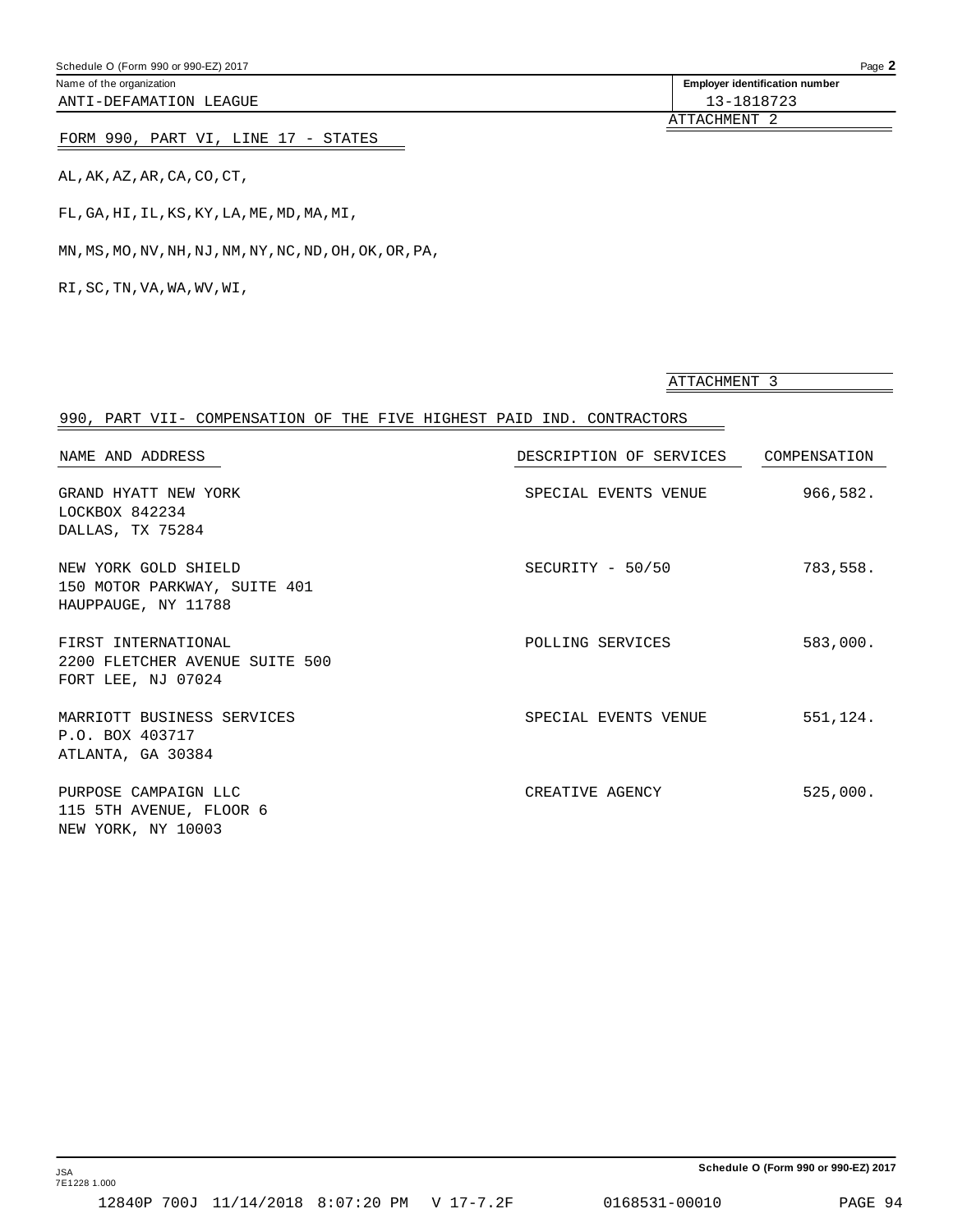## OMB No. 1545-0047 **SCHEDULE R (Form 990) Related Organizations and Unrelated Partnerships**

 $\triangleright$  Complete if the organization answered "Yes" on Form 990, Part IV, line 33, 34, 35b, 36, or 37.



Department of the Treasury<br>Internal Revenue Service

ANTI-DEFAMATION LEAGUE 13-1818723

#### **Part I Identification of Disregarded Entities.** Complete if the organization answered "Yes" on Form 990, Part IV, line 33.

| (a)<br>Name, address, and EIN (if applicable) of disregarded entity | (b)<br>Primary activity | (c)<br>Legal domicile (state<br>or foreign country) | (d)<br>Total income | (e)<br>End-of-year assets | (f)<br>Direct controlling<br>entity |
|---------------------------------------------------------------------|-------------------------|-----------------------------------------------------|---------------------|---------------------------|-------------------------------------|
| (1)                                                                 |                         |                                                     |                     |                           |                                     |
| (2)                                                                 |                         |                                                     |                     |                           |                                     |
| (3)                                                                 |                         |                                                     |                     |                           |                                     |
| (4)                                                                 |                         |                                                     |                     |                           |                                     |
| (5)                                                                 |                         |                                                     |                     |                           |                                     |
| (6)                                                                 |                         |                                                     |                     |                           |                                     |

**Identification of Related Tax-Exempt Organizations.** Complete if the organization answered "Yes" on Form 990, Part IV, line 34, because it had **Part II** one or more related tax-exempt organizations during the tax year.

| (a)<br>Name, address, and EIN of related organization  | (b)<br>Primary activity | (c)<br>Legal domicile (state<br>or foreign country) | (d)<br>Exempt Code section | (e)<br>Public charity status<br>(if section $501(c)(3)$ ) | (f)<br>Direct controlling<br>entity | (g)<br>Section 512(b)(13)<br>controlled<br>entity? |    |
|--------------------------------------------------------|-------------------------|-----------------------------------------------------|----------------------------|-----------------------------------------------------------|-------------------------------------|----------------------------------------------------|----|
|                                                        |                         |                                                     |                            |                                                           |                                     | <b>Yes</b>                                         | No |
| ANTI-DEFAMATION LEAGUE FOUNDATION<br>13-2887439<br>(1) |                         |                                                     |                            |                                                           |                                     |                                                    |    |
| NEW YORK, NY 10158<br>605 THIRD AVENUE                 | SUPPORT ADL             | ΝY                                                  | 501(C)(3)                  |                                                           | ADL                                 | Χ                                                  |    |
| (2) ADLF COMMON FUND<br>13-3095748                     |                         |                                                     |                            |                                                           |                                     |                                                    |    |
| NEW YORK, NY 10158<br>605 THIRD AVENUE                 | SUPPORT ADL             | ΝY                                                  | 501(C)(3)                  | PF                                                        | ADL                                 | Χ                                                  |    |
| ANTI-DEFAMATION LEAGUE- ISRAEL<br>(3)                  |                         |                                                     |                            |                                                           |                                     |                                                    |    |
| 21 JABOTINSKY STREET<br>JERUSALEM, IS 92141            | ADVOCACY                | IS                                                  |                            |                                                           | ADL                                 | Χ                                                  |    |
| (4)                                                    |                         |                                                     |                            |                                                           |                                     |                                                    |    |
|                                                        |                         |                                                     |                            |                                                           |                                     |                                                    |    |
| (5)                                                    |                         |                                                     |                            |                                                           |                                     |                                                    |    |
|                                                        |                         |                                                     |                            |                                                           |                                     |                                                    |    |
| (6)                                                    |                         |                                                     |                            |                                                           |                                     |                                                    |    |
|                                                        |                         |                                                     |                            |                                                           |                                     |                                                    |    |
| (7)                                                    |                         |                                                     |                            |                                                           |                                     |                                                    |    |
|                                                        |                         |                                                     |                            |                                                           |                                     |                                                    |    |

**For Paperwork Reduction Act Notice, see the Instructions for Form 990. Schedule R (Form 990) 2017**

JSA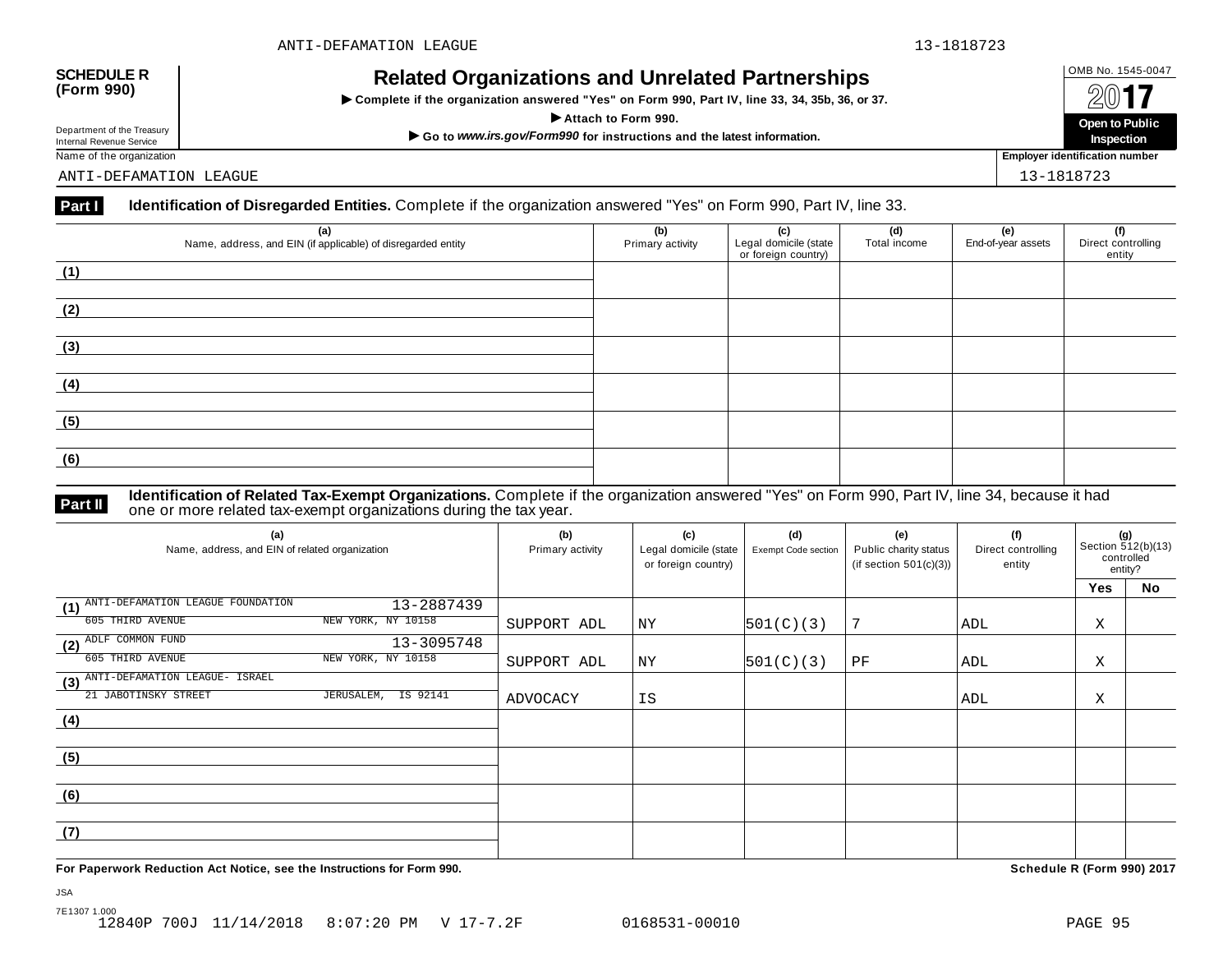**Part III** Identification of Related Organizations Taxable as a Partnership. Complete if the organization answered "Yes" on Form 990, Part IV, line 34,<br>because it had one or more related organizations treated as a partners

| (a)<br>Name, address, and EIN of<br>related organization | (b)<br>Primary activity | (c)<br>Legal<br>domicile<br>(state or<br>foreign<br>country) | (d)<br>Direct controlling<br>entity | (e)<br>Predominant<br>Frecomman<br>income (related,<br>unrelated,<br>excluded from<br>sections 512 - 514) | (f)<br>Share of total<br>income | (g)<br>Share of end-of-<br>year assets | (h)<br>Disproportionate<br>allocations? | (i)<br>Code V - UBI<br>amount in box 20<br>of Schedule K-1<br>(Form 1065) | (j)<br>managing<br>partner? | General or | (k)<br>Percentage<br>ownership |
|----------------------------------------------------------|-------------------------|--------------------------------------------------------------|-------------------------------------|-----------------------------------------------------------------------------------------------------------|---------------------------------|----------------------------------------|-----------------------------------------|---------------------------------------------------------------------------|-----------------------------|------------|--------------------------------|
|                                                          |                         |                                                              |                                     |                                                                                                           |                                 |                                        | Yes No                                  |                                                                           | Yes   No                    |            |                                |
| (1)                                                      |                         |                                                              |                                     |                                                                                                           |                                 |                                        |                                         |                                                                           |                             |            |                                |
| (2)                                                      |                         |                                                              |                                     |                                                                                                           |                                 |                                        |                                         |                                                                           |                             |            |                                |
| (3)                                                      |                         |                                                              |                                     |                                                                                                           |                                 |                                        |                                         |                                                                           |                             |            |                                |
| (4)                                                      |                         |                                                              |                                     |                                                                                                           |                                 |                                        |                                         |                                                                           |                             |            |                                |
| (5)                                                      |                         |                                                              |                                     |                                                                                                           |                                 |                                        |                                         |                                                                           |                             |            |                                |
| (6)                                                      |                         |                                                              |                                     |                                                                                                           |                                 |                                        |                                         |                                                                           |                             |            |                                |
| (7)                                                      |                         |                                                              |                                     |                                                                                                           |                                 |                                        |                                         |                                                                           |                             |            |                                |

# **Part IV** Identification of Related Organizations Taxable as a Corporation or Trust. Complete if the organization answered "Yes" on Form 990, Part IV,<br>line 34, because it had one or more related organizations treated as a

| (a)<br>Name, address, and EIN of related organization | (b)<br>Primary activity | (c)<br>Legal domicile<br>(state or foreign<br>country) | (d)<br>Direct controlling<br>entity | (e)<br>Type of entity<br>(C corp, S corp, or trust) | (f)<br>Share of total<br>income | (g)<br>Share of<br>end-of-year assets   ownership | $\begin{bmatrix} \mathbf{n} \\ \mathbf{P} \text{ercentage} \\ \text{vnership} \\ \text{controlled} \\ \text{controlled} \\ \text{entify?} \end{bmatrix}$ |        |
|-------------------------------------------------------|-------------------------|--------------------------------------------------------|-------------------------------------|-----------------------------------------------------|---------------------------------|---------------------------------------------------|----------------------------------------------------------------------------------------------------------------------------------------------------------|--------|
|                                                       |                         |                                                        |                                     |                                                     |                                 |                                                   |                                                                                                                                                          | Yes No |
| (1)                                                   |                         |                                                        |                                     |                                                     |                                 |                                                   |                                                                                                                                                          |        |
| (2)                                                   |                         |                                                        |                                     |                                                     |                                 |                                                   |                                                                                                                                                          |        |
| (3)                                                   |                         |                                                        |                                     |                                                     |                                 |                                                   |                                                                                                                                                          |        |
| (4)                                                   |                         |                                                        |                                     |                                                     |                                 |                                                   |                                                                                                                                                          |        |
| (5)                                                   |                         |                                                        |                                     |                                                     |                                 |                                                   |                                                                                                                                                          |        |
| (6)                                                   |                         |                                                        |                                     |                                                     |                                 |                                                   |                                                                                                                                                          |        |
| (7)                                                   |                         |                                                        |                                     |                                                     |                                 |                                                   |                                                                                                                                                          |        |
| ${\sf JSA}$                                           |                         |                                                        |                                     |                                                     |                                 | Schedule R (Form 990) 2017                        |                                                                                                                                                          |        |

7E1308 1.000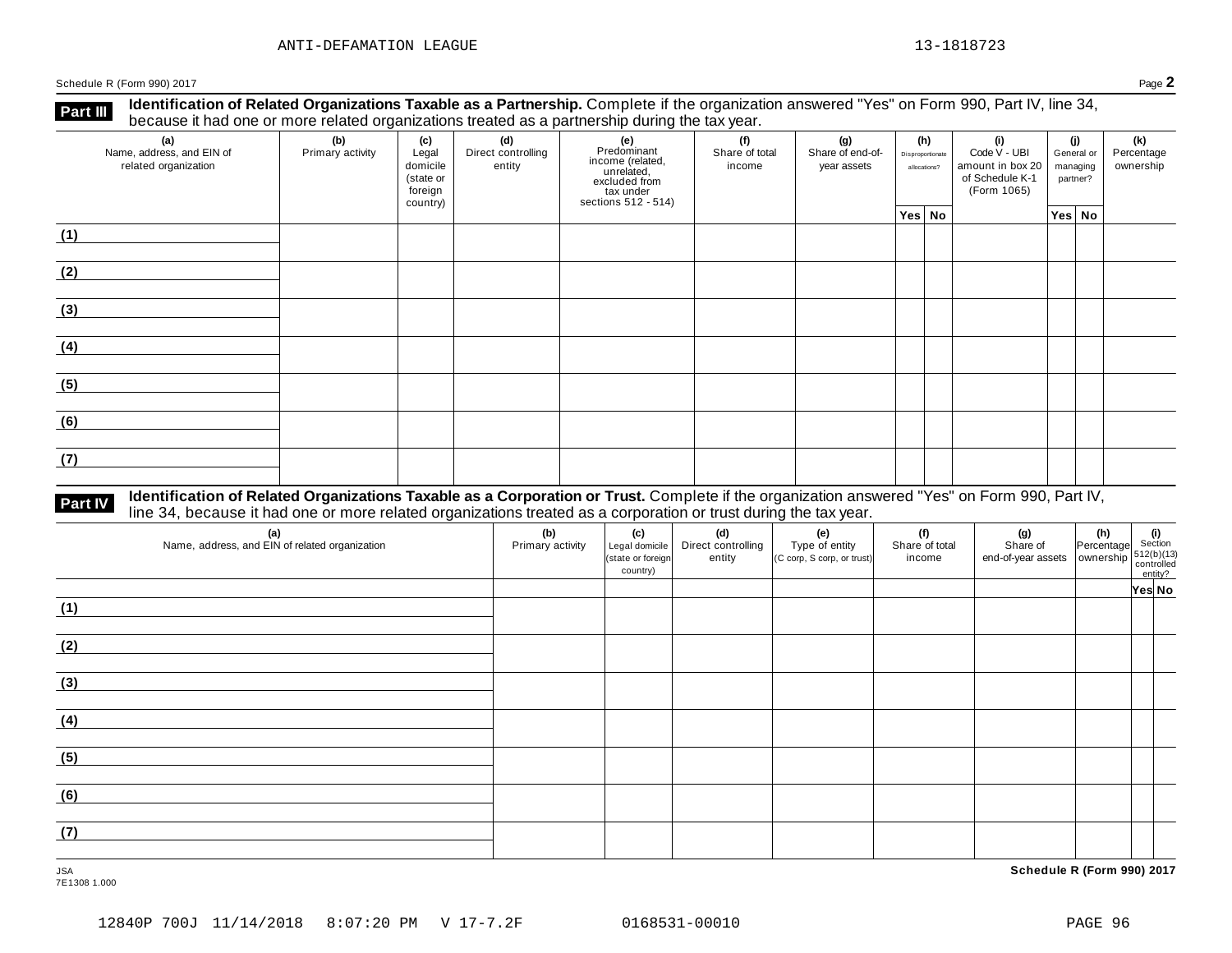ANTI-DEFAMATION LEAGUE 13-1818723

Schedule R (Form 990) 2017 Page 3

|                        | Note: Complete line 1 if any entity is listed in Parts II, III, or IV of this schedule.                                                                                      |                                    |                        |                                          |                | Yes No                  |                                   |
|------------------------|------------------------------------------------------------------------------------------------------------------------------------------------------------------------------|------------------------------------|------------------------|------------------------------------------|----------------|-------------------------|-----------------------------------|
| 1.                     | During the tax year, did the organization engage in any of the following transactions with one or more related organizations listed in Parts II-IV?                          |                                    |                        |                                          |                |                         |                                   |
| a                      |                                                                                                                                                                              |                                    |                        |                                          | 1a             |                         | Χ                                 |
| b                      |                                                                                                                                                                              |                                    |                        |                                          | 1 <sub>b</sub> |                         | $\overline{\mathbf{x}}$           |
|                        |                                                                                                                                                                              |                                    |                        |                                          | 1 <sub>c</sub> | $\mathbf X$             |                                   |
|                        |                                                                                                                                                                              |                                    |                        |                                          | 1 <sub>d</sub> | $\,$ X                  |                                   |
|                        |                                                                                                                                                                              |                                    |                        |                                          | 1e             | Χ                       |                                   |
| f                      |                                                                                                                                                                              |                                    |                        |                                          | 1f             |                         | Χ                                 |
| q                      |                                                                                                                                                                              |                                    |                        |                                          | 1 <sub>g</sub> |                         | $\overline{\mathbf{x}}$           |
|                        |                                                                                                                                                                              |                                    |                        |                                          | 1h             |                         | $\mathbf X$                       |
|                        |                                                                                                                                                                              |                                    |                        |                                          | 1i             |                         | $\mathbf X$                       |
|                        |                                                                                                                                                                              |                                    |                        |                                          | 1j             |                         | $\mathbf x$                       |
|                        |                                                                                                                                                                              |                                    |                        |                                          | 1k             | X                       |                                   |
|                        |                                                                                                                                                                              |                                    |                        |                                          | 11             | $\overline{\mathbf{x}}$ |                                   |
| m                      |                                                                                                                                                                              |                                    |                        |                                          | 1 <sub>m</sub> | Χ                       |                                   |
| n                      |                                                                                                                                                                              |                                    |                        |                                          | 1 n            | X                       |                                   |
|                        |                                                                                                                                                                              |                                    |                        |                                          | 1o             | X                       |                                   |
|                        |                                                                                                                                                                              |                                    |                        |                                          |                |                         |                                   |
|                        |                                                                                                                                                                              |                                    |                        |                                          | 1 <sub>p</sub> |                         |                                   |
|                        |                                                                                                                                                                              |                                    |                        |                                          | 1q             | Χ                       |                                   |
|                        |                                                                                                                                                                              |                                    |                        |                                          |                |                         |                                   |
|                        |                                                                                                                                                                              |                                    |                        |                                          | 1r             |                         |                                   |
|                        |                                                                                                                                                                              |                                    |                        |                                          | 1s             |                         | Χ<br>Χ<br>$\overline{\mathbf{x}}$ |
| p<br>a<br>$\mathbf{2}$ | If the answer to any of the above is "Yes," see the instructions for information on who must complete this line, including covered relationships and transaction thresholds. |                                    |                        |                                          |                |                         |                                   |
|                        | (a)<br>Name of related organization                                                                                                                                          | (b)<br>Transaction<br>type $(a-s)$ | (c)<br>Amount involved | Method of determining<br>amount involved | (d)            |                         |                                   |
|                        | ANTI-DEFAMATION LEAGUE FOUNDATION                                                                                                                                            | C                                  | 8,931,431.             | <b>ACTUAL</b>                            |                |                         |                                   |
| (1)<br>(2)             | ANTI-DEFAMATION LEAGUE FOUNDATION                                                                                                                                            | D                                  | 4,000,000.             | <b>ACTUAL</b>                            |                |                         |                                   |
|                        | ANTI-DEFAMATION LEAGUE FOUNDATION                                                                                                                                            | Е                                  | 4,000,000.             | <b>ACTUAL</b>                            |                |                         |                                   |
| (3)<br>(4)             | ANTI-DEFAMATION LEAGUE FOUNDATION                                                                                                                                            | К                                  | 291,946.               | ACTUAL                                   |                |                         |                                   |
|                        | ANTI-DEFAMATION LEAGUE FOUNDATION                                                                                                                                            | L                                  |                        | UNDETERMINABLE                           |                |                         |                                   |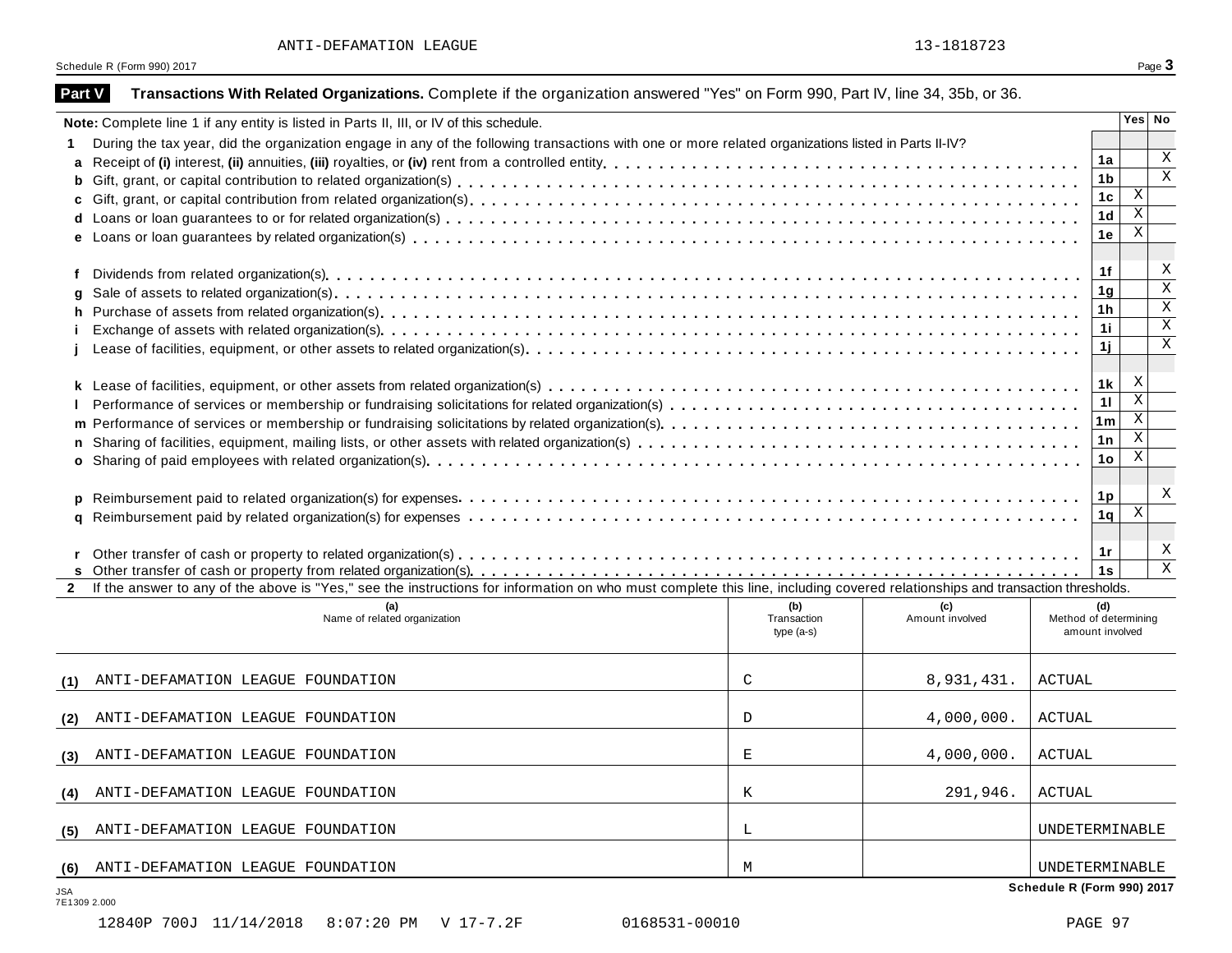ANTI-DEFAMATION LEAGUE 13-1818723

Schedule R (Form 990) 2017 Page 3

| <b>Part V</b>       | Transactions With Related Organizations. Complete if the organization answered "Yes" on Form 990, Part IV, line 34, 35b, or 36.                                              |                           |                 |                                          |                      |          |
|---------------------|------------------------------------------------------------------------------------------------------------------------------------------------------------------------------|---------------------------|-----------------|------------------------------------------|----------------------|----------|
|                     | Note: Complete line 1 if any entity is listed in Parts II, III, or IV of this schedule.                                                                                      |                           |                 |                                          |                      | Yes   No |
|                     | During the tax year, did the organization engage in any of the following transactions with one or more related organizations listed in Parts II-IV?                          |                           |                 |                                          |                      |          |
| a                   |                                                                                                                                                                              |                           |                 |                                          | 1a                   |          |
|                     |                                                                                                                                                                              |                           |                 |                                          | 1 <sub>b</sub>       |          |
| C                   |                                                                                                                                                                              |                           |                 |                                          | 1 <sub>c</sub>       |          |
|                     |                                                                                                                                                                              |                           |                 |                                          | 1 <sub>d</sub>       |          |
|                     |                                                                                                                                                                              |                           |                 |                                          | 1e                   |          |
| f                   |                                                                                                                                                                              |                           |                 |                                          | 1f                   |          |
|                     |                                                                                                                                                                              |                           |                 |                                          | 1 <sub>g</sub>       |          |
| h                   |                                                                                                                                                                              |                           |                 |                                          | 1 <sub>h</sub>       |          |
|                     |                                                                                                                                                                              |                           |                 |                                          | 11                   |          |
|                     |                                                                                                                                                                              |                           |                 |                                          | 1j                   |          |
|                     |                                                                                                                                                                              |                           |                 |                                          | 1 <sub>k</sub>       |          |
|                     |                                                                                                                                                                              |                           |                 |                                          | 11                   |          |
|                     |                                                                                                                                                                              |                           |                 |                                          | 1 <sub>m</sub>       |          |
|                     |                                                                                                                                                                              |                           |                 |                                          | 1n                   |          |
|                     |                                                                                                                                                                              |                           |                 |                                          | 1 <sub>o</sub>       |          |
| a                   |                                                                                                                                                                              |                           |                 |                                          | 1 <sub>p</sub><br>1q |          |
|                     |                                                                                                                                                                              |                           |                 |                                          | 1r                   |          |
|                     | If the answer to any of the above is "Yes," see the instructions for information on who must complete this line, including covered relationships and transaction thresholds. |                           |                 |                                          | 1s                   |          |
| $\mathbf{2}$        | (a)                                                                                                                                                                          | (b)                       | (c)             | (d)                                      |                      |          |
|                     | Name of related organization                                                                                                                                                 | Transaction<br>type (a-s) | Amount involved | Method of determining<br>amount involved |                      |          |
| (1)                 | ANTI-DEFAMATION LEAGUE FOUNDATION                                                                                                                                            | N                         | 406,498.        | <b>ACTUAL</b>                            |                      |          |
| (2)                 | ANTI-DEFAMATION LEAGUE FOUNDATION                                                                                                                                            | $\circ$                   | 3,753,181.      | <b>ACTUAL</b>                            |                      |          |
| (3)                 | ANTI-DEFAMATION LEAGUE FOUNDATION                                                                                                                                            | Q                         | 736,841.        | <b>ACTUAL</b>                            |                      |          |
| (4)                 |                                                                                                                                                                              |                           |                 |                                          |                      |          |
| (5)                 |                                                                                                                                                                              |                           |                 |                                          |                      |          |
| (6)                 |                                                                                                                                                                              |                           |                 |                                          |                      |          |
| JSA<br>7E1309 2.000 |                                                                                                                                                                              |                           |                 | Schedule R (Form 990) 2017               |                      |          |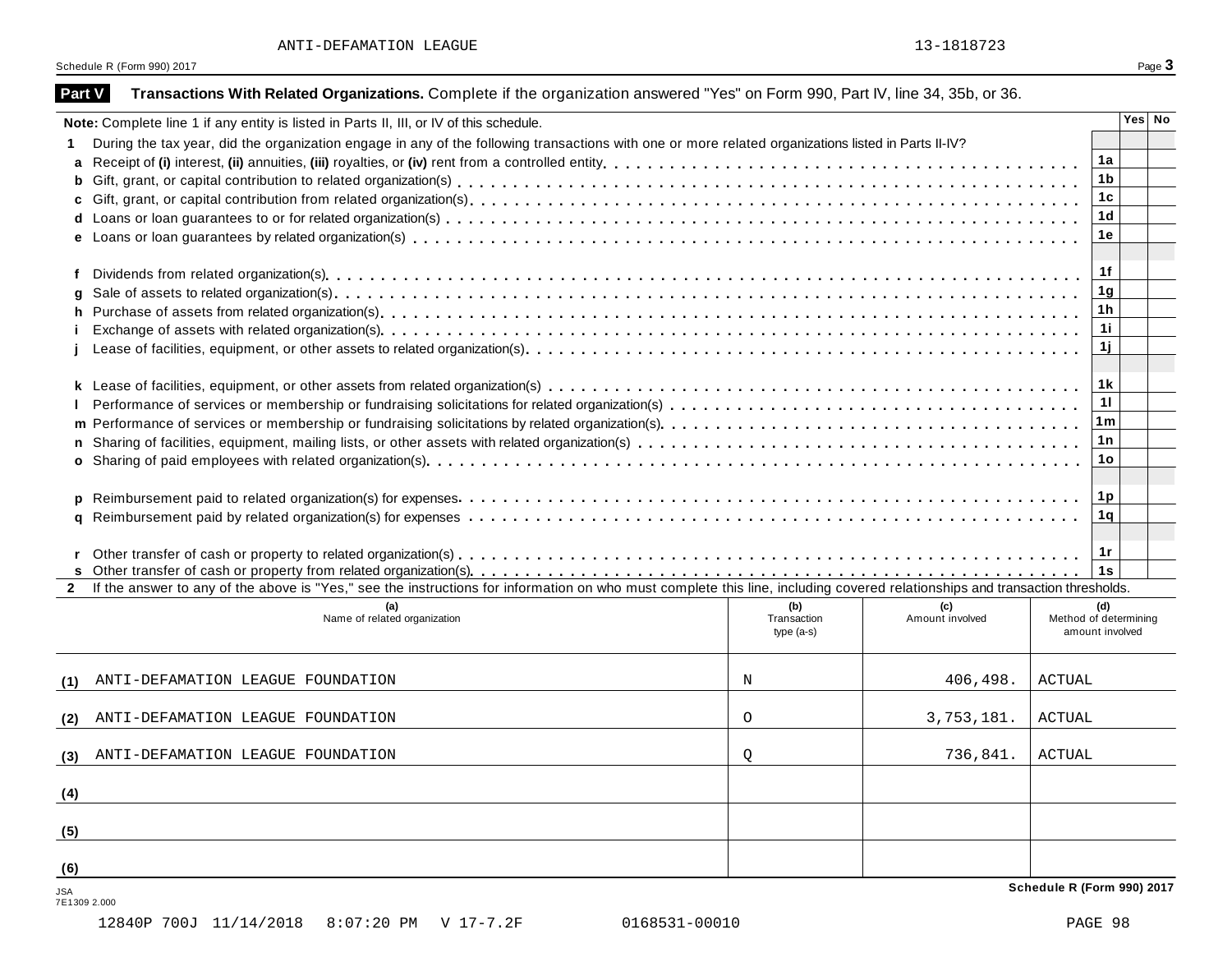## **Part VI Unrelated Organizations Taxable as a Partnership.** Complete if the organization answered "Yes" on Form 990, Part IV, line 37.

Provide the following information for each entity taxed as a partnership through which the organization conducted more than five percent of its activities (measured by total assets or gross revenue) that was not a related organization. See instructions regarding exclusion for certain investment partnerships.

| $\mathbf{v}$<br>$\sim$ $\sim$ $\sim$<br>(a)<br>Name, address, and EIN of entity | (b)<br>Primary activity | ໍ້<br>$\overline{(c)}$<br>Legal domicile<br>(state or foreign<br>country) | (d)<br>Predominant<br>income (related,<br>unrelated, excluded<br>from tax under | (e)<br>Are all partners<br>section<br>501(c)(3)<br>organizations? | (f)<br>Share of<br>total income | (g)<br>Share of<br>end-of-year<br>assets | (h)<br>Disproportionate<br>allocations? | $(i)$<br>Code $\vee$ - UBI<br>amount in box 20<br>of Schedule K-1<br>(Form 1065) | General or<br>managing | (j)<br>partner? | (k)<br>Percentage<br>ownership |
|---------------------------------------------------------------------------------|-------------------------|---------------------------------------------------------------------------|---------------------------------------------------------------------------------|-------------------------------------------------------------------|---------------------------------|------------------------------------------|-----------------------------------------|----------------------------------------------------------------------------------|------------------------|-----------------|--------------------------------|
|                                                                                 |                         |                                                                           | sections 512-514)                                                               | Yes No                                                            |                                 |                                          | Yes No                                  |                                                                                  | Yes                    | No              |                                |
| (1)                                                                             |                         |                                                                           |                                                                                 |                                                                   |                                 |                                          |                                         |                                                                                  |                        |                 |                                |
| (2)                                                                             |                         |                                                                           |                                                                                 |                                                                   |                                 |                                          |                                         |                                                                                  |                        |                 |                                |
| (3)                                                                             |                         |                                                                           |                                                                                 |                                                                   |                                 |                                          |                                         |                                                                                  |                        |                 |                                |
| (4)                                                                             |                         |                                                                           |                                                                                 |                                                                   |                                 |                                          |                                         |                                                                                  |                        |                 |                                |
| (5)                                                                             |                         |                                                                           |                                                                                 |                                                                   |                                 |                                          |                                         |                                                                                  |                        |                 |                                |
| (6)                                                                             |                         |                                                                           |                                                                                 |                                                                   |                                 |                                          |                                         |                                                                                  |                        |                 |                                |
| (7)                                                                             |                         |                                                                           |                                                                                 |                                                                   |                                 |                                          |                                         |                                                                                  |                        |                 |                                |
| (8)                                                                             |                         |                                                                           |                                                                                 |                                                                   |                                 |                                          |                                         |                                                                                  |                        |                 |                                |
| (9)                                                                             |                         |                                                                           |                                                                                 |                                                                   |                                 |                                          |                                         |                                                                                  |                        |                 |                                |
| (10)                                                                            |                         |                                                                           |                                                                                 |                                                                   |                                 |                                          |                                         |                                                                                  |                        |                 |                                |
| (11)                                                                            |                         |                                                                           |                                                                                 |                                                                   |                                 |                                          |                                         |                                                                                  |                        |                 |                                |
| (12)                                                                            |                         |                                                                           |                                                                                 |                                                                   |                                 |                                          |                                         |                                                                                  |                        |                 |                                |
| (13)                                                                            |                         |                                                                           |                                                                                 |                                                                   |                                 |                                          |                                         |                                                                                  |                        |                 |                                |
| (14)                                                                            |                         |                                                                           |                                                                                 |                                                                   |                                 |                                          |                                         |                                                                                  |                        |                 |                                |
| (15)                                                                            |                         |                                                                           |                                                                                 |                                                                   |                                 |                                          |                                         |                                                                                  |                        |                 |                                |
| (16)                                                                            |                         |                                                                           |                                                                                 |                                                                   |                                 |                                          |                                         |                                                                                  |                        |                 |                                |
| <b>JSA</b>                                                                      |                         |                                                                           |                                                                                 |                                                                   |                                 |                                          |                                         |                                                                                  |                        |                 | Schedule R (Form 990) 2017     |